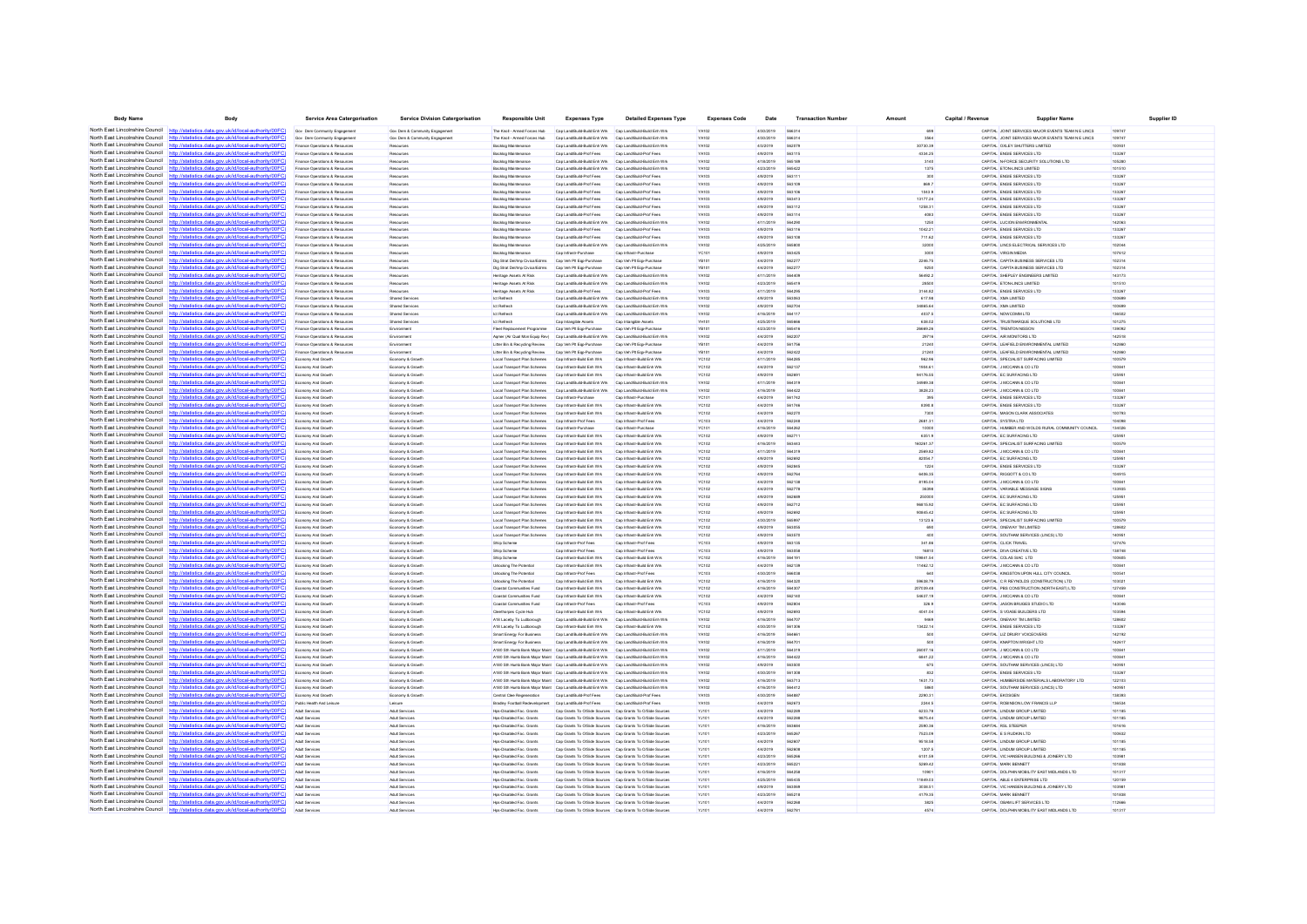| <b>Body Name</b>                                                   | Body                                                                                                                                                                             | <b>Service Area Catergorisation</b>                     | <b>Service Division Catergorisation</b>        | <b>Responsible Unit</b>                                    | <b>Expenses Type</b>                                                                                                                                                           | <b>Detailed Expenses Type</b>                           | <b>Expenses Code</b>  | Date                   | <b>Transaction Number</b>      | Amount             | Capital / Revenue | <b>Supplier Name</b>                                                       | Supplier ID                   |
|--------------------------------------------------------------------|----------------------------------------------------------------------------------------------------------------------------------------------------------------------------------|---------------------------------------------------------|------------------------------------------------|------------------------------------------------------------|--------------------------------------------------------------------------------------------------------------------------------------------------------------------------------|---------------------------------------------------------|-----------------------|------------------------|--------------------------------|--------------------|-------------------|----------------------------------------------------------------------------|-------------------------------|
| North East Lincolnshire Council http://stat                        | (ics.data.gov.uk/id/local-authority/00FC)                                                                                                                                        | Adult Services                                          | Adult Services                                 | Hos-Disabled Fac. Grants                                   | Cap Grants To O/Side Sources Cap Grants To O/Side Sources                                                                                                                      |                                                         | YJ101                 | 4/4/2019               | 562230                         | 4560               |                   | CAPITAL OBAM LIFT SERVICES LTD                                             | 112666                        |
| North East Lincolnshire Council                                    | http://statistics.data.gov.uk/id/local-authority/00FC                                                                                                                            | Adult Services                                          | <b>Adult Services</b>                          | Hos-Disabled Fac. Grants                                   | Cap Grants To O/Side Sources Cap Grants To O/Side Sources                                                                                                                      |                                                         | YJ101                 | 4/16/2019              | 564732                         | 4435               |                   | CAPITAL DOLPHIN MOBILITY EAST MIDLANDS LTD                                 | 101317                        |
|                                                                    | North East Lincolnshire Council http://statistics.data.gov.uk/id/local-authority/00FC)                                                                                           | Adult Services                                          | Adult Services                                 | Hps-Disabled Fac. Grant                                    | Cap Grants To O/Side Sources Cap Grants To O/Side Sources                                                                                                                      |                                                         | YJ101                 | 4/23/2019              | 565357                         | 1944               |                   | CAPITAL OBAM LIFT SERVICES LTD                                             | 112666                        |
| North East Lincolnshire Council                                    | http://statistics.data.gov.uk/id/local-authority/00FC)                                                                                                                           | Adult Services                                          | Adult Services                                 | Hps-Disabled Fac. Grants                                   | Cap Grants To O/Side Sources Cap Grants To O/Side Sources                                                                                                                      |                                                         | YJ10                  | 4/11/2019              |                                | 7596.6             |                   | CAPITAL P G INGOLDBY & SONS LTD                                            | 10059                         |
| North East Lincolnshire Council<br>North East Lincolnshire Council | http://statistics.data.gov.uk/id/local-authority/00FC)                                                                                                                           | Adult Services                                          | Adult Services                                 | Hos-Disabled Fac. Grants                                   | Cap Grants To O/Side Sources Cap Grants To O/Side Sources                                                                                                                      |                                                         | YJ101                 | 4/18/2019              | 564686                         | 6950.32            |                   | CAPITAL E S RUDKIN LTD                                                     | 100632                        |
| North East Lincolnshire Council                                    | http://statistics.data.gov.uk/id/local-authority/00FC)<br>http://statistics.data.gov.uk/id/local-authority/00FC)                                                                 | Adult Services<br>Adult Services                        | <b>Adult Services</b><br><b>Adult Services</b> | Hos-Disabled Fac. Grants<br>Hps-Disabled Fac. Grants       | Cap Grants To O/Side Sources Cap Grants To O/Side Sources<br>Cap Grants To O/Side Sources Cap Grants To O/Side Sources                                                         |                                                         | YJ101<br>YJ101        | 4/4/2019<br>4/23/2019  | 562194<br>56523                | 1940.52<br>2839.55 |                   | CAPITAL P G INGOLDBY & SONS LTD<br>CAPITAL ABLE 4 ENTERPRISE LTD           | 100591<br>120159              |
| North East Lincolnshire Council                                    | http://statistics.data.gov.uk/id/local-authority/00FC)                                                                                                                           |                                                         | <b>Adult Service</b>                           | Hps-Disabled Fac. Grant                                    | Cap Grants To O/Side Sources Cap Grants To O/Side Sources                                                                                                                      |                                                         | YJ10                  | 4/23/2019              |                                | 6663.69            |                   | CAPITAL ABLE 4 ENTERPRISE LTD                                              | 120159                        |
| North East Lincolnshire Council                                    | http://statistics.data.gov.uk/id/local-authority/00FC                                                                                                                            | Arkit Services                                          | <b>Adult Services</b>                          | Hos-Disabled Fac. Grants                                   | Cap Grants To O/Side Sources Cap Grants To O/Side Sources                                                                                                                      |                                                         | YJ101                 | 4/9/2019               | 563399                         | 1569               |                   | CAPITAL OBAM LIFT SERVICES LTD                                             | 112666                        |
| North East Lincolnshire Council                                    | http://statistics.data.gov.uk/id/local-authority/00EC                                                                                                                            | Adult Services                                          | Adult Services                                 | Hps-Disabled Fac. Grants                                   | Cap Grants To O/Side Sources Cap Grants To O/Side Sources                                                                                                                      |                                                         | YJ10                  | 4/18/2019              | <b>SAAR16</b>                  | 7293.34            |                   | CAPITAL ABLE 4 ENTERPRISE LTD                                              | 120159                        |
| North East Lincolnshire Council                                    | http://statistics.data.gov.uk/id/local-authority/00FC                                                                                                                            |                                                         | Adult Services                                 | Hps-Disabled Fac. Grants                                   | Cap Grants To O/Side Sources Cap Grants To O/Side Sources                                                                                                                      |                                                         | YJ10                  | 4/16/2019              | 56464                          | 567.5              |                   | CAPITAL P G INGOLDBY & SONS LTD                                            | 10059                         |
| North East Lincolnshire Council                                    | http://statistics.data.gov.uk/id/local-authority/00FC)                                                                                                                           | Adult Services                                          | <b>Adult Services</b>                          | Hos-Disabled Fac. Grants                                   | Cap Grants To O/Side Sources Cap Grants To O/Side Sources                                                                                                                      |                                                         | YJ101                 | 4/23/2019              | 565170                         | 1569               |                   | CAPITAL OBAM LIFT SERVICES LTD                                             | 112666                        |
| North East Lincolnshire Council                                    | http://statistics.data.gov.uk/id/local-authority/00FC)                                                                                                                           | Adult Services                                          | <b>Adult Services</b>                          | Hos-Disabled Fac. Grants                                   | Cap Grants To O/Side Sources Cap Grants To O/Side Sources                                                                                                                      |                                                         | YJ101                 | 4/16/2019              | 564453                         | 2028               |                   | CAPITAL OBAM LIFT SERVICES LTD                                             | 112666                        |
|                                                                    | North East Lincolnshire Council http://statistics.data.gov.uk/id/local-authority/00FC)<br>North East Lincolnshire Council http://statistics.data.gov.uk/id/local-authority/00FC) | Arkit Services                                          | Adult Services<br>Adult Services               | Hos-Disabled Fac. Grants<br>Hps-Disabled Fac. Grants       | Cap Grants To O/Side Sources Cap Grants To O/Side Sources<br>Cap Grants To O/Side Sources Cap Grants To O/Side Sources                                                         |                                                         | YJ101                 | 4/16/2019<br>4/18/2019 | <b>564727</b>                  | 3659.43<br>350     |                   | CAPITAL ABLE 4 ENTERPRISE LTD<br>CAPITAL ABLE 4 ENTERPRISE LTD             | 120159                        |
| North East Lincolnshire Council                                    | http://statistics.data.gov.uk/id/local-authority/00FC)                                                                                                                           | Adult Services<br>Adult Services                        | Adult Services                                 | Housing Assist Grants And Loan                             | Cap Grants To O/Side Sources Cap Grants To O/Side Sources                                                                                                                      |                                                         | YJ10<br>YJ101         | 4/16/2019              | 564745                         | 1000               |                   | CAPITAL JACKSON GREEN & PRESTON                                            | 12015<br>111045               |
|                                                                    | North East Lincolnshire Council http://statistics.data.gov.uk/id/local-authority/00FC                                                                                            | Children & Family Service                               | Ass Dir - Skils                                | Community Learning Services                                | Miscellaneous Expenses                                                                                                                                                         | Artivities - Service Lisen                              | LL114                 | 4/11/2019              | <b>SARALL</b>                  | 666.72             |                   | REVENUE LINKAGE COMMUNITY TRUST LTD                                        | 10447                         |
|                                                                    | North East Lincolnshire Council http://statistics.data.gov.uk/id/local-authority/00FC                                                                                            | Children & Family Service                               | Ass Dir - Skill                                | Community Learning Services                                | Miscellaneous Expenses                                                                                                                                                         | Activities - Service User                               | LL114                 | 4/11/2019              |                                | 611.16             |                   | REVENUE LINKAGE COMMUNITY TRUST LTD                                        | 0447                          |
| North East Lincolnshire Council                                    | http://statistics.data.gov.uk/id/local-authority/00FC                                                                                                                            | Children & Family Services                              | Ass Dir - Skills                               | Community Learning Services                                | Miscellaneous Expenses                                                                                                                                                         | Activities - Service Users                              | LL114                 | 4/11/2019              | 563646                         | 315                |                   | REVENUE LINKAGE COMMUNITY TRUST LTD                                        | 104471                        |
| North East Lincolnshire Council                                    | http://statistics.data.gov.uk/id/local-authority/00FC)                                                                                                                           | Children & Family Service                               | Ass Dir - Skills                               | Community Learning Services                                | Miscellaneous Expenses                                                                                                                                                         | Activities - Service Users                              | LL114                 | 4/16/2019              | 563642                         | 666.72             |                   | REVENUE LINKAGE COMMUNITY TRUST LTD                                        | 104471                        |
| North East Lincolnshire Council                                    | North East Lincolnshire Council http://statistics.data.gov.uk/id/local-authority/00FC                                                                                            | Children & Family Service                               | Ass Dir - Skils                                | Community Learning Services                                | Miscellaneous Expenses                                                                                                                                                         | Antivities - Service Lisen                              | LL114                 | 4/11/2019              | <b>563628</b>                  | 666.72             |                   | REVENUE LINKAGE COMMUNITY TRUST LTD                                        | 10447                         |
| North East Lincolnshire Council                                    | http://statistics.data.gov.uk/id/local-authority/00FC<br>http://statistics.data.gov.uk/id/local-authority/00FC)                                                                  | Children & Family Service<br>Children & Family Service  | Ass Dir - Skill<br>Ass Dir - Skils             | Community Learning Services<br>Community Learning Services | Miscellaneous Expenses                                                                                                                                                         | Activities - Service Use<br>Activities - Service User:  | LL114<br>LL114        | 4/16/2019<br>4/16/2019 | 56363<br>56363                 | 666.72<br>611.16   |                   | REVENUE LINKAGE COMMUNITY TRUST LTD<br>REVENUE LINKAGE COMMUNITY TRUST LTD | 0447<br>10447                 |
| North East Lincolnshire Council                                    | http://statistics.data.gov.uk/id/local-authority/00FC                                                                                                                            | Children & Family Services                              | Ass Dir - Skills                               | Community Learning Services                                | Miscellaneous Expenses<br>Miscellaneous Expenses                                                                                                                               | Activities - Service Users                              | LL114                 | 4/16/2019              | 563638                         | 405                |                   | REVENUE LINKAGE COMMUNITY TRUST LTD                                        | 104471                        |
|                                                                    | North East Lincolnshire Council http://statistics.data.gov.uk/id/local-authority/00FC)                                                                                           | dren & Family Service                                   | Ass Dir - Skill                                | Community Learning Services                                | Miscell<br>teous Expenses                                                                                                                                                      | Activities - Service Use                                | LL114                 | 4/16/2019              | 564438                         | 1938               |                   | REVENUE MRS SONIA SMITH                                                    | 132584                        |
| North East Lincolnshire Council                                    | http://statistics.data.gov.uk/id/local-authority/00FC                                                                                                                            | Children & Family Service                               | Ass Dir - Skils                                | Community Learning Services                                | Contributions To Provisions                                                                                                                                                    | Contributions - Other                                   | LK103                 | 4/25/2019              | 565409                         | 434                |                   | REVENUE STAGECOACH SERVICES                                                | 101404                        |
| North East Lincolnshire Council                                    | http://statistics.data.gov.uk/id/local-authority/00FC)                                                                                                                           | Children & Family Services                              | Ass Dir - Skills                               | Community Learning Services                                | Contributions To Provisions                                                                                                                                                    | Contributions - Other                                   | LK103                 | 4/25/2019              | 565409                         | 4200               |                   | REVENUE STAGECOACH SERVICES                                                | 101404                        |
| North East Lincolnshire Council                                    | http://statistics.data.gov.uk/id/local-authority/00FC                                                                                                                            | Children & Family Service                               | Ass Dir - Skills                               | Community Learning Services                                | Contributions To Provisions                                                                                                                                                    | Contributions - Other                                   | <b>IK103</b>          | 4/16/2019              | <b>SRAAS!</b>                  | 563.5              |                   | REVEN IF THE COURTYARD CAFE                                                | 135980                        |
| North East Lincolnshire Council                                    | http://statistics.data.gov.uk/id/local-authority/00FC)                                                                                                                           | Children & Family Service                               | Ass Dir - Skill                                | Community Learning Services                                | Rent                                                                                                                                                                           |                                                         | GC <sub>10</sub>      | 4/9/2019               | 56265                          | 19500              |                   | REVENUE FORESIGHT NEL LTD                                                  |                               |
| North East Lincolnshire Council<br>North East Lincolnshire Council | http://statistics.data.gov.uk/id/local-authority/00FC<br>http://statistics.data.gov.uk/id/local-authority/00FC                                                                   | Children & Family Service                               | Ass Dir - Skils                                | Community Learning Services                                | Communi                                                                                                                                                                        | ions And Computing Computer S/Ware - Licences           | LF103                 | 4/4/2019               | 562118<br>562114               | 800                |                   | REVENUE TRIBAL EDUCATION LIMITED                                           | 10364                         |
| North East Lincolnshire Council                                    | http://statistics.data.gov.uk/id/local-authority/00EC                                                                                                                            | Children & Family Service<br>Children & Family Service  | Ass Dir - Skills<br>Ass Dir - Skills           | Community Learning Services<br>Community Learning Services | Miscellaneous Expenses<br>Miscellaneous Expenses                                                                                                                               | Activities - Service User<br>Artivities - Service Lisen | LL114<br>11.114       | 4/4/2019<br>4/16/2019  | <b>GRAR1F</b>                  | 704<br>858         |                   | REVENUE MRS MARIA JOHNSON<br>REVEN IF MRS MARIA JOHNSON                    | 140171<br>140171              |
| North East Lincolnshire Council                                    | http://statistics.data.gov.uk/id/local-authority/00FC                                                                                                                            | Children & Family Service                               | Ass Dir - Skils                                | Community Learning Services                                | Miscellaneous Expenses                                                                                                                                                         | Exam Fees                                               | LL115                 | 4/25/2019              | 565383                         | 1577               |                   | <b>REVENUE NOCN</b>                                                        | 123052                        |
| North East Lincolnshire Council                                    | http://statistics.data.gov.uk/id/local-authority/00FC).                                                                                                                          | Children & Family Services                              | Ass Dir - Skills                               | Community Learning Services                                | Miscellaneous Expenses                                                                                                                                                         | Exam Fees                                               | LL115                 | 4/30/2019              | <b>SAS980</b>                  | 298.5              |                   | REVENUE NOCN                                                               | 123052                        |
| North East Lincolnshire Council                                    | http://statistics.data.gov.uk/id/local-authority/00EC                                                                                                                            | Children & Family Services                              | Ass Dir - Education                            |                                                            | Access And Education Services Contract Hire-Operating Leases Vehicles - Contract Hir                                                                                           |                                                         | <b>JC101</b>          | 4/4/2019               | <b>SAORR</b>                   | 465                |                   | REVENUE LINKS TAXIS                                                        | 100546                        |
| North East Lincolnshire Council                                    | http://statistics.data.gov.uk/id/local-authority/00FC                                                                                                                            | Children & Family Service                               | Ass Dir - Educatio                             | Access And Education Services                              | Contract Hire-Operating Leases Vehicles - Contract Hir                                                                                                                         |                                                         | JC10                  | 4/4/2019               | 562795                         | 742.5              |                   | REVENUE LINKS TAXIS                                                        | 100546                        |
| North East Lincolnshire Council                                    | http://statistics.data.gov.uk/id/local-authority/00FC)                                                                                                                           | Children & Family Service                               | Ass Dir - Education                            |                                                            | Access And Education Services Contract Hire-Operating Leases Vehicles - Contract Hire                                                                                          |                                                         | JC101                 | 4/4/2019               | 562614                         | 840                |                   | REVENUE LINKS TAXIS                                                        | 100546                        |
| North East Lincolnshire Council                                    | http://statistics.data.gov.uk/id/local-authority/00FC)                                                                                                                           | Children & Family Services                              | Ass Dir - Education                            |                                                            | Access And Education Services Contract Hire-Operating Leases Vehicles - Contract Hire                                                                                          |                                                         | JC101                 | 4/4/2019               | <b>SADATO</b>                  | 390                |                   | REVENUE LINKS TAXIS                                                        | 100546                        |
| North East Lincolnshire Council<br>North East Lincolnshire Council | http://statistics.data.gov.uk/id/local-authority/00EC<br>http://statistics.data.gov.uk/id/local-authority/00FC)                                                                  | Children & Family Service<br>Children & Family Service  | Ass Dir - Education<br>Ass Dir - Education     |                                                            | Access And Education Services Contract Hire-Operating Leases Vehicles - Contract Hire<br>Access And Education Services Contract Hire-Operating Leases Vehicles - Contract Hire |                                                         | JC101<br>JC10         | 4/4/2019<br>4/4/2019   | <b>SAZADE</b><br><b>GRORDE</b> | 712<br>802         |                   | REVENUE LINKS TAXIS<br>REVENUE LINKS TAXIS                                 | 100546<br>0054                |
| North East Lincolnshire Council                                    | cs data nov uk/id/local-authority/00FC                                                                                                                                           | Children & Family Services                              | Ass Dir - Education                            |                                                            | Access And Education Services Contract Hire-Operating Leases Vehicles - Contract Hire                                                                                          |                                                         | JC101                 | 4/4/2019               | <b>562612</b>                  | 340                |                   | REVENUE LINKS TAXIS                                                        | 100546                        |
| North East Lincolnshire Council                                    | /statistics data nov uk/id/local-authority/00FC                                                                                                                                  | Children & Family Services                              | Ass Dir - Education                            |                                                            | Anness And Education Services Contract Hire-Oneration Leases Vehicles - Contract Hire                                                                                          |                                                         | JC101                 | 4/4/2019               | <b>GA2810</b>                  | 936                |                   | REVENUE LINKS TAXIS                                                        | 100546                        |
| North East Lincolnshire Council                                    | http://statistics.data.gov.uk/id/local-authority/00FC                                                                                                                            | Children & Family Service                               | Ass Dir - Education                            |                                                            | Access And Education Services Contract Hire-Operating Leases Vehicles - Contract Hire                                                                                          |                                                         | JC10                  | 4/4/2019               | <b>GAZA13</b>                  | 1112               |                   | REVENUE LINKS TAXIS                                                        | 100546                        |
| North East Lincolnshire Council                                    | http://statistics.data.gov.uk/id/local-authority/00FC                                                                                                                            | Children & Family Service                               | .<br>Ass Dir - Educatio                        |                                                            | Access And Education Services Contract Hire-Operating Leases Vehicles - Contract Hir                                                                                           |                                                         | JC101                 | 4/4/2019               | 562773                         | 644                |                   | REVENUE LINKS TAXIS                                                        |                               |
| North East Lincolnshire Council                                    | http://statistics.data.gov.uk/id/local-authority/00FC)                                                                                                                           | Children & Family Services                              | Ass Dir - Education                            |                                                            | Access And Education Services Contract Hire-Operating Leases Vehicles - Contract Hire                                                                                          |                                                         | JC101                 | 4/30/2019              | 566272                         | 847.5              |                   | REVENUE REDACTED PERSONAL INFORMATION                                      | REDACTED PERSONAL INFORMATION |
| North East Lincolnshire Council                                    | http://statistics.data.gov.uk/id/local-authority/00FC]                                                                                                                           | Children & Family Services                              | Ass Dir - Education                            |                                                            | Access And Education Services Contract Hire-Operating Leases Vehicles - Contract Hire                                                                                          |                                                         | JC101                 | 4/9/2019               | 562846                         | 630                |                   | REVENUE LINKS TAXIS                                                        | 100546                        |
| North East Lincolnshire Council<br>North East Lincolnshire Council | http://statistics.data.gov.uk/id/local-authority/00FC<br>http://statistics.data.gov.uk/id/local-authority/00FC                                                                   | Children & Family Service<br>Children & Family Service  | Ass Dir - Education<br>Ass Dir - Education     |                                                            | Access And Education Services Contract Hire-Operating Leases Vehicles - Contract Hire<br>Access And Education Services Contract Hire-Operating Leases Vehicles - Contract Hire |                                                         | JC10<br>JC10          | 4/9/2019<br>4/9/2019   | <b>GAORAN</b>                  | 416.5<br>1155      |                   | REVENUE LINKS TAXIS<br>REVENUE LINKS TAXIS                                 | 100546<br>100546              |
| North East Lincolnshire Council                                    | http://statistics.data.gov.uk/id/local-authority/00FC]                                                                                                                           | Children & Family Services                              | Ass Dir - Education                            |                                                            | Access And Education Services Contract Hire-Operating Leases Vehicles - Contract Hire                                                                                          |                                                         | JC101                 | 4/4/2019               | 562683                         | 2158               |                   | REVENUE LINKS TAXIS                                                        | 100546                        |
| North East Lincolnshire Council                                    | statistics data ony uk/id/local-authority/00FC!                                                                                                                                  | Children & Family Service                               | Ass Dir - Education                            |                                                            | Access And Education Services Contract Hire-Operating Leases Vehicles - Contract Hire                                                                                          |                                                         | JC10                  | 4/9/2019               | 562862                         | 1453.5             |                   | REVENUE LINKS TAXIS                                                        | 100546                        |
| North East Lincolnshire Council                                    | http://statistics.data.gov.uk/id/local-authority/00FC                                                                                                                            | Children & Family Service                               | Ass Dir - Education                            |                                                            | Access And Education Services Contract Hire-Operating Leases Vehicles - Contract Hire                                                                                          |                                                         | JC10                  | 4/11/2019              | 564153                         | 1677               |                   | REVENUE MOTORVATION TRAINING LTD                                           | 138704                        |
| North East Lincolnshire Council                                    | http://statistics.data.gov.uk/id/local-authority/00FC                                                                                                                            | Children & Family Services                              | Ass Dir - Education                            |                                                            | Access And Education Services Contract Hire-Operating Leases Vehicles - Contract Hire                                                                                          |                                                         | JC101                 | 4/4/2019               | 562795                         | 1240               |                   | REVENUE LINKS TAXIS                                                        | 100546                        |
| North East Lincolnshire Council                                    | http://statistics.data.gov.uk/id/local-authority/00FC)                                                                                                                           | Children & Family Services                              | Ass Dir - Education                            |                                                            | Access And Education Services Contract Hire-Operating Leases Vehicles - Contract Hire                                                                                          |                                                         | JC101                 | 4/4/2019               | 562698                         | 1302               |                   | REVENUE LINKS TAXIS                                                        | 100546                        |
| North East Lincolnshire Council<br>North East Lincolnshire Council | http://statistics.data.gov.uk/id/local-authority/00FC<br>http://statistics.data.gov.uk/id/local-authority/00FC                                                                   | Children & Family Service<br>Children & Family Service  | Ass Dir - Education<br>Ass Dir - Educatio      | Access And Education Services                              | Access And Education Services Contract Hire-Operating Leases Vehicles - Contract Hire<br>Contract Hire-Operating Leases Vehicles - Contract Hi                                 |                                                         | JC10<br>JC10          | 4/4/2019<br>4/4/2019   | <b>56269</b><br>562702         | 1302<br>693        |                   | REVENUE LINKS TAXIS<br>REVENUE LINKS TAXIS                                 | 100546<br>0054                |
| North East Lincolnshire Council                                    | http://statistics.data.gov.uk/id/local-authority/00FC)                                                                                                                           | Children & Family Service                               | Ass Dir - Education                            |                                                            | Access And Education Services Contract Hire-Operating Leases Vehicles - Contract Hire                                                                                          |                                                         | JC101                 | 4/4/2019               | 562688                         | 987                |                   | REVENUE LINKS TAXIS                                                        | 100546                        |
| North East Lincolnshire Council                                    | http://statistics.data.gov.uk/id/local-authority/00EC                                                                                                                            | Children & Family Service                               | Ass Dir - Education                            |                                                            | Access And Education Services Contract Hire-Operating Leases Vehicles - Contract Hire                                                                                          |                                                         | JC10                  | 4/4/2019               | 562705                         | 840                |                   | REVENUE LINKS TAXIS                                                        | 100546                        |
| North East Lincolnshire Council                                    | tatistics data onu uklidlonal authoritu/00FC!                                                                                                                                    | Children & Family Service                               | Ass Dir - Education                            |                                                            | Access And Education Services Contract Hire-Operating Leases Vehicles - Contract Hir                                                                                           |                                                         | JC101                 | 4/4/2019               | 562793                         | 1268               |                   | REVENUE LINKS TAXIS                                                        | 0054                          |
|                                                                    | North East Lincolnshire Council http://statistics.data.gov.uk/id/local-authority/00FC)                                                                                           | Children & Family Services                              | Ass Dir - Education                            |                                                            | Access And Education Services Contract Hire-Operating Leases Vehicles - Contract Hire                                                                                          |                                                         | JC101                 | 4/16/2019              | 563729                         | 410                |                   | REVENUE AMVALE LIMITED                                                     | 101030                        |
| North East Lincolnshire Council                                    | http://statistics.data.gov.uk/id/local-authority/00FC]                                                                                                                           | Children & Family Services                              | Ass Dir - Education                            |                                                            | Access And Education Services Contract Hire-Operating Leases Vehicles - Contract Hire                                                                                          |                                                         | JC101                 | 4/16/2019              | 563730                         | 410                |                   | REVENUE AMVALE LIMITED                                                     | 101030                        |
|                                                                    | North East Lincolnshire Council http://statistics.data.gov.uk/id/local-authority/00FC)                                                                                           | Children & Family Service                               | Ass Dir - Education                            |                                                            | Access And Education Services Contract Hire-Operating Leases Vehicles - Contract Hire                                                                                          |                                                         | JC101                 | 4/9/2019               | <b>SADRAT</b>                  | 1000               |                   | REVENUE LINKS TAXIS                                                        | 100546                        |
| North East Lincolnshire Council                                    | North East Lincolnshire Council http://statistics.data.gov.uk/id/local-authority/00FC)<br>http://statistics.data.gov.uk/id/local-authority/00FC                                  | Children & Family Service<br>Children & Family Services | Ass Dir - Education<br>Ass Dir - Education     |                                                            | Access And Education Services Contract Hire-Operating Leases Vehicles - Contract Hire<br>Access And Education Services Contract Hire-Operating Leases Vehicles - Contract Hire |                                                         | JC10<br>JC101         | 4/4/2019<br>4/4/2019   | 562684                         | 1890<br>2325       |                   | REVENUE LINKS TAXIS<br>REVENUE LINKS TAXIS                                 | 0054<br>100546                |
|                                                                    | North East Lincolnshire Council http://statistics.data.gov.uk/id/local-authority/00FC)                                                                                           | Children & Family Service                               | Ass Dir - Education                            |                                                            | Access And Education Services Contract Hire-Operating Leases Vehicles - Contract Hire                                                                                          |                                                         | JC101                 | 4/4/2019               | 562706                         | 735                |                   | REVENUE LINKS TAXIS                                                        | 100546                        |
|                                                                    | North East Lincolnshire Council http://statistics.data.gov.uk/id/local-authority/00FC)                                                                                           | Children & Family Service                               | Ass Dir - Education                            |                                                            | Access And Education Services Contract Hire-Operating Leases Vehicles - Contract Hire                                                                                          |                                                         | JC10                  | 4/4/2019               |                                | 1785               |                   | REVENUE LINKS TAXIS                                                        | 10054                         |
| North East Lincolnshire Council                                    |                                                                                                                                                                                  | Children & Family Services                              | Ass Dir - Education                            |                                                            | Access And Education Services Contract Hire-Operating Leases Vehicles - Contract Hire                                                                                          |                                                         | JC101                 | 4/23/2019              | 565220                         | 1225               |                   | REVENUE LINKS TAXIS                                                        | 100546                        |
|                                                                    | North East Lincolnshire Council http://statistics.data.gov.uk/id/local-authority/00FC)                                                                                           | Children & Family Services                              | Ass Dir - Education                            |                                                            | Access And Education Services Contract Hire-Operating Leases Vehicles - Contract Hire                                                                                          |                                                         | JC101                 | 4/9/2019               | 563054                         | 1862               |                   | REVENUE LINKS TAXIS                                                        | 100546                        |
|                                                                    | North East Lincolnshire Council http://statistics.data.gov.uk/id/local-authority/00FC                                                                                            | Children & Family Services                              | Ass Dir - Education                            |                                                            | Access And Education Services Contract Hire-Operating Leases Vehicles - Contract Hire                                                                                          |                                                         | JC101                 | 4/4/2019               | <b>SA2RM</b>                   | 840                |                   | REVENUE LINKS TAXIS                                                        | 100546                        |
| North East Lincolnshire Council<br>North East Lincolnshire Council | http://statistics.data.gov.uk/id/local-authority/00FC)                                                                                                                           | Children & Family Service                               | Ass Dir - Educatio<br>Ass Dir - Education      | Access And Education Services                              | Contract Hire-Operating Leases Vehicles - Contract Hir                                                                                                                         |                                                         | JC10                  | 4/4/2019<br>4/4/2019   | 562685                         | 1240               |                   | REVENUE LINKS TAXIS<br>REVENUE LINKS TAXIS                                 | 00546                         |
| North East Lincolnshire Council                                    | http://statistics.data.gov.uk/id/local-authority/00FC)<br>http://statistics.data.gov.uk/id/local-authority/00FC                                                                  | Children & Family Service<br>Children & Family Services | Ass Dir - Education                            |                                                            | Access And Education Services Contract Hire-Operating Leases Vehicles - Contract Hire<br>Access And Education Services Contract Hire-Operating Leases Vehicles - Contract Hire |                                                         | JC101<br>JC101        | 4/4/2019               | 562686<br>562812               | 950<br>595         |                   | REVENUE LINKS TAXIS                                                        | 100546<br>100546              |
| North East Lincolnshire Council                                    | http://statistics.data.gov.uk/id/local-authority/00FC)                                                                                                                           | Children & Family Service                               | Ass Dir - Education                            |                                                            | Access And Education Services Contract Hire-Operating Leases Vehicles - Contract Hire                                                                                          |                                                         | JC101                 | 4/9/2019               | <b>563126</b>                  | 5347.5             |                   | REVENUE LINKS TAXIS                                                        | 100546                        |
|                                                                    | North East Lincolnshire Council http://statistics.data.gov.uk/id/local-authority/00FC)                                                                                           | Children & Family Service                               | Ass Dir - Education                            |                                                            | Access And Education Services Contract Hire-Operating Leases Vehicles - Contract Hire                                                                                          |                                                         | JC101                 | 4/4/2019               | 562695                         | 1785               |                   | REVENUE LINKS TAXIS                                                        | 100546                        |
| North East Lincolnshire Council                                    | ics data nov uk/id/local-authority/00FC<br>http://sta                                                                                                                            | Children & Family Services                              | Ass Dir - Education                            |                                                            | Access And Education Services Contract Hire-Operating Leases Vehicles - Contract Hire                                                                                          |                                                         | JC101                 | 4/4/2019               | 562701                         | 4105.5             |                   | REVENUE LINKS TAXIS                                                        | 100546                        |
| North East Lincolnshire Council                                    | http://statistics.data.gov.uk/id/local-authority/00FC                                                                                                                            | Children & Family Service                               | Ass Dir - Education                            |                                                            | Access And Education Services Contract Hire-Operating Leases Vehicles - Contract Hire                                                                                          |                                                         | JC101                 | 4/4/2019               | 562700                         | 1512               |                   | REVENUE LINKS TAXIS                                                        | 100546                        |
| North East Lincolnshire Council                                    | http://statistics.data.gov.uk/id/local-authority/00FC                                                                                                                            | Children & Family Service                               | Ass Dir - Education                            |                                                            | Access And Education Services Contract Hire-Operating Leases Vehicles - Contract Hir                                                                                           |                                                         | JC10                  | 4/4/2019               | 56279                          | 882                |                   | REVENUE LINKS TAXIS                                                        |                               |
| North East Lincolnshire Council<br>North East Lincolnshire Council | http://statistics.data.gov.uk/id/local-authority/00FC<br>http://statistics.data.gov.uk/id/local-authority/00FC                                                                   | Children & Family Service                               | Ass Dir - Education                            |                                                            | Access And Education Services Contract Hire-Operating Leases Vehicles - Contract Hire                                                                                          |                                                         | JC101                 | 4/4/2019               | 56270<br><b>663731</b>         | 1599               |                   | REVENUE LINKS TAXIS<br>REVENUE AMVALE LIMITED                              | 100546                        |
| North East Lincolnshire Council                                    | http://statistics.data.gov.uk/id/local-authority/00EC                                                                                                                            | Children & Family Services<br>Children & Family Service | Ass Dir - Education<br>Ass Dir - Education     |                                                            | Access And Education Services Contract Hire-Operating Leases Vehicles - Contract Hire<br>Access And Education Services Contract Hire-Operating Leases Vehicles - Contract Hire |                                                         | JC101<br>10101        | 4/11/2019<br>4/9/2019  | 563128                         | 410<br>1665        |                   | REVENUE LINKS TAXIS                                                        | 101030<br>100546              |
| North East Lincolnshire Council                                    | http://statistics.data.gov.uk/id/local-authority/00FC)                                                                                                                           | Children & Family Service                               | Ass Dir - Educatio                             | Access And Education Services                              | Contract Hire-Operating Leases Vehicles - Contract Hir                                                                                                                         |                                                         | JC10                  | 4/9/2019               | <b>GROBBI</b>                  | 416.5              |                   | REVENUE LINKS TAXIS                                                        | 100546                        |
| North East Lincolnshire Council                                    | http://statistics.data.gov.uk/id/local-authority/00FC                                                                                                                            | Children & Family Services                              | Ass Dir - Education                            |                                                            | Access And Education Services Contract Hire-Operating Leases Vehicles - Contract Hire                                                                                          |                                                         | JC101                 | 4/4/2019               | <b>562794</b>                  | 1239.5             |                   | REVENUE LINKS TAXIS                                                        | 100546                        |
| North East Lincolnshire Council                                    | http://statistics.data.gov.uk/id/local-authority/00EC                                                                                                                            | Children & Family Services                              | Ass Dir - Education                            |                                                            | Access And Education Services Contract Hire-Operating Leases Vehicles - Contract Hire                                                                                          |                                                         | 10101                 | 4/4/2019               | <b>562670</b>                  | oan                |                   | REVENUE LINKS TAXIS                                                        | 100546                        |
| North East Lincolnshire Council                                    | http://statistics.data.gov.uk/id/local-authority/00FC                                                                                                                            | Children & Family Service                               | Ass Dir - Education                            |                                                            | Access And Education Services Contract Hire-Operating Leases Vehicles - Contract Hire                                                                                          |                                                         | JC10                  | 4/4/2019               | <b>SADROS</b>                  | 678                |                   | REVENUE LINKS TAXIS                                                        | 100546                        |
| North East Lincolnshire Council                                    | http://statistics.data.gov.uk/id/local-authority/00FC)                                                                                                                           | Children & Family Service                               | Ass Dir - Education                            |                                                            | Access And Education Services Contract Hire-Operating Leases Vehicles - Contract Hire                                                                                          |                                                         | JC101                 | 4/9/2019               | 562870                         | 1050               |                   | REVENUE LINKS TAXIS                                                        | 100546                        |
| North East Lincolnshire Council<br>North East Lincolnshire Council | http://statistics.data.gov.uk/id/local-authority/00FC<br>http://statistics.data.gov.uk/id/local-authority/00EC                                                                   | Children & Family Services<br>Children & Family Service | Ass Dir - Education<br>Ass Dir - Education     |                                                            | Access And Education Services Contract Hire-Operating Leases Vehicles - Contract Hire<br>Access And Education Services Contract Hire-Operating Leases Vehicles - Contract Hire |                                                         | JC101<br><b>JC101</b> | 4/4/2019<br>4/4/2019   | <b>562807</b><br><b>GAOR1</b>  | 2625<br>1890       |                   | REVENUE LINKS TAXIS<br>REVENUE LINKS TAXIS                                 | 100546<br>100546              |
| North East Lincolnshire Council                                    | http://statistics.data.gov.uk/id/local-authority/00FC                                                                                                                            | Children & Family Service                               | Ass Dir - Education                            |                                                            | Access And Education Services Contract Hire-Operating Leases Vehicles - Contract Hire                                                                                          |                                                         | JC10                  | 4/4/2019               | <b>SA280</b>                   | 471.24             |                   | REVENUE LINKS TAXIS                                                        |                               |
| North East Lincolnshire Council                                    | http://statistics.data.gov.uk/id/local-authority/00FC                                                                                                                            | Children & Family Service                               | Ass Dir - Educatio                             |                                                            | Access And Education Services Contract Hire-Operating Leases Vehicles - Contract Hire                                                                                          |                                                         | JC101                 | 4/4/2019               | 56267                          | 792                |                   | REVENUE LINKS TAXIS                                                        | 0054                          |
|                                                                    | North East Lincolnshire Council http://statistics.data.gov.uk/id/local-authority/00FC)                                                                                           | Children & Family Services                              | Ass Dir - Education                            |                                                            | Access And Education Services Contract Hire-Operating Leases Vehicles - Contract Hire                                                                                          |                                                         | <b>JC101</b>          | 4/4/2019               | <b>562798</b>                  | 1470               |                   | REVENUE LINKS TAXIS                                                        | 100546                        |
| North East Lincolnshire Council                                    |                                                                                                                                                                                  |                                                         | Ass Dir - Educati                              |                                                            | Access And Education Services Contract Hire-Operating Leases Vehicles - Contract                                                                                               |                                                         |                       | 4/9/2019               |                                |                    |                   | REVENUE LINKS TAXIS                                                        |                               |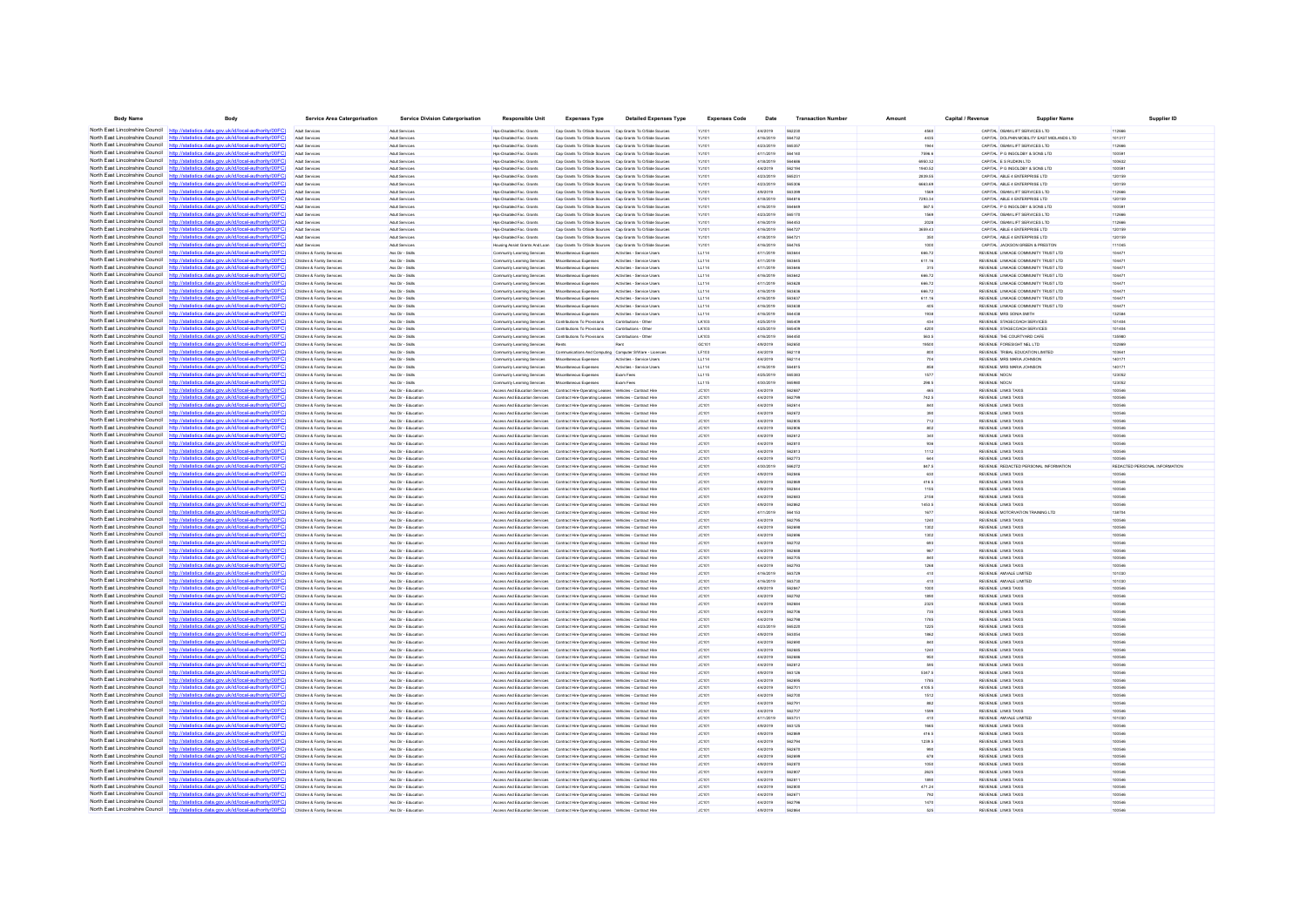| <b>Body Name</b>                                                   | Body                                                                                                                                                                             | <b>Service Area Catergorisation</b>                      | <b>Service Division Catergorisation</b>    | Responsible Uni                                                                                                    | <b>Expenses Type</b>                                                                  | <b>Detailed Expenses Type</b>                              | <b>Expenses Code</b> | Date                   | <b>Transaction Number</b> | Amount              | Capital / Revenue | <b>Supplier Name</b>                                                           | Supplier ID                                                    |
|--------------------------------------------------------------------|----------------------------------------------------------------------------------------------------------------------------------------------------------------------------------|----------------------------------------------------------|--------------------------------------------|--------------------------------------------------------------------------------------------------------------------|---------------------------------------------------------------------------------------|------------------------------------------------------------|----------------------|------------------------|---------------------------|---------------------|-------------------|--------------------------------------------------------------------------------|----------------------------------------------------------------|
|                                                                    | North East Lincolnshire Council http://statistics.data.gov.uk/id/local-authority/00FC).                                                                                          | Children & Family Services                               | Ass Dir - Education                        |                                                                                                                    | Access And Education Services Contract Hire-Operating Leases Vehicles - Contract Hire |                                                            | JC101                | 4/9/2019               |                           | 1160                |                   | REVENUE LINKS TAXIS                                                            |                                                                |
|                                                                    | North East Lincolnshire Council http://statistics.data.gov.uk/id/local-authority/00FC)                                                                                           | Children & Family Services                               | Ass Dir - Education                        |                                                                                                                    | Access And Education Services Contract Hire-Operating Leases Vehicles - Contract Hire |                                                            | JC101                | 4/9/2019               | 562865                    | 1000                |                   | REVENUE LINKS TAXIS                                                            | 100546                                                         |
|                                                                    | North East Lincolnshire Council http://statistics.data.gov.uk/id/local-authority/00FC)                                                                                           | Children & Family Services                               | Ass Dir - Education                        |                                                                                                                    | Access And Education Services Contract Hire-Operating Leases Vehicles - Contract Hire |                                                            | JC101                | 4/9/2019               | 562863                    | 615                 |                   | REVENUE LINKS TAXIS                                                            | 100546                                                         |
|                                                                    | North East Lincolnshire Council http://statistics.data.gov.uk/id/local-authority/00FC                                                                                            | Children & Family Services                               | Ass Dir - Education                        | Access And Education Services                                                                                      | Contract Hire-Operating Leases Vehicles - Contract Hire                               |                                                            | JC101                | 4/23/2019              | <b>SAS275</b>             | 1935                |                   | REVENUE AMVALE LIMITED                                                         | 101030                                                         |
| North East Lincolnshire Council                                    | http://statistics.data.gov.uk/id/local-authority/00FC                                                                                                                            | Children & Family Service                                | les Dir - Education                        | <b>Anness And Education Services</b>                                                                               | Contract Hire-Operating Leases Vehicles - Contract Hir                                |                                                            | <b>JC101</b>         | 4/11/2019              | 563481                    | 315                 |                   | REVENUE HANSONS AIRPORT EXPRES!                                                | 111879                                                         |
| North East Lincolnshire Council                                    | http://statistics.data.gov.uk/id/local-authority/00FC)                                                                                                                           | Children & Family Services                               | Ass Dir - Education                        |                                                                                                                    | Access And Education Services Contract Hire-Operating Leases Vehicles - Contract Hire |                                                            | <b>JC101</b>         | 4/30/2019              | 566273                    |                     |                   | REVENUE ANDY'S MINIBUS TAXI SERVICE                                            | 136184                                                         |
| North East Lincolnshire Council                                    | http://statistics.data.gov.uk/id/local-authority/00FC)                                                                                                                           | Children & Family Services                               | Ass Dir - Education                        | Access And Education Services                                                                                      | Contract Hire-Operating Leases Vehicles - Contract Hire                               |                                                            | JC101                | 4/30/2019              | 566272                    | 282.5               |                   | REVENUE REDACTED PERSONAL INFORMATION                                          | REDACTED PERSONAL INFORMATION                                  |
|                                                                    | North East Lincolnshire Council http://statistics.data.gov.uk/id/local-authority/00FC)                                                                                           | Children & Family Services                               | Ass Dir - Education                        |                                                                                                                    | Access And Education Services Contract Hire-Operating Leases Vehicles - Contract Hire |                                                            | JC101                | 4/30/2019              | 566275                    | 1100                |                   | REVENUE HANSONS AIRPORT EXPRESS                                                | 111879                                                         |
|                                                                    | North East Lincolnshire Council http://statistics.data.gov.uk/id/local-authority/00FC                                                                                            | Children & Family Services                               | Ass Dir - Education                        |                                                                                                                    | Access And Education Services Contract Hire-Operating Leases Vehicles - Contract Hire |                                                            | JC101                | 4/30/2019              |                           |                     |                   | REVENUE HANSONS AIRPORT EXPRESS                                                |                                                                |
| North East Lincolnshire Council                                    |                                                                                                                                                                                  | Children & Family Services                               | Ass Dir - Education                        | Access And Education Services Contributions To Provisions                                                          |                                                                                       | Contributions - Other                                      | LK103                | 4/11/2019              | 678586                    | 418.06              |                   | REVENUE REDACTED PERSONAL INFORMATION                                          | REDACTED PERSONAL INFORMATION                                  |
|                                                                    | North East Lincolnshire Council http://statistics.data.gov.uk/id/local-authority/00FC)                                                                                           | Children & Family Services                               | Ass Dir - Education                        | Access And Education Services Contributions To Provisions                                                          |                                                                                       | Contributions - Other                                      | LK103                | 4/11/2019              | 678584                    | 421.55              |                   | REVENUE REDACTED PERSONAL INFORMATION                                          | REDACTED PERSONAL INFORMATION                                  |
| North East Lincolnshire Council<br>North East Lincolnshire Council | http://statistics.data.gov.uk/id/local-authority/00EC)<br>http://statistics.data.gov.uk/id/local-authority/00FC)                                                                 | Children & Family Services                               | Ass Dir - Education<br>Ass Dir - Education | Anness And Education Services Contributions To Provisions                                                          |                                                                                       | Contributions - Other                                      | LK103                | 4/16/2019<br>4/4/2019  | 678591<br>562083          | 251.84<br>360       |                   | <b>REVENLE REDACTED PERSONAL INFORMATION</b><br>REVENUE ANDREW SIMONS          | REDACTED PERSONAL INFORMATION<br>10232                         |
| North East Lincolnshire Council                                    | http://statistics.data.gov.uk/id/local-authority/00FC                                                                                                                            | Children & Family Service<br>Children & Family Services  | Ass Dir - Education                        | Access And Education Services  Direct Employee Expenses<br>Access And Education Services  Direct Employee Expenses |                                                                                       | Agency Supply Teacher                                      | EA104                | 4/30/2019              |                           |                     |                   | REVENUE STEVE WALKER                                                           | 103219                                                         |
| North East Lincolnshire Council                                    | http://statistics.data.gov.uk/id/local-authority/00FC)                                                                                                                           | Children & Family Services                               | Ass Dir - Education                        | Access And Education Services   Indirect Employee Expenses                                                         |                                                                                       | Agency Supply Teacher<br>Staff Training                    | EA104<br>EB122       | 4/4/2019               | 562776                    | 1700<br>680         |                   | REVENUE THE UK ASSOCIATION FOR MUSIC EDUCATION                                 | 135418                                                         |
|                                                                    | North East Lincolnshire Council http://statistics.data.gov.uk/id/local-authority/00FC)                                                                                           | Children & Family Services                               | Ass Dir - Education                        | Access And Education Services Private Contractors                                                                  |                                                                                       | Third Party Prov - Private                                 | PH101                | 4/16/2019              | <b>SAAR92</b>             | 24152               |                   | REVENUE LINCS INSPIRE LIMITED                                                  | 129063                                                         |
|                                                                    | North East Lincolnshire Council http://statistics.data.gov.uk/id/local-authority/00FC                                                                                            | Children & Family Services                               | Ass Dir - Education                        | Access And Education Services    Cher Agencies                                                                     |                                                                                       |                                                            | PJ121                | 4/4/2019               | 562272                    |                     |                   | REVENUE EMMA MIDDLETO!                                                         | 10510                                                          |
| North East Lincolnshire Council                                    |                                                                                                                                                                                  | Children & Family Services                               | Ass Dir - Education                        | Access And Education Services   Other Agencies                                                                     |                                                                                       | Performers                                                 | PJ101                | 4/4/2019               | 562435                    | 300                 |                   | REVENUE GRIMSBY MINSTER                                                        | 106153                                                         |
|                                                                    | North East Lincolnshire Council http://statistics.data.gov.uk/id/local-authority/00FC)                                                                                           | Children & Family Services                               | Ass Dir - Education                        | Access And Education Services   Other Agencies                                                                     |                                                                                       | Performers                                                 | PJ101                | 4/16/2019              | <b>564787</b>             | 309.5               |                   | REVENUE MRS RUTH HART                                                          | 101928                                                         |
|                                                                    | North East Lincolnshire Council http://statistics.data.gov.uk/id/local-authority/00FC)                                                                                           | Children & Family Services                               | Ass Dir - Education                        | Access And Education Services   Other Agencies                                                                     |                                                                                       | Performers                                                 | PJ101                | 4/11/2019              | 564271                    | 300                 |                   | REVENUE STEVE WALKER                                                           | 103219                                                         |
|                                                                    | North East Lincolnshire Council http://statistics.data.gov.uk/id/local-authority/00FC)                                                                                           | Children & Family Service                                | Ass Dir - Education                        | Access And Education Services   Other Agencie                                                                      |                                                                                       | Performer                                                  | PJ101                | 4/16/2019              | 564122                    | 255                 |                   | REVENUE MUSIC LINCS LTD                                                        | 100944                                                         |
|                                                                    | North East Lincolnshire Council http://statistics.data.gov.uk/id/local-authority/00FC)                                                                                           | Children & Family Services                               | Ass Dir - Education                        | Access And Education Services   Other Agencies                                                                     |                                                                                       | Performers                                                 | PJ101                | 4/16/2019              |                           | 1200                |                   | REVENUE JOSIE ANNE CRESCENT MOON (JOSIE MOON)                                  | 10580                                                          |
| North East Lincolnshire Council                                    | http://statistics.data.gov.uk/id/local-authority/00FC)                                                                                                                           | Children & Family Services                               | Ass Dir - Education                        | Access And Education Services   Other Agencies                                                                     |                                                                                       | Performers                                                 | PJ101                | 4/25/2019              | 565434                    | 390                 |                   | REVENUE ROY LAUGHTON                                                           | 100543                                                         |
|                                                                    | North East Lincolnshire Council http://statistics.data.gov.uk/id/local-authority/00FC)                                                                                           | Children & Family Services                               | Ass Dir - Education                        | Access And Education Services   Other Agencies                                                                     |                                                                                       | Tution                                                     | PJ112                | 4/4/2019               | 562775                    | 299                 |                   | REVENUE NATIONAL ASSOCIATION OF VIRTUAL SCHOOL HEADS                           | 135553                                                         |
|                                                                    | North East Lincolnshire Council http://statistics.data.gov.uk/id/local-authority/00FC)                                                                                           | Children & Family Services                               | Ass Dir - Education                        | Access And Education Services   Other Agencies                                                                     |                                                                                       | lution                                                     | <b>PJ112</b>         | 4/4/2019               |                           |                     |                   | REVENUE FORTIS THERAPY & TRAINING                                              |                                                                |
| North East Lincolnshire Council                                    | المعاملات المستعملة                                                                                                                                                              | Children & Family Services                               | Ass Dir - Education                        | Access And Education Services   Other Agencies                                                                     |                                                                                       | <b>Tuition</b>                                             | PJ112                | 4/9/2019               | 563538                    | 319.99              |                   | REVENUE ARGOS BUSINESS SOLUTIONS                                               | 101032                                                         |
|                                                                    | North East Lincolnshire Council http://statistics.data.gov.uk/id/local-authority/00FC)                                                                                           | Children & Family Services                               | Ass Dir - Education                        | Access And Education Services   Other Agencies                                                                     |                                                                                       | Tuttion                                                    | PJ112                | 4/9/2019               | 563488                    | 280                 |                   | REVENUE JEFF LAKE                                                              | 142061                                                         |
|                                                                    | North East Lincolnshire Council http://statistics.data.gov.uk/id/local-authority/00FC)                                                                                           | Children & Family Services                               | Ass Dir - Education                        | Access And Education Services   Other Agencies                                                                     |                                                                                       | Tution                                                     | PJ112                | 4/18/2019              | 565204                    | 456                 |                   | REVENUE HORNDALE TAXIS                                                         | 143152                                                         |
|                                                                    | North East Lincolnshire Council http://statistics.data.gov.uk/id/local-authority/00FC)                                                                                           | Children & Family Service                                | Ass Dir - Education                        | Access And Education Services                                                                                      | Other Agencie                                                                         |                                                            | PJ112                | 4/30/2019              | 566158                    | 524.4               |                   | REVENUE SIMON ROBINSON                                                         | 132905                                                         |
|                                                                    | North East Lincolnshire Council http://statistics.data.gov.uk/id/local-authority/00FC)                                                                                           | Children & Family Services                               | Ass Dir - Education                        | Access And Education Services                                                                                      | Government Grant                                                                      | Grants - Pupil Premiur                                     | VA102                | 4/4/2019               |                           |                     |                   | REVENUE CANON PETER HALL CE PRIMARY ACADEM                                     | 126646                                                         |
| North East Lincolnshire Council                                    | http://statistics.data.gov.uk/id/local-authority/00FC)                                                                                                                           | Children & Family Services                               | Ass Dir - Education                        | Access And Education Services                                                                                      | Government Grants                                                                     | Grants - Pupil Premiun                                     | VA102                | 4/9/2019               | 563048                    | 1000                |                   | REVENUE OASIS ACADEMY IMMINGHAM                                                | 101947                                                         |
|                                                                    | North East Lincolnshire Council http://statistics.data.gov.uk/id/local-authority/00FC)                                                                                           | Children & Family Services                               | Ass Dir - Education                        | Access And Education Services Government Grants                                                                    |                                                                                       | Grants - Pupil Premiun                                     | VA102                | 4/4/2019               | 562604                    | 1500                |                   | REVENUE ORMISTON MARITIME ACADEMY                                              | 106066                                                         |
|                                                                    | North East Lincolnshire Council http://statistics.data.gov.uk/id/local-authority/00EC)                                                                                           | Children & Family Service                                | Ass Dir - Education                        | Access And Education Services                                                                                      | Government Grant                                                                      | Grants - Pupil Premiur                                     | VA102                | 4/4/2019               | CROSS                     | 8000                |                   | REVENUE ORMISTON MARITIME ACADEMY                                              | 106066                                                         |
| North East Lincolnshire Council                                    | tistics data.gov.uk/id/local-authority/00FC                                                                                                                                      | Children & Family Services                               | Ass Dir - Education                        | Access And Education Services                                                                                      | Government Grants                                                                     | Grants - Pupil Premiun                                     | VA102                | 4/9/2019               | 563049                    | 1800                |                   | REVENUE GRIMSBY COLLEGE TRADING LTD                                            | 100966                                                         |
|                                                                    | North East Lincolnshire Council http://statistics.data.gov.uk/id/local-authority/00FC)                                                                                           | Children & Family Services                               | Ass Dir - Education                        | Access And Education Services Government Grants                                                                    |                                                                                       | Grants - Pupil Premium                                     | VA102                | 4/3/2019               | 562222                    | 2100                |                   | REVENUE WOODLANDS PRIMARY ACADEMY (OLDHAM)                                     | 143044                                                         |
| North East Lincolnshire Council<br>North East Lincolnshire Council | http://statistics.data.gov.uk/id/local-authority/00FC)                                                                                                                           | Children & Family Services                               | Ass Dir - Education<br>Ass Dir - Education | Sen/Inclusion                                                                                                      | Private Contractors                                                                   | Third Party Prov - Private                                 | <b>PH101</b>         | 4/4/2019               | 562096                    | 32632.37            |                   | REVENUE IMPOWER CONSULTING LIMITED                                             | 133446                                                         |
|                                                                    | http://statistics.data.gov.uk/id/local-authority/00FC)<br>North East Lincolnshire Council http://statistics.data.gov.uk/id/local-authority/00FC)                                 | Children & Family Service<br>Children & Family Service   | Ass Dir - Education                        | Sentingtonio<br>en/Inclusio                                                                                        | Private Contractors<br>Other Local Authorities                                        | Third Party Proy - Private<br>Third Pp - Other Local Aut   | PH101<br>PC10        | 4/16/2019<br>4/9/2019  | 564414                    | 41883.37<br>2404.95 |                   | REVENUE IMPOWER CONSULTING LIMITED<br>REVENUE REDACTED PERSONAL INFORMATION    | 133446<br>REDACTED PERSONAL INFORMATION                        |
| North East Lincolnshire Council                                    | http://statistics.data.gov.uk/id/local-authority/00FC                                                                                                                            | Children & Family Services                               | Ass Dir - Education                        | Sen/Inclusion                                                                                                      |                                                                                       | Third Pp - Other Local Auth                                | PC101                | 4/9/2019               | 563559                    | 15443.75            |                   | REVENUE REDACTED PERSONAL INFORMATION                                          | REDACTED PERSONAL INFORMATION                                  |
|                                                                    | North East Lincolnshire Council http://statistics.data.gov.uk/id/local-authority/00FC)                                                                                           | Children & Family Services                               | Ass Dir - Education                        | Sen/Inclusion                                                                                                      | Other Local Authorities<br>Other Local Authorities                                    | Third Po - Other Local Auth                                | PC101                | 4/11/2019              | SARASE                    | 5410.25             |                   | REVENUE REDACTED PERSONAL INFORMATION                                          | REDACTED PERSONAL INFORMATION                                  |
|                                                                    | North East Lincolnshire Council http://etatistics.data.gov.uk/id/local.authority/00EC                                                                                            | Children & Family Service                                | Ass Dir - Education                        | <b>Sen/Inclusio</b>                                                                                                | Other Local Authorities                                                               | Third Pp - Other Local Auth                                | PC10                 | 4/23/2019              | 185282                    | 13154.58            |                   | REVENUE REDACTED PERSONAL INFORMATION                                          | REDACTED PERSONAL INFORMATION                                  |
| North East Lincolnshire Council                                    | tatistics data.gov.uk/id/local-authority/00FC                                                                                                                                    | Children & Family Services                               | Ass Dir - Education                        | Sen/Inclusion                                                                                                      | Other Local Authorities                                                               | Third Pp - Other Local Auth                                | PC101                | 4/9/2019               | 563562                    | 8321.25             |                   | REVENUE REDACTED PERSONAL INFORMATION                                          | REDACTED PERSONAL INFORMATION                                  |
|                                                                    | North East Lincolnshire Council http://statistics.data.gov.uk/id/local-authority/00FC)                                                                                           | Children & Family Services                               | Ass Dir - Education                        | Sen/Inclusion                                                                                                      | Other Local Authorities                                                               | Third Pp - Other Local Auth                                | PC101                | 4/9/2019               | 563509                    | 2625                |                   | REVENUE REDACTED PERSONAL INFORMATION                                          | REDACTED PERSONAL INFORMATION                                  |
| North East Lincolnshire Council                                    | http://statistics.data.gov.uk/id/local-authority/00FC)                                                                                                                           | Children & Family Services                               | Ass Dir - Education                        | Sen/Inclusion                                                                                                      | Other Local Authorities                                                               | Third Po - Other Local Auth                                | PC101                | 4/4/2019               | 562084                    | 3116.4              |                   | REVENUE REDACTED PERSONAL INFORMATION                                          | REDACTED PERSONAL INFORMATION                                  |
| North East Lincolnshire Council                                    | http://statistics.data.gov.uk/id/local-authority/00EC)                                                                                                                           | Children & Family Services                               | Ass Dir - Education                        | Sentinghain                                                                                                        | Other Local Authorities                                                               | Third Pn - Other Local Auth                                | PC101                | 4/4/2019               | 562765                    | 4095                |                   | REVENUE REDACTED PERSONAL INFORMATION                                          | REDACTED PERSONAL INFORMATION                                  |
|                                                                    | North East Lincolnshire Council http://statistics.data.gov.uk/id/local-authority/00FC)                                                                                           | Children & Family Service                                | Ass Dir - Education                        | Sen/Inclusi                                                                                                        | Other Local Authorities                                                               | Third Pp - Other Local Auth                                | PC10                 | 4/9/2019               |                           |                     |                   | REVENUE REDACTED PERSONAL INFORMATION                                          | REDACTED PERSONAL INFORMATION                                  |
| North East Lincolnshire Council                                    | http://statistics.data.gov.uk/id/local-authority/00FC                                                                                                                            | Children & Family Services                               | Ass Dir - Education                        | Sen/Inclusio                                                                                                       | Other Local Authorities                                                               | Third Po - Other Local Auth                                | PC101                | 4/9/2019               | 562728                    | 4620                |                   | REVENUE REDACTED PERSONAL INFORMATION                                          | REDACTED PERSONAL INFORMATION                                  |
|                                                                    | North East Lincolnshire Council http://statistics.data.gov.uk/id/local-authority/00FC)                                                                                           | Children & Family Services                               | Ass Dir - Education                        | Sen/Inclusion                                                                                                      | Other Local Authorities                                                               | Third Po - Other Local Auth                                | PC101                | 4/4/2019               | <b>SA27AR</b>             | 4620                |                   | REVENUE REDACTED PERSONAL INFORMATION                                          | REDACTED PERSONAL INFORMATION                                  |
|                                                                    | North East Lincolnshire Council http://statistics.data.gov.uk/id/local-authority/00FC                                                                                            | Children & Family Service                                | Ass Dir - Education                        | Sen/Inclusio                                                                                                       | Other Local Authorities                                                               | Third Pp - Other Local Auth                                | PC101                | 4/9/2019               | 562730                    | 3366                |                   | REVENUE REDACTED PERSONAL INFORMATION                                          | REDACTED PERSONAL INFORMATION                                  |
| North East Lincolnshire Council                                    | stistics data nov uk/id/local-authority/00EC                                                                                                                                     | Children & Family Services                               | Ass Dir - Education                        | Sen/Inclusion                                                                                                      | Other Local Authorities                                                               | Third Pp - Other Local Auth                                | PC101                | 4/4/2019               | 562770                    | 2983.5              |                   | REVENUE REDACTED PERSONAL INFORMATION                                          | REDACTED PERSONAL INFORMATION                                  |
|                                                                    | North East Lincolnshire Council http://statistics.data.gov.uk/id/local-authority/00FC)                                                                                           | Children & Family Services                               | Ass Dir - Education                        | Sen/Inclusion                                                                                                      | Other Local Authorities                                                               | Third Pp - Other Local Auth                                | PC101                | 4/9/2019               | 562726                    | 3366                |                   | REVENUE REDACTED PERSONAL INFORMATION                                          | REDACTED PERSONAL INFORMATION                                  |
|                                                                    | North East Lincolnshire Council http://statistics.data.gov.uk/id/local-authority/00FC)                                                                                           | Children & Family Services                               | Ass Dir - Education                        | Sen/Inclusion                                                                                                      | Other Local Authorities                                                               | Third Po - Other Local Auth                                | PC101                | 4/4/2019               | 562767                    | 13370.08            |                   | REVENUE REDACTED PERSONAL INFORMATION                                          | REDACTED PERSONAL INFORMATION                                  |
|                                                                    | North East Lincolnshire Council http://statistics.data.gov.uk/id/local-authority/00FC)                                                                                           | Children & Family Services                               | Ass Dir - Education                        | Sentingbrain                                                                                                       | Other Local Authorities                                                               | Third Pn - Other Local Auth                                | PC101                | 4/23/2019              | 565264                    | 8911.17             |                   | REVENUE REDACTED PERSONAL INFORMATION                                          | REDACTED PERSONAL INFORMATION                                  |
|                                                                    | North East Lincolnshire Council http://statistics.data.gov.uk/id/local-authority/00FC                                                                                            | Children & Family Service                                | Ass Dir - Education                        | Sen/Inclusio                                                                                                       | Other Local Authorities                                                               | Third Pp - Other Local Auth                                | PC10                 | 4/23/2019              | <b>CARAGE</b>             | 13372               |                   | REVENUE REDACTED PERSONAL INFORMATION                                          | REDACTED PERSONAL INFORMATION                                  |
| North East Lincolnshire Council                                    | http://statistics.data.gov.uk/id/local-authority/00FC                                                                                                                            | Children & Family Services                               | Ass Dir - Education                        | <b>Sen/Inclusion</b>                                                                                               | Other Local Authorities                                                               | Third Po - Other Local Auth                                | PC101                | 4/4/2019               | 562774                    | 13928.57            |                   | REVENUE REDACTED PERSONAL INFORMATION                                          | REDACTED PERSONAL INFORMATION                                  |
|                                                                    | North East Lincolnshire Council http://statistics.data.gov.uk/id/local-authority/00FC)                                                                                           | Children & Family Services                               | Ass Dir - Education                        | Sen/Inclusion                                                                                                      | Other Local Authorities                                                               | Third Pp - Other Local Auth                                | PC101                | 4/9/2019               | 562723                    | 6900                |                   | REVENUE REDACTED PERSONAL INFORMATION                                          | REDACTED PERSONAL INFORMATION                                  |
|                                                                    | North East Lincolnshire Council http://statistics.data.gov.uk/id/local-authority/00FC)<br>North East Lincolnshire Council http://statistics.data.oov.uk/id/local-authority/00FC) | Children & Family Service                                | Ass Dir - Education                        | Sen/Inclusio                                                                                                       | Other Local Authorities                                                               | Third Pp - Other Local Auth                                | PC101                | 4/9/2019               | 562722                    | 7931                |                   | REVENUE REDACTED PERSONAL INFORMATION                                          | REDACTED PERSONAL INFORMATION                                  |
|                                                                    |                                                                                                                                                                                  | Children & Family Services                               | Ass Dir - Education                        | Sen/Inclusio                                                                                                       | Other Local Authorities                                                               | Third Pp - Other Local Auth                                | PC101                | 4/16/2019              |                           | 18126.25            |                   | REVENUE REDACTED PERSONAL INFORMATION                                          | REDACTED PERSONAL INFORMATION                                  |
|                                                                    | North East Lincolnshire Council http://statistics.data.gov.uk/id/local-authority/00FC)<br>North East Lincolnshire Council http://statistics.data.gov.uk/id/local-authority/00FC) | Children & Family Services<br>Children & Family Services | Ass Dir - Education<br>Ass Dir - Education | Sen/Inclusion<br>Sen/Inclusion                                                                                     | Other Local Authorities<br>Other Local Authorities                                    | Third Pp - Other Local Auth<br>Third Po - Other Local Auth | PC101<br>PC101       | 4/16/2019<br>4/9/2019  | 564683<br>563061          | 1754.15<br>2820.93  |                   | REVENUE REDACTED PERSONAL INFORMATION<br>REVENUE REDACTED PERSONAL INFORMATION | REDACTED PERSONAL INFORMATION<br>REDACTED PERSONAL INFORMATION |
|                                                                    | North East Lincolnshire Council http://statistics.data.gov.uk/id/local-authority/00FC)                                                                                           | Children & Family Service                                | Ass Dir - Education                        | Sentingbrain                                                                                                       | Other Local Authorities                                                               | Third Pn - Other Local Auth                                | PC101                | 4/9/2019               | 563065                    | 2763.3              |                   | REVENUE REDACTED PERSONAL INFORMATION                                          | REDACTED PERSONAL INFORMATION                                  |
|                                                                    | North East Lincolnshire Council http://statistics.data.gov.uk/id/local-authority/00FC                                                                                            | Children & Family Service                                | Ass Dir - Education                        | Sen/Inclusi                                                                                                        | Other Local Authorities                                                               | Third Pp - Other Local Auth                                | PC10                 | 4/9/2019               |                           | 401.04              |                   | REVENUE REDACTED PERSONAL INFORMATION                                          | REDACTED PERSONAL INFORMATION                                  |
| North East Lincolnshire Council                                    | http://statistics.data.gov.uk/id/local-authority/00FC                                                                                                                            | Children & Family Services                               | Ass Dir - Education                        | Sen/Inclusion                                                                                                      | Other Local Authorities                                                               | Third Pp - Other Local Auth                                | PC101                | 4/9/2019               | 56306                     | 736.88              |                   | REVENUE REDACTED PERSONAL INFORMATION                                          | REDACTED PERSONAL INFORMATION                                  |
|                                                                    | North East Lincolnshire Council http://statistics.data.gov.uk/id/local-authority/00FC)                                                                                           | Children & Family Services                               | Ass Dir - Education                        | Sen/Inclusion                                                                                                      | Other Local Authorities                                                               | Third Pp - Other Local Auth                                | PC101                | 4/9/2019               | 563410                    | 149597.7            |                   | REVENUE REDACTED PERSONAL INFORMATION                                          | REDACTED PERSONAL INFORMATION                                  |
|                                                                    | North East Lincolnshire Council http://statistics.data.gov.uk/id/local-authority/00FC)                                                                                           | Children & Family Service                                | Ass Dir - Education                        | Sen/Inclusion                                                                                                      | Other Local Authorities                                                               | Third Pp - Other Local Auth                                | PC101                | 4/25/2019              | 564112                    | 9422                |                   | REVENUE REDACTED PERSONAL INFORMATION                                          | REDACTED PERSONAL INFORMATION                                  |
| North East Lincolnshire Council http:/                             | (statistics data nov uk/id/local-authority/00EC)                                                                                                                                 | Children & Family Service                                | Ass Dir - Educatio                         | Sen/Inclusio                                                                                                       | Other Local Authorities                                                               | Third Pp - Other Local Auth                                | PC101                | 4/25/2019              |                           | 20867.68            |                   | REVENUE REDACTED PERSONAL INFORMATION                                          | REDACTED PERSONAL INFORMATION                                  |
|                                                                    | North East Lincolnshire Council http://statistics.data.gov.uk/id/local-authority/00FC)                                                                                           | Children & Family Services                               | Ass Dir - Education                        | Sen/Inclusion                                                                                                      | Other Local Authorities                                                               | Third Pp - Other Local Auth                                | PC101                | 4/25/2019              | 564113                    | 8770.47             |                   | REVENUE REDACTED PERSONAL INFORMATION                                          | REDACTED PERSONAL INFORMATION                                  |
| North East Lincolnshire Council                                    | http://statistics.data.gov.uk/id/local-authority/00FC                                                                                                                            | Children & Family Services                               | Ass Dir - Education                        | Sen/Inclusion                                                                                                      | Other Local Authorities                                                               | Third Po - Other Local Auth                                | PC101                | 4/30/2019              | 566124                    | 99148.2             |                   | REVENUE REDACTED PERSONAL INFORMATION                                          | REDACTED PERSONAL INFORMATION                                  |
| North East Lincolnshire Council                                    | http://statistics.data.gov.uk/id/local-authority/00EC)                                                                                                                           | Children & Family Services                               | Ass Dir - Education                        | Sentingbrain                                                                                                       | Private Contractors                                                                   | Third Party Prov - Private                                 | PH101                | 4/29/2019              | 566037                    | $-14171.43$         |                   | REVENUE ROC NORTHWEST                                                          | 141289                                                         |
|                                                                    | North East Lincolnshire Council http://statistics.data.gov.uk/id/local-authority/00FC                                                                                            | Children & Family Service                                | Ass Dir - Education                        | Sen/Inclusio                                                                                                       | Private Contractors                                                                   | Third Party Prov - Private                                 | PH101                | 4/9/2019               | 63561                     | 15443.75            |                   | REVENUE WITHERSLACK GROUP LTD                                                  | 140391                                                         |
| North East Lincolnshire Council                                    | http://statistics.data.gov.uk/id/local-authority/00FC                                                                                                                            | Children & Family Service                                | Ass Dir - Education                        | Sen/Inclusio                                                                                                       | Private Contractors                                                                   | Third Party Prov - Private                                 | PH10                 | 4/9/2019               | 563566                    | 17692.01            |                   | REVENUE TIMEOUT HOMES LTD                                                      | 110615                                                         |
|                                                                    | North East Lincolnshire Council http://statistics.data.gov.uk/id/local-authority/00FC)                                                                                           | Children & Family Services                               | Ass Dir - Education                        | <b>Sen/Inclusion</b>                                                                                               | Private Contractors                                                                   | Third Party Prov - Private                                 | PH101                | 4/9/2019               | 563563                    | 14840.14            |                   | REVENUE LASKA CARE AND EDUCATION LTD                                           | 140222                                                         |
|                                                                    | North East Lincolnshire Council http://statistics.data.gov.uk/id/local-authority/00FC                                                                                            | Children & Family Services                               | Ass Dir - Education                        | Sentingbrain                                                                                                       | Private Contractors                                                                   | Third Party Prov - Private                                 | <b>PH101</b>         | 4/9/2019               | 563565                    | 17249.33            |                   | REVENUE CARE TODAY CHILDRENS SERVICES                                          | 128284                                                         |
| North East Lincolnshire Council                                    | statistics data nov uk/id/local-authority/00FC                                                                                                                                   | Children & Family Service                                | Ass Dir - Education                        |                                                                                                                    | Private Contractors                                                                   | hird Party Prov - Privat                                   | PH101                | 4/9/2019               | 562724                    | 7242.85             |                   | REVENUE REFLEXION CARE GROUP LIMITED                                           | 106975                                                         |
| North East Lincolnshire Council                                    | http://statistics.data.gov.uk/id/local-authority/00FC)                                                                                                                           | Children & Family Services                               | Ass Dir - Education                        | <b>Sen/Inclusion</b>                                                                                               | Private Contractors                                                                   | Third Party Prov - Private                                 | <b>PH101</b>         | 4/9/2019               | 563560                    | 22602.16            |                   | REVENUE WITHERSLACK GROUP LIMITED                                              | 140391                                                         |
| North East Lincolnshire Council                                    | http://statistics.data.gov.uk/id/local-authority/00FC)                                                                                                                           | Children & Family Services                               | Ass Dir - Education                        | Sen/Inclusion                                                                                                      | Private Contractors                                                                   | Third Party Proy - Private                                 | PH101                | 4/9/2019               | 563568                    | 17492.68            |                   | REVENUE TIMEOUT HOMES LTD                                                      | 110615                                                         |
| North East Lincolnshire Council                                    | http://statistics.data.gov.uk/id/local-authority/00FC)                                                                                                                           | Children & Family Services                               | Ass Dir - Education                        | Sen/Inclusion                                                                                                      | Private Contractors                                                                   | Third Party Prov - Private                                 | PH101                | 4/9/2019               | 563576                    | 14171.43            |                   | REVENUE ROC NORTHWEST                                                          | 141289                                                         |
| North East Lincolnshire Council                                    | North East Lincolnshire Council http://statistics.data.gov.uk/id/local-authority/00FC                                                                                            | Children & Family Service                                | Ass Dir - Education                        | Rentinctusio                                                                                                       | Private Contractors                                                                   | Third Party Prov - Privat                                  | PH101                | 4/25/2019              | 565672                    | 14171.43            |                   | REVENUE ROC NORTHWEST                                                          | 141289                                                         |
|                                                                    | http://statistics.data.gov.uk/id/local-authority/00FC                                                                                                                            | Children & Family Service                                | Ass Dir - Educatio                         |                                                                                                                    | Private Contractors                                                                   | Third Party Prov - Privat                                  | PH10                 | 4/9/2019               |                           |                     |                   | REVENUE KEDLESTON (WINGS EDUCATION) LTD                                        | 136352                                                         |
|                                                                    | North East Lincolnshire Council http://statistics.data.gov.uk/id/local-authority/00FC)<br>North East Lincolnshire Council http://statistics.data.gov.uk/id/local-authority/00FC) | Children & Family Services                               | Ass Dir - Education                        | Sen/Inclusion                                                                                                      | Private Contractors                                                                   | Third Party Prov - Private                                 | PH101                | 4/16/2019<br>4/30/2019 | 564685                    | 20428.54            |                   | REVENUE SUPPORTING POSITIVE OUTCOMES LTD                                       | 143134                                                         |
| North East Lincolnshire Council                                    | atietics data now uk/d/local-authority/00EC                                                                                                                                      | Children & Family Services<br>Children & Family Service  | Ass Dir - Education<br>Ass Dir - Educatio  | Sen/Inclusion                                                                                                      | Private Contractors<br>Private Contractors                                            | Third Party Prov - Private<br>Third Party Prov - Privar    | PH101<br>PH101       | 4/30/2019              | 565982                    | 11713.66<br>2364    |                   | REVENUE CARE TODAY CHILDRENS SERVICES<br>REVENUE CARE TODAY CHILDRENS SERVICES | 128284<br>128284                                               |
|                                                                    | North East Lincolnshire Council http://statistics.data.gov.uk/id/local-authority/00FC)                                                                                           | Children & Family Services                               | Ass Dir - Education                        | <b>Sen/Inclusion</b>                                                                                               | Miscellaneous Expenses                                                                | Contingency Reserve                                        | LL123                | 4/25/2019              | 565734                    | 12825               |                   | REVENUE THE CAMBRIDGE PARK ACADEMY                                             | 107472                                                         |
|                                                                    | North East Lincolnshire Council http://statistics.data.gov.uk/id/local-authority/00FC)                                                                                           | Children & Family Services                               | Ass Dir - Education                        | Sen/Inclusion                                                                                                      | Miscellaneous Expenses                                                                | Contingency Reserve                                        | LL123                | 4/9/2019               | 558749                    | 2880                |                   | REVENUE ORCHARD EDUCATION LTD                                                  | 141243                                                         |
|                                                                    | North East Lincolnshire Council http://statistics.data.gov.uk/id/local-authority/00FC)                                                                                           | Children & Family Services                               | Ass Dir - Education                        | Sen/Inclusion                                                                                                      | Miscellaneous Expenses                                                                | Contingency Reserve                                        | LL123                | 4/9/2019               | 558747                    | 2320                |                   | REVENUE ORCHARD EDUCATION LTD                                                  | 141243                                                         |
|                                                                    | North East Lincolnshire Council http://statistics.data.gov.uk/id/local-authority/00FC                                                                                            | Children & Family Service                                | Ass Dir - Education                        | <b>Sen/Inclusio</b>                                                                                                | Miscellaneous Expenses                                                                | Contingency Reserv                                         | LL123                | 4/11/2019              | 563430                    | 511.58              |                   | REVENUE SPRINGFIELD PRIMARY ACADEM                                             | 131306                                                         |
|                                                                    | North East Lincolnshire Council http://statistics.data.gov.uk/id/local-authority/00FC                                                                                            | Children & Family Service                                | Ass Dir - Educatio                         | Sen/Inclusio                                                                                                       | Voluntary Associations                                                                | Third Pp - Third Sect                                      | PF101                | 4/25/2019              | 564226                    |                     |                   | REVENUE BARNARDO SERVICES LTD                                                  | 101050                                                         |
|                                                                    | North East Lincolnshire Council http://statistics.data.gov.uk/id/local-authority/00FC)                                                                                           | Children & Family Services                               | Ass Dir - Education                        | <b>Sen/Inclusion</b>                                                                                               | Equip / Furniture / Materials                                                         | <b>Teaching Materials</b>                                  | LA117                | 4/9/2019               | 563080                    | 1392                |                   | REVENUE OFFICE DEPOT (INTL) LTD                                                | 100590                                                         |
|                                                                    | North East Lincolnshire Council http://statistics.data.gov.uk/id/local-authority/00FC)                                                                                           | Children & Family Services                               | Ass Dir - Education                        | Sen/Inclusion                                                                                                      | Contributions To Provisions                                                           | Contributions - Other                                      | LK103                | 4/16/2019              | 564252                    | 16687.25            |                   | REVENUE BARNARDO SERVICES LTD                                                  | 101050                                                         |
|                                                                    | North East Lincolnshire Council http://statistics.data.gov.uk/id/local-authority/00FC)                                                                                           |                                                          | Ass Dir - Educatio                         |                                                                                                                    | Contributions To Provisions                                                           | Contributions - Other                                      | LK103                | 4/11/2019              |                           | 23989.5             |                   | REVENUE BARNARDO SERVICES LTD                                                  | 101050                                                         |
|                                                                    |                                                                                                                                                                                  |                                                          |                                            |                                                                                                                    |                                                                                       |                                                            |                      |                        |                           |                     |                   |                                                                                |                                                                |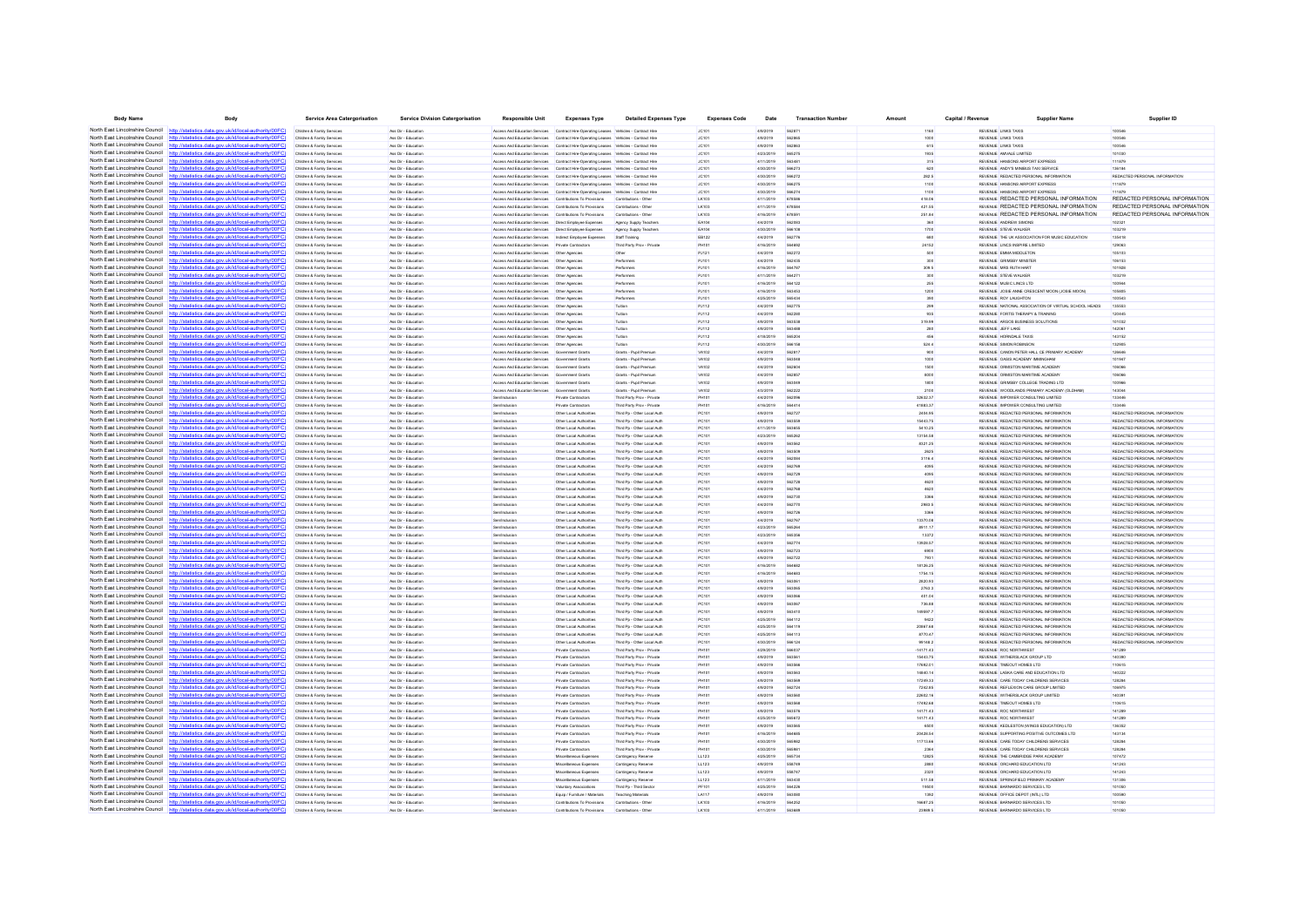| <b>Body Name</b>                                                   | Body                                                                                                                                                                             | <b>Service Area Catergorisation</b>                      | <b>Service Division Catergorisation</b>    | Responsible Uni                         | <b>Expenses Type</b>                                       | <b>Detailed Expenses Type</b>                                | <b>Expenses Code</b> | Date                   | <b>Transaction Number</b> | Amount            | Capital / Revenue | <b>Supplier Name</b>                                                            | Supplier ID                             |
|--------------------------------------------------------------------|----------------------------------------------------------------------------------------------------------------------------------------------------------------------------------|----------------------------------------------------------|--------------------------------------------|-----------------------------------------|------------------------------------------------------------|--------------------------------------------------------------|----------------------|------------------------|---------------------------|-------------------|-------------------|---------------------------------------------------------------------------------|-----------------------------------------|
|                                                                    | North East Lincolnshire Council http://statistics.data.gov.uk/id/local-authority/00FC).                                                                                          | Children & Family Services                               | Ass Dir - Education                        | Sen/Inclusion                           | Indirect Employee Expenses                                 | Staff Training                                               | EB122                | 4/30/2019              |                           |                   |                   | REVENUE BRITISH DYSLEXIA ASSOCIATION                                            | 112529                                  |
|                                                                    | North East Lincolnshire Council http://statistics.data.gov.uk/id/local-authority/00FC)                                                                                           | Children & Family Services                               | Ass Dir - Education                        | Sen/Inclusion                           | Direct Employee Expenses                                   | Pay Teachers Supply Cove                                     | EA106                | 4/16/2019              | 563717                    | 984.56            |                   | REVENUE TEACHING PERSONNEL LTD                                                  | 101305                                  |
|                                                                    | North East Lincolnshire Council http://statistics.data.gov.uk/id/local-authority/00FC)                                                                                           | Children & Family Services                               | Ass Dir - Education                        | Sen/Inclusion                           | Direct Employee Expenses                                   | Pay Teachers Supply Cover                                    | EA106                | 4/25/2019              | 565769                    | 1152.96           |                   | REVENUE TEACHING PERSONNEL LTD                                                  | 101305                                  |
|                                                                    | North East Lincolnshire Council http://statistics.data.gov.uk/id/local-authority/00FC                                                                                            | Children & Family Services                               | Ass Dir - Education                        | Sentingbrain                            | Equip / Fumiture / Materials                               | Non-Teaching Resources                                       | 1.4118               | 4/4/2019               | 562405                    | 350               |                   | REVENUE TECHNOLOGY SUPPORT SOLUTIONS LTD.                                       | 119571                                  |
| North East Lincolnshire Council<br>North East Lincolnshire Council | http://statistics.data.gov.uk/id/local-authority/00FC                                                                                                                            | Children & Family Service                                | les Dir - Education                        |                                         |                                                            | ications And Computing Computer HWare - Purcha               | LF105                | 4/4/2019               | connet                    | 1108              |                   | REVENUE TECHNOLOGY SUPPORT SOLUTIONS LTD                                        | $\cdots$                                |
| North East Lincolnshire Council                                    | http://statistics.data.gov.uk/id/local-authority/00FC)<br>http://statistics.data.gov.uk/id/local-authority/00FC)                                                                 | Children & Family Services                               | Ass Dir - Education                        | Sen/Inclusio                            | Private Contractors                                        | Third Party Prov - Private                                   | PH101<br>PH101       | 4/1/2019               | 675620<br>564218          | 1226.27           |                   | REVENUE REDACTED PERSONAL INFORMATION                                           | REDACTED PERSONAL INFORMATION<br>104471 |
|                                                                    | North East Lincolnshire Council http://statistics.data.gov.uk/id/local-authority/00FC)                                                                                           | Children & Family Services<br>Children & Family Services | Ass Dir - Education<br>Ass Dir - Education | Sen/Inclusion<br>Sen/Inclusion          | Private Contractors<br>Private Contractors                 | Third Party Prov - Private<br>Third Party Prov - Private     | PH101                | 4/16/2019<br>4/16/2019 | 564245                    | 633.76<br>516     |                   | REVENUE LINKAGE COMMUNITY TRUST LTD<br>REVENUE LINKAGE COMMUNITY TRUST LTD      | 104471                                  |
|                                                                    | North East Lincolnshire Council http://statistics.data.gov.uk/id/local-authority/00FC                                                                                            | Children & Family Services                               | Ass Dir - Education                        | en/Inclusio                             | Miscellaneous Expenses                                     | Contingency Reserve                                          | LL123                | 4/25/2019              |                           | 1317              |                   | REVENUE PHOENIX PARK ACADEMY                                                    | 12668                                   |
| North East Lincolnshire Council                                    |                                                                                                                                                                                  | Children & Family Services                               | Ass Dir - Education                        | Sen/Inclusion                           | Miscellaneous Expenses                                     | Contingency Reserve                                          | LL123                | 4/25/2019              | 565745                    | 4654              |                   | REVENUE PHOENIX PARK ACADEMY                                                    | 126685                                  |
|                                                                    | North East Lincolnshire Council http://statistics.data.gov.uk/id/local-authority/00FC)                                                                                           | Children & Family Services                               | Ass Dir - Education                        | Sen/Inclusion                           | Miscellaneous Expenses                                     | Contingency Reserve                                          | LL123                | 4/25/2019              | 565744                    | 15800             |                   | REVENUE PHOENIX PARK ACADEMY                                                    | 126685                                  |
| North East Lincolnshire Council                                    | http://statistics.data.gov.uk/id/local-authority/00EC)                                                                                                                           | Children & Family Services                               | Ass Dir - Education                        | Sentingbrain                            | Miscellaneous Expenses                                     | Contingency Reserve                                          | 11123                | 4/25/2019              | 565747                    | 44767             |                   | REVEN E PHOENIX PARK ACADEMY                                                    | 126685                                  |
| North East Lincolnshire Council                                    | http://statistics.data.gov.uk/id/local-authority/00FC)                                                                                                                           | Children & Family Service                                | Ass Dir - Education                        | Renthréasin                             | Miscellaneous Expense                                      | Contingency Reserv                                           | LL123                | 4/25/2019              | 565747                    | 26333             |                   | REVENUE SEVENHILLS ACADEM                                                       | 128661                                  |
| North East Lincolnshire Council                                    | http://statistics.data.gov.uk/id/local-authority/00FC                                                                                                                            | Children & Family Services                               | Ass Dir - Education                        | en/Inclusio                             | Miscellaneous Expenses                                     | Contingency Reserv                                           | LL123                | 4/25/2019              |                           | 26333             |                   | REVENUE SEVENHILLS ACADEMY                                                      |                                         |
| North East Lincolnshire Council                                    | http://statistics.data.gov.uk/id/local-authority/00FC                                                                                                                            | Children & Family Services                               | Ass Dir - Education                        | Sen/Inclusion                           | Contributions To Provisions                                | Contributions - Other                                        | LK103                | 4/4/2019               | 562753                    | 4548              |                   | REVENUE BEACON ACADEMY                                                          | 138130                                  |
|                                                                    | North East Lincolnshire Council http://statistics.data.gov.uk/id/local-authority/00FC)                                                                                           | Children & Family Services                               | Ass Dir - Education                        | Sen/Inclusion                           | Contributions To Provisions                                | Contributions - Other                                        | LK103                | 4/4/2019               | 562744                    | 1688              |                   | REVENUE BURSAR PRIMARY ACADEMY                                                  | 114977                                  |
| North East Lincolnshire Council                                    | North East Lincolnshire Council http://statistics.data.gov.uk/id/local-authority/00FC                                                                                            | Children & Family Services                               | Ass Dir - Education<br>Ass Dir - Education | <b>Sen/Inclusion</b>                    | Contributions To Provisions<br>Contributions To Provisions | Contributions - Other                                        | LK103<br>LK103       | 4/11/2019<br>4/4/2019  | 562750                    | 1751              |                   | REVENUE CANON PETER HALL CE PRIMARY ACADEM<br>REVENUE ELLISTON PRIMARY ACADEMY  | 129625                                  |
|                                                                    | North East Lincolnshire Council http://statistics.data.gov.uk/id/local-authority/00FC)                                                                                           | Children & Family Services<br>Children & Family Services | Ass Dir - Education                        | Sen/Inclusion<br>Sen/Inclusion          | Contributions To Provisions                                | Contributions - Other<br>Contributions - Other               | LK103                | 4/4/2019               | 562749                    | 1148              |                   | REVENUE FAIRFIELD PRIMARY ACADEMY                                               | 129030                                  |
|                                                                    | North East Lincolnshire Council http://statistics.data.gov.uk/id/local-authority/00FC)                                                                                           | Children & Family Services                               | Ass Dir - Education                        | Sen/Inclusion                           | Contributions To Provisions                                | Contributions - Other                                        | LK103                | 4/4/2019               | 562732                    | 3746              |                   | REVENUE OASIS ACADEMY IMMINGHAM                                                 | 101947                                  |
|                                                                    | North East Lincolnshire Council http://statistics.data.gov.uk/id/local-authority/00FC)                                                                                           | Children & Family Service                                | Ass Dir - Education                        | Renthrobisk                             | Contributions To Provisions                                | Contributions - Othe                                         | LK103                | 4/4/2019               | 562734                    | 2423              |                   | REVENUE JOHN WHITGIFT ACADEMY                                                   | 106891                                  |
|                                                                    | North East Lincolnshire Council http://statistics.data.gov.uk/id/local-authority/00FC)                                                                                           | Children & Family Services                               | Ass Dir - Education                        | Sen/Inclusion                           | Contributions To Provisions                                | Contributions - Other                                        | LK103                | 4/4/2019               | 562735                    | 1261              |                   | REVENUE LISLE MARSDEN C OF E PRIMARY ACADEM                                     | 10792                                   |
| North East Lincolnshire Council                                    | http://statistics.data.gov.uk/id/local-authority/00FC)                                                                                                                           | Children & Family Services                               | Ass Dir - Education                        | Sen/Inclusion                           | Contributions To Provisions                                | Contributions - Other                                        | LK103                | 4/4/2019               | 562752                    | 862               |                   | REVENUE LITTLECOATES PRIMARY ACADEMY                                            | 134261                                  |
|                                                                    | North East Lincolnshire Council http://statistics.data.gov.uk/id/local-authority/00FC)                                                                                           | Children & Family Services                               | Ass Dir - Education                        | Sen/Inclusion                           | Contributions To Provisions                                | Contributions - Other                                        | LK103                | 4/4/2019               | 562741                    | 3761              |                   | REVENUE MACAULAY PRIMARY ACADEMY                                                | 112680                                  |
|                                                                    | North East Lincolnshire Council http://statistics.data.gov.uk/id/local-authority/00FC)<br>atistics data now uk/id/local-authority/00EC                                           | Children & Family Services                               | Ass Dir - Education                        | Sen/Inclusio                            | Contributions To Provisions                                | Contributions - Othe                                         | LK103                | 4/4/2019               | 562743                    |                   |                   | REVENUE MIDDLETHORPE PRIMARY ACADEMY                                            | 11483                                   |
| North East Lincolnshire Council                                    |                                                                                                                                                                                  | Children & Family Services                               | Ass Dir - Education                        | Sen/Inclusion                           | Contributions To Provisions                                | Contributions - Other                                        | LK103                | 4/4/2019               | 562736                    | 883               |                   | REVENUE NEW WALTHAM ACADEMY                                                     | 108556                                  |
|                                                                    | North East Lincolnshire Council http://statistics.data.gov.uk/id/local-authority/00FC)<br>North East Lincolnshire Council http://statistics.data.gov.uk/id/local-authority/00FC) | Children & Family Services<br>Children & Family Services | Ass Dir - Education<br>Ass Dir - Education | Sen/Inclusion                           | Contributions To Provisions<br>Contributions To Provisions | Contributions - Other<br>Contributions - Other               | LK103                | 4/4/2019<br>4/4/2019   | 562731<br>562733          | 2735<br>2664      |                   | REVENUE OASIS ACADEMY WINTRINGHAM<br>REVENUE ORMISTON MARITIME ACADEMY          | 101939<br>106066                        |
|                                                                    | North East Lincolnshire Council http://statistics.data.gov.uk/id/local-authority/00FC)                                                                                           | Children & Family Service                                | Ass Dir - Education                        | Sen/Inclusion<br><b>Sen/Inclusio</b>    | Contributions To Provisions                                | Contributions - Othe                                         | LK103<br>LK103       | 4/4/2019               | 562747                    | 603               |                   | REVENUE REYNOLDS PRIMARY ACADEMY                                                | 122175                                  |
|                                                                    | North East Lincolnshire Council http://statistics.data.gov.uk/id/local-authority/00FC)                                                                                           | Children & Family Services                               | Ass Dir - Education                        | en/Inclusio                             | Contributions To Provisions                                | Contributions - Other                                        | LK103                | 4/4/2019               |                           |                   |                   | REVENUE SCARTHO JUNIOR ACADEMY                                                  | 108731                                  |
| North East Lincolnshire Council                                    | http://statistics.data.gov.uk/id/local-authority/00FC)                                                                                                                           | Children & Family Services                               | Ass Dir - Education                        | Sen/Inclusion                           | Contributions To Provisions                                | Contributions - Other                                        | LK103                | 4/4/2019               | 562739                    | 480               |                   | REVENUE ORMISTON SOUTH PARADE ACADEMY                                           | 111750                                  |
|                                                                    | North East Lincolnshire Council http://statistics.data.gov.uk/id/local-authority/00FC)                                                                                           | Children & Family Services                               | Ass Dir - Education                        | Sen/Inclusion                           | Contributions To Provisions                                | Contributions - Other                                        | LK103                | 4/4/2019               | 562745                    | 3534              |                   | REVENUE ST MARYS CATHOLIC PRIMARY VOLUNTARY ACADEMY                             | 115105                                  |
|                                                                    | North East Lincolnshire Council http://statistics.data.oov.uk/id/local-authority/00FC)                                                                                           | Children & Family Service                                | Ass Dir - Education                        | Sen/Inclusio                            | Contributions To Provisions                                | Contributions - Othe                                         | LK103                | 4/4/2019               | 562740                    | 1393              |                   | REVENUE STRAND PRIMARY ACADEMY                                                  | 111862                                  |
| North East Lincolnshire Council                                    | tistics data.gov.uk/id/local-authority/00FC                                                                                                                                      | Children & Family Services                               | Ass Dir - Education                        | Sen/Inclusion                           | Contributions To Provisions                                | Contributions - Other                                        | LK103                | 4/4/2019               | 562746                    | 913               |                   | REVENUE THRUNSCOE PRIMARY AND NURSERY ACADEMY                                   | 118749                                  |
|                                                                    | North East Lincolnshire Council http://statistics.data.gov.uk/id/local-authority/00FC)                                                                                           | Children & Family Services                               | Ass Dir - Education                        | Sen/Inclusion                           | Contributions To Provisions                                | Contributions - Other                                        | LK103                | 4/4/2019               | 562742                    | 1751              |                   | REVENUE TOLL BAR ACADEMY                                                        | 114560                                  |
| North East Lincolnshire Council                                    | http://statistics.data.gov.uk/id/local-authority/00FC)                                                                                                                           | Children & Family Services                               | Ass Dir - Education                        | Sen/Inclusion                           | Contributions To Provisions                                | Contributions - Other                                        | LK103                | 4/4/2019               | 562738                    | 6041              |                   | REVENUE WALTHAM LEAS PRIMARY ACADEMY                                            | 109335                                  |
| North East Lincolnshire Council                                    | http://statistics.data.gov.uk/id/local-authority/00FC)                                                                                                                           | Children & Family Service                                | Ass Dir - Education                        | Rentinctusio                            | Contributions To Provisions                                | Contributions - Other                                        | LK103                | 4/4/2019               | 562751                    | 2354              |                   | REVENUE WOODLANDS ACADEMY                                                       | 132649                                  |
| North East Lincolnshire Council                                    | North East Lincolnshire Council http://statistics.data.gov.uk/id/local-authority/00FC)                                                                                           | Children & Family Service                                | Ass Dir - Education                        | en/Inclusio                             | Contributions To Provisions                                | Contributions - Other                                        | LK103                | 4/9/2019               |                           |                   |                   | REVENUE TEACHING PERSONNEL LTD<br>REVENUE REDACTED PERSONAL INFORMATION         | REDACTED PERSONAL INFORMATION           |
|                                                                    | http://statistics.data.gov.uk/id/local-authority/00FC<br>North East Lincolnshire Council http://statistics.data.gov.uk/id/local-authority/00FC)                                  | Children & Family Services<br>Children & Family Services | Ass Dir - Education<br>Ass Dir - Education | Sen/Inclusion<br>Sen/Inclusion          | Contributions To Provisions<br>Contributions To Provisions | Contributions - Third Sector<br>Contributions - Third Sector | LK102<br>LK102       | 4/8/2019<br>4/8/2019   | 677309<br>677376          | 3500<br>470.75    |                   | REVENUE REDACTED PERSONAL INFORMATION                                           | REDACTED PERSONAL INFORMATION           |
|                                                                    | North East Lincolnshire Council http://etatistics.data.gov.uk/id/local.authority/00EC                                                                                            | Children & Family Service                                | Ass Dir - Education                        | <b>Sen/Inclusio</b>                     | Contributions To Provisions                                | Contributions - Third Sect                                   | LK102                | 4/8/2019               | 677382                    | 520               |                   | REVENUE REDACTED PERSONAL INFORMATION                                           | REDACTED PERSONAL INFORMATION           |
| North East Lincolnshire Council                                    | tatistics data.gov.uk/id/local-authority/00FC                                                                                                                                    | Children & Family Services                               | Ass Dir - Education                        | Sen/Inclusio                            | Miscellaneous Expenses                                     | Contingency Reserve                                          | LL123                | 4/25/2019              | 565732                    | 6094              |                   | REVENUE THE CAMBRIDGE PARK ACADEMY                                              | 107472                                  |
|                                                                    | North East Lincolnshire Council http://statistics.data.gov.uk/id/local-authority/00FC)                                                                                           | Children & Family Services                               | Ass Dir - Education                        | Sen/Inclusion                           | Miscellaneous Expenses                                     | Contingency Reserve                                          | LL123                | 4/25/2019              | 565733                    | 3413              |                   | REVENUE THE CAMBRIDGE PARK ACADEMY                                              | 107472                                  |
| North East Lincolnshire Council                                    | http://statistics.data.gov.uk/id/local-authority/00FC)                                                                                                                           | Children & Family Services                               | Ass Dir - Education                        | Sen/Inclusion                           | Miscellaneous Expenses                                     | Contingency Reserve                                          | LL123                | 4/25/2019              | 565735                    | 1666              |                   | REVENUE THE CAMBRIDGE PARK ACADEMY                                              | 107472                                  |
| North East Lincolnshire Council                                    | http://statistics.data.gov.uk/id/local-authority/00FC)                                                                                                                           | Children & Family Services                               | Ass Dir - Education                        | Sentingbrain                            | Miscellaneous Expenses                                     | Contingency Reserve                                          | LL123                | 4/25/2019              | 565736                    | 135752            |                   | REVENUE THE CAMBRIDGE PARK ACADEMY                                              | 107472                                  |
|                                                                    | North East Lincolnshire Council http://statistics.data.gov.uk/id/local-authority/00FC)                                                                                           | Children & Family Service                                | Ass Dir - Education                        | <b>Sen/Inclusi</b>                      | Miscellaneous Expenses                                     | Contingency Reserv                                           | LL123                | 4/25/2019              |                           |                   |                   | REVENUE HUMBERSTON PARK SPECIAL SCHOO                                           | 10791                                   |
| North East Lincolnshire Council                                    | http://statistics.data.gov.uk/id/local-authority/00FC                                                                                                                            | Children & Family Services                               | Ass Dir - Education                        | Sen/Inclusio                            | Miscellaneous Expenses                                     | Contingency Reserve                                          | LL123                | 4/25/2019              | 565738                    | 108009            |                   | REVENUE HUMBERSTON PARK SPECIAL SCHOOL                                          | 10791                                   |
|                                                                    | North East Lincolnshire Council http://statistics.data.gov.uk/id/local-authority/00FC)                                                                                           | Children & Family Services                               | Ass Dir - Education                        | Sen/Inclusion                           | Miscellaneous Expenses                                     | Other Expenses General                                       | LL119                | 4/25/2019              | 565740                    | 5833              |                   | REVENUE EASTFIELD PRIMARY ACADEMY                                               | 121907                                  |
|                                                                    | North East Lincolnshire Council http://statistics.data.gov.uk/id/local-authority/00FC                                                                                            | Children & Family Service                                | Ass Dir - Education                        | Sen/Inclusio                            | Miscellaneous Expenses                                     | Other Expenses Gener                                         | LL119                | 4/25/2019              | 565739                    | 1944.92           |                   | REVENUE EASTFIELD PRIMARY ACADEMY                                               | 121907                                  |
| North East Lincolnshire Council                                    | atistics data nov uk/id/local-authority/00FC                                                                                                                                     | Children & Family Services                               | Ass Dir - Education                        | Sen/Inclusion                           | Miscellaneous Expenses                                     | Other Expenses General                                       | LL119                | 4/25/2019              |                           | 8750              |                   | REVENUE EASTFIELD PRIMARY ACADEM                                                | 12190                                   |
|                                                                    | North East Lincolnshire Council http://statistics.data.gov.uk/id/local-authority/00FC)<br>North East Lincolnshire Council http://statistics.data.gov.uk/id/local-authority/00FC) | Children & Family Services<br>Children & Family Services | Ass Dir - Education<br>Ass Dir - Education | Sen/Inclusion<br>Sen/Inclusion          | Contributions To Provisions<br>Contributions To Provisions | Contributions - Other<br>Contributions - Other               | LK103<br>LK103       | 4/11/2019<br>4/11/2019 | 563763<br>563766          | 1477.8<br>1773.36 |                   | REVENUE ORMISTON SOUTH PARADE ACADEMY<br>REVENUE HEALING VILLAGE NURSERY        | 111750<br>101096                        |
|                                                                    | North East Lincolnshire Council http://statistics.data.gov.uk/id/local-authority/00FC)                                                                                           | Children & Family Services                               | Ass Dir - Education                        | <b>Rentinctiving</b>                    | Contributions To Provisions                                | Contributions - Other                                        | LK103                | 4/25/2019              | 565726                    | 9852              |                   | REVENLE WAI THAN LEAR PRE-SCHOOL                                                | 108236                                  |
|                                                                    | North East Lincolnshire Council http://statistics.data.gov.uk/id/local-authority/00FC                                                                                            | Children & Family Service                                | Ass Dir - Education                        | Sen/Inclusio                            | Contributions To Provisions                                | Contributions - Othe                                         | LK103                | 4/11/2019              | 563765                    | 591.12            |                   | REVENUE ST CHRISTOPHERS PRE SCHOOL                                              | 12158                                   |
| North East Lincolnshire Council                                    | http://statistics.data.gov.uk/id/local-authority/00FC                                                                                                                            | Children & Family Services                               | Ass Dir - Education                        | Sen/Inclusion                           | Contributions To Provisions                                | Contributions - Other                                        | LK103                | 4/11/2019              | 563769                    | 1477.8            |                   | REVENUE READY TEDDY GO                                                          | 100973                                  |
|                                                                    | North East Lincolnshire Council http://statistics.data.gov.uk/id/local-authority/00FC)                                                                                           | Children & Family Services                               | Ass Dir - Education                        | Sen/Inclusion                           | Contributions To Provisions                                | Contributions - Other                                        | LK103                | 4/11/2019              | 563758                    | 1477.8            |                   | REVENUE YARBOROUGH ACADEMY                                                      | 112852                                  |
|                                                                    | North East Lincolnshire Council http://statistics.data.gov.uk/id/local-authority/00FC)                                                                                           | Children & Family Service                                | Ass Dir - Education                        | Sen/Inclusio                            | Contributions To Provisions                                | Contributions - Othe                                         | LK103                | 4/11/2019              | 563762                    | 1379.28           |                   | REVENUE CLEETHORPES CHILDCARE                                                   | 10159                                   |
|                                                                    | North East Lincolnshire Council http://statistics.data.oov.uk/id/local-authority/00FC)                                                                                           | Children & Family Services                               | Ass Dir - Education                        | Sen/Inclusio                            | Contributions To Provisions                                | Contributions - Other                                        | LK103                | 4/11/2019              |                           | 886.68            |                   | REVENUE PRECIOUS TIMES CHILDCARE SERVICES                                       | 101420                                  |
|                                                                    | North East Lincolnshire Council http://statistics.data.gov.uk/id/local-authority/00FC)                                                                                           | Children & Family Services                               | Ass Dir - Education                        | Sen/Inclusion                           | Contributions To Provisions                                | Contributions - Other                                        | LK103                | 4/11/2019              | 563764                    | 1477.8            |                   | REVENUE PRECIOUS TIMES CHILDCARE SERVICES                                       | 101420                                  |
|                                                                    | North East Lincolnshire Council http://statistics.data.gov.uk/id/local-authority/00FC)                                                                                           | Children & Family Services                               | Ass Dir - Education                        | Sen/Inclusion                           | Contributions To Provisions                                | Contributions - Other                                        | LK103                | 4/11/2019              | 563761                    | 1477.8            |                   | REVENUE MACAULAY PRIMARY ACADEMY                                                | 112680                                  |
|                                                                    | North East Lincolnshire Council http://statistics.data.gov.uk/id/local-authority/00FC)<br>North East Lincolnshire Council http://statistics.data.gov.uk/id/local-authority/00FC  | Children & Family Service                                | Ass Dir - Education                        | Sentingbrain                            | Contributions To Provisions                                | Contributions - Other                                        | LK103<br>LK103       | 4/11/2019<br>4/11/2019 | <b>663767</b><br>563764   | 591.12            |                   | REVENUE ST PETERS CHILDREN CENTRE                                               | 101322                                  |
| North East Lincolnshire Council                                    | http://statistics.data.gov.uk/id/local-authority/00FC                                                                                                                            | Children & Family Service<br>Children & Family Services  | Ass Dir - Education<br>Ass Dir - Education | en/Inclusio<br>Sen/Inclusion            | Contributions To Provisions<br>Contributions To Provisions | Contributions - Othe<br>Contributions - Other                | LK103                | 4/11/2019              | 563765                    | 591.12<br>295.96  |                   | REVENUE PRECIOUS TIMES CHILDCARE SERVICES<br>REVENUE ST CHRISTOPHERS PRE SCHOOL | 101420<br>12158                         |
|                                                                    | North East Lincolnshire Council http://statistics.data.gov.uk/id/local-authority/00FC)                                                                                           | Children & Family Services                               | Ass Dir - Education                        | Sen/Inclusion                           | Contributions To Provisions                                | Contributions - Other                                        | LK103                | 4/11/2019              | 563759                    | 1477.8            |                   | REVENUE WEELSBY ACADEMY                                                         | 111161                                  |
|                                                                    | North East Lincolnshire Council http://statistics.data.gov.uk/id/local-authority/00FC)                                                                                           | Children & Family Service                                | Ass Dir - Education                        | Sen/Inclusio                            | Contributions To Provisions                                | Contributions - Other                                        | LK103                | 4/11/2019              | 563762                    | 1477.8            |                   | REVENUE CLEETHORPES CHILDCARE                                                   | 10159                                   |
| North East Lincolnshire Council http:/                             | statistics data.gov.uk/id/local-authority/00FC)                                                                                                                                  | Children & Family Service                                | Ass Dir - Educatio                         | Sen/Inclusio                            | Contributions To Provisions                                | Contributions - Other                                        | LK103                | 4/11/2019              |                           | 1477.8            |                   | REVENUE PRECIOUS TIMES CHILDCARE SERVICES                                       | 101420                                  |
|                                                                    | North East Lincolnshire Council http://statistics.data.gov.uk/id/local-authority/00FC)                                                                                           | Children & Family Services                               | Ass Dir - Education                        | <b>Sen/Inclusion</b>                    | Contributions To Provisions                                | Contributions - Other                                        | LK103                | 4/11/2019              | 563765                    | 1182.24           |                   | REVENUE ST CHRISTOPHERS PRE SCHOOL                                              | 121589                                  |
| North East Lincolnshire Council                                    | http://statistics.data.gov.uk/id/local-authority/00FC                                                                                                                            | Children & Family Services                               | Ass Dir - Education                        | Sen/Inclusion                           | Contributions To Provisions                                | Contributions - Other                                        | LK103                | 4/11/2019              | <b>563760</b>             | 1975.6            |                   | REVENUE HUMBERSTON PRE SCHOOL                                                   | 114491                                  |
| North East Lincolnshire Council                                    | http://statistics.data.gov.uk/id/local-authority/00EC)                                                                                                                           | Children & Family Services                               | Ass Dir - Education                        | Senting is ing                          | Contributions To Provisions                                | Contributions - Other                                        | <b>IK103</b>         | 4/11/2019              | <b>SA37AP</b>             | 9852              |                   | REVENUE ERFESTON TOTS PRESCHOOL                                                 | 128592                                  |
|                                                                    | North East Lincolnshire Council http://statistics.data.gov.uk/id/local-authority/00FC                                                                                            | Children & Family Service                                | Ass Dir - Education                        | Sen/Inclusio                            | Contributions To Provisions                                | Contributions - Othe                                         | LK103                | 4/11/2019              | 563767                    | 1477.8            |                   | REVENUE ST PETERS CHILDREN CENTRE                                               | 101322                                  |
| North East Lincolnshire Council                                    | http://statistics.data.gov.uk/id/local-authority/00FC                                                                                                                            | Children & Family Service                                | Ass Dir - Education                        | School Improvement                      | Contributions To Provisions                                | Contributions - Other                                        | LK103                | 4/4/2019               |                           | 1000              |                   | REVENUE SERVELEC EDUCATION LIMITED                                              | 13437                                   |
|                                                                    | North East Lincolnshire Council http://statistics.data.gov.uk/id/local-authority/00FC)                                                                                           | Children & Family Services                               | Ass Dir - Education                        | School Improvement                      | Contributions To Provisions                                | Contributions - Other                                        | LK103                | 4/4/2019               | 561191                    | 5000              |                   | REVENUE SERVELEC EDUCATION LIMITED                                              | 13437                                   |
| North East Lincolnshire Council                                    | North East Lincolnshire Council http://statistics.data.gov.uk/id/local-authority/00FC<br>statistics data nov uk/id/local-authority/00FC                                          | Children & Family Services                               | Ass Dir - Education                        | School Improvement                      | Other Agencies                                             | Nursery Educ Fund - Standard                                 | PJ139                | 4/9/2019               | 563324                    | 1107              |                   | REVENUE ANDREA CULLUM - LITTLE GEMS                                             | 127347                                  |
| North East Lincolnshire Council                                    | http://statistics.data.gov.uk/id/local-authority/00FC)                                                                                                                           | Children & Family Service<br>Children & Family Services  | Ass Dir - Educatio<br>Ass Dir - Education  | School Improvemen<br>School Improvement | Other Agencies<br>Other Agencies                           | Nursery Educ Fund - Standar<br>Nursery Educ Fund - Standard  | PJ139<br>PJ139       | 4/9/2019<br>4/9/2019   | 563295<br>563352          | 576<br>1116       |                   | REVENUE ALISON'S CHILDMINDING SERVICES<br><b>REVENUE MRS A PARKER</b>           | 11974<br>132521                         |
| North East Lincolnshire Council                                    | http://statistics.data.gov.uk/id/local-authority/00FC)                                                                                                                           | Children & Family Services                               | Ass Dir - Education                        | School Improvement                      | Other Agencies                                             | Nursery Educ Fund - Standard                                 | PJ139                | 4/9/2019               | <b>663320</b>             | 1620              |                   | REVENUE ANGELA MAYER                                                            | 125119                                  |
| North East Lincolnshire Council                                    | http://statistics.data.gov.uk/id/local-authority/00FC)                                                                                                                           | Children & Family Services                               | Ass Dir - Education                        | School Improvement                      | Other Agencies                                             | Nursery Educ Fund - Standard                                 | PJ139                | 4/9/2019               | 563294                    | 540               |                   | REVENUE MISS AMANDA YOUNG                                                       | 119739                                  |
|                                                                    | North East Lincolnshire Council http://statistics.data.gov.uk/id/local-authority/00FC                                                                                            | Children & Family Service                                | Ass Dir - Education                        | School Improvement                      | Other Agencies                                             | Nursery Educ Fund - Standard                                 | PJ139                | 4/9/2019               | 563195                    | 16236             |                   | REVENUE FOR UNDER FIVES LTD                                                     | 100647                                  |
| North East Lincolnshire Council                                    | http://statistics.data.gov.uk/id/local-authority/00FC                                                                                                                            | Children & Family Service                                | Ass Dir - Educatio                         | School Improvemen                       | Other Agencies                                             | Nursery Educ Fund - Standar                                  | PJ139                | 4/9/2019               |                           | 21870             |                   | REVENUE BURSAR PLAYGROL                                                         | 111550                                  |
|                                                                    | North East Lincolnshire Council http://statistics.data.gov.uk/id/local-authority/00FC)                                                                                           | Children & Family Services                               | Ass Dir - Education                        | School Improvement                      | Other Agencies                                             | Nursery Educ Fund - Standard                                 | PJ139                | 4/9/2019               | 563242                    | 39114             |                   | REVENUE BUTTERFLIES DAY NURSERY                                                 | 101694                                  |
|                                                                    | North East Lincolnshire Council http://statistics.data.gov.uk/id/local-authority/00FC)                                                                                           | Children & Family Services                               | Ass Dir - Education                        | School Improvement                      | Other Agencies                                             | Nursery Educ Fund - Standard                                 | P.1139               | 4/9/2019               | 563357                    | 28977.75          |                   | REVENUE CAMPDEN KIDS LTD                                                        | 132975                                  |
| North East Lincolnshire Council                                    | atietics data now uk/d/local-authority/00EC                                                                                                                                      | Children & Family Service                                | Ass Dir - Educatio                         | School Improvement                      | Other Agencies                                             | Nursery Educ Fund - Standar                                  | PJ139                | 4/9/2019               | 563322                    | 29335.5           |                   | REVENUE CANON PETER HALL CE PRIMARY ACADEM                                      | 126646                                  |
|                                                                    | North East Lincolnshire Council http://statistics.data.gov.uk/id/local-authority/00FC)                                                                                           | Children & Family Services                               | Ass Dir - Education                        | School Improvement                      | Other Agencies                                             | Nursery Educ Fund - Standard                                 | PJ139                | 4/9/2019               | 563199                    | 35424             |                   | REVENUE FOR UNDER FIVES LTD                                                     | 100647                                  |
|                                                                    | North East Lincolnshire Council http://statistics.data.gov.uk/id/local-authority/00FC)                                                                                           | Children & Family Services                               | Ass Dir - Education                        | School Improvement                      | Other Agencies                                             | Nursery Educ Fund - Standard                                 | PJ139                | 4/9/2019               | 563213                    | 43344             |                   | REVENUE THE CHILDRENS HOUSE                                                     | 101141                                  |
|                                                                    | North East Lincolnshire Council http://statistics.data.gov.uk/id/local-authority/00FC)                                                                                           | Children & Family Services                               | Ass Dir - Education                        | School Improvement                      | Other Agencies                                             | Nursery Educ Fund - Standard                                 | PJ139                | 4/9/2019               | 563386                    | 2478.6            |                   | REVENUE CLARE HOLNESS                                                           | 140793                                  |
|                                                                    | North East Lincolnshire Council http://statistics.data.gov.uk/id/local-authority/00FC<br>North East Lincolnshire Council http://statistics.data.gov.uk/id/local-authority/00FC   | Children & Family Service<br>Children & Family Service   | Ass Dir - Education<br>Ass Dir - Educatio  | School Improvement<br>School Improvemen | Other Agencies<br>Other Agencies                           | Nursery Educ Fund - Standard<br>Nursery Educ Fund - Standar  | PJ139<br>PJ139       | 4/9/2019<br>4/9/2019   | 563362<br>563308          | 504<br>25200      |                   | REVENUE CLEE KIDS CLUB CIC<br>EVENUE EASTFIELD PRIMARY ACADEM                   | 133644                                  |
|                                                                    | North East Lincolnshire Council http://statistics.data.gov.uk/id/local-authority/00FC)                                                                                           | Children & Family Services                               | Ass Dir - Education                        | School Improvement                      | Other Agencies                                             | Nursery Educ Fund - Standard                                 | PJ139                | 4/9/2019               | 563258                    | 6696              |                   | REVENUE EAST RAVENDALE C OF E PRIMARY SCHOOL ACADEMY                            | 109167                                  |
|                                                                    | North East Lincolnshire Council http://statistics.data.gov.uk/id/local-authority/00FC)                                                                                           | Children & Family Services                               | Ass Dir - Education                        | School Improvement                      | Other Agencies                                             | Nursery Educ Fund - Standard                                 | PJ139                | 4/9/2019               | 563272                    | 19372.5           |                   | REVENUE EDWARD HENEAGE PRIMARY (ACADEMY)                                        | 111742                                  |
|                                                                    | North East Lincolnshire Council http://statistics.data.gov.uk/id/local-authority/00FC)                                                                                           |                                                          | Ass Dir - Educatio                         | School Improvement                      | Other Agencies                                             | Nursery Educ Fund - Standard                                 | PJ139                | 4/9/2019               | 563346                    | 38745             |                   | REVENUE ELLISTON PRIMARY ACADEMY                                                | 129629                                  |
|                                                                    |                                                                                                                                                                                  |                                                          |                                            |                                         |                                                            |                                                              |                      |                        |                           |                   |                   |                                                                                 |                                         |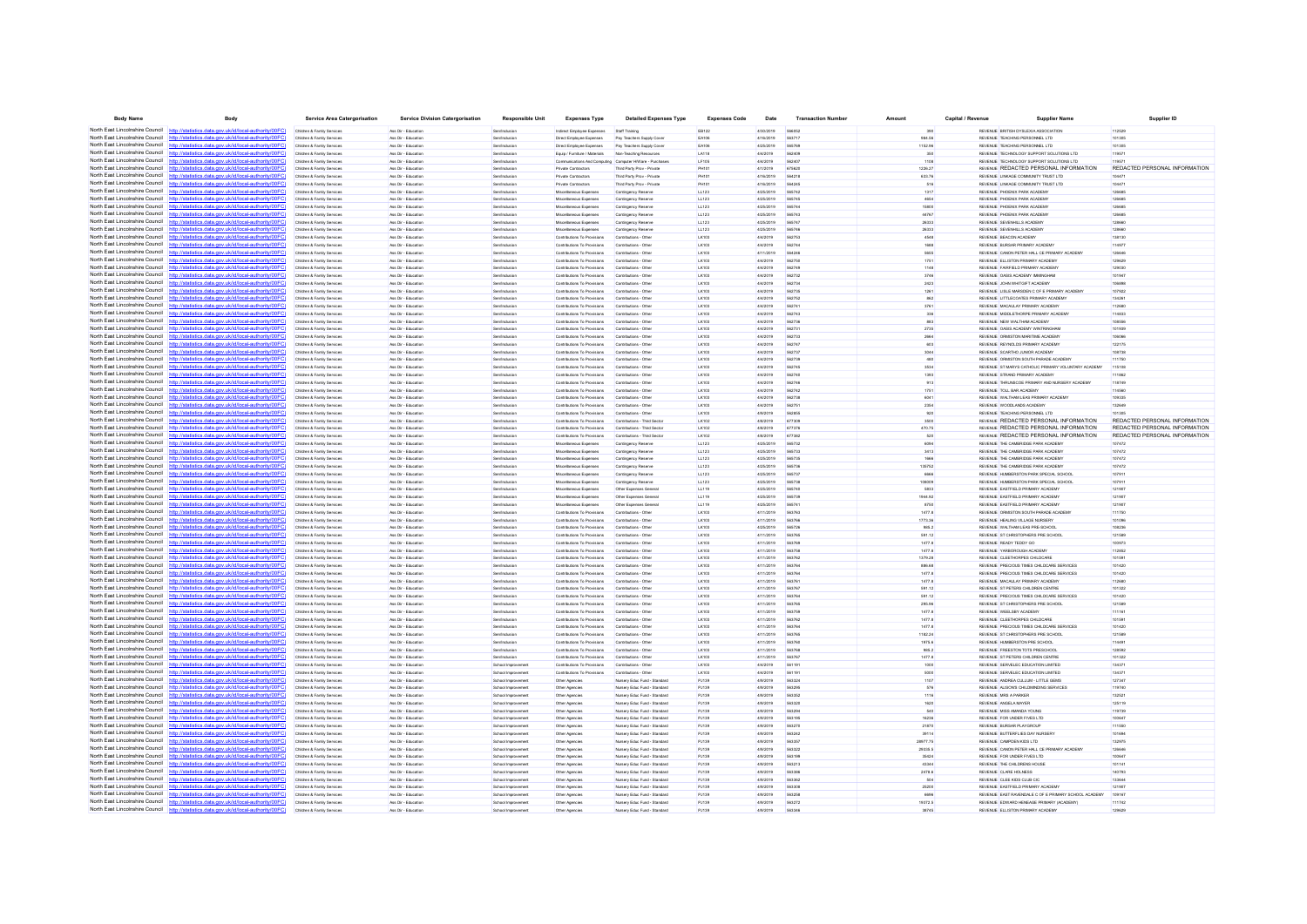| <b>Body Name</b>                                                   | Body                                                                                                                                                                             | <b>Service Area Catergorisation</b>                      | <b>Service Division Catergorisation</b>    | <b>Responsible Unit</b>                  | <b>Expenses Type</b>             | <b>Detailed Expenses Type</b>                                | <b>Expenses Code</b> | Date                 | <b>Transaction Number</b> | Amount           | Capital / Revenue | <b>Supplier Name</b>                                                                          | <b>Supplier ID</b> |
|--------------------------------------------------------------------|----------------------------------------------------------------------------------------------------------------------------------------------------------------------------------|----------------------------------------------------------|--------------------------------------------|------------------------------------------|----------------------------------|--------------------------------------------------------------|----------------------|----------------------|---------------------------|------------------|-------------------|-----------------------------------------------------------------------------------------------|--------------------|
|                                                                    | North East Lincolnshire Council http://statistics.data.gov.uk/id/local-authority/00FC)                                                                                           | Children & Family Services                               | Ass Dir - Education                        | School Improvement                       | Other Agencies                   | Nursery Educ Fund - Standard                                 | PJ139                | 4/9/2019             | 563359                    | 1080             |                   | REVENUE EMMA BRYAN                                                                            | 13330              |
|                                                                    | North East Lincolnshire Council http://statistics.data.gov.uk/id/local-authority/00FC)                                                                                           | Children & Family Services                               | Ass Dir - Education                        | School Improvement                       | Other Agencies                   | Nursery Educ Fund - Standard                                 | PJ139                | 4/9/2019             | 563343                    | 23220            |                   | REVENUE FAIRFIELD PRIMARY ACADEMY                                                             | 129030             |
|                                                                    | North East Lincolnshire Council http://statistics.data.gov.uk/id/local-authority/00FC)                                                                                           | Children & Family Services                               | Ass Dir - Education                        | School Improvement                       | Other Agencies                   | Nursery Educ Fund - Standard                                 | PJ139                | 4/9/2019             | 563340                    | 5535             |                   | REVENUE FREESTON TOTS PRESCHOOL                                                               | 128592             |
|                                                                    | North East Lincolnshire Council http://statistics.data.gov.uk/id/local-authority/00FC                                                                                            | Children & Family Services                               | Ass Dir - Educatio                         | School Improvement                       | Other Agencie                    | Nursery Educ Fund - Standard                                 | PJ139                | 4/9/2019             | 56322                     | 22361.4          |                   | REVENUE FIRST STEPS GRIMSBY LIMITED                                                           | 101411             |
| North East Lincolnshire Council                                    | http://statistics.data.gov.uk/id/local-authority/00FC                                                                                                                            | Children & Family Services                               | les Dir - Educatio                         | School Improvement                       | Other Agencies                   | Nursery Educ Fund - Standar                                  | PJ139                | 4/9/2019             | 563228                    | 1512             |                   | REVENUE FIRST STEPS GRIMSBY LIMITED                                                           | 10141              |
|                                                                    | North East Lincolnshire Council http://statistics.data.gov.uk/id/local-authority/00FC)<br>North East Lincolnshire Council http://statistics.data.gov.uk/id/local-authority/00FC) | Children & Family Services<br>Children & Family Services | Ass Dir - Education<br>Ass Dir - Education | School Improvement                       | Other Agencies                   | Nursery Educ Fund - Standard<br>Nursery Educ Fund - Standard | PJ139                | 4/9/2019<br>4/9/2019 | 563286<br>563370          | 15120<br>28431   |                   | REVENUE HUMBERSTON PRE SCHOOL<br>REVENUE GREAT COATES PRIMARY ACADEMY                         | 114491<br>134467   |
|                                                                    | North East Lincolnshire Council http://statistics.data.gov.uk/id/local-authority/00FC)                                                                                           | Children & Family Service                                | Ass Dir - Educatio                         | School Improvement<br>School Improvement | Other Agencies<br>Other Agencie  | Nursery Educ Fund - Standard                                 | PJ139<br>PJ139       | 4/9/2019             | 563318                    | 540              |                   | REVENUE HANNAH TOFTON - LITTLE LAMBS CHLDMINDER                                               | 123304             |
| North East Lincolnshire Council http:                              | tistics.data.gov.uk/id/local-authority/00FC)                                                                                                                                     | Children & Family Services                               | Ass Dir - Education                        | School Improvement                       | Other Agencies                   | Nursery Educ Fund - Standard                                 | PJ139                | 4/9/2019             | 563380                    | 1845             |                   | REVENUE AMYS LITTLE ADVENTURERS                                                               | 137406             |
| North East Lincolnshire Council                                    | http://statistics.data.gov.uk/id/local-authority/00FC                                                                                                                            | Children & Family Services                               | Ass Dir - Education                        | School Improvement                       | Other Agencies                   | Nursery Educ Fund - Standard                                 | PJ139                | 4/9/2019             | 563197                    | 15120            |                   | REVENUE FOR UNDER FIVES LTD                                                                   | 100647             |
|                                                                    | North East Lincolnshire Council http://statistics.data.gov.uk/id/local-authority/00FC)                                                                                           | Children & Family Service                                | Ass Dir - Educatio                         | School Improvement                       | Other Agencie                    | Nursery Educ Fund - Standard                                 | PJ139                | 4/9/2019             | 563236                    | 1080             |                   | REVENUE HELEN CROOK!                                                                          | 101529             |
|                                                                    | North East Lincolnshire Council http://statistics.data.gov.uk/id/local-authority/00FC)                                                                                           | Children & Family Services                               | Ass Dir - Educatio                         | School Improvement                       | Other Agencies                   | Nursery Educ Fund - Standard                                 | PJ139                | 4/9/2019             | 56321                     | 28638            |                   | REVENUE HEALING VILLAGE NURSER®                                                               | 10109              |
| North East Lincolnshire Council                                    | http://statistics.data.gov.uk/id/local-authority/00FC                                                                                                                            | Children & Family Services                               | Ass Dir - Education                        | School Improvement                       | Other Agencies                   | Nursery Educ Fund - Standard                                 | PJ139                | 4/9/2019             | 563342                    | 774.9            |                   | REVENUE MRS HELEN HESELTINE                                                                   | 128765             |
| North East Lincolnshire Council                                    | http://statistics.data.gov.uk/id/local-authority/00FC)                                                                                                                           | Children & Family Services                               | Ass Dir - Education                        | School Improvement                       | Other Agencies                   | Nursery Educ Fund - Standard                                 | PJ139                | 4/9/2019             | 563336                    | 3240             |                   | REVENUE ELLIE TOTS CHILDMINDING SERVICES                                                      | 128251             |
|                                                                    | North East Lincolnshire Council http://statistics.data.gov.uk/id/local-authority/00FC                                                                                            | Children & Family Services                               | Ass Dir - Education                        | School Improvement                       | Other Agencie                    | Nursery Educ Fund - Standard                                 | PJ139                | 4/9/2019             | 56323                     | 10922.4          |                   | REVENUE CLEETHORPES CHILDCARE                                                                 | 10159              |
| North East Lincolnshire Council                                    | http://statistics.data.gov.uk/id/local-authority/00FC                                                                                                                            | Children & Family Services                               | Ass Dir - Educatio                         | School Improvement                       | Other Agencies                   | Nursery Educ Fund - Standard                                 | PJ139                | 4/9/2019             | 56334                     | 23760            |                   | REVENUE HUMBERSTON CLOVERFIELDS ACADEMY NURSERY                                               | 132178             |
| North East Lincolnshire Council<br>North East Lincolnshire Council | /statistics.data.gov.uk/id/local-authority/00FC<br>http:/<br>dics data ony uk/id/local-authority/00FC<br>http:/                                                                  | Children & Family Services                               | Ass Dir - Education                        | School Improvement                       | Other Agencies                   | Nursery Educ Fund - Standard                                 | PJ139                | 4/9/2019             | 563288<br>563314          | 34056            |                   | REVENUE HUMBERSTON PRE SCHOOL                                                                 | 114491             |
| North East Lincolnshire Council                                    | tatistics.data.gov.uk/id/local-authority/00FC                                                                                                                                    | Children & Family Services<br>Children & Family Services | Ass Dir - Education<br>Ass Dir - Educatio  | School Improvement<br>School Improvement | Other Agencies<br>Other Agencies | Nursery Educ Fund - Standard<br>Nursery Educ Fund - Standard | PJ139<br>PJ139       | 4/9/2019<br>4/9/2019 | 563209                    | 11340<br>10260   |                   | REVENUE IMMINGHAM DAY CARE<br>REVENUE IMMINGHAM DAY NURSER                                    | 122312<br>100998   |
|                                                                    | North East Lincolnshire Council http://statistics.data.gov.uk/id/local-authority/00FC)                                                                                           | Children & Family Services                               | Ass Dir - Education                        | School Improvement                       | Other Agencies                   | Nursery Educ Fund - Standard                                 | PJ139                | 4/9/2019             | 563367                    | 1080             |                   | REVENUE JULIE MOORE CHLDMINDING                                                               | 134452             |
| North East Lincolnshire Council                                    | http://statistics.data.gov.uk/id/local-authority/00FC)                                                                                                                           | Children & Family Services                               | Ass Dir - Education                        | School Improvement                       | Other Agencies                   | Nursery Educ Fund - Standard                                 | PJ139                | 4/9/2019             | 563203                    | 5571.9           |                   | REVENUE JUDY CLARK CHILD CARE                                                                 | 100939             |
|                                                                    | North East Lincolnshire Council http://statistics.data.gov.uk/id/local-authority/00FC)                                                                                           | Children & Family Service                                | Ass Dir - Educatio                         | School Improvement                       | Other Agencie                    | Nursery Educ Fund - Standard                                 | PJ139                | 4/9/2019             | 563248                    | 5832             |                   | REVENUE MS KAREN HUDSON                                                                       | 102103             |
|                                                                    | North East Lincolnshire Council http://statistics.data.gov.uk/id/local-authority/00FC)                                                                                           | Children & Family Services                               | Ass Dir - Educatio                         | School Improvement                       | Other Agencies                   | Nursery Educ Fund - Standard                                 | PJ139                | 4/9/2019             | 563378                    |                  |                   | REVENUE MRS KAREN RICH                                                                        | 13699              |
| North East Lincolnshire Council                                    | http://statistics.data.gov.uk/id/local-authority/00FC)                                                                                                                           | Children & Family Services                               | Ass Dir - Education                        | School Improvement                       | Other Agencies                   | Nursery Educ Fund - Standard                                 | PJ139                | 4/9/2019             | 563331                    | 14391            |                   | REVENUE LEAP AHEAD NURSERY                                                                    | 128017             |
| North East Lincolnshire Council http:/                             | (statistics data nov uk/id/local-authority/00EC)                                                                                                                                 | tren & Family Service                                    | Ass Dir - Educatio                         | School Improvement                       | Other Agencie                    | Nursery Educ Fund - Standard                                 | PJ139                | 4/9/2019             | 563330                    | 9409.5           |                   | REVENUE LEAP AHEAD NURSERY                                                                    | 128017             |
|                                                                    | North East Lincolnshire Council http://statistics.data.gov.uk/id/local-authority/00FC)                                                                                           | Children & Family Services                               | Ass Dir - Education                        | School Improvement                       | Other Agencies                   | Nursery Educ Fund - Standard                                 | PJ139                | 4/9/2019             | 563329                    |                  |                   | REVENUE LEAP AHEAD NURSERY                                                                    | 12801              |
| North East Lincolnshire Council                                    | http://statistics.data.gov.uk/id/local-authority/00FC                                                                                                                            | Children & Family Services                               | Ass Dir - Education                        | School Improvement                       | Other Agencies                   | Nursery Educ Fund - Standard                                 | PJ139                | 4/9/2019             | 563383                    | 553.5            |                   | REVENUE MRS LYNSEY CONNOLLY                                                                   | 140212             |
|                                                                    | North East Lincolnshire Council http://statistics.data.gov.uk/id/local-authority/00FC)<br>North East Lincolnshire Council http://statistics.data.gov.uk/id/local-authority/00FC) | Children & Family Services                               | Ass Dir - Education                        | School Improvement                       | Other Agencies                   | Nursery Educ Fund - Standard                                 | PJ139                | 4/9/2019             | 563266<br>563287          | 39996            |                   | REVENUE LITTLE BLOSSOMS DAY NURSERY                                                           | 111058             |
|                                                                    | North East Lincolnshire Council http://statistics.data.gov.uk/id/local-authority/00FC)                                                                                           | Children & Family Services                               | Ass Dir - Education<br>Ass Dir - Educatio  | School Improvement<br>School Improvement | Other Agencie<br>Other Agencies  | Nursery Educ Fund - Standard<br>Nursery Educ Fund - Standard | PJ139<br>PJ139       | 4/9/2019<br>4/9/2019 | 56331                     | 51066<br>1044.35 |                   | REVENUE GRIMSBY INSTITUTE - LITTLE STARS DAY NURSERY<br>REVENUE LITTLE TWINKLES CHILDCARE LTD | 114230<br>122217   |
|                                                                    | North East Lincolnshire Council http://statistics.data.gov.uk/id/local-authority/00FC)                                                                                           | Children & Family Services<br>Children & Family Services | Ass Dir - Education                        | School Improvement                       | Other Agencies                   | Nursery Educ Fund - Standard                                 | PJ139                | 4/9/2019             | 563262                    | 73629            |                   | REVENUE LISLE MARSDEN CHILDCARE LIMITED                                                       | 110493             |
|                                                                    | North East Lincolnshire Council http://statistics.data.gov.uk/id/local-authority/00FC)                                                                                           | Children & Family Services                               | Ass Dir - Education                        | School Improvement                       | Other Agencies                   | Nursery Educ Fund - Standard                                 | PJ139                | 4/9/2019             | 563366                    | 23247            |                   | REVENUE LITTLECOATES PRIMARY ACADEMY                                                          | 134261             |
|                                                                    | North East Lincolnshire Council http://statistics.data.gov.uk/id/local-authority/00FC)                                                                                           | Children & Family Services                               | Ass Dir - Educatio                         | School Improvement                       | Other Agencies                   | Nursery Educ Fund - Standard                                 | PJ139                | 4/9/2019             | 563363                    | 1107             |                   | REVENUE LINDA PENDRED                                                                         | 133792             |
|                                                                    | North East Lincolnshire Council http://statistics.data.gov.uk/id/local-authority/00FC                                                                                            | Children & Family Services                               | Ass Dir - Education                        | School Improvement                       | Other Agencies                   | Nursery Educ Fund - Standard                                 | PJ139                | 4/9/2019             | 563280                    | 38745            |                   | REVENUE MACAULAY PRIMARY ACADEMY                                                              | 112680             |
|                                                                    | North East Lincolnshire Council http://statistics.data.gov.uk/id/local-authority/00FC)                                                                                           | Children & Family Services                               | Ass Dir - Education                        | School Improvement                       | Other Agencies                   | Nursery Educ Fund - Standard                                 | PJ139                | 4/9/2019             | 563256                    | 14580            |                   | REVENUE NEW WALTHAM ACADEMY                                                                   | 108556             |
|                                                                    | North East Lincolnshire Council http://statistics.data.gov.uk/id/local-authority/00FC)                                                                                           | Children & Family Service                                | Ass Dir - Educatio                         | School Improvement                       | Other Agencie                    | Nursery Educ Fund - Standard                                 | PJ139                | 4/9/2019             | 563290                    | 3240             |                   | REVENUE NICKY'S CHLDMNDING                                                                    | 11990:             |
|                                                                    | North East Lincolnshire Council http://statistics.data.gov.uk/id/local-authority/00FC)                                                                                           | Children & Family Services                               | Ass Dir - Educatio                         | School Improvement                       | Other Agencies                   | Nursery Educ Fund - Standard                                 | PJ139                | 4/9/2019             |                           | 21876            |                   | REVENUE ONLY ABOUT KIDS                                                                       | 12812              |
| North East Lincolnshire Council                                    | http://statistics.data.gov.uk/id/local-authority/00FC                                                                                                                            | Children & Family Services                               | Ass Dir - Education                        | School Improvement                       | Other Agencies                   | Nursery Educ Fund - Standard                                 | PJ139                | 4/9/2019             | 563315                    | 22140            |                   | REVENUE OASIS ACADEMY SCHOOL (NUNSTHORPE SCHOOL)                                              | 122861             |
|                                                                    | North East Lincolnshire Council http://statistics.data.gov.uk/id/local-authority/00FC)                                                                                           | Children & Family Services                               | Ass Dir - Education                        | School Improvement                       | Other Agencies                   | Nursery Educ Fund - Standard                                 | PJ139                | 4/9/2019             | 563298                    | 42066            |                   | REVENUE OLD CLEE PRIMARY ACADEMY                                                              | 119822             |
|                                                                    | North East Lincolnshire Council http://statistics.data.gov.uk/id/local-authority/00FC)                                                                                           | Children & Family Services                               | Ass Dir - Education                        | School Improvement                       | Other Agencie                    | Nursery Educ Fund - Standard                                 | PJ139                | 4/9/2019             | 563273                    | 65866.5          |                   | REVENUE ORMISTON SOUTH PARADE ACADEMY                                                         | 111750             |
| North East Lincolnshire Council                                    | atistics.data.gov.uk/id/local-authority/00FC<br>North East Lincolnshire Council http://statistics.data.gov.uk/id/local-authority/00FC)                                           | Children & Family Services                               | Ass Dir - Education                        | School Improvement                       | Other Agencies                   | Nursery Educ Fund - Standard                                 | PJ139                | 4/9/2019             | 563376                    | 22140            |                   | REVENUE PILGRIM ACADEMY                                                                       | 136366             |
|                                                                    | North East Lincolnshire Council http://statistics.data.gov.uk/id/local-authority/00FC                                                                                            | Children & Family Services<br>Children & Family Services | Ass Dir - Education<br>Ass Dir., Education | School Improvement<br>School Improvement | Other Agencies<br>Other Agencies | Nursery Educ Fund - Standard<br>Nursery Educ Fund - Standard | PJ139<br>PJ139       | 4/9/2019<br>4/9/2019 | 563232<br>56323           | 27450<br>49140   |                   | REVENUE PRECIOUS TIMES CHILDCARE SERVICES<br>REVENUE PRECIOUS TIMES CHILDCARE SERVICES        | 101420<br>101420   |
| North East Lincolnshire Council                                    | http://statistics.data.gov.uk/id/local-authority/00FC                                                                                                                            | Children & Family Service                                | les Dir - Educatio                         | School Improvement                       | Other Agencies                   | Nursery Educ Fund - Standar                                  | PJ139                | 4/9/2019             |                           | 18450            |                   | REVENUE FOR UNDER FIVES LTD                                                                   | 100647             |
| North East Lincolnshire Council                                    | http://statistics.data.gov.uk/id/local-authority/00FC)                                                                                                                           | Children & Family Services                               | Ass Dir - Education                        | School Improvement                       | Other Agencies                   | Nursery Educ Fund - Standard                                 | PJ139                | 4/9/2019             | 563310                    | 50368.5          |                   | REVENUE REYNOLDS PRIMARY ACADEMY                                                              | 122175             |
| North East Lincolnshire Council                                    | http://statistics.data.gov.uk/id/local-authority/00FC)                                                                                                                           | Children & Family Services                               | Ass Dir - Education                        | School Improvement                       | Other Agencies                   | Nursery Educ Fund - Standard                                 | PJ139                | 4/9/2019             | 563208                    | 28449.23         |                   | REVENUE READY TEDDY GO                                                                        | 100973             |
| North East Lincolnshire Council                                    | http://statistics.data.gov.uk/id/local-authority/00FC)                                                                                                                           | Children & Family Service                                | Ass Dir., Education                        | School Improvement                       | Other Agencies                   | Nursery Educ Fund - Standard                                 | PJ139                | 4/9/2019             | 563393                    | 2916             |                   | REVENUE SARA BUNCE                                                                            | 142138             |
|                                                                    | North East Lincolnshire Council http://statistics.data.gov.uk/id/local-authority/00FC)                                                                                           | Children & Family Services                               | Ass Dir - Educatio                         | School Improvement                       | Other Agencies                   | Nursery Educ Fund - Standard                                 | PJ139                | 4/9/2019             |                           |                  |                   | REVENUE LITTLE EXPLORER                                                                       |                    |
| North East Lincolnshire Council                                    | stics.data.gov.uk/id/local-authority/00FC                                                                                                                                        | Children & Family Services                               | Ass Dir - Education                        | School Improvement                       | Other Agencies                   | Nursery Educ Fund - Standard                                 | PJ139                | 4/9/2019             | 563325                    | 4374             |                   | REVENUE SARAH FARROW-BROWNE                                                                   | 127842             |
| North East Lincolnshire Council                                    | (statistics data nov uk/id/local-authority/00EC)<br>http:/                                                                                                                       | Children & Family Services                               | Ass Dir., Education                        | School Improvement                       | Other Agencies                   | Nursery Educ Fund - Standard                                 | PJ139                | 4/9/2019             | 563277                    | 1093.5           |                   | REVEN IF SARA HARRISON                                                                        | 112491             |
| North East Lincolnshire Council                                    | North East Lincolnshire Council http://statistics.data.gov.uk/id/local-authority/00FC)                                                                                           | Children & Family Services                               | Ass Dir - Educatio                         | School Improvement                       | Other Agencies                   | Nursery Educ Fund - Standard                                 | PJ139                | 4/9/2019             | 56333                     | 1365.3           |                   | REVENUE SARAH'S CHILDMINDING                                                                  | 12857              |
| North East Lincolnshire Council                                    | tics.data.gov.uk/id/local-authority/00FC<br>http://statistics.data.gov.uk/id/local-authority/00FC)                                                                               | Children & Family Services<br>Children & Family Services | Ass Dir - Education<br>Ass Dir - Education | School Improvement<br>School Improvement | Other Agencies<br>Other Agencies | Nursery Educ Fund - Standard<br>Nursery Educ Fund - Standard | PJ139<br>PJ139       | 4/9/2019<br>4/9/2019 | 563264<br>563239          | 2697.3<br>41580  |                   | REVENUE SHARON SPRINGALL<br>REVENUE CLEETHORPES CHILDCARE                                     | 111029<br>101591   |
| North East Lincolnshire Council                                    | http://statistics.data.gov.uk/id/local-authority/00EC                                                                                                                            | Children & Family Services                               | Ass Dir., Education                        | School Improvement                       | Other Agencies                   | Nursery Educ Fund - Standard                                 | P.1139               | 4/9/2019             | 563202                    | 33984            |                   | REVENUE FOR UNDER FIVES LTD.                                                                  | 100647             |
| North East Lincolnshire Council                                    | //statistics.data.gov.uk/id/local-authority/00FC                                                                                                                                 |                                                          | les Dir - Educatio                         | School Improvemer                        | Other Agencie                    | Nursery Educ Fund - Standar                                  | PJ139                | 4/9/201              | 56334                     | 19872            |                   | REVENUE SPRINGFIELD PRIMARY ACADEMY                                                           | 13130              |
|                                                                    | North East Lincolnshire Council http://statistics.data.gov.uk/id/local-authority/00FC)                                                                                           | Children & Family Services                               | Ass Dir - Education                        | School Improvement                       | Other Agencies                   | Nursery Educ Fund - Standard                                 | PJ139                | 4/9/2019             | 563245                    | 5940             |                   | REVENUE SARAH SHOTBOLT                                                                        | 101742             |
|                                                                    | North East Lincolnshire Council http://statistics.data.gov.uk/id/local-authority/00FC)                                                                                           | Children & Family Services                               | Ass Dir - Education                        | School Improvement                       | Other Agencies                   | Nursery Educ Fund - Standard                                 | PJ139                | 4/9/2019             | 563305                    | 11070            |                   | REVENUE ST CHRISTOPHERS PRE SCHOOL                                                            | 121589             |
| North East Lincolnshire Council                                    | hatietics data nou uklidlocal authority/00FC                                                                                                                                     | Children & Family Services                               | les Dir - Educatio                         | School Improvement                       | Other Agencies                   | Nursery Educ Fund - Standard                                 | PJ139                | 4/9/2019             | 563303                    | 540              |                   | REVENUE STEPHANIE DURRAN                                                                      | 12054              |
|                                                                    | North East Lincolnshire Council http://statistics.data.gov.uk/id/local-authority/00FC)                                                                                           | Children & Family Services                               | Ass Dir - Education                        | School Improvement                       | Other Agencies                   | Nursery Educ Fund - Standard                                 | PJ139                | 4/9/2019             | 563205                    | 21600            |                   | REVENUE ST JAMES SCHOOL                                                                       | 100940             |
| North East Lincolnshire Council                                    | http://statistics.data.gov.uk/id/local-authority/00FC)                                                                                                                           | Children & Family Services                               | Ass Dir - Education                        | School Improvement                       | Other Agencies                   | Nursery Educ Fund - Standard                                 | PJ139                | 4/9/2019             | 563260                    | 16346.7          |                   | REVENUE ST JOSEPH'S RC PRIMARY ACADEMY                                                        | 110066             |
|                                                                    | North East Lincolnshire Council http://statistics.data.gov.uk/id/local-authority/00FC)                                                                                           | Children & Family Services                               | Ass Dir., Education                        | School Improvement                       | Other Agencies                   | Nusery Educ Fund - Standard                                  | P.1139               | 4/9/2019             | 563244                    | 23544            |                   | REVENUE ST MARGARETS PRE-SCHOOL                                                               | 101724             |
| North East Lincolnshire Council                                    | North East Lincolnshire Council http://statistics.data.gov.uk/id/local-authority/00FC)<br>http://statistics.data.gov.uk/id/local-authority/00FC                                  | Children & Family Services<br>Children & Family Services | Ass Dir - Educatio<br>Ass Dir - Education  | School Improvement                       | Other Agencies                   | Nursery Educ Fund - Standard<br>Nursery Educ Fund - Standard | PJ139<br>PJ139       | 4/9/2019<br>4/9/2019 | 56329<br>563218           | 22140<br>40036.5 |                   | REVENUE ST MARYS CATHOLIC PRIMARY VOLUNTARY ACADEM<br>REVENUE ST PETERS CHILDREN CENTRE       | 11510<br>101322    |
|                                                                    | North East Lincolnshire Council http://statistics.data.gov.uk/id/local-authority/00FC)                                                                                           | Children & Family Services                               | Ass Dir - Education                        | School Improvement<br>School Improvement | Other Agencies<br>Other Agencies | Nursery Educ Fund - Standard                                 | PJ139                | 4/9/2019             | 563276                    | 16605            |                   | REVENUE STRAND PRIMARY ACADEMY                                                                | 111862             |
|                                                                    | North East Lincolnshire Council http://statistics.data.gov.uk/id/local-authority/00EC)                                                                                           | Children & Family Services                               | les Dir - Educatio                         | School Improvement                       | Other Agencies                   | Nursery Educ Fund - Standard                                 | PJ139                | 4/9/2019             | 563252                    | 11623.5          |                   | REVENUE THE AVENUE PLAYGROUP                                                                  | 10316              |
| North East Lincolnshire Council                                    |                                                                                                                                                                                  | Children & Family Services                               | Ass Dir - Education                        | School Improvement                       | Other Agencies                   | Nursery Educ Fund - Standard                                 | PJ139                | 4/9/2019             | 563291                    | 25461            |                   | REVENUE THRUNSCOE PRIMARY AND NURSERY ACADEMY                                                 | 118749             |
|                                                                    | North East Lincolnshire Council http://statistics.data.gov.uk/id/local-authority/00FC)                                                                                           | Children & Family Services                               | Ass Dir - Education                        | School Improvement                       | Other Agencies                   | Nursery Educ Fund - Standard                                 | PJ139                | 4/9/2019             | 563220                    | 1080             |                   | REVENUE MS TRACEY RICHARDS                                                                    | 101325             |
|                                                                    | North East Lincolnshire Council http://statistics.data.gov.uk/id/local-authority/00FC)                                                                                           | Children & Family Services                               | Ass Dir - Education                        | School Improvement                       | Other Agencies                   | Nursery Educ Fund - Standard                                 | P.1139               | 4/9/2019             | 563254                    | COARR            |                   | REVENUE WALTHAM LEAS PRE-SCHOOL                                                               | 108236             |
|                                                                    | North East Lincolnshire Council http://statistics.data.gov.uk/id/local-authority/00FC                                                                                            |                                                          | les Dir - Educatio                         | School Improvement                       | Other Agencies                   | <b>kirsery Educ Fund - Standar</b>                           | PJ139                | 4/9/2019             | 563268                    | 23247            |                   | REVENUE WEELSBY ACADEM                                                                        | 11116              |
|                                                                    | North East Lincolnshire Council http://statistics.data.gov.uk/id/local-authority/00FC)                                                                                           | Children & Family Services                               | Ass Dir - Education                        | School Improvement                       | Other Agencies                   | Nursery Educ Fund - Standard                                 | PJ139                | 4/9/2019             | 563216                    | 30996            |                   | REVENUE WELHOLME PRE SCHOOL                                                                   | 101258             |
| North East Lincolnshire Council                                    | http://statistics.data.gov.uk/id/local-authority/00FC)                                                                                                                           | Children & Family Services                               | Ass Dir - Education                        | School Improvement                       | Other Agencies                   | Nursery Educ Fund - Standard                                 | PJ139                | 4/9/2019             | 563222                    | 12528            |                   | REVENUE WENDOVER PRE-SCHOOL                                                                   | 101350             |
|                                                                    | North East Lincolnshire Council http://statistics.data.gov.uk/id/local-authority/00FC)                                                                                           | Children & Family Services                               | Ass Dir., Education                        | School Improvement                       | Other Agencies                   | Nusery Educ Fund - Standard                                  | P.1139               | 4/9/2019             | 563301                    | 12730.5          |                   | REVEN IF WILLOWS PRIMARY ACADEMY                                                              | 120478             |
| North East Lincolnshire Council http                               | North East Lincolnshire Council http://statistics.data.gov.uk/id/local-authority/00FC                                                                                            | Children & Family Services                               | Ass Dir - Education                        | School Improvement                       | Other Agencies                   | Nursery Educ Fund - Standard                                 | PJ139                | 4/9/2019             | 563250                    | 28228.5          |                   | REVENUE WIZ KIDZ                                                                              | 102424             |
|                                                                    | s data nov uk/id/local-auth<br>North East Lincolnshire Council http://statistics.data.gov.uk/id/local-authority/00FC)                                                            | Children & Family Services<br>Children & Family Services | Ass Dir - Education<br>Ass Dir - Education | School Improvement                       | Other Agencies                   | Nursery Educ Fund - Standard<br>Nursery Educ Fund - Standard | PJ139<br>PJ139       | 4/9/2019<br>4/9/2019 | 563354<br><b>563282</b>   | 20479.5<br>38988 |                   | REVENUE WOODLANDS ACADEMY<br>REVEN JE VARROROUGH ACADEMY                                      | 132649<br>112852   |
|                                                                    | North East Lincolnshire Council http://statistics.data.gov.uk/id/local-authority/00FC)                                                                                           | Children & Family Service                                | les Dir - Educatio                         | School Improvement<br>School Improvement | Other Agencies<br>Other Agencie  |                                                              | PJ121                | 4/9/2019             | 563323                    | 675              |                   | REVENUE ANDREA CULLUM - LITTLE GEMS                                                           | 127347             |
| North East Lincolnshire Council                                    | http://statistics.data.gov.uk/id/local-authority/00FC                                                                                                                            | Children & Family Services                               | Ass Dir - Educatio                         | School Improvement                       | Other Agencies                   | Other                                                        | PJ121                | 4/9/2019             | 563296                    | 675              |                   | REVENUE ALISON'S CHILDMINDING SERVICES                                                        | 119740             |
|                                                                    | North East Lincolnshire Council http://statistics.data.gov.uk/id/local-authority/00FC)                                                                                           | Children & Family Services                               | Ass Dir - Education                        | School Improvement                       | Other Agencies                   | Other                                                        | PJ121                | 4/9/2019             | 563293                    | 1350             |                   | REVENUE MISS AMANDA YOUNG                                                                     | 119739             |
|                                                                    | North East Lincolnshire Council http://statistics.data.gov.uk/id/local-authority/00FC)                                                                                           | Children & Family Services                               | Ass Dir - Education                        | School Improvement                       | Other Agencies                   | Other                                                        | P.1121               | 4/9/2019             | 563381                    | 675              |                   | REVENUE ALEXANDER REECH                                                                       | 139871             |
|                                                                    | North East Lincolnshire Council http://statistics.data.gov.uk/id/local-authority/00FC)                                                                                           |                                                          | les Dir - Educatio                         | School Improvemer                        | Other Agencies                   | Other                                                        | PJ121                | 4/9/2019             | 563193                    | 16200            |                   | REVENUE FOR UNDER FIVES LTD                                                                   | 100647             |
| North East Lincolnshire Council http://st.                         | tics.data.gov.uk/id/local-authority/00FC)                                                                                                                                        | Children & Family Services                               | Ass Dir - Education                        | School Improvement                       | Other Agencies                   | Other                                                        | PJ121                | 4/9/2019             | 563241                    | 27000            |                   | REVENUE BUTTERFLIES DAY NURSERY                                                               | 101694             |
| North East Lincolnshire Council                                    | http://statistics.data.gov.uk/id/local-authority/00EC                                                                                                                            | Children & Family Services                               | Ass Dir - Education                        | School Improvement                       | Other Agencies                   | Other                                                        | P.1121               | 4/9/2019             | 563358                    | 10125            |                   | REVENUE CAMPDEN KIDS I TD.                                                                    | 132975             |
|                                                                    | North East Lincolnshire Council http://statistics.data.gov.uk/id/local-authority/00FC                                                                                            | Children & Family Service                                | les Dir - Educatio                         | School Improvement                       | Other Agencie                    | Other                                                        | PJ121                | 4/9/2019             | 563200                    | 20925            |                   | REVENUE FOR UNDER FIVES LTD                                                                   | 100647             |
| North East Lincolnshire Council                                    | http://statistics.data.gov.uk/id/local-authority/00FC                                                                                                                            | Children & Family Services                               | Ass Dir - Education                        | School Improvement                       | Other Agencies                   | Other                                                        | PJ121                | 4/9/2019             | 563214                    | 3915             |                   | REVENUE THE CHILDRENS HOUSE                                                                   | 101141             |
| North East Lincolnshire Council                                    | http://statistics.data.gov.uk/id/local-authority/00FC                                                                                                                            | Children & Family Services                               | Ass Dir - Education                        | School Improvement                       | Other Agencies                   | Other                                                        | PJ121                | 4/9/2019             | 563385                    | 2700             |                   | REVENUE CLARE HOLNESS                                                                         | 140793             |
| North East Lincolnshire Council                                    | http://statistics.data.gov.uk/id/local-authority/00EC                                                                                                                            | Children & Family Services                               | Ass Dir - Education                        | School Improvement                       | Other Agencies                   | Other                                                        | P.1121               | 4/9/2019             | <b>663374</b><br>56336    | 675              |                   | REVEN IF DONNA DAYCARE                                                                        | 135022             |
| North East Lincolnshire Council                                    | North East Lincolnshire Council http://statistics.data.gov.uk/id/local-authority/00FC<br>http://statistics.data.gov.uk/id/local-authority/00FC                                   | Children & Family Service<br>Children & Family Services  | Ass Dir - Educatio<br>les Dir - Educatio   | School Improvemer<br>School Improvement  | Other Agencie<br>Other Agencies  | Other                                                        | PJ121<br>PJ121       | 4/9/2019<br>4/9/2019 | 563389                    | 675<br>675       |                   | REVENUE EMMA BRYAN<br>REVENUE MRS FAY L RENSHA                                                | 133307<br>141559   |
|                                                                    | North East Lincolnshire Council http://statistics.data.gov.uk/id/local-authority/00FC)                                                                                           | Children & Family Services                               | Ass Dir - Education                        | School Improvement                       | Other Agencies                   | Other                                                        | PJ121                | 4/9/2019             | <b>663339</b>             | 10125            |                   | REVENUE FREESTON TOTS PRESCHOOL                                                               | 128592             |
| North East Lincolnshire Council http                               |                                                                                                                                                                                  |                                                          | les Dir - Educatio                         |                                          | <b>Diher Agencies</b>            |                                                              |                      | 4/9/2019             |                           |                  |                   | REVENUE FIRST STEPS GRIMSBY LIMITE                                                            |                    |
|                                                                    |                                                                                                                                                                                  |                                                          |                                            |                                          |                                  |                                                              |                      |                      |                           |                  |                   |                                                                                               |                    |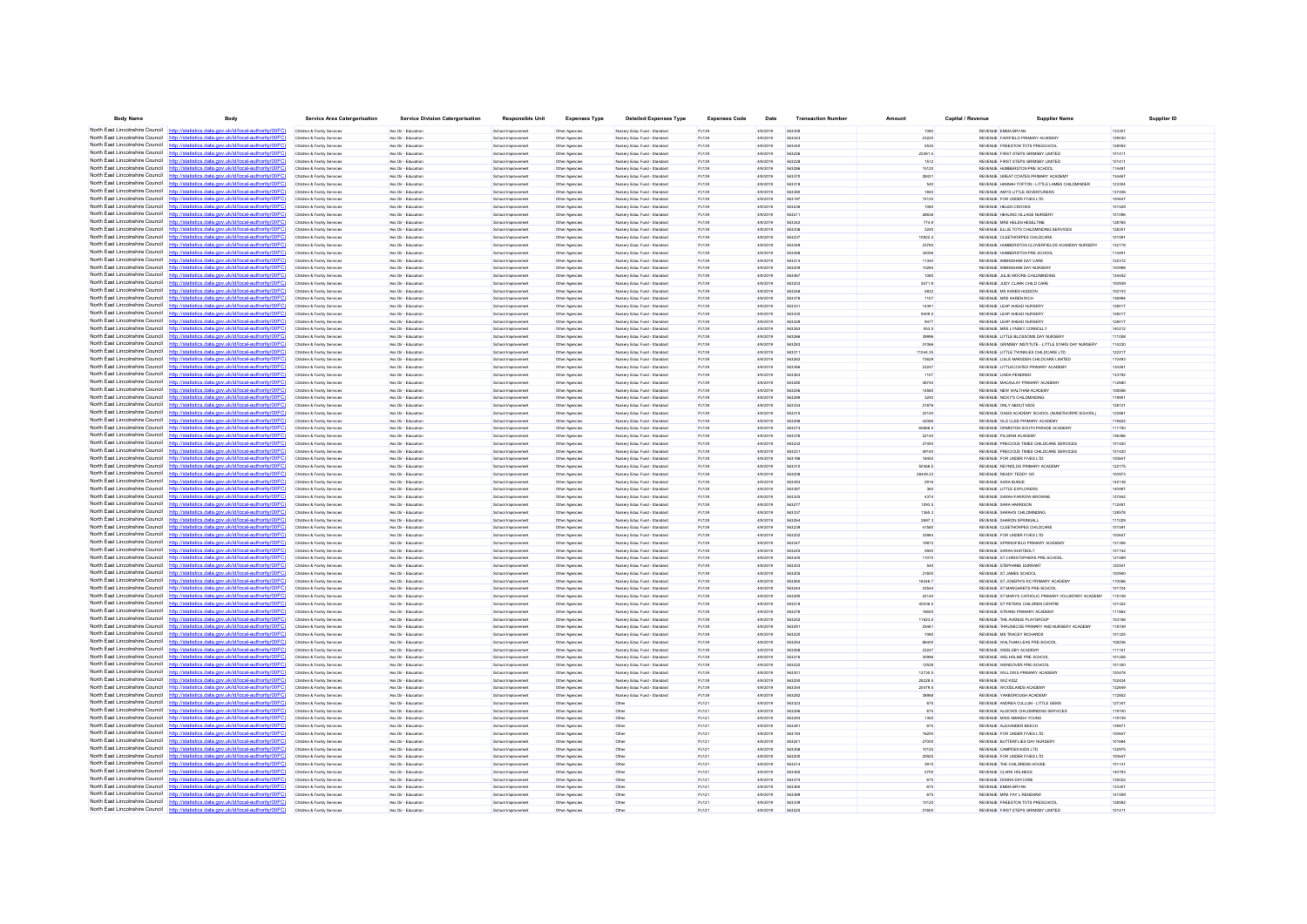| <b>Body Name</b>                                                   | Body                                                                                                                                                                            | <b>Service Area Catergorisation</b>                      | <b>Service Division Catergorisation</b>                       | <b>Responsible Unit</b>                                                       | <b>Expenses Type</b>                                            | <b>Detailed Expenses Type</b>                           | <b>Expenses Code</b> | Date                   | <b>Transaction Number</b> | Amount                        | Capital / Revenue | <b>Supplier Name</b>                                                           | Supplier ID                                                    |
|--------------------------------------------------------------------|---------------------------------------------------------------------------------------------------------------------------------------------------------------------------------|----------------------------------------------------------|---------------------------------------------------------------|-------------------------------------------------------------------------------|-----------------------------------------------------------------|---------------------------------------------------------|----------------------|------------------------|---------------------------|-------------------------------|-------------------|--------------------------------------------------------------------------------|----------------------------------------------------------------|
|                                                                    | North East Lincolnshire Council http://statistics.data.gov.uk/id/local-authority/00FC)                                                                                          | Children & Family Services                               | Ass Dir - Educatio                                            | School Improvement                                                            | Other Agencies                                                  | Other                                                   | PJ12                 | 4/9/2019               |                           | 675                           |                   | REVENUE FIRST STEPS GRIMSBY LIMITED                                            | 10141                                                          |
|                                                                    | North East Lincolnshire Council http://statistics.data.gov.uk/id/local-authority/00FC                                                                                           | Children & Family Services                               | Ass Dir - Educatio                                            | School Improvement                                                            | Other Agencies                                                  | Other                                                   | PJ121                | 4/9/2019               | 563224                    | 2700                          |                   | REVENUE FIRST STEPS GRIMSBY LIMITED                                            | 101411                                                         |
|                                                                    | North East Lincolnshire Council http://statistics.data.gov.uk/id/local-authority/00FC)                                                                                          | Children & Family Services                               | Ass Dir - Education                                           | School Improvement                                                            | Other Agencies                                                  | Other                                                   | PJ121                | 4/9/2019               | 563285                    | 10800                         |                   | REVENUE HUMBERSTON PRE SCHOOL                                                  | 114491                                                         |
|                                                                    | North East Lincolnshire Council http://statistics.data.gov.uk/id/local-authority/00FC                                                                                           | Children & Family Services                               | Ass Dir - Education                                           | School Improvement                                                            | Other Agencies                                                  | Cither                                                  | PJ121                | 4/9/2019               | <b>563198</b>             | 4725                          |                   | REVEN IF FOR UNDER FIVES ITD.                                                  | 100647                                                         |
| North East Lincolnshire Council<br>North East Lincolnshire Council | http://statistics.data.gov.uk/id/local-authority/00FC                                                                                                                           |                                                          | les Dir - Educatio                                            | School Improv                                                                 | Other Agencie                                                   | Other                                                   | PJ12                 | 4/9/2019               | 563373                    | 675                           |                   | REVENUE CURIOUS MINDS CHILDMINDIN                                              | 135013                                                         |
| North East Lincolnshire Council                                    | http://statistics.data.gov.uk/id/local-authority/00FC)<br>http://statistics.data.gov.uk/id/local-authority/00FC)                                                                | Children & Family Services<br>Children & Family Services | Ass Dir - Educatio<br>Ass Dir - Education                     | School Improvement<br>School Improvement                                      | Other Agencies<br>Other Agencies                                | Other<br>Other                                          | PJ121<br>PJ121       | 4/9/2019<br>4/9/2019   | 56323<br>563212           | 675<br>1777.5                 |                   | REVENUE HELEN CROOKS<br>REVENUE HEALING VILLAGE NURSERY                        | 10152<br>101096                                                |
|                                                                    | North East Lincolnshire Council http://statistics.data.gov.uk/id/local-authority/00FC)                                                                                          | Children & Family Services                               | Ass Dir - Education                                           | School Improvement                                                            | Other Agencies                                                  | Other                                                   | PJ121                | 4/9/2019               | 563335                    | 3375                          |                   | REVENUE ELLIE TOTS CHILDMINDING SERVICES                                       | 12825                                                          |
|                                                                    | North East Lincolnshire Council http://statistics.data.gov.uk/id/local-authority/00FC)                                                                                          | Children & Family Services                               | Ass Dir - Educatio                                            | School Improvement                                                            | Other Agencies                                                  | Other                                                   | PJ121                | 4/9/2019               |                           | 12487.5                       |                   | REVENUE CLEETHORPES CHILDCARE                                                  |                                                                |
| North East Lincolnshire Council                                    |                                                                                                                                                                                 | Children & Family Services                               | Ass Dir - Education                                           | School Improvement                                                            | Other Agencies                                                  | Other                                                   | PJ121                | 4/9/2019               | 563350                    | 1350                          |                   | REVENUE HUMBERSTON CLOVERFIELDS ACADEMY NURSERY                                | 132178                                                         |
|                                                                    | North East Lincolnshire Council http://statistics.data.gov.uk/id/local-authority/00FC)                                                                                          | Children & Family Services                               | Ass Dir - Education                                           | School Improvement                                                            | Other Agencies                                                  | Other                                                   | PJ121                | 4/9/2019               | 563287                    | 2025                          |                   | REVENUE HUMBERSTON PRE SCHOOL                                                  | 11449                                                          |
| North East Lincolnshire Council                                    | http://statistics.data.gov.uk/id/local-authority/00EC)                                                                                                                          | Children & Family Services                               | Ass Dir - Education                                           | School Improvement                                                            | Other Agencies                                                  | Cither                                                  | P.1121               | 4/9/2019               | 563313                    | 4725                          |                   | REVEN IF IMMINISHAM DAY CARE                                                   | 122312                                                         |
| North East Lincolnshire Council                                    | http://statistics.data.gov.uk/id/local-authority/00FC)                                                                                                                          | Children & Family Service                                | Ass Dir - Educatio                                            | School Improvemer                                                             | Other Agencie                                                   | Other                                                   | PJ12                 | 4/9/2019               | 563210                    | 2025                          |                   | REVENUE IMMINGHAM DAY NURSER                                                   | 100991                                                         |
| North East Lincolnshire Council                                    | http://statistics.data.gov.uk/id/local-authority/00FC                                                                                                                           | Children & Family Services                               | Ass Dir - Educatio                                            | School Improvement                                                            | Other Agencies                                                  | Other                                                   | PJ121                | 4/9/2019               | 563368                    | 675                           |                   | REVENUE JULIE MOORE CHILDMINDING                                               | 134452                                                         |
| North East Lincolnshire Council                                    | http://statistics.data.gov.uk/id/local-authority/00FC                                                                                                                           | Children & Family Services                               | Ass Dir - Education                                           | School Improvement                                                            | Other Agencies                                                  | Other                                                   | PJ121                | 4/9/2019               | 563204                    | 16875                         |                   | REVENUE JUDY CLARK CHILD CARE                                                  | 100935                                                         |
| North East Lincolnshire Council                                    | http://statistics.data.gov.uk/id/local-authority/00FC)                                                                                                                          | Children & Family Services                               | Ass Dir - Education                                           | School Improvement                                                            | Other Agencies                                                  | Other                                                   | PJ121                | 4/9/2019               | 563247                    | 405                           |                   | REVENUE MS KAREN HUDSON                                                        | 102103                                                         |
| North East Lincolnshire Council                                    | North East Lincolnshire Council http://statistics.data.gov.uk/id/local-authority/00FC                                                                                           | Children & Family Services                               | Ass Dir - Educatio                                            | School Improvement                                                            | Other Agencies                                                  |                                                         | PJ121                | 4/9/2019               |                           | 12150                         |                   | REVENUE LEAP AHEAD NURSER                                                      |                                                                |
|                                                                    | North East Lincolnshire Council http://statistics.data.gov.uk/id/local-authority/00FC)                                                                                          | Children & Family Services<br>Children & Family Services | Ass Dir - Education<br>Ass Dir - Education                    | School Improvement<br>School Improvement                                      | Other Agencies<br>Other Agencies                                | Other<br>Other                                          | PJ121<br>PJ121       | 4/9/2019<br>4/9/2019   | 563328<br>563327          | 8775<br>2700                  |                   | REVENUE LEAP AHEAD NURSERY<br>REVENUE LEAP AHEAD NURSERY                       | 128017<br>128017                                               |
|                                                                    | North East Lincolnshire Council http://statistics.data.gov.uk/id/local-authority/00FC)                                                                                          | Children & Family Services                               | Ass Dir - Education                                           | School Improvement                                                            | Other Agencies                                                  | Other                                                   | PJ121                | 4/9/2019               | 563265                    | 6232.5                        |                   | REVENUE LITTLE BLOSSOMS DAY NURSERY                                            | 11105                                                          |
|                                                                    | North East Lincolnshire Council http://statistics.data.gov.uk/id/local-authority/00FC)                                                                                          | Children & Family Service                                | les Dir - Educatio                                            | School Improvemer                                                             | Other Agencie                                                   | Other                                                   | PJ121                | 4/9/2019               | 563284                    | 15525                         |                   | REVENUE GRIMSBY INSTITUTE - LITTLE STARS DAY NURSER'                           | 11423                                                          |
|                                                                    | North East Lincolnshire Council http://statistics.data.gov.uk/id/local-authority/00FC)                                                                                          | Children & Family Services                               | Ass Dir - Educatio                                            | School Improvement                                                            | Other Agencies                                                  | Other                                                   | PJ121                | 4/9/2019               | 563312                    | 675                           |                   | REVENUE LITTLE TWINKLES CHILDCARE LTD                                          | 12221                                                          |
| North East Lincolnshire Council                                    | http://statistics.data.gov.uk/id/local-authority/00FC)                                                                                                                          | Children & Family Services                               | Ass Dir - Education                                           | School Improvement                                                            | Other Agencies                                                  | Other                                                   | PJ121                | 4/9/2019               | 56326                     | 5805                          |                   | REVENUE LISLE MARSDEN CHILDCARE LIMITED                                        | 110493                                                         |
|                                                                    | North East Lincolnshire Council http://statistics.data.gov.uk/id/local-authority/00FC)                                                                                          | Children & Family Services                               | Ass Dir - Education                                           | School Improvement                                                            | Other Agencies                                                  | Other                                                   | PJ121                | 4/9/2019               | 563365                    | 10125                         |                   | REVENUE LITTLECOATES PRIMARY ACADEMY                                           | 13426                                                          |
|                                                                    | North East Lincolnshire Council http://statistics.data.gov.uk/id/local-authority/00FC)                                                                                          | Children & Family Services                               | Ass Dir - Educatio                                            | School Improvement                                                            | Other Agencies                                                  | Other                                                   | PJ12                 | 4/9/2019               |                           |                               |                   | REVENUE MS NATASHA DYKE                                                        | 14156                                                          |
| North East Lincolnshire Council                                    |                                                                                                                                                                                 | Children & Family Services                               | Ass Dir - Education                                           | School Improvement                                                            | Other Agencies                                                  | Other                                                   | PJ121                | 4/9/2019               | 563300                    | 1350                          |                   | REVENUE NICKY'S CHILDMINDING                                                   | 11990                                                          |
|                                                                    | North East Lincolnshire Council http://statistics.data.gov.uk/id/local-authority/00FC)                                                                                          | Children & Family Services                               | Ass Dir - Education                                           | School Improvement                                                            | Other Agencies                                                  | Other                                                   | PJ121                | 4/9/2019               | 563355                    | onn                           |                   | REVENUE NATALIE MUNDAY                                                         | 132728                                                         |
|                                                                    | North East Lincolnshire Council http://statistics.data.gov.uk/id/local-authority/00FC)<br>North East Lincolnshire Council http://statistics.data.gov.uk/id/local-authority/00FC | Children & Family Services<br>Children & Family Service  | Ass Dir - Education<br>Ass Dir - Educatio                     | School Improvement                                                            | Other Agencies                                                  | Other<br>Other                                          | PJ121<br>PJ121       | 4/9/2019<br>4/9/2019   | 563333<br>563274          | 1080<br>16875                 |                   | REVENUE ONLY ABOUT KIDS<br>REVENUE CRMISTON SOUTH PARADE ACADEMY               | 12812<br>111750                                                |
|                                                                    | North East Lincolnshire Council http://statistics.data.gov.uk/id/local-authority/00FC)                                                                                          | Children & Family Services                               | Ass Dir - Educatio                                            | School Improv<br>School Improvement                                           | Other Agencie<br>Other Agencies                                 | Other                                                   | PJ121                | 4/9/2019               |                           |                               |                   | REVENUE PRECIOUS TIMES CHILDCARE SERVICES                                      | 10142                                                          |
| North East Lincolnshire Council                                    | http://statistics.data.gov.uk/id/local-authority/00FC)                                                                                                                          | Children & Family Services                               | Ass Dir - Educatio                                            | School Improvement                                                            | Other Agencies                                                  | Other                                                   | PJ121                | 4/9/2019               | 563230                    | 7425                          |                   | REVENUE PRECIOUS TIMES CHILDCARE SERVICES                                      | 101420                                                         |
|                                                                    | North East Lincolnshire Council http://statistics.data.gov.uk/id/local-authority/00FC)                                                                                          | Children & Family Services                               | Ass Dir - Education                                           | School Improvement                                                            | Other Agencies                                                  | Other                                                   | PJ121                | 4/9/2019               | 563194                    | 14850                         |                   | REVENUE FOR UNDER FIVES LTD                                                    | 100647                                                         |
|                                                                    | North East Lincolnshire Council http://statistics.data.gov.uk/id/local-authority/00EC)                                                                                          | Children & Family Service                                | Ass Dir - Educatio                                            | School Improvemer                                                             | Other Agencie                                                   |                                                         | PJ121                | 4/9/2019               | 563207                    |                               |                   | REVENUE READY TEDDY GO                                                         | 10097                                                          |
| North East Lincolnshire Council                                    |                                                                                                                                                                                 | Children & Family Services                               | Ass Dir - Educatio                                            | School Improvement                                                            | Other Agencies                                                  | Other                                                   | PJ121                | 4/9/2019               | 563326                    | 1350                          |                   | REVENUE SARAH FARROW-BROWN                                                     | 127842                                                         |
|                                                                    | North East Lincolnshire Council http://statistics.data.gov.uk/id/local-authority/00FC)                                                                                          | Children & Family Services                               | Ass Dir - Education                                           | School Improvement                                                            | Other Agencies                                                  | Other                                                   | PJ121                | 4/9/2019               | 563338                    | 3375                          |                   | REVENUE SARAH'S CHILDMINDING                                                   | 128578                                                         |
| North East Lincolnshire Council                                    | http://statistics.data.gov.uk/id/local-authority/00FC                                                                                                                           | Children & Family Services                               | Ass Dir - Education                                           | School Improvement                                                            | Other Agencies                                                  | Other                                                   | PJ121                | 4/9/2019               | 563263                    | 675                           |                   | REVENUE SHARON SPRINGALI                                                       | 111029                                                         |
| North East Lincolnshire Council                                    | http://statistics.data.gov.uk/id/local-authority/00FC)                                                                                                                          | Children & Family Service                                | Ass Dir., Franatio                                            | School Improvement                                                            | Other Agencie                                                   | Other                                                   | PJ121                | 4/9/2019               | 563201                    | 5310                          |                   | REVENUE FOR UNDER FIVES LTD                                                    | 100647                                                         |
|                                                                    | North East Lincolnshire Council http://statistics.data.gov.uk/id/local-authority/00FC)                                                                                          | Children & Family Service                                | Ass Dir - Educatio                                            | School Improvemer                                                             | Other Agencies                                                  | Other                                                   | PJ121                | 4/9/2019               |                           | 675                           |                   | REVENUE SARAH SHOTBOLT                                                         | 101742                                                         |
| North East Lincolnshire Council                                    | http://statistics.data.gov.uk/id/local-authority/00FC<br>North East Lincolnshire Council http://statistics.data.gov.uk/id/local-authority/00FC)                                 | Children & Family Services                               | Ass Dir - Educatio                                            | School Improvement                                                            | Other Agencies                                                  | Other                                                   | PJ121                | 4/9/2019               | 563306<br><b>563206</b>   | 8100                          |                   | REVENUE ST CHRISTOPHERS PRE SCHOOL                                             | 121589<br>100940                                               |
|                                                                    | North East Lincolnshire Council http://etatistics.data.gov.uk/id/local.authority/00EC                                                                                           | Children & Family Services<br>Children & Family Service  | Ass Dir - Education<br>Ass Dir - Educatio                     | School Improvement<br>School Improvemer                                       | Other Agencies<br>Other Agencie                                 | Other                                                   | PJ121<br>PJ12        | 4/9/2019<br>4/9/2019   | 563217                    | 5400                          |                   | REVENUE ST JAMES SCHOOL<br>REVENUE ST PETERS CHILDREN CENTRE                   | 101322                                                         |
| North East Lincolnshire Council                                    | atistics data nov uk/id/local-authority/00FC                                                                                                                                    | Children & Family Services                               | Ass Dir - Educatio                                            | School Improvement                                                            | Other Agencies                                                  | Other                                                   | PJ121                | 4/9/2019               | 56325                     | 4590                          |                   | REVENUE THE AVENUE PLAYGROUP                                                   | 10316                                                          |
|                                                                    | North East Lincolnshire Council http://statistics.data.gov.uk/id/local-authority/00FC)                                                                                          | Children & Family Services                               | Ass Dir - Education                                           | School Improvement                                                            | Other Agencies                                                  | Other                                                   | PJ121                | 4/9/2019               | 563219                    | 675                           |                   | REVENUE MS TRACEY RICHARDS                                                     | 101325                                                         |
| North East Lincolnshire Council                                    | http://statistics.data.gov.uk/id/local-authority/00FC)                                                                                                                          | Children & Family Services                               | Ass Dir - Education                                           | School Improvement                                                            | Other Agencies                                                  | Other                                                   | PJ121                | 4/9/2019               | 563253                    | 8032.5                        |                   | REVENUE WALTHAM LEAS PRE-SCHOOL                                                | 108236                                                         |
| North East Lincolnshire Council                                    | http://statistics.data.gov.uk/id/local-authority/00EC)                                                                                                                          | Children & Family Service                                | Ass Dir., Education                                           | School Improvement                                                            | Other Agencies                                                  | Cither                                                  | PJ121                | 4/9/2019               | <b>663221</b>             | 2025                          |                   | REVENUE WENDOVER PRE-SCHOOL                                                    | 101350                                                         |
|                                                                    | North East Lincolnshire Council http://statistics.data.gov.uk/id/local-authority/00FC)                                                                                          | Children & Family Service                                | Ass Dir - Educatio                                            | School Improvemer                                                             | Other Agencies                                                  |                                                         | PJ12                 | 4/9/2019               |                           |                               |                   | REVENUE WIZ KIDZ                                                               |                                                                |
| North East Lincolnshire Council                                    | http://statistics.data.gov.uk/id/local-authority/00FC                                                                                                                           | Children & Family Services                               | Ass Dir - Educatio                                            | School Improvement                                                            | Other Agencies                                                  |                                                         | PJ121                | 4/3/2019               | 562399                    |                               |                   | REVENUE ONLY ABOUT KIDS                                                        | 12812                                                          |
| North East Lincolnshire Council                                    | http://statistics.data.gov.uk/id/local-authority/00FC)                                                                                                                          | Children & Family Services                               | Ass Dir - Education                                           | School Improvement                                                            | Indirect Employee Expenses                                      | Redundance                                              | EB109                | 4/18/2019              | 565177                    | REDACTED PERSONAL INFORMATION |                   | REVENUE EAST RIDING OF YORKSHIRE COUNCIL                                       | 100377                                                         |
|                                                                    | North East Lincolnshire Council http://statistics.data.gov.uk/id/local-authority/00FC                                                                                           | Children & Family Service                                | Ass Dir - Educatio                                            | School Improvement                                                            | Direct Employee Expenses                                        | Agency Staf                                             | EA105                | 4/16/2019              | 564433                    |                               |                   | REVENUE HUMBERSTON C OF E PRIMARY SCHOOL                                       | 101566                                                         |
| North East Lincolnshire Council                                    | atistics data nov uk/id/local-authority/00EC                                                                                                                                    | Children & Family Services                               | Ass Dir - Educatio                                            | School Improvement                                                            | Indirect Employee Expense                                       |                                                         | EB109                | 4/18/2019              | 56519                     | REDACTED PERSONAL INFORMATION |                   | REVENUE EAST RIDING OF YORKSHIRE COUNCIL                                       | 10037                                                          |
| North East Lincolnshire Council                                    | North East Lincolnshire Council http://statistics.data.gov.uk/id/local-authority/00FC)<br>http://statistics.data.gov.uk/id/local-authority/00FC)                                | Children & Family Services<br>Children & Family Services | Ass Dir - Children & Famille<br>Ass Dir - Children & Families | Family Hubs<br>Family Hubs                                                    | Equip / Furniture / Materials<br>Rep Alterations Maint Building | Non-Teaching Resource<br>Buildings - Repairs And Main   | LA118<br>GA102       | 4/11/2019<br>4/16/2019 | 563683<br>564215          | 545<br>440                    |                   | REVENUE SUSSEX BABY MASSAGE<br>REVENUE COUNTRYWIDE GROUNDS MAINTENANCE LTD     | 14281<br>101063                                                |
|                                                                    | North East Lincolnshire Council http://statistics.data.gov.uk/id/local-authority/00FC)                                                                                          | Children & Family Service                                | Ass Dir - Children & Familie                                  | Family Hubs                                                                   | Ren Alterations Maint Rullding                                  | Buildings - Repairs And Main                            | GA102                | 4/18/2019              | <b>SAAR75</b>             | 304.84                        |                   | REVENUE SYLVESTER-KEAL LTD                                                     | 100591                                                         |
|                                                                    | North East Lincolnshire Council http://statistics.data.gov.uk/id/local-authority/00FC                                                                                           | Children & Family Service                                | Ass Dir - Children & Famille                                  | Family Hubs                                                                   | Communications And Computing Computer HWare - Purchase          |                                                         | LF10                 | 4/11/2019              | 56377                     | 512.7                         |                   | REVENUE VIRGIN MEDIA LTD                                                       | 10183                                                          |
| North East Lincolnshire Council                                    | http://statistics.data.gov.uk/id/local-authority/00FC                                                                                                                           | Children & Family Services                               | Ass Dir - Children & Familie                                  | Head Of Child Resource & Reg                                                  | Private Contractor                                              | Third Party Proy - Private                              | PH101                | 4/10/2019              | 564293                    | -27020                        |                   | REVENUE PETERBOROUGH CITY COUNCIL                                              | 101213                                                         |
|                                                                    | North East Lincolnshire Council http://statistics.data.gov.uk/id/local-authority/00FC)                                                                                          | Children & Family Services                               | Ass Dir - Children & Families                                 | Head Of Child Resource & Reg                                                  | Private Contractor                                              | Third Party Prov - Private                              | PH101                | 4/4/2019               | 562785                    | 12844.02                      |                   | REVENUE CORA FOUNDATION                                                        | 138425                                                         |
|                                                                    | North East Lincolnshire Council http://statistics.data.gov.uk/id/local-authority/00FC                                                                                           | Children & Family Service                                | Ass Dir - Children & Famile                                   | Head Of Child Resource & Reg                                                  | Public Transport                                                | Public Transport - Serv Use                             | JD102                | 4/16/2019              | 563591                    |                               |                   | REVENUE READY RENT A CAR                                                       | 100557                                                         |
|                                                                    | North East Lincolnshire Council http://statistics.data.gov.uk/id/local-authority/00FC                                                                                           | Children & Family Services                               | Ass Dir - Children & Famille                                  | Head Of Child Resource & Reg                                                  | Public Transpo                                                  | Public Transport - Serv Use                             | JD102                | 4/30/2019              |                           |                               |                   | REVENUE READY RENT A CAR                                                       |                                                                |
|                                                                    | North East Lincolnshire Council http://statistics.data.gov.uk/id/local-authority/00FC)                                                                                          | Children & Family Services                               | Ass Dir - Children & Familes                                  | Head Of Child Resource & Reg                                                  | Catering                                                        | Provisions                                              | LB101                | 4/23/2019              | 565402                    | 854.71                        |                   | REVENUE PETTY CASH                                                             | REDACTED                                                       |
|                                                                    | North East Lincolnshire Council http://statistics.data.gov.uk/id/local-authority/00FC)                                                                                          | Children & Family Services                               | Ass Dir - Children & Families                                 | Head Of Child Resource & Reg                                                  | Catering                                                        | Provisions                                              | LB101                | 4/3/2019               | 561737                    | 281.04                        |                   | REVENUE PETTY CASH                                                             | REDACTED                                                       |
|                                                                    | North East Lincolnshire Council http://statistics.data.gov.uk/id/local-authority/00FC)<br>North East Lincolnshire Council http://statistics.data.gov.uk/id/local-authority/00FC | Children & Family Service                                | Ass Dir - Children & Familie                                  | Head Of Child Resource & Reg                                                  | Caterin                                                         | Provisions                                              | <b>I R101</b>        | 4/9/2019               | 561360<br>565374          | 327.12                        |                   | REVENUE FOSTERING AND ADOPTION TEAM                                            | 110681<br>10827                                                |
| North East Lincolnshire Council                                    | http://statistics.data.gov.uk/id/local-authority/00FC                                                                                                                           | Children & Family Service                                | Ass Dir - Children & Famille<br>Ass Dir - Children & Famille  | Head Of Child Resource & Reg<br>Head Of Child Resource & Reg                  |                                                                 | Activities - Service User<br>Activities - Service User: | LL114                | 4/23/2019<br>4/16/2019 | 564773                    |                               |                   | REVENUE GOODWIN DEVELOPMENT TRUST<br>REVENUE GOODWIN DEVELOPMENT TRUST         | 10827                                                          |
|                                                                    | North East Lincolnshire Council http://statistics.data.gov.uk/id/local-authority/00FC)                                                                                          | Children & Family Services<br>Children & Family Services | Ass Dir - Children & Families                                 | Head Of Child Resource & Reg                                                  | Miscellaneous Expenses<br>Rep Alterations Maint Building        | Buildings - Repairs And Main                            | GA102                | 4/25/2019              | 565798                    | 5135                          |                   | REVENUE FRED MARGARSON LTD                                                     | 100592                                                         |
|                                                                    | North East Lincolnshire Council http://statistics.data.gov.uk/id/local-authority/00FC)                                                                                          | Children & Family Service                                | Ass Dir - Children & Famille                                  | Head Of Child Resource & Reg                                                  | Rep Alterations Maint Building                                  | Buildings - Repairs And Main                            | GA102                | 4/16/2019              | 564457                    | 4487.13                       |                   | REVENUE KES BUILDING MAINTENANCE LIMITED                                       | 100786                                                         |
| North East Lincolnshire Council http:/                             | statistics data.gov.uk/id/local-authority/00FC                                                                                                                                  | Children & Family Service                                | Ass Dir - Children & Famile                                   | Head Of Child Resource & Reg                                                  | Miscellaneous Expenses                                          | Activities - Service User                               | LL114                | 4/25/2019              | 565755                    | 525.25                        |                   | REVENUE SHORT BREAK SERVICES                                                   | 101511                                                         |
|                                                                    | North East Lincolnshire Council http://statistics.data.gov.uk/id/local-authority/00FC)                                                                                          | Children & Family Services                               | Ass Dir - Children & Familes                                  | Head Of Child Resource & Reg                                                  | Miscellaneous Expenses                                          | Activities - Service User:                              | LL114                | 4/30/2019              | 564794                    |                               |                   | REVENUE PARKWAY ENTERTAINMENT CO LTD                                           |                                                                |
| North East Lincolnshire Council                                    | http://statistics.data.gov.uk/id/local-authority/00FC                                                                                                                           | Children & Family Services                               | Ass Dir - Children & Families                                 | Head Of Child Resource & Reg                                                  | Other Agencies                                                  | Additional Cost                                         | PJ114                | 4/1/2019               | 675362                    | 250                           |                   | REVENUE REDACTED PERSONAL INFORMATION                                          | REDACTED PERSONAL INFORMATION                                  |
| North East Lincolnshire Council                                    | http://statistics.data.gov.uk/id/local-authority/00EC)                                                                                                                          | Children & Family Services                               | Ass Dir - Children & Familie                                  | Head Of Child Resource & Reg                                                  | Other Anencie                                                   | Child Care Payment                                      | P.I104               | 4/1/2019               | 675537                    | <b>GR3</b>                    |                   | <b>REVENLE REDACTED PERSONAL INFORMATION</b>                                   | REDACTED PERSONAL INFORMATION                                  |
|                                                                    | North East Lincolnshire Council http://statistics.data.gov.uk/id/local-authority/00FC)                                                                                          | Children & Family Service                                | Ass Dir - Children & Familie                                  | Head Of Child Resource & Reg                                                  | Other Agencie                                                   | Child Care Paymen                                       | PJ10                 | 4/1/2019               | 675187                    |                               |                   | REVENUE REDACTED PERSONAL INFORMATION                                          | REDACTED PERSONAL INFORMATION                                  |
| North East Lincolnshire Council<br>North East Lincolnshire Council | http://statistics.data.gov.uk/id/local-authority/00FC                                                                                                                           | Children & Family Services                               | Ass Dir - Children & Famile                                   | Head Of Child Resource & Reg                                                  | Other Agencies                                                  | Child Care Payment                                      | PJ104                | 4/1/2019               | 675188                    |                               |                   | REVENUE REDACTED PERSONAL INFORMATION                                          | REDACTED PERSONAL INFORMATION                                  |
|                                                                    | http://statistics.data.gov.uk/id/local-authority/00FC)                                                                                                                          | Children & Family Services                               | Ass Dir - Children & Families                                 | Head Of Child Resource & Reg                                                  | Other Agencies                                                  | Child Care Payment                                      | PJ104                | 4/1/2019               | 675189                    |                               |                   | REVENUE REDACTED PERSONAL INFORMATION                                          | REDACTED PERSONAL INFORMATION                                  |
| North East Lincolnshire Council<br>North East Lincolnshire Council | http://statistics.data.gov.uk/id/local-authority/00EC<br>statistics data nov uk/id/local-authority/00EC                                                                         | Children & Family Service                                | Ass Dir - Children & Familie                                  | Head Of Child Resource & Reg                                                  | Other Agencie                                                   | Child Care Payment                                      | PJ104                | 4/1/2019               | 675192                    |                               |                   | <b>REVENLE REDACTED PERSONAL INFORMATION</b>                                   | REDACTED PERSONAL INFORMATION                                  |
| North East Lincolnshire Council                                    | http://statistics.data.gov.uk/id/local-authority/00FC)                                                                                                                          | Children & Family Services<br>Children & Family Services | les Dir - Children & Familie<br>Ass Dir - Children & Familes  | Head Of Child Resource & Reg<br>Head Of Child Resource & Reg   Other Agencies | Other Agencie                                                   | Child Care Payment<br>Child Care Payment                | PJ104<br>PJ104       | 4/1/2019<br>4/1/2019   | 675195                    | 445.72                        |                   | REVENUE REDACTED PERSONAL INFORMATION<br>REVENUE REDACTED PERSONAL INFORMATION | REDACTED PERSONAL INFORMATION<br>REDACTED PERSONAL INFORMATION |
| North East Lincolnshire Council                                    | http://statistics.data.gov.uk/id/local-authority/00FC)                                                                                                                          | Children & Family Services                               | Ass Dir - Children & Families                                 | Head Of Child Resource & Reg                                                  | Other Agencies                                                  | Child Care Payments                                     | PJ104                | 4/1/2019               | 675196                    | 325                           |                   | REVENUE REDACTED PERSONAL INFORMATION                                          | REDACTED PERSONAL INFORMATION                                  |
| North East Lincolnshire Council                                    | http://statistics.data.gov.uk/id/local-authority/00FC)                                                                                                                          | Children & Family Services                               | Ass Dir - Children & Famille                                  | Head Of Child Resource & Reg                                                  | Other Agencie                                                   | Child Care Payment                                      | PJ104                | 4/1/2019               | 675197                    | 373                           |                   | REVENUE REDACTED PERSONAL INFORMATION                                          | REDACTED PERSONAL INFORMATION                                  |
|                                                                    | North East Lincolnshire Council http://statistics.data.gov.uk/id/local-authority/00FC                                                                                           | Children & Family Service                                | Ass Dir - Children & Famille                                  | Head Of Child Resource & Reg                                                  | Other Agencie                                                   | Child Care Payment                                      | PJ10                 | 4/1/2019               | 675199                    | 1709                          |                   | REVENUE REDACTED PERSONAL INFORMATION                                          | REDACTED PERSONAL INFORMATION                                  |
| North East Lincolnshire Council                                    | statistics.data.gov.uk/id/local-authority/00FC                                                                                                                                  | Children & Family Service                                | Ass Dir - Children & Famile                                   | Head Of Child Resource & Reg                                                  | Other Agencie                                                   | Child Care Payment                                      | PJ104                | 4/1/2019               | 675242                    | 325                           |                   | REVENUE REDACTED PERSONAL INFORMATION                                          | REDACTED PERSONAL INFORMATION                                  |
| North East Lincolnshire Council                                    | http://statistics.data.gov.uk/id/local-authority/00FC)                                                                                                                          | Children & Family Services                               | Ass Dir - Children & Families                                 | Head Of Child Resource & Reg   Other Agencies                                 |                                                                 | Child Care Payment                                      | PJ104                | 4/1/2019               | 675254                    | 1017                          |                   | REVENUE REDACTED PERSONAL INFORMATION                                          | REDACTED PERSONAL INFORMATION                                  |
| North East Lincolnshire Council                                    | http://statistics.data.gov.uk/id/local-authority/00EC                                                                                                                           | Children & Family Services                               | Ass Dir - Children & Families                                 | Head Of Child Resource & Reg                                                  | Other Agencie                                                   | Child Care Payment                                      | PJ104                | 4/1/2019               | 675259                    | 970                           |                   | <b>REVENLE REDACTED PERSONAL INFORMATION</b>                                   | REDACTED PERSONAL INFORMATION                                  |
| North East Lincolnshire Council                                    | tistics data one uklidiocal authority/00FC                                                                                                                                      | dren & Family Service                                    | les Dir - Children & Familie                                  | Head Of Child Resource & Reg                                                  | Other Agencie                                                   | Child Care Payment                                      | PJ104                | 4/1/2019               | 67526                     | 637                           |                   | REVENUE REDACTED PERSONAL INFORMATION                                          | REDACTED PERSONAL INFORMATION                                  |
| North East Lincolnshire Council<br>North East Lincolnshire Council | http://statistics.data.gov.uk/id/local-authority/00FC)                                                                                                                          | Children & Family Services                               | Ass Dir - Children & Families                                 |                                                                               |                                                                 | Child Care Payments                                     | PJ104                | 4/1/2019               | 675266                    |                               |                   | REVENUE REDACTED PERSONAL INFORMATION                                          | REDACTED PERSONAL INFORMATION                                  |
|                                                                    | http://statistics.data.gov.uk/id/local-authority/00FC)<br>North East Lincolnshire Council http://statistics.data.gov.uk/id/local-authority/00FC)                                | Children & Family Services<br>Children & Family Services | Ass Dir - Children & Familes<br>Ass Dir - Children & Families | Head Of Child Resource & Reg                                                  | Other Agencies                                                  | Child Care Payments<br>Child Care Payment               | PJ104                | 4/1/2019<br>4/1/2019   | 675272<br>675273          | 671                           |                   | REVENUE REDACTED PERSONAL INFORMATION<br>REVENUE REDACTED PERSONAL INFORMATION | REDACTED PERSONAL INFORMATION<br>REDACTED PERSONAL INFORMATION |
|                                                                    | North East Lincolnshire Council http://statistics.data.gov.uk/id/local-authority/00FC                                                                                           | Children & Family Service                                | Ass Dir - Children & Famille                                  | Head Of Child Resource & Reg   Other Agencie<br>Head Of Child Resource & Reg  | Other Agencie                                                   | Child Care Payment                                      | PJ104<br>PJ10        | 4/1/2019               | 675202                    | 312                           |                   | REVENUE REDACTED PERSONAL INFORMATION                                          | REDACTED PERSONAL INFORMATION                                  |
|                                                                    | North East Lincolnshire Council http://statistics.data.gov.uk/id/local-authority/00FC)                                                                                          | Children & Family Service                                | Ass Dir - Children & Famile                                   | Head Of Child Resource & Reg                                                  | Other Agencie                                                   | Child Care Payment                                      | PJ10                 | 4/1/2019               | 67520                     |                               |                   | REVENUE REDACTED PERSONAL INFORMATION                                          | REDACTED PERSONAL INFORMATION                                  |
|                                                                    | North East Lincolnshire Council http://statistics.data.gov.uk/id/local-authority/00FC)                                                                                          | Children & Family Services                               | Ass Dir - Children & Families                                 | Head Of Child Resource & Reg   Other Agencie                                  |                                                                 | Child Care Payments                                     | PJ104                | 4/1/2019               | 675210                    | 1017                          |                   | REVENUE REDACTED PERSONAL INFORMATION                                          | REDACTED PERSONAL INFORMATION                                  |
|                                                                    | North East Lincolnshire Council http://statistics.data.gov.uk/id/local-authority/00FC)                                                                                          | Children & Family Services                               | Ass Dir - Children & Families                                 | Head Of Child Resource & Reg   Other Agencies                                 |                                                                 | Child Care Payments                                     | PJ104                | 4/1/2019               | 675212                    | 692                           |                   | REVENUE REDACTED PERSONAL INFORMATION                                          | REDACTED PERSONAL INFORMATION                                  |
|                                                                    | North East Lincolnshire Council http://statistics.data.gov.uk/id/local-authority/00FC)                                                                                          |                                                          | Ass Dir - Children & Family                                   | Head Of Child Resource & Reg   Other Agencie                                  |                                                                 | Child Care Payment                                      | PJ104                | 4/1/2019               | 675213                    | 859.86                        |                   | REVENUE REDACTED PERSONAL INFORMATION                                          | REDACTED PERSONAL INFORMATION                                  |
|                                                                    |                                                                                                                                                                                 |                                                          |                                                               |                                                                               |                                                                 |                                                         |                      |                        |                           |                               |                   |                                                                                |                                                                |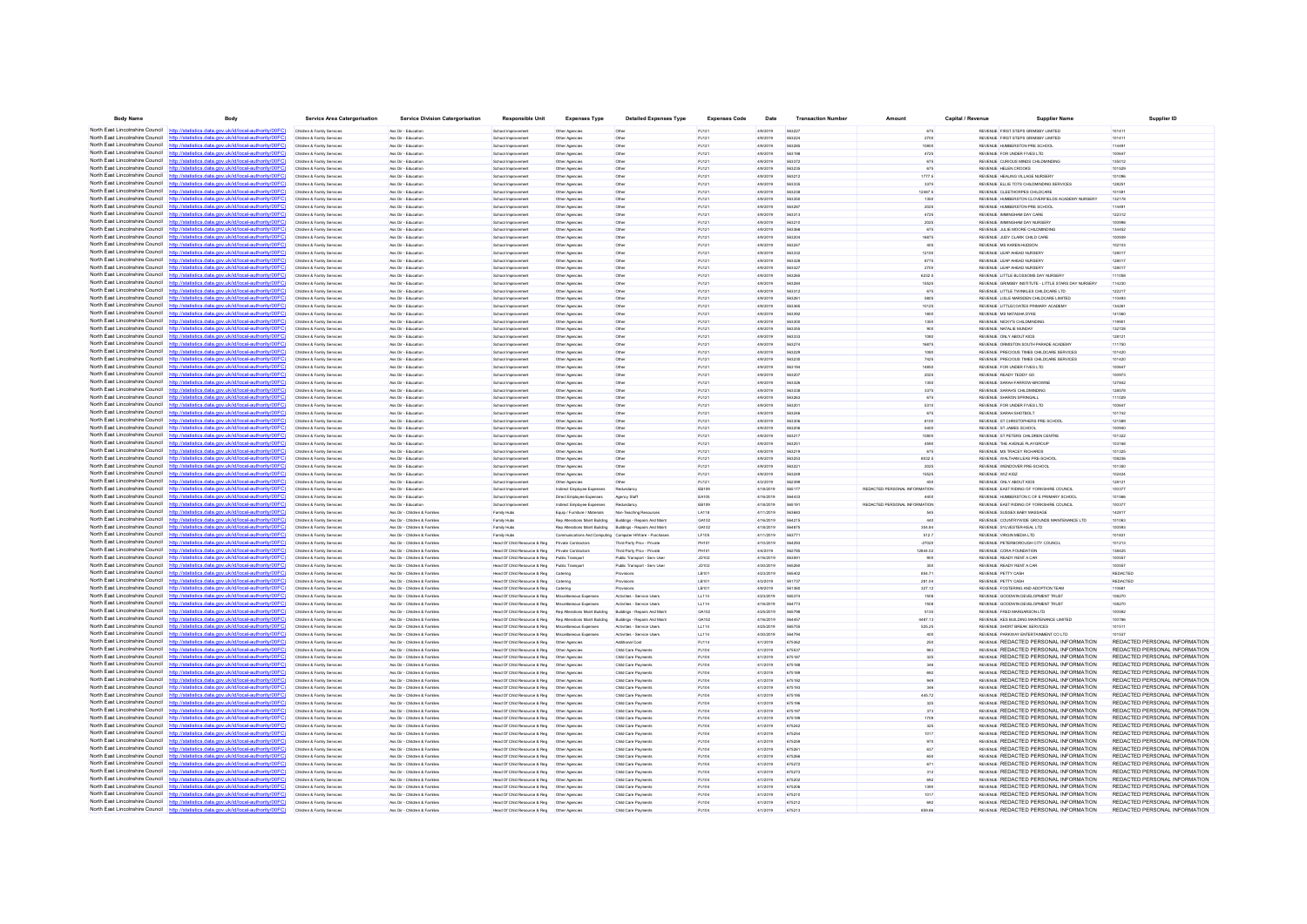| <b>Body Name</b>                             | Body                                                                                                                                                                             | <b>Service Area Catergorisation</b>                      | <b>Service Division Catergorisation</b>                       | <b>Responsible Unit</b>                                                                        | <b>Expenses Type</b> | <b>Detailed Expenses Type</b>              | <b>Expenses Code</b>  | Date                   | <b>Transaction Number</b> | Amount           | Capital / Revenue | <b>Supplier Name</b>                                                                  | Supplier ID                                                    |
|----------------------------------------------|----------------------------------------------------------------------------------------------------------------------------------------------------------------------------------|----------------------------------------------------------|---------------------------------------------------------------|------------------------------------------------------------------------------------------------|----------------------|--------------------------------------------|-----------------------|------------------------|---------------------------|------------------|-------------------|---------------------------------------------------------------------------------------|----------------------------------------------------------------|
| North East Lincolnshire Council http://stati | stics.data.gov.uk/id/local-authority/00FC)                                                                                                                                       | Children & Family Services                               | Ass Dir - Children & Familes                                  | Head Of Child Resource & Reg   Other Agencies                                                  |                      | Child Care Payments                        | PJ104                 | 4/1/2019               | 675215                    | 1065             |                   | REVENUE REDACTED PERSONAL INFORMATION                                                 | REDACTED PERSONAL INFORMATION                                  |
|                                              | North East Lincolnshire Council http://statistics.data.gov.uk/id/local-authority/00FC                                                                                            | Children & Family Services                               | Ass Dir - Children & Familes                                  | Head Of Child Resource & Reg   Other Agencies                                                  |                      | Child Care Payments                        | PJ104                 | 4/1/2019               | 675216                    | 692              |                   | REVENUE REDACTED PERSONAL INFORMATION                                                 | REDACTED PERSONAL INFORMATION                                  |
|                                              | North East Lincolnshire Council http://statistics.data.gov.uk/id/local-authority/00FC)                                                                                           | Children & Family Service                                | Ass Dir - Children & Familie                                  | Head Of Child Resource & Reg                                                                   | Other Agencie        | Child Care Payment                         | PJ104                 | 4/1/2019               | 675218                    | 325              |                   | REVENUE REDACTED PERSONAL INFORMATION                                                 | REDACTED PERSONAL INFORMATION                                  |
|                                              | North East Lincolnshire Council http://statistics.data.gov.uk/id/local-authority/00FC)                                                                                           | Children & Family Services                               | Ass Dir - Children & Familes                                  |                                                                                                |                      | Child Care Payments                        | PJ104                 | 4/1/2019               | 675292                    |                  |                   | REVENUE REDACTED PERSONAL INFORMATION                                                 | REDACTED PERSONAL INFORMATION                                  |
| North East Lincolnshire Council              | http://statistics.data.gov.uk/id/local-authority/00FC)<br>North East Lincolnshire Council http://statistics.data.gov.uk/id/local-authority/00FC)                                 | Children & Family Services<br>Children & Family Services | Ass Dir - Children & Familes<br>Ass Dir - Children & Familes  | Head Of Child Resource & Reg<br>Head Of Child Resource & Reg   Other Agencies                  | Other Agencies       | Child Care Payments<br>Child Care Payments | PJ104<br>PJ104        | 4/1/2019<br>4/1/2019   | 675297<br>675310          | 452.57<br>1356   |                   | REVENUE REDACTED PERSONAL INFORMATION<br>REVENUE REDACTED PERSONAL INFORMATION        | REDACTED PERSONAL INFORMATION<br>REDACTED PERSONAL INFORMATION |
|                                              | North East Lincolnshire Council http://statistics.data.gov.uk/id/local-authority/00FC                                                                                            | Children & Family Service                                | Ass Dir - Children & Famille                                  | Head Of Child Resource & Reg   Other Agencie                                                   |                      | Child Care Payments                        | PJ104                 | 4/1/2019               | 675230                    |                  |                   | REVENUE REDACTED PERSONAL INFORMATION                                                 | REDACTED PERSONAL INFORMATION                                  |
| North East Lincolnshire Council              | http://statistics.data.gov.uk/id/local-authority/00FC                                                                                                                            | Children & Family Service                                | Ass Dir - Children & Familie                                  | Head Of Child Resource & Reg                                                                   | Other Agencies       | Child Care Payments                        | PJ104                 | 4/1/2019               | 675233                    | 1452.14          |                   | REVENUE REDACTED PERSONAL INFORMATION                                                 | REDACTED PERSONAL INFORMATION                                  |
|                                              | North East Lincolnshire Council http://statistics.data.gov.uk/id/local-authority/00FC)                                                                                           | Children & Family Services                               | Ass Dir - Children & Familes                                  | Head Of Child Resource & Reg   Other Agencies                                                  |                      | Child Care Payments                        | PJ104                 | 4/1/2019               | 675236                    | 1038             |                   | REVENUE REDACTED PERSONAL INFORMATION                                                 | REDACTED PERSONAL INFORMATION                                  |
|                                              | North East Lincolnshire Council http://statistics.data.gov.uk/id/local-authority/00FC                                                                                            | Children & Family Service                                | Ass Dir - Children & Famille                                  | Head Of Child Resource & Reg                                                                   | Other Agencie        | Child Care Payments                        | PJ104                 | 4/1/2019               | 675237                    |                  |                   | REVENUE REDACTED PERSONAL INFORMATION                                                 | REDACTED PERSONAL INFORMATION                                  |
| North East Lincolnshire Council              | http://statistics.data.gov.uk/id/local-authority/00FC                                                                                                                            | Children & Family Services                               | Ass Dir - Children & Famille                                  | Head Of Child Resource & Reg                                                                   | Other Agencies       | Child Care Payments                        | PJ104                 | 4/1/2019               |                           | 1359.71          |                   | REVENUE REDACTED PERSONAL INFORMATION                                                 | REDACTED PERSONAL INFORMATION                                  |
|                                              | North East Lincolnshire Council http://statistics.data.gov.uk/id/local-authority/00FC)                                                                                           | Children & Family Services                               | Ass Dir - Children & Familes                                  | Head Of Child Resource & Reg   Other Agencies                                                  |                      | Child Care Payments                        | PJ104                 | 4/1/2019               | 675313                    |                  |                   | REVENUE REDACTED PERSONAL INFORMATION                                                 | REDACTED PERSONAL INFORMATION                                  |
|                                              | North East Lincolnshire Council http://statistics.data.gov.uk/id/local-authority/00FC                                                                                            | Children & Family Services                               | Ass Dir - Children & Familes                                  |                                                                                                |                      | Child Care Payments                        | PJ104                 | 4/1/2019               | 675317                    |                  |                   | REVENUE REDACTED PERSONAL INFORMATION                                                 | REDACTED PERSONAL INFORMATION                                  |
|                                              | North East Lincolnshire Council http://statistics.data.gov.uk/id/local-authority/00FC)                                                                                           | Children & Family Service                                | Ass Dir - Children & Familie                                  | Head Of Child Resource & Reg                                                                   | Other Agencie        | Child Care Payment                         | PJ104                 | 4/1/2019               | 675319                    | 671              |                   | REVENUE REDACTED PERSONAL INFORMATION                                                 | REDACTED PERSONAL INFORMATION                                  |
|                                              | North East Lincolnshire Council http://statistics.data.gov.uk/id/local-authority/00FC)<br>North East Lincolnshire Council http://statistics.data.gov.uk/id/local-authority/00FC) | Children & Family Service                                | Ass Dir - Children & Famille                                  | Head Of Child Resource & Reg   Other Agencies                                                  |                      | Child Care Payments                        | PJ104                 | 4/1/2019               | 675331                    | 1017             |                   | REVENUE REDACTED PERSONAL INFORMATION<br>REVENUE REDACTED PERSONAL INFORMATION        | REDACTED PERSONAL INFORMATION<br>REDACTED PERSONAL INFORMATION |
|                                              | North East Lincolnshire Council http://statistics.data.gov.uk/id/local-authority/00FC)                                                                                           | Children & Family Services<br>Children & Family Service  | Ass Dir - Children & Familes<br>Ass Dir - Children & Familie  | Head Of Child Resource & Reg   Other Agencies<br>lead Of Child Resource & Reg                  | Other Agencie        | Child Care Payments<br>Child Care Payments | PJ104<br>PJ104        | 4/1/2019<br>4/1/2019   | 675335                    | 650              |                   | REVENUE REDACTED PERSONAL INFORMATION                                                 | REDACTED PERSONAL INFORMATION                                  |
|                                              | North East Lincolnshire Council http://statistics.data.gov.uk/id/local-authority/00FC                                                                                            | Children & Family Service                                | Ass Dir - Children & Famille                                  |                                                                                                |                      | Child Care Payments                        | PJ104                 | 4/1/2019               |                           |                  |                   | REVENUE REDACTED PERSONAL INFORMATION                                                 | REDACTED PERSONAL INFORMATION                                  |
| North East Lincolnshire Council              | http://statistics.data.gov.uk/id/local-authority/00FC                                                                                                                            | Children & Family Services                               | Ass Dir - Children & Familes                                  | Head Of Child Resource & Reg                                                                   | Other Agencies       | Child Care Payments                        | PJ104                 | 4/1/2019               | 675357                    | 671              |                   | REVENUE REDACTED PERSONAL INFORMATION                                                 | REDACTED PERSONAL INFORMATION                                  |
|                                              | North East Lincolnshire Council http://statistics.data.gov.uk/id/local-authority/00FC)                                                                                           | Children & Family Services                               | Ass Dir - Children & Familes                                  | Head Of Child Resource & Reg   Other Agencies                                                  |                      | Child Care Payments                        | PJ104                 | 4/1/2019               | 675630                    | 970              |                   | REVENUE REDACTED PERSONAL INFORMATION                                                 | REDACTED PERSONAL INFORMATION                                  |
|                                              | North East Lincolnshire Council http://statistics.data.gov.uk/id/local-authority/00FC                                                                                            | Children & Family Service                                | Ass Dir - Children & Familie                                  | Head Of Child Resource & Reg                                                                   | Other Agencie        | Child Care Payments                        | PJ104                 | 4/1/2019               | 675360                    |                  |                   | REVENUE REDACTED PERSONAL INFORMATION                                                 | REDACTED PERSONAL INFORMATION                                  |
| North East Lincolnshire Council              | http://statistics.data.gov.uk/id/local-authority/00FC                                                                                                                            | Children & Family Service                                | les Dir - Children & Famile                                   | Head Of Child Resource & Reg                                                                   | Other Agencie        | Child Care Payments                        | PJ104                 | 4/1/2019               |                           |                  |                   | REVENUE REDACTED PERSONAL INFORMATION                                                 | REDACTED PERSONAL INFORMATION                                  |
|                                              | North East Lincolnshire Council http://statistics.data.gov.uk/id/local-authority/00FC)                                                                                           | Children & Family Services                               | Ass Dir - Children & Familes                                  |                                                                                                |                      | Child Care Payments                        | PJ104                 | 4/1/2019               | 675380                    |                  |                   | REVENUE REDACTED PERSONAL INFORMATION                                                 | REDACTED PERSONAL INFORMATION                                  |
|                                              | North East Lincolnshire Council http://statistics.data.gov.uk/id/local-authority/00FC)<br>North East Lincolnshire Council http://statistics.data.gov.uk/id/local-authority/00FC  | Children & Family Services                               | Ass Dir - Children & Familes                                  |                                                                                                |                      | Child Care Payments                        | PJ104                 | 4/1/2019               | 675382                    | 637              |                   | REVENUE REDACTED PERSONAL INFORMATION                                                 | REDACTED PERSONAL INFORMATION                                  |
|                                              | North East Lincolnshire Council http://statistics.data.gov.uk/id/local-authority/00FC)                                                                                           | Children & Family Service<br>Children & Family Services  | Ass Dir - Children & Famile<br>Ass Dir - Children & Familes   | Head Of Child Resource & Reg                                                                   | Other Agencie        | Child Care Payments<br>Child Care Payments | <b>PJ104</b><br>PJ104 | 4/1/2019               | 675400                    |                  |                   | REVENUE REDACTED PERSONAL INFORMATION<br>REVENUE REDACTED PERSONAL INFORMATION        | REDACTED PERSONAL INFORMATION<br>REDACTED PERSONAL INFORMATION |
|                                              | North East Lincolnshire Council http://statistics.data.gov.uk/id/local-authority/00FC                                                                                            | Children & Family Services                               | Ass Dir - Children & Families                                 | Head Of Child Resource & Reg   Other Agencies                                                  |                      | Child Care Payments                        | PJ104                 | 4/1/2019<br>4/1/2019   | 675401                    | 692              |                   | REVENUE REDACTED PERSONAL INFORMATION                                                 | REDACTED PERSONAL INFORMATION                                  |
|                                              | North East Lincolnshire Council http://statistics.data.gov.uk/id/local-authority/00FC)                                                                                           | Children & Family Services                               | Ass Dir - Children & Familie                                  | Head Of Child Resource & Reg                                                                   | Other Agencies       | Child Care Payments                        | PJ104                 | 4/1/2019               | 675403                    | 996              |                   | <b>REVENUE REDACTED PERSONAL INFORMATION</b>                                          | REDACTED PERSONAL INFORMATION                                  |
|                                              | North East Lincolnshire Council http://statistics.data.gov.uk/id/local-authority/00FC)                                                                                           | Children & Family Service                                | Ass Dir - Children & Famile                                   | Head Of Child Resource & Reg   Other Agencie                                                   |                      | Child Care Payments                        |                       | 4/1/2019               |                           |                  |                   | REVENUE REDACTED PERSONAL INFORMATION                                                 | REDACTED PERSONAL INFORMATION                                  |
| North East Lincolnshire Council              | http://statistics.data.gov.uk/id/local-authority/00FC                                                                                                                            | Children & Family Service                                | Ass Dir - Children & Familie                                  | Head Of Child Resource & Reg                                                                   | Other Agencies       | Child Care Payments                        | PJ104                 | 4/1/2019               | 675415                    |                  |                   | REVENUE REDACTED PERSONAL INFORMATION                                                 | REDACTED PERSONAL INFORMATION                                  |
|                                              | North East Lincolnshire Council http://statistics.data.gov.uk/id/local-authority/00FC)                                                                                           | Children & Family Services                               | Ass Dir - Children & Familes                                  | Head Of Child Resource & Reg   Other Agencies                                                  |                      | Child Care Payments                        | PJ104                 | 4/1/2019               | 675419                    | 975              |                   | REVENUE REDACTED PERSONAL INFORMATION                                                 | REDACTED PERSONAL INFORMATION                                  |
|                                              | North East Lincolnshire Council http://statistics.data.gov.uk/id/local-authority/00FC                                                                                            | Children & Family Services                               | Ass Dir - Children & Familes                                  |                                                                                                |                      | Child Care Payments                        | P.1104                | 4/1/2019               | 675427                    | 1004             |                   | REVENUE REDACTED PERSONAL INFORMATION                                                 | REDACTED PERSONAL INFORMATION                                  |
| North East Lincolnshire Council              | tatistics data nov uk/id/local-authority/00FC                                                                                                                                    | Children & Family Services                               | Ass Dir - Children & Familes                                  | Head Of Child Resource & Reg                                                                   | Other Agencies       | Child Care Payments                        | PJ104                 | 4/1/2019               | 675447                    |                  |                   | REVENUE REDACTED PERSONAL INFORMATION                                                 | REDACTED PERSONAL INFORMATION                                  |
| North East Lincolnshire Council http:        | ics data nov uk/id/local-authority/00EC                                                                                                                                          | Children & Family Services                               | Ass Dir - Children & Familes                                  | Head Of Child Resource & Reg   Other Agencies                                                  |                      | Child Care Payments                        | PJ104                 | 4/1/2019               | 675448                    | 1017             |                   | REVENUE REDACTED PERSONAL INFORMATION                                                 | REDACTED PERSONAL INFORMATION                                  |
|                                              | North East Lincolnshire Council http://statistics.data.gov.uk/id/local-authority/00FC)                                                                                           | Children & Family Services                               | Ass Dir - Children & Familes                                  | Head Of Child Resource & Reg   Other Agencies                                                  |                      | Child Care Payments                        | P.1104                | 4/1/2019               | 675471                    | 719              |                   | <b>REVENUE REDACTED PERSONAL INFORMATION</b>                                          | REDACTED PERSONAL INFORMATION                                  |
|                                              | North East Lincolnshire Council http://statistics.data.gov.uk/id/local-authority/00FC<br>North East Lincolnshire Council http://statistics.data.gov.uk/id/local-authority/00FC)  |                                                          | Ass Dir - Children & Family<br>Ass Dir - Children & Familes   | lead Of Child Resource & Reg                                                                   | Other Agencie        | Child Care Payment<br>Child Care Payments  | <b>PJ104</b>          | 4/1/2019               | 675472                    | 325              |                   | REVENUE REDACTED PERSONAL INFORMATION<br>REVENUE REDACTED PERSONAL INFORMATION        | REDACTED PERSONAL INFORMATION<br>REDACTED PERSONAL INFORMATION |
|                                              | North East Lincolnshire Council http://statistics.data.gov.uk/id/local-authority/00FC)                                                                                           | Children & Family Services<br>Children & Family Services | Ass Dir - Children & Familes                                  | Head Of Child Resource & Reg   Other Agencies<br>Head Of Child Resource & Reg   Other Agencies |                      | Child Care Payments                        | PJ104<br>PJ104        | 4/1/2019<br>4/1/2019   | 675483<br>675484          | 273<br>624       |                   | REVENUE REDACTED PERSONAL INFORMATION                                                 | REDACTED PERSONAL INFORMATION                                  |
|                                              | North East Lincolnshire Council http://statistics.data.gov.uk/id/local-authority/00FC)                                                                                           | Children & Family Services                               | Ass Dir - Children & Familie                                  | <b>Head Of Child Resource &amp; Reg</b>                                                        | Other Anencies       | Child Care Payments                        | P.1104                | 4/1/2019               | 675487                    | 650              |                   | <b>REVENUE REDACTED PERSONAL INFORMATION</b>                                          | REDACTED PERSONAL INFORMATION                                  |
|                                              | North East Lincolnshire Council http://statistics.data.gov.uk/id/local-authority/00FC)                                                                                           | Children & Family Service                                | Ass Dir - Children & Famile                                   | Head Of Child Resource & Reg   Other Agencie                                                   |                      | Child Care Payments                        | <b>PJ104</b>          | 4/1/2019               |                           |                  |                   | REVENUE REDACTED PERSONAL INFORMATION                                                 | REDACTED PERSONAL INFORMATION                                  |
| North East Lincolnshire Council http         | cs data gov uk/id/local-authority/00EC                                                                                                                                           | Children & Family Services                               | Ass Dir - Children & Familes                                  | Head Of Child Resource & Reg   Other Agencies                                                  |                      | Child Care Payments                        | PJ104                 | 4/1/2019               | 675501                    | 671              |                   | REVENUE REDACTED PERSONAL INFORMATION                                                 | REDACTED PERSONAL INFORMATION                                  |
|                                              | North East Lincolnshire Council http://statistics.data.gov.uk/id/local-authority/00FC)                                                                                           | Children & Family Service                                | Ass Dir - Children & Familie                                  | Head Of Child Resource & Reg                                                                   | Other Agencie        | Child Care Payments                        | P.1104                | 4/1/2019               | 675522                    | 346              |                   | <b>REVENUE REDACTED PERSONAL INFORMATION</b>                                          | REDACTED PERSONAL INFORMATION                                  |
|                                              | North East Lincolnshire Council http://statistics.data.gov.uk/id/local-authority/00FC                                                                                            | Children & Family Service                                | Ass Dir - Children & Famile                                   | Head Of Child Resource & Reg   Other Agencie                                                   |                      | Child Care Payments                        | PJ104                 | 4/9/2019               | 678268                    |                  |                   | REVENUE REDACTED PERSONAL INFORMATION                                                 | REDACTED PERSONAL INFORMATION                                  |
| North East Lincolnshire Council              | http://statistics.data.gov.uk/id/local-authority/00FC                                                                                                                            | Children & Family Services                               | Ass Dir - Children & Famille                                  | Head Of Child Resource & Reg                                                                   | Other Agencies       | Child Care Payments                        | PJ104                 | 4/1/2019               | 675186                    |                  |                   | REVENUE REDACTED PERSONAL INFORMATION                                                 | REDACTED PERSONAL INFORMATION                                  |
|                                              | North East Lincolnshire Council http://statistics.data.gov.uk/id/local-authority/00FC)                                                                                           | Children & Family Services                               | Ass Dir - Children & Familes                                  | Head Of Child Resource & Reg   Other Agencies                                                  |                      | Child Care Payments                        | PJ104                 | 4/1/2019               | 675267                    | 758.29           |                   | REVENUE REDACTED PERSONAL INFORMATION                                                 | REDACTED PERSONAL INFORMATION                                  |
|                                              | North East Lincolnshire Council http://statistics.data.gov.uk/id/local-authority/00FC)<br>North East Lincolnshire Council http://statistics.data.gov.uk/id/local-authority/00FC  | Children & Family Services                               | Ass Dir - Children & Familes                                  |                                                                                                |                      | Child Care Payments                        | PJ104                 | 4/1/2019               | 675214                    |                  |                   | REVENUE REDACTED PERSONAL INFORMATION<br>REVENUE REDACTED PERSONAL INFORMATION        | REDACTED PERSONAL INFORMATION<br>REDACTED PERSONAL INFORMATION |
|                                              | North East Lincolnshire Council http://statistics.data.gov.uk/id/local-authority/00FC)                                                                                           | Children & Family Service<br>Children & Family Services  | Ass Dir - Children & Family<br>Ass Dir - Children & Famille   | lead Of Child Resource & Reg                                                                   | Other Agencie        | Child Care Payment<br>Child Care Payments  | PJ104<br>PJ104        | 4/1/2019<br>4/1/2019   | 675220<br>675232          |                  |                   | REVENUE REDACTED PERSONAL INFORMATION                                                 | REDACTED PERSONAL INFORMATION                                  |
|                                              | North East Lincolnshire Council http://statistics.data.gov.uk/id/local-authority/00FC)                                                                                           | Children & Family Services                               | Ass Dir - Children & Familes                                  |                                                                                                |                      | Child Care Payments                        | PJ104                 | 4/1/2019               | 675234                    | 294              |                   | REVENUE REDACTED PERSONAL INFORMATION                                                 | REDACTED PERSONAL INFORMATION                                  |
|                                              | North East Lincolnshire Council http://statistics.data.gov.uk/id/local-authority/00FC)                                                                                           | Children & Family Service                                | Ass Dir - Children & Familie                                  | lead Of Child Resource & Reg                                                                   | Other Agencie        | Child Care Payments                        | PJ104                 | 4/1/2019               | 675618                    | 416              |                   | REVENUE REDACTED PERSONAL INFORMATION                                                 | REDACTED PERSONAL INFORMATION                                  |
|                                              | North East Lincolnshire Council http://statistics.data.gov.uk/id/local-authority/00FC)                                                                                           | Children & Family Services                               | Ass Dir - Children & Famille                                  |                                                                                                |                      | Child Care Payments                        | PJ104                 | 4/1/2019               | 675410                    |                  |                   | REVENUE REDACTED PERSONAL INFORMATION                                                 | REDACTED PERSONAL INFORMATION                                  |
| North East Lincolnshire Council              | http://statistics.data.gov.uk/id/local-authority/00FC                                                                                                                            | Children & Family Services                               | Ass Dir - Children & Families                                 | Head Of Child Resource & Reg                                                                   | Other Agencies       | Child Care Payments                        | PJ104                 | 4/1/2019               | 675460                    | 355              |                   | REVENUE REDACTED PERSONAL INFORMATION                                                 | REDACTED PERSONAL INFORMATION                                  |
|                                              | North East Lincolnshire Council http://statistics.data.gov.uk/id/local-authority/00FC)                                                                                           | Children & Family Services                               | Ass Dir - Children & Familie                                  | Head Of Child Resource & Reg                                                                   | Other Agencies       | Child Care Payments                        | PJ104                 | 4/1/2019               | 675557                    | 273              |                   | REVENUE REDACTED PERSONAL INFORMATION                                                 | REDACTED PERSONAL INFORMATION                                  |
|                                              | North East Lincolnshire Council http://statistics.data.gov.uk/id/local-authority/00FC                                                                                            | Children & Family Service                                | Ass Dir - Children & Famille                                  | Head Of Child Resource & Reg                                                                   | Other Agencie        | Child Care Payments                        | PJ104                 | 4/1/2019               | 675293                    |                  |                   | REVENUE REDACTED PERSONAL INFORMATION                                                 | REDACTED PERSONAL INFORMATION                                  |
| North East Lincolnshire Council              | http://statistics.data.gov.uk/id/local-authority/00FC                                                                                                                            | Children & Family Service                                | Ass Dir - Children & Familie                                  | Head Of Child Resource & Reg                                                                   | Other Agencie        | Child Care Payments                        | <b>PJ104</b>          | 4/1/2019               |                           |                  |                   | REVENUE REDACTED PERSONAL INFORMATION                                                 | REDACTED PERSONAL INFORMATION<br>REDACTED PERSONAL INFORMATION |
|                                              | North East Lincolnshire Council http://statistics.data.gov.uk/id/local-authority/00FC)<br>North East Lincolnshire Council http://statistics.data.gov.uk/id/local-authority/00FC  | Children & Family Services                               | Ass Dir - Children & Familes                                  | Head Of Child Resource & Reg   Other Agencies                                                  |                      | Child Care Payments                        | PJ104                 | 4/1/2019               | 675582<br>675587          | 273              |                   | REVENUE REDACTED PERSONAL INFORMATION<br>REVENUE REDACTED PERSONAL INFORMATION        | REDACTED PERSONAL INFORMATION                                  |
| North East Lincolnshire Council              | statistics data.gov.uk/id/local-authority/00FC                                                                                                                                   | Children & Family Service<br>Children & Family Service   | Ass Dir - Children & Famille<br>Ass Dir - Children & Famille  | Head Of Child Resource & Reg   Other Agencie<br>Head Of Child Resource & Reg                   | Other Agencies       | Child Care Payments<br>Child Care Payments | PJ104<br><b>PJ104</b> | 4/1/2019<br>4/1/2019   |                           | 273              |                   | REVENUE REDACTED PERSONAL INFORMATION                                                 | REDACTED PERSONAL INFORMATION                                  |
|                                              | North East Lincolnshire Council http://statistics.data.gov.uk/id/local-authority/00FC)                                                                                           | Children & Family Services                               | Ass Dir - Children & Familes                                  | Head Of Child Resource & Reg   Other Agencies                                                  |                      | Child Care Payments                        | PJ104                 | 4/1/2019               | 675599                    |                  |                   | REVENUE REDACTED PERSONAL INFORMATION                                                 | REDACTED PERSONAL INFORMATION                                  |
|                                              | North East Lincolnshire Council http://statistics.data.gov.uk/id/local-authority/00FC                                                                                            | Children & Family Services                               | Ass Dir - Children & Familes                                  | Head Of Child Resource & Reg   Other Agencies                                                  |                      | Child Care Payments                        | PJ104                 | 4/1/2019               | 675601                    |                  |                   | REVENUE REDACTED PERSONAL INFORMATION                                                 | REDACTED PERSONAL INFORMATION                                  |
|                                              | North East Lincolnshire Council http://statistics.data.gov.uk/id/local-authority/00FC)                                                                                           | Children & Family Service                                | Ass Dir - Children & Familie                                  | Head Of Child Resource & Reg                                                                   | Other Agencie        | Child Care Payments                        | PJ104                 | 4/1/2019               | 675615                    |                  |                   | REVENUE REDACTED PERSONAL INFORMATION                                                 | REDACTED PERSONAL INFORMATION                                  |
|                                              | North East Lincolnshire Council http://statistics.data.gov.uk/id/local-authority/00FC)                                                                                           | Children & Family Service                                | Ass Dir - Children & Famille                                  | Head Of Child Resource & Reg   Other Agencie                                                   |                      | Child Care Payments                        | PJ104                 | 4/1/2019               |                           |                  |                   | REVENUE REDACTED PERSONAL INFORMATION                                                 | REDACTED PERSONAL INFORMATION                                  |
| North East Lincolnshire Council              | http://statistics.data.gov.uk/id/local-authority/00FC                                                                                                                            | Children & Family Services                               | Ass Dir - Children & Familes                                  | Head Of Child Resource & Reg                                                                   | Other Agencies       | Child Care Payments                        | PJ104                 | 4/1/2019               | 675353                    | 278.57           |                   | REVENUE REDACTED PERSONAL INFORMATION                                                 | REDACTED PERSONAL INFORMATION                                  |
|                                              | North East Lincolnshire Council http://statistics.data.gov.uk/id/local-authority/00FC)                                                                                           | Children & Family Services                               | Ass Dir - Children & Familes                                  | Head Of Child Resource & Reg   Other Agencies                                                  |                      | Child Care Payments                        | PJ104                 | 4/1/2019               | 675629                    |                  |                   | REVENUE REDACTED PERSONAL INFORMATION                                                 | REDACTED PERSONAL INFORMATION                                  |
| North East Lincolnshire Council              | North East Lincolnshire Council http://statistics.data.gov.uk/id/local-authority/00FC                                                                                            | Children & Family Services                               | Ass Dir - Children & Familes                                  |                                                                                                |                      | Child Care Payments                        | PJ104                 | 4/1/2019               |                           |                  |                   | REVENUE REDACTED PERSONAL INFORMATION<br>REVENUE REDACTED PERSONAL INFORMATION        | REDACTED PERSONAL INFORMATION<br>REDACTED PERSONAL INFORMATION |
|                                              | North East Lincolnshire Council http://statistics.data.gov.uk/id/local-authority/00FC)                                                                                           | Children & Family Services<br>Children & Family Services | Ass Dir - Children & Families<br>Ass Dir - Children & Familes | Head Of Child Resource & Reg   Other Agencies<br>Head Of Child Resource & Reg   Other Agencies |                      | Child Care Payments<br>Child Care Payments | PJ104<br>PJ104        | 4/1/2019<br>4/1/2019   | 675645<br>675646          | 388.14<br>352.86 |                   | REVENUE REDACTED PERSONAL INFORMATION                                                 | REDACTED PERSONAL INFORMATION                                  |
|                                              | North East Lincolnshire Council http://statistics.data.gov.uk/id/local-authority/00FC)                                                                                           | Children & Family Service                                | Ass Dir - Children & Famille                                  | Head Of Child Resource & Reg                                                                   | Other Agencie        | Child Care Payments                        | PJ104                 | 4/1/2019               | 675650                    | 272.86           |                   | REVENUE REDACTED PERSONAL INFORMATION                                                 | REDACTED PERSONAL INFORMATION                                  |
|                                              | North East Lincolnshire Council http://statistics.data.gov.uk/id/local-authority/00FC                                                                                            | Children & Family Service                                | Ass Dir - Children & Famile                                   | Head Of Child Resource & Reg                                                                   | Other Agencies       | Child Care Payments                        | <b>PJ104</b>          | 4/1/2019               |                           |                  |                   | REVENUE REDACTED PERSONAL INFORMATION                                                 | REDACTED PERSONAL INFORMATION                                  |
|                                              | North East Lincolnshire Council http://statistics.data.gov.uk/id/local-authority/00FC)                                                                                           | Children & Family Services                               | Ass Dir - Children & Familes                                  |                                                                                                |                      | Child Care Payments                        | PJ104                 | 4/1/2019               | 675470                    |                  |                   | REVENUE REDACTED PERSONAL INFORMATION                                                 | REDACTED PERSONAL INFORMATION                                  |
|                                              | North East Lincolnshire Council http://statistics.data.gov.uk/id/local-authority/00FC)                                                                                           | Children & Family Services                               | Ass Dir - Children & Familes                                  | Head Of Child Resource & Reg   Other Agencies                                                  |                      | Child Care Payments                        | PJ104                 | 4/1/2019               | 675523                    | 273              |                   | REVENUE REDACTED PERSONAL INFORMATION                                                 | REDACTED PERSONAL INFORMATION                                  |
|                                              | North East Lincolnshire Council http://statistics.data.gov.uk/id/local-authority/00FC)                                                                                           | Children & Family Service                                | Ass Dir - Children & Familie                                  | Head Of Child Resource & Reg                                                                   | Other Agencie        | Child Care Payments                        | PJ104                 | 4/1/2019               | 675528                    | 416              |                   | REVENUE REDACTED PERSONAL INFORMATION                                                 | REDACTED PERSONAL INFORMATION                                  |
|                                              | North East Lincolnshire Council http://statistics.data.gov.uk/id/local-authority/00FC                                                                                            | Children & Family Services                               | Ass Dir - Children & Familes                                  | Head Of Child Resource & Reg   Other Agencies                                                  |                      | Child Care Payments                        | PJ104                 | 4/1/2019               | 675259                    | 315              |                   | REVENUE REDACTED PERSONAL INFORMATION                                                 | REDACTED PERSONAL INFORMATION                                  |
| North East Lincolnshire Council http         | cs data nov uk/id/local-authority/00EC                                                                                                                                           | Children & Family Services                               | Ass Dir - Children & Familes                                  | Head Of Child Resource & Reg   Other Agencies                                                  |                      | Child Care Payments                        | PJ104                 | 4/1/2019               | 675409                    | 364              |                   | REVENUE REDACTED PERSONAL INFORMATION                                                 | REDACTED PERSONAL INFORMATION                                  |
|                                              | North East Lincolnshire Council http://statistics.data.gov.uk/id/local-authority/00FC                                                                                            | Children & Family Service                                | Ass Dir - Children & Familie                                  | Head Of Child Resource & Reg                                                                   | Other Agencie        | Child Care Payments                        | PJ104                 | 4/1/2019               | 675507                    | 364              |                   | REVENUE REDACTED PERSONAL INFORMATION                                                 | REDACTED PERSONAL INFORMATION                                  |
| North East Lincolnshire Council              | North East Lincolnshire Council http://statistics.data.gov.uk/id/local-authority/00FC)<br>http://statistics.data.gov.uk/id/local-authority/00FC                                  | Children & Family Service                                | Ass Dir - Children & Famille<br>Ass Dir - Children & Familie  | Head Of Child Resource & Reg   Other Agencie                                                   |                      | Child Care Payments                        | PJ104                 | 4/16/2019<br>4/16/2019 | 679186                    | 445.71<br>928.58 |                   | REVENUE REDACTED PERSONAL INFORMATION<br>REVENUE REDACTED PERSONAL INFORMATION        | REDACTED PERSONAL INFORMATION<br>REDACTED PERSONAL INFORMATION |
|                                              | North East Lincolnshire Council http://statistics.data.gov.uk/id/local-authority/00FC)                                                                                           | Children & Family Services<br>Children & Family Services | Ass Dir - Children & Familes                                  | Head Of Child Resource & Reg<br>Head Of Child Resource & Reg   Other Agencies                  | Other Agencies       | Child Care Payments<br>Child Care Payments | PJ104                 | 4/16/2019              | 679240                    | 507.71           |                   | REVENUE REDACTED PERSONAL INFORMATION                                                 | REDACTED PERSONAL INFORMATION                                  |
|                                              | North East Lincolnshire Council http://statistics.data.gov.uk/id/local-authority/00FC                                                                                            | Children & Family Service                                | Ass Dir - Children & Famille                                  | Head Of Child Resource & Reg                                                                   | Other Agencie        | Child Care Payments                        | P.1104                | 4/29/2019              | 682797                    | 842.86           |                   | REVENLE REDACTED PERSONAL INFORMATION                                                 | REDACTED PERSONAL INFORMATION                                  |
|                                              | North East Lincolnshire Council http://statistics.data.gov.uk/id/local-authority/00FC                                                                                            | Children & Family Service                                | les Dir - Children & Family                                   | Head Of Child Resource & Reg                                                                   | Other Agencie        | Child Care Payments                        | PJ104                 | 4/29/2019              | 682797                    | 942.86           |                   | REVENUE REDACTED PERSONAL INFORMATION                                                 | REDACTED PERSONAL INFORMATION                                  |
| North East Lincolnshire Council http://stat  | tics.data.gov.uk/id/local-authority/00FC)                                                                                                                                        | Children & Family Services                               | Ass Dir - Children & Families                                 | Head Of Child Resource & Reg   Other Agencies                                                  |                      | Child Care Payments                        | PJ104                 | 4/8/2019               | 677195                    |                  |                   | REVENUE REDACTED PERSONAL INFORMATION                                                 | REDACTED PERSONAL INFORMATION                                  |
|                                              | North East Lincolnshire Council http://statistics.data.gov.uk/id/local-authority/00FC                                                                                            | Children & Family Services                               | Ass Dir - Children & Familes                                  | Head Of Child Resource & Reg   Other Agencies                                                  |                      | Child Care Payments                        | P.1104                | 4/8/2019               | 677200                    |                  |                   | <b>REVENUE REDACTED PERSONAL INFORMATION</b>                                          | REDACTED PERSONAL INFORMATION                                  |
|                                              | North East Lincolnshire Council http://statistics.data.gov.uk/id/local-authority/00FC                                                                                            |                                                          | les Dir - Children & Famile                                   | lead Of Child Resource & Reg                                                                   | Other Agencie        | Child Care Payment                         | PJ104                 | 4/8/2019               | 677206                    |                  |                   | REVENUE REDACTED PERSONAL INFORMATION                                                 | REDACTED PERSONAL INFORMATION                                  |
|                                              | North East Lincolnshire Council http://statistics.data.gov.uk/id/local-authority/00FC)                                                                                           | Children & Family Services                               | Ass Dir - Children & Familes                                  | Head Of Child Resource & Reg   Other Agencies                                                  |                      | Child Care Payments                        | PJ104                 | 4/8/2019               | 677210                    |                  |                   | REVENUE REDACTED PERSONAL INFORMATION                                                 | REDACTED PERSONAL INFORMATION                                  |
| North East Lincolnshire Council              | http://statistics.data.gov.uk/id/local-authority/00FC<br>North East Lincolnshire Council http://statistics.data.gov.uk/id/local-authority/00FC                                   | Children & Family Services                               | Ass Dir - Children & Familes<br>Ass Dir - Children & Familie  | Head Of Child Resource & Reg   Other Agencies                                                  |                      | Child Care Payments<br>Child Care Payments | PJ104                 | 4/8/2019<br>4/8/2019   | 677218                    |                  |                   | REVENUE REDACTED PERSONAL INFORMATION<br><b>REVENUE REDACTED PERSONAL INFORMATION</b> | REDACTED PERSONAL INFORMATION<br>REDACTED PERSONAL INFORMATION |
|                                              | North East Lincolnshire Council http://statistics.data.gov.uk/id/local-authority/00FC)                                                                                           | Children & Family Service<br>Children & Family Service   | Ass Dir - Children & Famille                                  | Head Of Child Resource & Reg   Other Agencie                                                   |                      | Child Care Payment                         | P.1104<br>PJ104       | 4/8/2019               | 677239                    |                  |                   | REVENUE REDACTED PERSONAL INFORMATION                                                 | REDACTED PERSONAL INFORMATION                                  |
| North East Lincolnshire Council              | http://statistics.data.gov.uk/id/local-authority/00FC                                                                                                                            | Children & Family Service                                | Ass Dir - Children & Famille                                  | Head Of Child Resource & Reg   Other Agencies                                                  |                      | Child Care Payments                        | PJ104                 | 4/8/2019               |                           |                  |                   | REVENUE REDACTED PERSONAL INFORMATION                                                 | REDACTED PERSONAL INFORMATION                                  |
|                                              | North East Lincolnshire Council http://statistics.data.gov.uk/id/local-authority/00FC)                                                                                           | Children & Family Services                               | Ass Dir - Children & Families                                 | Head Of Child Resource & Reg   Other Agencies                                                  |                      | Child Care Payments                        | P.1104                | 4/8/2019               | 676973                    |                  |                   | REVENUE REDACTED PERSONAL INFORMATION                                                 | REDACTED PERSONAL INFORMATION                                  |
| North East Lincolnshire Council http://stati |                                                                                                                                                                                  |                                                          | Ass Dir - Children & Famille                                  | Head Of Child Resource & Reg.  Other Agencie                                                   |                      | Child Care Payment                         |                       | 4/8/2019               |                           |                  |                   | REVENUE REDACTED PERSONAL INFORMATION                                                 | REDACTED PERSONAL INFORMATION                                  |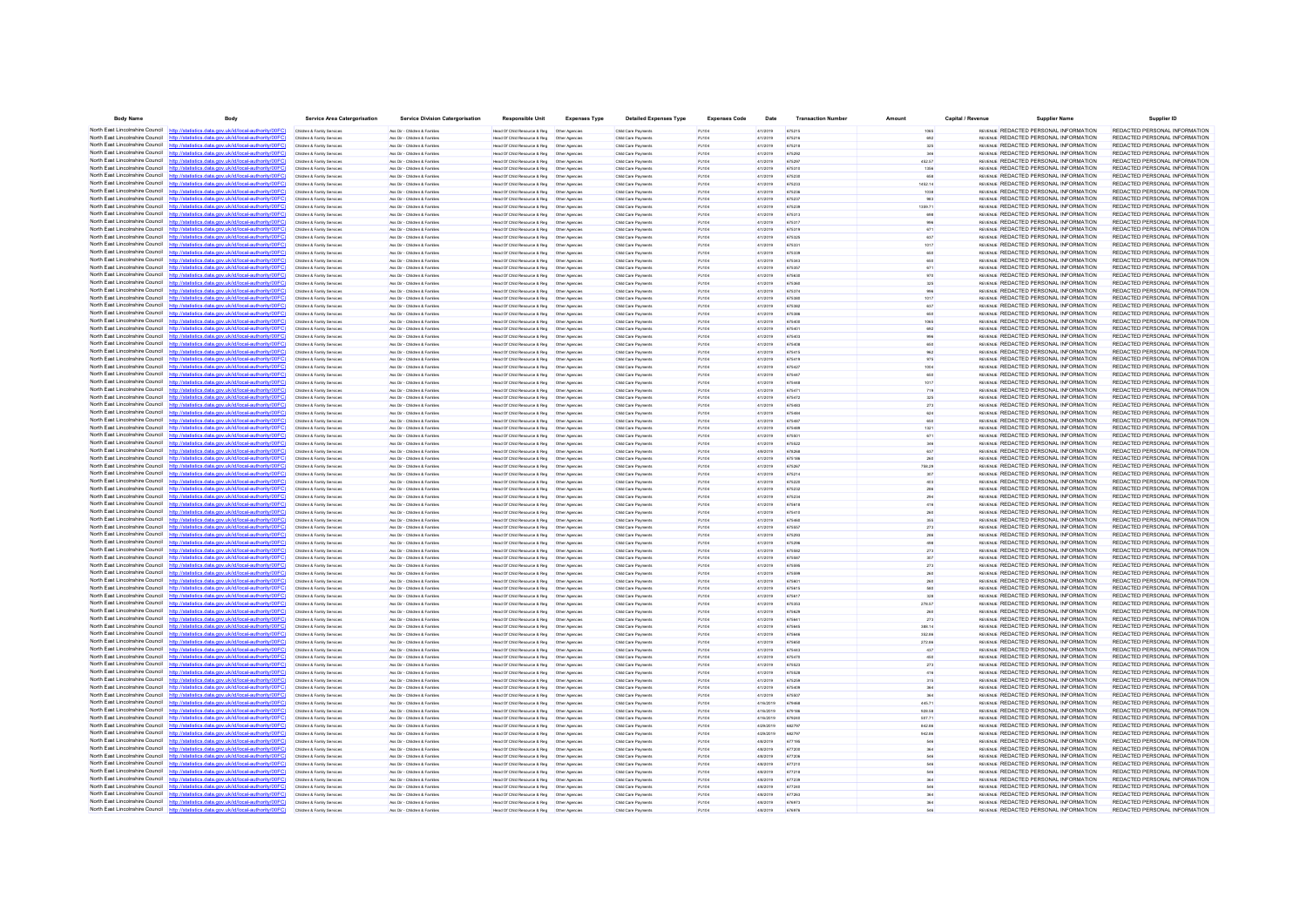| <b>Body Name</b>                             | Body                                                                                                                                                                             | <b>Service Area Catergorisation</b>                      | <b>Service Division Catergorisation</b>                        | <b>Responsible Unit</b>                                                                        | <b>Expenses Type</b> | <b>Detailed Expenses Type</b>              | <b>Expenses Code</b> | Date                   | <b>Transaction Number</b> | Amount | Capital / Revenue | <b>Supplier Name</b>                                                                  | Supplier ID                                                    |
|----------------------------------------------|----------------------------------------------------------------------------------------------------------------------------------------------------------------------------------|----------------------------------------------------------|----------------------------------------------------------------|------------------------------------------------------------------------------------------------|----------------------|--------------------------------------------|----------------------|------------------------|---------------------------|--------|-------------------|---------------------------------------------------------------------------------------|----------------------------------------------------------------|
| North East Lincolnshire Council http://stati | stics.data.gov.uk/id/local-authority/00FC)                                                                                                                                       | Children & Family Services                               | Ass Dir - Children & Familes                                   | Head Of Child Resource & Reg   Other Agencies                                                  |                      | Child Care Payments                        | PJ104                | 4/8/2019               | 676984                    |        |                   | REVENUE REDACTED PERSONAL INFORMATION                                                 | REDACTED PERSONAL INFORMATION                                  |
|                                              | North East Lincolnshire Council http://statistics.data.gov.uk/id/local-authority/00FC                                                                                            | Children & Family Services                               | Ass Dir - Children & Families                                  | Head Of Child Resource & Reg   Other Agencies                                                  |                      | Child Care Payments                        | PJ104                | 4/8/2019               | 676991                    |        |                   | REVENUE REDACTED PERSONAL INFORMATION                                                 | REDACTED PERSONAL INFORMATION                                  |
|                                              | North East Lincolnshire Council http://statistics.data.gov.uk/id/local-authority/00FC)                                                                                           | Children & Family Service                                | Ass Dir - Children & Famile                                    | Head Of Child Resource & Reg                                                                   | Other Agencie        | Child Care Payment                         | PJ104                | 4/8/2019               | 676996                    |        |                   | REVENUE REDACTED PERSONAL INFORMATION                                                 | REDACTED PERSONAL INFORMATION                                  |
|                                              | North East Lincolnshire Council http://statistics.data.gov.uk/id/local-authority/00FC)                                                                                           | Children & Family Services                               | Ass Dir - Children & Familes                                   | Head Of Child Resource & Reg   Other Agencie                                                   |                      | Child Care Payment                         | PJ104                | 4/8/2019               | 676999                    |        |                   | REVENUE REDACTED PERSONAL INFORMATION                                                 | REDACTED PERSONAL INFORMATION                                  |
| North East Lincolnshire Council              | http://statistics.data.gov.uk/id/local-authority/00FC)                                                                                                                           | Children & Family Services                               | Ass Dir - Children & Families                                  | Head Of Child Resource & Reg   Other Agencies                                                  |                      | Child Care Payments                        | PJ104                | 4/8/2019               | 677001                    |        |                   | REVENUE REDACTED PERSONAL INFORMATION                                                 | REDACTED PERSONAL INFORMATION                                  |
|                                              | North East Lincolnshire Council http://statistics.data.gov.uk/id/local-authority/00FC)<br>North East Lincolnshire Council http://statistics.data.gov.uk/id/local-authority/00FC  | Children & Family Services                               | Ass Dir - Children & Familes<br>Ass Dir - Children & Famille   | Head Of Child Resource & Reg   Other Agencie                                                   |                      | Child Care Payments                        | PJ104                | 4/8/2019<br>4/8/2019   | 677004<br>677005          |        |                   | REVENUE REDACTED PERSONAL INFORMATION<br>REVENUE REDACTED PERSONAL INFORMATION        | REDACTED PERSONAL INFORMATION<br>REDACTED PERSONAL INFORMATION |
| North East Lincolnshire Council              | http://statistics.data.gov.uk/id/local-authority/00FC                                                                                                                            | Children & Family Service<br>Children & Family Service   | Ass Dir - Children & Famile                                    | Head Of Child Resource & Reg   Other Agencie<br>Head Of Child Resource & Reg                   | Other Agencie        | Child Care Payment<br>Child Care Payment   | PJ10<br>PJ104        | 4/8/2019               | 677019                    |        |                   | REVENUE REDACTED PERSONAL INFORMATION                                                 | REDACTED PERSONAL INFORMATION                                  |
|                                              | North East Lincolnshire Council http://statistics.data.gov.uk/id/local-authority/00FC)                                                                                           | Children & Family Services                               | Ass Dir - Children & Families                                  | Head Of Child Resource & Reg   Other Agencie                                                   |                      | Child Care Payments                        | PJ104                | 4/8/2019               | 677023                    |        |                   | REVENUE REDACTED PERSONAL INFORMATION                                                 | REDACTED PERSONAL INFORMATION                                  |
|                                              | North East Lincolnshire Council http://statistics.data.gov.uk/id/local-authority/00FC                                                                                            | Children & Family Service                                | Ass Dir - Children & Families                                  | Head Of Child Resource & Reg                                                                   | Other Agencie        | Child Care Payment                         | PJ104                | 4/8/2019               | 677026                    |        |                   | REVENUE REDACTED PERSONAL INFORMATION                                                 | REDACTED PERSONAL INFORMATION                                  |
| North East Lincolnshire Council              | http://statistics.data.gov.uk/id/local-authority/00FC                                                                                                                            | Children & Family Services                               | Ass Dir - Children & Famille                                   | Head Of Child Resource & Reg                                                                   | Other Agencie        | Child Care Payment                         | PJ104                | 4/8/2019               |                           |        |                   | REVENUE REDACTED PERSONAL INFORMATION                                                 | REDACTED PERSONAL INFORMATION                                  |
|                                              | North East Lincolnshire Council http://statistics.data.gov.uk/id/local-authority/00FC)                                                                                           | Children & Family Services                               | Ass Dir - Children & Familes                                   | Head Of Child Resource & Reg   Other Agencies                                                  |                      | Child Care Payments                        | PJ104                | 4/8/2019               | 677029                    |        |                   | REVENUE REDACTED PERSONAL INFORMATION                                                 | REDACTED PERSONAL INFORMATION                                  |
|                                              | North East Lincolnshire Council http://statistics.data.gov.uk/id/local-authority/00FC                                                                                            | Children & Family Services                               | Ass Dir - Children & Families                                  | Head Of Child Resource & Reg   Other Agencie                                                   |                      | Child Care Payments                        | PJ104                | 4/8/2019               | 677044                    |        |                   | REVENUE REDACTED PERSONAL INFORMATION                                                 | REDACTED PERSONAL INFORMATION                                  |
|                                              | North East Lincolnshire Council http://statistics.data.gov.uk/id/local-authority/00FC)                                                                                           | Children & Family Service                                | Ass Dir - Children & Familie                                   | Head Of Child Resource & Reg                                                                   | Other Agencie        | Child Care Payment                         | PJ104                | 4/8/2019               | 677048                    |        |                   | REVENUE REDACTED PERSONAL INFORMATION                                                 | REDACTED PERSONAL INFORMATION                                  |
|                                              | North East Lincolnshire Council http://statistics.data.gov.uk/id/local-authority/00FC)                                                                                           | Children & Family Services                               | Ass Dir - Children & Families                                  | Head Of Child Resource & Reg   Other Agencie                                                   |                      | Child Care Payment                         | PJ104                | 4/8/2019               |                           |        |                   | REVENUE REDACTED PERSONAL INFORMATION                                                 | REDACTED PERSONAL INFORMATION                                  |
|                                              | North East Lincolnshire Council http://statistics.data.gov.uk/id/local-authority/00FC)                                                                                           | Children & Family Services                               | Ass Dir - Children & Families                                  | Head Of Child Resource & Reg   Other Agencie                                                   |                      | Child Care Payment                         | PJ104                | 4/8/2019               | 677275                    |        |                   | REVENUE REDACTED PERSONAL INFORMATION                                                 | REDACTED PERSONAL INFORMATION                                  |
|                                              | North East Lincolnshire Council http://statistics.data.gov.uk/id/local-authority/00FC)                                                                                           | Children & Family Service                                | Ass Dir - Children & Familie                                   | Head Of Child Resource & Reg                                                                   | Other Agencie        | Child Care Payment                         | PJ104                | 4/8/2019               | 677054                    |        |                   | REVENUE REDACTED PERSONAL INFORMATION                                                 | REDACTED PERSONAL INFORMATION                                  |
| North East Lincolnshire Council              | North East Lincolnshire Council http://statistics.data.gov.uk/id/local-authority/00FC<br>http://statistics.data.gov.uk/id/local-authority/00FC                                   | Children & Family Services                               | Ass Dir - Children & Famille                                   | Head Of Child Resource & Reg   Other Agencie                                                   |                      | Child Care Payment                         | PJ104                | 4/8/2019               |                           |        |                   | REVENUE REDACTED PERSONAL INFORMATION<br>REVENUE REDACTED PERSONAL INFORMATION        | REDACTED PERSONAL INFORMATION<br>REDACTED PERSONAL INFORMATION |
|                                              | North East Lincolnshire Council http://statistics.data.gov.uk/id/local-authority/00FC)                                                                                           | Children & Family Services<br>Children & Family Services | Ass Dir - Children & Families<br>Ass Dir - Children & Families | Head Of Child Resource & Reg   Other Agencie<br>Head Of Child Resource & Reg   Other Agencie   |                      | Child Care Payment<br>Child Care Payment   | PJ104<br>PJ104       | 4/8/2019<br>4/8/2019   | 677278<br>677280          |        |                   | REVENUE REDACTED PERSONAL INFORMATION                                                 | REDACTED PERSONAL INFORMATION                                  |
|                                              | North East Lincolnshire Council http://statistics.data.gov.uk/id/local-authority/00FC                                                                                            | Children & Family Service                                | Ass Dir - Children & Famille                                   | Head Of Child Resource & Reg                                                                   | Other Agencie        | Child Care Payment                         | PJ104                | 4/8/2019               | A77291                    |        |                   | REVENUE REDACTED PERSONAL INFORMATION                                                 | REDACTED PERSONAL INFORMATION                                  |
| North East Lincolnshire Council              | http://statistics.data.gov.uk/id/local-authority/00FC                                                                                                                            | Children & Family Service                                | les Dir - Children & Familie                                   | Head Of Child Resource & Reg                                                                   | Other Agencie        | Child Care Payment                         | PJ104                | 4/8/2019               |                           |        |                   | REVENUE REDACTED PERSONAL INFORMATION                                                 | REDACTED PERSONAL INFORMATION                                  |
|                                              | North East Lincolnshire Council http://statistics.data.gov.uk/id/local-authority/00FC)                                                                                           | Children & Family Services                               | Ass Dir - Children & Familes                                   | Head Of Child Resource & Reg   Other Agencie                                                   |                      | Child Care Payment                         | PJ104                | 4/8/2019               | 677102                    |        |                   | REVENUE REDACTED PERSONAL INFORMATION                                                 | REDACTED PERSONAL INFORMATION                                  |
|                                              | North East Lincolnshire Council http://statistics.data.gov.uk/id/local-authority/00FC)                                                                                           | Children & Family Services                               | Ass Dir - Children & Families                                  | Head Of Child Resource & Reg   Other Agencie                                                   |                      | Child Care Payments                        | PJ104                | 4/8/2019               | 677106                    | 546    |                   | REVENUE REDACTED PERSONAL INFORMATION                                                 | REDACTED PERSONAL INFORMATION                                  |
|                                              | North East Lincolnshire Council http://statistics.data.gov.uk/id/local-authority/00FC                                                                                            | tren & Family Service                                    | Ass Dir - Children & Famile                                    | Head Of Child Resource & Reg                                                                   | Other Agencie        | Child Care Payment                         | PJ104                | 4/8/2019               |                           |        |                   | REVENUE REDACTED PERSONAL INFORMATION                                                 | REDACTED PERSONAL INFORMATION                                  |
|                                              | North East Lincolnshire Council http://statistics.data.gov.uk/id/local-authority/00FC)                                                                                           | Children & Family Services                               | Ass Dir - Children & Familes                                   | Head Of Child Resource & Reg   Other Agencies                                                  |                      | Child Care Payments                        | PJ104                | 4/8/2019               | 677114                    |        |                   | REVENUE REDACTED PERSONAL INFORMATION                                                 | REDACTED PERSONAL INFORMATION                                  |
|                                              | North East Lincolnshire Council http://statistics.data.gov.uk/id/local-authority/00FC                                                                                            | Children & Family Services                               | Ass Dir - Children & Families                                  | Head Of Child Resource & Reg   Other Agencies                                                  |                      | Child Care Payments                        | PJ104                | 4/8/2019               | 677330                    |        |                   | REVENUE REDACTED PERSONAL INFORMATION                                                 | REDACTED PERSONAL INFORMATION                                  |
|                                              | North East Lincolnshire Council http://statistics.data.gov.uk/id/local-authority/00FC)                                                                                           | Children & Family Services                               | Ass Dir - Children & Familier                                  | Head Of Child Resource & Reg                                                                   | Other Anencie        | Child Care Payment                         | PJ104                | 4/8/2019               | 677120                    |        |                   | <b>REVENLE REDACTED PERSONAL INFORMATION</b>                                          | REDACTED PERSONAL INFORMATION                                  |
|                                              | North East Lincolnshire Council http://statistics.data.gov.uk/id/local-authority/00FC)                                                                                           | Children & Family Service                                | Ass Dir - Children & Famille                                   | Head Of Child Resource & Reg   Other Agencie                                                   |                      | Child Care Payment                         | PJ104                | 4/8/2019               |                           |        |                   | REVENUE REDACTED PERSONAL INFORMATION                                                 | REDACTED PERSONAL INFORMATION                                  |
| North East Lincolnshire Council              | http://statistics.data.gov.uk/id/local-authority/00FC                                                                                                                            | Children & Family Services                               | Ass Dir - Children & Famille                                   | Head Of Child Resource & Reg                                                                   | Other Agencie        | Child Care Payment                         | PJ104                | 4/8/2019               | 677132                    |        |                   | REVENUE REDACTED PERSONAL INFORMATION                                                 | REDACTED PERSONAL INFORMATION                                  |
|                                              | North East Lincolnshire Council http://statistics.data.gov.uk/id/local-authority/00FC)<br>North East Lincolnshire Council http://statistics.data.gov.uk/id/local-authority/00FC  | Children & Family Services                               | Ass Dir - Children & Families                                  | Head Of Child Resource & Reg   Other Agencies                                                  |                      | Child Care Payments                        | PJ104                | 4/8/2019               | 677166                    |        |                   | REVENUE REDACTED PERSONAL INFORMATION<br><b>REVENLE REDACTED PERSONAL INFORMATION</b> | REDACTED PERSONAL INFORMATION<br>REDACTED PERSONAL INFORMATION |
| North East Lincolnshire Council              | datistics data ony uk/d/bcal-authority/00FC                                                                                                                                      | Children & Family Services                               | Ass Dir - Children & Families                                  |                                                                                                |                      | Child Care Payment                         | PJ104                | 4/8/2019               | 677172                    |        |                   | REVENUE REDACTED PERSONAL INFORMATION                                                 | REDACTED PERSONAL INFORMATION                                  |
| North East Lincolnshire Council http:        | ics data nov uk/id/local-authority/00EC                                                                                                                                          | Children & Family Services<br>Children & Family Services | Ass Dir - Children & Families<br>Ass Dir - Children & Families | Head Of Child Resource & Reg   Other Agencies<br>Head Of Child Resource & Reg   Other Agencies |                      | Child Care Payments<br>Child Care Payments | PJ104<br>PJ104       | 4/8/2019<br>4/8/2019   | 677174<br>677178          |        |                   | REVENUE REDACTED PERSONAL INFORMATION                                                 | REDACTED PERSONAL INFORMATION                                  |
|                                              | North East Lincolnshire Council http://statistics.data.gov.uk/id/local-authority/00FC)                                                                                           | Children & Family Services                               | Ass Dir - Children & Familes                                   | Head Of Child Resource & Reg   Other Agencies                                                  |                      | Child Care Payments                        | PJ104                | 4/8/2019               | 677192                    |        |                   | <b>REVENLE REDACTED PERSONAL INFORMATION</b>                                          | REDACTED PERSONAL INFORMATION                                  |
|                                              | North East Lincolnshire Council http://statistics.data.gov.uk/id/local-authority/00FC                                                                                            |                                                          | Ass Dir - Children & Famile                                    | Head Of Child Resource & Reg                                                                   | Other Agencie        | Child Care Payment                         | PJ104                | 4/8/2019               | 677193                    |        |                   | REVENUE REDACTED PERSONAL INFORMATION                                                 | REDACTED PERSONAL INFORMATION                                  |
|                                              | North East Lincolnshire Council http://statistics.data.gov.uk/id/local-authority/00FC)                                                                                           | Children & Family Services                               | Ass Dir - Children & Families                                  | Head Of Child Resource & Reg   Other Agencies                                                  |                      | Child Care Payment                         | PJ104                | 4/8/2019               | 677420                    |        |                   | REVENUE REDACTED PERSONAL INFORMATION                                                 | REDACTED PERSONAL INFORMATION                                  |
|                                              | North East Lincolnshire Council http://statistics.data.gov.uk/id/local-authority/00FC)                                                                                           | Children & Family Services                               | Ass Dir - Children & Families                                  | Head Of Child Resource & Reg   Other Agencie                                                   |                      | Child Care Payments                        | PJ104                | 4/16/2019              | 679001                    |        |                   | REVENUE REDACTED PERSONAL INFORMATION                                                 | REDACTED PERSONAL INFORMATION                                  |
|                                              | North East Lincolnshire Council http://statistics.data.gov.uk/id/local-authority/00FC)                                                                                           | Children & Family Services                               | Ass Dir - Children & Familier                                  |                                                                                                |                      | Child Care Payment                         | PJ104                | 4/16/2019              | 679004                    |        |                   | <b>REVENLE REDACTED PERSONAL INFORMATION</b>                                          | REDACTED PERSONAL INFORMATION                                  |
|                                              | North East Lincolnshire Council http://statistics.data.gov.uk/id/local-authority/00FC)                                                                                           | Children & Family Service                                | Ass Dir - Children & Famille                                   | Head Of Child Resource & Reg   Other Agencie                                                   |                      | Child Care Payment                         | PJ10                 | 4/16/2019              |                           |        |                   | REVENUE REDACTED PERSONAL INFORMATION                                                 | REDACTED PERSONAL INFORMATION                                  |
| North East Lincolnshire Council http         | cs data gov uk/id/local-authority/00EC                                                                                                                                           | Children & Family Services                               | Ass Dir - Children & Families                                  | Head Of Child Resource & Reg   Other Agencies                                                  |                      | Child Care Payments                        | PJ104                | 4/16/2019              | 67902                     | 728    |                   | REVENUE REDACTED PERSONAL INFORMATION                                                 | REDACTED PERSONAL INFORMATION                                  |
|                                              | North East Lincolnshire Council http://statistics.data.gov.uk/id/local-authority/00FC)                                                                                           | Children & Family Service                                | Ass Dir - Children & Familier                                  | Head Of Child Resource & Reg                                                                   | Other Anencie        | Child Care Payment                         | PJ104                | 4/16/2019              | 679023                    | 546    |                   | <b>REVENLE REDACTED PERSONAL INFORMATION</b>                                          | REDACTED PERSONAL INFORMATION                                  |
|                                              | North East Lincolnshire Council http://statistics.data.gov.uk/id/local-authority/00FC                                                                                            | Children & Family Service                                | Ass Dir - Children & Famille                                   | Head Of Child Resource & Reg   Other Agencie                                                   |                      | Child Care Payment                         | PJ10                 | 4/16/2019              |                           |        |                   | REVENUE REDACTED PERSONAL INFORMATION                                                 | REDACTED PERSONAL INFORMATION                                  |
| North East Lincolnshire Council              | http://statistics.data.gov.uk/id/local-authority/00FC                                                                                                                            | Children & Family Services                               | Ass Dir - Children & Families                                  | Head Of Child Resource & Reg                                                                   | Other Agencie        | Child Care Payment                         | PJ104                | 4/16/2019              | 67903                     |        |                   | REVENUE REDACTED PERSONAL INFORMATION                                                 | REDACTED PERSONAL INFORMATION                                  |
|                                              | North East Lincolnshire Council http://statistics.data.gov.uk/id/local-authority/00FC)<br>North East Lincolnshire Council http://statistics.data.gov.uk/id/local-authority/00FC) | Children & Family Services                               | Ass Dir - Children & Familes                                   | Head Of Child Resource & Reg   Other Agencies                                                  |                      | Child Care Payment                         | PJ104                | 4/16/2019              | 679034                    |        |                   | REVENUE REDACTED PERSONAL INFORMATION                                                 | REDACTED PERSONAL INFORMATION                                  |
|                                              | North East Lincolnshire Council http://statistics.data.gov.uk/id/local-authority/00FC                                                                                            | Children & Family Services<br>Children & Family Service  | Ass Dir - Children & Families<br>Ass Dir - Children & Famile   | Head Of Child Resource & Reg   Other Agencie                                                   |                      | Child Care Payment                         | PJ104                | 4/16/2019<br>4/16/2019 | 679035<br>679049          |        |                   | REVENUE REDACTED PERSONAL INFORMATION<br>REVENUE REDACTED PERSONAL INFORMATION        | REDACTED PERSONAL INFORMATION<br>REDACTED PERSONAL INFORMATION |
|                                              | North East Lincolnshire Council http://statistics.data.gov.uk/id/local-authority/00FC)                                                                                           | Children & Family Services                               | Ass Dir - Children & Familes                                   | Head Of Child Resource & Reg                                                                   | Other Agencie        | Child Care Payment<br>Child Care Payment   | PJ104<br>PJ104       | 4/16/2019              |                           |        |                   | REVENUE REDACTED PERSONAL INFORMATION                                                 | REDACTED PERSONAL INFORMATION                                  |
|                                              | North East Lincolnshire Council http://statistics.data.gov.uk/id/local-authority/00FC)                                                                                           | Children & Family Services                               | Ass Dir - Children & Families                                  | Head Of Child Resource & Reg   Other Agencie                                                   |                      | Child Care Payments                        | PJ104                | 4/16/2019              | 679053                    |        |                   | REVENLE REDACTED PERSONAL INFORMATION                                                 | REDACTED PERSONAL INFORMATION                                  |
|                                              | North East Lincolnshire Council http://statistics.data.gov.uk/id/local-authority/00FC)                                                                                           | Children & Family Service                                | Ass Dir - Children & Famille                                   | Head Of Child Resource & Reg                                                                   | Other Agencie        | Child Care Payment                         | PJ104                | 4/16/2019              | 679056                    |        |                   | REVENUE REDACTED PERSONAL INFORMATION                                                 | REDACTED PERSONAL INFORMATION                                  |
|                                              | North East Lincolnshire Council http://statistics.data.gov.uk/id/local-authority/00FC)                                                                                           | Children & Family Services                               | Ass Dir - Children & Familes                                   | Head Of Child Resource & Reg   Other Agencie                                                   |                      | Child Care Payment                         | PJ104                | 4/16/2019              | 679057                    |        |                   | REVENUE REDACTED PERSONAL INFORMATION                                                 | REDACTED PERSONAL INFORMATION                                  |
| North East Lincolnshire Council              | http://statistics.data.gov.uk/id/local-authority/00FC                                                                                                                            | Children & Family Services                               | Ass Dir - Children & Families                                  | Head Of Child Resource & Reg   Other Agencie                                                   |                      | Child Care Payments                        | PJ104                | 4/16/2019              | 679059                    |        |                   | REVENUE REDACTED PERSONAL INFORMATION                                                 | REDACTED PERSONAL INFORMATION                                  |
|                                              | North East Lincolnshire Council http://statistics.data.gov.uk/id/local-authority/00FC)                                                                                           | Children & Family Services                               | Ass Dir - Children & Families                                  | Head Of Child Resource & Reg                                                                   | Other Agencie        | Child Care Payment                         | PJ104                | 4/16/2019              | 679075                    | 546    |                   | REVENLE REDACTED PERSONAL INFORMATION                                                 | REDACTED PERSONAL INFORMATION                                  |
|                                              | North East Lincolnshire Council http://statistics.data.gov.uk/id/local-authority/00FC                                                                                            | Children & Family Service                                | Ass Dir - Children & Famille                                   | Head Of Child Resource & Reg                                                                   | Other Agencie        | Child Care Payment                         | PJ10                 | 4/16/2019              | 679079                    |        |                   | REVENUE REDACTED PERSONAL INFORMATION                                                 | REDACTED PERSONAL INFORMATION                                  |
| North East Lincolnshire Council              | http://statistics.data.gov.uk/id/local-authority/00FC                                                                                                                            | Children & Family Service                                | Ass Dir - Children & Famile                                    | Head Of Child Resource & Reg                                                                   | Other Agencie        | Child Care Payment                         | PJ104                | 4/16/2019              |                           |        |                   | REVENUE REDACTED PERSONAL INFORMATION                                                 | REDACTED PERSONAL INFORMATION                                  |
|                                              | North East Lincolnshire Council http://statistics.data.gov.uk/id/local-authority/00FC)                                                                                           | Children & Family Services                               | Ass Dir - Children & Families                                  | Head Of Child Resource & Reg   Other Agencie                                                   |                      | Child Care Payment                         | PJ104                | 4/16/2019              | 679085                    |        |                   | REVENUE REDACTED PERSONAL INFORMATION                                                 | REDACTED PERSONAL INFORMATION                                  |
|                                              | North East Lincolnshire Council http://statistics.data.gov.uk/id/local-authority/00FC<br>statistics data.gov.uk/id/local-authority/00FC                                          | Children & Family Services                               | Ass Dir - Children & Families                                  | Head Of Child Resource & Reg                                                                   | Other Agencie        | Child Care Payment                         | PJ104                | 4/16/2019              | 679091                    |        |                   | REVENLE REDACTED PERSONAL INFORMATION                                                 | REDACTED PERSONAL INFORMATION                                  |
| North East Lincolnshire Council              | North East Lincolnshire Council http://statistics.data.gov.uk/id/local-authority/00FC)                                                                                           | Children & Family Service                                | Ass Dir - Children & Famille                                   | Head Of Child Resource & Reg                                                                   | Other Agencie        | Child Care Payment                         | PJ104                | 4/16/2019              | 679130                    |        |                   | REVENUE REDACTED PERSONAL INFORMATION<br>REVENUE REDACTED PERSONAL INFORMATION        | REDACTED PERSONAL INFORMATION<br>REDACTED PERSONAL INFORMATION |
|                                              | North East Lincolnshire Council http://statistics.data.gov.uk/id/local-authority/00FC                                                                                            | Children & Family Services<br>Children & Family Services | Ass Dir - Children & Familes<br>Ass Dir - Children & Families  | Head Of Child Resource & Reg   Other Agencies<br>Head Of Child Resource & Reg   Other Agencie  |                      | Child Care Payments<br>Child Care Payments | PJ104<br>PJ104       | 4/16/2019<br>4/16/2019 | 679133<br>679137          |        |                   | REVENLE REDACTED PERSONAL INFORMATION                                                 | REDACTED PERSONAL INFORMATION                                  |
|                                              | North East Lincolnshire Council http://statistics.data.gov.uk/id/local-authority/00FC)                                                                                           | Children & Family Service                                | Ass Dir - Children & Familie                                   | Head Of Child Resource & Reg                                                                   | Other Agencie        | Child Care Payment                         | PJ104                | 4/16/2019              | 679139                    |        |                   | REVENLE REDACTED PERSONAL INFORMATION                                                 | REDACTED PERSONAL INFORMATION                                  |
|                                              | North East Lincolnshire Council http://statistics.data.gov.uk/id/local-authority/00FC)                                                                                           | Children & Family Service                                | Ass Dir - Children & Famille                                   | Head Of Child Resource & Reg   Other Agencie                                                   |                      | Child Care Payment                         | PJ104                | 4/16/2019              | 679145                    |        |                   | REVENUE REDACTED PERSONAL INFORMATION                                                 | REDACTED PERSONAL INFORMATION                                  |
| North East Lincolnshire Council              | http://statistics.data.gov.uk/id/local-authority/00FC                                                                                                                            | Children & Family Services                               | Ass Dir - Children & Families                                  | Head Of Child Resource & Reg   Other Agencie                                                   |                      | Child Care Payment                         | PJ104                | 4/16/2019              | 679151                    |        |                   | REVENUE REDACTED PERSONAL INFORMATION                                                 | REDACTED PERSONAL INFORMATION                                  |
|                                              | North East Lincolnshire Council http://statistics.data.gov.uk/id/local-authority/00FC)                                                                                           | Children & Family Services                               | Ass Dir - Children & Families                                  | Head Of Child Resource & Reg   Other Agencie                                                   |                      | Child Care Payments                        | PJ104                | 4/16/2019              | 679159                    |        |                   | REVENLE REDACTED PERSONAL INFORMATION                                                 | REDACTED PERSONAL INFORMATION                                  |
|                                              | North East Lincolnshire Council http://statistics.data.gov.uk/id/local-authority/00FC                                                                                            | Children & Family Services                               | Ass Dir - Children & Familes                                   | Head Of Child Resource & Reg   Other Agencie                                                   |                      | Child Care Payment                         | PJ104                | 4/16/2019              | 679163                    |        |                   | REVENUE REDACTED PERSONAL INFORMATION                                                 | REDACTED PERSONAL INFORMATION                                  |
| North East Lincolnshire Council              |                                                                                                                                                                                  | Children & Family Services                               | Ass Dir - Children & Familes                                   | Head Of Child Resource & Reg   Other Agencies                                                  |                      | Child Care Payments                        | PJ104                | 4/16/2019              | 679198                    |        |                   | REVENUE REDACTED PERSONAL INFORMATION                                                 | REDACTED PERSONAL INFORMATION                                  |
|                                              | North East Lincolnshire Council http://statistics.data.gov.uk/id/local-authority/00FC)                                                                                           | Children & Family Services                               | Ass Dir - Children & Families                                  | Head Of Child Resource & Reg   Other Agencies                                                  |                      | Child Care Payments                        | PJ104                | 4/16/2019              | 679204                    |        |                   | REVENLE REDACTED PERSONAL INFORMATION                                                 | REDACTED PERSONAL INFORMATION                                  |
|                                              | North East Lincolnshire Council http://statistics.data.gov.uk/id/local-authority/00FC)                                                                                           | Children & Family Services                               | Ass Dir - Children & Familes                                   | Head Of Child Resource & Reg   Other Agencies                                                  |                      | Child Care Payment                         | PJ104                | 4/16/2019              | 679206                    |        |                   | <b>REVENLE REDACTED PERSONAL INFORMATION</b>                                          | REDACTED PERSONAL INFORMATION                                  |
|                                              | North East Lincolnshire Council http://statistics.data.gov.uk/id/local-authority/00FC                                                                                            | Children & Family Service                                | les Dir - Children & Familie                                   | Head Of Child Resource & Reg                                                                   | Other Agencie        | Child Care Payment                         | PJ104                | 4/16/2019              |                           |        |                   | REVENUE REDACTED PERSONAL INFORMATION                                                 | REDACTED PERSONAL INFORMATION                                  |
|                                              | North East Lincolnshire Council http://statistics.data.gov.uk/id/local-authority/00FC)<br>North East Lincolnshire Council http://statistics.data.gov.uk/id/local-authority/00FC) | Children & Family Services                               | Ass Dir - Children & Familes                                   | Head Of Child Resource & Reg   Other Agencie                                                   |                      | Child Care Payments                        | PJ104                | 4/16/2019              | 679224                    |        |                   | REVENUE REDACTED PERSONAL INFORMATION<br>REVENLE REDACTED PERSONAL INFORMATION        | REDACTED PERSONAL INFORMATION<br>REDACTED PERSONAL INFORMATION |
|                                              | North East Lincolnshire Council http://statistics.data.gov.uk/id/local-authority/00FC)                                                                                           | Children & Family Services<br>Children & Family Service  | Ass Dir - Children & Families<br>Ass Dir - Children & Familie  | Head Of Child Resource & Reg   Other Agencie<br>Head Of Child Resource & Reg                   | Other Agencie        | Child Care Payments<br>Child Care Payment  | PJ104<br>PJ104       | 4/16/2019<br>4/16/2019 | 679225<br>A79227          |        |                   | REVENLE REDACTED PERSONAL INFORMATION                                                 | REDACTED PERSONAL INFORMATION                                  |
|                                              | North East Lincolnshire Council http://statistics.data.gov.uk/id/local-authority/00FC                                                                                            |                                                          |                                                                |                                                                                                |                      |                                            |                      |                        |                           |        |                   | REVENUE REDACTED PERSONAL INFORMATION                                                 | REDACTED PERSONAL INFORMATION                                  |
| North East Lincolnshire Council http:        | cs data nov uk/id/local-author                                                                                                                                                   | Children & Family Services<br>Children & Family Services | Ass Dir - Children & Familes<br>Ass Dir - Children & Families  | Head Of Child Resource & Reg   Other Agencie<br>Head Of Child Resource & Reg   Other Agencies  |                      | Child Care Payments<br>Child Care Payments | PJ104<br>PJ104       | 4/16/2019<br>4/16/2019 | 679232<br>679239          |        |                   | REVENLE REDACTED PERSONAL INFORMATION                                                 | REDACTED PERSONAL INFORMATION                                  |
|                                              | North East Lincolnshire Council http://statistics.data.gov.uk/id/local-authority/00FC                                                                                            | Children & Family Service                                | Ass Dir - Children & Famille                                   | Head Of Child Resource & Reg                                                                   | Other Agencie        | Child Care Payment                         | PJ104                | 4/16/2019              | 679243                    |        |                   | REVENLE REDACTED PERSONAL INFORMATION                                                 | REDACTED PERSONAL INFORMATION                                  |
|                                              | North East Lincolnshire Council http://statistics.data.gov.uk/id/local-authority/00FC)                                                                                           | Children & Family Service                                | Ass Dir - Children & Famille                                   | Head Of Child Resource & Reg   Other Agencie                                                   |                      | Child Care Payment                         | PJ10                 | 4/16/2019              |                           |        |                   | REVENUE REDACTED PERSONAL INFORMATION                                                 | REDACTED PERSONAL INFORMATION                                  |
| North East Lincolnshire Council              | http://statistics.data.gov.uk/id/local-authority/00FC                                                                                                                            | Children & Family Services                               | Ass Dir - Children & Families                                  | Head Of Child Resource & Reg                                                                   | Other Agencie        | Child Care Payment                         | PJ104                | 4/16/2019              | 679272                    |        |                   | REVENUE REDACTED PERSONAL INFORMATION                                                 | REDACTED PERSONAL INFORMATION                                  |
|                                              | North East Lincolnshire Council http://statistics.data.gov.uk/id/local-authority/00FC)                                                                                           | Children & Family Services                               | Ass Dir - Children & Families                                  | Head Of Child Resource & Reg   Other Agencie                                                   |                      | Child Care Payment                         | PJ104                | 4/16/2019              | 679273                    |        |                   | REVENLE REDACTED PERSONAL INFORMATION                                                 | REDACTED PERSONAL INFORMATION                                  |
|                                              | North East Lincolnshire Council http://statistics.data.gov.uk/id/local-authority/00FC                                                                                            | Children & Family Services                               | Ass Dir - Children & Families                                  |                                                                                                |                      | Child Care Payments                        | PJ104                | 4/16/2019              | 679294                    |        |                   | <b>REVENLE REDACTED PERSONAL INFORMATION</b>                                          | REDACTED PERSONAL INFORMATION                                  |
|                                              | North East Lincolnshire Council http://statistics.data.gov.uk/id/local-authority/00FC                                                                                            | dren & Family Service                                    | les Dir - Children & Family                                    | Head Of Child Resource & Reg                                                                   | Other Agencie        | Child Care Payment                         | PJ104                | 4/16/2019              |                           |        |                   | REVENUE REDACTED PERSONAL INFORMATION                                                 | REDACTED PERSONAL INFORMATION                                  |
| North East Lincolnshire Council http://stat  | stics.data.gov.uk/id/local-authority/00FC)                                                                                                                                       | Children & Family Services                               | Ass Dir - Children & Families                                  | Head Of Child Resource & Reg   Other Agencies                                                  |                      | Child Care Payments                        | PJ104                | 4/16/2019              | 679311                    |        |                   | REVENUE REDACTED PERSONAL INFORMATION                                                 | REDACTED PERSONAL INFORMATION                                  |
|                                              | North East Lincolnshire Council http://statistics.data.gov.uk/id/local-authority/00FC                                                                                            | Children & Family Services                               | Ass Dir - Children & Fornites                                  | Head Of Child Resource & Reg   Other Agencies                                                  |                      | Child Care Payment                         | PJ104                | 4/16/2019              | 679313                    |        |                   | <b>REVENLE REDACTED PERSONAL INFORMATION</b>                                          | REDACTED PERSONAL INFORMATION                                  |
|                                              | North East Lincolnshire Council http://statistics.data.gov.uk/id/local-authority/00FC                                                                                            |                                                          | les Dir - Children & Familie                                   | Head Of Child Resource & Reg                                                                   | Other Agencie        | Child Care Payment                         | PJ104                | 4/16/2019              |                           |        |                   | REVENUE REDACTED PERSONAL INFORMATION                                                 | REDACTED PERSONAL INFORMATION                                  |
| North East Lincolnshire Council              | North East Lincolnshire Council http://statistics.data.gov.uk/id/local-authority/00FC)                                                                                           | Children & Family Services                               | Ass Dir - Children & Families                                  | Head Of Child Resource & Reg   Other Agencie                                                   |                      | Child Care Payment                         | PJ104                | 4/16/2019              | 679361<br>681043          |        |                   | REVENUE REDACTED PERSONAL INFORMATION<br>REVENUE REDACTED PERSONAL INFORMATION        | REDACTED PERSONAL INFORMATION<br>REDACTED PERSONAL INFORMATION |
|                                              | http://statistics.data.gov.uk/id/local-authority/00FC<br>North East Lincolnshire Council http://statistics.data.gov.uk/id/local-authority/00FC                                   | Children & Family Services<br>Children & Family Service  | Ass Dir - Children & Families<br>Ass Dir - Children & Familier | Head Of Child Resource & Reg   Other Agencies                                                  |                      | Child Care Payments<br>Child Care Payment  | PJ104<br>P.1104      | 4/23/2019<br>4/23/2019 | 681168                    |        |                   | <b>REVENLE REDACTED PERSONAL INFORMATION</b>                                          | REDACTED PERSONAL INFORMATION                                  |
|                                              | North East Lincolnshire Council http://statistics.data.gov.uk/id/local-authority/00FC)                                                                                           | Children & Family Service                                | Ass Dir - Children & Famille                                   |                                                                                                |                      | Child Care Payment                         |                      | 4/23/2019              |                           |        |                   | REVENUE REDACTED PERSONAL INFORMATION                                                 | REDACTED PERSONAL INFORMATION                                  |
| North East Lincolnshire Council              | http://statistics.data.gov.uk/id/local-authority/00FC                                                                                                                            | Children & Family Services                               | Ass Dir - Children & Famille                                   | Head Of Child Resource & Reg   Other Agencie                                                   |                      | Child Care Payment                         | PJ104                | 4/23/2019              | 681013                    |        |                   | REVENUE REDACTED PERSONAL INFORMATION                                                 | REDACTED PERSONAL INFORMATION                                  |
|                                              | North East Lincolnshire Council http://statistics.data.gov.uk/id/local-authority/00FC)                                                                                           | Children & Family Services                               | Ass Dir - Children & Familes                                   | Head Of Child Resource & Reg   Other Agencies                                                  |                      | Child Care Payments                        | P.I104               | 4/23/2019              | 681282                    |        |                   | REVENUE REDACTED PERSONAL INFORMATION                                                 | REDACTED PERSONAL INFORMATION                                  |
| North East Lincolnshire Council http://stati |                                                                                                                                                                                  |                                                          | les Dir - Children & Famille                                   | Head Of Child Resource & Reg.  Other Agencie                                                   |                      | Child Care Paymen                          |                      | 4/23/2019              |                           |        |                   | REVENUE REDACTED PERSONAL INFORMATION                                                 | REDACTED PERSONAL INFORMATION                                  |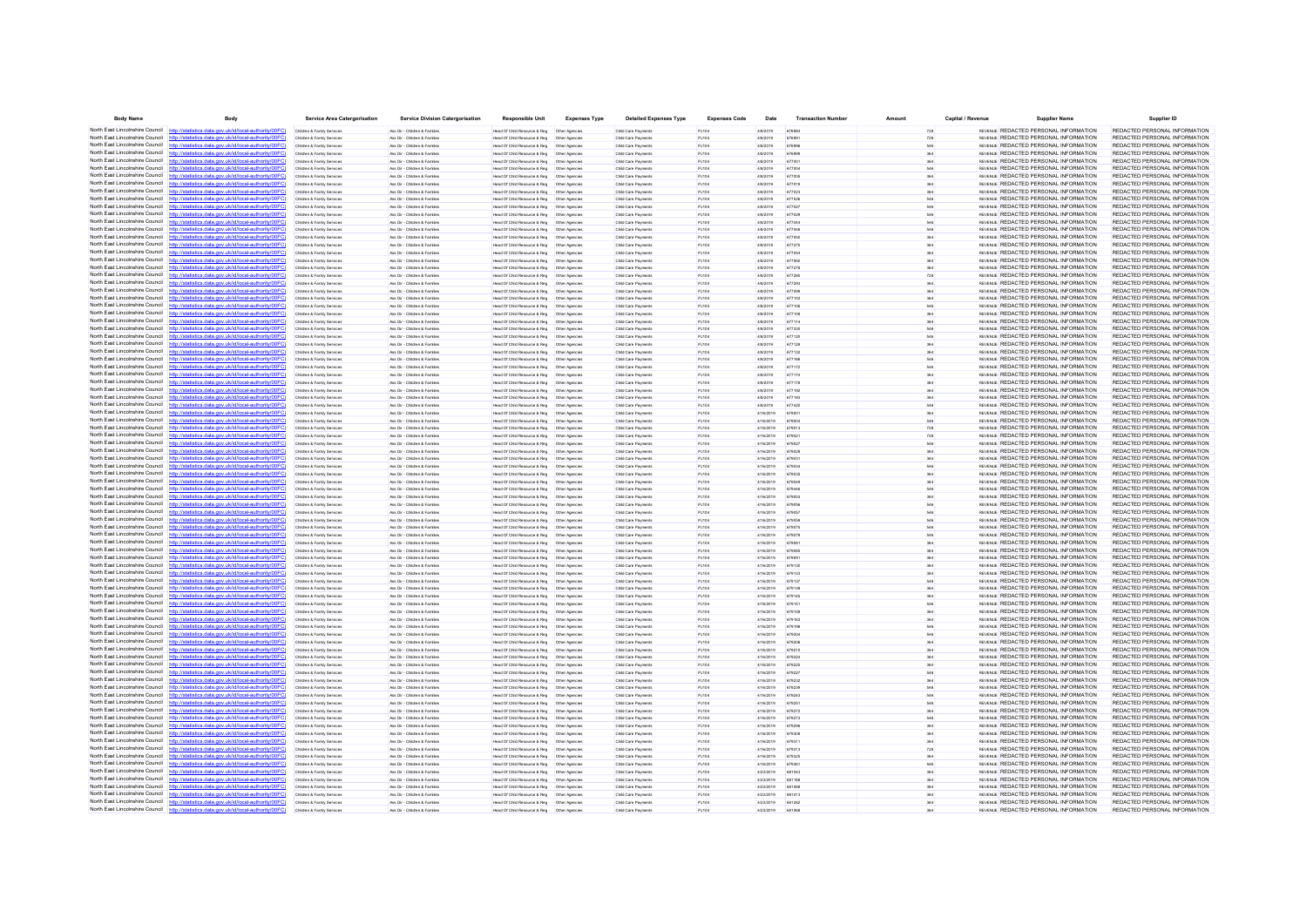| <b>Body Name</b>                              | Body                                                                                                                                                                             | <b>Service Area Catergorisation</b>                      | <b>Service Division Catergorisation</b>                       | <b>Responsible Unit</b>                                                                        | <b>Expenses Type</b> | <b>Detailed Expenses Type</b>              | <b>Expenses Code</b> | Date                   | <b>Transaction Number</b> | Amount           | Capital / Revenue | <b>Supplier Name</b>                                                                  | Supplier ID                                                    |
|-----------------------------------------------|----------------------------------------------------------------------------------------------------------------------------------------------------------------------------------|----------------------------------------------------------|---------------------------------------------------------------|------------------------------------------------------------------------------------------------|----------------------|--------------------------------------------|----------------------|------------------------|---------------------------|------------------|-------------------|---------------------------------------------------------------------------------------|----------------------------------------------------------------|
| North East Lincolnshire Council http://stati  | stics.data.gov.uk/id/local-authority/00FC)                                                                                                                                       | Children & Family Services                               | Ass Dir - Children & Familes                                  | Head Of Child Resource & Reg   Other Agencies                                                  |                      | Child Care Payments                        | PJ104                | 4/29/2019              | 682445                    |                  |                   | REVENUE REDACTED PERSONAL INFORMATION                                                 | REDACTED PERSONAL INFORMATION                                  |
|                                               | North East Lincolnshire Council http://statistics.data.gov.uk/id/local-authority/00FC                                                                                            | Children & Family Services                               | Ass Dir - Children & Familes                                  | Head Of Child Resource & Reg   Other Agencies                                                  |                      | Child Care Payments                        | PJ104                | 4/29/2019              | 682572                    |                  |                   | REVENUE REDACTED PERSONAL INFORMATION                                                 | REDACTED PERSONAL INFORMATION                                  |
|                                               | North East Lincolnshire Council http://statistics.data.gov.uk/id/local-authority/00FC)                                                                                           | Children & Family Service                                | Ass Dir - Children & Familie                                  | Head Of Child Resource & Reg                                                                   | Other Agencie        | Child Care Payment                         | PJ104                | 4/29/2019              | 682492                    |                  |                   | REVENUE REDACTED PERSONAL INFORMATION                                                 | REDACTED PERSONAL INFORMATION                                  |
|                                               | North East Lincolnshire Council http://statistics.data.gov.uk/id/local-authority/00FC)                                                                                           | Children & Family Services                               | Ass Dir - Children & Familes                                  |                                                                                                |                      | Child Care Payments                        | PJ104                | 4/29/2019              | 682420                    |                  |                   | REVENUE REDACTED PERSONAL INFORMATION                                                 | REDACTED PERSONAL INFORMATION                                  |
|                                               | North East Lincolnshire Council http://statistics.data.gov.uk/id/local-authority/00FC)<br>North East Lincolnshire Council http://statistics.data.gov.uk/id/local-authority/00FC) | Children & Family Services<br>Children & Family Services | Ass Dir - Children & Families<br>Ass Dir - Children & Familes | Head Of Child Resource & Reg<br>Head Of Child Resource & Reg   Other Agencies                  | Other Agencies       | Child Care Payments<br>Child Care Payments | PJ104<br>PJ104       | 4/29/2019<br>4/29/2019 | 682685<br>682473          |                  |                   | REVENUE REDACTED PERSONAL INFORMATION<br>REVENUE REDACTED PERSONAL INFORMATION        | REDACTED PERSONAL INFORMATION<br>REDACTED PERSONAL INFORMATION |
|                                               | North East Lincolnshire Council http://statistics.data.gov.uk/id/local-authority/00FC                                                                                            | Children & Family Service                                | Ass Dir - Children & Famille                                  | Head Of Child Resource & Reg   Other Agencie                                                   |                      | Child Care Payments                        | PJ104                | 4/8/2019               | 677154                    |                  |                   | REVENUE REDACTED PERSONAL INFORMATION                                                 | REDACTED PERSONAL INFORMATION                                  |
| North East Lincolnshire Council               | http://statistics.data.gov.uk/id/local-authority/00FC                                                                                                                            | Children & Family Service                                | Ass Dir - Children & Familie                                  | Head Of Child Resource & Reg                                                                   | Other Agencies       | Child Care Payments                        | PJ104                | 4/16/2019              | 679105                    |                  |                   | REVENUE REDACTED PERSONAL INFORMATION                                                 | REDACTED PERSONAL INFORMATION                                  |
|                                               | North East Lincolnshire Council http://statistics.data.gov.uk/id/local-authority/00FC)                                                                                           | Children & Family Services                               | Ass Dir - Children & Familes                                  | Head Of Child Resource & Reg   Other Agencies                                                  |                      | Child Care Payments                        | PJ104                | 4/16/2019              | 679185                    | 414              |                   | REVENUE REDACTED PERSONAL INFORMATION                                                 | REDACTED PERSONAL INFORMATION                                  |
|                                               | North East Lincolnshire Council http://statistics.data.gov.uk/id/local-authority/00FC                                                                                            | Children & Family Service                                | Ass Dir - Children & Famille                                  | Head Of Child Resource & Reg   Other Agencie                                                   |                      | Child Care Payments                        | PJ104                | 4/23/2019              | 681114                    |                  |                   | REVENUE REDACTED PERSONAL INFORMATION                                                 | REDACTED PERSONAL INFORMATION                                  |
| North East Lincolnshire Council               | http://statistics.data.gov.uk/id/local-authority/00FC                                                                                                                            | Children & Family Services                               | Ass Dir - Children & Famille                                  | Head Of Child Resource & Reg                                                                   | Other Agencies       | Child Care Payments                        | PJ104                | 4/23/2019              |                           |                  |                   | REVENUE REDACTED PERSONAL INFORMATION                                                 | REDACTED PERSONAL INFORMATION                                  |
|                                               | North East Lincolnshire Council http://statistics.data.gov.uk/id/local-authority/00FC)                                                                                           | Children & Family Services                               | Ass Dir - Children & Familes                                  | Head Of Child Resource & Reg   Other Agencies                                                  |                      | Child Care Payments                        | PJ104                | 4/29/2019              | 682518                    | 315              |                   | REVENUE REDACTED PERSONAL INFORMATION                                                 | REDACTED PERSONAL INFORMATION                                  |
|                                               | North East Lincolnshire Council http://statistics.data.gov.uk/id/local-authority/00FC                                                                                            | Children & Family Services                               | Ass Dir - Children & Familes                                  |                                                                                                |                      | Child Care Payments                        | PJ104                | 4/29/2019              | 682598                    | 414              |                   | REVENUE REDACTED PERSONAL INFORMATION                                                 | REDACTED PERSONAL INFORMATION                                  |
|                                               | North East Lincolnshire Council http://statistics.data.gov.uk/id/local-authority/00FC)                                                                                           | Children & Family Service                                | Ass Dir - Children & Familie                                  | Head Of Child Resource & Reg                                                                   | Other Agencie        | Child Care Payments                        | PJ104                | 4/8/2019               | 677432                    | 273              |                   | REVENUE REDACTED PERSONAL INFORMATION                                                 | REDACTED PERSONAL INFORMATION                                  |
|                                               | North East Lincolnshire Council http://statistics.data.gov.uk/id/local-authority/00FC)<br>North East Lincolnshire Council http://statistics.data.gov.uk/id/local-authority/00FC) | Children & Family Service                                | Ass Dir - Children & Famille                                  |                                                                                                |                      | Child Care Payments                        | PJ104                | 4/8/2019<br>4/8/2019   | 677023                    |                  |                   | REVENUE REDACTED PERSONAL INFORMATION<br>REVENUE REDACTED PERSONAL INFORMATION        | REDACTED PERSONAL INFORMATION<br>REDACTED PERSONAL INFORMATION |
|                                               | North East Lincolnshire Council http://statistics.data.gov.uk/id/local-authority/00FC)                                                                                           | Children & Family Services<br>Children & Family Service  | Ass Dir - Children & Familes<br>Ass Dir - Children & Familie  | Head Of Child Resource & Reg   Other Agencies<br>lead Of Child Resource & Reg                  | Other Agencie        | Child Care Payments<br>Child Care Payments | PJ104<br>PJ104       | 4/8/2019               | 677147                    | 671              |                   | REVENUE REDACTED PERSONAL INFORMATION                                                 | REDACTED PERSONAL INFORMATION                                  |
|                                               | North East Lincolnshire Council http://statistics.data.gov.uk/id/local-authority/00FC                                                                                            | Children & Family Service                                | Ass Dir - Children & Famille                                  | Head Of Child Resource & Reg   Other Agencies                                                  |                      | Child Care Payments                        | PJ104                | 4/16/2019              | 679013                    |                  |                   | REVENUE REDACTED PERSONAL INFORMATION                                                 | REDACTED PERSONAL INFORMATION                                  |
| North East Lincolnshire Council               | http://statistics.data.gov.uk/id/local-authority/00FC                                                                                                                            | Children & Family Services                               | Ass Dir - Children & Familes                                  | Head Of Child Resource & Reg                                                                   | Other Agencies       | Child Care Payments                        | PJ104                | 4/16/2019              | 679015                    |                  |                   | REVENLE REDACTED PERSONAL INFORMATION                                                 | REDACTED PERSONAL INFORMATION                                  |
|                                               | North East Lincolnshire Council http://statistics.data.gov.uk/id/local-authority/00FC)                                                                                           | Children & Family Services                               | Ass Dir - Children & Familes                                  | Head Of Child Resource & Reg   Other Agencies                                                  |                      | Child Care Payments                        | PJ104                | 4/16/2019              | 679053                    | 1332.42          |                   | REVENUE REDACTED PERSONAL INFORMATION                                                 | REDACTED PERSONAL INFORMATION                                  |
|                                               | North East Lincolnshire Council http://statistics.data.gov.uk/id/local-authority/00FC                                                                                            | Children & Family Service                                | Ass Dir - Children & Famille                                  | Head Of Child Resource & Reg                                                                   | Other Agencie        | Child Care Payments                        | PJ104                | 4/16/2019              | 679055                    |                  |                   | REVENUE REDACTED PERSONAL INFORMATION                                                 | REDACTED PERSONAL INFORMATION                                  |
| North East Lincolnshire Council               | http://statistics.data.gov.uk/id/local-authority/00FC                                                                                                                            | Children & Family Service                                | les Dir - Children & Famile                                   | Head Of Child Resource & Reg                                                                   | Other Agencie        | Child Care Payments                        | <b>PJ104</b>         | 4/16/2019              |                           | 278              |                   | REVENUE REDACTED PERSONAL INFORMATION                                                 | REDACTED PERSONAL INFORMATION                                  |
|                                               | North East Lincolnshire Council http://statistics.data.gov.uk/id/local-authority/00FC)                                                                                           | Children & Family Services                               | Ass Dir - Children & Familes                                  | Head Of Child Resource & Reg   Other Agencies                                                  |                      | Child Care Payments                        | PJ104                | 4/16/2019              | 679130                    |                  |                   | REVENLE REDACTED PERSONAL INFORMATION                                                 | REDACTED PERSONAL INFORMATION                                  |
|                                               | North East Lincolnshire Council http://statistics.data.gov.uk/id/local-authority/00FC)                                                                                           | Children & Family Services                               | Ass Dir - Children & Familes                                  |                                                                                                |                      | Child Care Payments                        | PJ104                | 4/16/2019              | 679179                    | 677              |                   | REVENUE REDACTED PERSONAL INFORMATION                                                 | REDACTED PERSONAL INFORMATION                                  |
|                                               | North East Lincolnshire Council http://statistics.data.gov.uk/id/local-authority/00FC<br>North East Lincolnshire Council http://statistics.data.gov.uk/id/local-authority/00FC)  | Children & Family Service                                | Ass Dir - Children & Famile<br>Ass Dir - Children & Familes   | Head Of Child Resource & Reg                                                                   | Other Agencie        | Child Care Payments<br>Child Care Payments | <b>PJ104</b>         | 4/23/2019<br>4/23/2019 |                           | 677<br>1037.14   |                   | REVENLE REDACTED PERSONAL INFORMATION<br>REVENUE REDACTED PERSONAL INFORMATION        | REDACTED PERSONAL INFORMATION<br>REDACTED PERSONAL INFORMATION |
|                                               | North East Lincolnshire Council http://statistics.data.gov.uk/id/local-authority/00FC                                                                                            | Children & Family Services<br>Children & Family Services | Ass Dir - Children & Families                                 | Head Of Child Resource & Reg   Other Agencies                                                  |                      | Child Care Payments                        | PJ104<br>PJ104       | 4/23/2019              | 681272<br>681354          | 266              |                   | REVENUE REDACTED PERSONAL INFORMATION                                                 | REDACTED PERSONAL INFORMATION                                  |
|                                               | North East Lincolnshire Council http://statistics.data.gov.uk/id/local-authority/00FC)                                                                                           | Children & Family Services                               | Ass Dir - Children & Familie                                  | Head Of Child Resource & Reg                                                                   | Other Agencies       | Child Care Payments                        | PJ104                | 4/23/2019              | 681014                    | 624.13           |                   | <b>REVENLE REDACTED PERSONAL INFORMATION</b>                                          | REDACTED PERSONAL INFORMATION                                  |
|                                               | North East Lincolnshire Council http://statistics.data.gov.uk/id/local-authority/00FC)                                                                                           | Children & Family Service                                | Ass Dir - Children & Famile                                   | Head Of Child Resource & Reg   Other Agencie                                                   |                      | Child Care Payments                        |                      | 4/23/2019              |                           |                  |                   | REVENUE REDACTED PERSONAL INFORMATION                                                 | REDACTED PERSONAL INFORMATION                                  |
| North East Lincolnshire Council               | http://statistics.data.gov.uk/id/local-authority/00FC                                                                                                                            | Children & Family Service                                | Ass Dir - Children & Familie                                  | Head Of Child Resource & Reg                                                                   | Other Agencies       | Child Care Payments                        | PJ104                | 4/23/2019              | 681025                    | 414.29           |                   | REVENUE REDACTED PERSONAL INFORMATION                                                 | REDACTED PERSONAL INFORMATION                                  |
|                                               | North East Lincolnshire Council http://statistics.data.gov.uk/id/local-authority/00FC)                                                                                           | Children & Family Services                               | Ass Dir - Children & Familes                                  | Head Of Child Resource & Reg   Other Agencies                                                  |                      | Child Care Payments                        | PJ104                | 4/23/2019              | 681068                    | 346              |                   | REVENUE REDACTED PERSONAL INFORMATION                                                 | REDACTED PERSONAL INFORMATION                                  |
|                                               | North East Lincolnshire Council http://statistics.data.gov.uk/id/local-authority/00FC                                                                                            | Children & Family Services                               | Ass Dir - Children & Familes                                  |                                                                                                |                      | Child Care Payments                        | P.1104               | 4/23/2019              | 681481                    | 433.71           |                   | REVENUE REDACTED PERSONAL INFORMATION                                                 | REDACTED PERSONAL INFORMATION                                  |
| North East Lincolnshire Council               | datistics data ony uk/d/bcal-authority/00FC                                                                                                                                      | Children & Family Services                               | Ass Dir - Children & Familes                                  | Head Of Child Resource & Reg   Other Agencies                                                  |                      | Child Care Payments                        | PJ104                | 4/23/2019              | 681114                    |                  |                   | REVENUE REDACTED PERSONAL INFORMATION                                                 | REDACTED PERSONAL INFORMATION                                  |
| North East Lincolnshire Council http:         | ics data nov uk/id/local-authority/00EC                                                                                                                                          | Children & Family Services                               | Ass Dir - Children & Familes                                  | Head Of Child Resource & Reg   Other Agencies                                                  |                      | Child Care Payments                        | PJ104                | 4/23/2019              | 681120                    | 1086.71          |                   | REVENUE REDACTED PERSONAL INFORMATION                                                 | REDACTED PERSONAL INFORMATION                                  |
|                                               | North East Lincolnshire Council http://statistics.data.gov.uk/id/local-authority/00FC)                                                                                           | Children & Family Services                               | Ass Dir - Children & Familes                                  | Head Of Child Resource & Reg   Other Agencies                                                  |                      | Child Care Payments                        | P.1104               | 4/23/2019              | 681139                    | 642              |                   | REVENLE REDACTED PERSONAL INFORMATION                                                 | REDACTED PERSONAL INFORMATION                                  |
|                                               | North East Lincolnshire Council http://statistics.data.gov.uk/id/local-authority/00FC<br>North East Lincolnshire Council http://statistics.data.gov.uk/id/local-authority/00FC)  |                                                          | Ass Dir - Children & Family<br>Ass Dir - Children & Familes   | lead Of Child Resource & Reg                                                                   | Other Agencie        | Child Care Payment<br>Child Care Payments  | <b>PJ104</b>         | 4/23/2019<br>4/29/2019 | 681146                    | 656              |                   | REVENUE REDACTED PERSONAL INFORMATION<br>REVENLE REDACTED PERSONAL INFORMATION        | REDACTED PERSONAL INFORMATION<br>REDACTED PERSONAL INFORMATION |
|                                               | North East Lincolnshire Council http://statistics.data.gov.uk/id/local-authority/00FC)                                                                                           | Children & Family Services<br>Children & Family Services | Ass Dir - Children & Familes                                  | Head Of Child Resource & Reg   Other Agencies<br>Head Of Child Resource & Reg   Other Agencies |                      | Child Care Payments                        | PJ104<br>PJ104       | 4/29/2019              | 68259<br>682647           | 1092             |                   | REVENUE REDACTED PERSONAL INFORMATION                                                 | REDACTED PERSONAL INFORMATION                                  |
|                                               | North East Lincolnshire Council http://statistics.data.gov.uk/id/local-authority/00FC)                                                                                           | Children & Family Services                               | Ass Dir - Children & Familie                                  | <b>Head Of Child Resource &amp; Reg</b>                                                        | Other Anencies       | Child Care Payments                        | P.1104               | 4/29/2019              | 682421                    | 580.29           |                   | <b>REVENLE REDACTED PERSONAL INFORMATION</b>                                          | REDACTED PERSONAL INFORMATION                                  |
|                                               | North East Lincolnshire Council http://statistics.data.gov.uk/id/local-authority/00FC)                                                                                           | Children & Family Service                                | Ass Dir - Children & Famile                                   | Head Of Child Resource & Reg   Other Agencie                                                   |                      | Child Care Payments                        | <b>PJ104</b>         | 4/29/2019              |                           |                  |                   | REVENUE REDACTED PERSONAL INFORMATION                                                 | REDACTED PERSONAL INFORMATION                                  |
| North East Lincolnshire Council http          | cs data gov uk/id/local-authority/00EC                                                                                                                                           | Children & Family Services                               | Ass Dir - Children & Familes                                  | Head Of Child Resource & Reg   Other Agencies                                                  |                      | Child Care Payments                        | PJ104                | 4/29/2019              | 682486                    | 391.13           |                   | REVENLE REDACTED PERSONAL INFORMATION                                                 | REDACTED PERSONAL INFORMATION                                  |
|                                               | North East Lincolnshire Council http://statistics.data.gov.uk/id/local-authority/00FC)                                                                                           | Children & Family Service                                | Ass Dir - Children & Familie                                  | Head Of Child Resource & Reg                                                                   | Other Agencie        | Child Care Payments                        | P.1104               | 4/29/2019              | 682543                    | 642              |                   | <b>REVENLE REDACTED PERSONAL INFORMATION</b>                                          | REDACTED PERSONAL INFORMATION                                  |
|                                               | North East Lincolnshire Council http://statistics.data.gov.uk/id/local-authority/00FC                                                                                            | Children & Family Service                                | Ass Dir - Children & Famile                                   | Head Of Child Resource & Reg   Other Agencie                                                   |                      | Child Care Payments                        | PJ104                | 4/29/2019              |                           | 284.56           |                   | REVENUE REDACTED PERSONAL INFORMATION                                                 | REDACTED PERSONAL INFORMATION                                  |
| North East Lincolnshire Council               | http://statistics.data.gov.uk/id/local-authority/00FC                                                                                                                            | Children & Family Services                               | Ass Dir - Children & Famille                                  | Head Of Child Resource & Reg                                                                   | Other Agencies       | Child Care Payments                        | PJ104                | 4/8/2019               | 677235                    | 437              |                   | REVENUE REDACTED PERSONAL INFORMATION                                                 | REDACTED PERSONAL INFORMATION                                  |
|                                               | North East Lincolnshire Council http://statistics.data.gov.uk/id/local-authority/00FC)                                                                                           | Children & Family Services                               | Ass Dir - Children & Familes                                  | Head Of Child Resource & Reg   Other Agencies                                                  |                      | Child Care Payments                        | PJ104                | 4/8/2019               | 677252                    | 355              |                   | REVENUE REDACTED PERSONAL INFORMATION                                                 | REDACTED PERSONAL INFORMATION                                  |
|                                               | North East Lincolnshire Council http://statistics.data.gov.uk/id/local-authority/00FC)<br>North East Lincolnshire Council http://statistics.data.gov.uk/id/local-authority/00FC  | Children & Family Services                               | Ass Dir - Children & Familes                                  |                                                                                                |                      | Child Care Payments                        | PJ104                | 4/8/2019               | 677262                    | 450              |                   | REVENUE REDACTED PERSONAL INFORMATION<br>REVENUE REDACTED PERSONAL INFORMATION        | REDACTED PERSONAL INFORMATION<br>REDACTED PERSONAL INFORMATION |
|                                               | North East Lincolnshire Council http://statistics.data.gov.uk/id/local-authority/00FC)                                                                                           | Children & Family Service<br>Children & Family Services  | Ass Dir - Children & Family<br>Ass Dir - Children & Famille   | lead Of Child Resource & Reg                                                                   | Other Agencie        | Child Care Payment<br>Child Care Payments  | PJ104<br>PJ104       | 4/8/2019<br>4/8/2019   | 677082                    |                  |                   | REVENUE REDACTED PERSONAL INFORMATION                                                 | REDACTED PERSONAL INFORMATION                                  |
|                                               | North East Lincolnshire Council http://statistics.data.gov.uk/id/local-authority/00FC)                                                                                           | Children & Family Services                               | Ass Dir - Children & Familes                                  |                                                                                                |                      | Child Care Payments                        | PJ104                | 4/8/2019               | 677314                    | 273              |                   | REVENUE REDACTED PERSONAL INFORMATION                                                 | REDACTED PERSONAL INFORMATION                                  |
|                                               | North East Lincolnshire Council http://statistics.data.gov.uk/id/local-authority/00FC)                                                                                           | Children & Family Service                                | Ass Dir - Children & Familie                                  | lead Of Child Resource & Reg                                                                   | Other Agencie        | Child Care Payments                        | PJ104                | 4/8/2019               | 677319                    | 416              |                   | REVENUE REDACTED PERSONAL INFORMATION                                                 | REDACTED PERSONAL INFORMATION                                  |
|                                               | North East Lincolnshire Council http://statistics.data.gov.uk/id/local-authority/00FC)                                                                                           | Children & Family Services                               | Ass Dir - Children & Famille                                  |                                                                                                |                      | Child Care Payments                        | PJ104                | 4/8/2019               | 677350                    | 273              |                   | REVENUE REDACTED PERSONAL INFORMATION                                                 | REDACTED PERSONAL INFORMATION                                  |
| North East Lincolnshire Council               | http://statistics.data.gov.uk/id/local-authority/00FC                                                                                                                            | Children & Family Services                               | Ass Dir - Children & Families                                 | Head Of Child Resource & Reg                                                                   | Other Agencies       | Child Care Payments                        | PJ104                | 4/8/2019               | 677374                    | 273              |                   | REVENUE REDACTED PERSONAL INFORMATION                                                 | REDACTED PERSONAL INFORMATION                                  |
|                                               | North East Lincolnshire Council http://statistics.data.gov.uk/id/local-authority/00FC)                                                                                           | Children & Family Services                               | Ass Dir - Children & Familie                                  | Head Of Child Resource & Reg                                                                   | Other Agencies       | Child Care Payments                        | PJ104                | 4/8/2019               | 677380                    | 307              |                   | REVENUE REDACTED PERSONAL INFORMATION                                                 | REDACTED PERSONAL INFORMATION                                  |
|                                               | North East Lincolnshire Council http://statistics.data.gov.uk/id/local-authority/00FC                                                                                            | Children & Family Service                                | Ass Dir - Children & Famille                                  | Head Of Child Resource & Reg                                                                   | Other Agencie        | Child Care Payments                        | PJ104                | 4/8/2019               | 677387                    |                  |                   | REVENUE REDACTED PERSONAL INFORMATION                                                 | REDACTED PERSONAL INFORMATION                                  |
| North East Lincolnshire Council               | http://statistics.data.gov.uk/id/local-authority/00FC                                                                                                                            | Children & Family Service                                | Ass Dir - Children & Familie                                  | Head Of Child Resource & Reg                                                                   | Other Agencie        | Child Care Payments                        | PJ104                | 4/8/2019               |                           |                  |                   | REVENUE REDACTED PERSONAL INFORMATION                                                 | REDACTED PERSONAL INFORMATION<br>REDACTED PERSONAL INFORMATION |
|                                               | North East Lincolnshire Council http://statistics.data.gov.uk/id/local-authority/00FC)<br>North East Lincolnshire Council http://statistics.data.gov.uk/id/local-authority/00FC  | Children & Family Services                               | Ass Dir - Children & Familes                                  | Head Of Child Resource & Reg   Other Agencies                                                  |                      | Child Care Payments                        | PJ104                | 4/8/2019               | 677393<br>677406          |                  |                   | REVENUE REDACTED PERSONAL INFORMATION<br>REVENUE REDACTED PERSONAL INFORMATION        | REDACTED PERSONAL INFORMATION                                  |
| North East Lincolnshire Council               | statistics data.gov.uk/id/local-authority/00FC                                                                                                                                   | Children & Family Service<br>Children & Family Service   | Ass Dir - Children & Famille<br>Ass Dir - Children & Famille  | Head Of Child Resource & Reg   Other Agencie<br>Head Of Child Resource & Reg                   | Other Agencies       | Child Care Payments<br>Child Care Payments | PJ104<br>PJ104       | 4/8/2019<br>4/8/2019   | 677408                    |                  |                   | REVENUE REDACTED PERSONAL INFORMATION                                                 | REDACTED PERSONAL INFORMATION                                  |
|                                               | North East Lincolnshire Council http://statistics.data.gov.uk/id/local-authority/00FC)                                                                                           | Children & Family Services                               | Ass Dir - Children & Familes                                  | Head Of Child Resource & Reg   Other Agencies                                                  |                      | Child Care Payments                        | PJ104                | 4/8/2019               | 677419                    |                  |                   | REVENUE REDACTED PERSONAL INFORMATION                                                 | REDACTED PERSONAL INFORMATION                                  |
|                                               | North East Lincolnshire Council http://statistics.data.gov.uk/id/local-authority/00FC                                                                                            | Children & Family Services                               | Ass Dir - Children & Familes                                  | Head Of Child Resource & Reg   Other Agencies                                                  |                      | Child Care Payments                        | PJ104                | 4/16/2019              | 679381                    | 277.28           |                   | REVENUE REDACTED PERSONAL INFORMATION                                                 | REDACTED PERSONAL INFORMATION                                  |
|                                               | North East Lincolnshire Council http://statistics.data.gov.uk/id/local-authority/00FC)                                                                                           | Children & Family Service                                | Ass Dir - Children & Familie                                  | Head Of Child Resource & Reg                                                                   | Other Agencie        | Child Care Payments                        | PJ104                | 4/16/2019              | 679405                    | 277.28           |                   | REVENUE REDACTED PERSONAL INFORMATION                                                 | REDACTED PERSONAL INFORMATION                                  |
|                                               | North East Lincolnshire Council http://statistics.data.gov.uk/id/local-authority/00FC)                                                                                           | Children & Family Service                                | Ass Dir - Children & Famille                                  | Head Of Child Resource & Reg  Other Agencie                                                    |                      | Child Care Payments                        | PJ104                | 4/16/2019              |                           | 312.14           |                   | REVENUE REDACTED PERSONAL INFORMATION                                                 | REDACTED PERSONAL INFORMATION                                  |
| North East Lincolnshire Council               | http://statistics.data.gov.uk/id/local-authority/00FC                                                                                                                            | Children & Family Services                               | Ass Dir - Children & Familes                                  | Head Of Child Resource & Reg                                                                   | Other Agencies       | Child Care Payments                        | PJ104                | 4/16/2019              | 679416                    | 277.28           |                   | REVENUE REDACTED PERSONAL INFORMATION                                                 | REDACTED PERSONAL INFORMATION                                  |
|                                               | North East Lincolnshire Council http://statistics.data.gov.uk/id/local-authority/00FC)                                                                                           | Children & Family Services                               | Ass Dir - Children & Familes                                  | Head Of Child Resource & Reg   Other Agencies                                                  |                      | Child Care Payments                        | PJ104                | 4/16/2019              | 679419                    | 263.42           |                   | REVENLE REDACTED PERSONAL INFORMATION                                                 | REDACTED PERSONAL INFORMATION                                  |
| North East Lincolnshire Council               | North East Lincolnshire Council http://statistics.data.gov.uk/id/local-authority/00FC                                                                                            | Children & Family Services                               | Ass Dir - Children & Familes                                  | Head Of Child Resource & Reg   Other Agencies                                                  |                      | Child Care Payments                        | PJ104                | 4/16/2019              |                           | 263.42           |                   | REVENUE REDACTED PERSONAL INFORMATION<br>REVENUE REDACTED PERSONAL INFORMATION        | REDACTED PERSONAL INFORMATION<br>REDACTED PERSONAL INFORMATION |
|                                               | North East Lincolnshire Council http://statistics.data.gov.uk/id/local-authority/00FC)                                                                                           | Children & Family Services<br>Children & Family Services | Ass Dir - Children & Families<br>Ass Dir - Children & Familes | Head Of Child Resource & Reg   Other Agencies<br>Head Of Child Resource & Reg   Other Agencies |                      | Child Care Payments<br>Child Care Payments | PJ104<br>PJ104       | 4/16/2019<br>4/16/2019 | 679434<br>679436          | 589.42<br>333.14 |                   | REVENUE REDACTED PERSONAL INFORMATION                                                 | REDACTED PERSONAL INFORMATION                                  |
|                                               | North East Lincolnshire Council http://statistics.data.gov.uk/id/local-authority/00FC)                                                                                           | Children & Family Service                                | Ass Dir - Children & Famille                                  | Head Of Child Resource & Reg.  Other Agencies                                                  |                      | Child Care Payments                        | PJ104                | 4/16/2019              | 679445                    | 263.42           |                   | REVENUE REDACTED PERSONAL INFORMATION                                                 | REDACTED PERSONAL INFORMATION                                  |
|                                               | North East Lincolnshire Council http://statistics.data.gov.uk/id/local-authority/00FC                                                                                            | Children & Family Service                                | Ass Dir - Children & Famile                                   | Head Of Child Resource & Reg                                                                   | Other Agencies       | Child Care Payments                        | PJ104                | 4/16/2019              |                           | 291.14           |                   | REVENUE REDACTED PERSONAL INFORMATION                                                 | REDACTED PERSONAL INFORMATION                                  |
|                                               | North East Lincolnshire Council http://statistics.data.gov.uk/id/local-authority/00FC)                                                                                           | Children & Family Services                               | Ass Dir - Children & Familes                                  |                                                                                                |                      | Child Care Payments                        | PJ104                | 4/16/2019              | 679116                    | 505.72           |                   | REVENLE REDACTED PERSONAL INFORMATION                                                 | REDACTED PERSONAL INFORMATION                                  |
|                                               | North East Lincolnshire Council http://statistics.data.gov.uk/id/local-authority/00FC)                                                                                           | Children & Family Services                               | Ass Dir - Children & Familes                                  | Head Of Child Resource & Reg   Other Agencies                                                  |                      | Child Care Payments                        | PJ104                | 4/16/2019              | 679186                    | 263.42           |                   | REVENUE REDACTED PERSONAL INFORMATION                                                 | REDACTED PERSONAL INFORMATION                                  |
|                                               | North East Lincolnshire Council http://statistics.data.gov.uk/id/local-authority/00FC)                                                                                           | Children & Family Service                                | Ass Dir - Children & Familie                                  | Head Of Child Resource & Reg                                                                   | Other Agencie        | Child Care Payments                        | PJ104                | 4/16/2019              | 679268                    | 443.85           |                   | REVENUE REDACTED PERSONAL INFORMATION                                                 | REDACTED PERSONAL INFORMATION                                  |
|                                               | North East Lincolnshire Council http://statistics.data.gov.uk/id/local-authority/00FC                                                                                            | Children & Family Services                               | Ass Dir - Children & Familes                                  | Head Of Child Resource & Reg   Other Agencies                                                  |                      | Child Care Payments                        | PJ104                | 4/16/2019              | 679285                    | 360.15           |                   | REVENLE REDACTED PERSONAL INFORMATION                                                 | REDACTED PERSONAL INFORMATION                                  |
| North East Lincolnshire Council http          | cs data nov uk/id/local-authority/00EC                                                                                                                                           | Children & Family Services                               | Ass Dir - Children & Familes                                  | Head Of Child Resource & Reg   Other Agencies                                                  |                      | Child Care Payments                        | PJ104                | 4/16/2019              | 679295                    | 457.71           |                   | REVENLE REDACTED PERSONAL INFORMATION                                                 | REDACTED PERSONAL INFORMATION                                  |
|                                               | North East Lincolnshire Council http://statistics.data.gov.uk/id/local-authority/00FC                                                                                            | Children & Family Service                                | Ass Dir - Children & Familie                                  | Head Of Child Resource & Reg                                                                   | Other Agencie        | Child Care Payments                        | PJ104                | 4/16/2019              | 679345                    | 277.28           |                   | REVENUE REDACTED PERSONAL INFORMATION                                                 | REDACTED PERSONAL INFORMATION                                  |
| North East Lincolnshire Council               | North East Lincolnshire Council http://statistics.data.gov.uk/id/local-authority/00FC)<br>http://statistics.data.gov.uk/id/local-authority/00FC                                  | Children & Family Service                                | Ass Dir - Children & Famille<br>Ass Dir - Children & Familie  | Head Of Child Resource & Reg   Other Agencie                                                   |                      | Child Care Payments                        | PJ104                | 4/16/2019<br>4/8/2019  | 677195                    | 422.85<br>450    |                   | REVENUE REDACTED PERSONAL INFORMATION<br>REVENUE REDACTED PERSONAL INFORMATION        | REDACTED PERSONAL INFORMATION<br>REDACTED PERSONAL INFORMATION |
|                                               | North East Lincolnshire Council http://statistics.data.gov.uk/id/local-authority/00FC)                                                                                           | Children & Family Services<br>Children & Family Services | Ass Dir - Children & Familes                                  | Head Of Child Resource & Reg<br>Head Of Child Resource & Reg   Other Agencies                  | Other Agencies       | Child Care Payments<br>Child Care Payments | PJ104                | 4/8/2019               | 677200                    | 286              |                   | REVENUE REDACTED PERSONAL INFORMATION                                                 | REDACTED PERSONAL INFORMATION                                  |
|                                               | North East Lincolnshire Council http://statistics.data.gov.uk/id/local-authority/00FC                                                                                            | Children & Family Service                                | Ass Dir - Children & Famille                                  |                                                                                                |                      | Child Care Payments                        | P.1104               | 4/8/2019               | 677202                    |                  |                   | <b>REVENUE REDACTED PERSONAL INFORMATION</b>                                          | REDACTED PERSONAL INFORMATION                                  |
|                                               | North East Lincolnshire Council http://statistics.data.gov.uk/id/local-authority/00FC                                                                                            | Children & Family Service                                | les Dir - Children & Famile                                   | Head Of Child Resource & Reg                                                                   | Other Agencie        | Child Care Payments                        | PJ104                | 4/8/2019               | 677206                    | 416              |                   | REVENUE REDACTED PERSONAL INFORMATION                                                 | REDACTED PERSONAL INFORMATION                                  |
| North East Lincolnshire Council http://stat   | tics.data.gov.uk/id/local-authority/00FC)                                                                                                                                        | Children & Family Services                               | Ass Dir - Children & Families                                 | Head Of Child Resource & Reg   Other Agencies                                                  |                      | Child Care Payments                        | PJ104                | 4/8/2019               | 677210                    | 429              |                   | REVENUE REDACTED PERSONAL INFORMATION                                                 | REDACTED PERSONAL INFORMATION                                  |
|                                               | North East Lincolnshire Council http://statistics.data.gov.uk/id/local-authority/00FC                                                                                            | Children & Family Services                               | Ass Dir - Children & Familes                                  | Head Of Child Resource & Reg   Other Agencies                                                  |                      | Child Care Payments                        | P.1104               | 4/8/2019               | 677218                    |                  |                   | <b>REVENUE REDACTED PERSONAL INFORMATION</b>                                          | REDACTED PERSONAL INFORMATION                                  |
|                                               | North East Lincolnshire Council http://statistics.data.gov.uk/id/local-authority/00FC                                                                                            |                                                          | les Dir - Children & Famile                                   | lead Of Child Resource & Reg                                                                   | Other Agencie        | Child Care Payment                         | PJ104                | 4/8/2019               | 677239                    |                  |                   | REVENUE REDACTED PERSONAL INFORMATION                                                 | REDACTED PERSONAL INFORMATION                                  |
|                                               | North East Lincolnshire Council http://statistics.data.gov.uk/id/local-authority/00FC)                                                                                           | Children & Family Services                               | Ass Dir - Children & Familes                                  | Head Of Child Resource & Reg   Other Agencies                                                  |                      | Child Care Payments                        | PJ104                | 4/8/2019               | 677240                    |                  |                   | REVENUE REDACTED PERSONAL INFORMATION                                                 | REDACTED PERSONAL INFORMATION                                  |
| North East Lincolnshire Council               | http://statistics.data.gov.uk/id/local-authority/00FC<br>North East Lincolnshire Council http://statistics.data.gov.uk/id/local-authority/00FC                                   | Children & Family Services                               | Ass Dir - Children & Familes<br>Ass Dir - Children & Familie  | Head Of Child Resource & Reg   Other Agencies                                                  |                      | Child Care Payments<br>Child Care Payments | PJ104                | 4/8/2019<br>4/8/2019   | 677263                    |                  |                   | REVENUE REDACTED PERSONAL INFORMATION<br><b>REVENUE REDACTED PERSONAL INFORMATION</b> | REDACTED PERSONAL INFORMATION<br>REDACTED PERSONAL INFORMATION |
|                                               | North East Lincolnshire Council http://statistics.data.gov.uk/id/local-authority/00FC)                                                                                           | Children & Family Service<br>Children & Family Service   | Ass Dir - Children & Famile                                   | Head Of Child Resource & Reg   Other Agencie                                                   |                      | Child Care Payment                         | P.1104<br>PJ104      | 4/8/2019               | <b>A7RORE</b>             |                  |                   | REVENUE REDACTED PERSONAL INFORMATION                                                 | REDACTED PERSONAL INFORMATION                                  |
| North East Lincolnshire Council               | http://statistics.data.gov.uk/id/local-authority/00FC                                                                                                                            | Children & Family Service                                | Ass Dir - Children & Famille                                  | Head Of Child Resource & Reg   Other Agencies                                                  |                      | Child Care Payments                        | PJ104                | 4/8/2019               |                           |                  |                   | REVENUE REDACTED PERSONAL INFORMATION                                                 | REDACTED PERSONAL INFORMATION                                  |
|                                               | North East Lincolnshire Council http://statistics.data.gov.uk/id/local-authority/00FC)                                                                                           | Children & Family Services                               | Ass Dir - Children & Families                                 | Head Of Child Resource & Reg   Other Agencies                                                  |                      | Child Care Payments                        | P.1104               | 4/8/2019               | 676981                    |                  |                   | REVENUE REDACTED PERSONAL INFORMATION                                                 | REDACTED PERSONAL INFORMATION                                  |
| North East Lincolnshire Council http://statis |                                                                                                                                                                                  |                                                          | Ass Dir - Children & Famille                                  | Head Of Child Resource & Reg.  Other Agencie                                                   |                      | Child Care Payment                         |                      | 4/8/2019               |                           |                  |                   | REVENUE REDACTED PERSONAL INFORMATION                                                 | REDACTED PERSONAL INFORMATION                                  |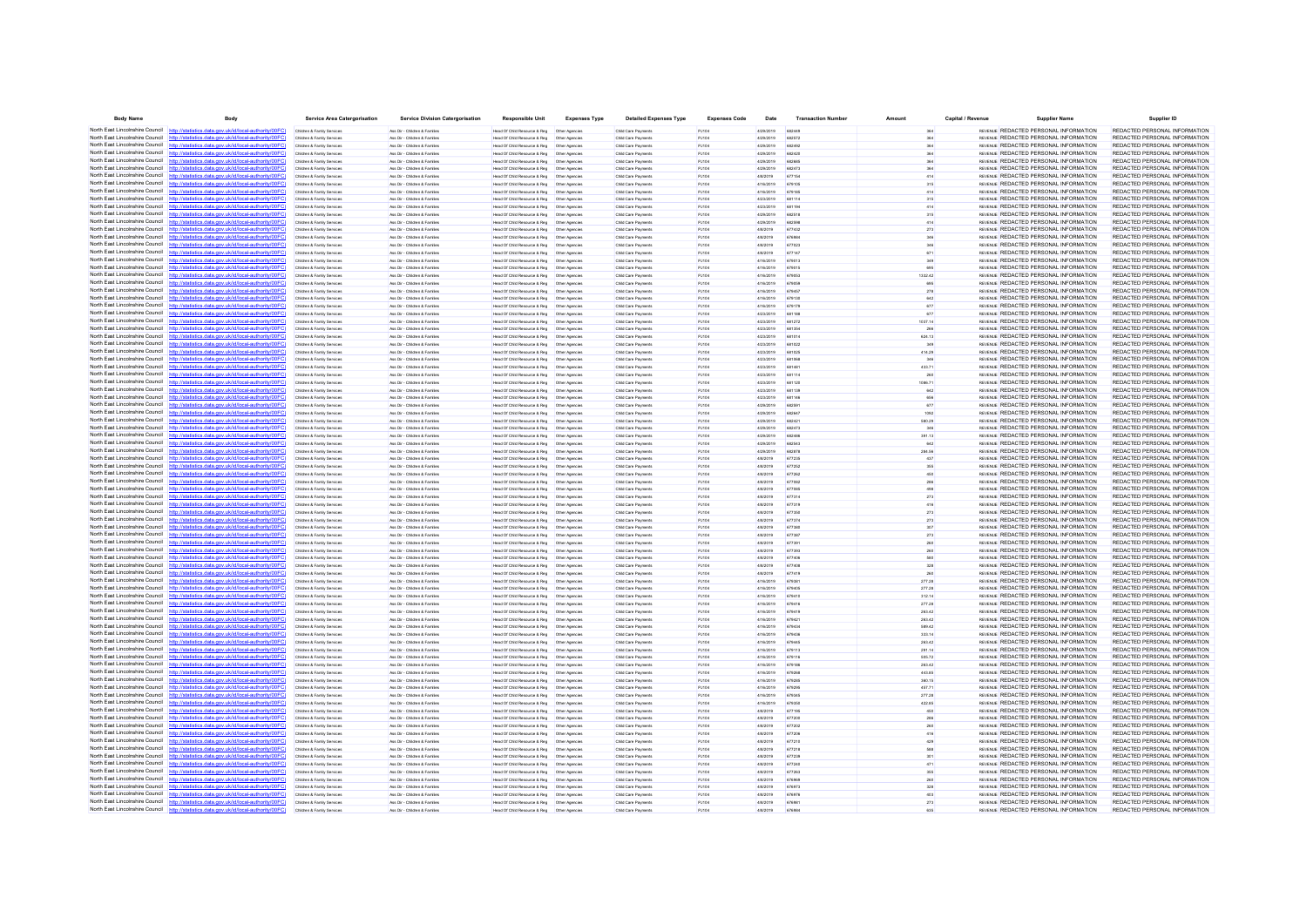| <b>Body Name</b>                              | Body                                                                                                                                                                             | <b>Service Area Catergorisation</b>                      | <b>Service Division Catergorisation</b>                       | <b>Responsible Unit</b>                                                                        | <b>Expenses Type</b> | <b>Detailed Expenses Type</b>              | <b>Expenses Code</b>  | Date                   | <b>Transaction Number</b> | Amount           | Capital / Revenue | <b>Supplier Name</b>                                                                  | Supplier ID                                                    |
|-----------------------------------------------|----------------------------------------------------------------------------------------------------------------------------------------------------------------------------------|----------------------------------------------------------|---------------------------------------------------------------|------------------------------------------------------------------------------------------------|----------------------|--------------------------------------------|-----------------------|------------------------|---------------------------|------------------|-------------------|---------------------------------------------------------------------------------------|----------------------------------------------------------------|
| North East Lincolnshire Council http://stati  | stics.data.gov.uk/id/local-authority/00FC)                                                                                                                                       | Children & Family Services                               | Ass Dir - Children & Familes                                  | Head Of Child Resource & Reg   Other Agencies                                                  |                      | Child Care Payments                        | PJ104                 | 4/8/2019               | 676991                    | 662              |                   | REVENUE REDACTED PERSONAL INFORMATION                                                 | REDACTED PERSONAL INFORMATION                                  |
|                                               | North East Lincolnshire Council http://statistics.data.gov.uk/id/local-authority/00FC                                                                                            | Children & Family Services                               | Ass Dir - Children & Familes                                  | Head Of Child Resource & Reg   Other Agencies                                                  |                      | Child Care Payments                        | PJ104                 | 4/8/2019               | 676996                    |                  |                   | REVENUE REDACTED PERSONAL INFORMATION                                                 | REDACTED PERSONAL INFORMATION                                  |
|                                               | North East Lincolnshire Council http://statistics.data.gov.uk/id/local-authority/00FC)                                                                                           | Children & Family Service                                | Ass Dir - Children & Familie                                  | Head Of Child Resource & Reg                                                                   | Other Agencie        | Child Care Payment                         | PJ104                 | 4/8/2019               | 676999                    | 328              |                   | REVENUE REDACTED PERSONAL INFORMATION                                                 | REDACTED PERSONAL INFORMATION                                  |
|                                               | North East Lincolnshire Council http://statistics.data.gov.uk/id/local-authority/00FC)                                                                                           | Children & Family Services                               | Ass Dir - Children & Familes                                  |                                                                                                |                      | Child Care Payments                        | PJ104                 | 4/8/2019               |                           |                  |                   | REVENUE REDACTED PERSONAL INFORMATION                                                 | REDACTED PERSONAL INFORMATION                                  |
|                                               | North East Lincolnshire Council http://statistics.data.gov.uk/id/local-authority/00FC)<br>North East Lincolnshire Council http://statistics.data.gov.uk/id/local-authority/00FC) | Children & Family Services<br>Children & Family Services | Ass Dir - Children & Families<br>Ass Dir - Children & Familes | Head Of Child Resource & Reg<br>Head Of Child Resource & Reg   Other Agencies                  | Other Agencies       | Child Care Payments<br>Child Care Payments | PJ104<br>PJ104        | 4/8/2019<br>4/8/2019   | 677003<br>677004          | 307<br>519       |                   | REVENUE REDACTED PERSONAL INFORMATION<br>REVENUE REDACTED PERSONAL INFORMATION        | REDACTED PERSONAL INFORMATION<br>REDACTED PERSONAL INFORMATION |
|                                               | North East Lincolnshire Council http://statistics.data.gov.uk/id/local-authority/00FC                                                                                            | Children & Family Service                                | Ass Dir - Children & Famille                                  | Head Of Child Resource & Reg   Other Agencie                                                   |                      | Child Care Payments                        | PJ104                 | 4/8/2019               | 677005                    |                  |                   | REVENUE REDACTED PERSONAL INFORMATION                                                 | REDACTED PERSONAL INFORMATION                                  |
| North East Lincolnshire Council               | http://statistics.data.gov.uk/id/local-authority/00FC                                                                                                                            | Children & Family Service                                | Ass Dir - Children & Familie                                  | Head Of Child Resource & Reg                                                                   | Other Agencies       | Child Care Payments                        | <b>PJ104</b>          | 4/8/2019               | 677009                    |                  |                   | REVENUE REDACTED PERSONAL INFORMATION                                                 | REDACTED PERSONAL INFORMATION                                  |
|                                               | North East Lincolnshire Council http://statistics.data.gov.uk/id/local-authority/00FC)                                                                                           | Children & Family Services                               | Ass Dir - Children & Familes                                  | Head Of Child Resource & Reg   Other Agencies                                                  |                      | Child Care Payments                        | PJ104                 | 4/8/2019               | 677019                    | 294              |                   | REVENUE REDACTED PERSONAL INFORMATION                                                 | REDACTED PERSONAL INFORMATION                                  |
|                                               | North East Lincolnshire Council http://statistics.data.gov.uk/id/local-authority/00FC                                                                                            | Children & Family Service                                | Ass Dir - Children & Famille                                  | Head Of Child Resource & Reg   Other Agencie                                                   |                      | Child Care Payments                        | PJ104                 | 4/8/2019               | 677022                    |                  |                   | REVENUE REDACTED PERSONAL INFORMATION                                                 | REDACTED PERSONAL INFORMATION                                  |
| North East Lincolnshire Council               | http://statistics.data.gov.uk/id/local-authority/00FC                                                                                                                            | Children & Family Services                               | Ass Dir - Children & Famille                                  | Head Of Child Resource & Reg                                                                   | Other Agencies       | Child Care Payments                        | <b>PJ104</b>          | 4/8/2019               | 577023                    |                  |                   | REVENUE REDACTED PERSONAL INFORMATION                                                 | REDACTED PERSONAL INFORMATION                                  |
|                                               | North East Lincolnshire Council http://statistics.data.gov.uk/id/local-authority/00FC)                                                                                           | Children & Family Services                               | Ass Dir - Children & Familes                                  | Head Of Child Resource & Reg   Other Agencies                                                  |                      | Child Care Payments                        | PJ104                 | 4/8/2019               | 677024                    |                  |                   | REVENUE REDACTED PERSONAL INFORMATION                                                 | REDACTED PERSONAL INFORMATION                                  |
|                                               | North East Lincolnshire Council http://statistics.data.gov.uk/id/local-authority/00FC                                                                                            | Children & Family Services                               | Ass Dir - Children & Familes                                  |                                                                                                |                      | Child Care Payments                        | PJ104                 | 4/8/2019               | 677026                    | 492              |                   | REVENUE REDACTED PERSONAL INFORMATION                                                 | REDACTED PERSONAL INFORMATION                                  |
|                                               | North East Lincolnshire Council http://statistics.data.gov.uk/id/local-authority/00FC)                                                                                           | Children & Family Service                                | Ass Dir - Children & Familie                                  | Head Of Child Resource & Reg                                                                   | Other Agencie        | Child Care Payment                         | PJ104                 | 4/8/2019               | 677027                    | 437              |                   | REVENUE REDACTED PERSONAL INFORMATION                                                 | REDACTED PERSONAL INFORMATION                                  |
|                                               | North East Lincolnshire Council http://statistics.data.gov.uk/id/local-authority/00FC)<br>North East Lincolnshire Council http://statistics.data.gov.uk/id/local-authority/00FC) | Children & Family Service                                | Ass Dir - Children & Famille                                  |                                                                                                |                      | Child Care Payments                        | PJ104                 | 4/8/2019               | 677044                    | 471              |                   | REVENUE REDACTED PERSONAL INFORMATION<br>REVENUE REDACTED PERSONAL INFORMATION        | REDACTED PERSONAL INFORMATION<br>REDACTED PERSONAL INFORMATION |
|                                               | North East Lincolnshire Council http://statistics.data.gov.uk/id/local-authority/00FC)                                                                                           | Children & Family Services<br>Children & Family Service  | Ass Dir - Children & Familes<br>Ass Dir - Children & Familie  | Head Of Child Resource & Reg   Other Agencies<br>lead Of Child Resource & Reg                  | Other Agencie        | Child Care Payments<br>Child Care Payments | PJ104<br>PJ104        | 4/8/2019<br>4/8/2019   | 677048                    |                  |                   | REVENUE REDACTED PERSONAL INFORMATION                                                 | REDACTED PERSONAL INFORMATION                                  |
|                                               | North East Lincolnshire Council http://statistics.data.gov.uk/id/local-authority/00FC                                                                                            | Children & Family Service                                | Ass Dir - Children & Famille                                  | Head Of Child Resource & Reg   Other Agencies                                                  |                      | Child Care Payments                        | PJ104                 | 4/8/2019               |                           |                  |                   | REVENUE REDACTED PERSONAL INFORMATION                                                 | REDACTED PERSONAL INFORMATION                                  |
| North East Lincolnshire Council               | http://statistics.data.gov.uk/id/local-authority/00FC                                                                                                                            | Children & Family Services                               | Ass Dir - Children & Familes                                  | Head Of Child Resource & Reg                                                                   | Other Agencies       | Child Care Payments                        | PJ104                 | 4/8/2019               | 677275                    |                  |                   | REVENUE REDACTED PERSONAL INFORMATION                                                 | REDACTED PERSONAL INFORMATION                                  |
|                                               | North East Lincolnshire Council http://statistics.data.gov.uk/id/local-authority/00FC)                                                                                           | Children & Family Services                               | Ass Dir - Children & Familes                                  | Head Of Child Resource & Reg   Other Agencies                                                  |                      | Child Care Payments                        | PJ104                 | 4/8/2019               | 677054                    | 286              |                   | REVENUE REDACTED PERSONAL INFORMATION                                                 | REDACTED PERSONAL INFORMATION                                  |
|                                               | North East Lincolnshire Council http://statistics.data.gov.uk/id/local-authority/00FC                                                                                            | Children & Family Service                                | Ass Dir - Children & Famille                                  | Head Of Child Resource & Reg                                                                   | Other Agencie        | Child Care Payments                        | PJ104                 | 4/8/2019               | 677055                    |                  |                   | REVENUE REDACTED PERSONAL INFORMATION                                                 | REDACTED PERSONAL INFORMATION                                  |
| North East Lincolnshire Council               | http://statistics.data.gov.uk/id/local-authority/00FC                                                                                                                            | Children & Family Service                                | les Dir - Children & Famile                                   | Head Of Child Resource & Reg                                                                   | Other Agencie        | Child Care Payments                        | <b>PJ104</b>          | 4/8/2019               |                           |                  |                   | REVENUE REDACTED PERSONAL INFORMATION                                                 | REDACTED PERSONAL INFORMATION                                  |
|                                               | North East Lincolnshire Council http://statistics.data.gov.uk/id/local-authority/00FC)                                                                                           | Children & Family Services                               | Ass Dir - Children & Familes                                  | Head Of Child Resource & Reg   Other Agencies                                                  |                      | Child Care Payments                        | PJ104                 | 4/8/2019               | 677278                    |                  |                   | REVENUE REDACTED PERSONAL INFORMATION                                                 | REDACTED PERSONAL INFORMATION                                  |
|                                               | North East Lincolnshire Council http://statistics.data.gov.uk/id/local-authority/00FC)<br>North East Lincolnshire Council http://statistics.data.gov.uk/id/local-authority/00FC  | Children & Family Services                               | Ass Dir - Children & Familes                                  |                                                                                                |                      | Child Care Payments                        | PJ104                 | 4/8/2019               | 677280                    | 593              |                   | REVENUE REDACTED PERSONAL INFORMATION                                                 | REDACTED PERSONAL INFORMATION                                  |
|                                               | North East Lincolnshire Council http://statistics.data.gov.uk/id/local-authority/00FC)                                                                                           | Children & Family Service<br>Children & Family Services  | Ass Dir - Children & Famile<br>Ass Dir - Children & Familes   | Head Of Child Resource & Reg<br>Head Of Child Resource & Reg   Other Agencies                  | Other Agencie        | Child Care Payments<br>Child Care Payments | <b>PJ104</b><br>PJ104 | 4/8/2019<br>4/8/2019   | 677099                    |                  |                   | REVENUE REDACTED PERSONAL INFORMATION<br>REVENUE REDACTED PERSONAL INFORMATION        | REDACTED PERSONAL INFORMATION<br>REDACTED PERSONAL INFORMATION |
|                                               | North East Lincolnshire Council http://statistics.data.gov.uk/id/local-authority/00FC                                                                                            | Children & Family Services                               | Ass Dir - Children & Families                                 | Head Of Child Resource & Reg   Other Agencies                                                  |                      | Child Care Payments                        | PJ104                 | 4/8/2019               | 677102                    | 334              |                   | REVENUE REDACTED PERSONAL INFORMATION                                                 | REDACTED PERSONAL INFORMATION                                  |
|                                               | North East Lincolnshire Council http://statistics.data.gov.uk/id/local-authority/00FC)                                                                                           | Children & Family Services                               | Ass Dir - Children & Familie                                  | Head Of Child Resource & Reg                                                                   | Other Agencie        | Child Care Payments                        | PJ104                 | 4/8/2019               | 677106                    | 450              |                   | <b>REVENUE REDACTED PERSONAL INFORMATION</b>                                          | REDACTED PERSONAL INFORMATION                                  |
|                                               | North East Lincolnshire Council http://statistics.data.gov.uk/id/local-authority/00FC)                                                                                           | Children & Family Service                                | Ass Dir - Children & Famile                                   | Head Of Child Resource & Reg   Other Agencie                                                   |                      | Child Care Payments                        |                       | 4/8/2019               |                           |                  |                   | REVENUE REDACTED PERSONAL INFORMATION                                                 | REDACTED PERSONAL INFORMATION                                  |
| North East Lincolnshire Council               | http://statistics.data.gov.uk/id/local-authority/00FC                                                                                                                            | Children & Family Service                                | Ass Dir - Children & Familie                                  | Head Of Child Resource & Reg                                                                   | Other Agencies       | Child Care Payments                        | PJ104                 | 4/8/2019               | 677114                    | 416              |                   | REVENUE REDACTED PERSONAL INFORMATION                                                 | REDACTED PERSONAL INFORMATION                                  |
|                                               | North East Lincolnshire Council http://statistics.data.gov.uk/id/local-authority/00FC)                                                                                           | Children & Family Services                               | Ass Dir - Children & Familes                                  | Head Of Child Resource & Reg   Other Agencies                                                  |                      | Child Care Payments                        | PJ104                 | 4/8/2019               | 677330                    | 437              |                   | REVENUE REDACTED PERSONAL INFORMATION                                                 | REDACTED PERSONAL INFORMATION                                  |
|                                               | North East Lincolnshire Council http://statistics.data.gov.uk/id/local-authority/00FC                                                                                            | Children & Family Services                               | Ass Dir - Children & Familes                                  |                                                                                                |                      | Child Care Payments                        | P.1104                | 4/8/2019               | 677120                    |                  |                   | REVENUE REDACTED PERSONAL INFORMATION                                                 | REDACTED PERSONAL INFORMATION                                  |
| North East Lincolnshire Council               | datistics data ony uk/d/bcal-authority/00FC                                                                                                                                      | Children & Family Services                               | Ass Dir - Children & Familes                                  | Head Of Child Resource & Reg   Other Agencies                                                  |                      | Child Care Payments                        | PJ104                 | 4/8/2019               | 677128                    |                  |                   | REVENUE REDACTED PERSONAL INFORMATION                                                 | REDACTED PERSONAL INFORMATION                                  |
| North East Lincolnshire Council http:         | ics data nov uk/id/local-authority/00EC                                                                                                                                          | Children & Family Services                               | Ass Dir - Children & Familes                                  | Head Of Child Resource & Reg   Other Agencies                                                  |                      | Child Care Payments                        | PJ104                 | 4/8/2019               | 677132                    |                  |                   | REVENUE REDACTED PERSONAL INFORMATION                                                 | REDACTED PERSONAL INFORMATION                                  |
|                                               | North East Lincolnshire Council http://statistics.data.gov.uk/id/local-authority/00FC)<br>North East Lincolnshire Council http://statistics.data.gov.uk/id/local-authority/00FC  | Children & Family Services                               | Ass Dir - Children & Familes                                  | Head Of Child Resource & Reg   Other Agencies                                                  |                      | Child Care Payments                        | PJ104                 | 4/8/2019               | 677166<br>677172          |                  |                   | <b>REVENUE REDACTED PERSONAL INFORMATION</b><br>REVENUE REDACTED PERSONAL INFORMATION | REDACTED PERSONAL INFORMATION<br>REDACTED PERSONAL INFORMATION |
|                                               | North East Lincolnshire Council http://statistics.data.gov.uk/id/local-authority/00FC)                                                                                           | Children & Family Services                               | les Dir - Children & Family<br>Ass Dir - Children & Familes   | lead Of Child Resource & Reg<br>Head Of Child Resource & Reg   Other Agencies                  | Other Agencie        | Child Care Payment<br>Child Care Payments  | <b>PJ104</b><br>PJ104 | 4/8/2019<br>4/8/2019   | 677174                    |                  |                   | REVENUE REDACTED PERSONAL INFORMATION                                                 | REDACTED PERSONAL INFORMATION                                  |
|                                               | North East Lincolnshire Council http://statistics.data.gov.uk/id/local-authority/00FC)                                                                                           | Children & Family Services                               | Ass Dir - Children & Familes                                  | Head Of Child Resource & Reg   Other Agencies                                                  |                      | Child Care Payments                        | PJ104                 | 4/8/2019               | 677178                    |                  |                   | REVENUE REDACTED PERSONAL INFORMATION                                                 | REDACTED PERSONAL INFORMATION                                  |
|                                               | North East Lincolnshire Council http://statistics.data.gov.uk/id/local-authority/00FC)                                                                                           | Children & Family Services                               | Ass Dir - Children & Familie                                  | <b>Head Of Child Resource &amp; Reg</b>                                                        | Other Anencies       | Child Care Payments                        | P.1104                | 4/8/2019               | 677192                    | 519              |                   | <b>REVENUE REDACTED PERSONAL INFORMATION</b>                                          | REDACTED PERSONAL INFORMATION                                  |
|                                               | North East Lincolnshire Council http://statistics.data.gov.uk/id/local-authority/00FC)                                                                                           | Children & Family Service                                | Ass Dir - Children & Famile                                   | Head Of Child Resource & Reg   Other Agencie                                                   |                      | Child Care Payments                        | <b>PJ104</b>          | 4/8/2019               |                           |                  |                   | REVENUE REDACTED PERSONAL INFORMATION                                                 | REDACTED PERSONAL INFORMATION                                  |
| North East Lincolnshire Council http          | cs data gov uk/id/local-authority/00EC                                                                                                                                           | Children & Family Services                               | Ass Dir - Children & Familes                                  | Head Of Child Resource & Reg   Other Agencies                                                  |                      | Child Care Payments                        | PJ104                 | 4/8/2019               | 677409                    | 416              |                   | REVENUE REDACTED PERSONAL INFORMATION                                                 | REDACTED PERSONAL INFORMATION                                  |
|                                               | North East Lincolnshire Council http://statistics.data.gov.uk/id/local-authority/00FC)                                                                                           | Children & Family Service                                | Ass Dir - Children & Familie                                  | Head Of Child Resource & Reg                                                                   | Other Agencie        | Child Care Payments                        | P.1104                | 4/8/2019               | 677420                    | 424              |                   | <b>REVENUE REDACTED PERSONAL INFORMATION</b>                                          | REDACTED PERSONAL INFORMATION                                  |
|                                               | North East Lincolnshire Council http://statistics.data.gov.uk/id/local-authority/00FC                                                                                            | Children & Family Service                                | Ass Dir - Children & Famile                                   | Head Of Child Resource & Reg   Other Agencie                                                   |                      | Child Care Payments                        | PJ104                 | 4/16/2019              |                           | 263.42           |                   | REVENUE REDACTED PERSONAL INFORMATION                                                 | REDACTED PERSONAL INFORMATION                                  |
| North East Lincolnshire Council               | http://statistics.data.gov.uk/id/local-authority/00FC                                                                                                                            | Children & Family Services                               | Ass Dir - Children & Famille                                  | Head Of Child Resource & Reg                                                                   | Other Agencies       | Child Care Payments                        | PJ104                 | 4/16/2019              | 67900                     | 333.14           |                   | REVENUE REDACTED PERSONAL INFORMATION                                                 | REDACTED PERSONAL INFORMATION                                  |
|                                               | North East Lincolnshire Council http://statistics.data.gov.uk/id/local-authority/00FC)<br>North East Lincolnshire Council http://statistics.data.gov.uk/id/local-authority/00FC) | Children & Family Services<br>Children & Family Services | Ass Dir - Children & Familes                                  | Head Of Child Resource & Reg   Other Agencies                                                  |                      | Child Care Payments                        | PJ104<br>PJ104        | 4/16/2019<br>4/16/2019 | 679004                    | 408.99           |                   | REVENUE REDACTED PERSONAL INFORMATION<br>REVENUE REDACTED PERSONAL INFORMATION        | REDACTED PERSONAL INFORMATION<br>REDACTED PERSONAL INFORMATION |
|                                               | North East Lincolnshire Council http://statistics.data.gov.uk/id/local-authority/00FC                                                                                            | Children & Family Service                                | Ass Dir - Children & Familes<br>Ass Dir - Children & Family   | Head Of Child Resource & Reg   Other Agencies<br>lead Of Child Resource & Reg                  | Other Agencie        | Child Care Payments<br>Child Care Payment  | PJ104                 | 4/16/2019              | 679009                    | 277.28<br>645.28 |                   | REVENUE REDACTED PERSONAL INFORMATION                                                 | REDACTED PERSONAL INFORMATION                                  |
|                                               | North East Lincolnshire Council http://statistics.data.gov.uk/id/local-authority/00FC)                                                                                           | Children & Family Services                               | Ass Dir - Children & Famille                                  |                                                                                                |                      | Child Care Payments                        | PJ104                 | 4/16/2019              | 67902                     | 672.29           |                   | REVENUE REDACTED PERSONAL INFORMATION                                                 | REDACTED PERSONAL INFORMATION                                  |
|                                               | North East Lincolnshire Council http://statistics.data.gov.uk/id/local-authority/00FC)                                                                                           | Children & Family Services                               | Ass Dir - Children & Familes                                  |                                                                                                |                      | Child Care Payments                        | PJ104                 | 4/16/2019              | 679027                    | 478.71           |                   | REVENUE REDACTED PERSONAL INFORMATION                                                 | REDACTED PERSONAL INFORMATION                                  |
|                                               | North East Lincolnshire Council http://statistics.data.gov.uk/id/local-authority/00FC)                                                                                           | Children & Family Service                                | Ass Dir - Children & Familie                                  | lead Of Child Resource & Reg                                                                   | Other Agencie        | Child Care Payments                        | PJ104                 | 4/16/2019              | 679029                    | 333.14           |                   | REVENUE REDACTED PERSONAL INFORMATION                                                 | REDACTED PERSONAL INFORMATION                                  |
|                                               | North East Lincolnshire Council http://statistics.data.gov.uk/id/local-authority/00FC)                                                                                           | Children & Family Services                               | Ass Dir - Children & Famille                                  |                                                                                                |                      | Child Care Payments                        | PJ104                 | 4/16/2019              | 67903                     | 277.28           |                   | REVENUE REDACTED PERSONAL INFORMATION                                                 | REDACTED PERSONAL INFORMATION                                  |
| North East Lincolnshire Council               | http://statistics.data.gov.uk/id/local-authority/00FC                                                                                                                            | Children & Family Services                               | Ass Dir - Children & Families                                 | Head Of Child Resource & Reg                                                                   | Other Agencies       | Child Care Payments                        | PJ104                 | 4/16/2019              | 679033                    | 312.14           |                   | REVENLE REDACTED PERSONAL INFORMATION                                                 | REDACTED PERSONAL INFORMATION                                  |
|                                               | North East Lincolnshire Council http://statistics.data.gov.uk/id/local-authority/00FC)                                                                                           | Children & Family Services                               | Ass Dir - Children & Familie                                  | Head Of Child Resource & Reg                                                                   | Other Agencies       | Child Care Payments                        | PJ104                 | 4/16/2019              | 679034                    | 526.72           |                   | REVENUE REDACTED PERSONAL INFORMATION                                                 | REDACTED PERSONAL INFORMATION                                  |
| North East Lincolnshire Council               | North East Lincolnshire Council http://statistics.data.gov.uk/id/local-authority/00FC                                                                                            | Children & Family Service                                | Ass Dir - Children & Famille                                  | Head Of Child Resource & Reg                                                                   | Other Agencie        | Child Care Payments                        | PJ104                 | 4/16/2019              |                           | 333.14           |                   | REVENUE REDACTED PERSONAL INFORMATION                                                 | REDACTED PERSONAL INFORMATION                                  |
|                                               | http://statistics.data.gov.uk/id/local-authority/00FC<br>North East Lincolnshire Council http://statistics.data.gov.uk/id/local-authority/00FC)                                  | Children & Family Service<br>Children & Family Services  | Ass Dir - Children & Familie<br>Ass Dir - Children & Familes  | Head Of Child Resource & Reg<br>Head Of Child Resource & Reg   Other Agencies                  | Other Agencie        | Child Care Payments<br>Child Care Payments | <b>PJ104</b><br>PJ104 | 4/16/2019<br>4/16/2019 | 679049                    | 408.99<br>298.28 |                   | REVENUE REDACTED PERSONAL INFORMATION<br>REVENUE REDACTED PERSONAL INFORMATION        | REDACTED PERSONAL INFORMATION<br>REDACTED PERSONAL INFORMATION |
|                                               | North East Lincolnshire Council http://statistics.data.gov.uk/id/local-authority/00FC                                                                                            | Children & Family Service                                | Ass Dir - Children & Famille                                  | Head Of Child Resource & Reg   Other Agencie                                                   |                      | Child Care Payments                        | PJ104                 | 4/16/2019              | 679437                    | 422.85           |                   | REVENUE REDACTED PERSONAL INFORMATION                                                 | REDACTED PERSONAL INFORMATION                                  |
| North East Lincolnshire Council               | statistics data.gov.uk/id/local-authority/00FC                                                                                                                                   | Children & Family Service                                | Ass Dir - Children & Famille                                  | Head Of Child Resource & Reg                                                                   | Other Agencies       | Child Care Payments                        | PJ104                 | 4/16/2019              |                           | 429.99           |                   | REVENUE REDACTED PERSONAL INFORMATION                                                 | REDACTED PERSONAL INFORMATION                                  |
|                                               | North East Lincolnshire Council http://statistics.data.gov.uk/id/local-authority/00FC)                                                                                           | Children & Family Services                               | Ass Dir - Children & Familes                                  | Head Of Child Resource & Reg   Other Agencies                                                  |                      | Child Care Payments                        | PJ104                 | 4/16/2019              | 679051                    | 291.14           |                   | REVENUE REDACTED PERSONAL INFORMATION                                                 | REDACTED PERSONAL INFORMATION                                  |
|                                               | North East Lincolnshire Council http://statistics.data.gov.uk/id/local-authority/00FC                                                                                            | Children & Family Services                               | Ass Dir - Children & Familes                                  | Head Of Child Resource & Reg   Other Agencies                                                  |                      | Child Care Payments                        | PJ104                 | 4/16/2019              | 679053                    | 546.57           |                   | REVENUE REDACTED PERSONAL INFORMATION                                                 | REDACTED PERSONAL INFORMATION                                  |
|                                               | North East Lincolnshire Council http://statistics.data.gov.uk/id/local-authority/00FC)                                                                                           | Children & Family Service                                | Ass Dir - Children & Familie                                  | Head Of Child Resource & Reg                                                                   | Other Agencie        | Child Care Payments                        | PJ104                 | 4/16/2019              | 679054                    | 298.28           |                   | REVENUE REDACTED PERSONAL INFORMATION                                                 | REDACTED PERSONAL INFORMATION                                  |
|                                               | North East Lincolnshire Council http://statistics.data.gov.uk/id/local-authority/00FC)                                                                                           | Children & Family Service                                | Ass Dir - Children & Famille                                  | Head Of Child Resource & Reg  Other Agencie                                                    |                      | Child Care Payments                        | PJ104                 | 4/16/2019              |                           | 499.71           |                   | REVENUE REDACTED PERSONAL INFORMATION                                                 | REDACTED PERSONAL INFORMATION                                  |
| North East Lincolnshire Council               | http://statistics.data.gov.uk/id/local-authority/00FC                                                                                                                            | Children & Family Services                               | Ass Dir - Children & Familes                                  | Head Of Child Resource & Reg                                                                   | Other Agencies       | Child Care Payments                        | PJ104                 | 4/16/2019              | 679057                    | 443.85           |                   | REVENUE REDACTED PERSONAL INFORMATION                                                 | REDACTED PERSONAL INFORMATION                                  |
|                                               | North East Lincolnshire Council http://statistics.data.gov.uk/id/local-authority/00FC)<br>North East Lincolnshire Council http://statistics.data.gov.uk/id/local-authority/00FC  | Children & Family Services                               | Ass Dir - Children & Familes                                  | Head Of Child Resource & Reg   Other Agencies                                                  |                      | Child Care Payments                        | PJ104                 | 4/16/2019              | 679059                    | 470.86           |                   | REVENLE REDACTED PERSONAL INFORMATION                                                 | REDACTED PERSONAL INFORMATION                                  |
| North East Lincolnshire Council               |                                                                                                                                                                                  | Children & Family Services<br>Children & Family Services | Ass Dir - Children & Familes                                  | Head Of Child Resource & Reg   Other Agencies                                                  |                      | Child Care Payments<br>Child Care Payments | PJ104<br>PJ104        | 4/16/2019<br>4/16/2019 | 679079                    | 478.71           |                   | REVENUE REDACTED PERSONAL INFORMATION<br>REVENUE REDACTED PERSONAL INFORMATION        | REDACTED PERSONAL INFORMATION<br>REDACTED PERSONAL INFORMATION |
|                                               | North East Lincolnshire Council http://statistics.data.gov.uk/id/local-authority/00FC)                                                                                           | Children & Family Services                               | Ass Dir - Children & Families<br>Ass Dir - Children & Familes | Head Of Child Resource & Reg   Other Agencies<br>Head Of Child Resource & Reg   Other Agencies |                      | Child Care Payments                        | PJ104                 | 4/16/2019              | 679081                    | 575.56<br>277.28 |                   | REVENUE REDACTED PERSONAL INFORMATION                                                 | REDACTED PERSONAL INFORMATION                                  |
|                                               | North East Lincolnshire Council http://statistics.data.gov.uk/id/local-authority/00FC)                                                                                           | Children & Family Service                                | Ass Dir - Children & Famille                                  | Head Of Child Resource & Reg                                                                   | Other Agencie        | Child Care Payments                        | PJ104                 | 4/16/2019              | 67908F                    | 291.14           |                   | REVENUE REDACTED PERSONAL INFORMATION                                                 | REDACTED PERSONAL INFORMATION                                  |
|                                               | North East Lincolnshire Council http://statistics.data.gov.uk/id/local-authority/00FC                                                                                            | Children & Family Service                                | Ass Dir - Children & Famile                                   | Head Of Child Resource & Reg                                                                   | Other Agencies       | Child Care Payments                        | <b>PJ104</b>          | 4/16/2019              |                           | 589.42           |                   | REVENUE REDACTED PERSONAL INFORMATION                                                 | REDACTED PERSONAL INFORMATION                                  |
|                                               | North East Lincolnshire Council http://statistics.data.gov.uk/id/local-authority/00FC)                                                                                           | Children & Family Services                               | Ass Dir - Children & Familes                                  |                                                                                                |                      | Child Care Payments                        | PJ104                 | 4/16/2019              | 67909                     | 312.14           |                   | REVENLE REDACTED PERSONAL INFORMATION                                                 | REDACTED PERSONAL INFORMATION                                  |
|                                               | North East Lincolnshire Council http://statistics.data.gov.uk/id/local-authority/00FC)                                                                                           | Children & Family Services                               | Ass Dir - Children & Familes                                  | Head Of Child Resource & Reg   Other Agencies                                                  |                      | Child Care Payments                        | PJ104                 | 4/16/2019              | 679130                    | 360.15           |                   | REVENUE REDACTED PERSONAL INFORMATION                                                 | REDACTED PERSONAL INFORMATION                                  |
|                                               | North East Lincolnshire Council http://statistics.data.gov.uk/id/local-authority/00FC)                                                                                           | Children & Family Service                                | Ass Dir - Children & Familie                                  | Head Of Child Resource & Reg                                                                   | Other Agencie        | Child Care Payments                        | PJ104                 | 4/16/2019              | 679137                    | 339.15           |                   | REVENUE REDACTED PERSONAL INFORMATION                                                 | REDACTED PERSONAL INFORMATION                                  |
|                                               | North East Lincolnshire Council http://statistics.data.gov.uk/id/local-authority/00FC                                                                                            | Children & Family Services                               | Ass Dir - Children & Familes                                  | Head Of Child Resource & Reg   Other Agencies                                                  |                      | Child Care Payments                        | PJ104                 | 4/16/2019              | 679137                    | 457.71           |                   | REVENLE REDACTED PERSONAL INFORMATION                                                 | REDACTED PERSONAL INFORMATION                                  |
| North East Lincolnshire Council http          | cs data nov uk/id/local-authority/00EC                                                                                                                                           | Children & Family Services                               | Ass Dir - Children & Familes                                  | Head Of Child Resource & Reg   Other Agencies                                                  |                      | Child Care Payments                        | PJ104                 | 4/16/2019              | 679139                    | 312.14           |                   | REVENLE REDACTED PERSONAL INFORMATION                                                 | REDACTED PERSONAL INFORMATION                                  |
|                                               | North East Lincolnshire Council http://statistics.data.gov.uk/id/local-authority/00FC                                                                                            | Children & Family Service<br>Children & Family Service   | Ass Dir - Children & Familie<br>Ass Dir - Children & Famille  | Head Of Child Resource & Reg<br>Head Of Child Resource & Reg   Other Agencie                   | Other Agencie        | Child Care Payments<br>Child Care Payments | PJ104                 | 4/16/2019<br>4/16/2019 | 679145                    | 422.85<br>610.42 |                   | REVENUE REDACTED PERSONAL INFORMATION<br>REVENUE REDACTED PERSONAL INFORMATION        | REDACTED PERSONAL INFORMATION<br>REDACTED PERSONAL INFORMATION |
| North East Lincolnshire Council               | North East Lincolnshire Council http://statistics.data.gov.uk/id/local-authority/00FC)<br>http://statistics.data.gov.uk/id/local-authority/00FC                                  | Children & Family Services                               | Ass Dir - Children & Familie                                  | Head Of Child Resource & Reg                                                                   | Other Agencies       | Child Care Payments                        | PJ104                 | 4/16/2019              | 679159                    | 291.14           |                   | REVENUE REDACTED PERSONAL INFORMATION                                                 | REDACTED PERSONAL INFORMATION                                  |
|                                               | North East Lincolnshire Council http://statistics.data.gov.uk/id/local-authority/00FC)                                                                                           | Children & Family Services                               | Ass Dir - Children & Familes                                  | Head Of Child Resource & Reg   Other Agencies                                                  |                      | Child Care Payments                        | PJ104                 | 4/16/2019              | 679163                    | 291.14           |                   | REVENUE REDACTED PERSONAL INFORMATION                                                 | REDACTED PERSONAL INFORMATION                                  |
|                                               | North East Lincolnshire Council http://statistics.data.gov.uk/id/local-authority/00FC                                                                                            | Children & Family Service                                | Ass Dir - Children & Famille                                  |                                                                                                |                      | Child Care Payments                        | P.1104                | 4/16/2019              | 679198                    | 457.71           |                   | REVENLE REDACTED PERSONAL INFORMATION                                                 | REDACTED PERSONAL INFORMATION                                  |
|                                               | North East Lincolnshire Council http://statistics.data.gov.uk/id/local-authority/00FC                                                                                            | Children & Family Service                                | les Dir - Children & Famile                                   | Head Of Child Resource & Reg                                                                   | Other Agencie        | Child Care Payments                        | <b>PJ104</b>          | 4/16/2019              |                           | 478.71           |                   | REVENUE REDACTED PERSONAL INFORMATION                                                 | REDACTED PERSONAL INFORMATION                                  |
| North East Lincolnshire Council http://stat   | stics.data.gov.uk/id/local-authority/00FC)                                                                                                                                       | Children & Family Services                               | Ass Dir - Children & Families                                 | Head Of Child Resource & Reg   Other Agencies                                                  |                      | Child Care Payments                        | PJ104                 | 4/16/2019              | 679206                    | 291.14           |                   | REVENUE REDACTED PERSONAL INFORMATION                                                 | REDACTED PERSONAL INFORMATION                                  |
|                                               | North East Lincolnshire Council http://statistics.data.gov.uk/id/local-authority/00FC                                                                                            | Children & Family Services                               | Ass Dir - Children & Familes                                  | Head Of Child Resource & Reg   Other Agencies                                                  |                      | Child Care Payments                        | P.1104                | 4/16/2019              | 679210                    | 291.14           |                   | REVENLE REDACTED PERSONAL INFORMATION                                                 | REDACTED PERSONAL INFORMATION                                  |
|                                               | North East Lincolnshire Council http://statistics.data.gov.uk/id/local-authority/00FC                                                                                            |                                                          | les Dir - Children & Famile                                   | lead Of Child Resource & Reg                                                                   | Other Agencie        | Child Care Payment                         | <b>PJ104</b>          | 4/16/2019              | 679224                    | 526.72           |                   | REVENLE REDACTED PERSONAL INFORMATION                                                 | REDACTED PERSONAL INFORMATION                                  |
| North East Lincolnshire Council               | North East Lincolnshire Council http://statistics.data.gov.uk/id/local-authority/00FC)<br>http://statistics.data.gov.uk/id/local-authority/00FC                                  | Children & Family Services<br>Children & Family Services | Ass Dir - Children & Familes<br>Ass Dir - Children & Familes  | Head Of Child Resource & Reg   Other Agencies                                                  |                      | Child Care Payments<br>Child Care Payments | PJ104<br>PJ104        | 4/16/2019<br>4/16/2019 | 679225<br>679227          | 333.14<br>457.71 |                   | REVENLE REDACTED PERSONAL INFORMATION<br>REVENLE REDACTED PERSONAL INFORMATION        | REDACTED PERSONAL INFORMATION<br>REDACTED PERSONAL INFORMATION |
|                                               | North East Lincolnshire Council http://statistics.data.gov.uk/id/local-authority/00FC                                                                                            | Children & Family Service                                | Ass Dir - Children & Familie                                  | Head Of Child Resource & Reg   Other Agencies                                                  |                      | Child Care Payments                        | P.1104                | 4/16/2019              | 679232                    | 291.14           |                   | <b>REVENLE REDACTED PERSONAL INFORMATION</b>                                          | REDACTED PERSONAL INFORMATION                                  |
|                                               | North East Lincolnshire Council http://statistics.data.gov.uk/id/local-authority/00FC)                                                                                           | Children & Family Service                                | Ass Dir - Children & Famile                                   | Head Of Child Resource & Reg   Other Agencie                                                   |                      | Child Care Payment                         | PJ104                 | 4/16/2019              |                           | 263.42           |                   | REVENUE REDACTED PERSONAL INFORMATION                                                 | REDACTED PERSONAL INFORMATION                                  |
| North East Lincolnshire Council               | http://statistics.data.gov.uk/id/local-authority/00FC                                                                                                                            | Children & Family Service                                | Ass Dir - Children & Famille                                  | Head Of Child Resource & Reg   Other Agencies                                                  |                      | Child Care Payments                        | PJ104                 | 4/16/2019              |                           | 422.85           |                   | REVENUE REDACTED PERSONAL INFORMATION                                                 | REDACTED PERSONAL INFORMATION                                  |
|                                               | North East Lincolnshire Council http://statistics.data.gov.uk/id/local-authority/00FC)                                                                                           | Children & Family Services                               | Ass Dir - Children & Families                                 | Head Of Child Resource & Reg   Other Agencies                                                  |                      | Child Care Payments                        | P.1104                | 4/16/2019              | 679243                    | 436.71           |                   | REVENUE REDACTED PERSONAL INFORMATION                                                 | REDACTED PERSONAL INFORMATION                                  |
| North East Lincolnshire Council http://statis |                                                                                                                                                                                  |                                                          | Ass Dir - Children & Famille                                  | Head Of Child Resource & Reg.  Other Agencie                                                   |                      | Child Care Payment                         |                       | 4/16/2019              |                           |                  |                   | REVENUE REDACTED PERSONAL INFORMATION                                                 | REDACTED PERSONAL INFORMATION                                  |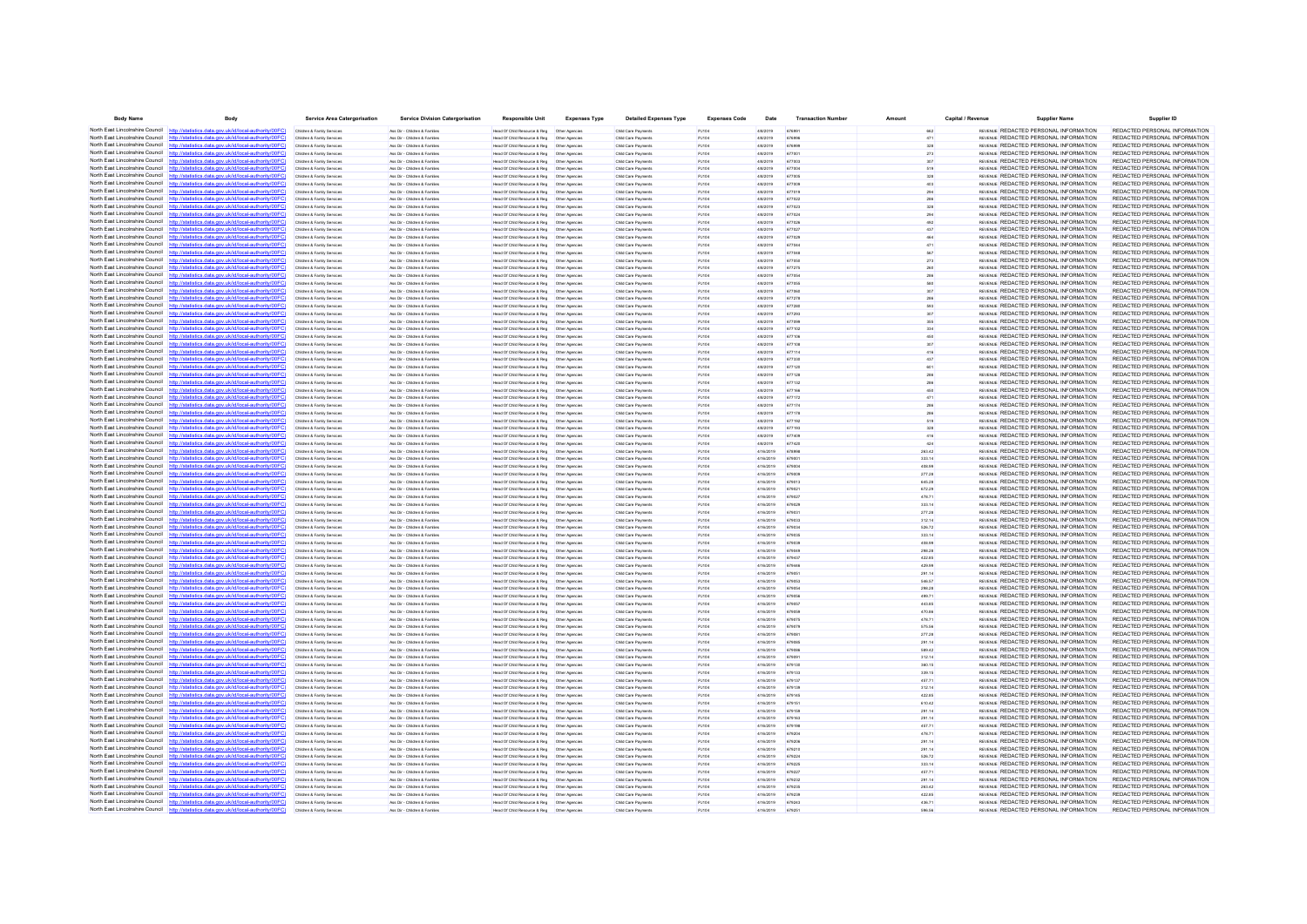| <b>Body Name</b>                             | Body                                                                                                                                                                             | Service Area Catergorisation                             | <b>Service Division Catergorisation</b>                        | <b>Responsible Unit</b>                                                                       | <b>Expenses Type</b>            | <b>Detailed Expenses Type</b>              | <b>Expenses Code</b> | Date                   | <b>Transaction Numbe</b> | Amoun            | Capital / Revenue | <b>Supplier Name</b>                                                                  | Supplier ID                                                    |
|----------------------------------------------|----------------------------------------------------------------------------------------------------------------------------------------------------------------------------------|----------------------------------------------------------|----------------------------------------------------------------|-----------------------------------------------------------------------------------------------|---------------------------------|--------------------------------------------|----------------------|------------------------|--------------------------|------------------|-------------------|---------------------------------------------------------------------------------------|----------------------------------------------------------------|
|                                              | North East Lincolnshire Council http://statistics.data.gov.uk/id/local-authority/00FC)                                                                                           | Children & Family Services                               | Ass Dir - Children & Families                                  | Head Of Child Resource & Reg  Other Agencies                                                  |                                 | Child Care Payments                        | PJ104                | 4/16/2019              | 679272                   | 312.14           |                   | REVENUE REDACTED PERSONAL INFORMATION                                                 | REDACTED PERSONAL INFORMATION                                  |
|                                              | North East Lincolnshire Council http://statistics.data.gov.uk/id/local-authority/00FC                                                                                            | Children & Family Services                               | Ass Dir - Children & Families                                  |                                                                                               |                                 | Child Care Payments                        | PJ104                | 4/16/2019              | 679273                   | 478.71           |                   | REVENUE REDACTED PERSONAL INFORMATION                                                 | REDACTED PERSONAL INFORMATION                                  |
|                                              | North East Lincolnshire Council http://statistics.data.gov.uk/id/local-authority/00FC)                                                                                           | Children & Family Service                                | Ass Dir - Children & Famille                                   | lead Of Child Resource & Reg                                                                  | Other Agencie                   | Child Care Payment                         | PJ104                | 4/16/2019              | 679296                   | 360.15           |                   | REVENUE REDACTED PERSONAL INFORMATION                                                 | REDACTED PERSONAL INFORMATION                                  |
|                                              | North East Lincolnshire Council http://statistics.data.gov.uk/id/local-authority/00FC)                                                                                           | Children & Family Services                               | Ass Dir - Children & Familes                                   |                                                                                               |                                 | Child Care Payments                        | PJ104                | 4/16/2019              | 67930                    | 263.42           |                   | REVENUE REDACTED PERSONAL INFORMATION                                                 | REDACTED PERSONAL INFORMATION                                  |
|                                              | North East Lincolnshire Council http://statistics.data.gov.uk/id/local-authority/00FC<br>North East Lincolnshire Council http://statistics.data.gov.uk/id/local-authority/00FC)  | Children & Family Services<br>Children & Family Services | Ass Dir - Children & Familes<br>Ass Dir - Children & Families  | Head Of Child Resource & Reg                                                                  | Other Agencies                  | Child Care Payments<br>Child Care Payments | PJ104<br>PJ104       | 4/16/2019<br>4/16/2019 | 679311<br>679313         | 291.14<br>603.28 |                   | REVENUE REDACTED PERSONAL INFORMATION<br>REVENUE REDACTED PERSONAL INFORMATION        | REDACTED PERSONAL INFORMATION<br>REDACTED PERSONAL INFORMATION |
|                                              | North East Lincolnshire Council http://statistics.data.gov.uk/id/local-authority/00FC)                                                                                           | Children & Family Service                                | Ass Dir - Children & Famile                                    | Head Of Child Resource & Reg   Other Agencie                                                  |                                 | Child Care Payment                         | PJ104                | 4/16/2019              | 67932                    | 312.14           |                   | REVENUE REDACTED PERSONAL INFORMATION                                                 | REDACTED PERSONAL INFORMATION                                  |
| North East Lincolnshire Council              | //statistics.data.gov.uk/id/local-authority/00FC)                                                                                                                                | Children & Family Service                                | Ass Dir - Children & Familie                                   | Head Of Child Resource & Reg                                                                  | Other Agencie                   | Child Care Payments                        | PJ104                | 4/16/2019              | 67936                    | 443.85           |                   | REVENUE REDACTED PERSONAL INFORMATION                                                 | REDACTED PERSONAL INFORMATION                                  |
|                                              | North East Lincolnshire Council http://statistics.data.gov.uk/id/local-authority/00FC)                                                                                           | Children & Family Services                               | Ass Dir - Children & Families                                  | Head Of Child Resource & Reg                                                                  | Other Agencies                  | Child Care Payments                        | PJ104                | 4/8/2019               | 676979                   | 711.58           |                   | REVENUE REDACTED PERSONAL INFORMATION                                                 | REDACTED PERSONAL INFORMATION                                  |
|                                              | North East Lincolnshire Council http://statistics.data.gov.uk/id/local-authority/00FC                                                                                            | Children & Family Service                                | Ass Dir - Children & Famille                                   | lead Of Child Resource & Reg                                                                  | Other Agencie                   | Child Care Payments                        | PJ104                | 4/8/2019               |                          | 711.58           |                   | REVENUE REDACTED PERSONAL INFORMATION                                                 | REDACTED PERSONAL INFORMATION                                  |
| North East Lincolnshire Council              | statistics.data.gov.uk/id/local-authority/00FC1                                                                                                                                  | Children & Family Services                               | Ass Dir - Children & Families                                  | Head Of Child Resource & Reg                                                                  | Other Agencies                  | Child Care Payments                        | PJ104                | 4/8/2019               |                          | 711.58           |                   | REVENUE REDACTED PERSONAL INFORMATION                                                 | REDACTED PERSONAL INFORMATION                                  |
|                                              | North East Lincolnshire Council http://statistics.data.gov.uk/id/local-authority/00FC)                                                                                           | Children & Family Services                               | Ass Dir - Children & Familes                                   | Head Of Child Resource & Reg   Other Agencies                                                 |                                 | Child Care Payments                        | PJ104                | 4/8/2019               | 677381                   | 711.58           |                   | REVENUE REDACTED PERSONAL INFORMATION                                                 | REDACTED PERSONAL INFORMATION                                  |
|                                              | North East Lincolnshire Council http://statistics.data.gov.uk/id/local-authority/00FC                                                                                            | Children & Family Services                               | Ass Dir - Children & Families                                  | Head Of Child Resource & Reg                                                                  | Other Agencies                  | Child Care Payments                        | PJ104                | 4/16/2019              | 679007                   | 711.58           |                   | REVENUE REDACTED PERSONAL INFORMATION                                                 | REDACTED PERSONAL INFORMATION                                  |
|                                              | North East Lincolnshire Council http://statistics.data.gov.uk/id/local-authority/00FC)                                                                                           | Children & Family Service                                | Ass Dir - Children & Familie                                   | lead Of Child Resource & Reg                                                                  | Other Agencie                   | Child Care Payment                         | PJ104                | 4/16/2019              | 67941                    | 711.58           |                   | REVENUE REDACTED PERSONAL INFORMATION                                                 | REDACTED PERSONAL INFORMATION                                  |
|                                              | North East Lincolnshire Council http://statistics.data.gov.uk/id/local-authority/00FC)<br>North East Lincolnshire Council http://statistics.data.gov.uk/id/local-authority/00FC) | Children & Family Service                                | Ass Dir - Children & Families                                  |                                                                                               |                                 | Child Care Payments                        | PJ104                | 4/16/2019              | 679145                   | 711.58<br>711.58 |                   | REVENUE REDACTED PERSONAL INFORMATION<br>REVENUE REDACTED PERSONAL INFORMATION        | REDACTED PERSONAL INFORMATION<br>REDACTED PERSONAL INFORMATION |
|                                              | North East Lincolnshire Council http://statistics.data.gov.uk/id/local-authority/00FC                                                                                            | Children & Family Services<br>Children & Family Service  | Ass Dir - Children & Families<br>Ass Dir - Children & Familie  | Head Of Child Resource & Reg<br>lead Of Child Resource & Reg                                  | Other Agencies<br>Other Agencie | Child Care Payments<br>Child Care Payment  | PJ104                | 4/16/2019<br>4/23/2019 | 68101                    | 711.58           |                   | REVENUE REDACTED PERSONAL INFORMATION                                                 | REDACTED PERSONAL INFORMATION                                  |
|                                              | North East Lincolnshire Council http://statistics.data.gov.uk/id/local-authority/00FC)                                                                                           | Children & Family Service                                | Ass Dir - Children & Familes                                   | Head Of Child Resource & Reg   Other Agencies                                                 |                                 | Child Care Payments                        | PJ104                | 4/23/2019              |                          | 711.58           |                   | REVENUE REDACTED PERSONAL INFORMATION                                                 | REDACTED PERSONAL INFORMATION                                  |
| North East Lincolnshire Council              | tics.data.gov.uk/id/local-authority/00FC]                                                                                                                                        | Children & Family Services                               | Ass Dir - Children & Families                                  | Head Of Child Resource & Reg                                                                  | Other Agencies                  | Child Care Payments                        | PJ104                | 4/23/2019              | 681419                   | 711.58           |                   | REVENLE REDACTED PERSONAL INFORMATION                                                 | REDACTED PERSONAL INFORMATION                                  |
|                                              | North East Lincolnshire Council http://statistics.data.gov.uk/id/local-authority/00FC)                                                                                           | Children & Family Services                               | Ass Dir - Children & Families                                  | Head Of Child Resource & Reg                                                                  | Other Agencies                  | Child Care Payments                        | PJ104                | 4/23/2019              | 681154                   | 711.58           |                   | REVENUE REDACTED PERSONAL INFORMATION                                                 | REDACTED PERSONAL INFORMATION                                  |
|                                              | North East Lincolnshire Council http://statistics.data.gov.uk/id/local-authority/00FC)                                                                                           | Children & Family Service                                | Ass Dir - Children & Families                                  | Head Of Child Resource & Reg                                                                  | Other Agencie                   | Child Care Payments                        | P.1104               | 4/29/2019              | 68242                    | 711.58           |                   | REVENUE REDACTED PERSONAL INFORMATION                                                 | REDACTED PERSONAL INFORMATION                                  |
| North East Lincolnshire Council              | http://statistics.data.gov.uk/id/local-authority/00FC)                                                                                                                           | Children & Family Service                                | Ass Dir - Children & Famille                                   | lead Of Child Resource & Reg                                                                  | Other Agencie                   | Child Care Payments                        |                      | 4/29/2019              |                          | 711.58           |                   | REVENUE REDACTED PERSONAL INFORMATION                                                 | REDACTED PERSONAL INFORMATION                                  |
|                                              | North East Lincolnshire Council http://statistics.data.gov.uk/id/local-authority/00FC)                                                                                           | Children & Family Services                               | Ass Dir - Children & Families                                  |                                                                                               |                                 | Child Care Payments                        | PJ104                | 4/29/2019              | 68282                    | 711.58           |                   | REVENUE REDACTED PERSONAL INFORMATION                                                 | REDACTED PERSONAL INFORMATION                                  |
|                                              | North East Lincolnshire Council http://statistics.data.gov.uk/id/local-authority/00FC)                                                                                           | Children & Family Services                               | Ass Dir - Children & Families                                  | Head Of Child Resource & Reg                                                                  | Other Agencies                  | Child Care Payments                        | PJ104                | 4/29/2019              | 682558                   | 711.58           |                   | REVENUE REDACTED PERSONAL INFORMATION                                                 | REDACTED PERSONAL INFORMATION                                  |
|                                              | North East Lincolnshire Council http://statistics.data.gov.uk/id/local-authority/00FC<br>North East Lincolnshire Council http://statistics.data.gov.uk/id/local-authority/00FC)  | Children & Family Service                                | Ass Dir - Children & Families<br>Ass Dir - Children & Familes  | lead Of Child Resource & Reg                                                                  | Other Agencie                   | Child Care Payments                        | PJ104                | 4/8/2019               |                          | 875.74           |                   | REVENUE REDACTED PERSONAL INFORMATION<br>REVENUE REDACTED PERSONAL INFORMATION        | REDACTED PERSONAL INFORMATION<br>REDACTED PERSONAL INFORMATION |
| North East Lincolnshire Council              | http://statistics.data.gov.uk/id/local-authority/00FC]                                                                                                                           | Children & Family Services<br>Children & Family Services | Ass Dir - Children & Familes                                   | Head Of Child Resource & Reg   Other Agencies                                                 |                                 | Child Care Payments<br>Child Care Payments | PJ104<br>PJ104       | 4/16/2019<br>4/23/2019 | 67936<br>681369          | 875.74<br>437.87 |                   | REVENUE REDACTED PERSONAL INFORMATION                                                 | REDACTED PERSONAL INFORMATION                                  |
|                                              | North East Lincolnshire Council http://statistics.data.gov.uk/id/local-authority/00FC                                                                                            | Children & Family Service                                | Ass Dir - Children & Families                                  | lead Of Child Resource & Reg                                                                  | Other Agencie                   | Child Care Payments                        | P.1104               | 4/23/2019              | 681369                   | 437.87           |                   | REVENLE REDACTED PERSONAL INFORMATION                                                 | REDACTED PERSONAL INFORMATION                                  |
|                                              | North East Lincolnshire Council http://statistics.data.gov.uk/id/local-authority/00FC)                                                                                           | Children & Family Service                                | Ass Dir - Children & Famile                                    | Head Of Child Resource & Reg   Other Agencie                                                  |                                 | Child Care Payment                         |                      | 4/29/2019              |                          | 437.87           |                   | REVENUE REDACTED PERSONAL INFORMATION                                                 | REDACTED PERSONAL INFORMATION                                  |
| North East Lincolnshire Council              | stics.data.gov.uk/id/local-authority/00FC1                                                                                                                                       | Children & Family Service                                | Ass Dir - Children & Families                                  | Head Of Child Resource & Reg                                                                  | Other Agencie                   | Child Care Payments                        | PJ104                | 4/29/2019              | 682772                   | 437.87           |                   | REVENUE REDACTED PERSONAL INFORMATION                                                 | REDACTED PERSONAL INFORMATION                                  |
|                                              | North East Lincolnshire Council http://statistics.data.gov.uk/id/local-authority/00FC)                                                                                           | Children & Family Services                               | Ass Dir - Children & Familes                                   | Head Of Child Resource & Reg   Other Agencies                                                 |                                 | Child Care Payments                        | PJ104                | 4/9/2019               | 561360                   | 520              |                   | REVENUE FOSTERING AND ADDPTION                                                        |                                                                |
|                                              | North East Lincolnshire Council http://statistics.data.gov.uk/id/local-authority/00FC                                                                                            | Children & Family Service                                | Ass Dir - Children & Families                                  | Head Of Child Resource & Reg                                                                  | Other Agencie                   | Child Care Payment                         | P.1104               | 4/1/2019               | 675537                   | 875.74           |                   | REVENUE REDACTED PERSONAL INFORMATION                                                 | REDACTED PERSONAL INFORMATION                                  |
| North East Lincolnshire Council              |                                                                                                                                                                                  | Children & Family Services                               | Ass Dir - Children & Familes                                   | Head Of Child Resource & Reg                                                                  | Other Agencies                  | Contract Plus                              | PJ135                | 4/1/2019               | 675191                   | 315              |                   | REVENUE REDACTED PERSONAL INFORMATION                                                 | REDACTED PERSONAL INFORMATION                                  |
| North East Lincolnshire Council http         | ics data nov uk/id/local-authority/00EC!                                                                                                                                         | Children & Family Services                               | Ass Dir - Children & Familes                                   | Head Of Child Resource & Reg   Other Agencies                                                 |                                 | Contract Plus                              | PJ135                | 4/1/2019               | 675198                   | 315              |                   | REVENUE REDACTED PERSONAL INFORMATION                                                 | REDACTED PERSONAL INFORMATION                                  |
|                                              | North East Lincolnshire Council http://statistics.data.gov.uk/id/local-authority/00FC)                                                                                           | Children & Family Services                               | Ass Dir - Children & Families                                  | Head Of Child Resource & Reg                                                                  | Other Agencie                   | Contract Plus                              | P.1135               | 4/1/2019               | 675248                   |                  |                   | <b>REVENUE REDACTED PERSONAL INFORMATION</b>                                          | REDACTED PERSONAL INFORMATION                                  |
|                                              | North East Lincolnshire Council http://statistics.data.gov.uk/id/local-authority/00FC)<br>North East Lincolnshire Council http://statistics.data.gov.uk/id/local-authority/00FC) | Children & Family Services                               | Ass Dir - Children & Famille<br>Ass Dir - Children & Families  | lead Of Child Resource & Reg                                                                  | Other Agencie                   | Contract Plus<br>Contract Plus             | PJ135<br>PJ135       | 4/1/2019<br>4/1/2019   |                          | 315              |                   | REVENUE REDACTED PERSONAL INFORMATION<br>REVENUE REDACTED PERSONAL INFORMATION        | REDACTED PERSONAL INFORMATION<br>REDACTED PERSONAL INFORMATION |
|                                              | North East Lincolnshire Council http://statistics.data.oov.uk/id/local-authority/00FC                                                                                            | Children & Family Services                               | Ass Dir - Children & Familes                                   | Head Of Child Resource & Reg                                                                  | Other Agencies                  | Contract Plus                              | PJ135                | 4/1/2019               | 675283<br><b>67528F</b>  | 315              |                   | REVENUE REDACTED PERSONAL INFORMATION                                                 | REDACTED PERSONAL INFORMATION                                  |
|                                              | North East Lincolnshire Council http://statistics.data.gov.uk/id/local-authority/00FC)                                                                                           | Children & Family Service                                | Ass Dir - Children & Fortifier                                 | lead Of Child Resource & Reg                                                                  | Other Agencie                   | Contract Plus                              | P.1135               | 4/1/2019               | 675203                   | 315              |                   | <b>REVENUE REDACTED PERSONAL INFORMATION</b>                                          | REDACTED PERSONAL INFORMATION                                  |
|                                              | North East Lincolnshire Council http://statistics.data.gov.uk/id/local-authority/00FC)                                                                                           | Children & Family Service                                | Ass Dir - Children & Famile                                    | Head Of Child Resource & Reg   Other Agencie                                                  |                                 | Contract Plus                              | PJ135                | 4/1/2019               |                          |                  |                   | REVENUE REDACTED PERSONAL INFORMATION                                                 | REDACTED PERSONAL INFORMATION                                  |
| North East Lincolnshire Council httn         | cs.data.gov.uk/id/local-authority/00FC1                                                                                                                                          | Children & Family Services                               | Ass Dir - Children & Familes                                   | Head Of Child Resource & Reg                                                                  | Other Agencies                  | Contract Plus                              | PJ135                | 4/1/2019               | 675217                   | 315              |                   | REVENUE REDACTED PERSONAL INFORMATION                                                 | REDACTED PERSONAL INFORMATION                                  |
| North East Lincolnshire Council http:/       | statistics data nov uk/id/local-authority/00EC)                                                                                                                                  | Children & Family Service                                | Ass Dir - Children & Familes                                   | Head Of Child Resource & Reg                                                                  | Other Agencie                   | Contract Plus                              | P.1135               | 4/1/2019               | A75220                   | 315              |                   | <b>REVENUE REDACTED PERSONAL INFORMATION</b>                                          | REDACTED PERSONAL INFORMATION                                  |
|                                              | North East Lincolnshire Council http://statistics.data.gov.uk/id/local-authority/00FC                                                                                            | Children & Family Service                                | Ass Dir - Children & Famile                                    | lead Of Child Resource & Reg                                                                  | Other Agencie                   | Contract Plus                              | PJ135                | 4/1/2019               |                          |                  |                   | REVENUE REDACTED PERSONAL INFORMATION                                                 | REDACTED PERSONAL INFORMATION                                  |
| North East Lincolnshire Council              | http://statistics.data.gov.uk/id/local-authority/00FC                                                                                                                            | Children & Family Services                               | Ass Dir - Children & Families                                  | Head Of Child Resource & Reg                                                                  | Other Agencies                  | Contract Plus                              | PJ135                | 4/1/2019               | 675235                   | 315              |                   | REVENUE REDACTED PERSONAL INFORMATION                                                 | REDACTED PERSONAL INFORMATION                                  |
|                                              | North East Lincolnshire Council http://statistics.data.gov.uk/id/local-authority/00FC)                                                                                           | Children & Family Services                               | Ass Dir - Children & Familes                                   | Head Of Child Resource & Reg                                                                  | Other Agencies                  | Contract Plus                              | PJ135                | 4/1/2019               | 675341                   | 315              |                   | REVENUE REDACTED PERSONAL INFORMATION                                                 | REDACTED PERSONAL INFORMATION                                  |
|                                              | North East Lincolnshire Council http://statistics.data.gov.uk/id/local-authority/00FC<br>North East Lincolnshire Council http://statistics.data.gov.uk/id/local-authority/00FC)  | Children & Family Services                               | Ass Dir - Children & Families                                  | Head Of Child Resource & Reg                                                                  | Other Agencie                   | Contract Plus                              | PJ135                | 4/1/2019               | 675344                   |                  |                   | REVENUE REDACTED PERSONAL INFORMATION<br>REVENUE REDACTED PERSONAL INFORMATION        | REDACTED PERSONAL INFORMATION<br>REDACTED PERSONAL INFORMATION |
|                                              | North East Lincolnshire Council http://statistics.data.gov.uk/id/local-authority/00FC)                                                                                           | Iren & Family Service<br>Children & Family Service       | Ass Dir - Children & Famile<br>Ass Dir - Children & Families   | lead Of Child Resource & Reg<br>Head Of Child Resource & Reg   Other Agencie                  | Other Agencie                   | Contract Plus<br>Contract Plus             | PJ135<br>PJ135       | 4/1/2019<br>4/1/2019   | 675376<br>67541          |                  |                   | REVENUE REDACTED PERSONAL INFORMATION                                                 | REDACTED PERSONAL INFORMATION                                  |
|                                              | North East Lincolnshire Council http://statistics.data.gov.uk/id/local-authority/00FC)                                                                                           | Children & Family Services                               | Ass Dir - Children & Familes                                   |                                                                                               |                                 | Contract Plus                              | PJ135                | 4/1/2019               | 675418                   | 315              |                   | REVENUE REDACTED PERSONAL INFORMATION                                                 | REDACTED PERSONAL INFORMATION                                  |
|                                              | North East Lincolnshire Council http://statistics.data.gov.uk/id/local-authority/00FC)                                                                                           | Children & Family Service                                | Ass Dir - Children & Famille                                   | lead Of Child Resource & Reg                                                                  | Other Agencie                   | Contract Plus                              | PJ135                | 4/8/2019               |                          |                  |                   | REVENUE REDACTED PERSONAL INFORMATION                                                 | REDACTED PERSONAL INFORMATION                                  |
|                                              | North East Lincolnshire Council http://statistics.data.gov.uk/id/local-authority/00FC)                                                                                           | Children & Family Services                               | Ass Dir - Children & Familes                                   |                                                                                               |                                 | Contract Plus                              | PJ135                | 4/16/2019              | 679330                   |                  |                   | REVENUE REDACTED PERSONAL INFORMATION                                                 | REDACTED PERSONAL INFORMATION                                  |
| North East Lincolnshire Council              | http://statistics.data.gov.uk/id/local-authority/00FC]                                                                                                                           | Children & Family Services                               | Ass Dir - Children & Families                                  | Head Of Child Resource & Reg                                                                  | Other Agencies                  | Contract Plus                              | PJ135                | 4/23/2019              | 681340                   |                  |                   | REVENUE REDACTED PERSONAL INFORMATION                                                 | REDACTED PERSONAL INFORMATION                                  |
|                                              | North East Lincolnshire Council http://statistics.data.gov.uk/id/local-authority/00FC)                                                                                           | Children & Family Service                                | Ass Dir - Children & Families                                  | Head Of Child Resource & Reg                                                                  | Other Agencie                   | Contract Plus                              | PJ135                | 4/29/2019              | 682743                   |                  |                   | REVENUE REDACTED PERSONAL INFORMATION                                                 | REDACTED PERSONAL INFORMATION                                  |
|                                              | North East Lincolnshire Council http://statistics.data.gov.uk/id/local-authority/00FC)                                                                                           | Children & Family Service                                | Ass Dir - Children & Familie                                   | lead Of Child Resource & Reg                                                                  | Other Agencie                   | Contract Plus                              | PJ135                | 4/8/2019               |                          |                  |                   | REVENUE REDACTED PERSONAL INFORMATION                                                 | REDACTED PERSONAL INFORMATION                                  |
| North East Lincolnshire Council              | http://statistics.data.gov.uk/id/local-authority/00FC)                                                                                                                           | Children & Family Service                                | Ass Dir - Children & Famille                                   | Head Of Child Resource & Reg                                                                  | Other Agencie                   | Contract Plus                              | PJ135                | 4/8/2019               |                          |                  |                   | REVENUE REDACTED PERSONAL INFORMATION                                                 | REDACTED PERSONAL INFORMATION                                  |
|                                              | North East Lincolnshire Council http://statistics.data.gov.uk/id/local-authority/00FC)<br>North East Lincolnshire Council http://statistics.data.gov.uk/id/local-authority/00FC  | Children & Family Services                               | Ass Dir - Children & Familes                                   | Head Of Child Resource & Reg                                                                  | Other Agencies                  | Contract Plus                              | PJ135                | 4/8/2019               | 676983                   |                  |                   | REVENUE REDACTED PERSONAL INFORMATION<br>REVENUE REDACTED PERSONAL INFORMATION        | REDACTED PERSONAL INFORMATION<br>REDACTED PERSONAL INFORMATION |
| North East Lincolnshire Council              | atistics data.gov.uk/id/local-authority/00FC                                                                                                                                     | Children & Family Service<br>Children & Family Service   | Ass Dir - Children & Families<br>Ass Dir - Children & Families | Head Of Child Resource & Reg<br>Head Of Child Resource & Reg                                  | Other Agencie<br>Other Agencie  | Contract Plus<br>Contract Plus             | PJ135<br>PJ135       | 4/8/2019<br>4/8/2019   | 67698<br>677003          | 315              |                   | REVENUE REDACTED PERSONAL INFORMATION                                                 | REDACTED PERSONAL INFORMATION                                  |
|                                              | North East Lincolnshire Council http://statistics.data.gov.uk/id/local-authority/00FC)                                                                                           | Children & Family Services                               | Ass Dir - Children & Familes                                   | Head Of Child Resource & Reg   Other Agencies                                                 |                                 | Contract Plus                              | PJ135                | 4/8/2019               | 677006                   | 315              |                   | REVENUE REDACTED PERSONAL INFORMATION                                                 | REDACTED PERSONAL INFORMATION                                  |
| North East Lincolnshire Council              | http://statistics.data.gov.uk/id/local-authority/00FC]                                                                                                                           | Children & Family Services                               | Ass Dir - Children & Familes                                   | Head Of Child Resource & Reg                                                                  | Other Agencies                  | Contract Plus                              | PJ135                | 4/8/2019               | 677009                   | 315              |                   | REVENUE REDACTED PERSONAL INFORMATION                                                 | REDACTED PERSONAL INFORMATION                                  |
| North East Lincolnshire Council              | http://statistics.data.gov.uk/id/local-authority/00FC)                                                                                                                           | Children & Family Service                                | Ass Dir - Children & Familie                                   | lead Of Child Resource & Reg                                                                  | Other Agencie                   | Contract Plus                              | PJ135                | 4/8/2019               | 677024                   |                  |                   | REVENUE REDACTED PERSONAL INFORMATION                                                 | REDACTED PERSONAL INFORMATION                                  |
|                                              | North East Lincolnshire Council http://statistics.data.gov.uk/id/local-authority/00FC)                                                                                           | Children & Family Service                                | Ass Dir - Children & Familes                                   | Head Of Child Resource & Reg   Other Agencie                                                  |                                 | Contract Plus                              | PJ135                | 4/8/2019               |                          |                  |                   | REVENUE REDACTED PERSONAL INFORMATION                                                 | REDACTED PERSONAL INFORMATION                                  |
| North East Lincolnshire Council              | stics.data.gov.uk/id/local-authority/00FC1                                                                                                                                       | Children & Family Services                               | Ass Dir - Children & Families                                  | Head Of Child Resource & Reg                                                                  | Other Agencies                  | Contract Plus                              | PJ135                | 4/8/2019               | 677038                   | 315              |                   | REVENUE REDACTED PERSONAL INFORMATION                                                 | REDACTED PERSONAL INFORMATION                                  |
|                                              | North East Lincolnshire Council http://statistics.data.gov.uk/id/local-authority/00FC)                                                                                           | Children & Family Services                               | Ass Dir - Children & Families                                  | Head Of Child Resource & Reg                                                                  | Other Agencies                  | Contract Plus                              | PJ135                | 4/8/2019               | 677055                   | 315              |                   | REVENUE REDACTED PERSONAL INFORMATION                                                 | REDACTED PERSONAL INFORMATION                                  |
|                                              | North East Lincolnshire Council http://statistics.data.gov.uk/id/local-authority/00FC)                                                                                           | Children & Family Services                               | Ass Dir - Children & Familes                                   | Head Of Child Resource & Reg   Other Agencies                                                 |                                 | Contract Plus                              | PJ135                | 4/8/2019               |                          |                  |                   | REVENUE REDACTED PERSONAL INFORMATION                                                 | REDACTED PERSONAL INFORMATION                                  |
| North East Lincolnshire Council              | North East Lincolnshire Council http://statistics.data.gov.uk/id/local-authority/00FC)                                                                                           | Children & Family Services                               | Ass Dir - Children & Familes                                   | Head Of Child Resource & Reg                                                                  | Other Agencies                  | Contract Plus                              | PJ135                | 4/8/2019               | 677074                   | 315              |                   | REVENUE REDACTED PERSONAL INFORMATION<br>REVENUE REDACTED PERSONAL INFORMATION        | REDACTED PERSONAL INFORMATION<br>REDACTED PERSONAL INFORMATION |
|                                              | North East Lincolnshire Council http://statistics.data.gov.uk/id/local-authority/00FC                                                                                            | Children & Family Services<br>Children & Family Service  | Ass Dir - Children & Familes<br>Ass Dir - Children & Families  | Head Of Child Resource & Reg   Other Agencies<br>Head Of Child Resource & Reg                 | Other Agencie                   | Contract Plus<br>Contract Plus             | PJ135<br>PJ135       | 4/8/2019<br>4/8/2019   | 677130<br>677133         | 315              |                   | REVENUE REDACTED PERSONAL INFORMATION                                                 | REDACTED PERSONAL INFORMATION                                  |
| North East Lincolnshire Council              | http://statistics.data.gov.uk/id/local-authority/00FC                                                                                                                            | Children & Family Service                                | Ass Dir - Children & Famile                                    | lead Of Child Resource & Reg                                                                  | Other Agencie                   | Contract Plus                              | PJ135                | 4/8/2019               |                          | 315              |                   | REVENUE REDACTED PERSONAL INFORMATION                                                 | REDACTED PERSONAL INFORMATION                                  |
|                                              | North East Lincolnshire Council http://statistics.data.gov.uk/id/local-authority/00FC)                                                                                           | Children & Family Services                               | Ass Dir - Children & Familes                                   |                                                                                               |                                 | Contract Plus                              | PJ135                | 4/16/2019              | 679003                   |                  |                   | REVENLE REDACTED PERSONAL INFORMATION                                                 | REDACTED PERSONAL INFORMATION                                  |
|                                              | North East Lincolnshire Council http://statistics.data.gov.uk/id/local-authority/00FC                                                                                            | Children & Family Services                               | Ass Dir - Children & Familes                                   | Head Of Child Resource & Reg                                                                  | Other Agencies                  | Contract Plus                              | PJ135                | 4/16/2019              | 679012                   | 315              |                   | REVENUE REDACTED PERSONAL INFORMATION                                                 | REDACTED PERSONAL INFORMATION                                  |
|                                              | North East Lincolnshire Council http://statistics.data.gov.uk/id/local-authority/00FC)                                                                                           | Children & Family Service                                | Ass Dir - Children & Families                                  | lead Of Child Resource & Reg                                                                  | Other Agencie                   | Contract Plus                              | PJ135                | 4/16/2019              |                          | 315              |                   | REVENUE REDACTED PERSONAL INFORMATION                                                 | REDACTED PERSONAL INFORMATION                                  |
|                                              | North East Lincolnshire Council http://statistics.data.gov.uk/id/local-authority/00FC                                                                                            | Children & Family Services                               | Ass Dir - Children & Familes                                   |                                                                                               |                                 | Contract Plus                              | PJ135                | 4/16/2019              | 679033                   | 315              |                   | REVENLE REDACTED PERSONAL INFORMATION                                                 | REDACTED PERSONAL INFORMATION                                  |
| North East Lincolnshire Council httn         |                                                                                                                                                                                  | Children & Family Services                               | Ass Dir - Children & Familes                                   | Head Of Child Resource & Reg   Other Agencies                                                 |                                 | Contract Plus                              | PJ135                | 4/16/2019              | 679036                   | 315              |                   | REVENLE REDACTED PERSONAL INFORMATION                                                 | REDACTED PERSONAL INFORMATION                                  |
|                                              | North East Lincolnshire Council http://statistics.data.gov.uk/id/local-authority/00FC                                                                                            | Children & Family Service                                | Ass Dir - Children & Familie                                   | Head Of Child Resource & Reg                                                                  | Other Agencie                   | Contract Plus                              | PJ135                | 4/16/2019              | 679035                   | 315              |                   | REVENUE REDACTED PERSONAL INFORMATION                                                 | REDACTED PERSONAL INFORMATION                                  |
|                                              | North East Lincolnshire Council http://statistics.data.gov.uk/id/local-authority/00FC)                                                                                           | Children & Family Service                                | Ass Dir - Children & Families                                  | lead Of Child Resource & Reg   Other Agencie                                                  |                                 | Contract Plus                              |                      | 4/16/2019              |                          |                  |                   | REVENUE REDACTED PERSONAL INFORMATION                                                 | REDACTED PERSONAL INFORMATION                                  |
| North East Lincolnshire Council              | http://statistics.data.gov.uk/id/local-authority/00FC<br>North East Lincolnshire Council http://statistics.data.gov.uk/id/local-authority/00FC)                                  | Children & Family Service<br>Children & Family Services  | Ass Dir - Children & Families<br>Ass Dir - Children & Familes  | Head Of Child Resource & Reg<br>Head Of Child Resource & Reg                                  | Other Agencie<br>Other Agencies | Contract Plus<br>Contract Plus             | PJ135<br>PJ135       | 4/16/2019<br>4/16/2019 | 679055<br>679068         | 315<br>315       |                   | REVENUE REDACTED PERSONAL INFORMATION<br>REVENUE REDACTED PERSONAL INFORMATION        | REDACTED PERSONAL INFORMATION<br>REDACTED PERSONAL INFORMATION |
|                                              | North East Lincolnshire Council http://statistics.data.gov.uk/id/local-authority/00FC)                                                                                           | Children & Family Service                                | Ass Dir - Children & Familes                                   | Head Of Child Resource & Reg                                                                  | Other Agencie                   | Contract Plus                              | P.1135               | 4/16/2019              | <b>679086</b>            |                  |                   | REVENLE REDACTED PERSONAL INFORMATION                                                 | REDACTED PERSONAL INFORMATION                                  |
| North East Lincolnshire Council              | http://statistics.data.gov.uk/id/local-authority/00FC                                                                                                                            | Children & Family Service                                | Ass Dir - Children & Famille                                   | lead Of Child Resource & Reg                                                                  | Other Agencie                   | Contract Plus                              | PJ135                | 4/16/2019              |                          |                  |                   | REVENUE REDACTED PERSONAL INFORMATION                                                 | REDACTED PERSONAL INFORMATION                                  |
| North East Lincolnshire Council http://sta   | tics.data.gov.uk/id/local-authority/00FC)                                                                                                                                        | Children & Family Services                               | Ass Dir - Children & Familes                                   | Head Of Child Resource & Reg   Other Agencies                                                 |                                 | Contract Plus                              | PJ135                | 4/16/2019              | 679161                   | 315              |                   | REVENUE REDACTED PERSONAL INFORMATION                                                 | REDACTED PERSONAL INFORMATION                                  |
|                                              | North East Lincolnshire Council http://statistics.data.gov.uk/id/local-authority/00FC                                                                                            | Children & Family Services                               | Ass Dir - Children & Familes                                   | Head Of Child Resource & Reg                                                                  | Other Agencie                   | Contract Plus                              | P.1135               | 4/16/2019              | 679164                   |                  |                   | <b>REVENLE REDACTED PERSONAL INFORMATION</b>                                          | REDACTED PERSONAL INFORMATION                                  |
|                                              | North East Lincolnshire Council http://statistics.data.gov.uk/id/local-authority/00FC)                                                                                           |                                                          | Ass Dir - Children & Famille                                   | lead Of Child Resource & Reg                                                                  | Other Agencie                   | Contract Plus                              | PJ135                | 4/16/2019              |                          |                  |                   | REVENUE REDACTED PERSONAL INFORMATION                                                 | REDACTED PERSONAL INFORMATION                                  |
|                                              | North East Lincolnshire Council http://statistics.data.gov.uk/id/local-authority/00FC)                                                                                           | Children & Family Services                               | Ass Dir - Children & Familes                                   | Head Of Child Resource & Reg   Other Agencies                                                 |                                 | Contract Plus                              | PJ135                | 4/16/2019              | 679235                   |                  |                   | REVENLE REDACTED PERSONAL INFORMATION                                                 | REDACTED PERSONAL INFORMATION                                  |
| North East Lincolnshire Council              | http://statistics.data.gov.uk/id/local-authority/00FC                                                                                                                            | Children & Family Services                               | Ass Dir - Children & Familes                                   | Head Of Child Resource & Reg   Other Agencies                                                 |                                 | Contract Plus                              | PJ135                | 4/23/2019              | 681209                   | 315              |                   | REVENLE REDACTED PERSONAL INFORMATION                                                 | REDACTED PERSONAL INFORMATION                                  |
|                                              | North East Lincolnshire Council http://statistics.data.gov.uk/id/local-authority/00FC)                                                                                           | Children & Family Service                                | Ass Dir - Children & Familier                                  |                                                                                               |                                 | Contract Plus                              | P.1135               | 4/23/2019<br>4/23/2019 | 681243                   |                  |                   | <b>REVENLE REDACTED PERSONAL INFORMATION</b><br>REVENUE REDACTED PERSONAL INFORMATION | REDACTED PERSONAL INFORMATION<br>REDACTED PERSONAL INFORMATION |
| North East Lincolnshire Council              | North East Lincolnshire Council http://statistics.data.gov.uk/id/local-authority/00FC)<br>http://statistics.data.gov.uk/id/local-authority/00FC                                  | Children & Family Service<br>Children & Family Service   | Ass Dir - Children & Famille<br>Ass Dir - Children & Families  | lead Of Child Resource & Reg   Other Agencie<br>Head Of Child Resource & Reg   Other Agencies |                                 | Contract Plus<br>Contract Plus             | PJ135                | 4/23/2019              |                          |                  |                   | REVENUE REDACTED PERSONAL INFORMATION                                                 | REDACTED PERSONAL INFORMATION                                  |
|                                              | North East Lincolnshire Council http://statistics.data.gov.uk/id/local-authority/00FC)                                                                                           | Children & Family Services                               | Ass Dir - Children & Familes                                   | Head Of Child Resource & Reg   Other Agencies                                                 |                                 | Contract Plus                              | P.1135               | 4/23/2019              | 681020                   |                  |                   | REVENUE REDACTED PERSONAL INFORMATION                                                 | REDACTED PERSONAL INFORMATION                                  |
| North East Lincolnshire Council http://stati |                                                                                                                                                                                  |                                                          | Ass Dir - Children & Famille                                   | Head Of Child Resource & Reg   Other Agencie                                                  |                                 |                                            |                      | 4/23/2019              |                          |                  |                   | REVENUE REDACTED PERSONAL INFORMATION                                                 | REDACTED PERSONAL INFORMATION                                  |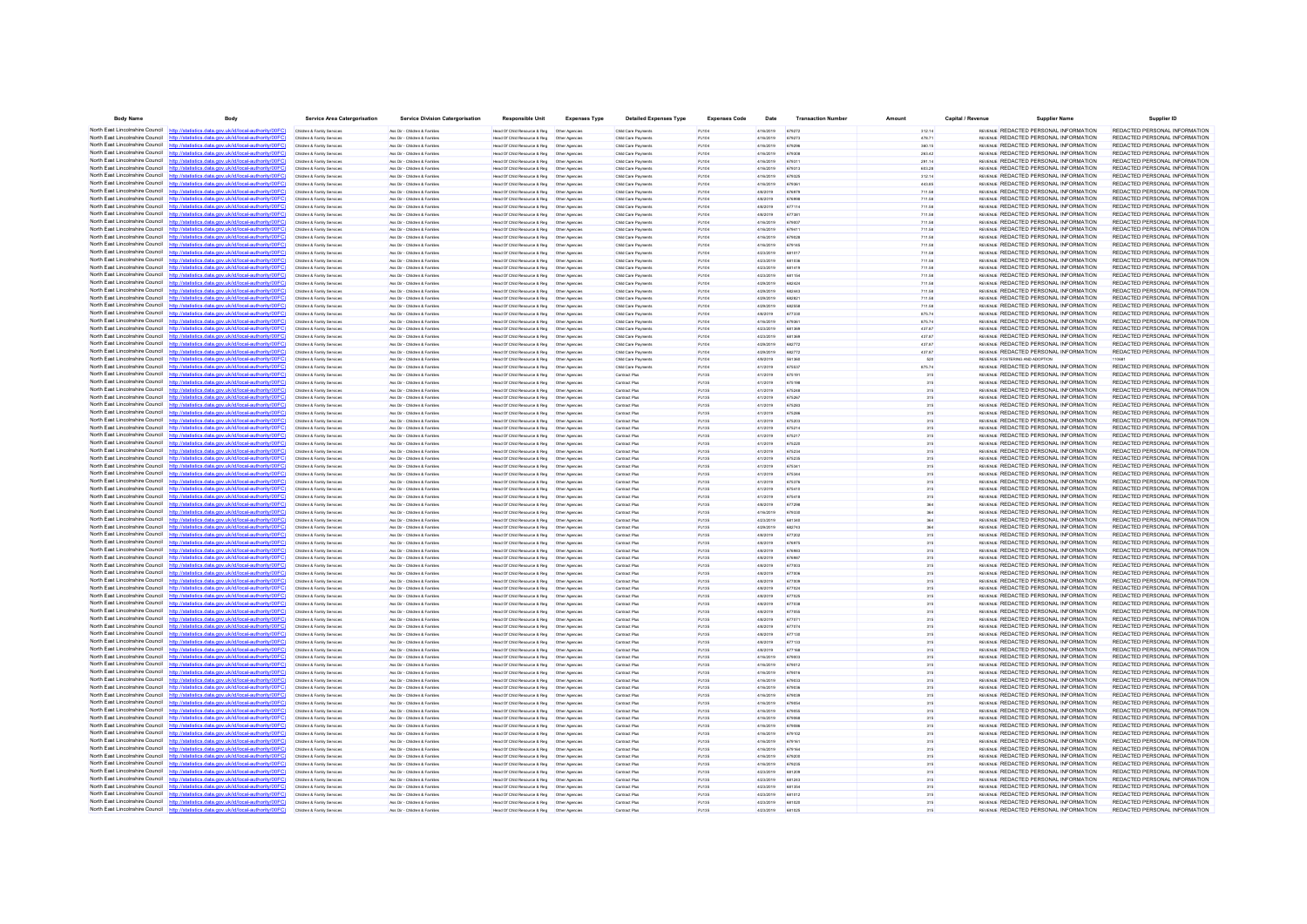| <b>Body Name</b>                                                   | Body                                                                                                                                                                            | <b>Service Area Catergorisation</b>                      | <b>Service Division Catergorisation</b>                      | <b>Responsible Unit</b>                                                      | <b>Expenses Type</b>           | <b>Detailed Expenses Type</b>                      | <b>Expenses Code</b> | Date                   | <b>Transaction Numbe</b> |                  | Capital / Revenue | <b>Supplier Name</b>                                                                  | Supplier ID                                                    |
|--------------------------------------------------------------------|---------------------------------------------------------------------------------------------------------------------------------------------------------------------------------|----------------------------------------------------------|--------------------------------------------------------------|------------------------------------------------------------------------------|--------------------------------|----------------------------------------------------|----------------------|------------------------|--------------------------|------------------|-------------------|---------------------------------------------------------------------------------------|----------------------------------------------------------------|
|                                                                    | North East Lincolnshire Council http://statistics.data.gov.uk/id/local-authority/00FC).                                                                                         | Children & Family Services                               | Ass Dir - Children & Familes                                 | Head Of Child Resource & Reg   Other Agencie                                 |                                | Contract Plus                                      | PJ135                | 4/23/2019              | 68104                    | 315              |                   | REVENUE REDACTED PERSONAL INFORMATION                                                 | REDACTED PERSONAL INFORMATION                                  |
|                                                                    | North East Lincolnshire Council http://statistics.data.gov.uk/id/local-authority/00FC                                                                                           | Children & Family Services                               | Ass Dir - Children & Famille                                 | Head Of Child Resource & Reg                                                 | Other Agencies                 | Contract Plus                                      | PJ135                | 4/23/2019              | 681047                   | 315              |                   | REVENUE REDACTED PERSONAL INFORMATION                                                 | REDACTED PERSONAL INFORMATION                                  |
|                                                                    | North East Lincolnshire Council http://statistics.data.gov.uk/id/local-authority/00FC)                                                                                          | Children & Family Service                                | Ass Dir - Children & Familie                                 | Head Of Child Resource & Reg                                                 | Other Agencie                  | Contract Plus                                      | PJ135                | 4/23/2019              | 681063                   | 315              |                   | REVENUE REDACTED PERSONAL INFORMATION                                                 | REDACTED PERSONAL INFORMATION                                  |
|                                                                    | North East Lincolnshire Council http://statistics.data.gov.uk/id/local-authority/00FC)                                                                                          | Children & Family Service                                | Ass Dir - Children & Famile                                  | Head Of Child Resource & Reg                                                 | Other Agencie                  | Contract Plus                                      | PJ135                | 4/23/2019              | 681064                   |                  |                   | REVENUE REDACTED PERSONAL INFORMATION                                                 | REDACTED PERSONAL INFORMATION                                  |
| North East Lincolnshire Council                                    | http://statistics.data.gov.uk/id/local-authority/00FC)                                                                                                                          | Children & Family Service                                | Ass Dir - Children & Familie                                 | Head Of Child Resource & Reg                                                 | Other Agencie                  | Contract Plus                                      | PJ135                | 4/23/2019              |                          | 315              |                   | REVENUE REDACTED PERSONAL INFORMATION                                                 | REDACTED PERSONAL INFORMATION                                  |
|                                                                    | North East Lincolnshire Council http://statistics.data.gov.uk/id/local-authority/00FC)<br>North East Lincolnshire Council http://statistics.data.gov.uk/id/local-authority/00FC | Children & Family Services                               | Ass Dir - Children & Families                                | Head Of Child Resource & Reg                                                 | Other Agencie                  | Contract Plus                                      | PJ135                | 4/23/2019              | 681095                   | 315              |                   | REVENUE REDACTED PERSONAL INFORMATION                                                 | REDACTED PERSONAL INFORMATION                                  |
| North East Lincolnshire Council                                    | http://statistics.data.gov.uk/id/local-authority/00FC)                                                                                                                          | Children & Family Service<br>Children & Family Service   | Ass Dir - Children & Familie<br>las Dir - Children & Family  | Head Of Child Resource & Reg<br>Head Of Child Resource & Reg                 | Other Agencie<br>Other Agencia | Contract Plus<br>Contract Plus                     | PJ135<br>PJ135       | 4/23/2019<br>4/23/2019 | 681111<br>681170         | 315              |                   | REVENLE REDACTED PERSONAL INFORMATION<br>REVENUE REDACTED PERSONAL INFORMATION        | REDACTED PERSONAL INFORMATION<br>REDACTED PERSONAL INFORMATION |
| North East Lincolnshire Council http:/                             | tics.data.gov.uk/id/local-authority/00FC)                                                                                                                                       | Children & Family Services                               | Ass Dir - Children & Families                                | Head Of Child Resource & Reg                                                 | Other Agencie                  | Contract Plus                                      | PJ135                | 4/23/2019              | 681173                   | 315              |                   | REVENUE REDACTED PERSONAL INFORMATION                                                 | REDACTED PERSONAL INFORMATION                                  |
| North East Lincolnshire Council                                    | http://statistics.data.gov.uk/id/local-authority/00EC                                                                                                                           | Children & Family Services                               | Ass Dir - Children & Familes                                 | Head Of Child Resource & Reg                                                 | Other Agencie                  | Contract Plus                                      | PJ135                | 4/29/2019              | 682613                   | 315              |                   | REVENLE REDACTED PERSONAL INFORMATION                                                 | REDACTED PERSONAL INFORMATION                                  |
|                                                                    | North East Lincolnshire Council http://statistics.data.gov.uk/id/local-authority/00FC)                                                                                          | Children & Family Service                                | Ass Dir - Children & Famille                                 | lead Of Child Resource & Reg                                                 | Other Agencia                  | Contract Plus                                      | PJ135                | 4/29/2019              |                          |                  |                   | REVENUE REDACTED PERSONAL INFORMATION                                                 | REDACTED PERSONAL INFORMATION                                  |
| North East Lincolnshire Council                                    | http://statistics.data.gov.uk/id/local-authority/00FC)                                                                                                                          | Children & Family Service                                | Ass Dir - Children & Famille                                 | Head Of Child Resource & Reg   Other Agencies                                |                                | Contract Plus                                      | PJ135                | 4/29/2019              | 682419                   |                  |                   | REVENUE REDACTED PERSONAL INFORMATION                                                 | REDACTED PERSONAL INFORMATION                                  |
| North East Lincolnshire Council                                    | http://statistics.data.gov.uk/id/local-authority/00FC)                                                                                                                          | Children & Family Services                               | Ass Dir - Children & Famille                                 | Head Of Child Resource & Reg                                                 | Other Agencie                  | Contract Plus                                      | PJ135                | 4/29/2019              | 682427                   | 315              |                   | REVENUE REDACTED PERSONAL INFORMATION                                                 | REDACTED PERSONAL INFORMATION                                  |
| North East Lincolnshire Council                                    | http://statistics.data.gov.uk/id/local-authority/00FC)                                                                                                                          | Children & Family Service                                | Ass Dir - Children & Familie                                 | Head Of Child Resource & Reg                                                 | Other Agencie                  | Contract Plus                                      | PJ135                | 4/29/2019              | 682432                   | 315              |                   | REVENLE REDACTED PERSONAL INFORMATION                                                 | REDACTED PERSONAL INFORMATION                                  |
|                                                                    | North East Lincolnshire Council http://statistics.data.gov.uk/id/local-authority/00FC)                                                                                          | Children & Family Service                                | Ass Dir - Children & Famille                                 | Head Of Child Resource & Reg                                                 | Other Agencie                  | Contract Plus                                      | PJ135                | 4/29/2019              | 682757                   |                  |                   | REVENUE REDACTED PERSONAL INFORMATION                                                 | REDACTED PERSONAL INFORMATION                                  |
| North East Lincolnshire Council                                    | http://statistics.data.gov.uk/id/local-authority/00FC)                                                                                                                          | Children & Family Service                                | Ass Dir - Children & Famille                                 | Head Of Child Resource & Reg                                                 | Other Agencie                  | Contract Plus                                      | PJ135                | 4/29/2019              |                          | 315              |                   | REVENUE REDACTED PERSONAL INFORMATION                                                 | REDACTED PERSONAL INFORMATION                                  |
| North East Lincolnshire Council                                    | tics.data.gov.uk/id/local-authority/00FC]<br>http://sta                                                                                                                         | Children & Family Service                                | Ass Dir - Children & Familie                                 | Head Of Child Resource & Reg                                                 | Other Agencie                  | Contract Plus                                      | PJ135                | 4/29/2019              | 682453                   | 315              |                   | REVENUE REDACTED PERSONAL INFORMATION                                                 | REDACTED PERSONAL INFORMATION                                  |
| North East Lincolnshire Council<br>North East Lincolnshire Council | tics data ony uk/id/local-authority/00FC!                                                                                                                                       | Children & Family Service                                | Ass Dir - Children & Famile                                  | Head Of Child Resource & Reg                                                 | Other Agencie                  | Contract Plus                                      | PJ135                | 4/29/2019              |                          |                  |                   | REVENUE REDACTED PERSONAL INFORMATION                                                 | REDACTED PERSONAL INFORMATION                                  |
|                                                                    | statistics.data.gov.uk/id/local-authority/00FC1<br>North East Lincolnshire Council http://statistics.data.gov.uk/id/local-authority/00FC)                                       | Children & Family Service<br>Children & Family Services  | Ass Dir - Children & Famille<br>Ass Dir - Children & Familes | Head Of Child Resource & Reg<br>Head Of Child Resource & Reg                 | Other Agencie<br>Other Agencie | Contract Plus<br>Contract Plus                     | PJ135<br>PJ135       | 4/29/2019<br>4/29/2019 | 682481                   | 315<br>315       |                   | REVENUE REDACTED PERSONAL INFORMATION<br>REVENUE REDACTED PERSONAL INFORMATION        | REDACTED PERSONAL INFORMATION<br>REDACTED PERSONAL INFORMATION |
|                                                                    | North East Lincolnshire Council http://statistics.data.gov.uk/id/local-authority/00FC                                                                                           | Children & Family Service                                | Ass Dir - Children & Familes                                 | Head Of Child Resource & Reg                                                 | Other Agencie                  | Contract Plus                                      | PJ135                | 4/29/2019              | 682499                   | 315              |                   | REVENLE REDACTED PERSONAL INFORMATION                                                 | REDACTED PERSONAL INFORMATION                                  |
|                                                                    | North East Lincolnshire Council http://statistics.data.gov.uk/id/local-authority/00FC)                                                                                          | Children & Family Service                                | les Dir - Children & Famile                                  | lead Of Child Resource & Reg                                                 | Other Agencia                  | Contract Plus                                      | PJ135                | 4/29/2019              | 682515                   |                  |                   | REVENUE REDACTED PERSONAL INFORMATION                                                 | REDACTED PERSONAL INFORMATION                                  |
|                                                                    | North East Lincolnshire Council http://statistics.data.gov.uk/id/local-authority/00FC)                                                                                          | Children & Family Service                                | Ass Dir - Children & Famille                                 | Head Of Child Resource & Reg   Other Agencie                                 |                                | Contract Plus                                      | PJ135                | 4/29/2019              |                          |                  |                   | REVENUE REDACTED PERSONAL INFORMATION                                                 | REDACTED PERSONAL INFORMATION                                  |
|                                                                    | North East Lincolnshire Council http://statistics.data.gov.uk/id/local-authority/00FC                                                                                           | Children & Family Services                               | Ass Dir - Children & Famille                                 | Head Of Child Resource & Reg                                                 | Other Agencie                  | Contract Plus                                      | PJ135                | 4/29/2019              | 682577                   | 315              |                   | REVENUE REDACTED PERSONAL INFORMATION                                                 | REDACTED PERSONAL INFORMATION                                  |
| North East Lincolnshire Council http://                            | statistics data nov uk/id/local-authority/00FC!                                                                                                                                 | Children & Family Service                                | Ass Dir - Children & Famille                                 | Head Of Child Resource & Reg                                                 | Other Agencia                  | Exceptional Tas                                    | PJ113                | 4/1/2019               | 675618                   | 891.42           |                   | REVENUE REDACTED PERSONAL INFORMATION                                                 | REDACTED PERSONAL INFORMATION                                  |
|                                                                    | North East Lincolnshire Council http://statistics.data.gov.uk/id/local-authority/00FC)                                                                                          | Children & Family Service                                | Ass Dir - Children & Famille                                 | Head Of Child Resource & Reg   Other Agencie                                 |                                | Holiday                                            | PJ108                | 4/8/2019               |                          |                  |                   | REVENUE REDACTED PERSONAL INFORMATION                                                 | REDACTED PERSONAL INFORMATION                                  |
|                                                                    | North East Lincolnshire Council http://statistics.data.gov.uk/id/local-authority/00FC                                                                                           | Children & Family Services                               | Ass Dir - Children & Familes                                 | Head Of Child Resource & Reg                                                 | Other Agencie                  | Holiday                                            | PJ108                | 4/8/2019               | 677050                   |                  |                   | REVENJE REDACTED PERSONAL INFORMATION                                                 | REDACTED PERSONAL INFORMATION                                  |
|                                                                    | North East Lincolnshire Council http://statistics.data.gov.uk/id/local-authority/00FC)                                                                                          | Children & Family Service                                | Ass Dir - Children & Familie                                 | Head Of Child Resource & Reg                                                 | Other Agencie                  | Holiday                                            | PJ108                | 4/16/2019              | 679007                   |                  |                   | REVENUE REDACTED PERSONAL INFORMATION                                                 | REDACTED PERSONAL INFORMATION                                  |
|                                                                    | North East Lincolnshire Council http://statistics.data.gov.uk/id/local-authority/00FC                                                                                           | Children & Family Service                                | Ass Dir - Children & Famile                                  | Head Of Child Resource & Reg                                                 | Other Agencie                  |                                                    | PJ108                | 4/16/2019              | 679010                   |                  |                   | REVENUE REDACTED PERSONAL INFORMATION                                                 | REDACTED PERSONAL INFORMATION                                  |
| North East Lincolnshire Council                                    | http://statistics.data.gov.uk/id/local-authority/00FC)                                                                                                                          | Children & Family Service                                | Ass Dir - Children & Famille                                 | Head Of Child Resource & Reg                                                 | Other Agencie                  | Holiday                                            | PJ108                | 4/16/2019              |                          |                  |                   | REVENUE REDACTED PERSONAL INFORMATION                                                 | REDACTED PERSONAL INFORMATION<br>REDACTED PERSONAL INFORMATION |
|                                                                    | North East Lincolnshire Council http://statistics.data.gov.uk/id/local-authority/00FC)<br>North East Lincolnshire Council http://statistics.data.gov.uk/id/local-authority/00FC | Children & Family Service                                | Ass Dir - Children & Familes<br>Ass Dir - Children & Familes | Head Of Child Resource & Reg<br>Head Of Child Resource & Reg                 | Other Agencie<br>Other Agencie | Holiday                                            | PJ108                | 4/16/2019<br>4/16/2019 | 67902                    |                  |                   | REVENUE REDACTED PERSONAL INFORMATION<br>REVENUE REDACTED PERSONAL INFORMATION        | REDACTED PERSONAL INFORMATION                                  |
|                                                                    | North East Lincolnshire Council http://statistics.data.gov.uk/id/local-authority/00FC                                                                                           | Children & Family Service                                |                                                              |                                                                              |                                | Holiday                                            | PJ108                |                        | 679031                   |                  |                   | REVENUE REDACTED PERSONAL INFORMATION                                                 | REDACTED PERSONAL INFORMATION                                  |
|                                                                    | North East Lincolnshire Council http://statistics.data.gov.uk/id/local-authority/00FC                                                                                           | Children & Family Service<br>Children & Family Services  | Ass Dir - Children & Familie<br>Ass Dir - Children & Familes | Head Of Child Resource & Reg<br>Head Of Child Resource & Reg   Other Agencie | Other Agencie                  | Holiday<br>Holiday                                 | PJ108<br>PJ108       | 4/16/2019<br>4/16/2019 | 679198                   |                  |                   | REVENJE REDACTED PERSONAL INFORMATION                                                 | REDACTED PERSONAL INFORMATION                                  |
|                                                                    | North East Lincolnshire Council http://statistics.data.gov.uk/id/local-authority/00FC)                                                                                          | Children & Family Service                                | Ass Dir - Children & Familes                                 | Head Of Child Resource & Reg                                                 | Other Agencie                  | Holiday                                            | PJ108                | 4/16/2019              | 679235                   | 528              |                   | REVENUE REDACTED PERSONAL INFORMATION                                                 | REDACTED PERSONAL INFORMATION                                  |
|                                                                    | North East Lincolnshire Council http://statistics.data.gov.uk/id/local-authority/00FC                                                                                           | Children & Family Service                                | Ass Dir - Children & Famille                                 | Head Of Child Resource & Reg                                                 | Other Agencie                  | łolida <sub>)</sub>                                | PJ108                | 4/23/2019              | 681252                   |                  |                   | REVENUE REDACTED PERSONAL INFORMATION                                                 | REDACTED PERSONAL INFORMATION                                  |
|                                                                    | North East Lincolnshire Council http://statistics.data.gov.uk/id/local-authority/00FC)                                                                                          | Children & Family Service                                | Ass Dir - Children & Famille                                 | Head Of Child Resource & Reg                                                 | Other Agencie                  | Holiday                                            | PJ108                | 4/29/2019              |                          |                  |                   | REVENUE REDACTED PERSONAL INFORMATION                                                 | REDACTED PERSONAL INFORMATION                                  |
| North East Lincolnshire Council                                    | http://statistics.data.gov.uk/id/local-authority/00FC]                                                                                                                          | Children & Family Service                                | Ass Dir - Children & Familie                                 | Head Of Child Resource & Reg                                                 | Other Agencie                  | Holiday                                            | PJ108                | 4/29/2019              | 682429                   |                  |                   | REVENJE REDACTED PERSONAL INFORMATION                                                 | REDACTED PERSONAL INFORMATION                                  |
|                                                                    | North East Lincolnshire Council http://statistics.data.gov.uk/id/local-authority/00FC)                                                                                          | Children & Family Service                                | Ass Dir - Children & Familie                                 | Head Of Child Resource & Reg                                                 | Other Agencie                  | Holiday                                            | PJ108                | 4/29/2019              | 682620                   |                  |                   | REVENUE REDACTED PERSONAL INFORMATION                                                 | REDACTED PERSONAL INFORMATION                                  |
|                                                                    | North East Lincolnshire Council http://statistics.data.gov.uk/id/local-authority/00FC)                                                                                          | Children & Family Service                                | Ass Dir - Children & Famile                                  | Head Of Child Resource & Reg                                                 | Other Agencia                  |                                                    | PJ108                | 4/29/2019              | 682530                   |                  |                   | REVENUE REDACTED PERSONAL INFORMATION                                                 | REDACTED PERSONAL INFORMATION                                  |
| North East Lincolnshire Council                                    |                                                                                                                                                                                 | Children & Family Service                                | Ass Dir - Children & Famille                                 | Head Of Child Resource & Reg                                                 | Other Agencie                  | Setting Up                                         | PJ111                | 4/16/2019              | 679461                   | 296              |                   | REVENUE REDACTED PERSONAL INFORMATION                                                 | REDACTED PERSONAL INFORMATION                                  |
| North East Lincolnshire Council http://sta                         | stics.data.gov.uk/id/local-authority/00FC)                                                                                                                                      | Children & Family Service                                | Ass Dir - Children & Familie                                 | Head Of Child Resource & Reg                                                 | Other Agencie                  | Setting Up                                         | PJ111                | 4/29/2019              | 682867                   |                  |                   | REVENLE REDACTED PERSONAL INFORMATION                                                 | REDACTED PERSONAL INFORMATION                                  |
|                                                                    | North East Lincolnshire Council http://statistics.data.gov.uk/id/local-authority/00FC)                                                                                          | Children & Family Service                                | Ass Dir - Children & Famille                                 | Head Of Child Resource & Reg                                                 | Other Agencie                  | Setting Up                                         | PJ111                | 4/25/2019              |                          |                  |                   | REVENUE WOODLANDS BEDS & FURNISHINGS LTD                                              | 138747                                                         |
| North East Lincolnshire Council                                    | http://statistics.data.gov.uk/id/local-authority/00FC                                                                                                                           | Children & Family Service                                | Ass Dir - Children & Famille                                 | Head Of Child Resource & Reg                                                 | Other Agencie                  | Setting Up                                         | PJ111                | 4/25/2019              |                          |                  |                   | REVENUE WOODLANDS BEDS & FURNISHINGS LTD                                              |                                                                |
| North East Lincolnshire Council<br>North East Lincolnshire Council | stics.data.gov.uk/id/local-authority/00FC)<br>http://stati<br>http://statistics.data.gov.uk/id/local-authority/00FC]                                                            | Children & Family Service<br>Children & Family Services  | Ass Dir - Children & Familes<br>Ass Dir - Children & Familes | Head Of Child Resource & Reg   Other Agencie<br>Head Of Child Resource & Reg | Other Agencie                  | Special Carer Payment<br>Special Carer Payments    | PJ128<br>PJ128       | 4/1/2019<br>4/1/2019   | 675195<br>675211         | 711.58<br>711.58 |                   | REVENJE REDACTED PERSONAL INFORMATION<br>REVENUE REDACTED PERSONAL INFORMATION        | REDACTED PERSONAL INFORMATION<br>REDACTED PERSONAL INFORMATION |
| North East Lincolnshire Council                                    | http://statistics.data.gov.uk/id/local-authority/00FC)                                                                                                                          | Children & Family Service                                | Ass Dir - Children & Familie                                 | Head Of Child Resource & Reg                                                 | Other Agencie                  | <b>Special Carer Payment</b>                       | PJ128                | 4/1/2019               | <b>A75588</b>            | 711.58           |                   | REVENUE REDACTED PERSONAL INFORMATION                                                 | REDACTED PERSONAL INFORMATION                                  |
|                                                                    | North East Lincolnshire Council http://statistics.data.gov.uk/id/local-authority/00FC)                                                                                          | Children & Family Service                                | Ass Dir - Children & Famille                                 | Head Of Child Resource & Reg   Other Agencie                                 |                                | Special Carer Payment                              | PJ128                | 4/1/2019               |                          | 711.58           |                   | REVENUE REDACTED PERSONAL INFORMATION                                                 | REDACTED PERSONAL INFORMATION                                  |
| North East Lincolnshire Council                                    | tics data nov uk/id/local-authority/00EC!                                                                                                                                       | Children & Family Services                               | Ass Dir - Children & Familes                                 | Head Of Child Resource & Reg   Other Agencie                                 |                                | Custodianship/Residence                            | PJ117                | 4/1/2019               | <b>ATSA45</b>            | 5590.86          |                   | REVENUE REDACTED PERSONAL INFORMATION                                                 | REDACTED PERSONAL INFORMATION                                  |
| North East Lincolnshire Council                                    | http://statistics.data.gov.uk/id/local-authority/00EC                                                                                                                           | Children & Family Service                                | Ass Dir - Children & Familie                                 | Head Of Child Resource & Reg                                                 | Other Agencie                  | Custorianshin/Residence                            | PJ117                | 4/1/2019               | 675194                   | 252.02           |                   | REVENUE REDACTED PERSONAL INFORMATION                                                 | REDACTED PERSONAL INFORMATION                                  |
|                                                                    | North East Lincolnshire Council http://statistics.data.gov.uk/id/local-authority/00FC)                                                                                          | Children & Family Service                                | Ass Dir - Children & Famille                                 | Head Of Child Resource & Reg   Other Agencie                                 |                                | Custodianship/Residenc                             | PJ117                | 4/1/2019               |                          | 273.02           |                   | REVENUE REDACTED PERSONAL INFORMATION                                                 | REDACTED PERSONAL INFORMATION                                  |
| North East Lincolnshire Council                                    | tics.data.gov.uk/id/local-authority/00FC1                                                                                                                                       | Children & Family Service                                | Ass Dir - Children & Familie                                 | Head Of Child Resource & Reg                                                 | Other Agencie                  | Custodianship/Residence                            | PJ117                | 4/1/2019               | 675280                   | 401.9            |                   | REVENUE REDACTED PERSONAL INFORMATION                                                 | REDACTED PERSONAL INFORMATION                                  |
| North East Lincolnshire Council                                    | http://statistics.data.gov.uk/id/local-authority/00FC)                                                                                                                          | Children & Family Services                               | Ass Dir - Children & Familes                                 | Head Of Child Resource & Reg                                                 | Other Agencie                  | Custodianship/Residence                            | PJ117                | 4/1/2019               | 675204                   | 371.84           |                   | REVENUE REDACTED PERSONAL INFORMATION                                                 | REDACTED PERSONAL INFORMATION                                  |
|                                                                    | North East Lincolnshire Council http://statistics.data.gov.uk/id/local-authority/00FC                                                                                           | Children & Family Service                                | Ass Dir - Children & Famille                                 | Head Of Child Resource & Reg                                                 | Other Agencie                  | Custodianship/Resident                             | P.1117               | 4/1/2019               | 675368                   | 269.43           |                   | REVENUE REDACTED PERSONAL INFORMATION                                                 | REDACTED PERSONAL INFORMATION                                  |
| North East Lincolnshire Council                                    | /statistics.data.gov.uk/id/local-authority/00FC)                                                                                                                                |                                                          | les Dir - Children & Family                                  | Head Of Child Resource & Reg                                                 | Other Agencie                  | ustodianship/Reside                                | PJ117                | 4/1/2019               |                          |                  |                   | REVENUE REDACTED PERSONAL INFORMATION                                                 | REDACTED PERSONAL INFORMATION                                  |
|                                                                    | North East Lincolnshire Council http://statistics.data.gov.uk/id/local-authority/00FC)                                                                                          | Children & Family Service                                | Ass Dir - Children & Familie                                 | Head Of Child Resource & Reg   Other Agencie                                 |                                | Custodianship/Residence                            | PJ117                | 4/1/2019               | 67544                    | 259.02           |                   | REVENJE REDACTED PERSONAL INFORMATION                                                 | REDACTED PERSONAL INFORMATION                                  |
| North East Lincolnshire Council<br>North East Lincolnshire Council | http://statistics.data.gov.uk/id/local-authority/00EC<br>statistics data ony uk/id/local-authority/00FC                                                                         | Children & Family Service                                | Ass Dir - Children & Familie                                 | Head Of Child Resource & Reg                                                 | Other Agencie                  | Custodianship/Residence                            | PJ117                | 4/1/2019               | 675476                   | 300.6            |                   | <b>REVENUE REDACTED PERSONAL INFORMATION</b>                                          | REDACTED PERSONAL INFORMATION                                  |
|                                                                    |                                                                                                                                                                                 | Children & Family Service                                | Ass Dir - Children & Famille<br>Ass Dir - Children & Familes | Head Of Child Resource & Reg                                                 | Other Agencie                  | Custodianship/Residenc                             | PJ117                | 4/1/2019               |                          | 293.6            |                   | REVENUE REDACTED PERSONAL INFORMATION<br>REVENJE REDACTED PERSONAL INFORMATION        | REDACTED PERSONAL INFORMATION<br>REDACTED PERSONAL INFORMATION |
| North East Lincolnshire Council                                    | North East Lincolnshire Council http://statistics.data.gov.uk/id/local-authority/00FC)<br>http://statistics.data.gov.uk/id/local-authority/00EC                                 | Children & Family Services<br>Children & Family Services | Ass Dir - Children & Familes                                 | Head Of Child Resource & Reg                                                 | Other Agencie                  | Custodianship/Residenc<br>Custodianship/Residence  | PJ117<br>PJ117       | 4/1/2019<br>4/29/2019  | 675525<br><b>GRORNE</b>  | 337.73<br>260    |                   | REVENUE REDACTED PERSONAL INFORMATION                                                 | REDACTED PERSONAL INFORMATION                                  |
|                                                                    | North East Lincolnshire Council http://statistics.data.gov.uk/id/local-authority/00FC)                                                                                          | Children & Family Service                                | Ass Dir - Children & Familie                                 | Head Of Child Resource & Reg                                                 | Other Agencie                  | Custorianshin/Residence                            | PJ117                | 4/8/2019               | A77224                   | 325.8            |                   | <b>REVENUE REDACTED PERSONAL INFORMATION</b>                                          | REDACTED PERSONAL INFORMATION                                  |
|                                                                    | North East Lincolnshire Council http://statistics.data.gov.uk/id/local-authority/00FC)                                                                                          | Children & Family Service                                | Ass Dir - Children & Famille                                 | Head Of Child Resource & Reg   Other Agencie                                 |                                | Custodianship/Residenc                             | PJ117                | 4/8/2019               |                          | 259.02           |                   | REVENJE REDACTED PERSONAL INFORMATION                                                 | REDACTED PERSONAL INFORMATION                                  |
| North East Lincolnshire Council                                    | http://statistics.data.gov.uk/id/local-authority/00FC                                                                                                                           | Children & Family Service                                | Ass Dir - Children & Familie                                 | Head Of Child Resource & Reg                                                 | Other Agencie                  | Custodianship/Residency                            | PJ117                | 4/8/2019               | 676978                   | 252.02           |                   | REVENUE REDACTED PERSONAL INFORMATION                                                 | REDACTED PERSONAL INFORMATION                                  |
|                                                                    | North East Lincolnshire Council http://statistics.data.gov.uk/id/local-authority/00FC)                                                                                          | Children & Family Service                                | Ass Dir - Children & Familie                                 | Head Of Child Resource & Reg                                                 | Other Agencie                  | Custodianship/Residence                            | PJ117                | 4/8/2019               | 677268                   | 300.6            |                   | REVENUE REDACTED PERSONAL INFORMATION                                                 | REDACTED PERSONAL INFORMATION                                  |
|                                                                    | North East Lincolnshire Council http://statistics.data.gov.uk/id/local-authority/00FC                                                                                           | Children & Family Service                                | Ass Dir - Children & Famille                                 | Head Of Child Resource & Reg   Other Agencie                                 |                                | Custodianship/Residenc                             | PJ117                | 4/8/2019               |                          | 371.84           |                   | REVENUE REDACTED PERSONAL INFORMATION                                                 | REDACTED PERSONAL INFORMATION                                  |
| North East Lincolnshire Council                                    |                                                                                                                                                                                 | Children & Family Services                               | Ass Dir - Children & Familes                                 | Head Of Child Resource & Reg                                                 | Other Agencie                  | Custodianship/Residency                            | PJ117                | 4/8/2019               | 677057                   | 273.02           |                   | REVENJE REDACTED PERSONAL INFORMATION                                                 | REDACTED PERSONAL INFORMATION                                  |
|                                                                    | North East Lincolnshire Council http://statistics.data.gov.uk/id/local-authority/00FC)                                                                                          | Children & Family Services                               | Ass Dir - Children & Familes                                 | Head Of Child Resource & Reg   Other Agencie                                 |                                | Custodianship/Residence                            | PJ117                | 4/8/2019               | 677068                   | 401.9            |                   | REVENUE REDACTED PERSONAL INFORMATION                                                 | REDACTED PERSONAL INFORMATION                                  |
|                                                                    | North East Lincolnshire Council http://statistics.data.gov.uk/id/local-authority/00FC                                                                                           | Children & Family Service                                | Ass Dir - Children & Famille                                 | Head Of Child Resource & Reg                                                 | Other Agencie                  | Custodianship/Residence                            | PJ117                | 4/8/2019               | <b>677286</b>            | 293 B            |                   | <b>REVENUE REDACTED PERSONAL INFORMATION</b>                                          | REDACTED PERSONAL INFORMATION                                  |
|                                                                    | North East Lincolnshire Council http://statistics.data.gov.uk/id/local-authority/00FC)                                                                                          |                                                          | les Dir - Children & Famile                                  | lead Of Child Resource & Reg                                                 | Other Agencie                  | Custodianship/Residence                            | PJ117                | 4/8/2019               | 677316                   | 337.73           |                   | REVENUE REDACTED PERSONAL INFORMATION                                                 | REDACTED PERSONAL INFORMATION                                  |
|                                                                    | North East Lincolnshire Council http://statistics.data.gov.uk/id/local-authority/00FC)                                                                                          | Children & Family Service                                | Ass Dir - Children & Famille                                 | Head Of Child Resource & Reg                                                 | Other Agencie                  | Custodianship/Residenc                             | PJ117                | 4/8/2019               | 677160                   | 269.43           |                   | REVENJE REDACTED PERSONAL INFORMATION                                                 | REDACTED PERSONAL INFORMATION                                  |
| North East Lincolnshire Council                                    | http://statistics.data.gov.uk/id/local-authority/00EC                                                                                                                           | Children & Family Services                               | Ass Dir - Children & Familes                                 | Head Of Child Resource & Reg                                                 | Other Agencie                  | Custodianship/Residence                            | PJ117                | 4/16/2019              | 679006                   | 252.02           |                   | REVENUE REDACTED PERSONAL INFORMATION                                                 | REDACTED PERSONAL INFORMATION                                  |
|                                                                    | North East Lincolnshire Council http://statistics.data.gov.uk/id/local-authority/00FC)                                                                                          | Children & Family Service                                | Ass Dir - Children & Familie                                 | Head Of Child Resource & Reg                                                 | Other Agencie                  | Custodianship/Residence                            | PJ117                | 01003014               | 679018                   | 371.84           |                   | REVENUE REDACTED PERSONAL INFORMATION                                                 | REDACTED PERSONAL INFORMATION                                  |
| North East Lincolnshire Council httn                               | North East Lincolnshire Council http://statistics.data.gov.uk/id/local-authority/00FC                                                                                           | Children & Family Service                                | Ass Dir - Children & Familes                                 | Head Of Child Resource & Reg   Other Agencies                                |                                | Custodianship/Residenc                             | PJ117                | 4/16/2019              | 679088                   | 273.02           |                   | REVENJE REDACTED PERSONAL INFORMATION                                                 | REDACTED PERSONAL INFORMATION                                  |
|                                                                    | North East Lincolnshire Council http://statistics.data.gov.uk/id/local-authority/00FC)                                                                                          | Children & Family Services<br>Children & Family Service  | Ass Dir - Children & Familes<br>Ass Dir - Children & Famile  | Head Of Child Resource & Reg<br>Head Of Child Resource & Reg                 | Other Agencie<br>Other Agencie | Custodianship/Residence<br>Custorianshin/Residence | PJ117<br>PJ117       | 4/16/2019<br>4/16/2019 | 679099<br>679192         | 401.9<br>269.43  |                   | REVENUE REDACTED PERSONAL INFORMATION<br>REVENUE REDACTED PERSONAL INFORMATION        | REDACTED PERSONAL INFORMATION<br>REDACTED PERSONAL INFORMATION |
|                                                                    | North East Lincolnshire Council http://statistics.data.gov.uk/id/local-authority/00FC)                                                                                          | Children & Family Service                                | Ass Dir - Children & Famille                                 | Head Of Child Resource & Reg                                                 | Other Agencie                  | Custodianship/Residence                            |                      | 4/16/2019              |                          |                  |                   | REVENUE REDACTED PERSONAL INFORMATION                                                 | REDACTED PERSONAL INFORMATION                                  |
| North East Lincolnshire Council                                    | http://statistics.data.gov.uk/id/local-authority/00FC                                                                                                                           | Children & Family Service                                | Ass Dir - Children & Familie                                 | Head Of Child Resource & Reg                                                 | Other Agencie                  | Custodianship/Residenc                             | PJ117                | 4/16/2019              | 679269                   | 259.02           |                   | REVENJE REDACTED PERSONAL INFORMATION                                                 | REDACTED PERSONAL INFORMATION                                  |
|                                                                    | North East Lincolnshire Council http://statistics.data.gov.uk/id/local-authority/00FC)                                                                                          | Children & Family Service                                | Ass Dir - Children & Familes                                 | Head Of Child Resource & Reg                                                 | Other Agencie                  | Custodianship/Residence                            | PJ117                | 4/16/2019              | 679301                   | 300.6            |                   | REVENUE REDACTED PERSONAL INFORMATION                                                 | REDACTED PERSONAL INFORMATION                                  |
|                                                                    | North East Lincolnshire Council http://statistics.data.gov.uk/id/local-authority/00FC                                                                                           | Children & Family Service                                | Ass Dir - Children & Famille                                 | Head Of Child Resource & Reg                                                 | Other Agencie                  | Custodianship/Residence                            | P.1117               | 4/16/2019              | 679318                   | 293 B            |                   | <b>REVENUE REDACTED PERSONAL INFORMATION</b>                                          | REDACTED PERSONAL INFORMATION                                  |
| North East Lincolnshire Council                                    | http://statistics.data.gov.uk/id/local-authority/00FC                                                                                                                           |                                                          | les Dir - Children & Family                                  | lead Of Child Resource & Reg                                                 | Other Agencie                  | ustodianship/Reside                                | PJ117                | 4/16/2019              |                          | 337.73           |                   | REVENUE REDACTED PERSONAL INFORMATION                                                 | REDACTED PERSONAL INFORMATION                                  |
| North East Lincolnshire Council http://str                         | tics.data.gov.uk/id/local-authority/00FC)                                                                                                                                       | Children & Family Services                               | Ass Dir - Children & Familes                                 | Head Of Child Resource & Reg                                                 | Other Agencie                  | Custodianship/Residence                            | PJ117                | 4/23/2019              | 681279                   | 259.02           |                   | REVENJE REDACTED PERSONAL INFORMATION                                                 | REDACTED PERSONAL INFORMATION                                  |
|                                                                    | North East Lincolnshire Council http://statistics.data.gov.uk/id/local-authority/00FC                                                                                           | Children & Family Service                                | Ass Dir - Children & Familes                                 | Head Of Child Resource & Reg                                                 | Other Agencie                  | Custorianshin/Residence                            | P.1117               | 4/29/2019              | <b>GROBR?</b>            | 259.02           |                   | REVENUE REDACTED PERSONAL INFORMATION                                                 | REDACTED PERSONAL INFORMATION                                  |
|                                                                    | North East Lincolnshire Council http://statistics.data.gov.uk/id/local-authority/00FC)                                                                                          |                                                          | les Dir - Children & Family                                  | lead Of Child Resource & Reg                                                 | Other Agencie                  | Custodianship/Residenc                             | PJ117                | 4/1/2019               | 675258                   | 401.9            |                   | REVENUE REDACTED PERSONAL INFORMATION                                                 | REDACTED PERSONAL INFORMATION                                  |
| North East Lincolnshire Council                                    | http://statistics.data.gov.uk/id/local-authority/00FC)                                                                                                                          | Children & Family Service                                | Ass Dir - Children & Familes                                 | Head Of Child Resource & Reg   Other Agencies                                |                                | Custodianship/Residence                            | PJ117                | 4/1/2019               | 675264                   | 264.6            |                   | REVENUE REDACTED PERSONAL INFORMATION                                                 | REDACTED PERSONAL INFORMATION                                  |
| North East Lincolnshire Council                                    | http://statistics.data.gov.uk/id/local-authority/00FC                                                                                                                           | Children & Family Services                               | Ass Dir - Children & Familes                                 | Head Of Child Resource & Reg   Other Agencie                                 |                                | Custodianship/Residence                            | PJ117                | 4/1/2019               | 675274                   | 625.5            |                   | REVENUE REDACTED PERSONAL INFORMATION                                                 | REDACTED PERSONAL INFORMATION                                  |
| North East Lincolnshire Council                                    | http://statistics.data.gov.uk/id/local-authority/00FC                                                                                                                           | Children & Family Service                                | Ass Dir - Children & Familie                                 |                                                                              |                                | Custorianshin/Residence<br>Custodianship/Reside    | P.1117               | 4/1/2019<br>4/1/2019   | <b>675284</b>            | 401.9<br>272.6   |                   | <b>REVENUE REDACTED PERSONAL INFORMATION</b><br>REVENUE REDACTED PERSONAL INFORMATION | REDACTED PERSONAL INFORMATION<br>REDACTED PERSONAL INFORMATION |
| North East Lincolnshire Council                                    | North East Lincolnshire Council http://statistics.data.gov.uk/id/local-authority/00FC)<br>http://statistics.data.gov.uk/id/local-authority/00FC                                 | Children & Family Servic<br>Children & Family Service    | Ass Dir - Children & Famille<br>Ass Dir - Children & Familie | Head Of Child Resource & Reg   Other Agencie                                 |                                | Custodianship/Residenc                             | PJ117                | 4/1/2019               |                          |                  |                   | REVENUE REDACTED PERSONAL INFORMATION                                                 | REDACTED PERSONAL INFORMATION                                  |
|                                                                    | North East Lincolnshire Council http://statistics.data.gov.uk/id/local-authority/00FC)                                                                                          | Children & Family Services                               | Ass Dir - Children & Familes                                 | Head Of Child Resource & Reg   Other Agencies                                |                                | Custodianship/Residence                            | P.1117               | 4/1/2019               | 676326                   | 251 B            |                   | REVENUE REDACTED PERSONAL INFORMATION                                                 | REDACTED PERSONAL INFORMATION                                  |
| North East Lincolnshire Council http:                              |                                                                                                                                                                                 |                                                          | Ass Dir - Children & Familie                                 | Head Of Child Resource & Reg.  Other Agencie                                 |                                |                                                    |                      |                        |                          |                  |                   | REVENUE REDACTED PERSONAL INFORMATION                                                 | REDACTED PERSONAL INFORMATION                                  |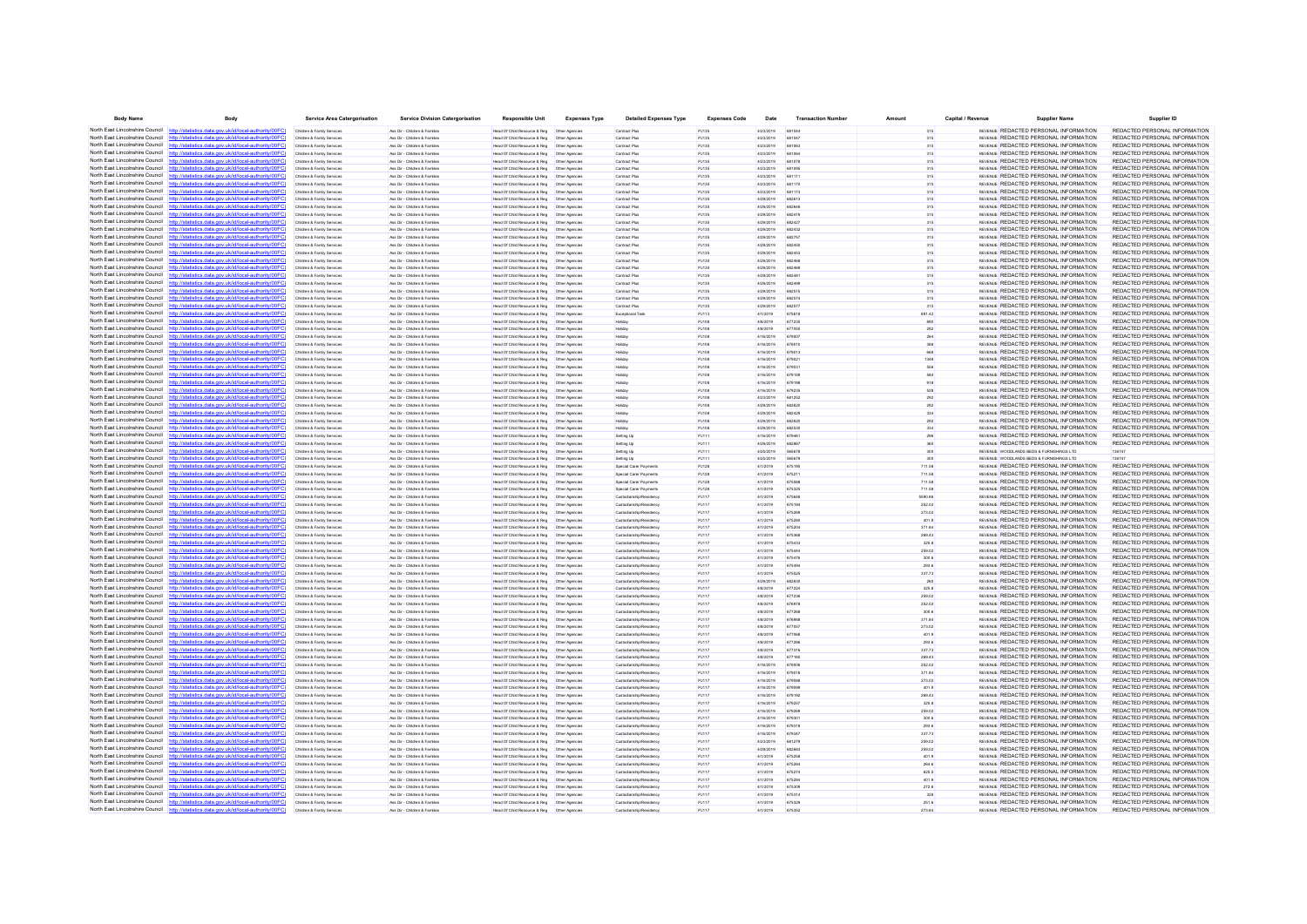| <b>Body Name</b>                                                   | Body                                                                                                                                                                             | <b>Service Area Catergorisation</b>                      | <b>Service Division Catergorisation</b>                        | <b>Responsible Unit</b>                                                       | <b>Expenses Type</b>             | <b>Detailed Expenses Type</b>                      | <b>Expenses Code</b> | Date                   | <b>Transaction Number</b> | Amoun            | Capital / Revenue | <b>Supplier Name</b>                                                           | Supplier ID                                                    |
|--------------------------------------------------------------------|----------------------------------------------------------------------------------------------------------------------------------------------------------------------------------|----------------------------------------------------------|----------------------------------------------------------------|-------------------------------------------------------------------------------|----------------------------------|----------------------------------------------------|----------------------|------------------------|---------------------------|------------------|-------------------|--------------------------------------------------------------------------------|----------------------------------------------------------------|
|                                                                    | North East Lincolnshire Council http://statistics.data.gov.uk/id/local-authority/00FC)                                                                                           | Children & Family Services                               | Ass Dir - Children & Familes                                   | Head Of Child Resource & Reg   Other Agencies                                 |                                  | Custodianship/Residency                            | PJ117                | 4/1/2019               | 675356                    | 250.1            |                   | REVENUE REDACTED PERSONAL INFORMATION                                          | REDACTED PERSONAL INFORMATION                                  |
|                                                                    | North East Lincolnshire Council http://statistics.data.gov.uk/id/local-authority/00FC                                                                                            | Children & Family Services                               | Ass Dir - Children & Families                                  | Head Of Child Resource & Reg   Other Agencies                                 |                                  | Custodianship/Residency                            | PJ117                | 4/1/2019               | 675364                    | 251.6            |                   | REVENUE REDACTED PERSONAL INFORMATION                                          | REDACTED PERSONAL INFORMATION                                  |
|                                                                    | North East Lincolnshire Council http://statistics.data.gov.uk/id/local-authority/00FC)                                                                                           | Children & Family Service                                | Ass Dir - Children & Famile                                    | Head Of Child Resource & Reg                                                  | Other Agencie                    | Custodianship/Residenc                             | PJ117                | 4/1/2019               | 675394                    | 416              |                   | REVENUE REDACTED PERSONAL INFORMATION                                          | REDACTED PERSONAL INFORMATION                                  |
|                                                                    | North East Lincolnshire Council http://statistics.data.gov.uk/id/local-authority/00FC)                                                                                           | Children & Family Services                               | Ass Dir - Children & Familes                                   |                                                                               |                                  | Custodianship/Residency                            | PJ117                | 4/1/2019               | 675413                    | 299.6            |                   | REVENUE REDACTED PERSONAL INFORMATION                                          | REDACTED PERSONAL INFORMATION                                  |
| North East Lincolnshire Council                                    | http://statistics.data.gov.uk/id/local-authority/00FC                                                                                                                            | Children & Family Services                               | Ass Dir - Children & Familes                                   | Head Of Child Resource & Reg                                                  | Other Agencies                   | Custodianship/Residenc                             | PJ117                | 4/1/2019               | 675416                    | 347.78           |                   | REVENUE REDACTED PERSONAL INFORMATION                                          | REDACTED PERSONAL INFORMATION                                  |
| North East Lincolnshire Council                                    | http://statistics.data.gov.uk/id/local-authority/00FC)                                                                                                                           | Children & Family Services                               | Ass Dir - Children & Families                                  | Head Of Child Resource & Reg                                                  | Other Agencies                   | Custodianship/Residence                            | PJ117                | 4/1/2019               | 675425                    | 521.52           |                   | REVENUE REDACTED PERSONAL INFORMATION                                          | REDACTED PERSONAL INFORMATION                                  |
| North East Lincolnshire Council                                    | North East Lincolnshire Council http://statistics.data.gov.uk/id/local-authority/00FC)<br>http://statistics.data.gov.uk/id/local-authority/00FC                                  | Children & Family Service                                | Ass Dir - Children & Families                                  | Head Of Child Resource & Reg                                                  | Other Agencie                    | Custodianship/Residenc                             | PJ117                | 4/1/2019               | 675435                    | 374.72           |                   | REVENUE REDACTED PERSONAL INFORMATION<br>REVENUE REDACTED PERSONAL INFORMATION | REDACTED PERSONAL INFORMATION<br>REDACTED PERSONAL INFORMATIO  |
| North East Lincolnshire Council                                    | stics.data.gov.uk/id/local-authority/00FC<br>http://stat                                                                                                                         | Children & Family Service<br>Children & Family Services  | Ass Dir - Children & Famille<br>Ass Dir - Children & Families  | Head Of Child Resource & Reg<br>Head Of Child Resource & Reg                  | Other Agencies<br>Other Agencies | Custodianship/Residenc<br>Custodianship/Residence  | PJ117<br>PJ117       | 4/1/2019<br>4/1/2019   | 67544<br>675456           | 321.74           |                   | REVENUE REDACTED PERSONAL INFORMATION                                          | REDACTED PERSONAL INFORMATION                                  |
| North East Lincolnshire Council                                    | http://statistics.data.gov.uk/id/local-authority/00EC                                                                                                                            | Children & Family Service                                | Ass Dir - Children & Families                                  | Head Of Child Resource & Reg                                                  | Other Agencie                    | Custodianship/Residenc                             | PJ117                | 4/1/2019               | 67546                     | 312.02           |                   | REVENUE REDACTED PERSONAL INFORMATION                                          | REDACTED PERSONAL INFORMATION                                  |
| North East Lincolnshire Council                                    | statistics.data.gov.uk/id/local-authority/00FC                                                                                                                                   | Children & Family Services                               | las Dir - Children & Families                                  | Head Of Child Resource & Reg                                                  | Other Agencies                   | Custodianship/Residenc                             | PJ117                | 4/1/2019               |                           | 403              |                   | REVENUE REDACTED PERSONAL INFORMATION                                          | REDACTED PERSONAL INFORMATION                                  |
|                                                                    | North East Lincolnshire Council http://statistics.data.gov.uk/id/local-authority/00FC)                                                                                           | Children & Family Services                               | Ass Dir - Children & Familes                                   | Head Of Child Resource & Reg   Other Agencies                                 |                                  | Custodianship/Residency                            | PJ117                | 4/1/2019               | 675516                    | 254.6            |                   | REVENUE REDACTED PERSONAL INFORMATION                                          | REDACTED PERSONAL INFORMATION                                  |
| North East Lincolnshire Council                                    | http://statistics.data.gov.uk/id/local-authority/00FC                                                                                                                            | Children & Family Services                               | Ass Dir - Children & Families                                  | Head Of Child Resource & Reg                                                  | Other Agencies                   | Custodianship/Residence                            | PJ117                | 4/8/2019               | 677204                    | 299.6            |                   | REVENUE REDACTED PERSONAL INFORMATION                                          | REDACTED PERSONAL INFORMATION                                  |
|                                                                    | North East Lincolnshire Council http://statistics.data.gov.uk/id/local-authority/00FC)                                                                                           | Children & Family Service                                | Ass Dir - Children & Familie                                   | Head Of Child Resource & Reg                                                  | Other Agencie                    | Custodianship/Residenc                             | PJ117                | 4/8/2019               | 677207                    | 347.78           |                   | REVENUE REDACTED PERSONAL INFORMATION                                          | REDACTED PERSONAL INFORMATION                                  |
|                                                                    | North East Lincolnshire Council http://statistics.data.gov.uk/id/local-authority/00FC)                                                                                           | Children & Family Service                                | Ass Dir - Children & Familes                                   | Head Of Child Resource & Reg   Other Agencie                                  |                                  | Custodianship/Residenc                             | PJ117                | 4/8/2019               |                           | 521.52           |                   | REVENUE REDACTED PERSONAL INFORMATION                                          | REDACTED PERSONAL INFORMATION                                  |
| North East Lincolnshire Council                                    | http://statistics.data.gov.uk/id/local-authority/00FC)                                                                                                                           | Children & Family Services                               | Ass Dir - Children & Families                                  | Head Of Child Resource & Reg                                                  | Other Agencies                   | Custodianship/Residenc                             | PJ117                | 4/8/2019               | 677227                    | 374.72           |                   | REVENUE REDACTED PERSONAL INFORMATION                                          | REDACTED PERSONAL INFORMATION                                  |
|                                                                    | North East Lincolnshire Council http://statistics.data.gov.uk/id/local-authority/00FC                                                                                            | Children & Family Service                                | Ass Dir - Children & Famille                                   | Head Of Child Resource & Reg                                                  | Other Agenci                     | Custodianship/Residenc                             | PJ117                | 4/8/2019               | 677233                    | 321.74           |                   | REVENUE REDACTED PERSONAL INFORMATION                                          | REDACTED PERSONAL INFORMATION                                  |
|                                                                    | North East Lincolnshire Council http://statistics.data.gov.uk/id/local-authority/00FC)                                                                                           | Children & Family Services                               | Ass Dir - Children & Families                                  | Head Of Child Resource & Reg   Other Agencies                                 |                                  | Custodianship/Residency                            | PJ117                | 4/8/2019               |                           |                  |                   | REVENUE REDACTED PERSONAL INFORMATION                                          | REDACTED PERSONAL INFORMATION                                  |
| North East Lincolnshire Council                                    | stics.data.gov.uk/id/local-authority/00FC<br>http://stati<br>North East Lincolnshire Council http://statistics.data.gov.uk/id/local-authority/00FC)                              | Children & Family Services<br>Children & Family Services | Ass Dir - Children & Families<br>Ass Dir - Children & Families | Head Of Child Resource & Reg<br>Head Of Child Resource & Reg                  | Other Agencies<br>Other Agencies | Custodianship/Residency<br>Custodianship/Residence | PJ117<br>PJ117       | 4/8/2019<br>4/8/2019   | 677253<br>677047          | 312.02<br>401.9  |                   | REVENUE REDACTED PERSONAL INFORMATION<br>REVENUE REDACTED PERSONAL INFORMATION | REDACTED PERSONAL INFORMATION<br>REDACTED PERSONAL INFORMATION |
|                                                                    | North East Lincolnshire Council http://statistics.data.gov.uk/id/local-authority/00FC                                                                                            | Children & Family Service                                | Ass Dir - Children & Families                                  | Head Of Child Resource & Reg                                                  | Other Agencie                    | Custodianship/Residenc                             | PJ117                | 4/8/2019               | A77273                    |                  |                   | REVENUE REDACTED PERSONAL INFORMATION                                          | REDACTED PERSONAL INFORMATION                                  |
| North East Lincolnshire Council                                    | http://statistics.data.gov.uk/id/local-authority/00FC                                                                                                                            |                                                          | les Dir - Children & Familie                                   | Head Of Child Resource & Reg                                                  | Other Agencie                    |                                                    | <b>PJ117</b>         | 4/8/2019               |                           | 264.6            |                   | REVENUE REDACTED PERSONAL INFORMATION                                          | REDACTED PERSONAL INFORMATIO                                   |
|                                                                    | North East Lincolnshire Council http://statistics.data.gov.uk/id/local-authority/00FC)                                                                                           | Children & Family Services                               | Ass Dir - Children & Families                                  |                                                                               |                                  | Custodianship/Residenc                             | PJ117                | 4/8/2019               | 677062                    | 625.5            |                   | REVENUE REDACTED PERSONAL INFORMATION                                          | REDACTED PERSONAL INFORMATION                                  |
|                                                                    | North East Lincolnshire Council http://statistics.data.gov.uk/id/local-authority/00FC)                                                                                           | Children & Family Services                               | Ass Dir - Children & Families                                  | Head Of Child Resource & Reg   Other Agencies                                 |                                  | Custodianship/Residence                            | PJ117                | 4/8/2019               | 677072                    | 401.9            |                   | REVENUE REDACTED PERSONAL INFORMATION                                          | REDACTED PERSONAL INFORMATION                                  |
| North East Lincolnshire Council http:                              | statistics data nov uk/id/local-authority/00FC                                                                                                                                   | Children & Family Service                                | les Dir - Children & Families                                  | Head Of Child Resource & Reg                                                  | Other Agencies                   | Custodianship/Residenc                             | <b>PJ117</b>         | 4/8/2019               |                           | 254.6            |                   | REVENUE REDACTED PERSONAL INFORMATION                                          | REDACTED PERSONAL INFORMATION                                  |
| North East Lincolnshire Council http                               | /statistics.data.gov.uk/id/local-authority/00FC                                                                                                                                  | Children & Family Services                               | Ass Dir - Children & Familes                                   | Head Of Child Resource & Reg   Other Agencies                                 |                                  | Custodianship/Residency                            | PJ117                | 4/8/2019               | 677098                    | 272.6            |                   | REVENUE REDACTED PERSONAL INFORMATION                                          | REDACTED PERSONAL INFORMATION                                  |
|                                                                    | North East Lincolnshire Council http://statistics.data.gov.uk/id/local-authority/00FC                                                                                            | Children & Family Services                               | Ass Dir - Children & Families                                  | Head Of Child Resource & Reg                                                  | Other Agencies                   | Custodianship/Residence                            | PJ117                | 4/8/2019               | 677103                    | 328              |                   | REVENUE REDACTED PERSONAL INFORMATION                                          | REDACTED PERSONAL INFORMATION                                  |
|                                                                    | North East Lincolnshire Council http://statistics.data.gov.uk/id/local-authority/00FC)                                                                                           | Children & Family Service                                | Ass Dir - Children & Familes                                   | Head Of Child Resource & Reg                                                  | Other Agencie                    | Custodianship/Residenc                             | PJ117                | 4/8/2019               | 677118                    | 251.6            |                   | <b>REVENLE REDACTED PERSONAL INFORMATION</b>                                   | REDACTED PERSONAL INFORMATION                                  |
|                                                                    | North East Lincolnshire Council http://statistics.data.gov.uk/id/local-authority/00FC)                                                                                           | Children & Family Service                                | Ass Dir - Children & Families                                  | Head Of Child Resource & Reg                                                  | Other Agencie                    | Custodianship/Residenc                             | <b>PJ117</b>         | 4/8/2019               |                           | 273.64           |                   | REVENUE REDACTED PERSONAL INFORMATION                                          | REDACTED PERSONAL INFORMATION                                  |
| North East Lincolnshire Council                                    | http://statistics.data.gov.uk/id/local-authority/00FC                                                                                                                            | Children & Family Services                               | Ass Dir - Children & Families                                  | Head Of Child Resource & Reg                                                  | Other Agencies                   | Custodianship/Residenc                             | PJ117                | 4/8/2019               | 677146                    | 250.1            |                   | REVENUE REDACTED PERSONAL INFORMATION                                          | REDACTED PERSONAL INFORMATION                                  |
|                                                                    | North East Lincolnshire Council http://statistics.data.gov.uk/id/local-authority/00FC)<br>North East Lincolnshire Council http://statistics.data.gov.uk/id/local-authority/00FC) | Children & Family Services                               | Ass Dir - Children & Families                                  | Head Of Child Resource & Reg                                                  | Other Agencies                   | Custodianship/Residence                            | PJ117                | 4/8/2019               | 677156                    | 251.6            |                   | REVENUE REDACTED PERSONAL INFORMATION                                          | REDACTED PERSONAL INFORMATION                                  |
| North East Lincolnshire Council                                    |                                                                                                                                                                                  | Children & Family Service                                | Ass Dir - Children & Families                                  | Head Of Child Resource & Reg                                                  | Other Agencie                    | Custodianship/Residence                            | P.I117               | 4/8/2019<br>4/16/2019  | A771N                     | 416<br>401.9     |                   | REVENUE REDACTED PERSONAL INFORMATION<br>REVENUE REDACTED PERSONAL INFORMATION | REDACTED PERSONAL INFORMATION<br>REDACTED PERSONAL INFORMATION |
|                                                                    | North East Lincolnshire Council http://statistics.data.oov.uk/id/local-authority/00FC                                                                                            | Children & Family Services<br>Children & Family Services | Ass Dir - Children & Families<br>Ass Dir - Children & Families | Head Of Child Resource & Reg<br>Head Of Child Resource & Reg   Other Agencies | Other Agencies                   | Custodianship/Residenc<br>Custodianship/Residency  | PJ117<br>PJ117       | 4/16/2019              | 679078<br>679083          | 264.6            |                   | REVENUE REDACTED PERSONAL INFORMATION                                          | REDACTED PERSONAL INFORMATION                                  |
|                                                                    | North East Lincolnshire Council http://statistics.data.gov.uk/id/local-authority/00FC                                                                                            | Children & Family Services                               | Ass Dir - Children & Families                                  | Head Of Child Resource & Reg                                                  | Other Agencie                    | Custodianship/Residence                            | PJ117                | 4/16/2019              | 679093                    | 625.5            |                   | <b>REVENLE REDACTED PERSONAL INFORMATION</b>                                   | REDACTED PERSONAL INFORMATION                                  |
|                                                                    | North East Lincolnshire Council http://statistics.data.gov.uk/id/local-authority/00FC)                                                                                           |                                                          | les Dir - Children & Familie                                   | Head Of Child Resource & Reg                                                  | Other Agencie                    | Lustodianship/Residenc                             | PJ117                | 4/16/2019              |                           | 401.9            |                   | REVENUE REDACTED PERSONAL INFORMATION                                          | REDACTED PERSONAL INFORMATIO                                   |
|                                                                    | North East Lincolnshire Council http://statistics.data.gov.uk/id/local-authority/00FC)                                                                                           | Children & Family Services                               | Ass Dir - Children & Families                                  |                                                                               |                                  | Custodianship/Residency                            | PJ117                | 4/16/2019              | 679129                    | 272.6            |                   | REVENUE REDACTED PERSONAL INFORMATION                                          | REDACTED PERSONAL INFORMATION                                  |
|                                                                    | North East Lincolnshire Council http://statistics.data.oov.uk/id/local-authority/00FC                                                                                            | Children & Family Services                               | Ass Dir - Children & Families                                  | Head Of Child Resource & Reg                                                  | Other Agencies                   | Custodianship/Residence                            | PJ117                | 4/16/2019              | 679134                    | 328              |                   | REVENUE REDACTED PERSONAL INFORMATION                                          | REDACTED PERSONAL INFORMATION                                  |
|                                                                    | North East Lincolnshire Council http://statistics.data.gov.uk/id/local-authority/00FC)                                                                                           | Children & Family Service                                | Ass Dir - Children & Fortifier                                 | Head Of Child Resource & Reg                                                  | Other Anencie                    | Custorlianship/Residence                           | P.1117               | 4/16/2019              | 679149                    | 251.6            |                   | <b>REVENLE REDACTED PERSONAL INFORMATION</b>                                   | REDACTED PERSONAL INFORMATION                                  |
|                                                                    | North East Lincolnshire Council http://statistics.data.gov.uk/id/local-authority/00FC)                                                                                           | Children & Family Service                                | Ass Dir - Children & Famille                                   | Head Of Child Resource & Reg                                                  | Other Agencie                    | Custodianship/Residenc                             | <b>PJ117</b>         | 4/16/2019              |                           | 273.64           |                   | REVENUE REDACTED PERSONAL INFORMATION                                          | REDACTED PERSONAL INFORMATION                                  |
| North East Lincolnshire Council http                               | cs data nov uk/id/local-authority/00EC                                                                                                                                           | Children & Family Services                               | Ass Dir - Children & Families                                  | Head Of Child Resource & Reg                                                  | Other Agencies                   | Custodianship/Residence                            | PJ117                | 4/16/2019              | 679177                    | 250.1            |                   | REVENUE REDACTED PERSONAL INFORMATION                                          | REDACTED PERSONAL INFORMATION                                  |
|                                                                    | North East Lincolnshire Council http://statistics.data.gov.uk/id/local-authority/00FC)                                                                                           | Children & Family Service                                | Ass Dir - Children & Familes                                   | Head Of Child Resource & Reg                                                  | Other Agencie                    | Custorlianship/Residence                           | PJ117                | 4/16/2019              | 679188                    | 251.6            |                   | <b>REVENLE REDACTED PERSONAL INFORMATION</b>                                   | REDACTED PERSONAL INFORMATION                                  |
|                                                                    | North East Lincolnshire Council http://statistics.data.gov.uk/id/local-authority/00FC                                                                                            | Children & Family Service                                | Ass Dir - Children & Famille                                   | Head Of Child Resource & Reg                                                  | Other Agencie                    | Custodianship/Residenc                             | <b>PJ117</b>         | 4/16/2019              |                           |                  |                   | REVENUE REDACTED PERSONAL INFORMATION                                          | REDACTED PERSONAL INFORMATION                                  |
| North East Lincolnshire Council                                    | http://statistics.data.gov.uk/id/local-authority/00FC                                                                                                                            | Children & Family Services                               | Ass Dir - Children & Families                                  | Head Of Child Resource & Reg                                                  | Other Agencies                   | Custodianship/Residenc                             | PJ117                | 4/16/2019              | 67923                     | 299.6            |                   | REVENUE REDACTED PERSONAL INFORMATION                                          | REDACTED PERSONAL INFORMATION                                  |
|                                                                    | North East Lincolnshire Council http://statistics.data.gov.uk/id/local-authority/00FC)<br>North East Lincolnshire Council http://statistics.data.gov.uk/id/local-authority/00FC  | Children & Family Services                               | Ass Dir - Children & Familes                                   | Head Of Child Resource & Reg   Other Agencies                                 |                                  | Custodianship/Residency                            | PJ117                | 4/16/2019              | 679241                    | 347.78           |                   | REVENUE REDACTED PERSONAL INFORMATION                                          | REDACTED PERSONAL INFORMATION                                  |
|                                                                    | North East Lincolnshire Council http://statistics.data.gov.uk/id/local-authority/00FC)                                                                                           | Children & Family Services                               | Ass Dir - Children & Families                                  | Head Of Child Resource & Reg                                                  | Other Agencies                   | Custodianship/Residence<br>Custodianship/Reside    | PJ117<br>PJ117       | 4/16/2019<br>4/16/2019 | 679249                    | 521.52           |                   | REVENUE REDACTED PERSONAL INFORMATION<br>REVENUE REDACTED PERSONAL INFORMATION | REDACTED PERSONAL INFORMATION<br>REDACTED PERSONAL INFORMATIO  |
|                                                                    | North East Lincolnshire Council http://statistics.data.gov.uk/id/local-authority/00FC)                                                                                           | Children & Family Service                                | Ass Dir - Children & Family<br>Ass Dir - Children & Families   | Head Of Child Resource & Reg<br>Head Of Child Resource & Reg   Other Agencies | Other Agencie                    | Custodianship/Residenc                             | PJ117                | 4/16/2019              | 67926                     | 374.72<br>321.74 |                   | REVENUE REDACTED PERSONAL INFORMATION                                          | REDACTED PERSONAL INFORMATION                                  |
|                                                                    | North East Lincolnshire Council http://statistics.data.gov.uk/id/local-authority/00FC)                                                                                           | Children & Family Services                               | Ass Dir - Children & Families                                  | Head Of Child Resource & Reg                                                  | Other Agencies                   | Custodianship/Residence                            | PJ117                | 4/16/2019              | 679281                    |                  |                   | REVENUE REDACTED PERSONAL INFORMATION                                          | REDACTED PERSONAL INFORMATION                                  |
|                                                                    | North East Lincolnshire Council http://statistics.data.gov.uk/id/local-authority/00FC                                                                                            |                                                          | Ass Dir - Children & Famile                                    | lead Of Child Resource & Reg                                                  | Other Agenci                     | Custodianship/Residenc                             | PJ117                | 4/16/2019              |                           | 312.02           |                   | REVENUE REDACTED PERSONAL INFORMATION                                          | REDACTED PERSONAL INFORMATION                                  |
|                                                                    | North East Lincolnshire Council http://statistics.data.gov.uk/id/local-authority/00FC)                                                                                           | Children & Family Services                               | Ass Dir - Children & Familes                                   | Head Of Child Resource & Reg   Other Agencies                                 |                                  | Custodianship/Residenc                             | PJ117                | 4/16/2019              | 679310                    | 403              |                   | REVENUE REDACTED PERSONAL INFORMATION                                          | REDACTED PERSONAL INFORMATION                                  |
| North East Lincolnshire Council                                    | http://statistics.data.gov.uk/id/local-authority/00FC                                                                                                                            | Children & Family Services                               | Ass Dir - Children & Families                                  | Head Of Child Resource & Reg                                                  | Other Agencies                   | Custodianship/Residenc                             | PJ117                | 4/16/2019              | 679339                    | 254.6            |                   | REVENUE REDACTED PERSONAL INFORMATION                                          | REDACTED PERSONAL INFORMATION                                  |
|                                                                    | North East Lincolnshire Council http://statistics.data.gov.uk/id/local-authority/00FC)                                                                                           | Children & Family Service                                | Ass Dir - Children & Families                                  | Head Of Child Resource & Reg                                                  | Miscellaneous Expenses           | Other Expenses General                             | LL119                | 4/4/2019               | 562197                    | 1533.2           |                   | REVENUE CAROL FELLOWES                                                         | 128442                                                         |
|                                                                    | North East Lincolnshire Council http://statistics.data.gov.uk/id/local-authority/00FC                                                                                            | Children & Family Service                                | Ass Dir - Children & Famile                                    | Head Of Child Resource & Reg                                                  | Miscellaneous Exp                | Other Expenses Gen                                 | LL119                | 4/16/2019              |                           | 599.5            |                   | REVENUE BARNARDOS                                                              |                                                                |
| North East Lincolnshire Council                                    | http://statistics.data.gov.uk/id/local-authority/00FC                                                                                                                            | Children & Family Service                                | las Dir - Children & Families                                  | Head Of Child Resource & Reg                                                  | Other Agencies                   | Additional Cos                                     | PJ114                | 4/8/2019               |                           | 520              |                   | REVENUE REDACTED PERSONAL INFORMATION                                          | REDACTED PERSONAL INFORMATION                                  |
|                                                                    | North East Lincolnshire Council http://statistics.data.gov.uk/id/local-authority/00FC)                                                                                           | Children & Family Services                               | Ass Dir - Children & Familes                                   | Head Of Child Resource & Reg   Other Agencies                                 |                                  | Additional Cost                                    | PJ114                | 4/1/2019               | 67564                     | 350              |                   | REVENUE REDACTED PERSONAL INFORMATION                                          | REDACTED PERSONAL INFORMATION                                  |
|                                                                    | North East Lincolnshire Council http://statistics.data.gov.uk/id/local-authority/00FC                                                                                            | Children & Family Service                                | Ass Dir - Children & Families                                  | Head Of Child Resource & Reg                                                  | Other Agencie                    | Adoption Allowance                                 | PJ118                | 4/1/2019               | 675245                    |                  |                   | REVENLE REDACTED PERSONAL INFORMATION                                          | REDACTED PERSONAL INFORMATION                                  |
| North East Lincolnshire Council httn                               | etatietics data nov uk/id/local-authority/00FC                                                                                                                                   | Children & Family Service                                | Ass Dir - Children & Famille                                   | Head Of Child Resource & Reg                                                  | Other Agencies                   | Adoption Allowancy                                 | PJ118                | 4/1/2019               | 675213                    | 293.3            |                   | REVENUE REDACTED PERSONAL INFORMATION                                          | REDACTED PERSONAL INFORMATION                                  |
|                                                                    | North East Lincolnshire Council http://statistics.data.gov.uk/id/local-authority/00FC)<br>North East Lincolnshire Council http://statistics.data.gov.uk/id/local-authority/00FC  | Children & Family Services                               | Ass Dir - Children & Familes                                   | Head Of Child Resource & Reg   Other Agencies                                 |                                  | Adoption Allowance                                 | PJ118                | 4/1/2019               | 675232                    | 253.2            |                   | REVENUE REDACTED PERSONAL INFORMATION                                          | REDACTED PERSONAL INFORMATION                                  |
|                                                                    | North East Lincolnshire Council http://statistics.data.gov.uk/id/local-authority/00FC                                                                                            | Children & Family Services<br>Children & Family Service  | Ass Dir - Children & Families<br>Ass Dir - Children & Familie  | Head Of Child Resource & Reg<br>Head Of Child Resource & Reg                  | Other Agencies<br>Other Agenci   | Adoption Allowance<br>Adoption Allowanc            | PJ118<br>PJ118       | 4/1/2019<br>4/1/2019   | 675238<br>675381          | 293.6            |                   | REVENLE REDACTED PERSONAL INFORMATION<br>REVENUE REDACTED PERSONAL INFORMATION | REDACTED PERSONAL INFORMATION<br>REDACTED PERSONAL INFORMATION |
|                                                                    | North East Lincolnshire Council http://statistics.data.gov.uk/id/local-authority/00FC)                                                                                           | Children & Family Service                                | Ass Dir - Children & Families                                  | Head Of Child Resource & Reg   Other Agencie                                  |                                  | Adoption Allowancy                                 | PJ118                | 4/8/2019               |                           |                  |                   | REVENUE REDACTED PERSONAL INFORMATION                                          | REDACTED PERSONAL INFORMATION                                  |
| North East Lincolnshire Council                                    | http://statistics.data.gov.uk/id/local-authority/00FC                                                                                                                            | Children & Family Services                               | Ass Dir - Children & Families                                  | Head Of Child Resource & Reg                                                  | Other Agencies                   | Adoption Allowance                                 | PJ118                | 4/8/2019               | 677000                    | 293.3            |                   | REVENUE REDACTED PERSONAL INFORMATION                                          | REDACTED PERSONAL INFORMATION                                  |
|                                                                    | North East Lincolnshire Council http://statistics.data.gov.uk/id/local-authority/00FC)                                                                                           | Children & Family Service                                | Ass Dir - Children & Families                                  | Head Of Child Resource & Reg                                                  | Other Agencies                   | Adoption Allowance                                 | PJ118                | 4/8/2019               | 67702                     | 253.2            |                   | REVENLE REDACTED PERSONAL INFORMATION                                          | REDACTED PERSONAL INFORMATION                                  |
|                                                                    | North East Lincolnshire Council http://statistics.data.gov.uk/id/local-authority/00FC)                                                                                           | Children & Family Service                                | Ass Dir - Children & Familes                                   | Head Of Child Resource & Reg   Other Agencie                                  |                                  | Adoption Allowance                                 | PJ118                | 4/8/2019               |                           | 293.6            |                   | REVENUE REDACTED PERSONAL INFORMATION                                          | REDACTED PERSONAL INFORMATION                                  |
| North East Lincolnshire Council                                    |                                                                                                                                                                                  | Children & Family Services                               | Ass Dir - Children & Familes                                   | Head Of Child Resource & Reg                                                  | Other Agencies                   | Adoption Allowance                                 | PJ118                | 4/8/2019               | 677035                    | 286              |                   | REVENUE REDACTED PERSONAL INFORMATION                                          | REDACTED PERSONAL INFORMATION                                  |
|                                                                    | North East Lincolnshire Council http://statistics.data.gov.uk/id/local-authority/00FC)                                                                                           | Children & Family Services                               | Ass Dir - Children & Families                                  | Head Of Child Resource & Reg   Other Agencies                                 |                                  | Adoption Allowance                                 | PJ118                | 4/8/2019               | 677173                    | 662              |                   | REVENLE REDACTED PERSONAL INFORMATION                                          | REDACTED PERSONAL INFORMATION                                  |
|                                                                    | North East Lincolnshire Council http://statistics.data.gov.uk/id/local-authority/00FC                                                                                            | Children & Family Service                                | Ass Dir - Children & Familes                                   | Head Of Child Resource & Reg                                                  | Other Agencie                    | Adoption Allowancy                                 | PJ118                | 4/16/2019              | 679030                    | 293.3            |                   | REVENLE REDACTED PERSONAL INFORMATION                                          | REDACTED PERSONAL INFORMATION                                  |
| North East Lincolnshire Council                                    | http://statistics.data.gov.uk/id/local-authority/00FC                                                                                                                            | Children & Family Service                                | les Dir - Children & Familie                                   | Head Of Child Resource & Reg                                                  | Other Agencie                    | Adoption Allowancy                                 | PJ118                | 4/16/2019              |                           | 253.2            |                   | REVENUE REDACTED PERSONAL INFORMATION                                          | REDACTED PERSONAL INFORMATIO                                   |
| North East Lincolnshire Council                                    | http://statistics.data.gov.uk/id/local-authority/00FC                                                                                                                            | Children & Family Service                                | Ass Dir - Children & Families                                  |                                                                               |                                  | Adoption Allowance                                 | PJ118                | 4/16/2019              | 679058                    | 293.6            |                   | REVENUE REDACTED PERSONAL INFORMATION                                          | REDACTED PERSONAL INFORMATION                                  |
| North East Lincolnshire Council                                    | http://statistics.data.gov.uk/id/local-authority/00FC                                                                                                                            | Children & Family Services                               | Ass Dir - Children & Families                                  | Head Of Child Resource & Reg                                                  | Other Agencies                   | Adoption Allowance                                 | PJ118                | 4/16/2019              | 679065                    |                  |                   | REVENLE REDACTED PERSONAL INFORMATION                                          | REDACTED PERSONAL INFORMATION                                  |
|                                                                    | North East Lincolnshire Council http://statistics.data.gov.uk/id/local-authority/00FC<br>North East Lincolnshire Council http://statistics.data.gov.uk/id/local-authority/00FC)  | Children & Family Service                                | Ass Dir - Children & Families<br>Ass Dir - Children & Familes  | Head Of Child Resource & Reg                                                  | Other Agencie                    | <b>Montion Allowance</b>                           | PJ118                | 4/16/2019              | 679205                    | 662              |                   | REVENLE REDACTED PERSONAL INFORMATION<br>REVENUE REDACTED PERSONAL INFORMATION | REDACTED PERSONAL INFORMATION<br>REDACTED PERSONAL INFORMATION |
| North East Lincolnshire Council                                    | cs data gov uk/id/local-authority/00EC                                                                                                                                           | Children & Family Services<br>Children & Family Services | Ass Dir - Children & Families                                  | Head Of Child Resource & Reg   Other Agencies<br>Head Of Child Resource & Reg | Other Agencies                   | Adoption Allowance<br>Adoption Allowance           | PJ118<br>PJ118       | 4/16/2019<br>4/23/2019 | 679297<br>681214          | 331              |                   | REVENUE REDACTED PERSONAL INFORMATION                                          | REDACTED PERSONAL INFORMATION                                  |
|                                                                    | North East Lincolnshire Council http://statistics.data.gov.uk/id/local-authority/00FC                                                                                            | Children & Family Service                                | Ass Dir - Children & Familie                                   | Head Of Child Resource & Reg                                                  | Other Agencie                    | Adordon Aliowance                                  | PJ118                | 4/23/2019              | 681214                    | 331              |                   | REVENLE REDACTED PERSONAL INFORMATION                                          | REDACTED PERSONAL INFORMATION                                  |
|                                                                    | North East Lincolnshire Council http://statistics.data.gov.uk/id/local-authority/00FC)                                                                                           | Children & Family Service                                | Ass Dir - Children & Families                                  | Head Of Child Resource & Reg   Other Agencie                                  |                                  | Adoption Allowancy                                 | PJ118                | 4/23/2019              |                           |                  |                   | REVENUE REDACTED PERSONAL INFORMATION                                          | REDACTED PERSONAL INFORMATION                                  |
| North East Lincolnshire Council                                    | http://statistics.data.gov.uk/id/local-authority/00FC                                                                                                                            | Children & Family Service                                | Ass Dir - Children & Families                                  | Head Of Child Resource & Reg                                                  | Other Agencie                    | Adoption Allowance                                 | PJ118                | 4/29/2019              | 682619                    | 331              |                   | REVENUE REDACTED PERSONAL INFORMATION                                          | REDACTED PERSONAL INFORMATION                                  |
| North East Lincolnshire Council                                    | http://statistics.data.gov.uk/id/local-authority/00FC)                                                                                                                           | Children & Family Services                               | Ass Dir - Children & Families                                  | Head Of Child Resource & Reg   Other Agencies                                 |                                  | Adoption Allowance                                 | PJ118                | 4/29/2019              | 682619                    | 331              |                   | REVENLE REDACTED PERSONAL INFORMATION                                          | REDACTED PERSONAL INFORMATION                                  |
| North East Lincolnshire Council                                    | http://statistics.data.gov.uk/id/local-authority/00FC                                                                                                                            | Children & Family Service                                | Ass Dir - Children & Families                                  | Head Of Child Resource & Reg                                                  | Other Agencie                    | Adoption Allowance                                 | <b>P.I118</b>        | 4/29/2019              | 682710                    |                  |                   | <b>REVENLE REDACTED PERSONAL INFORMATION</b>                                   | REDACTED PERSONAL INFORMATION                                  |
| North East Lincolnshire Council                                    | ttp://statistics.data.gov.uk/id/local-authority/00FC                                                                                                                             | dren & Family Service                                    | les Dir - Children & Familie                                   | Head Of Child Resource & Reg                                                  | Other Agencie                    | doption Allowancy                                  | PJ118                | 4/29/2019              |                           | 435.69           |                   | REVENUE REDACTED PERSONAL INFORMATION                                          | REDACTED PERSONAL INFORMATIO                                   |
| North East Lincolnshire Council http:/                             | lics.data.gov.uk/id/local-authority/00FC                                                                                                                                         | Children & Family Services                               | Ass Dir - Children & Families                                  | Head Of Child Resource & Reg   Other Agencies                                 |                                  | Adoption Allowance                                 | PJ118                | 4/1/2019               | 675245                    | 435.69           |                   | REVENUE REDACTED PERSONAL INFORMATION                                          | REDACTED PERSONAL INFORMATION                                  |
| North East Lincolnshire Council                                    | http://statistics.data.gov.uk/id/local-authority/00EC                                                                                                                            | Children & Family Services                               | Ass Dir - Children & Familes                                   | Head Of Child Resource & Reg                                                  | Public Transport                 | Public Transport - Employee                        | <b>JD101</b>         | 4/9/2019               | 561360                    | 300.25           |                   | REVENUE FOSTERING AND ADDPTION                                                 | 110681                                                         |
| North East Lincolnshire Council                                    | http://statistics.data.gov.uk/id/local-authority/00FC                                                                                                                            |                                                          | les Dir - Children & Familie                                   | Head Of Child Resource & Reg                                                  | Equip / Fumiture / Mat           |                                                    | LA121                | 4/4/2019               |                           | 1268.5           |                   | REVENUE CORAMBAAF ADOPTION & FOSTERING ACADEM                                  | 132908                                                         |
| North East Lincolnshire Council<br>North East Lincolnshire Council | http://statistics.data.gov.uk/id/local-authority/00FC)                                                                                                                           | Children & Family Services                               | Ass Dir - Children & Familes                                   | Head Of Child Resource & Reg Miscellaneous Expenses                           |                                  | Other Expenses General                             | LL119                | 4/16/2019              | 564749                    | 1750             |                   | REVENUE FLEX E VOLCHERS                                                        |                                                                |
| North East Lincolnshire Council                                    | http://statistics.data.gov.uk/id/local-authority/00FC)<br>http://statistics.data.gov.uk/id/local-authority/00EC                                                                  | Children & Family Services<br>Children & Family Service  | Ass Dir - Children & Families<br>Ass Dir - Children & Familier | Head Of Child Resource & Reg   Other Agencies<br>Head Of Child Resource & Reg | Private Contractor               | Panel Expenses<br>Third Party Private Private      | PJ137<br>PH101       | 4/30/2019<br>4/16/2019 | 682340<br><b>GRARE</b>    | 300<br>-9750     |                   | REVENUE REDACTED PERSONAL INFORMATION<br>REVENUE REDACTED PERSONAL INFORMATION | REDACTED PERSONAL INFORMATION<br>REDACTED PERSONAL INFORMATION |
|                                                                    | North East Lincolnshire Council http://statistics.data.gov.uk/id/local-authority/00FC)                                                                                           | Children & Family Service                                | Ass Dir - Children & Famille                                   | Head Of Child Resource & Reg Private Contracto                                |                                  | Third Party Prov - Privat                          |                      | 4/4/2019               |                           | 3448.13          |                   | REVENUE FOSTER CARE ASSOCIATES LIMITED                                         | 101455                                                         |
| North East Lincolnshire Council                                    | http://statistics.data.gov.uk/id/local-authority/00FC                                                                                                                            | Children & Family Services                               | Ass Dir - Children & Families                                  | Head Of Child Resource & Reg Private Contractor                               |                                  | Third Party Prov - Private                         | PH101                | 4/4/2019               | 562221                    | 3448.13          |                   | REVENUE FOSTER CARE ASSOCIATES LIMITED                                         | 101455                                                         |
|                                                                    | North East Lincolnshire Council http://statistics.data.gov.uk/id/local-authority/00FC)                                                                                           | Children & Family Services                               | Ass Dir - Children & Families                                  | Head Of Child Resource & Reg Private Contractors                              |                                  | Third Party Proy - Private                         | PH101                | 4/4/2019               | 562228                    | 3220.28          |                   | REVENUE FOSTER CARE ASSOCIATES LIMITED                                         | 101455                                                         |
| North East Lincolnshire Council http                               |                                                                                                                                                                                  |                                                          | les Dir - Children & Famille                                   | Head Of Child Resource & Reg                                                  |                                  | Third Party Prov - Privat                          |                      |                        |                           |                  |                   | REVENUE THE NATIONAL FOSTERING AGENC                                           |                                                                |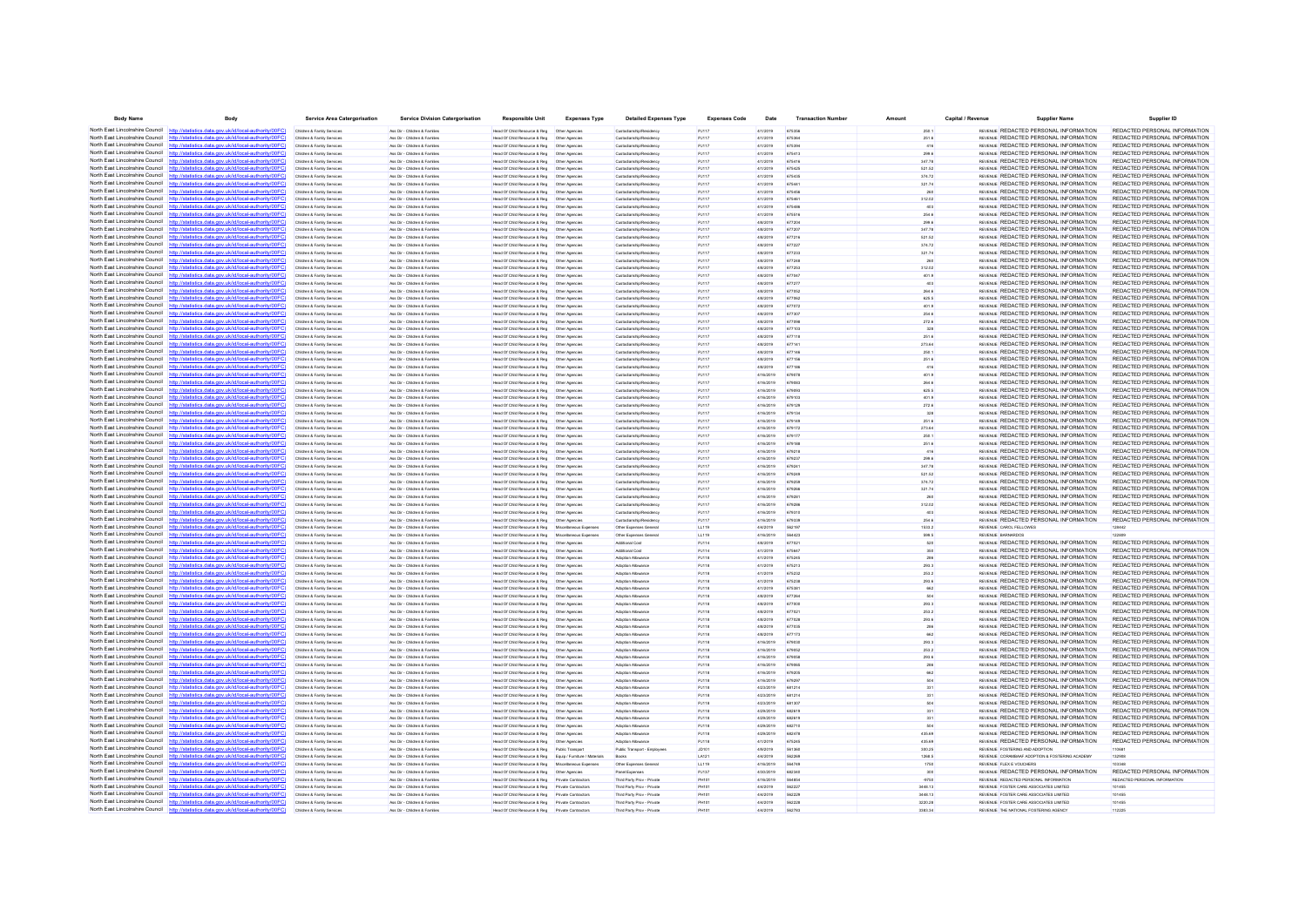| <b>Body Name</b>                                                   | Body                                                                                                                                            | <b>Service Area Catergorisation</b>                      | <b>Service Division Catergorisation</b>                       | <b>Responsible Unit</b>                                                       | <b>Expenses Type</b>                                                    | <b>Detailed Expenses Type</b>                                   | <b>Expenses Code</b>  | Date                   | <b>Transaction Numbe</b> | Amoun              | Capital / Revenue | <b>Supplier Name</b>                                                                        | Supplier ID                   |
|--------------------------------------------------------------------|-------------------------------------------------------------------------------------------------------------------------------------------------|----------------------------------------------------------|---------------------------------------------------------------|-------------------------------------------------------------------------------|-------------------------------------------------------------------------|-----------------------------------------------------------------|-----------------------|------------------------|--------------------------|--------------------|-------------------|---------------------------------------------------------------------------------------------|-------------------------------|
|                                                                    | North East Lincolnshire Council http://statistics.data.gov.uk/id/local-authority/00FC).                                                         | Children & Family Services                               | Ass Dir - Children & Familes                                  | Head Of Child Resource & Reg                                                  | Private Contractor                                                      | Third Party Prov - Private                                      |                       | 4/4/2019               |                          | 3350.79            |                   | REVENUE THE NATIONAL FOSTERING AGENCY                                                       | 11222                         |
| North East Lincolnshire Council                                    | http://statistics.data.gov.uk/id/local-authority/00FC                                                                                           | Children & Family Services                               | Ass Dir - Children & Families                                 | Head Of Child Resource & Reg                                                  | Private Contractors                                                     | Third Party Prov - Private                                      | PH101                 | 4/4/2019               | 562787                   | 3276.39            |                   | REVENUE TREE HOUSE CARE FOSTERING SOLUTIONS LTD                                             | 101150                        |
| North East Lincolnshire Council                                    | http://statistics.data.gov.uk/id/local-authority/00FC                                                                                           | Children & Family Services                               | Ass Dir - Children & Familes                                  | Head Of Child Resource & Reg                                                  | Private Contractors                                                     | Third Party Prov - Private                                      | <b>PH101</b>          | 4/4/2019               | 562788                   | 3276.39            |                   | REVENUE TREE HOUSE CARE FOSTERING SOLUTIONS LTD                                             | 101150                        |
| North East Lincolnshire Council<br>North East Lincolnshire Council | http://statistics.data.gov.uk/id/local-authority/00EC<br>http://statistics.data.gov.uk/id/local-authority/00FC                                  | Children & Family Services<br>Children & Family Service  | Ass Dir - Children & Fornites<br>Ass Dir - Children & Famile  | Head Of Child Resource & Reg<br>Head Of Child Resource & Reg                  | Private Contractors<br>Private Contractor                               | Third Party Prov - Private<br>Third Party Prov - Privat         | PH101<br>PH101        | 4/11/2019<br>4/9/2019  | 564114<br>562278         | 3187.8<br>3529.35  |                   | REVENUE NEXUS FOSTERING LTD.<br>REVENUE NEXUS FOSTERING LTD                                 | 128418<br>128418              |
| North East Lincolnshire Council                                    | http://statistics.data.gov.uk/id/local-authority/00FC                                                                                           | Children & Family Services                               | Ass Dir - Children & Familes                                  | Head Of Child Resource & Reg                                                  | Private Contractor                                                      | Third Party Prov - Private                                      | PH10                  | 4/11/2019              | 561245                   | $-2960.1$          |                   | REVENUE NEXUS FOSTERING LTD                                                                 | 128418                        |
| North East Lincolnshire Council                                    | http://statistics.data.gov.uk/id/local-authority/00FC)                                                                                          | Children & Family Services                               | Ass Dir - Children & Families                                 | Head Of Child Resource & Reg                                                  | Private Contractors                                                     | Third Party Prov - Private                                      | PH101                 | 4/23/2019              | 564890                   | 720                |                   | REVENUE PENNY SHEARDOWN                                                                     | 137278                        |
| North East Lincolnshire Council                                    | http://statistics.data.gov.uk/id/local-authority/00FC)                                                                                          | Children & Family Services                               | Ass Dir - Children & Familes                                  | Head Of Child Resource & Reg                                                  | Private Contractors                                                     | Third Party Prov - Private                                      | <b>PH101</b>          | 4/11/2019              | 563631                   | 9750               |                   | REVENUE REDACTED PERSONAL INFORMATION                                                       | REDACTED PERSONAL INFORMATION |
| North East Lincolnshire Council                                    | http://statistics.data.gov.uk/id/local-authority/00FC                                                                                           | Children & Family Services                               | Ass Dir - Children & Familes                                  | Head Of Child Resource & Reg                                                  | Private Contractor                                                      | Third Party Prov - Privat                                       | PH101                 | 4/16/2019              |                          | 2366.4             |                   | REVENUE SEFTON COUNCIL                                                                      | 142662                        |
| North East Lincolnshire Council                                    |                                                                                                                                                 | Children & Family Services                               | Ass Dir - Children & Familes                                  | Head Of Child Resource & Reg                                                  | Private Contractors                                                     | Third Party Prov - Private                                      | <b>PH101</b>          | 4/18/2019              | 565157                   | 347.25             |                   | REVENUE TREEHOUSE CARE LTD                                                                  | 11451                         |
| North East Lincolnshire Council                                    | http://statistics.data.gov.uk/id/local-authority/00FC                                                                                           | Children & Family Services                               | Ass Dir - Children & Familes                                  | Head Of Child Resource & Reg                                                  | Private Contractors                                                     | Third Party Prov - Private                                      | PH101                 | 4/25/2019              | 565388                   | 1550               |                   | REVENUE REDACTED PERSONAL INFORMATION                                                       | REDACTED PERSONAL INFORMATION |
| North East Lincolnshire Council                                    | http://statistics.data.gov.uk/id/local-authority/00EC                                                                                           | Children & Family Services                               | Ass Dir - Children & Fornites                                 | Head Of Child Resource & Reg                                                  | Private Contractors                                                     | Third Party Prov - Private                                      | PH101                 | 4/30/2019              | 566022                   | 12865              |                   | REVENUE SIXTEEN PLUS LTD.                                                                   | 143251                        |
| North East Lincolnshire Council<br>North East Lincolnshire Council | http://statistics.data.gov.uk/id/local-authority/00FC<br>http://statistics.data.gov.uk/id/local-authority/00FC                                  | Children & Family Service<br>Children & Family Services  | Ass Dir - Children & Famile<br>Ass Dir - Children & Familes   | Head Of Child Resource & Reg<br>Head Of Child Resource & Reg                  | Private Contractor                                                      | Third Party Prov - Privat<br>Third Party Prov - Privat          | PH10                  | 4/30/2019              | 566023                   | 4900               |                   | REVENUE SIXTEEN PLUS LTD<br>REVENUE SIXTEEN PLUS LTD                                        | 14325                         |
| North East Lincolnshire Council                                    | http://statistics.data.gov.uk/id/local-authority/00FC                                                                                           | Children & Family Services                               | Ass Dir - Children & Familes                                  | Head Of Child Resource & Reg                                                  | Private Contractor<br>Private Contractors                               | Third Party Prov - Private                                      | PH101<br>PH101        | 4/30/2019<br>4/30/2019 | 566017                   | 3320               |                   | REVENUE SIXTEEN PLUS LTD                                                                    | 14325<br>14325                |
| North East Lincolnshire Council                                    | http://statistics.data.gov.uk/id/local-authority/00FC]                                                                                          | Children & Family Services                               | Ass Dir - Children & Familes                                  | Head Of Child Resource & Reg                                                  | Private Contractors                                                     | Third Party Prov - Private                                      | <b>PH101</b>          | 4/30/2019              | 566014                   | 11620              |                   | REVENUE SIXTEEN PLUS LTD                                                                    | 143251                        |
| North East Lincolnshire Council                                    | http://statistics.data.gov.uk/id/local-authority/00EC                                                                                           | Children & Family Services                               | Ass Dir - Children & Familes                                  | Head Of Child Resource & Reg                                                  | Private Contractors                                                     | Third Party Prov - Privar                                       | PH10                  | 4/30/2019              |                          |                    |                   | REVENUE SIXTEEN PLUS LTD                                                                    | 14325                         |
| North East Lincolnshire Council                                    |                                                                                                                                                 | Children & Family Services                               | Ass Dir - Children & Familes                                  | Head Of Child Resource & Reg                                                  | Equip / Furniture / Materials                                           | Equipment - Purchase                                            | LA101                 | 4/3/2019               | 561737                   | 294.7              |                   | <b>REVENUE PETTY CASE</b>                                                                   | REDACTED                      |
| North East Lincolnshire Council                                    | http://statistics.data.gov.uk/id/local-authority/00FC                                                                                           | Children & Family Services                               | Ass Dir - Children & Familes                                  | Head Of Child Resource & Reg                                                  | Equip / Fumiture / Materials                                            | Equipment - Purchase                                            | LA101                 | 4/4/2019               | 562127                   | 260                |                   | REVENUE WOODLANDS BEDS & FURNISHINGS LTD                                                    | 138747                        |
| North East Lincolnshire Council                                    | http://statistics.data.gov.uk/id/local-authority/00FC                                                                                           | Children & Family Services                               | Ass Dir - Children & Familes                                  | Head Of Child Resource & Reg                                                  | Caterine                                                                | Provisions                                                      | LB101                 | 4/30/2019              | 566045                   | 420.89             |                   | REVENUE PETTY CASH                                                                          | REDACTED                      |
| North East Lincolnshire Council<br>North East Lincolnshire Council | http://statistics.data.gov.uk/id/local-authority/00FC                                                                                           | Children & Family Service                                | Ass Dir - Children & Famille                                  | Head Of Child Resource & Reg                                                  | Caterin                                                                 |                                                                 | LB101                 | 4/3/2019               | 561737                   | 381.04             |                   | REVENUE PETTY CASH                                                                          | REDACTED                      |
| North East Lincolnshire Council                                    | http://statistics.data.gov.uk/id/local-authority/00FC<br>http://statistics.data.gov.uk/id/local-authority/00FC                                  | Children & Family Services<br>Children & Family Services | Ass Dir - Children & Familes<br>Ass Dir - Children & Families | Head Of Child Resource & Reg<br>Head Of Child Resource & Reg                  | Miscellaneous Expenses<br>Miscellaneous Expenses                        | Activities - Service User<br>Holidays - Service Users           | LL114<br>LL113        | 4/30/2019<br>4/16/2019 | 563588                   | 260.76<br>450      |                   | REVENUE PETTY CASH<br>REVENUE WALTHAM TRAVEL                                                | REDACTED<br>126166            |
| North East Lincolnshire Council                                    | http://statistics.data.gov.uk/id/local-authority/00FC)                                                                                          | Children & Family Services                               | Ass Dir - Children & Familes                                  | Head Of Child Resource & Reg                                                  | Other Agencies                                                          | Clothing                                                        | PJ106                 | 4/30/2019              | <b>SARDAS</b>            | 431.22             |                   | REVENUE PETTY CASH                                                                          | REDACTED                      |
|                                                                    | North East Lincolnshire Council http://statistics.data.ogu.uk/id/local-authority/00EC)                                                          | Children & Family Services                               | Ass Dir - Children & Familes                                  | Head Of Child Resource & Reg                                                  |                                                                         | Buildings - Repairs And Ma                                      | GA10                  | 4/23/2019              | 565362                   |                    |                   | REVENUE N-FORCE SECURITY SOLUTIONS LTD                                                      | 0528                          |
| North East Lincolnshire Council                                    |                                                                                                                                                 | Children & Family Services                               | Ass Dir - Children & Families                                 | Head Of Child Resource & Reg                                                  | Rents                                                                   |                                                                 | GC101                 | 4/30/2019              | 566169                   | 4338.95            |                   | REVENUE LINCOLNSHIRE HOUSING PARTNERSHIP                                                    | 140117                        |
| North East Lincolnshire Council                                    | http://statistics.data.gov.uk/id/local-authority/00FC                                                                                           | Children & Family Services                               | Ass Dir - Children & Familes                                  |                                                                               | Head Of Child Resource & Reg Rep Atterations Maint Building Fire Safety |                                                                 | GA106                 | 4/18/2019              | <b>SA4804</b>            | 318.52             |                   | REVENUE ADT FIRE AND SECURITY PLC                                                           | 101015                        |
| North East Lincolnshire Council                                    | http://statistics.data.gov.uk/id/local-authority/00FC                                                                                           | Children & Family Services                               | Ass Dir - Children & Familes                                  | Head Of Child Resource & Reg                                                  | Cleaning And Domestic Supplies Cleaning - Consumable                    |                                                                 | GH103                 | 4/16/2019              | 562759                   | 345.34             |                   | REVENUE B & M RETAIL LIMITED                                                                | 116266                        |
| North East Lincolnshire Council                                    | http://statistics.data.gov.uk/id/local-authority/00FC                                                                                           | Children & Family Service                                | Ass Dir - Children & Familie                                  | Head Of Child Resource & Reg                                                  | Equip / Furniture / Materials                                           | Equipment - Purchas                                             | LA101                 | 4/16/2019              | SAORA?                   | 290.83             |                   | REVENUE DAVID BURY LTD                                                                      | 103135                        |
| North East Lincolnshire Council<br>North East Lincolnshire Council | http://statistics.data.gov.uk/id/local-authority/00FC                                                                                           | Children & Family Services                               | Ass Dir - Children & Familes                                  | Head Of Child Resource & Reg                                                  |                                                                         | rovisions                                                       | LB10                  | 4/4/2019               |                          | 448.28             |                   | REVENUE PETTY CASH                                                                          | REDACTE                       |
| North East Lincolnshire Council                                    | http://statistics.data.gov.uk/id/local-authority/00FC<br>http://statistics.data.gov.uk/id/local-authority/00FC                                  | Children & Family Services<br>Children & Family Services | Ass Dir - Children & Familes<br>Ass Dir - Children & Familes  | Head Of Child Resource & Reg<br>Head Of Child Resource & Reg                  | Catering<br>Miscellaneous Expenses                                      | Provisions<br>Activities - Service User                         | LB101<br>LL114        | 4/23/2019<br>4/4/2019  | 565385<br>562816         | 389.09<br>593.18   |                   | REVENUE PETTY CASH<br>REVENUE PETTY CASH                                                    | REDACTED<br>REDACTED          |
|                                                                    | North East Lincolnshire Council http://gtatistics.data.gov.uk/id/local-authority/00EC1                                                          | Children & Family Service                                | Ass Dir - Children & Famile                                   | Head Of Child Resource & Reg                                                  | Miscellaneous Expenses                                                  | Activities - Service Use                                        | LL114                 | 4/23/2019              | 565389                   | 529.05             |                   | REVENUE PETTY CASH                                                                          | REDACTED                      |
| North East Lincolnshire Council                                    | tistics data onu uklidlocal suthority/00FC                                                                                                      | Children & Family Services                               | Ass Dir - Children & Families                                 | Head Of Child Resource & Reg                                                  | ous Expenses                                                            | Holidays - Service Users                                        | LL113                 | 4/23/2019              | 565389                   | 683.13             |                   | REVENUE PETTY CASH                                                                          | REDACTED                      |
| North East Lincolnshire Council                                    | http://statistics.data.gov.uk/id/local-authority/00FC)                                                                                          | Children & Family Services                               | Ass Dir - Children & Familes                                  | Head Of Child Resource & Reg                                                  | Equip / Furniture / Materials                                           | Equipment - Purchase                                            | LA101                 | 4/18/2019              | 565213                   | 347.01             |                   | REVENUE PETTY CASH                                                                          | REDACTED                      |
| North East Lincolnshire Council                                    | http://statistics.data.gov.uk/id/local-authority/00FC]                                                                                          | Children & Family Services                               | Ass Dir - Children & Familes                                  | Head Of Child Resource & Reg                                                  | Equip / Furniture / Materials                                           | Equipment - Purchase                                            | LA101                 | 4/9/2019               | 560466                   | 266.63             |                   | REVENUE DAVID BURY LTD                                                                      | 103135                        |
| North East Lincolnshire Council                                    | http://statistics.data.gov.uk/id/local-authority/00FC                                                                                           | Children & Family Services                               | Ass Dir - Children & Familier                                 | Head Of Child Resource & Reg                                                  | Cateria                                                                 |                                                                 | LB101                 | 4/18/2019              | 565213                   | 299.55             |                   | <b>REVENUE PETTY CASE</b>                                                                   | <b>REDACTED</b>               |
| North East Lincolnshire Council                                    | http://statistics.data.gov.uk/id/local-authority/00FC                                                                                           | Children & Family Service                                | Ass Dir - Children & Famile                                   | Head Of Child Resource & Reg                                                  | Other Agencies                                                          | Clothing                                                        | PJ106                 | 4/18/2019              |                          | 277.9              |                   | REVENUE PETTY CASH                                                                          | REDACTED                      |
| North East Lincolnshire Council<br>North East Lincolnshire Council | http://statistics.data.gov.uk/id/local-authority/00FC                                                                                           | Children & Family Services                               | Ass Dir - Children & Families                                 | Head Of Child Resource & Reg                                                  | Equip / Furniture / Materials                                           | Equipment - Purchase                                            | LA101                 | 4/4/2019               | 562610                   | 478.29             |                   | REVENUE ENGIE SERVICES LTD                                                                  | 133267                        |
| North East Lincolnshire Council                                    | http://statistics.data.gov.uk/id/local-authority/00FC<br>http://gtgtigting.digtg.gov.uk/id/longLguthority/00EC1                                 | Children & Family Services                               | Ass Dir - Children & Familes                                  | Head Of Child Resource & Reg                                                  | Catering                                                                | Provisions                                                      | LB101                 | 4/4/2019               | 562434                   | 880.55             |                   | REVENUE PETTY CASH                                                                          | REDACTED                      |
| North East Lincolnshire Council                                    | tatistics data nov uk/id/local-authority/00EC                                                                                                   | Children & Family Service                                | Ass Dir - Children & Familes<br>Ass Dir - Children & Families | Head Of Child Resource & Reg<br>Head Of Child Resource & Reg                  | Miscellaneous Expenses<br>Private Contractors                           | Activities - Service User:                                      | LL114<br>PH113        | 4/4/2019<br>4/9/2019   | 562434<br>56265          | 506.25<br>285      |                   | REVENUE PETTY CASH<br>REVENUE HE WORDS                                                      | REDACTED<br>122711            |
| North East Lincolnshire Council                                    | http://statistics.data.gov.uk/id/local-authority/00FC)                                                                                          | Children & Family Services<br>Children & Family Services | Ass Dir - Children & Familes                                  | Head Of Child Resource & Reg                                                  | Private Contractors                                                     | Translation & Interpreter Ser<br>Translation & Interpreter Serv | PH113                 | 4/11/2019              | 564152                   | 285                |                   | REVENUE HE WORDS                                                                            | 122711                        |
| North East Lincolnshire Council                                    | http://statistics.data.gov.uk/id/local-authority/00FC]                                                                                          | Children & Family Services                               | Ass Dir - Children & Familes                                  | Head Of Child Resource & Reg                                                  | Private Contractors                                                     | Translation & Interpreter Serv                                  | <b>PH113</b>          | 4/18/2019              | 565159                   | 288                |                   | REVENUE HE WORDS                                                                            | 122711                        |
| North East Lincolnshire Council                                    | http://statistics.data.gov.uk/id/local-authority/00EC                                                                                           | Children & Family Services                               | Ass Dir - Children & Familier                                 | Head Of Child Resource & Reg                                                  | Other Anencies                                                          | Clothing                                                        | PJ106                 | 4/25/2019              | 561479                   | 992.5              |                   | REVENUE PARK RETAIL LTD - LOVE2REWARD                                                       | 111869                        |
| North East Lincolnshire Council                                    | http://statistics.data.gov.uk/id/local-authority/00FC)                                                                                          | Children & Family Service                                | Ass Dir - Children & Famile                                   | Head Of Child Resource & Reg                                                  | Other Agencie                                                           | <b>Housing Benet</b>                                            | PJ134                 | 4/4/2019               |                          | 821.6              |                   | REVENUE HULL RESETTLEMENT PROJECT LTD                                                       |                               |
| North East Lincolnshire Council                                    | http://statistics.data.gov.uk/id/local-authority/00FC                                                                                           | Children & Family Services                               | Ass Dir - Children & Families                                 | Head Of Child Resource & Reg                                                  | Other Agencies                                                          | <b>Housing Benefi</b>                                           | PJ134                 | 4/4/2019               | 562190                   | 821.6              |                   | REVENUE HULL RESETTLEMENT PROJECT LTD                                                       | 128649                        |
| North East Lincolnshire Council                                    | http://statistics.data.gov.uk/id/local-authority/00FC                                                                                           | Children & Family Services                               | Ass Dir - Children & Familes                                  | Head Of Child Resource & Reg   Other Agencies                                 |                                                                         | <b>Housing Benefit</b>                                          | PJ134                 | 4/4/2019               | 562189                   | 821.6              |                   | REVENUE HULL RESETTLEMENT PROJECT LTD                                                       | 128649                        |
| North East Lincolnshire Council<br>North East Lincolnshire Council | http://statistics.data.gov.uk/id/local-authority/00EC<br>distinguish and ukhdhood authoritations                                                | Children & Family Services                               | Ass Dir - Children & Families                                 | Head Of Child Resource & Reg                                                  | Other Agencie                                                           | <b>Housing Benefi</b>                                           | PJ134                 | 4/23/2019              | 565270                   | 1149.25            |                   | REVENUE GRIMSBY CLEETHORPES & HUMBER REGION YMCA                                            | 10030                         |
| North East Lincolnshire Council                                    | http://statistics.data.gov.uk/id/local-authority/00FC)                                                                                          | Children & Family Services<br>Children & Family Services | Ass Dir - Children & Familes<br>Ass Dir - Children & Familes  | Head Of Child Resource & Reg                                                  | Other Agencies                                                          | <b>Housing Benefi</b><br>Leaving Care Gran                      | PJ134<br>PJ116        | 4/30/2019<br>4/16/2019 | 566028<br>563489         | 885.72<br>322.49   |                   | REVENUE HULL RESETTLEMENT PROJECT LTD<br>REVENUE ARGOS BUSINESS SOLUTIONS                   | 12864<br>101032               |
| North East Lincolnshire Council                                    | http://statistics.data.gov.uk/id/local-authority/00FC]                                                                                          | Children & Family Services                               | Ass Dir - Children & Familes                                  | Head Of Child Resource & Reg   Other Agencies                                 |                                                                         | Personal Allowance                                              | PJ122                 | 4/25/2019              | 565727                   | 1267.4             |                   | REVENUE 16+ SERVICES                                                                        | 100943                        |
|                                                                    | North East Lincolnshire Council http://statistics.data.gov.uk/id/local-authority/00FC)                                                          | Children & Family Services                               | Ass Dir - Children & Familier                                 | Head Of Child Resource & Reg                                                  | Other Anencies                                                          | Personal Allowano                                               | PJ122                 | 4/9/2019               | 583050                   | 1015.8             |                   | REVENUE 16+ SERVICES                                                                        | 100941                        |
|                                                                    | North East Lincolnshire Council http://statistics.data.gov.uk/id/local-authority/00FC)                                                          | Children & Family Service                                | Ass Dir - Children & Famile                                   | Head Of Child Resource & Reg                                                  | Other Agencie                                                           | Additional Cos                                                  | PJ114                 | 4/8/2019               | 67734                    | 780.48             |                   | REVENJE REDACTED PERSONAL INFORMATION                                                       | REDACTED PERSONAL INFORMATION |
| North East Lincolnshire Council                                    | http://statistics.data.gov.uk/id/local-authority/00FC                                                                                           | Children & Family Services                               | Ass Dir - Children & Families                                 | Head Of Child Resource & Reg                                                  | Other Agencies                                                          | Additional Cost                                                 | PJ114                 | 4/8/2019               | 677343                   | 466.4              |                   | REVENUE REDACTED PERSONAL INFORMATION                                                       | REDACTED PERSONAL INFORMATION |
| North East Lincolnshire Council                                    | http://statistics.data.gov.uk/id/local-authority/00FC)                                                                                          | Children & Family Services                               | Ass Dir - Children & Familes                                  | Head Of Child Resource & Reg   Other Agencies                                 |                                                                         | Additional Cost                                                 | PJ114                 | 4/30/2019              | 557174                   | 403                |                   | REVENUE THE ROWAN ORGANISATION                                                              | 105925                        |
| North East Lincolnshire Council                                    | North East Lincolnshire Council http://statistics.data.gov.uk/id/local-authority/00FC<br>http://etatietics.data.gov.uk/id/local.guthority/00EC1 | Children & Family Service                                | Ass Dir - Children & Familes                                  | Head Of Child Resource & Reg                                                  | Other Agencie                                                           | Additional Cos                                                  | PJ114                 | 4/11/2019              | 118883                   | 396.1              |                   | REVENUE TANGATA SERVICES LTD                                                                | 142043                        |
| North East Lincolnshire Council                                    | http://statistics.data.gov.uk/id/local-authority/00FC)                                                                                          | Children & Family Services                               | Ass Dir - Children & Famille<br>Ass Dir - Children & Familes  | Head Of Child Resource & Reg                                                  | Other Agencies                                                          | Additional Cos                                                  | PJ114                 | 4/11/2019              |                          | 294.5              |                   | REVENUE TANGATA SERVICES LTD<br>REVENUE GRAVITY RED LTD                                     | 142043                        |
| North East Lincolnshire Council                                    | http://statistics.data.gov.uk/id/local-authority/00FC]                                                                                          | Children & Family Services<br>Children & Family Services | Ass Dir - Children & Familes                                  | Head Of Child Resource & Reg   Other Agencies<br>Head Of Child Resource & Reg | Other Agencies                                                          | Additional Cost<br>Additional Cost                              | PJ114<br>PJ114        | 4/16/2019<br>4/16/2019 | 563616<br>564736         | 270<br>583         |                   | REVENUE THE ROWAN ORGANISATION                                                              | 122793<br>105925              |
| North East Lincolnshire Council                                    | http://statistics.data.gov.uk/id/local-authority/00EC                                                                                           | Children & Family Services                               | Ass Dir - Children & Familier                                 | Head Of Child Resource & Reg                                                  | Other Agencie                                                           | Arktinnal Cost                                                  | P.1114                | 4/16/2019              | 564738                   | 338                |                   | REVEN IF THE ROWAN ORGANISATION                                                             | acoan                         |
|                                                                    | North East Lincolnshire Council http://statistics.data.gov.uk/id/local-authority/00FC)                                                          | Children & Family Service                                | Ass Dir - Children & Famile                                   | Head Of Child Resource & Reg                                                  | Other Agencie                                                           | Child Care Payment                                              | PJ10                  | 4/1/2019               |                          | 994.29             |                   | REVENUE REDACTED PERSONAL INFORMATION                                                       | REDACTED PERSONAL INFORMATION |
| North East Lincolnshire Council                                    | http://statistics.data.gov.uk/id/local-authority/00FC                                                                                           | Children & Family Services                               | Ass Dir - Children & Families                                 | Head Of Child Resource & Reg                                                  | Other Agencies                                                          | Child Care Payment                                              | PJ104                 | 4/1/2019               | 67564                    | 385.71             |                   | REVENUE REDACTED PERSONAL INFORMATION                                                       | REDACTED PERSONAL INFORMATION |
| North East Lincolnshire Council                                    | http://statistics.data.gov.uk/id/local-authority/00FC)                                                                                          | Children & Family Services                               | Ass Dir - Children & Familes                                  | Head Of Child Resource & Reg   Other Agencies                                 |                                                                         | Fees And Commission All Pa                                      | PJ144                 | 4/9/2019               | 676966                   | 351                |                   | REVENUE REDACTED PERSONAL INFORMATION                                                       | REDACTED PERSONAL INFORMATION |
| North East Lincolnshire Council                                    | http://statistics.data.gov.uk/id/local-authority/00EC                                                                                           | Children & Family Services                               | Ass Dir - Children & Families                                 | Head Of Child Resource & Reg                                                  | Other Agencie                                                           | Fees And Commission All Pa                                      | PJ144                 | 4/9/2019               | <b>A7A9A</b>             | 465                |                   | REVENUE REDACTED PERSONAL INFORMATION                                                       | REDACTED PERSONAL INFORMATION |
| North East Lincolnshire Council<br>North East Lincolnshire Council | http://statistics.data.gov.uk/id/local-authority/00EC                                                                                           | Children & Family Service                                | Ass Dir - Children & Famile                                   | Head Of Child Resource & Reg                                                  |                                                                         |                                                                 | GC101                 | 4/25/2019              | 565718                   | 2160               |                   | REVENUE SPENCER BEAL                                                                        |                               |
| North East Lincolnshire Council                                    | http://statistics.data.gov.uk/id/local-authority/00FC)<br>http://statistics.data.gov.uk/id/local-authority/00FC                                 | Children & Family Services<br>Children & Family Services | Ass Dir - Children & Familes<br>Ass Dir - Children & Familes  | Head Of Child Resource & Reg<br>Head Of Child Resource & Reg                  | Rents<br>Rents                                                          | Rent                                                            | GC101<br>GC101        | 4/18/2019<br>4/18/2019 | 564876<br><b>SAARR2</b>  | 4307.04<br>3796.32 |                   | REVENUE LINCOLNSHIRE HOUSING PARTNERSHIP<br>REVENUE LINCOLNSHIRE HOUSING PARTNERSHIP        | 140117<br>140117              |
| North East Lincolnshire Council                                    | http://statistics.data.gov.uk/id/local-authority/00FC                                                                                           | Children & Family Services                               | Ass Dir - Children & Fornites                                 | Head Of Child Resource & Reg.                                                 | Rents                                                                   | Rent                                                            | GC101                 | 4/18/2019              | <b>SAARTS</b>            | 4307.04            |                   | REVENUE LINCOLNSHIRE HOUSING PARTNERSHIP                                                    | 140117                        |
| North East Lincolnshire Council                                    | http://statistics.data.gov.uk/id/local-authority/00FC)                                                                                          | Children & Family Service                                | Ass Dir - Children & Famille                                  | Head Of Child Resource & Reg                                                  | Water Service                                                           |                                                                 | GE10                  | 4/3/2019               | 562394                   | 378.27             |                   | REVENUE ANGLIAN WATER                                                                       | 100508                        |
| North East Lincolnshire Council                                    | http://statistics.data.gov.uk/id/local-authority/00FC                                                                                           | Children & Family Service                                | Ass Dir - Children & Famile                                   | Head Of Child Resource & Reg                                                  | <b>Water Services</b>                                                   |                                                                 | GE101                 | 4/16/2019              |                          | 599.65             |                   | REVENUE ANGLIAN WATE                                                                        | 10050                         |
| North East Lincolnshire Council                                    | http://statistics.data.gov.uk/id/local-authority/00FC)                                                                                          | Children & Family Services                               | Ass Dir - Children & Familes                                  | Head Of Child Resource & Reg                                                  | Private Contractors                                                     | Third Party Prov - Privat                                       | PH101                 | 4/4/2019               | 56227                    | 1840               |                   | REVENUE THERAPY SPACE                                                                       | 141337                        |
| North East Lincolnshire Council                                    | http://statistics.data.gov.uk/id/local-authority/00EC                                                                                           | Children & Family Services                               | Ass Dir - Children & Familes                                  | Head Of Child Resource & Reg                                                  | Private Contractor                                                      | Third Party Prov - Privat                                       | PH101                 | 4/16/2019              | 584415                   | 445                |                   | REVENUE DR VIRGINIA RYAN                                                                    | 122437                        |
| North East Lincolnshire Council                                    | http://statistics.data.gov.uk/id/local-authority/00EC                                                                                           | Children & Family Service                                | Ass Dir - Children & Familie                                  | Head Of Child Resource & Reg                                                  |                                                                         | Third Party Prov - Privat                                       | PH10                  | 4/16/2019              |                          |                    |                   | REVENUE THE PURPLE HOUSE CLINIC                                                             | 140915                        |
| North East Lincolnshire Council<br>North East Lincolnshire Council | http://statistics.data.gov.uk/id/local-authority/00FC)                                                                                          | Children & Family Services                               | Ass Dir - Children & Familes                                  | Head Of Child Resource & Reg                                                  | Private Contractors                                                     | Third Party Prov - Private                                      | PH101                 | 4/16/2019              | 564424                   | 2475               |                   | REVENUE DR VIRGINIA RYAN                                                                    | 122437                        |
| North East Lincolnshire Council                                    | http://statistics.data.gov.uk/id/local-authority/00FC<br>http://statistics.data.gov.uk/id/local-authority/00FC                                  | Children & Family Services<br>Children & Family Services | Ass Dir - Children & Familes<br>Ass Dir - Children & Familes  | Head Of Child Resource & Reg<br>Head Of Child Resource & Reg                  | Private Contractors<br>Private Contractors                              | Third Party Prov - Private<br>Third Party Prov - Private        | <b>PH101</b><br>PH101 | 4/16/2019<br>4/25/2019 | <b>SR442F</b><br>565683  | 450<br>1100        |                   | REVENUE TIME TO LISTEN LIMITED<br>REVENUE OAKDALE CENTRE                                    | 140435<br>135770              |
| North East Lincolnshire Council                                    | http://statistics.data.gov.uk/id/local-authority/00FC                                                                                           | Children & Family Service                                | Ass Dir - Children & Familes                                  | Head Of Child Resource & Reg                                                  | Indirect Employee Expense                                               | Staff Training                                                  | EB122                 | 4/16/2019              | 564807                   | 2500               |                   | REVENUE SHEFFIELD HALLAM UNIVERSITY                                                         | 102825                        |
| North East Lincolnshire Council                                    | http://statistics.data.gov.uk/id/local-authority/00FC)                                                                                          | Children & Family Service                                | Ass Dir - Children & Familie                                  | Head Of Child Resource & Reg                                                  | Catering                                                                |                                                                 | LB101                 | 4/23/2019              |                          |                    |                   | REVENUE GOODWIN DEVELOPMENT TRUST                                                           | 10827                         |
| North East Lincolnshire Council                                    | http://statistics.data.gov.uk/id/local-authority/00FC)                                                                                          | Children & Family Services                               | Ass Dir - Children & Familes                                  | Head Of Child Resource & Reg                                                  | Miscellaneous Expenses                                                  | Activities - Service User:                                      | LL114                 | 4/30/2019              | 565754                   | 417.94             |                   | REVENUE STAYING CLOSE PROJECT                                                               | 13958                         |
| North East Lincolnshire Council                                    | http://statistics.data.gov.uk/id/local-authority/00EC                                                                                           | Children & Family Services                               | Ass Dir - Children & Familes                                  | Head Of Child Resource & Reg                                                  | Miscellaneous Expenses                                                  | Antivities - Service Lisers                                     | LL114                 | 4/30/2019              | 565757                   | 275                |                   | REVENUE THE GRIMSBY INSTITUTE OF FURTHER                                                    | 102743                        |
| North East Lincolnshire Council                                    | stigting data now uk/id/incal-authority/00FC!                                                                                                   | dren & Family Service                                    | Ass Dir - Children & Familie                                  | Head Of Child Resource & Reg                                                  | ous Expenses                                                            | Other Supplies & Service                                        | <b>LL110</b>          | 4/30/2019              | 565999                   | 630                |                   | REVENUE GRIMSBY CLEETHORPES & HUMBER REGION YMCA                                            | 100305                        |
| North East Lincolnshire Council                                    | http://statistics.data.gov.uk/id/local-authority/00FC                                                                                           | Children & Family Services                               | Ass Dir - Children & Families                                 | Head Of Child Resource & Reg Private Contractors                              |                                                                         | Third Party Proy - Private                                      | PH101                 | 4/16/2019              | 564324                   | 4500               |                   | REVENUE HULL RESETTLEMENT PROJECT LTD                                                       | 128649                        |
| North East Lincolnshire Council                                    | http://statistics.data.gov.uk/id/local-authority/00FC<br>North East Lincolnshire Council http://statistics.data.gov.uk/id/local-authority/00FC) | Children & Family Services                               | Ass Dir - Children & Familes                                  | Head Of Child Resource & Reg                                                  | Private Contractors                                                     | Third Party Prov - Private                                      | PH101                 | 4/16/2019              | 564413                   | 643.5              |                   | REVENUE HULL RESETTLEMENT PROJECT LTD                                                       | 12864                         |
|                                                                    | North East Lincolnshire Council http://statistics.data.gov.uk/id/local-authority/00FC                                                           | Children & Family Services<br>Children & Family Services | Ass Dir - Children & Familes<br>Ass Dir - Children & Familes  | Head Of Safeguarding                                                          | Private Contractors<br>Private Contractor                               | Third Party Proy - Private                                      | <b>PH101</b><br>PH10  | 4/9/2019<br>4/18/2019  | 563478<br>565148         | 2475<br>2323.4     |                   | REVENUE LAUGHARNE MANAGEMENT CONSULTANCY LTD<br>REVENUE ADVANCED CHILD CARE ASSESSMENTS LTD | 142881<br>129570              |
| North East Lincolnshire Council                                    | http://statistics.data.gov.uk/id/local-authority/00FC                                                                                           | dren & Family Service                                    | Ass Dir - Children & Familie                                  | Head Of Safeguarding<br>Head Of Safeguarding                                  | Other Agencies                                                          | Third Party Prov - Private<br>Childminders/Nurseries/Playgrp    | PJ127                 | 4/9/2019               | 563439                   | 296.4              |                   | REVENUE CHAPPELL CROFT NURSER                                                               | 14299                         |
|                                                                    | North East Lincolnshire Council http://statistics.data.gov.uk/id/local-authority/00FC)                                                          | Children & Family Services                               | Ass Dir - Children & Familes                                  | Head Of Safeguarding                                                          | Other Agencies                                                          | Childminders/Nurseries/Playarp                                  | PJ127                 | 4/4/2019               | 562224                   | 2368               |                   | REVENUE RAINBOW KINDERGARTEN                                                                | 142960                        |
|                                                                    | North East Lincolnshire Council http://statistics.data.gov.uk/id/local-authority/00FC)                                                          | Children & Family Services                               | Ass Dir - Children & Familes                                  | Head Of Safeguarding                                                          | Other Agencies                                                          | Childminders/Nurseries/Playarp                                  | PJ127                 | 4/9/2019               | <b>663190</b>            | 296.4              |                   | REVENUE IMMINGHAM DAY NURSERY                                                               | 100991                        |
|                                                                    | North East Lincolnshire Council http://statistics.data.gov.uk/id/local-authority/00FC)                                                          |                                                          | Ass Dir - Children & Familie                                  | Head Of Safeguarding                                                          | Other Agencies                                                          | Childminders/Nurseries/Playgrp                                  | PJ127                 | 4/25/2019              | <b>SAS418</b>            |                    |                   | REVENUE CLAIRE FLEMIMO                                                                      | 143219                        |
|                                                                    |                                                                                                                                                 |                                                          |                                                               |                                                                               |                                                                         |                                                                 |                       |                        |                          |                    |                   |                                                                                             |                               |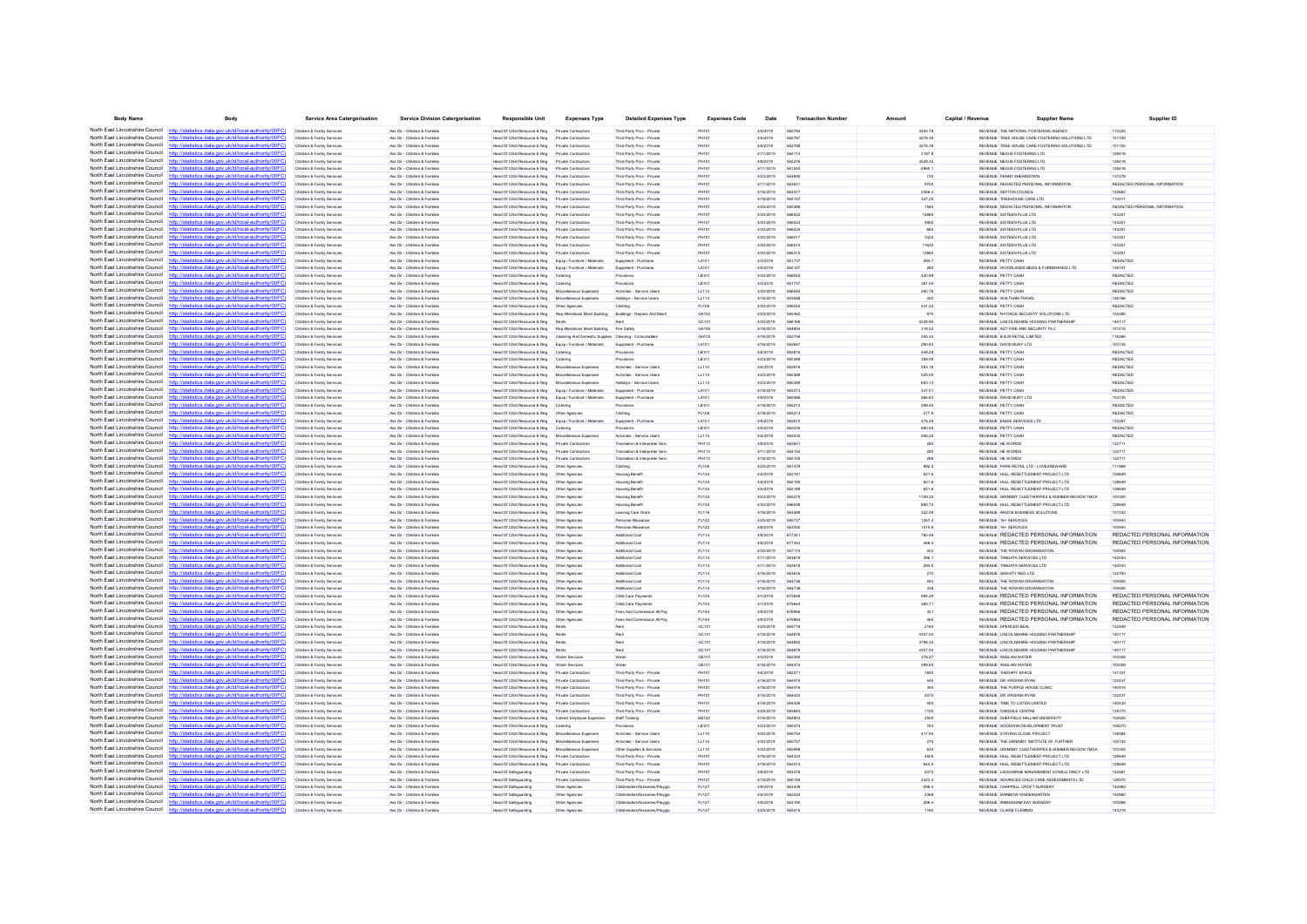| <b>Body Name</b>                              | Body                                                                                                                                            | Service Area Catergorisatio | <b>Service Division Catergorisation</b> | Responsible Uni                                    | <b>Expenses Type</b>           | <b>Detailed Expenses Type</b>                              | <b>Expenses Code</b> | Date      | <b>Transaction Numbe</b> | Amount    | Capital / Revenu | <b>Supplier Nan</b>                                       | Supplier ID                   |
|-----------------------------------------------|-------------------------------------------------------------------------------------------------------------------------------------------------|-----------------------------|-----------------------------------------|----------------------------------------------------|--------------------------------|------------------------------------------------------------|----------------------|-----------|--------------------------|-----------|------------------|-----------------------------------------------------------|-------------------------------|
| North East Lincolnshire Council http://statio | cal-authority/00FC1                                                                                                                             | Children & Family Services  | Ass Dir - Children & Families           | Head Of Safeguarding                               | Other Agencies                 | Section 17                                                 | PJ12                 | 4/4/2019  | 562282                   |           |                  | REVENUE PARKSIDE CLEANING                                 | 143037                        |
|                                               | North East Lincolnshire Council http://statistics.data.gov.uk/id/local-authority/00FC                                                           | Children & Family Services  | Ass Dir - Children & Families           | Head Of Safeguarding                               |                                | Section 17                                                 | PJ125                | 4/9/2019  | 562708                   | 821.6     |                  | REVENUE HULL RESETTLEMENT PROJECT LTD                     | 128649                        |
|                                               | North East Lincolnshire Council http://statistics.data.gov.uk/id/local-authority/00FC)                                                          |                             |                                         |                                                    | Other Agencies                 |                                                            |                      |           |                          |           |                  |                                                           |                               |
|                                               | North East Lincolnshire Council http://statistics.data.gov.uk/id/local-authority/00FC                                                           | Children & Family Services  | Ass Dir - Children & Familes            | Head Of Safeguarding                               | Other Agencies                 | Section 17                                                 | PJ125                | 4/25/2019 | 565440                   | 490       |                  | REVENUE REDACTED PERSONAL INFORMATION                     | REDACTED PERSONAL INFORMATION |
|                                               |                                                                                                                                                 | Children & Family Services  | Ass Dir - Children & Familes            | Head Of Safeguarding                               | Private Contractors            | Third Party Prov - Privat                                  | <b>PH101</b>         | 4/9/2019  | 562652                   | 6253.16   |                  | REVENUE HUMBERCARE LTD                                    | 100311                        |
|                                               | North East Lincolnshire Council http://statistics.data.gov.uk/id/local-authority/00FC                                                           | Children & Family Service   | Ass Dir - Children & Famille            | Head Of Safeguarding                               | Private Contracto              | Third Party Prov - Privat                                  | PH101                | 4/25/2019 | <b>SASRA</b>             | 5795.25   |                  | REVENUE HUMBERCARE LTD                                    | 100311                        |
|                                               | North East Lincolnshire Council http://statistics.data.gov.uk/id/local-authority/00FC)                                                          | Children & Family Services  | Ass Dir - Children & Familes            | Head Of Safeguarding                               | Private Contractors            | Third Party Prov - Private                                 | PH10                 | 4/30/2019 | 566053                   | 6193.34   |                  | REVENUE HUMBERCARE LTD                                    |                               |
| North East Lincolnshire Council               | http://statistics.data.gov.uk/id/local-authority/00FC)                                                                                          | Children & Family Services  | Ass Dir - Children & Families           | Head Of Safeguarding                               | Other Agencies                 | <b>Housing Benefit</b>                                     | PJ134                | 4/1/2019  | 675378                   | 265       |                  | REVENUE REDACTED PERSONAL INFORMATION                     | REDACTED PERSONAL INFORMATION |
|                                               | North East Lincolnshire Council http://statistics.data.gov.uk/id/local-authority/00FC)                                                          | Children & Family Services  | Ass Dir - Children & Familes            | Head Of Safeguarding                               | Other Agencies                 | Housing Benefit                                            | PJ134                | 4/1/2019  | 675240                   | 257       |                  | REVENUE REDACTED PERSONAL INFORMATION                     | REDACTED PERSONAL INFORMATION |
|                                               | North East Lincolnshire Council http://statistics.data.gov.uk/id/local-authority/00FC                                                           | Children & Family Services  | Ass Dir - Children & Familes            | Head Of Safeguarding                               | Other Agencies                 | <b>Housing Benefit</b>                                     | PJ134                | 4/23/2019 | 68102                    | 1799      |                  | REVENUE REDACTED PERSONAL INFORMATION                     | REDACTED PERSONAL INFORMATION |
| North East Lincolnshire Council               |                                                                                                                                                 | Children & Family Services  | Ass Dir - Children & Familes            | Head Of Safeguarding                               | Other Agencies                 | <b>Housing Benefit</b>                                     | PJ134                | 4/8/2019  | 677030                   | 257       |                  | REVENUE REDACTED PERSONAL INFORMATION                     | REDACTED PERSONAL INFORMATION |
|                                               | North East Lincolnshire Council http://statistics.data.gov.uk/id/local-authority/00FC                                                           | Children & Family Services  | Ass Dir - Children & Familes            | Head Of Safeguarding                               | Other Agencies                 | Housing Benefit                                            | PJ134                | 4/8/2019  | 677170                   | 265       |                  | REVENUE REDACTED PERSONAL INFORMATION                     | REDACTED PERSONAL INFORMATION |
|                                               | North East Lincolnshire Council http://statistics.data.gov.uk/id/local-authority/00FC                                                           | Children & Family Service   | Ass Dir - Children & Familes            | Head Of Safeguarding                               | Other Agencies                 | Housing Benef                                              | PJ13                 | 4/16/2019 | 679011                   | 257       |                  | REVENUE REDACTED PERSONAL INFORMATION                     | REDACTED PERSONAL INFORMATION |
| North East Lincolnshire Council               | http://statistics.data.gov.uk/id/local-authority/00FC                                                                                           | Children & Family Services  | Ass Dir - Children & Families           | Head Of Safeguarding                               | Other Agencies                 | Housing Benefit                                            | PJ134                | 4/16/2019 | 67906                    | 257       |                  | REVENUE REDACTED PERSONAL INFORMATION                     | REDACTED PERSONAL INFORMATIO  |
|                                               | North East Lincolnshire Council http://statistics.data.gov.uk/id/local-authority/00FC)                                                          | Children & Family Services  | Ass Dir - Children & Families           | Head Of Safeguarding                               | Other Agencies                 | <b>Housing Benefit</b>                                     | PJ134                | 4/16/2019 | 679202                   | 265       |                  | REVENUE REDACTED PERSONAL INFORMATION                     | REDACTED PERSONAL INFORMATION |
|                                               | North East Lincolnshire Council http://statistics.data.gov.uk/id/local-authority/00FC                                                           | Children & Family Services  | Ass Dir - Children & Familes            | Head Of Safeguarding                               | Other Agencies                 | Housing Benefit                                            | PJ134                | 4/29/2019 | 682615                   | 265       |                  | REVENUE REDACTED PERSONAL INFORMATION                     | REDACTED PERSONAL INFORMATION |
|                                               | North East Lincolnshire Council http://statistics.data.gov.uk/id/local-authority/00FC                                                           | Children & Family Servic    | Ass Dir - Children & Famile             | Head Of Safeguarding                               | Other Agencies                 | Housing Benef                                              | PJ134                | 4/29/2019 | 682474                   | 257       |                  | REVENUE REDACTED PERSONAL INFORMATION                     | REDACTED PERSONAL INFORMATION |
|                                               | North East Lincolnshire Council http://statistics.data.gov.uk/id/local-authority/00FC)                                                          | Children & Family Services  | Ass Dir - Children & Familes            | Head Of Safeguarding                               | Other Agencies                 | <b>Housing Benefit</b>                                     | PJ134                | 4/23/2019 | 681021                   | 257       |                  | REVENUE REDACTED PERSONAL INFORMATION                     | REDACTED PERSONAL INFORMATION |
|                                               | North East Lincolnshire Council http://statistics.data.gov.uk/id/local-authority/00FC                                                           | Children & Family Services  | Ass Dir - Children & Familes            | Head Of Safeguarding                               | Other Agencies                 | <b>Housing Benefit</b>                                     | PJ134                | 4/23/2019 | 681211                   | 265       |                  | REVENUE REDACTED PERSONAL INFORMATION                     | REDACTED PERSONAL INFORMATION |
|                                               | North East Lincolnshire Council http://statistics.data.gov.uk/id/local-authority/00FC                                                           | Children & Family Service   | Ass Dir - Children & Familie            | Head Of Safeguarding                               | Other Agencies                 | Housing Benef                                              | PJ134                | 4/29/2019 | 682428                   | 257       |                  | REVENUE REDACTED PERSONAL INFORMATION                     | REDACTED PERSONAL INFORMATION |
|                                               | North East Lincolnshire Council http://statistics.data.gov.uk/id/local-authority/00FC                                                           | Children & Family Services  | Ass Dir - Children & Familes            |                                                    |                                |                                                            | PJ134                | 4/23/2019 |                          | 257       |                  | REVENUE REDACTED PERSONAL INFORMATION                     | REDACTED PERSONAL INFORMATION |
| North East Lincolnshire Council               |                                                                                                                                                 |                             |                                         | Head Of Safeguarding                               | Other Agencies                 | Housing Benef                                              |                      |           | 681069                   |           |                  |                                                           |                               |
|                                               | http://statistics.data.gov.uk/id/local-authority/00FC)<br>North East Lincolnshire Council http://statistics.data.gov.uk/id/local-authority/00FC | Children & Family Services  | Ass Dir - Children & Familes            | Head Of Safeguarding                               | Other Agencies                 | Housing Benefit                                            | PJ134                | 4/4/2019  | 562193                   | 551.96    |                  | REVENUE HUMBERCARE LTD                                    | 100311                        |
|                                               |                                                                                                                                                 | Children & Family Services  | Ass Dir - Children & Familes            | Head Of Safeguarding                               | Other Agencies                 | Housing Benefit                                            | PJ134                | 4/16/2019 | 564678                   | 850.94    |                  | REVENUE HULL RESETTLEMENT PROJECT LTD                     | 128649                        |
|                                               | North East Lincolnshire Council http://statistics.data.gov.uk/id/local-authority/00FC)                                                          | Children & Family Service   | Ass Dir - Children & Familes            | Head Of Safeguarding                               | Other Agencie                  | Housing Benef                                              | PJ13                 | 4/18/2019 | 565198                   | 774.21    |                  | REVENUE LONGHURST AND HAVELOK HOMES LTD                   | 100342                        |
| North East Lincolnshire Council               | http://statistics.data.gov.uk/id/local-authority/00FC                                                                                           | Children & Family Services  | Ass Dir - Children & Families           | Head Of Safeguarding                               | Other Agencies                 | Housing Benefit                                            | PJ134                | 4/23/2019 | 565272                   | 1210.86   |                  | REVENUE GRIMSBY CLEETHORPES & HUMBER REGION YMCA          | 100305                        |
|                                               | North East Lincolnshire Council http://statistics.data.gov.uk/id/local-authority/00FC                                                           | Children & Family Services  | Ass Dir - Children & Familes            | Head Of Safeguarding                               | Other Agencies                 | Housing Benefit                                            | PJ134                | 4/23/2019 | 565273                   | 661.5     |                  | REVENUE GRIMSBY CLEETHORPES & HUMBER REGION YMCA          | 100305                        |
|                                               | North East Lincolnshire Council http://statistics.data.gov.uk/id/local-authority/00FC                                                           | Children & Family Service   | Ass Dir - Children & Families           | Head Of Safeguarding                               | Other Agencie                  | Leaving Care Gra                                           | PJ116                | 4/25/2019 | 565727                   |           |                  | REVENUE 16+ SERVICES                                      | 100943                        |
| North East Lincolnshire Council               | atistics.data.gov.uk/id/local-authority/00FC                                                                                                    | Children & Family Services  | Ass Dir - Children & Families           | Head Of Safeguarding                               | Other Agencies                 | Leaving Care Grant                                         | PJ116                | 4/9/2019  | 563050                   | 450.05    |                  | REVENUE 16+ SERVICES                                      | 100943                        |
| North East Lincolnshire Council               | http://statistics.data.gov.uk/id/local-authority/00FC)                                                                                          | Children & Family Services  | Ass Dir - Children & Families           | Head Of Safeguarding                               | Other Agencies                 | Leaving Care Grant                                         | PJ116                | 4/16/2019 | 564780                   | 360.81    |                  | REVENUE B & M RETAIL LIMITED                              | 116266                        |
|                                               | North East Lincolnshire Council http://statistics.data.gov.uk/id/local-authority/00FC                                                           | Children & Family Services  | Ass Dir - Children & Familes            | Head Of Safeguarding                               | Other Agencies                 | Leaving Care Grant                                         | PJ116                | 4/9/2019  | 562669                   | 537.44    |                  | REVENUE DAVID BURY LTD                                    | 103135                        |
| North East Lincolnshire Council               | http://statistics.data.gov.uk/id/local-authority/00FC)                                                                                          | Children & Family Service   | Ass Dir - Children & Familie            | Head Of Safeguarding                               | Other Agencie                  | Leaving Care Gran                                          | PJ116                | 4/18/2019 | 563455                   | 435.83    |                  | REVENUE CARPETS GALORE                                    | 103262                        |
| North East Lincolnshire Council               | http://statistics.data.gov.uk/id/local-authority/00FC                                                                                           | Children & Family Services  | Ass Dir - Children & Familes            | Head Of Safeguarding                               | Other Agencies                 | Personal Allowance                                         | PJ122                | 4/25/2019 | 56572                    | 1003.61   |                  | REVENUE 16+ SERVICES                                      | 100943                        |
| North East Lincolnshire Council               | http://statistics.data.gov.uk/id/local-authority/00FC)                                                                                          | Children & Family Services  | Ass Dir - Children & Families           | Head Of Safeguarding                               | Other Agencies                 | Personal Allowance                                         | PJ122                | 4/9/2019  | 563050                   | 587.44    |                  | REVENUE 16+ SERVICES                                      |                               |
|                                               | North East Lincolnshire Council http://statistics.data.gov.uk/id/local-authority/00FC                                                           | Children & Family Service   | Ass Dir - Children & Families           | Head Of Safeguarding                               | Other Agencie                  |                                                            | PJ129                | 4/1/2019  | 675519                   | 1175      |                  | REVENUE REDACTED PERSONAL INFORMATION                     | REDACTED PERSONAL INFORMATION |
|                                               | North East Lincolnshire Council http://statistics.data.gov.uk/id/local-authority/00FC                                                           | Children & Family Services  | Ass Dir - Children & Familes            |                                                    |                                |                                                            |                      | 4/23/2019 | 681476                   | 300       |                  | REVENUE REDACTED PERSONAL INFORMATION                     | REDACTED PERSONAL INFORMATIO  |
| North East Lincolnshire Council               | http://statistics.data.gov.uk/id/local-authority/00FC                                                                                           |                             |                                         | Head Of Safeguarding                               | Other Agencies                 | <b>University</b>                                          | PJ129                |           | 682640                   | 500       |                  | REVENLE REDACTED PERSONAL INFORMATION                     | REDACTED PERSONAL INFORMATION |
| North East Lincolnshire Council               |                                                                                                                                                 | Children & Family Services  | Ass Dir - Children & Families           | Head Of Safeguarding                               | Other Agencies                 | University                                                 | PJ129                | 4/29/2019 |                          |           |                  |                                                           |                               |
|                                               | http://statistics.data.gov.uk/id/local-authority/00FC]                                                                                          | Children & Family Services  | Ass Dir - Children & Familes            | Head Of Safeguarding                               | Other Agencies                 | University                                                 | PJ129                | 4/1/2019  | 675651                   | 280.28    |                  | REVENUE REDACTED PERSONAL INFORMATION                     | REDACTED PERSONAL INFORMATION |
|                                               | North East Lincolnshire Council http://statistics.data.gov.uk/id/local-authority/00FC                                                           | Children & Family Service   | Ass Dir - Children & Families           | Head Of Safeguarding                               | Other Agencie                  |                                                            | PJ12                 | 4/30/2019 | 566155                   | 1751.19   |                  | REVENUE UNIVERSITY OF LINCOLN                             | 101299                        |
| North East Lincolnshire Council               | http://statistics.data.gov.uk/id/local-authority/00FC                                                                                           | Children & Family Service   | Ass Dir - Children & Families           | Head Of Safeguarding                               | Other Agencies                 | Additional Cos                                             | PJ114                | 4/23/2019 | 565219                   | 1592.4    |                  | REVENUE LINKS TAXIS                                       | 100546                        |
| North East Lincolnshire Council               | http://statistics.data.gov.uk/id/local-authority/00FC                                                                                           | Children & Family Services  | Ass Dir - Children & Families           | Head Of Safeguarding                               | Other Agencies                 | Additional Cost                                            | PJ114                | 4/16/2019 | 564475                   | 1284.31   |                  | REVENUE AA RADIO CARS LTD                                 | 101222                        |
| North East Lincolnshire Council               | http://statistics.data.gov.uk/id/local-authority/00EC                                                                                           | Children & Family Services  | Ass Dir - Children & Fornites           | Head Of Safeguarding                               | Other Agencies                 | Section 17                                                 | PJ125                | 4/9/2019  | 563526                   | 3016.8    |                  | REVENUE DR V L PHPPS                                      | 142994                        |
| North East Lincolnshire Council               | statistics.data.gov.uk/id/local-authority/00FC1                                                                                                 | Children & Family Services  | Ass Dir - Children & Familes            | Principal Social Worker                            | Direct Transport Costs         | Voluntary Drivers Expense                                  | <b>JA107</b>         | 4/16/2019 | 67890                    | 768.22    |                  | REVENUE REDACTED PERSONAL INFORMATION                     | REDACTED PERSONAL INFORMATION |
| North East Lincolnshire Council               | tics data nov uk/id/local-authority/00FC<br>http                                                                                                | Children & Family Services  | Ass Dir - Children & Families           | Principal Social Worker                            | Direct Transport Costs         | Voluntary Drivers Expenses                                 | <b>JA107</b>         | 4/16/2019 | 678954                   | 1003.67   |                  | REVENUE REDACTED PERSONAL INFORMATION                     | REDACTED PERSONAL INFORMATION |
| North East Lincolnshire Council               | http://statistics.data.gov.uk/id/local-authority/00FC]                                                                                          | Children & Family Services  | Ass Dir - Children & Fornites           | Principal Social Worker                            | Direct Transport Costs         | <b>Voluntary Drivers Expenses</b>                          | <b>JA107</b>         | 4/16/2019 | 678955                   | 326.51    |                  | <b>REVENUE REDACTED PERSONAL INFORMATION</b>              | REDACTED PERSONAL INFORMATION |
|                                               | North East Lincolnshire Council http://statistics.data.gov.uk/id/local-authority/00FC                                                           | Children & Family Service   | Ass Dir - Children & Famille            | Principal Social Worker                            |                                |                                                            | GC101                | 4/9/2019  | 563499                   | 253.33    |                  | REVENUE CENTRE4 LIMITED                                   | 126893                        |
|                                               | North East Lincolnshire Council http://statistics.data.gov.uk/id/local-authority/00FC                                                           | Children & Family Services  | Ass Dir - Children & Familes            | Principal Social Worker                            | Miscellaneous Expenses         | Other Supplies & Services                                  | LL110                | 4/18/2019 | 56520                    | 324.87    |                  | REVENUE PAUSE                                             | 137708                        |
| North East Lincolnshire Council               | http://statistics.data.gov.uk/id/local-authority/00FC)                                                                                          | Children & Family Services  | Ass Dir - Safer Nel                     | Young And Safe                                     | Equip / Furniture / Materials  | Equipment - Purchase                                       | LA101                | 4/25/2019 | 562814                   | 1145.1    |                  | REVENUE D & WP                                            | 143042                        |
|                                               | North East Lincolnshire Council http://statistics.data.gov.uk/id/local-authority/00FC                                                           | Children & Family Services  | Ass Dir - Safer Nel                     | Young And Safe                                     | Catering                       | Provisions                                                 | LB101                | 4/25/2019 | 565728                   | 293.55    |                  | REVENUE YOUTH OFFENDING SERVICES                          | 110694                        |
|                                               | North East Lincolnshire Council http://statistics.data.gov.uk/id/local-authority/00FC)                                                          | Children & Family Service   | Ass Dir - Safer No                      | Young And Safe                                     | Miscellaneous Expense          | Activities - Service User:                                 | LL114                | 4/30/2019 | 565863                   | 300       |                  | REVENUE WEST MARSH DEVELOPMENT TRUST                      | 105165                        |
| North East Lincolnshire Council               |                                                                                                                                                 |                             |                                         |                                                    |                                |                                                            |                      |           | 562148                   | 1000      |                  |                                                           |                               |
|                                               | North East Lincolnshire Council http://statistics.data.gov.uk/id/local-authority/00FC                                                           | Children & Family Services  | Ass Dir - Safer Nel                     | Young And Safe                                     | Miscellaneous Expenses         | Other Supplies & Services                                  | LL110                | 4/4/2019  |                          |           |                  | REVENUE TESCO STORES LIMITED<br>BEVEN IF GO OUTDOORS LTD. | 102576                        |
|                                               |                                                                                                                                                 | Children & Family Services  | Ass Dir - Safer Nel                     | Young And Safe                                     | Miscellaneous Expenses         | Other Supplies & Services                                  | LL110                | 4/30/2019 | 565995                   | 545.8     |                  |                                                           | 104464                        |
|                                               | North East Lincolnshire Council http://statistics.data.gov.uk/id/local-authority/00FC                                                           | Children & Family Services  | Ass Dir - Safer No                      | Young And Safe                                     | Miscellaneous Expenses         | Other Supplies & Service                                   | LL110                | 4/30/2019 | 56599                    | 2000      |                  | REVENUE PCC HUMBERSIDE                                    | 120398                        |
| North East Lincolnshire Council               | http://statistics.data.gov.uk/id/local-authority/00FC                                                                                           | Children & Family Services  | Ass Dir - Safer No                      | Young And Safe                                     | Voluntary Associations         | Third Pp - Third Sector                                    | PF101                | 4/9/2019  | 56347                    | 5000      |                  | REVENUE IAN COXAN                                         | 103410                        |
|                                               | North East Lincolnshire Council http://statistics.data.gov.uk/id/local-authority/00FC)                                                          | Children & Family Services  | Ass Dir - Safer Nel                     | Young And Safe                                     | Voluntary Associations         | Third Pp - Third Sector                                    | PF101                | 4/30/2019 | 566039                   | 2500      |                  | REVENUE IAN COXAN                                         | 103410                        |
|                                               | North East Lincolnshire Council http://statistics.data.gov.uk/id/local-authority/00FC                                                           | Children & Family Services  | Ass Dir - Safer Nel                     | Young And Safe                                     | Indrect Employee Expenses      | Staff Training                                             | EB122                | 4/18/2019 | 565197                   | 257       |                  | REVENUE ASSOC FOR CHILD & ADOLESCENT MENTAL HEALTH        | 143053                        |
|                                               | North East Lincolnshire Council http://statistics.data.gov.uk/id/local-authority/00FC                                                           | Children & Family Service   | Ass Dir - Safer No                      | Young And Safe                                     |                                |                                                            | LB10                 | 4/25/2019 | 565728                   | 437.85    |                  | REVENUE YOUTH OFFENDING SERVICES                          | 110694                        |
|                                               | North East Lincolnshire Council http://statistics.data.gov.uk/id/local-authority/00FC                                                           | Children & Family Services  | Ass Dir - Safer No                      | Young And Safe                                     | Miscellaneous Expenses         | Other Supplies & Services                                  | LL110                | 4/4/2019  | 562160                   | 2000      |                  | REVENUE TESCO STORES LIMITED                              | 102576                        |
|                                               | North East Lincolnshire Council http://statistics.data.gov.uk/id/local-authority/00FC                                                           | Children & Family Services  | Ass Dir - Safer Nel                     | Safer Communities                                  | Indrect Employee Expenses      | Medical Expenses - Employees                               | <b>EB112</b>         | 4/16/2019 | 564662                   | 395       |                  | REVENUE PRO MEDICAL SERVICES LTD.                         | 134740                        |
|                                               | North East Lincolnshire Council http://statistics.data.gov.uk/id/local-authority/00FC                                                           | Children & Family Service   | Ass Dir - Safer No                      | Safer Communitie                                   | Rep Alterations Maint Building | Buildings - Repairs And Main                               | GA102                | 4/25/2019 | 565154                   | 1350      |                  | REVENUE ENGIE SERVICES LTD                                | 133267                        |
|                                               | North East Lincolnshire Council http://statistics.data.gov.uk/id/local-authority/00FC)                                                          | Children & Family Services  | Ass Dir - Safer No                      | Safer Communities                                  |                                | Communications And Computing Computer S/Ware - Maintenance | LF102                | 4/4/2019  | 56210                    | 2150      |                  | REVENUE PALOMA SYSTEMS LTD                                | 108781                        |
| North East Lincolnshire Council               | http://statistics.data.gov.uk/id/local-authority/00FC]                                                                                          | Children & Family Services  | Ass Dir - Safer Nel                     | Safer Communities                                  | Voluntary Associations         | Third Pp - Third Sector                                    | PF101                | 4/11/2019 | 563615                   | 11250     |                  | REVENUE EMPOWER EMPLOYABILITY MENTORING PROGRAMME         | 118831                        |
|                                               | North East Lincolnshire Council http://statistics.data.gov.uk/id/local-authority/00FC                                                           | Children & Family Services  | Ass Dir - Safer Nel                     | Safer Communities                                  | Voluntary Associations         | Third Po - Third Sector                                    | PF101                | 4/18/2019 | 565196                   | 5000      |                  | REVENUE VOLUNTARY ACTION NORTH EAST LINCOLNSHIRE          | 103631                        |
|                                               | North East Lincolnshire Council http://statistics.data.gov.uk/id/local-authority/00FC)                                                          | Children & Family Service   | Ass Dir - Safer No                      | Safer Communitie                                   | Voluntary Associations         | Third Pp - Third Secto                                     | <b>PF10</b>          | 4/23/2019 | 565295                   | 62350     |                  | REVENUE GRIMSBY & SCUNTHORPE RAPE CRISIS                  | 102472                        |
| North East Lincolnshire Council               | http://statistics.data.gov.uk/id/local-authority/00FC                                                                                           | Children & Family Services  | Ass Dir - Safer No                      | Safer Communities                                  | Voluntary Associations         | Third Pp - Third Sector                                    | PF101                | 4/23/2019 | 565296                   | 12500     |                  | REVENUE THE TRIBUNE TRUS                                  | 136308                        |
|                                               | North East Lincolnshire Council http://statistics.data.gov.uk/id/local-authority/00FC)                                                          | Children & Family Services  | Ass Dir - Safer Nel                     | Safer Communities                                  | Private Contractors            | Contract Payments                                          | <b>PH105</b>         | 4/16/2019 | 563461                   | 6750      |                  | REVENUE GRIMSBY & SCUNTHORPE RAPE CRISIS                  | 102472                        |
|                                               | North East Lincolnshire Council http://statistics.data.gov.uk/id/local-authority/00FC                                                           | Children & Family Service   | Ass Dir - Safer Nel                     | Safer Communities                                  | Private Contractors            | Contract Payments                                          | PH10                 | 4/30/2019 | 56599                    | 6750      |                  | REVENUE GRIMSBY & SCUNTHORPE RAPE CRISIS                  | 102472                        |
|                                               | otatiotics data one uk/id/local-authority/00FC                                                                                                  |                             |                                         |                                                    |                                |                                                            |                      |           |                          |           |                  |                                                           |                               |
| North East Lincolnshire Council http:         |                                                                                                                                                 | Children & Family Services  | Ass Dir - Safer Nel                     | Safeguard Board / Dom Violence Private Contractors |                                | Third Party Prov - Private                                 | PH101                | 4/16/2019 | 564733                   | 3000      |                  | REVENUE PCC FOR HUMBERSID                                 | 139918                        |
|                                               | North East Lincolnshire Council http://statistics.data.gov.uk/id/local-authority/00FC)                                                          | Children & Family Services  | Ass Dir - Women & Children              | Childrens Health                                   | Miscellaneous Expenses         | Medical Supplies And Services                              | LL109                | 4/9/2019  | 563118                   | 268       |                  | REVENUE GASP SMOKE FREE SERVICES LTD                      | 108439                        |
|                                               | North East Lincolnshire Council http://statistics.data.gov.uk/id/local-authority/00FC                                                           | Children & Family Services  | Ass Dir - Women & Children              | Childrens Health                                   | Miscellaneous Expenses         | Medical Supplies And Services                              | LL109                | 4/9/2019  | 563118                   | 295       |                  | REVENUE GASP SMOKE FREE SERVICES LTD                      | 108439                        |
|                                               | North East Lincolnshire Council http://statistics.data.gov.uk/id/local-authority/00FC)                                                          | Children & Family Servic    | Ass Dir - Women & Childre               | Child Health Corr                                  | Private Contractors            | Contract Payment                                           | <b>PH105</b>         | 4/16/2019 | 563621                   | 1210.92   |                  | REVENUE LINCOLNSHIRE PARTNERSHIP NHS FOUNDATION TRUST     | 105021                        |
|                                               | North East Lincolnshire Council http://statistics.data.gov.uk/id/local-authority/00FC                                                           | Children & Family Services  | Ass Dir - Women & Children              | Child Health Commissioning                         | Private Contractors            | Third Party Prov - Privat                                  | PH10                 | 4/16/2019 | 563620                   | 226557.88 |                  | REVENUE LINCOLNSHIRE PARTNERSHIP NHS FOUNDATION TRUST     |                               |
| North East Lincolnshire Council               | http://statistics.data.gov.uk/id/local-authority/00FC)                                                                                          | Children & Family Services  | Ass Dir - Women & Children              | Child Health Commssioning                          | Private Contractors            | Third Party Prov - Private                                 | PH101                | 4/16/2019 | 560122                   | 11532     |                  | REVENUE LINCOLNSHIRE PARTNERSHIP NHS FOUNDATION TRUST     | 105021                        |
|                                               | North East Lincolnshire Council http://statistics.data.gov.uk/id/local-authority/00FC                                                           | Children & Family Services  | Ass Dir - Women & Children              | Child Health Commissioning                         | Other Agencies                 | Top Up                                                     | PJ123                | 4/16/2019 | 564217                   | 25714     |                  | REVENUE LINCOLNSHIRE PARTNERSHIP NHS FOUNDATION TRUST     | 105021                        |
|                                               | North East Lincolnshire Council http://statistics.data.gov.uk/id/local-authority/00FC                                                           | Children & Family Services  | Director - Children / Fam Sen           | Director Children & Fam Serv                       | Catering                       | Catering Costs                                             | LB102                | 4/9/2019  | 558900                   | 275       |                  | REVENUE FRESCO CAFE                                       | 121977                        |
| North East Lincolnshire Council               | cs.data.gov.uk/id/local-auth                                                                                                                    | Children & Family Services  | Director - Children / Fam Serv          | Director Children & Fam Serv                       | Expenses                       | Course/Conf Accom - Employees                              | LH102                | 4/4/2019  | 560770                   | 250       |                  | REVENUE BARNSLEY METROPOLITAN BOROUGH COUNCIL             | 107833                        |
|                                               | North East Lincolnshire Council http://statistics.data.gov.uk/id/local-authority/00FC                                                           | Other Corporate Budgets     | Other Corp Budgets - Financing          | Provisions And Contingencies                       | Miscellaneous Expense          | Other Expenses Genera                                      | LL119                | 4/9/2019  | 563164                   | 249166    |                  | REVENUE EAST RIDING PENSION FUND (ACCTY USE ONLY)         | 139200                        |
|                                               | North East Lincolnshire Council http://statistics.data.gov.uk/id/local-authority/00FC                                                           | Other Corporate Budget      | Other Corp Budgets - Financing          | Provisions And Contingencies                       | Miscellaneous Expense          | Other Expenses Genera                                      | LL119                | 4/9/2019  | 563165                   | 249166    |                  | REVENUE EAST RIDING PENSION FUND (ACCTY USE ONLY)         | 139200                        |
| North East Lincolnshire Council               | http://statistics.data.gov.uk/id/local-authority/00FC                                                                                           | Other Corporate Budget      | Other Corp Budgets - Financing          | Provisions And Contingencies                       | Miscellaneous Expenses         | Other Expenses Genera                                      | LL119                | 4/9/2019  | 563166                   | 249166    |                  | REVENUE EAST RIDING PENSION FUND (ACCTY USE ONLY)         | 139200                        |
|                                               | North East Lincolnshire Council http://statistics.data.gov.uk/id/local-authority/00FC)                                                          | Other Corporate Budgets     | Other Corp Budgets - Financing          | Provisions And Contingencies                       | Miscellaneous Expenses         | Other Expenses General                                     | LL119                | 4/9/2019  | 563167                   | 249166    |                  | REVENUE EAST RIDING PENSION FUND (ACCTY USE ONLY)         | 139200                        |
|                                               | North East Lincolnshire Council http://statistics.data.gov.uk/id/local-authority/00FC                                                           | Other Corporate Budgets     |                                         | Provisions And Contingencies                       | Miscellaneous Expenses         | Other Expenses General                                     | LL119                | 4/9/2019  | 563168                   | 249166    |                  | REVENUE EAST RIDING PENSION FUND (ACCTY USE ONLY)         | 139200                        |
| North East Lincolnshire Council               | http://statistics.data.gov.uk/id/local-authority/00FC                                                                                           |                             | Other Corp Budgets - Financing          |                                                    |                                |                                                            |                      |           |                          |           |                  |                                                           |                               |
|                                               |                                                                                                                                                 | Other Corporate Budget      | Other Corp Budgets - Financing          | Provisions And Contingencies                       | Miscella<br>ous Expense        | Other Expenses Genera                                      | LL119                | 4/9/2019  | 563169                   | 249166    |                  | REVENUE EAST RIDING PENSION FUND (ACCTY USE ONLY)         | 139200                        |
| North East Lincolnshire Council http:/        | lics.data.gov.uk/id/local-authority/00FC                                                                                                        | Other Corporate Budgets     | Other Corp Budgets - Financing          | Provisions And Contingencies                       | Miscellaneous Expenses         | Other Expenses General                                     | LL119                | 4/9/2019  | 563170                   | 249166    |                  | REVENUE EAST RIDING PENSION FUND (ACCTY USE ONLY)         | 139200                        |
| North East Lincolnshire Council               | http://statistics.data.gov.uk/id/local-authority/00FC                                                                                           | Other Corporate Budgets     | Other Corp Budgets - Financing          | Provisions And Contingencies                       | Miscellaneous Expenses         | Other Expenses General                                     | LL119                | 4/9/2019  | 563171                   | 249166    |                  | REVENUE EAST RIDING PENSION FUND (ACCTY USE ONLY)         | 139200                        |
|                                               | North East Lincolnshire Council http://statistics.data.gov.uk/id/local-authority/00FC)                                                          | Other Corporate Budget      | Other Corp Budgets - Financing          | Provisions And Contingencies                       | Miscellaneous Expense          | Other Expenses General                                     | LL119                | 4/9/2019  | 563172                   | 249166    |                  | REVENUE EAST RIDING PENSION FUND (ACCTY USE ONLY)         | 139200                        |
| North East Lincolnshire Council               | http://statistics.data.gov.uk/id/local-authority/00FC                                                                                           | Other Corporate Budgets     | Other Corp Budgets - Financing          | Provisions And Contingencies                       | Miscellaneous Expenses         | Other Expenses General                                     | LL119                | 4/9/2019  | 563173                   | 249166    |                  | REVENUE EAST RIDING PENSION FUND (ACCTY USE ONLY)         | 139200                        |
| North East Lincolnshire Council               | http://statistics.data.gov.uk/id/local-authority/00FC                                                                                           | Other Corporate Budgets     | Other Corp Budgets - Financing          | Provisions And Contingencies                       | Miscellaneous Expenses         | Other Expenses General                                     | LL119                | 4/9/2019  | 563174                   | 249166    |                  | REVENUE EAST RIDING PENSION FUND (ACCTY USE ONLY)         | 139200                        |
| North East Lincolnshire Council               | http://statistics.data.gov.uk/id/local-authority/00FC]                                                                                          | Other Corporate Budgets     | Other Corp Budgets - Financing          | Provisions And Contingencies                       | Miscellaneous Expense          | Other Expenses General                                     | LL119                | 4/9/2019  | 563175                   | 249174    |                  | REVENUE. FAST RIDING PENSION FUND (ACCTY USE ON Y)        | 139200                        |
|                                               | North East Lincolnshire Council http://statistics.data.gov.uk/id/local-authority/00FC                                                           | Other Corporate Budget      | Other Corp Budgets - Financing          | Borrowing Costs                                    | Other Agencies                 | Fees Comm Cif Logotech Charge                              | PJ142                | 4/9/2019  | 563545                   |           |                  | REVENUE PSLIVE LTD                                        | 25043                         |
| North East Lincolnshire Council               | http://statistics.data.gov.uk/id/local-authority/00FC)                                                                                          | Gov Dem & Comm Engagemen    | Gov Dem & Comm Engagemen                | Registrars & Civic Services                        | Miscellaneous Expense          | Civic Regalia And Event                                    | LL117                | 4/9/2019  | 56350                    | 491.02    |                  | REVENUE WATKINS & WATSON LTD                              | 108590                        |
|                                               | North East Lincolnshire Council http://statistics.data.gov.uk/id/local-authority/00FC)                                                          | Gov Dem & Comm Engagement   | Gov Dem & Comm Engagement               | Registrars & Civic Services                        | Miscellaneous Expenses         | Civic Regalia And Events                                   | LL117                | 4/30/2019 | 566266                   | 333       |                  | REVENUE JOHN TURNER                                       | 100921                        |
| North East Lincolnshire Council               |                                                                                                                                                 | Gov Dem & Comm Engage       | Gov Dem & Comm Engagemo                 | Registrars & Civic Services                        |                                |                                                            |                      | 4/30/2019 |                          | 292.5     |                  | REVENUE LINCS INSPIRE LIMITED                             |                               |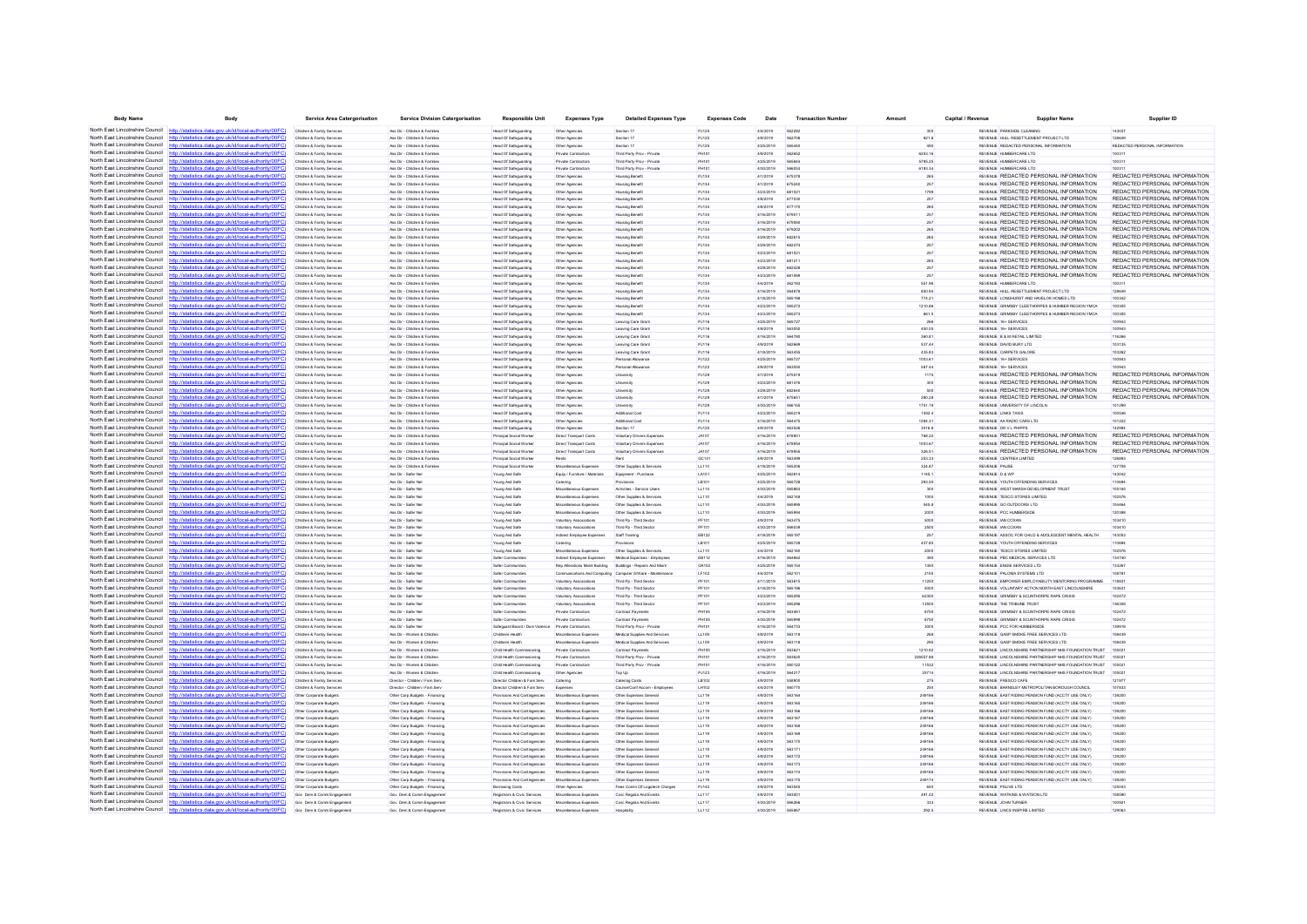| <b>Body Name</b>                                                   | Body                                                                                                                                                                            | <b>Service Area Catergorisation</b>                              | <b>Service Division Catergorisation</b> | <b>Responsible Unit</b>                                                                                                      | <b>Expenses Type</b>                                                                                                           | <b>Detailed Expenses Type</b>                          | <b>Expenses Code</b>  | Date                   | <b>Transaction Number</b>      | Amount           | Capital / Revenue | <b>Supplier Name</b>                                                 | Supplier ID                   |
|--------------------------------------------------------------------|---------------------------------------------------------------------------------------------------------------------------------------------------------------------------------|------------------------------------------------------------------|-----------------------------------------|------------------------------------------------------------------------------------------------------------------------------|--------------------------------------------------------------------------------------------------------------------------------|--------------------------------------------------------|-----------------------|------------------------|--------------------------------|------------------|-------------------|----------------------------------------------------------------------|-------------------------------|
| North East Lincolnshire Council http://sta                         | tics.data.gov.uk/id/local-authority/00FC)                                                                                                                                       | Gov Dem & Comm Engagement                                        | Gov Dem & Comm Engagement               | Registrars & Civic Services                                                                                                  | Rents                                                                                                                          | Rent                                                   | GC101                 | 4/16/2019              | 564784                         | 420              |                   | REVENUE CLEETHORPES CHARTER TRUSTEES                                 | 101604                        |
|                                                                    | North East Lincolnshire Council http://statistics.data.gov.uk/id/local-authority/00FC)                                                                                          | Gov Dem & Comm Engagement                                        | Gov Dem & Comm Engagement               | Ad Governance & Democracy                                                                                                    | Private Contractors                                                                                                            | Third Party Prov - Private                             | PH101                 | 4/16/2019              | 564799                         | 40000            |                   | REVENUE GY/CLEE & DIST CITIZENS                                      | 101013                        |
|                                                                    | North East Lincolnshire Council http://statistics.data.gov.uk/id/local-authority/00FC)                                                                                          | Gov Dem & Comm Engagement                                        | Gov Dem & Comm Engagemen                | Ad Governance & Democracy                                                                                                    | Contributions To Provision                                                                                                     | Contributions - Communiti                              | LK101                 | 4/25/2019              | 565438                         | 25000            |                   | REVENUE ARMED FORCES ORGANISING COMMITTE                             | 127852                        |
|                                                                    | North East Lincolnshire Council http://statistics.data.gov.uk/id/local-authority/00FC)                                                                                          | Gov Dem & Comm Engagement                                        | Gov Dem & Comm Engagement               | Communications And Marketing                                                                                                 | Print Stationery / Gen Off Exp                                                                                                 | Printing And Stationery                                | LD103                 | 4/16/2019              | 56432                          |                  |                   | REVENUE PRGLOD LTD                                                   | 139538                        |
| North East Lincolnshire Council                                    | http://statistics.data.gov.uk/id/local-authority/00FC)                                                                                                                          | Gov Dem & Comm Engagement                                        | Gov Dem & Comm Engagement               | Elections Team                                                                                                               | Print Stationery / Gen Off Exp                                                                                                 | Printing And Stationery                                | LD103                 | 4/23/2019              | 565166                         | 1897             |                   | REVENUE PRINT IMAGE NETWORK LTD                                      | 103724                        |
| North East Lincolnshire Council                                    | http://statistics.data.gov.uk/id/local-authority/00FC)                                                                                                                          | Gov Dem & Comm Engagement                                        | Gov Dem & Comm Engagement               | Elections Team                                                                                                               | Communications And Computing Postage                                                                                           |                                                        | LF111                 | 4/4/2019               | 562149                         | 517.59           |                   | REVENUE ROYAL MAIL GROUP PLC                                         | 101082                        |
| North East Lincolnshire Council                                    | North East Lincolnshire Council http://statistics.data.gov.uk/id/local-authority/00FC)<br>statistics.data.gov.uk/id/local-authority/00FC                                        | Gov Dem & Comm Engagement<br>Gov Dem & Comm Engagement           | Gov Dem & Comm Engagement               | Elections Team<br>Coroners                                                                                                   | Miscellaneous Expenses<br>Rent                                                                                                 | Other Expenses Genera<br>Room Hire                     | LL119<br>GC103        | 4/18/2019<br>4/4/2019  | 584273                         | 2644.55<br>460   |                   | REVENUE SHAW & SONS LTD<br>REVENUE CLEETHORPES CHARTER TRUSTEES      | 100561<br>101604              |
| North East Lincolnshire Council http:/                             | statistics.data.gov.uk/id/local-authority/00FC)                                                                                                                                 | Gov Dem & Comm Engagement                                        | Law                                     | Coroners                                                                                                                     | Rents                                                                                                                          | Room Hire                                              | GC103                 | 4/4/2019               | 562145                         | 297.5            |                   | REVENUE CLEETHORPES CHARTER TRUSTEES                                 | 101604                        |
| North East Lincolnshire Council                                    | http://statistics.data.gov.uk/id/local-authority/00EC                                                                                                                           | Gov Dem & Comm Engagement                                        | Law<br>Law                              | Coronen                                                                                                                      | Other Agencie                                                                                                                  | Conveyance Bodies                                      | PJ149                 | 4/4/2019               | 562152                         | 300              |                   | REVENUE MASHFORDS                                                    | 103347                        |
| North East Lincolnshire Council                                    | /statistics.data.gov.uk/id/local-authority/00FC                                                                                                                                 | Gov Dem & Comm Engagement                                        | Law                                     | Coroners                                                                                                                     | Other Agencies                                                                                                                 | Mortuary Storage Charge                                | PJ156                 | 4/4/2019               | 56221                          | 2926             |                   | REVENUE N LINCS & GOOLE HOSPITALS NHS FOUNDATION TRUS                | 11107                         |
|                                                                    | North East Lincolnshire Council http://statistics.data.gov.uk/id/local-authority/00FC)                                                                                          | Gov Dem & Comm Engagement                                        | Law                                     | Coroners                                                                                                                     | Other Agencies                                                                                                                 | Mortuary Storage Charge                                | PJ156                 | 4/11/2019              | 563659                         | 7722             |                   | REVENUE N LINCS & GOOLE HOSPITALS NHS FOUNDATION TRUS                | 111074                        |
|                                                                    | North East Lincolnshire Council http://statistics.data.gov.uk/id/local-authority/00FC)                                                                                          | Gov Dem & Comm Engagement                                        | Law                                     | Coroners                                                                                                                     | Other Agencies                                                                                                                 | Mortuary Storage Charge                                | PJ156                 | 4/4/2019               | 562095                         | 1210             |                   | REVENUE SHEFFIELD CHILDREN'S NHS TRUST                               |                               |
|                                                                    | North East Lincolnshire Council http://statistics.data.gov.uk/id/local-authority/00FC)                                                                                          | Gov Dem & Comm Engagement                                        | Law                                     | Coroner:                                                                                                                     | Other Agencie                                                                                                                  | <b>Post Morteme</b>                                    | PJ148                 | 4/4/2019               | 562117                         | 580.8            |                   | REVENUE REDACTED PERSONAL INFORMATION                                | REDACTED PERSONAL INFORMATION |
|                                                                    | North East Lincolnshire Council http://statistics.data.gov.uk/id/local-authority/00FC)                                                                                          | Gov Dem & Comm Engagement                                        | Law                                     | Coroners                                                                                                                     | Other Agencies                                                                                                                 | Post Mortems                                           | PJ148                 | 4/4/2019               |                                | 1361.2           |                   | REVENUE REDACTED PERSONAL INFORMATION                                | REDACTED PERSONAL INFORMATION |
| North East Lincolnshire Council                                    | http://statistics.data.gov.uk/id/local-authority/00FC)                                                                                                                          | Gov Dem & Comm Engagement                                        | Law                                     | Coroners                                                                                                                     | Other Agencies                                                                                                                 | Post Mortems                                           | PJ148                 | 4/25/2019              | 56566                          | 2287.44          |                   | REVENUE UNIVERSITY HOSPITALS OF LEICESTER NHS TRUST                  | 107238                        |
|                                                                    | North East Lincolnshire Council http://statistics.data.gov.uk/id/local-authority/00FC)                                                                                          | Gov Dem & Comm Engagement                                        | Law                                     | Coroner:                                                                                                                     | Other Agencie                                                                                                                  | <b>Post Mortems</b>                                    | PJ148                 | 4/30/2019              | 566137                         | 591.9            |                   | REVENUE REDACTED PERSONAL INFORMATION                                | REDACTED PERSONAL INFORMATION |
| North East Lincolnshire Council                                    | North East Lincolnshire Council http://statistics.data.gov.uk/id/local-authority/00FC)<br>http://statistics.data.gov.uk/id/local-authority/00FC                                 | Gov Dem & Comm Engagement                                        | Law                                     | Coroners                                                                                                                     | Other Agencies                                                                                                                 | Post Mortems                                           | <b>PJ148</b><br>LE103 | 4/30/2019              | 563660                         | 3471.3<br>450    |                   | REVENUE REDACTED PERSONAL INFORMATION                                | REDACTED PERSONAL INFORMATION |
|                                                                    | North East Lincolnshire Council http://statistics.data.gov.uk/id/local-authority/00FC)                                                                                          | Gov Dem & Comm Engagement<br>Gov Dem & Comm Engagement           | Law<br>Law                              | Legal Services<br>Legal Services                                                                                             | Services<br>Services                                                                                                           | Alternative Provisio<br>Alternative Provision          | LE103                 | 4/16/2019<br>4/16/2019 | 564451                         | 699.96           |                   | REVENUE DAVID LOCK QC<br>REVENUE LAURA TWIST                         | 134884<br>139045              |
|                                                                    | North East Lincolnshire Council http://statistics.data.gov.uk/id/local-authority/00FC)                                                                                          | Gov Dem & Comm Engagement                                        | Law                                     | Legal Services                                                                                                               | Miscellaneous Expenses                                                                                                         | Legal Fees - Genera                                    | LL103                 | 4/29/2019              | 56604                          | 385              |                   | REVENUE COURT OF PROTECTION                                          | 135146                        |
|                                                                    | North East Lincolnshire Council http://statistics.data.gov.uk/id/local-authority/00FC)                                                                                          | Gov Dem & Comm Engagement                                        | Law                                     | Legal Services                                                                                                               | Miscellaneous Expenses                                                                                                         | Legal Fees - Genera                                    | LL103                 | 4/29/2019              | 56604                          | 385              |                   | REVENUE COURT OF PROTECTION                                          | 135146                        |
|                                                                    | North East Lincolnshire Council http://statistics.data.gov.uk/id/local-authority/00FC)                                                                                          | Gov Dem & Comm Engagement                                        | Law                                     | Legal Services                                                                                                               | Miscellaneous Expenses                                                                                                         | Legal Fees - Genera                                    | LL103                 | 4/29/2019              | 56604                          |                  |                   | REVENUE COURT OF PROTECTION                                          | 135146                        |
|                                                                    | North East Lincolnshire Council http://statistics.data.gov.uk/id/local-authority/00FC)                                                                                          | Gov Dem & Comm Engagement                                        | Law                                     | Legal Services                                                                                                               | Miscellaneous Expenses                                                                                                         | Legal Fees - General                                   | LL103                 | 4/29/2019              | 56604                          | 385              |                   | REVENUE COURT OF PROTECTION                                          | 135146                        |
|                                                                    | North East Lincolnshire Council http://statistics.data.gov.uk/id/local-authority/00FC)                                                                                          | Gov Dem & Comm Engagement                                        | Law                                     | Legal Services                                                                                                               | Miscellaneous Expenses                                                                                                         | Legal Fees - Genera                                    | LL103                 | 4/29/2019              | 56604                          | 385              |                   | REVENUE COURT OF PROTECTION                                          | 135146                        |
|                                                                    | North East Lincolnshire Council http://statistics.data.gov.uk/id/local-authority/00FC                                                                                           | Gov Dem & Comm Engagement                                        | Law                                     | Legal Services                                                                                                               | Miscellaneous Expenses                                                                                                         | Legal Fees - Genera                                    | LL103                 | 4/11/2019              | 564160                         | 730              |                   | REVENUE MISS JOANNE F JENKINS                                        | 139686                        |
|                                                                    | North East Lincolnshire Council http://statistics.data.gov.uk/id/local-authority/00FC)                                                                                          | Gov Dem & Comm Engagement                                        | Law                                     | Legal Services                                                                                                               | Miscellaneous Expenses                                                                                                         | Legal Fees - General                                   | LL103                 | 4/30/2019              | 566187                         | 306.2            |                   | REVENUE PEPPERELLS SOLICITORS                                        | 112808                        |
|                                                                    | North East Lincolnshire Council http://statistics.data.gov.uk/id/local-authority/00FC)                                                                                          | Gov Dem & Comm Engagement                                        | Law                                     | Legal Services                                                                                                               | Miscellaneous Exnenser                                                                                                         | Legal Fees - Genera                                    | LL103                 | 4/4/2019               | 562790                         | 8680             |                   | REVEN IF MISS JACQUITHOMAS                                           | 129005                        |
| North East Lincolnshire Council                                    | North East Lincolnshire Council http://statistics.data.gov.uk/id/local-authority/00FC)<br>http://statistics.data.gov.uk/id/local-authority/00FC                                 | Gov Dem & Comm Engagemen                                         |                                         | Legal Services                                                                                                               | Miscellaneous Expenses                                                                                                         | Legal Fees - Genera                                    | LL103                 | 4/9/2019               | 56280                          | 4485<br>525      |                   | REVENUE MISS JACQUI THOMAL                                           | 12900<br>123497               |
|                                                                    | North East Lincolnshire Council http://statistics.data.gov.uk/id/local-authority/00FC)                                                                                          | Gov Dem & Comm Engagement<br>Gov Dem & Comm Engagement           | Law<br>Law                              | Legal Services<br>Legal Services                                                                                             | Miscellaneous Expenses<br>Miscellaneous Expenses                                                                               | Legal Fees - Genera<br>Legal Fees - General            | LL103<br>LL103        | 4/11/2019<br>4/11/2019 | 56364<br>563652                | 520              |                   | REVENUE MR JAMES A GOODWII<br>REVENUE MR MARK WATTERSON              | 109973                        |
|                                                                    | North East Lincolnshire Council http://statistics.data.gov.uk/id/local-authority/00FC)                                                                                          | Gov Dem & Comm Engagement                                        | Law                                     | Legal Services                                                                                                               | Miscellaneous Expenses                                                                                                         | Legal Fees - Genera                                    | LL103                 | 4/11/2019              | 58385                          | 985              |                   | REVENUE DAVID PHILLIPS                                               | 103505                        |
| North East Lincolnshire Council                                    | http://statistics.data.gov.uk/id/local-authority/00FC                                                                                                                           | Goy Dem & Comm Engagement                                        | Law                                     | Legal Services                                                                                                               | Miscellaneous Expenses                                                                                                         | Legal Fees - Genera                                    | LL103                 | 4/11/2019              | 563653                         | 885              |                   | REVENUE MRS GAYNOR HALL                                              | 123602                        |
|                                                                    | North East Lincolnshire Council http://statistics.data.gov.uk/id/local-authority/00FC)                                                                                          | Gov Dem & Comm Engagement                                        | Law                                     | Legal Services                                                                                                               | Miscellaneous Expenses                                                                                                         | Legal Fees - General                                   | LL103                 | 4/16/2019              | 564286                         | 6755             |                   | REVENUE MR JONATHAN C WILSON                                         | 123960                        |
|                                                                    | North East Lincolnshire Council http://statistics.data.gov.uk/id/local-authority/00FC)                                                                                          | Gov Dem & Comm Engagement                                        | Low                                     | Legal Services                                                                                                               | Miscellaneous Exnerses                                                                                                         | Legal Fees - Genera                                    | 11103                 | 4/16/2019              | <b>SA4719</b>                  | 1470             |                   | REVENUE DAMD PHILLIPS                                                | 103505                        |
| North East Lincolnshire Council                                    | http://statistics.data.gov.uk/id/local-authority/00FC)                                                                                                                          | Gov Dem & Comm Engage                                            | Law                                     | Legal Services                                                                                                               | Miscellaneous Expense                                                                                                          | Legal Fees - Genera                                    | LL103                 | 4/16/2019              | 564718                         | 1490             |                   | REVENUE DAVID PHILLIPS                                               | 103505                        |
| North East Lincolnshire Council                                    | http://statistics.data.gov.uk/id/local-authority/00FC)                                                                                                                          | Gov Dem & Comm Engagement                                        | Law                                     | Legal Services                                                                                                               | Miscellaneous Expenses                                                                                                         | Legal Fees - Genera                                    | LL103                 | 4/16/2019              | 564713                         | 270              |                   | REVENUE MISS NADMI MADDERSON                                         | 103810                        |
| North East Lincolnshire Council                                    | http://statistics.data.gov.uk/id/local-authority/00FC)                                                                                                                          | Gov Dem & Comm Engagement                                        | Law                                     | Legal Services                                                                                                               | Miscellaneous Expenses                                                                                                         | Legal Fees - General                                   | LL103                 | 4/16/2019              | 584447                         | 615              |                   | REVENUE MISS J C BAGGS                                               | 112233                        |
| North East Lincolnshire Council                                    | http://statistics.data.gov.uk/id/local-authority/00EC)                                                                                                                          | Gov Dem & Comm Engagement                                        | Law                                     | Legal Services                                                                                                               | Miscellaneous Expenses                                                                                                         | Lenal Fees - General                                   | 11103                 | 4/16/2019              | <b>564720</b>                  | 420              |                   | REVENUE REBECCA MULER                                                | 140404                        |
|                                                                    | North East Lincolnshire Council http://statistics.data.gov.uk/id/local-authority/00FC)                                                                                          | Gov Dem & Comm Engagemen                                         |                                         | Legal Services                                                                                                               | Miscellaneous Expenses                                                                                                         | Other Supplies & Service                               | LL110                 | 4/11/2019              | COAAC                          | 598.04           |                   | REVENUE STOCKPORT PSYCHOLOGY SERVICES LTD                            | 140269                        |
| North East Lincolnshire Council<br>North East Lincolnshire Council | cs data gov uk/id/local-authority/00EC<br>statistics data nov uk/d/local-authority/00EC)<br>http:                                                                               | Gov Dem & Comm Engagement<br>Gov. Dem & Comm Ennanement          | Law                                     | Legal Services<br>Legal Services                                                                                             | Miscellaneous Expenses<br>Miscellaneous Exnerses                                                                               | Other Supplies & Services<br>Other Sunnies & Services  | LL110<br>11110        | 4/16/2019<br>4/25/2019 | <b>663712</b>                  | 367.2            |                   | REVENUE DR RUSSELL KEENAN<br>REVENUE LEXTOX DRUG & ALCOHOL TESTING.  | 142632<br>125634              |
|                                                                    | North East Lincolnshire Council http://statistics.data.gov.uk/id/local-authority/00FC)                                                                                          | Gov Dem & Comm Engagement                                        | Law                                     | Legal Services                                                                                                               | Miscellaneous Expenses                                                                                                         | Other Supplies & Service                               | LL110                 | 4/25/2019              | 565394<br>66282                | 359<br>374       |                   | REVENUE LEXTOX DRUG & ALCOHOL TESTING                                | 125634                        |
| North East Lincolnshire Council                                    | http://statistics.data.gov.uk/id/local-authority/00FC                                                                                                                           | Gov Dem & Comm Engagement                                        | Law                                     | Legal Services                                                                                                               | Miscellaneous Expenses                                                                                                         | Other Supplies & Service                               | LL110                 | 4/11/2019              | 56365                          | 346.25           |                   | REVENUE LEXTOX DRUG & ALCOHOL TESTING                                | 125634                        |
| North East Lincolnshire Council                                    | http://statistics.data.gov.uk/id/local-authority/00FC)                                                                                                                          | Gov Dem & Comm Engagement                                        | Law                                     | Legal Services                                                                                                               | Miscellaneous Expenses                                                                                                         | Other Supplies & Services                              | LL110                 | 4/11/2019              | 563627                         | 294.2            |                   | REVENUE GRIMSBY DETECTIVE AGENCY                                     | 104254                        |
| North East Lincolnshire Council                                    | http://statistics.data.gov.uk/id/local-authority/00FC)                                                                                                                          | Gov Dem & Comm Engagement                                        | Law                                     | Legal Services                                                                                                               | Miscellaneous Expenses                                                                                                         | Other Supplies & Services                              | LL110                 | 4/11/2019              | 56366                          | 2890             |                   | REVENUE MISS TARYN LEE QC                                            | 127409                        |
| North East Lincolnshire Council                                    | http://statistics.data.gov.uk/id/local-authority/00FC)                                                                                                                          | Gov Dem & Comm Engagemen                                         | Law                                     | Legal Services                                                                                                               | Miscellaneous Expenses                                                                                                         | Other Supplies & Service                               | LL110                 | 4/30/2019              | 566123                         | 1490             |                   | REVENUE MISS JACQUI THOMAS                                           | 129005                        |
| North East Lincolnshire Council                                    | http://statistics.data.gov.uk/id/local-authority/00FC)                                                                                                                          | Gov Dem & Comm Engagement                                        | Law                                     | Legal Services                                                                                                               | Miscellaneous Expenses                                                                                                         | Other Supplies & Service                               | LL110                 | 4/11/2019              |                                |                  |                   | REVENUE PSYCHIATRY EXPERTS LTD                                       | 14296                         |
| North East Lincolnshire Council                                    | http://statistics.data.gov.uk/id/local-authority/00FC)                                                                                                                          | Gov Dem & Comm Engagement                                        | Law                                     | Legal Services                                                                                                               | Miscellaneous Expenses                                                                                                         | Other Supplies & Services                              | LL110                 | 4/16/2019              | 563583                         | 321.2            |                   | REVENUE HARPHAMS MEDIA TRANSCRIBERS                                  | 112780                        |
| North East Lincolnshire Council http:/                             | (statistics data nov uk/id/local-authority/00EC)                                                                                                                                | Gov Dem & Comm Engagement                                        | Law                                     | Legal Services                                                                                                               | Miscellaneous Expenses                                                                                                         | Other Supplies & Services                              | LL110                 | 4/11/2019              | 563654                         | 705              |                   | REVENUE MISS NAOMI MADDERSON                                         | 103810                        |
|                                                                    | North East Lincolnshire Council http://statistics.data.gov.uk/id/local-authority/00FC)                                                                                          | Gov Dem & Comm Engagement                                        | Law                                     | Legal Services                                                                                                               | Miscellaneous Expenses                                                                                                         | Other Supplies & Service                               | LL110                 | 4/16/2019              |                                | 482.5            |                   | REVENUE SARAH SEEKINS                                                | 143009                        |
| North East Lincolnshire Council                                    | http://statistics.data.gov.uk/id/local-authority/00FC)<br>North East Lincolnshire Council http://statistics.data.gov.uk/id/local-authority/00FC)                                | Gov Dem & Comm Engagement                                        | Law                                     | Legal Services                                                                                                               | Miscellaneous Expenses                                                                                                         | Other Supplies & Services                              | LL110                 | 4/16/2019              | 56466                          | 335.33           |                   | REVENUE STOCKPORT PSYCHOLOGY SERVICES LTD                            | 140269                        |
|                                                                    | North East Lincolnshire Council http://statistics.data.gov.uk/id/local-authority/00FC)                                                                                          | Gov Dem & Comm Engagement<br>Gov Dem & Comm Engagement           | Law<br>Law                              | Legal Services<br>Legal Services                                                                                             | Miscellaneous Expenses<br>Miscellaneous Expenses                                                                               | Other Supplies & Services<br>Other Supplies & Services | LL110<br>LL110        | 4/16/2019<br>4/16/2019 | 564667<br>564712               | 865.73<br>2570   |                   | REVENUE STOCKPORT PSYCHOLOGY SERVICES LTD<br>REVENUE DR ELLIS MOSLEY | 140269<br>104893              |
| North East Lincolnshire Council                                    | http://statistics.data.gov.uk/id/local-authority/00FC)                                                                                                                          | Gov Dem & Comm Engagement                                        | Law                                     | Legal Services                                                                                                               | Miscellaneous Expenses                                                                                                         | Other Supplies & Service                               | LL110                 | 4/16/2019              |                                | 1018.38          |                   | REVENUE CARTER BROWN THE EXPERT SERVICE                              | 106320                        |
|                                                                    | North East Lincolnshire Council http://statistics.data.gov.uk/id/local-authority/00FC)                                                                                          | Gov Dem & Comm Engagement                                        | Law                                     | Legal Services                                                                                                               | Miscellaneous Expenses                                                                                                         | Other Supplies & Services                              | LL110                 | 4/16/2019              | 564439                         | 883.32           |                   | REVENUE STOCKPORT PSYCHOLOGY SERVICES LTD                            | 140269                        |
|                                                                    | North East Lincolnshire Council http://statistics.data.gov.uk/id/local-authority/00FC)                                                                                          | Gov Dem & Comm Engagement                                        | Law                                     | Legal Services                                                                                                               | Miscellaneous Expenses                                                                                                         | Other Supplies & Service                               | LL110                 | 4/30/2019              | 56612                          | 300              |                   | REVENUE MENDES INVESTIGATION SERVICES LIMITED                        | 130979                        |
| North East Lincolnshire Council http:                              | statistics data nov uklidlocal authority/00EC)                                                                                                                                  | Gov Dem & Comm Engagement                                        | Law                                     | Legal Services                                                                                                               | Miscellaneous Expenses                                                                                                         | Other Supplies & Service                               | LL110                 | 4/30/2019              | 566125                         | 300              |                   | REVENUE MENDES INVESTIGATION SERVICES LIMITED                        | 130979                        |
|                                                                    | North East Lincolnshire Council http://statistics.data.gov.uk/id/local-authority/00FC)                                                                                          | Gov Dem & Comm Engagement                                        | Law                                     | Legal Services                                                                                                               | Miscellaneous Expenses                                                                                                         | Other Supplies & Services                              | LL110                 | 4/30/2019              | 566153                         | 950.4            |                   | REVENUE MR J JAYAMOHAN (CONSULTANT NEUROSURGEON)                     | 129266                        |
|                                                                    | North East Lincolnshire Council http://statistics.data.gov.uk/id/local-authority/00FC)                                                                                          | Finance Operations & Resources                                   | Environmen                              |                                                                                                                              | Grounds & Bereavement Services Cleaning And Domestic Supplies Refuse Collection                                                |                                                        | GH104                 | 4/9/2019               | 563418                         | 359.88           |                   | REVENUE ELLGIA LIMITED                                               | 101433                        |
|                                                                    | North East Lincolnshire Council http://statistics.data.gov.uk/id/local-authority/00FC)                                                                                          | Finance Operations & Resources                                   | Environme                               | Grounds & Bereavement Services Equip / Furniture / Materials                                                                 |                                                                                                                                | Equipment - Maintena                                   | LA104                 | 4/9/2019               | 563440                         | 11775.93         |                   | REVENUE FACULTATIEVE TECHNOLOGIES LTD                                | 101165                        |
| North East Lincolnshire Council                                    | North East Lincolnshire Council http://statistics.data.gov.uk/id/local-authority/00FC)                                                                                          | Finance Operations & Resources                                   | Environmen                              | Grounds & Bereavement Services Equip / Furniture / Materials                                                                 |                                                                                                                                | Equipment - Purchase                                   | LA101                 | 4/11/2019              |                                | 343              |                   | REVENUE S P DAVIS MEMORIALS LIMITED                                  | 130001                        |
|                                                                    | http://statistics.data.gov.uk/id/local-authority/00FC)<br>North East Lincolnshire Council http://statistics.data.gov.uk/id/local-authority/00FC)                                | Finance Operations & Resources<br>Finance Operations & Resources | Environment<br>Environment              | Grounds & Bereavement Services Equip / Furniture / Materials<br>Grounds & Bereavement Services Equip / Furniture / Materials |                                                                                                                                | Equipment - Purchase<br>Equipment - Purchase           | LA101<br>LA101        | 4/30/2019<br>4/25/2019 | 565240<br><b><i>FAFARE</i></b> | 600<br>3380      |                   | REVENUE THE COLUMBARIA COMPANY<br>REVENUE CROSSKILLS                 | 100621<br>102383              |
|                                                                    | North East Lincolnshire Council http://statistics.data.gov.uk/id/local-authority/00FC)                                                                                          | Finance Operations & Resources                                   | Environmen                              |                                                                                                                              | Grounds & Bereavement Services Equip / Furniture / Materials                                                                   | Equipment - Purchase                                   | LA101                 | 4/30/2019              |                                |                  |                   | REVENUE S P DAVIS MEMORIALS LIMITED                                  | 130001                        |
| North East Lincolnshire Council                                    | tatiotics data now uk/id/local-authority/00EC                                                                                                                                   | Finance Operations & Resources                                   | Environmen                              | Grounds & Bereavement Services Equip / Furniture / Materials                                                                 |                                                                                                                                | Equipment - Purchase                                   | LA101                 | 4/30/2019              | 566054                         | 468              |                   | REVENUE S P DAVIS MEMORIALS LIMITED                                  | 130000                        |
|                                                                    | North East Lincolnshire Council http://statistics.data.gov.uk/id/local-authority/00FC)                                                                                          | Finance Operations & Resources                                   | Environment                             | Grounds & Bereavement Services Equip / Furniture / Materials                                                                 |                                                                                                                                | Equipment - Purchase                                   | LA101                 | 4/30/2019              | 566065                         | 278              |                   | REVENUE S P DAVIS MEMORIALS LIMITED                                  | 130000                        |
|                                                                    | North East Lincolnshire Council http://statistics.data.gov.uk/id/local-authority/00FC                                                                                           | Finance Operations & Resources                                   | Environmen                              | Grounds & Bereavement Services Grants And Subscriptions                                                                      |                                                                                                                                | Subscription                                           | LJ101                 | 4/18/2019              | 565190                         | 455              |                   | REVENUE INSTITUTE OF CEMETERY & CREMATORIUM MGT                      | 101460                        |
|                                                                    | North East Lincolnshire Council http://statistics.data.gov.uk/id/local-authority/00FC)                                                                                          | Finance Operations & Resources                                   | Environmen                              |                                                                                                                              | Grounds & Bereavement Services Rep Alterations Maint Building                                                                  | Buildings - Repairs And Mai                            | GA10                  | 4/4/2019               | 56230                          | 360              |                   | REVENUE E K M LTD                                                    | 101926                        |
|                                                                    | North East Lincolnshire Council http://statistics.data.gov.uk/id/local-authority/00FC)                                                                                          | Finance Operations & Resources                                   | Environment                             |                                                                                                                              | Grounds & Bereavement Services Rep Alterations Maint Building                                                                  | Buildings - Repairs And Main                           | GA102                 | 4/4/2019               | 562252                         | 350              |                   | REVENUE E K M LTD                                                    | 101926                        |
| North East Lincolnshire Council                                    | http://statistics.data.gov.uk/id/local-authority/00FC)                                                                                                                          | Finance Operations & Resources                                   | Environment                             |                                                                                                                              | Grounds & Bereavement Services Rep Alterations Maint Building                                                                  | Buildings - Repairs And Maint                          | GA102                 | 4/25/2019              | 565418                         | 667.2            |                   | REVENUE HAITHS HEATING LTD                                           | 101342                        |
|                                                                    | North East Lincolnshire Council http://statistics.data.gov.uk/id/local-authority/00FC)                                                                                          | Finance Operations & Resources                                   | Environmen                              |                                                                                                                              | Grounds & Bereavement Services Rep Alterations Maint Building                                                                  | Buildings - Repairs And Main                           | GA102                 | 4/30/2019              | 566170                         | 1500             |                   | REVENUE BCJ CONSTRUCTION LTD                                         | 112224                        |
| North East Lincolnshire Council http://sta                         | North East Lincolnshire Council http://statistics.data.gov.uk/id/local-authority/00FC                                                                                           | Finance Operations & Resources                                   | Environment                             |                                                                                                                              | Grounds & Bereavement Services Rep Alterations Maint Building Buildings - Repairs And Main                                     |                                                        | GA102                 | 4/16/2019              | 564259                         | 815              |                   | REVENUE BCJ CONSTRUCTION LTD                                         | 112224                        |
|                                                                    | ics data gov uk/id/local-authority/00EC)                                                                                                                                        | Finance Operations & Resources                                   | Environment                             | Grounds & Bereavement Services Direct Transport Costs<br>Grounds & Reregyement Services Direct Transport Costs               |                                                                                                                                | Vehicles - Repairs And Maint                           | <b>JA105</b><br>14104 | 4/9/2019<br>4/9/2019   | 563405                         | 741.89           |                   | REVENUE VALE ENGINEERING (YORK) LTD                                  | 101700                        |
|                                                                    | North East Lincolnshire Council http://statistics.data.gov.uk/id/local-authority/00FC<br>North East Lincolnshire Council http://statistics.data.gov.uk/id/local-authority/00FC) | Finance Operations & Resources<br>Finance Operations & Resources | Environmen                              |                                                                                                                              | Grounds & Bereavement Services Contract Hire-Operating Leases Vehicles - Contract Hir                                          | Vehicles - Running Costs                               | <b>JC10</b>           | 4/23/2019              | 563052<br>56528                | 674.91<br>500    |                   | REVENUE ALLSTAR BUSINESS SOLUTIONS LTD<br>REVENUE READY RENT A CAR   | 108278<br>100557              |
| North East Lincolnshire Council                                    | http://statistics.data.gov.uk/id/local-authority/00FC                                                                                                                           | Finance Operations & Resources                                   | Environmen                              |                                                                                                                              | Grounds & Bereavement Services Contract Hire-Operating Leases Vehicles - Contract Hir                                          |                                                        | JC101                 | 4/30/2019              | 56286                          | 2800             |                   | REVENUE THE BURDENS GROUP LTD                                        | 104002                        |
|                                                                    | North East Lincolnshire Council http://statistics.data.gov.uk/id/local-authority/00FC)                                                                                          | Finance Operations & Resources                                   | Environment                             | Grounds & Bereavement Services Equip / Furniture / Materials                                                                 |                                                                                                                                | Equipment - Purchase                                   | LA101                 | 4/4/2019               | 562263                         | 1687.5           |                   | REVENUE TUDOR (UK) LTD T/A TUDOR ENVIRONMENT                         | 138362                        |
|                                                                    | North East Lincolnshire Council http://statistics.data.gov.uk/id/local-authority/00FC                                                                                           | Finance Operations & Resources                                   | Environmen                              | Grounds & Bereavement Services Equip / Furniture / Materials                                                                 |                                                                                                                                | Equipment - Purchase                                   | 1.4101                | 4/9/2019               | 563082                         | 4656             |                   | REVENUE TUDOR (UK) LTD T/A TUDOR ENVIRONMENT                         | 138362                        |
| North East Lincolnshire Council                                    | http://statistics.data.gov.uk/id/local-authority/00FC)                                                                                                                          | Finance Operations & Resources                                   |                                         | Grounds & Bereavement Services Equip / Furniture / Materials                                                                 |                                                                                                                                | Equipment - Purchas                                    | LA101                 | 4/9/2019               | 563402                         | 417.6            |                   | REVENUE SM                                                           | 134794                        |
| North East Lincolnshire Council http://sta                         | stics.data.gov.uk/id/local-authority/00FC)                                                                                                                                      | Finance Operations & Resources                                   | Environment                             |                                                                                                                              | Grounds & Bereavement Services Communications And Computing Telephones                                                         |                                                        | LF112                 | 4/16/2019              | 564305                         | 324              |                   | REVENUE RADPHONE LTD                                                 | 101671                        |
| North East Lincolnshire Council                                    | http://statistics.data.gov.uk/id/local-authority/00EC                                                                                                                           | Finance Operations & Resources                                   | Environment                             |                                                                                                                              | Grounds & Bereavement Services Communications And Computing Telephones                                                         |                                                        | IF112                 | 4/11/2019              | 563436                         | 632              |                   | REVENUE EDEN TELECOM LTD                                             | 135601                        |
|                                                                    | North East Lincolnshire Council http://statistics.data.gov.uk/id/local-authority/00FC)                                                                                          | Finance Operations & Resources                                   |                                         | Grounds & Bereavement Services Private Contractor                                                                            |                                                                                                                                | Third Party Prov - Privat                              | PH10                  | 4/16/2019              | COAAK                          | 2578.68          |                   | REVENUE GRIMSBY OPERATIONS LTD                                       | 101116                        |
| North East Lincolnshire Council                                    | http://statistics.data.gov.uk/id/local-authority/00FC                                                                                                                           | Finance Operations & Resources                                   | Environmen                              | Grounds & Bereavement Services Private Contractors                                                                           |                                                                                                                                | Third Party Prov - Private                             | PH101                 | 4/25/2019              | 565195                         | 411              |                   | REVENUE LINCOLNSHIRE WILDLIFE TRUST                                  | 123513                        |
| North East Lincolnshire Council<br>North East Lincolnshire Council | http://statistics.data.gov.uk/id/local-authority/00FC<br>http://statistics.data.gov.uk/id/local-authority/00EC                                                                  | Finance Operations & Resources<br>Finance Operations & Resources | Environment                             |                                                                                                                              | Grounds & Bereavement Services Rep Alterations Maint Building<br>Grounds & Rerequement Services Ren Alterations Maint Ruilding | Buildings - Repairs And Main                           | GA102<br>GA102        | 4/16/2019<br>4/11/2019 | 564741                         | 894.72<br>1582.2 |                   | REVENUE NPOWER LIMITED<br>REVENUE JIMOCANNIA COLITO                  | 101414<br>100841              |
|                                                                    | North East Lincolnshire Council http://statistics.data.gov.uk/id/local-authority/00FC)                                                                                          | Finance Operations & Resource                                    | Environment                             | Grounds & Bereavement Services Rent                                                                                          |                                                                                                                                | Rullding - Renairs And Main                            | GC10                  | 4/16/2019              | 564319                         | 920              |                   | REVENUE CROWN ESTATE RE CARTER JONAS RENTAL AC                       | 10381                         |
| North East Lincolnshire Council                                    | http://statistics.data.gov.uk/id/local-authority/00FC)                                                                                                                          | Finance Operations & Resources                                   |                                         | Grounds & Bereavement Services Equip / Furniture / Materials                                                                 |                                                                                                                                | Equipment - Purchase                                   | LA101                 | 4/23/2019              | 565155                         | 315.6            |                   | REVENUE POOLSIDE LEISUR                                              | 100614                        |
|                                                                    | North East Lincolnshire Council http://statistics.data.gov.uk/id/local-authority/00FC)                                                                                          | Finance Operations & Resources                                   | Environmen                              |                                                                                                                              | Grounds & Bereavement Services Rep Alterations Maint Building Buildings - Repairs And Maint                                    |                                                        | GA102                 | 4/9/2019               | <b>563078</b>                  | 350              |                   | REVENUE WILSON PLANT SERVICES                                        | 130711                        |
| North East Lincolnshire Council                                    |                                                                                                                                                                                 |                                                                  |                                         | Garage & Fleet Strategy Direct Transport Costs                                                                               |                                                                                                                                |                                                        |                       | 4/4/2019               |                                | 474.33           |                   | REVENUE SCUNTHORPE RADIATOR                                          |                               |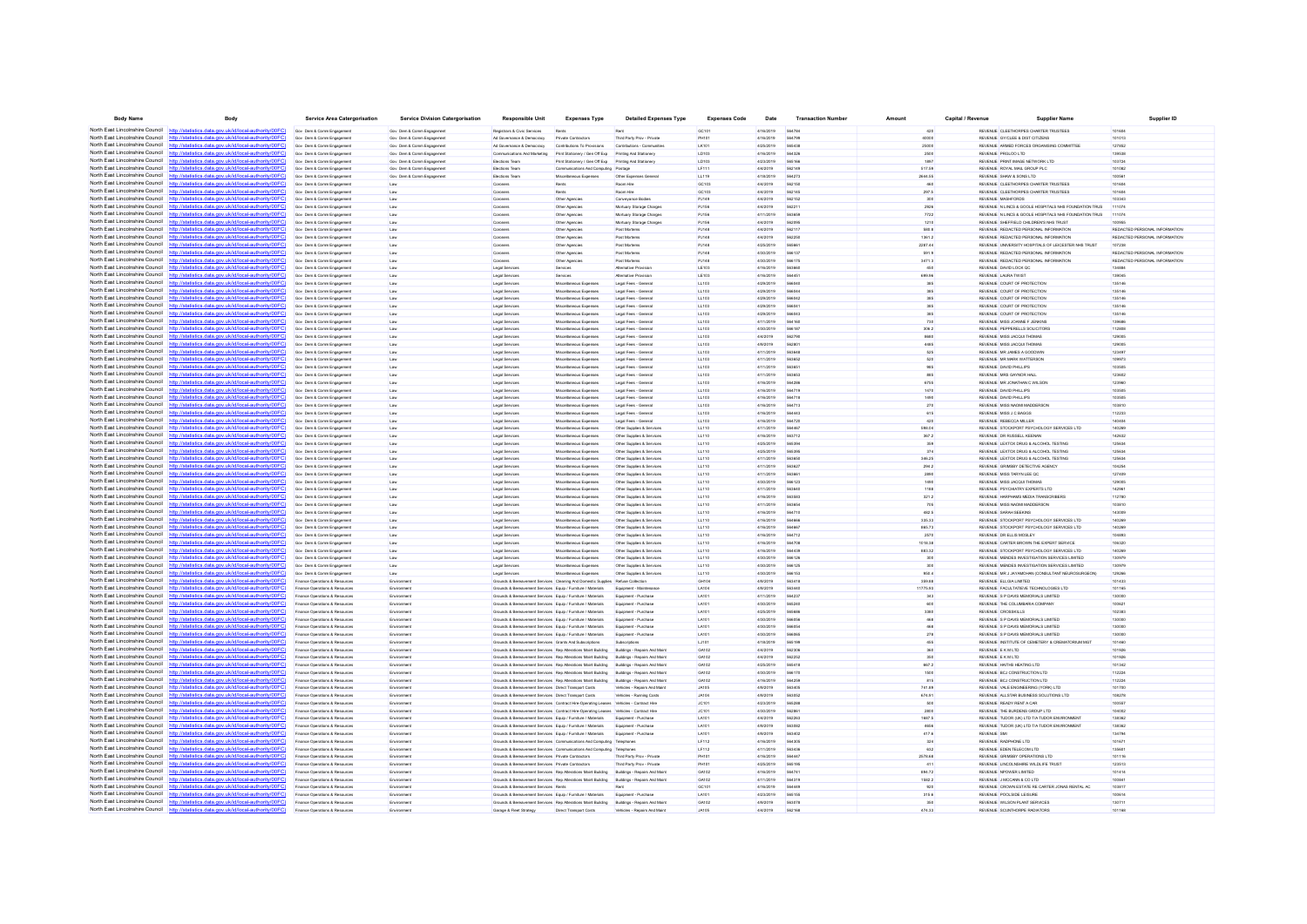| <b>Body Name</b>                                                   | Body                                                                                                                                             | <b>Service Area Catergorisation</b>                              | <b>Service Division Catergorisation</b> | Responsible Unit                                   | <b>Expenses Type</b>                                  | <b>Detailed Expenses Type</b>                                | <b>Expenses Code</b>         | Date                   | <b>Transaction Numbe</b> | Amoun                           | Capital / Revenue | Supplier Name                                                        | Supplier ID      |
|--------------------------------------------------------------------|--------------------------------------------------------------------------------------------------------------------------------------------------|------------------------------------------------------------------|-----------------------------------------|----------------------------------------------------|-------------------------------------------------------|--------------------------------------------------------------|------------------------------|------------------------|--------------------------|---------------------------------|-------------------|----------------------------------------------------------------------|------------------|
|                                                                    | North East Lincolnshire Council http://statistics.data.gov.uk/id/local-authority/00FC)                                                           | Finance Operations & Resources                                   | Environmen                              | Garage & Fleet Strategy                            | Direct Transport Costs                                | Vehicles - Repairs And Main                                  | <b>JA105</b>                 | 4/4/2019               | 562116                   | 407.59                          |                   | REVENUE B A BUSH & SON LTD                                           | 101828           |
|                                                                    | North East Lincolnshire Council http://statistics.data.gov.uk/id/local-authority/00FC                                                            | Finance Operations & Resources                                   | Environment                             | Garage & Fleet Strategy                            | Direct Transport Costs                                | Vehicles - Repairs And Maint                                 | <b>JA105</b>                 | 4/4/2019               | 562178                   | 263.08                          |                   | REVENUE WR MATERIAL HANDLING LTD                                     | 101388           |
|                                                                    | North East Lincolnshire Council http://statistics.data.gov.uk/id/local-authority/00FC)                                                           | Finance Operations & Resources                                   | Environment                             | Garage & Fleet Strategy                            | Direct Transport Costs                                | Vehicles - Repairs And Maint                                 | <b>JA105</b>                 | 4/4/2019               | 562173                   | 492.03                          |                   | REVENUE FLEET FACTORS LTD                                            | 100886           |
|                                                                    | North East Lincolnshire Council http://statistics.data.gov.uk/id/local-authority/00FC                                                            | Finance Operations & Resource                                    | Environmen                              | Garage & Fleet Strategy                            | Direct Transport Costs                                | Vehicles - Repairs And Main                                  | <b>JA105</b>                 | 4/4/2019               | 562174                   | 3825.28                         |                   | REVENUE FLEET FACTORS LTD                                            | 100886           |
| North East Lincolnshire Council                                    | http://statistics.data.gov.uk/id/local-authority/00FC                                                                                            | Finance Operations & Resources                                   | Environmen                              | Garage & Fleet Strategy                            | Direct Transport Costs                                | Vehicles - Repairs And Main                                  | <b>JA105</b>                 | 4/4/2019               | 562179                   | 3100.47                         |                   | REVENUE FLEET FACTORS LTD                                            | 100881           |
| North East Lincolnshire Council                                    | http://statistics.data.gov.uk/id/local-authority/00FC)                                                                                           | Finance Operations & Resources                                   | Environment                             | Garage & Fleet Strategy                            | Direct Transport Costs                                | Vehicles - Repairs And Maint                                 | <b>JA105</b>                 | 4/4/2019               | 562171                   | 620                             |                   | REVENUE SCUNTHORPE RADIATORS                                         | 101168           |
| North East Lincolnshire Council                                    | http://statistics.data.gov.uk/id/local-authority/00FC                                                                                            | Finance Operations & Resources                                   | Environment                             | Garage & Fleet Strategy                            | Direct Transport Costs                                | Vehicles - Repairs And Maint                                 | <b>JA105</b>                 | 4/4/2019               | 562789                   | 340                             |                   | REVENUE MOTORWAY WINDSCREENS LTD                                     | 102660           |
| North East Lincolnshire Council                                    | http://statistics.data.gov.uk/id/local-authority/00FC                                                                                            | Finance Operations & Resource                                    | Environmen                              | Garage & Fleet Strategy                            | Direct Transport Costs                                | Vehicles - Repairs And Main                                  | <b>JA105</b>                 | 4/11/2019              | <b>564126</b>            | 2908.24                         |                   | REVENUE FLEET FACTORS LTD                                            | 100886           |
| North East Lincolnshire Council http:                              | atistics.data.gov.uk/id/local-authority/00FC)                                                                                                    | Finance Operations & Resources                                   | Environment                             | Garage & Fleet Strategy                            | Direct Transport Costs                                | Vehicles - Repairs And Maint                                 | <b>JA105</b>                 | 4/11/2019              | 563734                   | 3885.31                         |                   | REVENUE FLEET FACTORS LTD                                            | 100886           |
| North East Lincolnshire Council                                    | http://statistics.data.gov.uk/id/local-authority/00FC                                                                                            | Finance Operations & Resources                                   | Environment                             | Garage & Fleet Strategy                            | Direct Transport Costs                                | Vehicles - Repairs And Maint                                 | <b>JA105</b>                 | 4/11/2019              | 563736                   | 6114.24                         |                   | REVENUE FLEET FACTORS LTD                                            | 100886           |
| North East Lincolnshire Council                                    | http://statistics.data.gov.uk/id/local-authority/00FC                                                                                            | Finance Operations & Resources                                   | Environmen                              | Garage & Fleet Strategy                            | Direct Transport Costs                                | Vehicles - Repairs And Maint                                 | <b>JA105</b>                 | 4/16/2019              | <b>SA4185</b>            | 1160                            |                   | REVENUE DELTA ENGINEERING GROUP LTD                                  | 120523           |
| North East Lincolnshire Council                                    | http://statistics.data.gov.uk/id/local-authority/00FC                                                                                            | Finance Operations & Resources                                   | Environmen                              | Garage & Fleet Strategy                            | Direct Transport Costs                                | Vehicles - Repairs And Main                                  | <b>JA105</b>                 | 4/16/2019              |                          | 3492                            |                   | REVENUE DELTA ENGINEERING GROUP LTD                                  | 120523           |
| North East Lincolnshire Council                                    | http://statistics.data.gov.uk/id/local-authority/00FC                                                                                            | Finance Operations & Resources                                   | Environment                             | Garage & Fleet Strategy                            | Direct Transport Costs                                | Vehicles - Repairs And Maint                                 | <b>JA105</b>                 | 4/16/2019              | 564182                   | 452                             |                   | REVENUE DELTA ENGINEERING GROUP LTD                                  | 120523           |
| North East Lincolnshire Council                                    | http://statistics.data.gov.uk/id/local-authority/00FC                                                                                            | Finance Operations & Resources                                   | Environment                             | Garage & Fleet Strategy                            | Direct Transport Costs                                | Vehicles - Repairs And Maint                                 | <b>JA105</b>                 | 4/11/2019              | 564155                   | 293.48                          |                   | REVENUE JOHNSONS APPARELMASTER                                       | 100810           |
| North East Lincolnshire Council                                    | http://statistics.data.gov.uk/id/local-authority/00FC                                                                                            | Finance Operations & Resource                                    | Environmen                              | Garage & Fleet Strategy                            | Direct Transport Costs                                | Vehicles - Repairs And Maint                                 | <b>JA105</b>                 | 4/16/2019              | 564124                   | 430                             |                   | REVENUE B A BUSH & SON LTD                                           | 101828           |
| North East Lincolnshire Council                                    | http://statistics.data.gov.uk/id/local-authority/00FC                                                                                            | Finance Operations & Resources                                   |                                         | Garage & Fleet Strategy                            | Direct Transport Costs                                | Vehicles - Repairs And Main                                  | <b>JA105</b>                 | 4/16/2019              |                          | 430                             |                   | REVENUE B A BUSH & SON LTD                                           | 101828           |
| North East Lincolnshire Council                                    | stics.data.gov.uk/id/local-authority/00FC<br>http:                                                                                               | Finance Operations & Resources                                   | Environment                             | Garage & Fleet Strategy                            | Direct Transport Costs                                | Vehicles - Repairs And Maint                                 | <b>JA105</b>                 | 4/16/2019              | 564121                   | 346.16                          |                   | REVENUE B A BUSH & SON LTD                                           | 101828           |
| North East Lincolnshire Council                                    | ics data nov uk/id/local-authority/00EC                                                                                                          | Finance Operations & Resources                                   | Environmen                              | Garage & Fleet Strategy                            | Direct Transport Costs                                | Vehicles - Repairs And Maint                                 | <b>JA105</b>                 | 4/16/2019              | <b>564793</b>            | 664.95                          |                   | REVENUE THOMPSON COMMERCIALS LTD                                     | 104354           |
| North East Lincolnshire Council                                    | tatistics.data.gov.uk/id/local-authority/00FC                                                                                                    | Finance Operations & Resources                                   | Environmen                              | Garage & Fleet Strategy                            | Direct Transport Costs                                | Vehicles - Repairs And Maint                                 | <b>JA105</b>                 | 4/30/2019              | 565802                   | 2131.3                          |                   | REVENUE WR MATERIAL HANDLING LTD                                     | 101388           |
| North East Lincolnshire Council                                    | http://statistics.data.gov.uk/id/local-authority/00FC)                                                                                           | Finance Operations & Resources                                   | Environment                             | Garage & Fleet Strategy                            | Direct Transport Costs                                | Vehicles - Repairs And Maint                                 | <b>JA105</b>                 | 4/30/2019              | <b>565806</b>            | 320                             |                   | REVENUE P A DE STE CROIX & SON                                       | 103824           |
| North East Lincolnshire Council                                    | http://statistics.data.gov.uk/id/local-authority/00FC                                                                                            | Finance Operations & Resources                                   | Environment                             | Garage & Fleet Strategy                            | Direct Transport Costs                                | Vehicles - Repairs And Maint                                 | <b>JA105</b>                 | 4/30/2019              | 565827                   | 255.74                          |                   | REVENUE B A BUSH & SON LTD                                           | 101828           |
|                                                                    | North East Lincolnshire Council http://statistics.data.gov.uk/id/local-authority/00FC                                                            | Finance Operations & Resources                                   | Environmen                              | Garage & Fleet Strategy                            | Direct Transport Costs                                | Vehicles - Repairs And Maint                                 | <b>JA105</b>                 | 4/30/2019              | 566007                   | 386.5                           |                   | REVENUE LARCO LTD                                                    | 100542           |
| North East Lincolnshire Council                                    | North East Lincolnshire Council http://statistics.data.gov.uk/id/local-authority/00FC)<br>http://statistics.data.gov.uk/id/local-authority/00FC  | Finance Operations & Resources                                   | Environmen                              | Garage & Fleet Strategy                            | Direct Transport Costs                                | Vehicles - Repairs And Main                                  | <b>JA105</b>                 | 4/30/2019              |                          | 2631.94                         |                   | REVENUE FLEET FACTORS LTD                                            | 100886           |
| North East Lincolnshire Council http                               | statistics data nov uk/id/local-authority/00FC!                                                                                                  | Finance Operations & Resources                                   | Environment                             | Garage & Fleet Strategy                            | Direct Transport Costs                                | Vehicles - Repairs And Maint                                 | <b>JA105</b>                 | 4/30/2019              | 565842                   | 2487.28                         |                   | REVENUE FLEET FACTORS LTD                                            | 100886           |
|                                                                    |                                                                                                                                                  | Finance Operations & Resource                                    | Environmen                              | Garage & Fleet Strategy                            | Direct Transport Costs                                | Vehicles - Repairs And Main                                  | <b>JA105</b>                 | 4/30/2019              | <b>SASRA3</b>            | 323.5                           |                   | REVENUE FLEET FACTORS LTD                                            | 100886           |
| North East Lincolnshire Council                                    | North East Lincolnshire Council http://statistics.data.gov.uk/id/local-authority/00FC)<br>http://statistics.data.gov.uk/id/local-authority/00FC  | Finance Operations & Resources                                   | Environmen                              | Garage & Fleet Strategy                            | Direct Transport Costs                                | Vehicles - Repairs And Main                                  | <b>JA105</b>                 | 4/30/2019              | 565839                   | 1314.65                         |                   | REVENUE FLEET FACTORS LTD                                            | 100881           |
|                                                                    | North East Lincolnshire Council http://statistics.data.gov.uk/id/local-authority/00FC)                                                           | Finance Operations & Resources<br>Finance Operations & Resources | Environment<br>Environment              | Garage & Fleet Strategy<br>Garage & Fleet Strategy | Direct Transport Costs<br>Direct Transport Costs      | Vehicles - Repairs And Maint<br>Vehicles - Repairs And Maint | <b>JA105</b><br><b>JA105</b> | 4/30/2019<br>4/30/2019 | 565840                   | 477.21<br>4379.98               |                   | REVENUE FLEET FACTORS LTD<br>REVENUE FLEET FACTORS LTD               | 100886<br>100886 |
|                                                                    | North East Lincolnshire Council http://statistics.data.gov.uk/id/local-authority/00FC                                                            |                                                                  | Environmen                              |                                                    |                                                       | Vehicles - Repairs And Main                                  | <b>JA105</b>                 | 4/30/2019              | <b>GASS3</b>             | 741.13                          |                   | REVENUE FLEET FACTORS LTD                                            | 100886           |
|                                                                    | North East Lincolnshire Council http://statistics.data.gov.uk/id/local-authority/00FC                                                            | Finance Operations & Resources<br>Finance Operations & Resources | Environmen                              | Garage & Fleet Strategy<br>Garage & Fleet Strategy | Direct Transport Costs<br>Direct Transport Costs      | Ahicles - Repairs And Main                                   | JA105                        | 4/30/2019              | 56584                    | 346.05                          |                   | REVENUE FLEET FACTORS LTD                                            | 100881           |
|                                                                    | North East Lincolnshire Council http://statistics.data.gov.uk/id/local-authority/00FC)                                                           | Finance Operations & Resources                                   | Environment                             | Garage & Fleet Strategy                            | Grants And Subscriptions                              | Subscriptions                                                | LJ101                        | 4/30/2019              | 56488                    | 265                             |                   | REVENUE FREIGHT TRANSPORT ASSOCIATION                                | 101027           |
| North East Lincolnshire Council                                    | http://statistics.data.gov.uk/id/local-authority/00FC                                                                                            | Finance Operations & Resources                                   | Environment                             | Waste Services                                     | Equip / Furniture / Materials                         | Equipment - Purchase                                         | LA101                        | 4/30/2019              | 566342                   | 345.03                          |                   | <b>REVENUE SMI</b>                                                   | 134794           |
|                                                                    | North East Lincolnshire Council http://statistics.data.gov.uk/id/local-authority/00FC                                                            | Finance Operations & Resources                                   | Environmen                              | Waste Services                                     | Clothes Uniforms And Laundry                          | Protective Clothing                                          | LC101                        | 4/4/2019               | 562256                   | 313.05                          |                   | REVENUE SM                                                           | 134794           |
|                                                                    | North East Lincolnshire Council http://statistics.data.gov.uk/id/local-authority/00FC                                                            | Finance Operations & Resources                                   | Environment                             | Waste Services                                     | Grants And Subscriptions                              | Subscriptions                                                | LJ101                        | 4/16/2019              | 564432                   | 435                             |                   | REVENUE LARAC                                                        | 104896           |
| North East Lincolnshire Council                                    | http://statistics.data.gov.uk/id/local-authority/00FC                                                                                            | Finance Operations & Resources                                   | Environment                             | Waste Services                                     | Private Contractors                                   | Third Party Prov - Private                                   | <b>PH101</b>                 | 4/11/2019              | 562716                   | 14322                           |                   | <b>REVENUE MGB</b>                                                   | 101544           |
| North East Lincolnshire Council                                    | http://statistics.data.gov.uk/id/local-authority/00FC                                                                                            | Finance Operations & Resource                                    | Environmen                              | Waste Service                                      | Private Contractors                                   | Third Party Prov - Privat                                    | PH101                        | 4/30/2019              | <b>562124</b>            | 685.02                          |                   | REVENUE ARCO LTD                                                     | 100509           |
|                                                                    | North East Lincolnshire Council http://statistics.data.gov.uk/id/local-authority/00FC)                                                           | Finance Operations & Resources                                   | Environmen                              | Waste Services                                     | Private Contractors                                   | Third Party Prov - Privat                                    | PH10                         | 4/4/2019               |                          | 656                             |                   | REVENUE ARCO LTD                                                     | 100509           |
| North East Lincolnshire Council                                    | http://statistics.data.gov.uk/id/local-authority/00FC                                                                                            | Finance Operations & Resources                                   | Environmen                              | Waste Services                                     | Private Contractors                                   | Third Party Prov - Private                                   | PH101                        | 4/30/2019              | 562143                   | 3888                            |                   | REVENUE CROMWELL POLYTHENE LTD                                       | 101183           |
|                                                                    | North East Lincolnshire Council http://statistics.data.gov.uk/id/local-authority/00FC)                                                           | Finance Operations & Resources                                   | Environment                             | Waste Services                                     | Private Contractors                                   | Third Party Prov - Private                                   | PH101                        | 4/30/2019              | 562143                   | 1242                            |                   | REVENUE CROMWELL POLYTHENE LTD                                       | 101183           |
|                                                                    | North East Lincolnshire Council http://statistics.data.gov.uk/id/local-authority/00FC                                                            | Finance Operations & Resource                                    | Environmen                              | Waste Service                                      | Private Contractors                                   | Third Party Prov - Privat                                    | <b>PH101</b>                 | 4/9/2019               | <b>GAORS</b>             | 1225                            |                   | REVENUE SMI                                                          | 134794           |
| North East Lincolnshire Council                                    | tatistics.data.gov.uk/id/local-authority/00FC                                                                                                    | Finance Operations & Resources                                   | Environment                             | Waste Services                                     | Private Contractors                                   | Third Party Prov - Private                                   | PH101                        | 4/30/2019              | 566109                   | 4780.28                         |                   | <b>REVENUE SMI</b>                                                   | 134794           |
|                                                                    | North East Lincolnshire Council http://statistics.data.gov.uk/id/local-authority/00FC)                                                           | Finance Operations & Resources                                   | Environment                             | Waste Services                                     | Private Contractors                                   | Third Party Prov - Private                                   | PH101                        | 4/30/2019              | 563447                   | 370                             |                   | REVENUE D TEC INTERNATIONAL LTD                                      | 107867           |
| North East Lincolnshire Council                                    | http://statistics.data.gov.uk/id/local-authority/00FC                                                                                            | Finance Operations & Resources                                   | Environmen                              | Waste Services                                     | Private Contractors                                   | Third Party Prov - Privat                                    | PH101                        | 4/30/2019              | <b>GARRA</b>             | 370                             |                   | REVENUE D TEC INTERNATIONAL LTD                                      | 107867           |
| North East Lincolnshire Council                                    | http://statistics.data.gov.uk/id/local-authority/00FC                                                                                            | Finance Operations & Resources                                   | Environmen                              | Waste Service                                      | Private Contractors                                   | Third Party Prov - Privat                                    | PH10                         | 4/16/2019              | 56464                    | 4432.64                         |                   | REVENUE ALLPAY LIMITED                                               | 112919           |
| North East Lincolnshire Council                                    | http://statistics.data.gov.uk/id/local-authority/00FC                                                                                            | Finance Operations & Resources                                   | Environmen                              | Waste Services                                     | Private Contractors                                   | Third Party Prov - Private                                   | <b>PH101</b>                 | 4/16/2019              | 56474                    | 4925                            |                   | REVENUE PARK RETAIL LTD - LOVE2REWARD                                | 111869           |
| North East Lincolnshire Council                                    | http://statistics.data.gov.uk/id/local-authority/00FC                                                                                            | Finance Operations & Resources                                   | Environment                             | Waste Services                                     | Private Contractors                                   | Third Party Prov - Private                                   | PH101                        | 4/30/2019              | 566141                   | 526.8                           |                   | REVENUE VENDING ENTERPRISES                                          | 100635           |
| North East Lincolnshire Council                                    | http://statistics.data.gov.uk/id/local-authority/00FC                                                                                            | Finance Operations & Resources                                   | Environment                             | Waste Disnosal And Strater                         | Private Contractors                                   | Contract Payments                                            | PHIOS                        | 4/11/2019              | <b>564254</b>            | REDACTED COMMERCIALLY SENSITIVE |                   | REVENUE NEW INCS DEVELOPMENT LTD                                     | 101125           |
|                                                                    | North East Lincolnshire Council http://statistics.data.gov.uk/id/local-authority/00FC)                                                           | Finance Operations & Resources                                   |                                         | Waste Disposal And Strategy                        | Private Contractors                                   | Contract Payments Landfil Ta                                 |                              | 4/11/2019              |                          | REDACTED COMMERCIALLY SENSITIVE |                   | REVENUE NEWLINCS DEVELOPMENT LTD                                     | 101125           |
| North East Lincolnshire Council                                    | tics.data.gov.uk/id/local-authority/00FC                                                                                                         | Finance Operations & Resources                                   | Environment                             | Regulatory Services                                | Equip / Furniture / Materials                         | Equipment - Purchase                                         | LA101                        | 4/4/2019               | 562133                   | 1840                            |                   | REVENUE PRECINTIA UK LTD                                             | 111517           |
| North East Lincolnshire Council                                    | statistics data nov uk/id/local-authority/00FC!                                                                                                  | Finance Operations & Resources                                   | Environment                             | Requisitory Services                               | Indirect Employee Expenses                            | Staff Training                                               | EB122                        | 4/23/2019              | <b>665216</b>            | 561                             |                   | REVENUE INSTITUTE OF LICENSING (EVENTS) LTD                          | 109054           |
|                                                                    | North East Lincolnshire Council http://statistics.data.gov.uk/id/local-authority/00FC)                                                           | Finance Operations & Resources                                   | Environmen                              | Regulatory Services                                | Grants And Subscriptions                              | Subscriptions                                                | LJ101                        | 4/30/2019              |                          | 450                             |                   | REVENUE INSTITUTE OF LICENSING                                       | 108785           |
| North East Lincolnshire Council                                    | listics.data.gov.uk/id/local-authority/00FC                                                                                                      | Finance Operations & Resources                                   | Environmen                              | Regulatory Services                                | Equip / Furniture / Material                          | Goods For Resal                                              | LA123                        | 4/18/2019              | 565136                   | 494.46                          |                   | REVENUE VIP SYSTEM LTD                                               | 101697           |
| North East Lincolnshire Council                                    | http://statistics.data.gov.uk/id/local-authority/00FC                                                                                            | Finance Operations & Resources                                   | Environment                             | Regulatory Services                                | Equip / Furniture / Materials                         | Goods For Resale                                             | LA123                        | 4/18/2019              | 565136                   | 485.28                          |                   | REVENUE VIP SYSTEM LTD                                               | 101697           |
| North East Lincolnshire Council                                    | http://statistics.data.gov.uk/id/local-authority/00FC                                                                                            | Finance Operations & Resources                                   | Environmen                              | Regulatory Services                                | Equip / Furniture / Materials                         | Equipment - Purchase                                         | 1.410 <sup>-</sup>           | 4/16/2019              | 564272                   | 8495                            |                   | REVENUE CIRRUS RESEARCH PLC                                          | 109638           |
| North East Lincolnshire Council                                    | statistics.data.gov.uk/id/local-authority/00FC                                                                                                   | Finance Operations & Resource                                    | Environmen                              | Regulatory Services                                | Miscellaneous Expenses                                |                                                              | LL120                        | 4/9/2019               | 563406                   | 476.15                          |                   | REVENUE ALS ENVIRONMENTAL LIMITED                                    | 139891           |
| North East Lincolnshire Council                                    | http://statistics.data.gov.uk/id/local-authority/00FC)                                                                                           | Finance Operations & Resources                                   | Environmen                              | Regulatory Services                                | Private Contractors                                   | Third Party Prov - Privat                                    | <b>PH101</b>                 | 4/9/2019               | 563424                   | 3254.07                         |                   | REVENUE SANGREAT KENNELS                                             | 103270           |
| North East Lincolnshire Council                                    | statistics data nov uk/id/local-authority/00FC                                                                                                   | Finance Operations & Resources                                   | Resources                               | Chief Finance Officer                              | Consultancy                                           | Consultance                                                  | PL101                        | 4/11/2019              | <b>S64111</b>            | 2500                            |                   | REVENUE WNC LTD                                                      | 138884           |
| North East Lincolnshire Council                                    | istics data now uk/id/local-authority/00EC                                                                                                       | Finance Operations & Resources                                   | Resources                               | Chief Finance Office                               |                                                       | Consultanc                                                   | PL101                        | 4/16/2019              | 564164                   | 1555                            |                   | REVENUE SARAH BRATTA                                                 | 134910           |
| North East Lincolnshire Council<br>North East Lincolnshire Council | http://statistics.data.gov.uk/id/local-authority/00FC)                                                                                           | Finance Operations & Resources                                   | Resources                               | Chief Finance Officer                              | Consultancy                                           | Consultancy                                                  | PL101                        | 4/16/2019              | 56417                    | 925                             |                   | REVENUE ANTHONY WINN BUSINESS CONSULTANCY LTD                        | 134636           |
|                                                                    | http://statistics.data.gov.uk/id/local-authority/00FC)<br>North East Lincolnshire Council http://statistics.data.nov.uk/id/local-authority/00FC) | Finance Operations & Resources                                   | Resources                               | Chief Finance Officer<br>Chief Finance Officer     | Consultancy                                           | Consultancy<br>Consultancy                                   | PL101<br>PL 101              | 4/16/2019<br>4/16/2019 | <b>S64181</b>            | 1300                            |                   | REVENUE IAN GIRDLEY<br>REVENUE HEIDLOOGON                            | 137191<br>134908 |
|                                                                    |                                                                                                                                                  | Finance Operations & Resources                                   | Resources                               |                                                    | Consultancy                                           |                                                              |                              |                        | <b>564172</b>            | 650                             |                   |                                                                      |                  |
| North East Lincolnshire Council                                    | North East Lincolnshire Council http://statistics.data.gov.uk/id/local-authority/00FC)<br>http://statistics.data.gov.uk/id/local-authority/00FC  | Finance Operations & Resource<br>Finance Operations & Resources  | Resources<br>Resources                  | Chief Exec & Suppor<br>Chief Exec & Support        | Grants And Subscription<br>Contributions To Provision | Subscriptions<br>Contributions - Communitie                  | LJ101<br>LK101               | 4/9/2019<br>4/16/2019  | 564750                   | 1413<br>2134.69                 |                   | REVENUE EMAP PUBLISHING LIMITED<br>REVENUE HUMBERSTON PARISH COUNCIL | 12929<br>101814  |
|                                                                    | North East Lincolnshire Council http://statistics.data.gov.uk/id/local-authority/00FC)                                                           | Finance Operations & Resources                                   | Resources                               | Chief Exec & Support                               | Contributions To Provisions                           | Contributions - Communitie                                   | LK101                        | 4/3/2019               | <b>SA20RF</b>            | 864                             |                   | REVENUE ART REGENERATION & COMMUNITY HERITAGE                        | 135607           |
|                                                                    | North East Lincolnshire Council http://etatistics.data.ogv.uk/id/local-authority/00EC)                                                           | Finance Operations & Resources                                   | Resources                               | Chief Exec & Suppor                                | Contributions To Provisions                           | Contributions - Communitie                                   | LK10                         | 4/3/2019               | 56209                    | 864                             |                   | REVENUE PILGRIMS ANGLING CLUE                                        | 4306             |
| North East Lincolnshire Council                                    | printing data one ukhilikool outbody/00EC                                                                                                        | Finance Operations & Resources                                   | Resources                               | Chief Exec & Support                               | Contributions To Provisions                           | Contributions - Third Sector                                 | LK102                        | 4/3/2019               | 562304                   | 864                             |                   | REVENUE WALTHAM WINDMILL TRUST                                       | 119456           |
|                                                                    | North East Lincolnshire Council http://statistics.data.gov.uk/id/local-authority/00FC)                                                           | Finance Operations & Resources                                   | Resources                               | Chief Exec & Support                               | Car Allowances                                        | Travel - Employees                                           | JF101                        | 4/9/2019               | 563135                   | 485.59                          |                   | REVENUE CLICK TRAVEL                                                 | 127476           |
|                                                                    | North East Lincolnshire Council http://statistics.data.gov.uk/id/local-authority/00FC                                                            | Finance Operations & Resources                                   | Resources                               | Chief Exec & Support                               | Private Contractors                                   | Third Party Prov - Privat                                    | PH101                        | 4/4/2019               | <b>SA2A05</b>            | 1200                            |                   | REVENUE HEMMING GROUP LIMITED                                        | 104412           |
|                                                                    | North East Lincolnshire Council http://statistics.data.gov.uk/id/local-authority/00FC                                                            | inance Operations & Resource                                     | Resources                               | Chief Exec & Support                               | Consultancy                                           | Consultancy                                                  | PL101                        | 4/11/2019              | 563587                   | 10585                           |                   | REVENUE PENNA PLC                                                    | 122954           |
|                                                                    | North East Lincolnshire Council http://statistics.data.gov.uk/id/local-authority/00FC                                                            | Finance Operations & Resources                                   | Resources                               | Chief Exec & Support                               | Private Contractors                                   | Third Party Prov - Private                                   | PH101                        | 4/16/2019              | 564788                   | 925                             |                   | REVENUE TAPE2TAPE                                                    | 132803           |
| North East Lincolnshire Council                                    | http://statistics.data.gov.uk/id/local-authority/00FC)                                                                                           | Finance Operations & Resources                                   | Resources                               | Chief Exec & Support                               | Private Contractors                                   | Third Party Proy - Private                                   | PH101                        | 4/16/2019              | <b>SA47RF</b>            | 1000                            |                   | REVENUE TAPE2TAPE                                                    | 132803           |
|                                                                    | North East Lincolnshire Council http://statistics.data.gov.uk/id/local-authority/00FC                                                            | Finance Operations & Resources                                   | Resources                               | Cfs Assets & Pc Programm                           | Ren Alterations Maint Rul/Sno                         | Rullriggs - Renairs And Main                                 | GA102                        | 4/16/2019              | <b>SAARAC</b>            | 711.91                          |                   | REVENUE NORTHERN POWERGRID (YORKSHIRE) PLO                           | 108328           |
|                                                                    | North East Lincolnshire Council http://statistics.data.gov.uk/id/local-authority/00FC)                                                           | Finance Operations & Resources                                   | Resources                               | Facilities Management                              | Cleaning And Domestic Supplies Cleaning - Service     |                                                              | GH102                        | 4/11/2019              | 564301                   | 684.73                          |                   | REVENUE FUTURE CLEANING SERVICES LTD                                 | 102557           |
| North East Lincolnshire Council                                    | s data nov uk/id/local-autho<br>htte                                                                                                             | Finance Operations & Resources                                   | Resources                               | <b>Facilities Management</b>                       | Energy Costs                                          | Electricity                                                  | GB102                        | 4/16/2019              | 564325                   | 429.65                          |                   | REVENUE EDWARD HENEAGE PRIMARY (ACADEMY)                             | 111742           |
|                                                                    | North East Lincolnshire Council http://statistics.data.gov.uk/id/local-authority/00FC                                                            | Finance Operations & Resources                                   | Resources                               | Facilities Management                              | Cleaning And Domestic Supplies Cleaning - Service     |                                                              | GH102                        | 4/4/2019               | <b>562815</b>            | 753.52                          |                   | REVENUE FOR UNDER FIVES LTD                                          | 100647           |
|                                                                    | North East Lincolnshire Council http://statistics.data.gov.uk/id/local-authority/00FC                                                            | Finance Operations & Resource                                    |                                         | Facilities Management                              | Water Services                                        |                                                              | GE101                        | 4/4/2019               | 56243                    | 729.88                          |                   | REVENUE ADVANCED DEMAND SIDE MANAGEMENT LTD                          | 4010             |
| North East Lincolnshire Council                                    | http://statistics.data.gov.uk/id/local-authority/00FC                                                                                            | Finance Operations & Resources                                   | Resources                               | Facilities Management                              | <b>Energy Costs</b>                                   | Electricity                                                  | GB102                        | 4/16/2019              | 564410                   | 907.36                          |                   | REVENUE REYNOLDS PRIMARY ACADEMY                                     | 122175           |
|                                                                    | North East Lincolnshire Council http://statistics.data.gov.uk/id/local-authority/00FC)                                                           | Finance Operations & Resources                                   | Resources                               | <b>Facilities Management</b>                       | Energy Costs                                          | Gas                                                          | GB101                        | 4/16/2019              | 564420                   | 585.28                          |                   | REVENUE REYNOLDS PRIMARY ACADEMY                                     | 122175           |
| North East Lincolnshire Council                                    | http://statistics.data.gov.uk/id/local-authority/00EC                                                                                            | Finance Operations & Resources                                   | Resources                               | <b>Facilities Management</b>                       | Energy Costs                                          |                                                              | GR101                        | 4/16/2019              | SR4410                   | 432.99                          |                   | REVENUE REYNOLDS PRIMARY ACADEMY                                     | 122175           |
| North East Lincolnshire Council                                    | http://statistics.data.gov.uk/id/local-authority/00FC                                                                                            | Finance Operations & Resource                                    | Resources                               | Facilities Management                              | Water Services                                        |                                                              | GE101                        | 4/16/2019              | SR4410                   | 353.1                           |                   | REVENUE REYNOLDS PRIMARY ACADEMY                                     | 122175           |
| North East Lincolnshire Council http://sta                         | lics.data.gov.uk/id/local-authority/00FC                                                                                                         | Finance Operations & Resources                                   | Resources                               | <b>Facilities Management</b>                       | <b>Water Services</b>                                 | W ate                                                        | GE101                        | 4/16/2019              | 564420                   | 477.3                           |                   | REVENUE REYNOLDS PRIMARY ACADEMY                                     | 122175           |
| North East Lincolnshire Council                                    | http://statistics.data.gov.uk/id/local-authority/00EC                                                                                            | Finance Operations & Resources                                   | Resources                               | Facilities Management                              | Ren Alterations Maint Ruilding                        | Buildings - Repairs And Main                                 | GA102                        | 4/16/2019              | <b>SA441</b>             | 366.72                          |                   | REVENUE FASTEIELD PRIMARY ACADEMY                                    | 121907           |
| North East Lincolnshire Council                                    | http://statistics.data.gov.uk/id/local-authority/00FC                                                                                            | Finance Operations & Resource                                    | Resources                               | Facilities Management                              | Energy Costs                                          |                                                              | GB102                        | 4/16/2019              | 564323                   | 1414.55                         |                   | REVENUE EASTFIELD PRIMARY ACADEMY                                    | 121907           |
| North East Lincolnshire Council                                    | http://statistics.data.gov.uk/id/local-authority/00FC                                                                                            | Finance Operations & Resources                                   | Resources                               | Facilities Management                              | Energy Costs                                          | <b>Heating Fuel</b>                                          | GB103                        | 4/11/2019              | 564311                   | 4307.24                         |                   | REVENUE EASTFIELD PRIMARY ACADEMY                                    | 121907           |
| North East Lincolnshire Council                                    | http://statistics.data.gov.uk/id/local-authority/00FC                                                                                            | Finance Operations & Resources                                   | Resources                               | <b>Facilities Management</b>                       | Rep Alterations Maint Building                        | Buildings - Repairs And Main                                 | GA102                        | 4/30/2019              | 566202                   | 293.68                          |                   | REVENUE THRUNSCOE PRIMARY AND NURSERY ACADEMY                        | 118749           |
| North East Lincolnshire Council                                    | http://statistics.data.gov.uk/id/local-authority/00EC                                                                                            | Finance Operations & Resources                                   | Resources                               | Facilities Management                              | <b>Energy Costs</b>                                   | <b>Flechticity</b>                                           | GR102                        | 4/30/2019              | <b>SAR202</b>            | 254.27                          |                   | REVENUE. THRUNSCOF PRIMARY AND NURSERY ACADEMY                       | 118749           |
|                                                                    | North East Lincolnshire Council http://statistics.data.gov.uk/id/local-authority/00FC                                                            | Finance Operations & Resource                                    |                                         | <b>Facilities Management</b>                       | Energy Costs                                          |                                                              | GB101                        | 4/30/2019              | <b>566202</b>            | 330.06                          |                   | REVENUE THRUNSCOE PRIMARY AND NURSERY ACADEMY                        | 118749           |
| North East Lincolnshire Council                                    | http://statistics.data.gov.uk/id/local-authority/00FC                                                                                            | Finance Operations & Resources                                   | Resources                               | Facilities Management                              | Cleaning And Domestic Supplies Cleaning - Services    |                                                              | GH102                        | 4/30/2019              | 566202                   | 1225.33                         |                   | REVENUE THRUNSCOE PRIMARY AND NURSERY ACADEMY                        | 118749           |
|                                                                    | North East Lincolnshire Council http://statistics.data.gov.uk/id/local-authority/00FC)                                                           | Finance Operations & Resources                                   | Resources                               | <b>Facilities Management</b>                       | Energy Costs                                          | Flechticity                                                  | GR102                        | 4/11/2019              | <b>FR429F</b>            | 679.07                          |                   | REVENUE WILLOWS PRIMARY ACADEMY                                      | 120478           |
| North East Lincolnshire Council                                    |                                                                                                                                                  |                                                                  |                                         | Facilities M                                       | Cleaning And Domestic Supplies Cleaning - Servi       |                                                              |                              | 4/9/2019               |                          | 1127.36                         |                   | REVENUE WILLOWS PRIMARY ACADEM                                       |                  |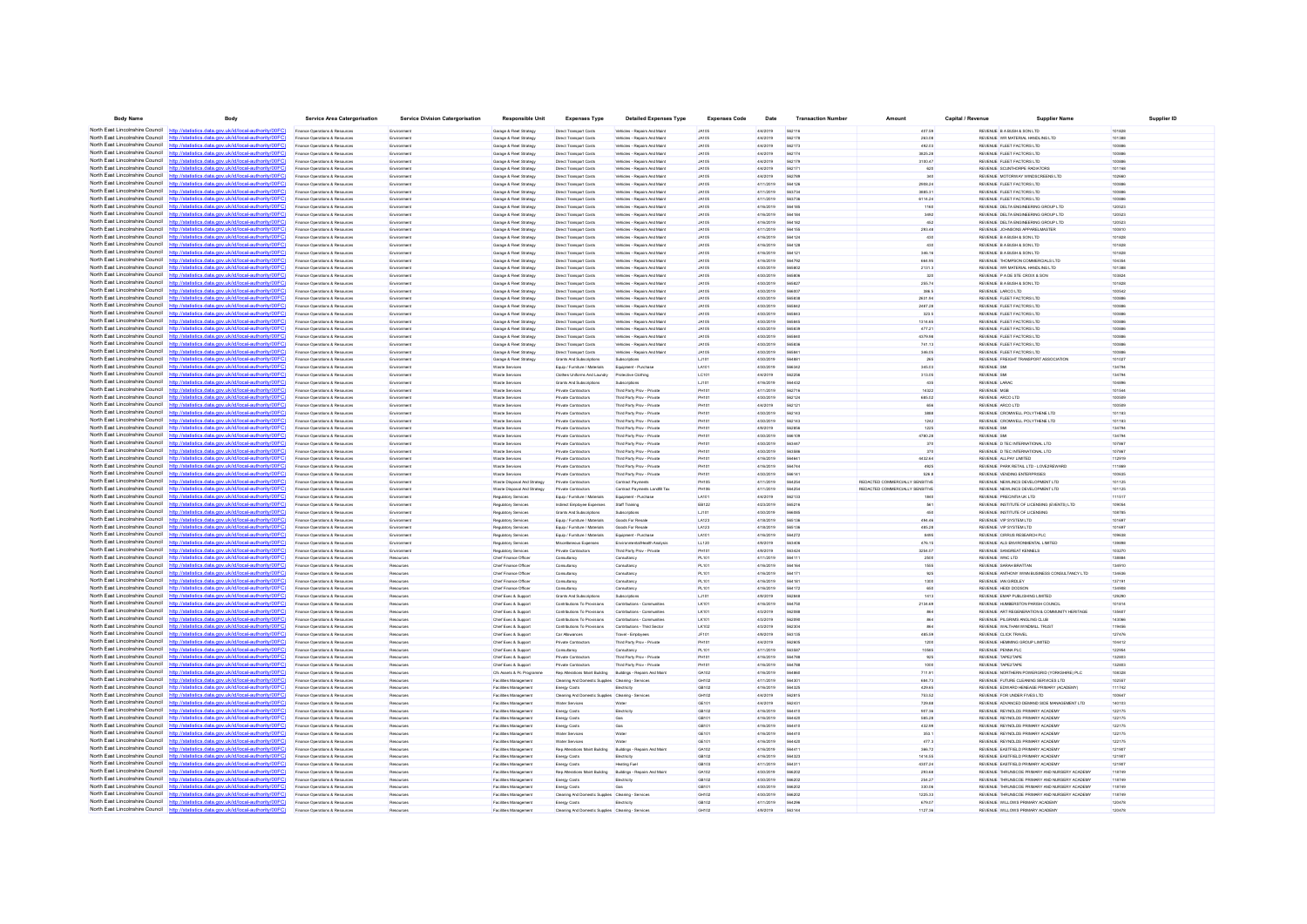| <b>Body Name</b>                                                   | Body                                                                                                                                                                            | <b>Service Area Catergorisation</b>                              | <b>Service Division Catergorisation</b>         | <b>Responsible Unit</b>                    | <b>Expenses Type</b>                                                                  | <b>Detailed Expenses Type</b>                              | <b>Expenses Code</b>  | Date                   | <b>Transaction Numbe</b>       | Amoun              | Capital / Revenue | Supplier Name                                                                     | Supplier ID      |
|--------------------------------------------------------------------|---------------------------------------------------------------------------------------------------------------------------------------------------------------------------------|------------------------------------------------------------------|-------------------------------------------------|--------------------------------------------|---------------------------------------------------------------------------------------|------------------------------------------------------------|-----------------------|------------------------|--------------------------------|--------------------|-------------------|-----------------------------------------------------------------------------------|------------------|
|                                                                    | North East Lincolnshire Council http://statistics.data.gov.uk/id/local-authority/00FC)                                                                                          | Finance Operations & Resources                                   | Resources                                       | Facilities Management                      | Cleaning And Domestic Supplies Cleaning - Services                                    |                                                            | GH102                 | 4/11/2019              | 564299                         | 893.21             |                   | REVENUE FUTURE CLEANING SERVICES LTD                                              | 10255            |
|                                                                    | North East Lincolnshire Council http://statistics.data.gov.uk/id/local-authority/00FC)                                                                                          | Finance Operations & Resources                                   | Resources                                       | <b>Facilities Management</b>               | Cleaning And Domestic Supplies Cleaning - Services                                    |                                                            | GH102                 | 4/16/2019              | 564300                         | 1112.18            |                   | REVENUE FUTURE CLEANING SERVICES LTD                                              | 102557           |
|                                                                    | North East Lincolnshire Council http://statistics.data.gov.uk/id/local-authority/00FC)                                                                                          | Finance Operations & Resources                                   | Resources                                       | Facilities Management                      | Cleaning And Domestic Supplies Cleaning - Services                                    |                                                            | GH102                 | 4/11/2019              | 564298                         | 423.15             |                   | REVENUE FUTURE CLEANING SERVICES LTD                                              | 102557           |
|                                                                    | North East Lincolnshire Council http://statistics.data.gov.uk/id/local-authority/00FC                                                                                           | Finance Operations & Resource                                    |                                                 | <b>Facilities Management</b>               | Rep Alterations Maint Building Buildings - Repairs And Main                           |                                                            | GA102                 | 4/9/2019               | 563110                         | 1023.75            |                   | REVENUE ENGIE SERVICES LTD                                                        | 133267           |
| North East Lincolnshire Council                                    | http://statistics.data.gov.uk/id/local-authority/00FC                                                                                                                           | Finance Operations & Resources                                   | Resources                                       | Facilities Management                      | Cleaning And Domestic Supplies Cleaning - Service                                     |                                                            | GH102                 | 4/23/2019              |                                | 1922.34            |                   | REVENUE CANNON HYGIENE LIMITED                                                    | 139198           |
| North East Lincolnshire Council                                    | http://statistics.data.gov.uk/id/local-authority/00FC)                                                                                                                          | Finance Operations & Resources                                   | Resources                                       | Facilities Management                      | Grants And Subscriptions                                                              | Subscriptions                                              | LJ101                 | 4/30/2019              | 566046                         | 7546.62            |                   | REVENUE TEAM (EAA LTD)                                                            | 105082           |
| North East Lincolnshire Council                                    | http://statistics.data.gov.uk/id/local-authority/00FC                                                                                                                           | Finance Operations & Resources                                   | Resources                                       | <b>Facilities Management</b>               | Rents                                                                                 | Rent                                                       | GC101                 | 4/30/2019              | 566049                         | 7412.5             |                   | REVENUE CAPAX (C I ) LIMITED                                                      | 101112           |
| North East Lincolnshire Council                                    | http://statistics.data.gov.uk/id/local-authority/00FC)                                                                                                                          | Finance Operations & Resource                                    | Resources                                       | Facilities Management                      | Premises Insura                                                                       | Premises Insurance - Premium                               | GK101                 | 4/30/2019              | <b>SARDAS</b>                  | 1099.8             |                   | REVENUE CAPAX (C I ) LIMITED                                                      | 101112           |
| North East Lincolnshire Council http:                              | atistics.data.gov.uk/id/local-authority/00FC)                                                                                                                                   | Finance Operations & Resources                                   | Resources                                       | <b>Facilities Management</b>               | Energy Costs                                                                          | <b>Heating Fuel</b>                                        | GB103                 | 4/4/2019               | 562153                         | 821.85             |                   | REVENUE OIL NRG                                                                   | 138198           |
| North East Lincolnshire Council                                    | http://statistics.data.gov.uk/id/local-authority/00FC                                                                                                                           | Finance Operations & Resources                                   | Resources                                       | <b>Facilities Management</b>               | Energy Costs                                                                          | Heating Fuel                                               | GB103                 | 4/4/2019               | 562154                         | 1095.8             |                   | REVENUE OIL NRG                                                                   | 138198           |
| North East Lincolnshire Council                                    | http://statistics.data.gov.uk/id/local-authority/00FC                                                                                                                           | Finance Operations & Resources                                   | Resources                                       | Facilities Management                      | Energy Costs                                                                          | Heating Fue                                                | GB103                 | 4/30/2019              | <b>SAR344</b>                  | 829.95             |                   | REVENUE OIL NRG                                                                   | 138198           |
| North East Lincolnshire Council                                    | http://statistics.data.gov.uk/id/local-authority/00FC                                                                                                                           | Finance Operations & Resources                                   | Resources                                       | Facilities Management                      | Water Services                                                                        | <b>Water</b>                                               | GE101                 | 4/9/2019               | 56352                          | 277.47             |                   | REVENUE ANGLIAN WATER                                                             | 100508           |
| North East Lincolnshire Council                                    | http://statistics.data.gov.uk/id/local-authority/00FC                                                                                                                           | Finance Operations & Resources                                   | Resources                                       | <b>Facilities Management</b>               | <b>Water Services</b>                                                                 | Water                                                      | GE101                 | 4/25/2019              | 565767                         | 3019.39            |                   | REVENUE ANGLIAN WATER BUSINESS                                                    | 136587           |
| North East Lincolnshire Council                                    | http://statistics.data.gov.uk/id/local-authority/00FC                                                                                                                           | Finance Operations & Resources                                   | Resources                                       | <b>Facilities Management</b>               | Rents                                                                                 | Service Charge                                             | GC102                 | 4/16/2019              | 564826                         | 9932.9             |                   | REVENUE IMMINGHAM TOWN COUNCIL                                                    | 101597           |
| North East Lincolnshire Council<br>North East Lincolnshire Council | http://statistics.data.gov.uk/id/local-authority/00FC                                                                                                                           | Finance Operations & Resource                                    |                                                 | <b>Facilities Management</b>               | Energy Costs                                                                          | Electricity                                                | GB102                 | 4/30/2019              | 566119                         | 426.56             |                   | REVENUE OLD CLEE PRIMARY ACADEMY                                                  | 119822           |
| North East Lincolnshire Council                                    | http://statistics.data.gov.uk/id/local-authority/00FC                                                                                                                           | Finance Operations & Resources                                   | Resources                                       | Facilities Management                      | Energy Costs                                                                          |                                                            | GB101                 | 4/25/2019              | 56538                          | 582.04             |                   | REVENUE OLD CLEE PRIMARY ACADEM                                                   | 19822            |
| North East Lincolnshire Council                                    | http://statistics.data.gov.uk/id/local-authority/00FC<br>ics data nov uk/id/local-authority/00EC                                                                                | Finance Operations & Resources                                   | Resources                                       | <b>Facilities Management</b>               | Rents                                                                                 | Rent                                                       | GC101                 | 4/16/2019              | 564817                         | 1250               |                   | REVENUE THE GRIMSBY INSTITUTE OF FURTHER                                          | 102742           |
| North East Lincolnshire Council                                    | tatistics.data.gov.uk/id/local-authority/00FC                                                                                                                                   | Finance Operations & Resources                                   | Resources                                       | Facilities Management                      | Rent                                                                                  | Service Charg                                              | GC102                 | 4/16/2019              | <b>SA4817</b>                  | 1100               |                   | REVENUE THE GRIMSBY INSTITUTE OF FURTHER                                          | 102742           |
|                                                                    | North East Lincolnshire Council http://statistics.data.gov.uk/id/local-authority/00FC)                                                                                          | Finance Operations & Resources<br>Finance Operations & Resources | Resources                                       | Facilities Management                      | <b>Energy Costs</b>                                                                   |                                                            | GB101                 | 4/16/2019              | 564420<br>563148               | 1226.5             |                   | REVENUE REYNOLDS PRIMARY ACADEM<br>REVENUE CAPITA PROPERTY AND INFRASTRUCTURE LTD | 122175           |
| North East Lincolnshire Council                                    | http://statistics.data.gov.uk/id/local-authority/00FC                                                                                                                           | Finance Operations & Resources                                   | Resources<br>Resources                          | Security<br>Commercial Estate              | Rep Alterations Maint Building Buildings - Repairs And Maint<br><b>Water Services</b> | <b>Water</b>                                               | GA102<br>GE101        | 4/9/2019<br>4/9/2019   | 563527                         | 8276<br>3918.89    |                   | REVENUE ANGLIAN WATER BUSINESS                                                    | 130236<br>136587 |
|                                                                    | North East Lincolnshire Council http://statistics.data.gov.uk/id/local-authority/00FC                                                                                           | Finance Operations & Resources                                   | Resources                                       | Commercial Fstate                          | Cleaning And Domestic Supplies Cleaning - Service                                     |                                                            | GH102                 | 4/11/2019              | <b>564293</b>                  | 495                |                   | REVENUE FUTURE CLEANING SERVICES LTD                                              | 102557           |
|                                                                    | North East Lincolnshire Council http://statistics.data.gov.uk/id/local-authority/00FC)                                                                                          | Finance Operations & Resources                                   | Resources                                       | Commercial Estate                          | Cleaning And Domestic Supplies Refuse Collection                                      |                                                            | GH104                 | 4/9/2019               |                                | 970.8              |                   | REVENUE ELLGIA LIMITED                                                            | 101433           |
| North East Lincolnshire Council                                    | http://statistics.data.gov.uk/id/local-authority/00FC                                                                                                                           | Finance Operations & Resources                                   | Resources                                       | Commercial Estate                          | Cleaning And Domestic Supplies Refuse Collection                                      |                                                            | GH104                 | 4/23/2019              | 565390                         | 262.44             |                   | REVENUE ELLGIA LIMITED                                                            | 101433           |
| North East Lincolnshire Council http:                              | lstatistics data nov uklid/local-authority/00FC                                                                                                                                 | Finance Operations & Resource                                    | Resources                                       | Commercial Estate                          | Cleaning And Domestic Supplies Refuse Collection                                      |                                                            | GH104                 | 4/16/2019              | 564808                         | 529.98             |                   | REVENUE ELLGIA LIMITED                                                            | 101433           |
|                                                                    | North East Lincolnshire Council http://statistics.data.gov.uk/id/local-authority/00FC)                                                                                          | Finance Operations & Resources                                   | Resources                                       | Commercial Estate                          |                                                                                       |                                                            | GC101                 | 4/16/2019              |                                | 2000               |                   | REVENUE ASSOCIATED BRITISH PORT                                                   | 100834           |
| North East Lincolnshire Council                                    | http://statistics.data.gov.uk/id/local-authority/00FC                                                                                                                           | Finance Operations & Resources                                   | Resources                                       | Commercial Estate                          | Cleaning And Domestic Supplies Refuse Collection                                      |                                                            | GH104                 | 4/9/2019               | 563418                         | 349.95             |                   | REVENUE ELLGIA LIMITED                                                            | 101433           |
|                                                                    | North East Lincolnshire Council http://statistics.data.gov.uk/id/local-authority/00FC)                                                                                          | Finance Operations & Resources                                   | Resources                                       | Commercial Estate                          | Energy Costs                                                                          | Electricity                                                | GB102                 | 4/4/2019               | 562429                         | 330                |                   | REVENUE NPOWER                                                                    | 101368           |
|                                                                    | North East Lincolnshire Council http://statistics.data.gov.uk/id/local-authority/00FC                                                                                           | Finance Operations & Resources                                   | Resources                                       | Commercial Estate                          | <b>Water Services</b>                                                                 | Water                                                      | GE101                 | 4/11/2019              | <b>564289</b>                  | 2499.56            |                   | REVENUE GRIMSBY SHOPPING CENTRE LTD                                               | 131809           |
|                                                                    | North East Lincolnshire Council http://statistics.data.gov.uk/id/local-authority/00FC                                                                                           | Finance Operations & Resources                                   | Resources                                       | Commercial Estate                          | Cleaning And Domestic Supplies Cleaning - Consumable                                  |                                                            | GH103                 | 4/23/2019              | 56442                          | 572.53             |                   | REVENUE SIEMENS FINANCIAL SERVICES LTD                                            | 101161           |
|                                                                    | North East Lincolnshire Council http://statistics.data.gov.uk/id/local-authority/00FC)                                                                                          | Finance Operations & Resources                                   | Resources                                       | Bus Support & Customer Serv                | Miscellaneous Expenses                                                                | Other Expenses General                                     | LL119                 | 4/16/2019              | 564709                         | 3007.96            |                   | REVENUE STOR-A-FILE LTD                                                           | 124466           |
| North East Lincolnshire Council                                    | http://statistics.data.gov.uk/id/local-authority/00FC                                                                                                                           | Finance Operations & Resources                                   | Resources                                       | Bus Support & Customer Serv                | Miscellaneous Expenses                                                                | Other Expenses General                                     | LL119                 | 4/16/2019              | <b>SAARO</b>                   | 730.23             |                   | REVENUE STOR-A-FILE LTD                                                           | 124466           |
|                                                                    | North East Lincolnshire Council http://statistics.data.gov.uk/id/local-authority/00FC                                                                                           | Finance Operations & Resources                                   | Resources                                       | Bus Support & Customer Serv                | Equip / Furniture / Materials                                                         | Goods For Resal                                            | LA123                 | 4/9/2019               |                                | 815.48             |                   | REVENUE ALLIED PUBLICITY SERVICES (MANCHESTER LTD)                                | 142186           |
|                                                                    | North East Lincolnshire Council http://statistics.data.gov.uk/id/local-authority/00FC                                                                                           | Finance Operations & Resources                                   | Resources                                       | Bus Support & Customer Serv                | Equip / Furniture / Materials                                                         | Goods For Resale                                           | LA123                 | 4/16/2019              | 564700                         | 624                |                   | REVENUE VALTECH LTD                                                               | 142370           |
| North East Lincolnshire Council                                    | http://statistics.data.gov.uk/id/local-authority/00FC                                                                                                                           | Finance Operations & Resources                                   | Resources                                       | Bus Support & Customer Serv                | Miscellaneous Expenses                                                                | Medical Supples And Services                               | LL109                 | 4/23/2019              | 565173                         | 432                |                   | REVENUE PHYSIO-WORKS                                                              | 105269           |
|                                                                    | North East Lincolnshire Council http://statistics.data.gov.uk/id/local-authority/00FC                                                                                           | Finance Operations & Resource                                    | Resources                                       | Bus Support & Customer Serv                | Communications And Computing Postag                                                   |                                                            | LF111                 | 4/4/2019               | 562097                         | 683.44             |                   | REVENUE ROYAL MAIL GROUP PLO                                                      | 101082           |
|                                                                    | North East Lincolnshire Council http://statistics.data.gov.uk/id/local-authority/00FC)                                                                                          | Finance Operations & Resources                                   | Resources                                       | Bus Support & Customer Serv                | Communications And Computing Postage                                                  |                                                            | LF11                  | 4/9/2019               |                                | 431.32             |                   | REVENUE WHSTL UK LTD                                                              | 135925           |
| North East Lincolnshire Council                                    | http://statistics.data.gov.uk/id/local-authority/00FC)                                                                                                                          | Finance Operations & Resources                                   | Resources                                       | Bus Support & Customer Serv                | Communications And Computing Postage                                                  |                                                            | LF111                 | 4/16/2019              | 563464                         | 984.45             |                   | REVENUE WHSTL UK LTD                                                              | 135925           |
|                                                                    | North East Lincolnshire Council http://statistics.data.gov.uk/id/local-authority/00FC)                                                                                          | Finance Operations & Resources                                   | Resources                                       | Bus Support & Customer Serv                | Communications And Computing Postage                                                  |                                                            | LF111                 | 4/16/2019              | <b><i><u>FRAARA</u></i></b>    | 1396.72            |                   | REVENUE WHISTL UK LTD                                                             | 135925           |
|                                                                    | North East Lincolnshire Council http://statistics.data.gov.uk/id/local-authority/00FC                                                                                           | Finance Operations & Resources                                   | Resource                                        | Bus Support & Customer Serv                | Communications And Computing Postage                                                  |                                                            | <b>IF111</b>          | 4/23/2019              | 565167                         | 3512.32            |                   | REVENUE WHSTL UK LTD                                                              | 135925           |
| North East Lincolnshire Council                                    | tatistics.data.gov.uk/id/local-authority/00FC                                                                                                                                   | Finance Operations & Resources                                   | Resources                                       | Bus Support & Customer Serv                | Communications And Computing Postage                                                  |                                                            | LF111                 | 4/23/2019              | 565168                         | 251.93             |                   | REVENUE WHISTL UK LTD                                                             | 135925           |
|                                                                    | North East Lincolnshire Council http://statistics.data.gov.uk/id/local-authority/00FC)                                                                                          | Finance Operations & Resources                                   | Resources                                       | Bus Support & Customer Serv                | Communications And Computing Postage                                                  |                                                            | LF111                 | 4/30/2019              | 565764                         | $-376.74$          |                   | REVENUE WHISTL UK LTD                                                             | 135925           |
|                                                                    | North East Lincolnshire Council http://statistics.data.gov.uk/id/local-authority/00FC                                                                                           | Finance Operations & Resources                                   | Resources                                       | Bus Support & Customer Serv                | Communications And Computing Postag                                                   |                                                            | <b>IF111</b>          | 4/30/2019              | <b>GAS818</b>                  | 309.9              |                   | REVENUE WHSTL UK LTD                                                              | 135925           |
| North East Lincolnshire Council                                    | http://statistics.data.gov.uk/id/local-authority/00FC                                                                                                                           | Finance Operations & Resources                                   | Resources                                       | Bus Support & Customer Serv                | Communications And Computing Postage                                                  |                                                            | LF11                  | 4/30/2019              | 56584                          | 2832.82            |                   | REVENUE WHSTL UK LTD                                                              | 13592            |
| North East Lincolnshire Council<br>North East Lincolnshire Council | http://statistics.data.gov.uk/id/local-authority/00FC)                                                                                                                          | Finance Operations & Resources                                   | Resources                                       | Bus Support & Customer Serv                | Communications And Computing Postage                                                  |                                                            | LF111                 | 4/30/2019              | 56617                          | 302.36             |                   | REVENUE ROYAL MAIL GROUP PLC                                                      | 101082           |
| North East Lincolnshire Council                                    | http://statistics.data.gov.uk/id/local-authority/00FC<br>http://statistics.data.gov.uk/id/local-authority/00FC                                                                  | Finance Operations & Resources                                   | Resources<br>Resources                          | Bus Support & Customer Serv                | Communications And Computing Postage                                                  |                                                            | LF111<br><b>IF111</b> | 4/11/2019<br>4/25/2019 | <b>563506</b><br><b>SAS751</b> | 317.75<br>317.75   |                   | REVENUE ROYAL MAIL GROUP PLC<br>REVEN IF ROYAL MAIL GROUP PLC                     | 101082           |
|                                                                    | North East Lincolnshire Council http://statistics.data.gov.uk/id/local-authority/00FC)                                                                                          | Finance Operations & Resources<br>Finance Operations & Resources | Shared Service                                  | Bus Support & Customer Serv<br>Accountancy | Communications And Computing Postag<br>Print Stationery / Gen Off Exp Advertising     |                                                            | LD10                  | 4/9/2019               |                                | 282.54             |                   | REVENUE REACH PLC (GRIMSBY TELEGRAPH                                              | 101082<br>141452 |
| North East Lincolnshire Council                                    | tics.data.gov.uk/id/local-authority/00FC                                                                                                                                        | Finance Operations & Resources                                   | <b>Shared Services</b>                          | Accountancy                                | Grants And Subscriptions                                                              | Subscriptions                                              | LJ101                 | 4/4/2019               | 562425                         | 6190               |                   | REVENUE CIPFA BUSINESS LIMITED                                                    | 102338           |
| North East Lincolnshire Council                                    | statistics data nov uk/id/local-authority/00FC!<br>http                                                                                                                         | Finance Operations & Resources                                   | <b>Shared Services</b>                          | Accountancy                                | Grants And Subscriptions                                                              | Subscriptions                                              | LJ101                 | 4/4/2019               | 562437                         | 4380               |                   | REVENUE CIPEA BUSINESS LIMITED                                                    | 102338           |
|                                                                    | North East Lincolnshire Council http://statistics.data.gov.uk/id/local-authority/00FC)                                                                                          | Finance Operations & Resources                                   | Shared Services                                 | Accountancy                                | <b>Sovernment Departments</b>                                                         | Third Party Prov - Govt Dept                               | <b>PE101</b>          | 4/16/2019              |                                | 3650               |                   | REVENUE CABINET OFFICE                                                            | 143155           |
| North East Lincolnshire Council                                    | listics.data.gov.uk/id/local-authority/00FC                                                                                                                                     | Finance Operations & Resources                                   | Shared Services                                 | Local Taxation & Benefits                  | Grants And Subscriptions                                                              | Subscriptions                                              | LJ101                 | 4/16/2019              | 564672                         | 499                |                   | REVENUE LA DIRECTORIES LTD                                                        | 106403           |
| North East Lincolnshire Council                                    | http://statistics.data.gov.uk/id/local-authority/00FC                                                                                                                           | Finance Operations & Resources                                   | Shared Services                                 | Local Taxation & Benefits                  | Communications And Computing Computer S/Ware - Maintenance                            |                                                            | LF102                 | 4/4/2019               | <b>562200</b>                  | 1725               |                   | REVENUE NORTHGATE PUBLIC SERVICES (UK) LTD                                        | 101841           |
| North East Lincolnshire Council                                    | http://statistics.data.gov.uk/id/local-authority/00EC                                                                                                                           | Finance Operations & Resources                                   | <b>Shared Services</b>                          | I oral Taxation & Renefits                 | Communications And Computing Postage                                                  |                                                            | <b>IF111</b>          | 4/18/2019              | 565187                         | 1541.37            |                   | REVENUE CAPITA BUSINESS SERVICES LTD                                              | 102314           |
| North East Lincolnshire Council                                    | /statistics.data.gov.uk/id/local-authority/00FC                                                                                                                                 | Finance Operations & Resource                                    | <b>Shared Service</b>                           | Local Taxation & Benefits                  | Private Contractors                                                                   | External Security Service                                  | PH103                 | 4/23/2019              | 563674                         | 2726.02            |                   | REVENUE ALLPAY LIMITED                                                            | 112919           |
| North East Lincolnshire Council                                    | http://statistics.data.gov.uk/id/local-authority/00FC)                                                                                                                          | Finance Operations & Resources                                   | Shared Services                                 | Local Taxation & Benefits                  | Private Contractors                                                                   | External Security Services                                 | PH103                 | 4/16/2019              | 563675                         | 268.93             |                   | REVENUE ALLPAY LIMITED                                                            | 112919           |
| North East Lincolnshire Council                                    | statistics data nov uk/id/local-authority/00FC!                                                                                                                                 | Finance Operations & Resources                                   | <b>Shared Services</b>                          | Local Taxation & Benefits                  | Miscellaneous Expenses                                                                | Debt Recovery Costs                                        | <b>LL111</b>          | 4/9/2019               | <b>GAORSA</b>                  | 563.2              |                   | REVEN IF NEWLYN                                                                   | 123422           |
| North East Lincolnshire Council                                    | atiotics data now uk/id/local-authority/00EC                                                                                                                                    | Finance Operations & Resources                                   | Shared Service                                  | Local Taxation & Benefits                  | Miscellaneous Expense                                                                 | Debt Recovery Costs                                        | <b>LL111</b>          | 4/30/2019              | 565808                         | 479.79             |                   | REVENUE ROSSENDALES LTD                                                           | 101373           |
| North East Lincolnshire Council                                    | http://statistics.data.gov.uk/id/local-authority/00FC)                                                                                                                          | Finance Operations & Resources                                   | <b>Shared Services</b>                          | Local Taxation & Benefits                  | Miscellaneous Expenses                                                                | Debt Recovery Costs                                        | LL111                 | 4/23/2019              | 565425                         | 250                |                   | REVENUE WILKIN CHAPMAN LLF                                                        | 110675           |
| North East Lincolnshire Council                                    | http://statistics.data.gov.uk/id/local-authority/00FC)                                                                                                                          | Finance Operations & Resources                                   | Shared Services                                 | Local Taxation & Benefits                  | Miscellaneous Expenses                                                                | Debt Recovery Costs                                        | LL111                 | 4/23/2019              | 565424                         | 822                |                   | REVENUE WILKIN CHAPMAN LLP                                                        | 110675           |
|                                                                    | North East Lincolnshire Council http://statistics.data.nov.uk/id/local-authority/00FC)                                                                                          | Finance Operations & Resources                                   | <b>Shared Services</b>                          | I oral Taxation & Renefits                 | Miscellaneous Exnenser                                                                | <b>Dett Recovery Costs</b>                                 | LL111                 | 4/9/2019               | <b>663521</b>                  | 250                |                   | REVENUE WILKIN CHAPMAN LLP                                                        | 110675           |
|                                                                    | North East Lincolnshire Council http://statistics.data.gov.uk/id/local-authority/00FC)                                                                                          | Finance Operations & Resource                                    | Shared Service                                  | Local Taxation & Benefits                  | Miscellaneous Expenses                                                                | Other Supplies & Service                                   | LL110                 | 4/30/2019              |                                | 1650               |                   | REVENUE INFORM CPI LTD                                                            | 12480            |
| North East Lincolnshire Council                                    | http://statistics.data.gov.uk/id/local-authority/00FC                                                                                                                           | Finance Operations & Resources                                   | <b>Shared Services</b>                          | Local Taxation & Benefits                  | Miscellaneous Expenser                                                                | Other Supplies & Services                                  | LL110                 | 4/18/2019              | 565186                         | 500                |                   | REVENUE INFORM CPI LTD                                                            | 124803           |
|                                                                    | North East Lincolnshire Council http://statistics.data.gov.uk/id/local-authority/00FC)                                                                                          | Finance Operations & Resources                                   | Shared Services                                 | <b>I.T Shared Service</b>                  | Communications And Computing Telephones                                               |                                                            | LF112                 | 4/4/2019               | 562214                         | 6707.31            |                   | REVENUE VIRGIN MEDIA                                                              | 107612           |
|                                                                    | North East Lincolnshire Council http://etatistics.data.ogv.uk/id/local-authority/00EC)                                                                                          | Finance Operations & Resources                                   | Shared Services                                 | I.T Shared Service                         | Communications And Computing Telephones                                               |                                                            | LF112                 | 4/4/2019               | 562215                         | 7338.11            |                   | REVENUE VIRGIN MEDIA                                                              | 107612           |
| North East Lincolnshire Council                                    | printing data one ukhilikool outbody/00EC                                                                                                                                       | Finance Operations & Resources                                   | Shared Services                                 | <b>I.T Shared Service</b>                  | Communications And Computing Telephones                                               |                                                            | LF112                 | 4/9/2019               | 562851                         | 1979.74            |                   | REVENUE VIRGIN MEDIA                                                              | 107612           |
|                                                                    | North East Lincolnshire Council http://statistics.data.gov.uk/id/local-authority/00FC)<br>North East Lincolnshire Council http://statistics.data.gov.uk/id/local-authority/00FC | Finance Operations & Resources                                   | Shared Services                                 | <b>I.T Shared Service</b>                  | Communications And Computing Telephones                                               |                                                            | LF112<br>I F112       | 4/9/2019<br>4/9/2019   | 562849                         | 1961.89<br>1702.76 |                   | REVENUE VIRGIN MEDIA<br>REVEN IF MRGIN MEDIA                                      | 107612           |
|                                                                    | North East Lincolnshire Council http://statistics.data.gov.uk/id/local-authority/00FC                                                                                           | Finance Operations & Resources                                   | <b>Shared Services</b><br><b>Shared Service</b> | <b>I.T Shared Service</b>                  | Communications And Computing Telephones                                               |                                                            |                       | 4/16/2019              | <b>SAZASE</b><br>564828        |                    |                   | REVENUE VODAFONE LIMITED                                                          | 107612           |
|                                                                    | North East Lincolnshire Council http://statistics.data.gov.uk/id/local-authority/00FC                                                                                           | inance Operations & Resource<br>Finance Operations & Resources   | <b>Shared Services</b>                          | I.T Shared Service<br>I.T Shared Service   | Communications And Computing Telephones<br>Communications And Computing Telephones    |                                                            | LF112<br>LF112        | 4/16/2019              | 56482                          | 1748.67<br>4197.42 |                   | REVENUE VODAFONE LIMITED                                                          | 101324<br>101324 |
| North East Lincolnshire Council                                    | http://statistics.data.gov.uk/id/local-authority/00FC)                                                                                                                          | Finance Operations & Resources                                   | Shared Services                                 | <b>I.T Shared Service</b>                  | Communications And Computing Telephone:                                               |                                                            | LF112                 | 4/16/2019              | <b>564282</b>                  | 3160               |                   | REVENUE EDEN TELECOM LTD                                                          | 135601           |
|                                                                    | North East Lincolnshire Council http://statistics.data.gov.uk/id/local-authority/00FC)                                                                                          | Finance Operations & Resources                                   | <b>Shared Services</b>                          | I T Shared Service                         | Communications And Computing Computer HWare - Maintenance                             |                                                            | <b>I F106</b>         | 4/30/2019              | 563412                         | 350                |                   | REVEN IF END2END SERVICES LTD                                                     | 136807           |
|                                                                    | North East Lincolnshire Council http://statistics.data.gov.uk/id/local-authority/00FC)                                                                                          | Finance Operations & Resources                                   | Shared Services                                 | I.T Shared Service                         |                                                                                       | Communications And Computing Computer HWare - Maintenance  | LF106                 | 4/30/2019              | 563412                         | 1240               |                   | REVENUE END2END SERVICES LTD                                                      | 136807           |
| North East Lincolnshire Council                                    | s data nov uk/id/local-autho<br>http                                                                                                                                            | Finance Operations & Resources                                   | Shared Services                                 | <b>I.T Shared Service</b>                  | Communications And Computing Computer HWare - Purchases                               |                                                            | LF105                 | 4/4/2019               | 562214                         | 402.26             |                   | REVENUE VIRGIN MEDIA                                                              | 107612           |
|                                                                    | North East Lincolnshire Council http://statistics.data.gov.uk/id/local-authority/00FC)                                                                                          | Finance Operations & Resources                                   | <b>Shared Services</b>                          | I T Shared Service                         | Communications And Computing Computer HWare - Purchases                               |                                                            | <b>I F105</b>         | 4/4/2019               | <b>562215</b>                  | 400.51             |                   | REVENUE MRGIN MEDIA                                                               | 107612           |
|                                                                    | North East Lincolnshire Council http://statistics.data.gov.uk/id/local-authority/00FC                                                                                           | Finance Operations & Resource                                    | Shared Service                                  | I.T Shared Service                         | Communications And Computing Computer HWare - Purchases                               |                                                            | LF105                 | 4/9/2019               | 56285                          | 1702.76            |                   | REVENUE VIRGIN MEDIA                                                              | 107612           |
| North East Lincolnshire Council                                    | http://statistics.data.gov.uk/id/local-authority/00FC                                                                                                                           | Finance Operations & Resources                                   | <b>Shared Services</b>                          | I.T Shared Service                         | Communications And Computing Computer HWare - Purchases                               |                                                            | <b>LF105</b>          | 4/9/2019               | 562849                         | 1702.76            |                   | REVENUE VIRGIN MEDIA                                                              | 107612           |
|                                                                    | North East Lincolnshire Council http://statistics.data.gov.uk/id/local-authority/00FC)                                                                                          | Finance Operations & Resources                                   | Shared Services                                 | <b>I.T Shared Service</b>                  | Communications And Computing Computer HWare - Purchases                               |                                                            | LF105                 | 4/9/2019               | 562850                         | 1985.24            |                   | REVENUE VIRGIN MEDIA                                                              | 107612           |
| North East Lincolnshire Council                                    | http://statistics.data.gov.uk/id/local-authority/00EC                                                                                                                           | Finance Operations & Resources                                   | <b>Shared Services</b>                          | <b>I.T Shared Service</b>                  | Communications And Computing Computer HWare - Purchases                               |                                                            | <b>IF105</b>          | 4/23/2019              | <b>SAARTE</b>                  | 1064.38            |                   | REVENUE XMA UMITED                                                                | 100699           |
| North East Lincolnshire Council                                    | http://statistics.data.gov.uk/id/local-authority/00FC                                                                                                                           | Finance Operations & Resource                                    | <b>Shared Service</b>                           | I.T Shared Service                         | Communications And Computing Computer HWare - Purchase                                |                                                            | LF105                 | 4/16/2019              | <b>SA4304</b>                  | 383.3              |                   | REVENUE TOTAL COMPUTER NETWORKS LTD                                               | 141310           |
| North East Lincolnshire Council http://stat                        | tics.data.gov.uk/id/local-authority/00FC1                                                                                                                                       | Finance Operations & Resources                                   | Shared Services                                 | <b>I.T Shared Service</b>                  | Communications And Computing Computer S/Ware - Licences                               |                                                            | LF103                 | 4/9/2019               | 561407                         | 12444.74           |                   | REVENUE PHOENIX SOFTWARE LTD                                                      | 100753           |
| North East Lincolnshire Council                                    | http://statistics.data.gov.uk/id/local-authority/00EC                                                                                                                           | Finance Operations & Resources                                   | <b>Shared Services</b>                          | <b>I.T Shared Service</b>                  | Communications And Computing Computer S/Ware - Licences                               |                                                            | <b>IF103</b>          | 4/9/2019               | <b>661391</b>                  | 1131.34            |                   | REVENUE PHOENIX SOFTWARE ITD                                                      | 100753           |
| North East Lincolnshire Council                                    | http://statistics.data.gov.uk/id/local-authority/00FC                                                                                                                           | Finance Operations & Resource                                    | <b>Shared Service</b>                           | I.T Shared Service                         | Communications And Computing Computer S/Ware - Licence                                |                                                            | LF103                 | 4/9/2019               | 561391                         | 1138.82            |                   | REVENUE PHOENIX SOFTWARE LTD                                                      | 100753           |
| North East Lincolnshire Council                                    | http://statistics.data.gov.uk/id/local-authority/00FC                                                                                                                           | Finance Operations & Resources                                   | Shared Services                                 | I.T Shared Service                         | Communications And Computing Computer S/Ware - Licences                               |                                                            | LF103                 | 4/18/2019              | 565203                         | 13821.02           | REVENUE FFT       |                                                                                   | 129752           |
| North East Lincolnshire Council                                    | http://statistics.data.gov.uk/id/local-authority/00FC                                                                                                                           | Finance Operations & Resources                                   | Shared Services                                 | <b>I.T Shared Service</b>                  | Communications And Computing Computer S/Ware - Maintenance                            |                                                            | LF102                 | 4/30/2019              | <b>564231</b>                  | 18591.85           |                   | REVENUE CAPITA BUSINESS SERVICES LTD                                              | 102314           |
| North East Lincolnshire Council                                    | http://statistics.data.gov.uk/id/local-authority/00EC                                                                                                                           | Finance Operations & Resources                                   | <b>Shared Services</b>                          | I T Shared Service                         | Communications And Computing Computer S/Ware - Maintenance                            |                                                            | <b>IF102</b>          | 4/30/2019              | <b>SARAAS</b>                  | 1221               |                   | REVENUE SERVELEC EDUCATION LIMITED.                                               | 134371           |
|                                                                    | North East Lincolnshire Council http://statistics.data.gov.uk/id/local-authority/00FC                                                                                           | Finance Operations & Resource                                    | <b>Shared Service</b>                           | I.T Shared Service                         |                                                                                       | Communications And Computing Computer S/Ware - Maintenance | LF102                 | 4/11/2019              | <b>SARRY</b>                   | 5092               |                   | REVENUE JCAD APPLICATIONS DEVELOPMENT LTD                                         | 06178            |
| North East Lincolnshire Council                                    | http://statistics.data.gov.uk/id/local-authority/00FC                                                                                                                           | Finance Operations & Resources                                   | <b>Shared Service</b>                           | I.T Shared Service                         | Communications And Computing Computer S/Ware - Maintenance                            |                                                            | LF102                 | 4/23/2019              |                                | 114836.31          |                   | REVENUE CAPITA BUSINESS SERVICES LTD                                              | 102314           |
|                                                                    | North East Lincolnshire Council http://statistics.data.gov.uk/id/local-authority/00FC)                                                                                          | Finance Operations & Resources                                   | Shared Services                                 | <b>I.T Shared Service</b>                  |                                                                                       | Communications And Computing Computer S/Ware - Maintenance | <b>IF102</b>          | 4/25/2019              | <b>FARANE</b>                  | 15000              |                   | REVENUE LEARNING POOL LIMITED                                                     | 101834           |
| North East Lincolnshire Council                                    |                                                                                                                                                                                 |                                                                  |                                                 | I.T Shared Service                         |                                                                                       | And Computing Computer S/Ware - Maint                      |                       | 4/25/2019              |                                |                    |                   | REVENUE YOTTA LIMITED                                                             |                  |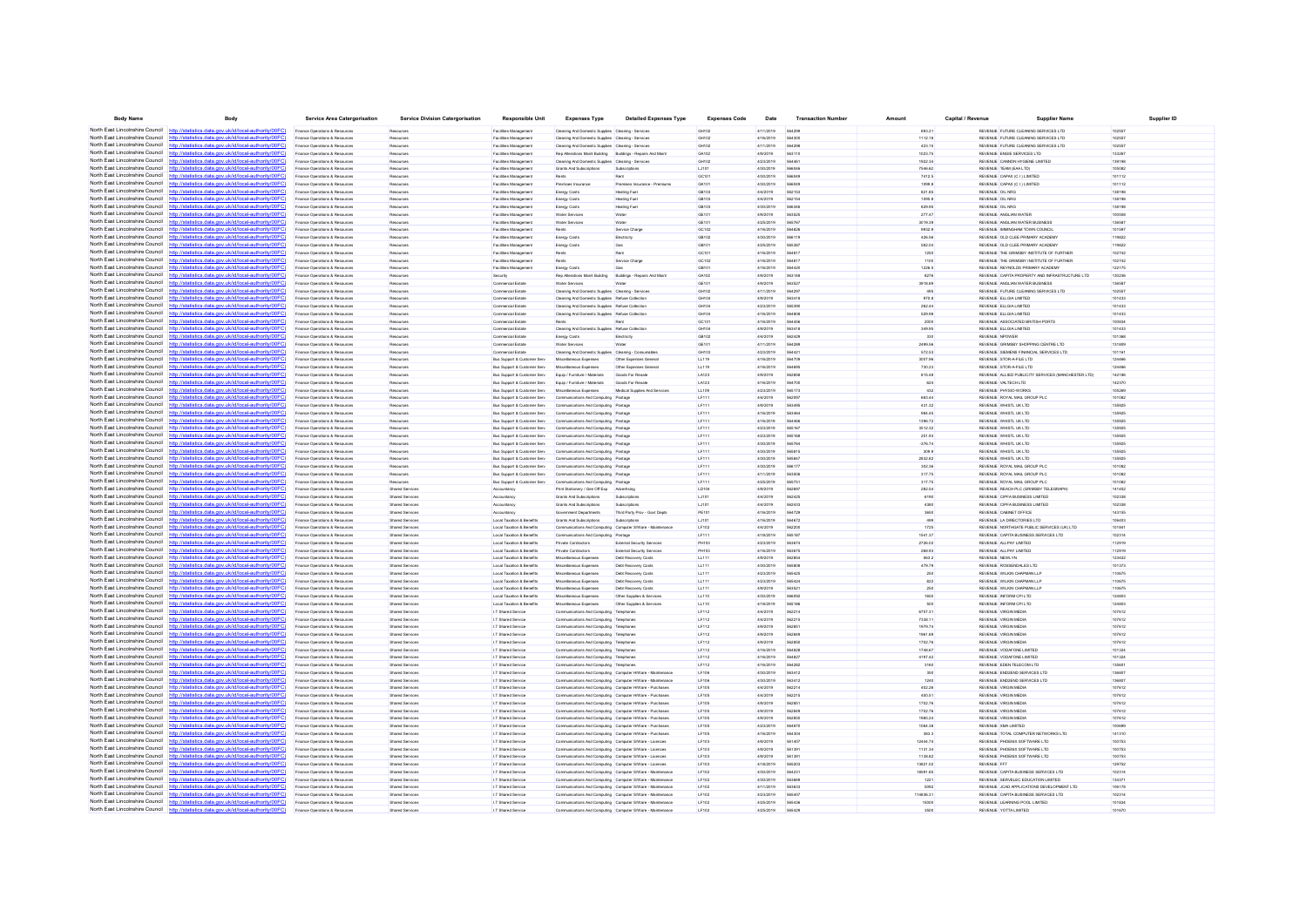| <b>Body Name</b>                                                   | Body                                                                                                             | Service Area Catergorisation                                     | <b>Service Division Catergorisation</b>   | <b>Responsible Unit</b>                                     | <b>Expenses Type</b>                                           | <b>Detailed Expenses Type</b>                             | <b>Expenses Code</b> | Date                   | <b>Transaction Number</b> | Amoun             | Capital / Revenu | <b>Supplier Name</b>                                                  | Supplier ID                   |
|--------------------------------------------------------------------|------------------------------------------------------------------------------------------------------------------|------------------------------------------------------------------|-------------------------------------------|-------------------------------------------------------------|----------------------------------------------------------------|-----------------------------------------------------------|----------------------|------------------------|---------------------------|-------------------|------------------|-----------------------------------------------------------------------|-------------------------------|
| North East Lincolnshire Council http://statistics.data.org         | cal-authority/00FC)                                                                                              | Finance Operations & Resources                                   | Shared Services                           | I.T Shared Service                                          |                                                                | Communications And Computing Computer S/Ware - Maintenane | LF102                | 4/25/2019              | 56542                     | 4462.5            |                  | REVENUE YOTTA LIMITED                                                 | 101670                        |
|                                                                    | North East Lincolnshire Council http://etatistics.data.gov.uk/id/local-authority/00EC1                           | Finance Operations & Resources                                   | <b>Shared Services</b>                    | I.T Shared Service                                          | Communications And Computing Internet Connection               |                                                           | LF110                | 4/9/2019               | 563425                    | 1025.26           |                  | REVENUE VIRGIN MEDIA                                                  | 107612                        |
|                                                                    | North East Lincolnshire Council http://statistics.data.gov.uk/id/local-authority/00FC)                           | Finance Operations & Resources                                   | Shared Services                           | I.T Shared Service                                          | Communications And Computing Computer HWare - Purchases        |                                                           | LF105                | 4/4/2019               | 562212                    | 316.75            |                  | REVENUE VIRGIN MEDIA                                                  | 107612                        |
| North East Lincolnshire Council                                    | http://statistics.data.gov.uk/id/local-authority/00FC                                                            | Finance Operations & Resources                                   | <b>Shared Services</b>                    | People And Culture                                          | Indirect Employee Expenses                                     | Staff Advertising                                         | EB113                | 4/4/2019               | 562766                    | 13892             |                  | REVENUE JGP RESOURCING LIMITED                                        | 109278                        |
| North East Lincolnshire Council                                    | http://statistics.data.gov.uk/id/local-authority/00FC                                                            | Finance Operations & Resources                                   | Shared Service                            | People And Culture                                          | Direct Employee Expenses                                       | Agency Staff                                              | EA105                | 4/9/2019               | 562853                    | 24422.61          |                  | REVENUE MATRIX SCM LTD                                                | 108117                        |
| North East Lincolnshire Council                                    | http://statistics.data.gov.uk/id/local-authority/00FC)                                                           | Finance Operations & Resources                                   | Shared Services                           | People And Culture                                          | Indirect Employee Expenses                                     | Disclosure Check                                          | EB124                | 4/16/2019              | 564472                    |                   |                  | REVENUE DISCLOSURE & BARRING SERVICE                                  | 119180                        |
| North East Lincolnshire Council                                    | http://statistics.data.gov.uk/id/local-authority/00FC)                                                           | Finance Operations & Resources                                   | Shared Services                           | People And Culture                                          | Indirect Employee Expenses                                     | Staff Training                                            | EB122                | 4/4/2019               | 562091                    | 2520              |                  | REVENUE NORTH LINCOLNSHIRE COUNCIL                                    | 101186                        |
| North East Lincolnshire Council                                    | http://statistics.data.gov.uk/id/local-authority/00FC)                                                           | Finance Operations & Resources                                   | <b>Shared Services</b>                    | People And Culture                                          | Indirect Employee Expenses                                     | Staff Training                                            | EB122                | 4/4/2019               | 562091                    | 568.75            |                  | REVENUE NORTH LINCOLNSHIRE COUNCIL                                    | 101186                        |
| North East Lincolnshire Council                                    | http://statistics.data.gov.uk/id/local-authority/00FC                                                            | Finance Operations & Resources                                   | <b>Shared Services</b>                    | People And Culture                                          | Indirect Employee Expenses                                     | Staff Training                                            | EB122                | 4/4/2019               | 56209                     | 406.25            |                  | REVENUE NORTH LINCOLNSHIRE COUNCIL                                    | 101186                        |
| North East Lincolnshire Council                                    |                                                                                                                  | Finance Operations & Resources                                   | Shared Services                           | People And Culture                                          | Indirect Employee Expenses                                     | Staff Training                                            | EB122                | 4/4/2019               | 562093                    | 3600              |                  | REVENUE NORTH LINCOLNSHIRE COUNCIL                                    | 101186                        |
| North East Lincolnshire Council                                    | http://statistics.data.gov.uk/id/local-authority/00FC                                                            | Finance Operations & Resources                                   | <b>Shared Services</b>                    | People And Culture                                          | Indirect Employee Expenses                                     | Staff Training                                            | EB122                | 4/4/2019               | 562093                    | 556.25            |                  | REVENUE NORTH LINCOLNSHIRE COUNCIL                                    | 101186                        |
|                                                                    | North East Lincolnshire Council http://statistics.data.gov.uk/id/local-authority/00FC                            | Finance Operations & Resources                                   | Shared Services                           | People And Culture                                          | Indirect Employee Expenses                                     | Staff Training                                            | EB122                | 4/4/2019               | 562093                    | 778.75            |                  | REVENUE NORTH LINCOLNSHIRE COUNCIL                                    | 101186                        |
| North East Lincolnshire Council                                    | http://statistics.data.gov.uk/id/local-authority/00FC                                                            | Finance Operations & Resources                                   | Shared Services                           | People And Culture                                          | Indirect Employee Expenses                                     | Staff Training                                            | EB122                | 4/30/2019              | 56567                     | 768               |                  | REVENUE VALE ENGINEERING (YORK) LTD                                   | 101700                        |
| North East Lincolnshire Council<br>North East Lincolnshire Council | http://statistics.data.gov.uk/id/local-authority/00FC)                                                           | Finance Operations & Resources                                   | Shared Services                           | People And Culture                                          | Indirect Employee Expenses                                     | Staff Training                                            | EB122                | 4/30/2019              | 565670                    | 870               |                  | REVENUE VALE ENGINEERING (YORK) LTD                                   | 101700                        |
| North East Lincolnshire Council                                    | http://statistics.data.gov.uk/id/local-authority/00FC]<br>http://statistics.data.gov.uk/id/local-authority/00FC) | Finance Operations & Resources                                   | <b>Shared Services</b>                    | People And Culture                                          | Indirect Employee Expenses                                     | Staff Training                                            | EB122                | 4/30/2019<br>4/30/2019 | 565670<br>566238          | 808               |                  | REVENUE VALE ENGINEERING (YORK) LTD                                   | 101700<br>141443              |
| North East Lincolnshire Council                                    | http://statistics.data.gov.uk/id/local-authority/00FC)                                                           | Finance Operations & Resources                                   | Shared Service                            | People And Culture                                          | ndrect Employee Expense                                        | Staff Training                                            | EB122                |                        |                           | 390               |                  | REVENUE MODAL TRAINING LTD                                            |                               |
| North East Lincolnshire Council                                    | http://statistics.data.gov.uk/id/local-authority/00FC                                                            | Finance Operations & Resources<br>Finance Operations & Resources | Shared Services<br><b>Shared Services</b> | People And Culture<br>People And Culture                    | Indirect Employee Expenses                                     | Staff Training<br>Staff Training                          | EB122<br>EB122       | 4/4/2019<br>4/4/2019   | 562106<br>562102          | 400<br>630        |                  | REVENUE WOMENS AID<br>REVENUE FOCUS INDEPENDENT ADULT SOCIAL WORK CIC | 100326<br>124071              |
| North East Lincolnshire Council                                    | http://statistics.data.gov.uk/id/local-authority/00FC)                                                           | Finance Operations & Resources                                   | Shared Services                           | People And Culture                                          | Indirect Employee Expenses<br>Indirect Employee Expense        | Staff Training                                            | EB122                | 4/16/2019              | 563459                    | 9550              |                  | REVENUE VIRTUAL COLLEGE LTD                                           | 105926                        |
| North East Lincolnshire Council                                    | http://statistics.data.gov.uk/id/local-authority/00FC                                                            | Finance Operations & Resources                                   | <b>Shared Services</b>                    | People And Culture                                          | Indirect Employee Expenses                                     | Medical Expenses - Employees                              | EB112                | 4/9/2019               | 563582                    | 3000              |                  | REVENUE DR M R EAST                                                   | 10988                         |
| North East Lincolnshire Council                                    | http://statistics.data.gov.uk/id/local-authority/00FC                                                            | Finance Operations & Resources                                   | Shared Services                           | People And Culture                                          | Indirect Employee Expenses                                     | Medical Expenses - Employees                              | EB112                | 4/9/2019               | 563581                    | 3500              |                  | REVENUE OCCUPATIONAL HEALTH SERVICES LTD                              | 112584                        |
| North East Lincolnshire Council                                    | http://statistics.data.gov.uk/id/local-authority/00FC                                                            | Finance Operations & Resources                                   | <b>Shared Services</b>                    | People And Culture                                          | Grants And Subscriptions                                       | Subscriptions                                             | LJ101                | 4/9/2019               | 563130                    | 2396.9            |                  | REVENUE CAREFIRST                                                     | 141349                        |
| North East Lincolnshire Council                                    | http://statistics.data.gov.uk/id/local-authority/00FC)                                                           | Finance Operations & Resources                                   | Shared Services                           | Audit Shared Service                                        | Services                                                       | <b>Atternative Provid</b>                                 | LE103                | 4/4/2019               | 562198                    | 1965.53           |                  | REVENUE LINCOLNSHIRE COUNTY COUNCIL                                   | 11052                         |
| North East Lincolnshire Council                                    | http://statistics.data.gov.uk/id/local-authority/00FC                                                            | Finance Operations & Resources                                   | Shared Services                           | Audit Shared Service                                        | Grants And Subscriptions                                       | Subscriptions                                             | LJ101                | 4/9/2019               | 56343                     | 1500              |                  | REVENUE TAMESIDE MB                                                   | 10120                         |
| North East Lincolnshire Council                                    | http://statistics.data.gov.uk/id/local-authority/00FC                                                            | Finance Operations & Resources                                   | <b>Shared Services</b>                    | Shared Print Hub                                            | Fouin / Furniture / Materials                                  | Equipment - Purchase                                      | LA101                | 4/11/2019              | 563498                    | 315               |                  | REVENUE PITNEY BOWES LIMITED                                          | 101236                        |
| North East Lincolnshire Council                                    | http://statistics.data.gov.uk/id/local-authority/00EC                                                            | Finance Operations & Resources                                   | Shared Services                           | Shared Print Hub                                            | Print Stationery / Gen Off Exp                                 | Photocopier - Acquistio                                   | LD101                | 4/16/2019              | 56367                     | 447               |                  | REVENUE ELLIOTT BAXTER & COMPANY LIMITED                              | 10199                         |
| North East Lincolnshire Council                                    | atistics.data.gov.uk/id/local-authority/00FC                                                                     | Finance Operations & Resources                                   | Shared Services                           | Shared Print Hub                                            | Print Stationery / Gen Off Exp                                 | Photocopier - Acquistion                                  | LD101                | 4/18/2019              | 564758                    | 513.15            |                  | REVENUE ELLIOTT BAXTER & COMPANY LIMITED                              | 101996                        |
| North East Lincolnshire Council                                    | http://statistics.data.gov.uk/id/local-authority/00FC)                                                           | Finance Operations & Resources                                   | Shared Services                           | Shared Print Hub                                            | Print Stationery / Gen Off Exp                                 | Photocopier - Running Costs                               | LD102                | 4/23/2019              | 564884                    | $-255.16$         |                  | REVENUE XEROX (UK) LIMITED                                            | 100953                        |
| North East Lincolnshire Council                                    | http://statistics.data.gov.uk/id/local-authority/00FC                                                            | Finance Operations & Resources                                   | Shared Services                           | Shared Print Hub                                            | Private Contractors                                            | Third Party Prov - Private                                | PH101                | 4/9/2019               | 563119                    | 570.45            |                  | REVENUE SYSTEMATIC PRINT MANAGEMENT LTD                               | 101147                        |
| North East Lincolnshire Council                                    | http://statistics.data.gov.uk/id/local-authority/00FC                                                            | nomy And Grow                                                    | Economy & Growt                           | Beach Safet                                                 | Equip / Furniture / Material:                                  | Equipment - Purchas                                       | LA101                | 4/18/2019              | 565274                    | 3275              |                  | REVENUE NORFLOAT INTERNATIONAL LTD                                    | 142667                        |
| North East Lincolnshire Council                                    | http://statistics.data.gov.uk/id/local-authority/00FC                                                            | Economy And Growt                                                | Economy & Growt                           | Beach Safety                                                | Clothes Uniforms And Laundry                                   | Uniforms                                                  | LC102                | 4/11/2019              | 56223                     | 905.04            |                  | REVENUE SIGN OF THE TIMES                                             | 100575                        |
| North East Lincolnshire Council                                    | http://statistics.data.gov.uk/id/local-authority/00FC)                                                           | Economy And Growth                                               | Economy & Growth                          | <b>Discovery Centre</b>                                     | Private Contractors                                            | Third Party Prov - Private                                | PH101                | 4/16/2019              | 564831                    | 285.5             |                  | REVENUE MRS TRACEY L WALSH T/A SILVERBOO                              | 132567                        |
|                                                                    | North East Lincolnshire Council http://statistics.data.gov.uk/id/local-authority/00FC                            | omy And Grow                                                     | Economy & Grow                            | <b>Discovery Centre</b>                                     | Equip / Furniture / Material:                                  | Equipment - Hin                                           | LA102                | 4/23/2019              | 565364                    | 462.25            |                  | REVENUE SYLVESTER-KEAL LTD                                            | 10059                         |
|                                                                    | North East Lincolnshire Council http://statistics.data.gov.uk/id/local-authority/00FC                            | Economy And Growth                                               | Economy & Growth                          | <b>Discovery Centre</b>                                     | Equip / Furniture / Materials                                  | Goods For Resale                                          | LA123                | 4/4/2019               | 562659                    | 299               |                  | REVENUE R W STOKES & SONS LTD                                         | 123706                        |
| North East Lincolnshire Council                                    | http://statistics.data.gov.uk/id/local-authority/00FC                                                            | Economy And Growth                                               | Economy & Growth                          | <b>Discovery Centre</b>                                     | Equip / Furniture / Materials                                  | Goods For Resale                                          | LA123                | 4/4/2019               | 562660                    | 351.9             |                  | REVENUE R W STOKES & SONS LTD                                         | 123706                        |
| North East Lincolnshire Council                                    | http://statistics.data.gov.uk/id/local-authority/00FC                                                            | Economy And Growth                                               | Economy & Growth                          | <b>Discovery Centre</b>                                     | Equip / Furniture / Materials                                  | Goods For Resale                                          | LA123                | 4/9/2019               | 562803                    | 269.48            |                  | REVENUE HOLDSWORTH LTD                                                | 121021                        |
| North East Lincolnshire Council                                    | http://statistics.data.gov.uk/id/local-authority/00FC                                                            | Economy And Growt                                                | Economy & Growt                           | <b>Discovery Centr</b>                                      | Equip / Furniture / Materials                                  | Goods For Resal                                           | LA123                | 4/16/2019              | 564177                    | 294.69            |                  | REVENUE HOLDSWORTH LTD                                                | 12102                         |
| North East Lincolnshire Council                                    | http://statistics.data.gov.uk/id/local-authority/00FC                                                            | Economy And Growt                                                | Economy & Growt                           | <b>Discovery Centre</b>                                     | Equip / Furniture / Materials                                  | <b>Goods For Resak</b>                                    | LA123                | 4/16/2019              |                           | 340.34            |                  | REVENUE HOLDSWORTH LTD                                                | 12102                         |
| North East Lincolnshire Council<br>North East Lincolnshire Council | http://statistics.data.gov.uk/id/local-authority/00FC)                                                           | Economy And Growth                                               | Economy & Growth                          | <b>Discovery Centre</b>                                     | Equip / Furniture / Materials                                  | Goods For Resale                                          | LA123                | 4/16/2019              | 564176                    | 287.59            |                  | REVENUE HOLDSWORTH LTD                                                | 121021                        |
| North East Lincolnshire Council                                    | http://statistics.data.gov.uk/id/local-authority/00FC                                                            | Economy And Growth                                               | Economy & Growth                          | <b>Discovery Centre</b>                                     | Equip / Furniture / Materials                                  | Goods For Resale                                          | LA123                | 4/4/2019               | 562648                    | 949.37            |                  | REVENUE JOHN TURNER                                                   | 100921                        |
| North East Lincolnshire Council                                    | statistics.data.gov.uk/id/local-authority/00FC<br>http://statistics.data.gov.uk/id/local-authority/00EC          | Economy And Growt                                                | Economy & Growth                          | <b>Discovery Centre</b>                                     | Equip / Furniture / Materials                                  | Goods For Resak                                           | LA123                | 4/16/2019              | 56464                     | 553.57            |                  | REVENUE JOHN TURNER                                                   | 100921                        |
| North East Lincolnshire Council                                    | http://statistics.data.gov.uk/id/local-authority/00FC                                                            | Economy And Growth<br>Economy And Growth                         | Economy & Growth<br>Economy & Growth      | <b>Discovery Centre</b><br><b>Discovery Centre</b>          | Equip / Furniture / Materials<br>Equip / Furniture / Materials | Goods For Resale<br>Goods For Resale                      | LA123<br>LA123       | 4/16/2019<br>4/11/2019 | 564697<br>563557          | 808.12<br>272.45  |                  | REVENUE JOHN TURNER<br>REVENUE TURNER BROS LTD                        | 100921<br>112906              |
| North East Lincolnshire Council                                    | http://statistics.data.gov.uk/id/local-authority/00FC                                                            | nomy And Grow                                                    | Economy & Growt                           | Marketing And Promoti                                       | Contributions To Provision                                     | Contributions - Othe                                      | LK103                | 4/16/2019              | 564270                    | 1000              |                  | REVENUE HERITAGE TRUST OF LINCOLNSHIRE                                | 110652                        |
| North East Lincolnshire Council                                    | http://statistics.data.gov.uk/id/local-authority/00FC                                                            | Economy And Growth                                               | Economy & Growt                           | Museums & N F Heritage Centre Equip / Furniture / Materials |                                                                | Equipment - Purchase                                      | LA101                | 4/4/2019               | 562254                    | 628               |                  | REVENUE PRIMA YORKSHIRE LTD                                           | 12764                         |
| North East Lincolnshire Council                                    | http://statistics.data.gov.uk/id/local-authority/00FC)                                                           | Economy And Growth                                               | Economy & Growth                          | Museums & N F Heritage Centre Equip / Furniture / Materials |                                                                | Equipment - Purchase                                      | LA101                | 4/23/2019              | 565375                    | 250               |                  | REVENUE LINDA INGHAM                                                  | 107589                        |
| North East Lincolnshire Council                                    | http://statistics.data.gov.uk/id/local-authority/00FC                                                            | Economy And Growth                                               | Economy & Growth                          | <b>Tourist Information Centre</b>                           | Private Contractors                                            | Third Party Proy - Private                                | <b>PH101</b>         | 4/3/2019               | 562371                    | 403.75            |                  | REVENUE WILLIAM WONG                                                  | 142991                        |
| North East Lincolnshire Council                                    | http://statistics.data.gov.uk/id/local-authority/00FC                                                            | <b>Economy And Growt</b>                                         | Economy & Growt                           | Tourist Information Centre                                  | Private Contractors                                            | Third Party Prov - Privat                                 | <b>PH10</b>          | 4/9/2019               | 56305                     | 612               |                  | REVENUE THE CAXTON PLAYERS                                            | 12959                         |
| North East Lincolnshire Council                                    | ics data nov uk/id/local-authority/00FC<br>http://sta                                                            | Economy And Growth                                               | Economy & Growth                          | Highways Plan Out Of Scope                                  | Miscellaneous Expenses                                         | Other Supplies & Services                                 | LL110                | 4/3/2019               | 561361                    | 1150              |                  | REVENUE FOUNDATIONS AND BUILDINGS LTD                                 | 141926                        |
| North East Lincolnshire Council                                    | http://statistics.data.gov.uk/id/local-authority/00EC                                                            | Economy And Growth                                               | Economy & Growth                          | Community Investment Team                                   | Other Agencies                                                 | Grants Pd Over To Third Party                             | PJ138                | 4/16/2019              | 564458                    | 1721.9            |                  | REVENUE ALPINE FINE FOODS LTD                                         | 137167                        |
| North East Lincolnshire Council                                    | http://statistics.data.gov.uk/id/local-authority/00FC)                                                           | Economy And Growth                                               | Economy & Growt                           | Community Investment Team                                   | Other Agencie                                                  | Grants Pd Over To Third Party                             | PJ138                | 4/16/2019              | 564785                    | 19180.47          |                  | REVENUE DLR HOLDINGS LTD                                              | 137850                        |
| North East Lincolnshire Council                                    | http://statistics.data.gov.uk/id/local-authority/00FC                                                            | Economy And Growt                                                | Economy & Growt                           | Community Investment Tear                                   | Other Agencies                                                 | Grants Pd Over To Third Party                             | PJ138                | 4/16/2019              | 564786                    | 37701.09          |                  | REVENUE MOULDED FIBRE PRODUCTS LTD                                    | 13936                         |
| North East Lincolnshire Council                                    | http://statistics.data.gov.uk/id/local-authority/00FC                                                            | Economy And Growth                                               | Economy & Growth                          | Community Investment Team                                   | Other Agencies                                                 | Grants Pd Over To Third Party                             | PJ138                | 4/18/2019              | 565205                    | 7424.26           |                  | REVENUE L V TOMLINSON & SONS LTD                                      | 139874                        |
| North East Lincolnshire Council                                    | http://statistics.data.gov.uk/id/local-authority/00FC]                                                           | Economy And Growth                                               | Economy & Growth                          | Community Investment Team                                   | Other Agencies                                                 | Grants Pd Over To Third Party                             | PJ138                | 4/9/2019               | 563420                    | 1985              |                  | REVENUE JCS FISH LTD                                                  | 113384                        |
| North East Lincolnshire Council                                    | http://statistics.data.gov.uk/id/local-authority/00FC                                                            | Economy And Growt                                                | Economy & Growt                           | Community Investment Team                                   | Other Agencie                                                  | <b>Brants Pd Over To Third Party</b>                      | PJ138                | 4/16/2019              | 584772                    | 29258.31          |                  | REVENUE HALLMARK PANELS LTD                                           | 141160                        |
| North East Lincolnshire Council                                    | http://statistics.data.gov.uk/id/local-authority/00FC                                                            | Economy And Growth                                               | Economy & Growt                           | Community Investment Team                                   | Other Agencies                                                 | Grants Pd Over To Third Party                             | PJ138                | 4/11/2019              | 56368                     | 26845.3           |                  | REVENUE SECUREMEDIA LTD                                               | 135810                        |
| North East Lincolnshire Council                                    | http://statistics.data.gov.uk/id/local-authority/00EC                                                            | Economy And Growth                                               | Economy & Growth                          | Community Investment Team                                   | Other Agencies                                                 | Grants Pd Over To Third Party                             | PJ138                | 4/4/2019               | 562141                    | 11850             |                  | REVENUE NEWBY LEISURE LTD                                             | 101227                        |
| North East Lincolnshire Council                                    | statistics data nov uk/id/local-authority/00EC                                                                   | omy And Growt                                                    | Economy & Growt                           | Community Investment Tear                                   | Other Agencie                                                  | Grants Pd Over To Third Party                             | PJ138                | 4/16/2019              | 564643                    | 9000              |                  | REVENUE NEWBY LEISURE LTD                                             | 101227                        |
| North East Lincolnshire Council                                    | http://statistics.data.gov.uk/id/local-authority/00FC                                                            | Economy And Growth                                               | Economy & Growth                          | Retained Function                                           | Direct Employee Expenses                                       | Agency Staff                                              | EA105                | 4/23/2019              | 565265                    | 15120             |                  | REVENUE SOLACE IN BUSINESS                                            | 100785                        |
| North East Lincolnshire Council                                    | http://statistics.data.gov.uk/id/local-authority/00FC)                                                           | Economy And Growth                                               | Economy & Growth                          | Retained Function                                           | Grants And Subscriptions                                       | Subscriptions                                             | LJ101                | 4/11/2019              | 564120                    | 4595              |                  | REVENUE HUMBER CHEMICAL FOCUS LTD                                     | 101684                        |
| North East Lincolnshire Council                                    | http://statistics.data.gov.uk/id/local-authority/00FC                                                            | Economy And Growth                                               | Economy & Growth                          | Retained Function                                           | Miscellaneous Expenses                                         | Other Expenses General                                    | LL119                | 4/11/2019              | 564133                    | 455               |                  | REVENUE EAST TRANSPORTATION LTD                                       | 122833                        |
| North East Lincolnshire Council<br>North East Lincolnshire Council | http://statistics.data.gov.uk/id/local-authority/00FC)<br>http://statistics.data.gov.uk/id/local-authority/00FC  | Economy And Growt                                                | Economy & Growt                           | Retained Functio                                            | Consultancy                                                    | Consultancy                                               | PL101<br>PL101       | 4/16/2019<br>4/16/2019 | SRARA                     | 48881.5<br>2073.8 |                  | REVENUE TOUCHSTONE RENARD LTD<br>REVENUE BLACKSTOCK PARTNERSHIP LTD   | 141975<br>139880              |
| North East Lincolnshire Council                                    | http://statistics.data.gov.uk/id/local-authority/00FC)                                                           | Economy And Growt<br>Economy And Growth                          | Economy & Growt<br>Economy & Growth       | Retained Functio<br>Retained Function                       | Consultancy<br>Private Contractors                             | Consultancy<br>Third Party Prov - Private                 | PH101                | 4/23/2019              | 564669                    | 3562.5            |                  | REVENUE MASON CLARK ASSOCIATES                                        | 100793                        |
| North East Lincolnshire Council                                    | http://statistics.data.gov.uk/id/local-authority/00EC                                                            | Economy And Growt                                                | Economy & Growt                           | Retained Functio                                            | Private Contractor                                             | Third Party Prov - Priv.                                  | PH101                | 4/16/2019              | 56482                     | 4150              |                  | REVENUE BROWNE JACOBSON LLP                                           | 11178                         |
| North East Lincolnshire Council                                    | CRIMINAL AND AN UNIVERSITY AND PROVINCING                                                                        | Economy And Growth                                               | Economy & Growtl                          | Retained Function                                           | Print Stationery / Gen Off Exp                                 | Publicity                                                 | LD105                | 4/4/2019               | 562103                    | 2003              |                  | REVENUE LOVELL JOHNS LTD                                              | 141602                        |
|                                                                    | North East Lincolnshire Council http://statistics.data.gov.uk/id/local-authority/00FC)                           | Economy And Growth                                               | Economy & Growth                          | Retained Function                                           | Consultancy                                                    | Consultancy                                               | PL101                | 4/9/2019               | 562709                    | 1625              |                  | REVENUE HODSON ARCHITECTS LTD                                         | 101328                        |
| North East Lincolnshire Council                                    | http://statistics.data.gov.uk/id/local-authority/00FC                                                            | Economy And Growth                                               | Economy & Growth                          | Retained Function                                           | Private Contractors                                            | Third Party Proy - Private                                | <b>PH101</b>         | 4/4/2019               | 561769                    | 9000              |                  | REVENUE LINDUM GROUP LIMITED                                          | 101185                        |
| North East Lincolnshire Council                                    | http://statistics.data.gov.uk/id/local-authority/00FC                                                            | omy And Grow                                                     | Economy & Growt                           | Retained Functio                                            | Private Contractor                                             | Third Party Prov - Privat                                 | PH101                | 4/4/2019               | 562164                    | 5615.36           |                  | REVENUE NETWORK RAI                                                   | 103407                        |
| North East Lincolnshire Council                                    | http://statistics.data.gov.uk/id/local-authority/00FC                                                            | Economy And Growth                                               | Economy & Growth                          | Retained Function                                           | Private Contractors                                            | Third Party Prov - Private                                | PH101                | 4/11/2019              | 564163                    | 14725             |                  | REVENUE JONES LANG LASALLE LIMITED                                    | 13894                         |
| North East Lincolnshire Council                                    | http://statistics.data.gov.uk/id/local-authority/00FC)                                                           | Economy And Growth                                               | Economy & Growth                          | Retained Function                                           | Private Contractors                                            | Third Party Prov - Private                                | PH101                | 4/9/2019               | 562694                    | 20475             |                  | REVENUE ENGIE SERVICES LTD                                            | 133267                        |
| North East Lincolnshire Council                                    | http://statistics.data.gov.uk/id/local-authority/00FC                                                            | Economy And Growth                                               | Economy & Growth                          | Retained Function                                           | Private Contractors                                            | Third Party Proy - Private                                | <b>PH101</b>         | 4/16/2019              | 564675                    | 1907.5            |                  | REVENUE BROWNE JACOBSON LLP                                           | 111781                        |
|                                                                    | North East Lincolnshire Council http://statistics.data.gov.uk/id/local-authority/00FC                            | Economy And Growth                                               | Economy & Growth                          | Retained Function                                           | Private Contractors                                            | Third Party Prov - Private                                | PH101                | 4/30/2019              | 565763                    | 4500              |                  | REVENUE JONES LANG LASALLE LIMITED                                    | 138946                        |
| North East Lincolnshire Council                                    |                                                                                                                  | Economy And Growth                                               | Economy & Growth                          | Retained Function                                           | Private Contractors                                            | Third Party Prov - Private                                | PH101                | 4/30/2019              | 565758                    | 4500              |                  | REVENUE JONES LANG LASALLE LIMITED                                    | 138946                        |
|                                                                    | North East Lincolnshire Council http://statistics.data.gov.uk/id/local-authority/00FC)                           | Economy And Growth                                               | Economy & Growth                          | In Scope Contract                                           | Private Contractors                                            | Contract Payments                                         | <b>PH105</b>         | 4/30/2019              | 566152                    | 94656.42          |                  | REVENUE ENGIE SERVICES LTD                                            | 133267                        |
|                                                                    | North East Lincolnshire Council http://statistics.data.gov.uk/id/local-authority/00FC                            | Economy And Growt                                                | Economy & Growt                           | In Scope Contrac                                            | Private Contractor                                             | Contract Payment                                          | PH103                | 4/30/2019              | 566152                    | 314100.34         |                  | REVENUE ENGIE SERVICES LTD                                            | 13326                         |
| North East Lincolnshire Council                                    | http://statistics.data.gov.uk/id/local-authority/00FC                                                            | Economy And Growt                                                | Economy & Growt                           | In Scope Contract                                           | Private Contractors                                            | Contract Payments                                         | <b>PH105</b>         | 4/30/2019              | 566152                    | 14835.52          |                  | REVENUE ENGIE SERVICES LTD                                            | 13326                         |
| North East Lincolnshire Council                                    | http://statistics.data.gov.uk/id/local-authority/00FC)                                                           | Economy And Growth                                               | Economy & Growth                          | In Scope Contract                                           | Private Contractors                                            | Contract Payments                                         | <b>PH105</b>         | 4/30/2019              | 566152                    | 500148.22         |                  | REVENUE ENGIE SERVICES LTD                                            | 133267                        |
| North East Lincolnshire Council                                    | http://statistics.data.gov.uk/id/local-authority/00FC                                                            | Economy And Growth                                               | Economy & Growth                          | In Scope Contract                                           | Private Contractors                                            | Contract Payments                                         | <b>PH105</b>         | 4/30/2019              | 566152                    | 5798.46           |                  | REVENUE ENGIE SERVICES LTD                                            | 133267                        |
| North East Lincolnshire Council                                    | http://statistics.data.gov.uk/id/local-authority/00FC                                                            | amy And Grow                                                     | Economy & Growt                           | In Scope Contras                                            | Private Contractor                                             | Contract Payment                                          | <b>PH105</b>         | 4/30/2019              | 566152                    | 76110.88          |                  | REVENUE ENGIE SERVICES LTD                                            | 133267                        |
|                                                                    | North East Lincolnshire Council http://statistics.data.gov.uk/id/local-authority/00FC)                           | Economy And Growth                                               | Economy & Growth                          | In Scope Contract                                           | Private Contractors                                            | Contract Payments                                         | <b>PH105</b>         | 4/30/2019              | 566152                    | 37466.74          |                  | REVENUE ENGIE SERVICES LTD                                            | 133267                        |
| North East Lincolnshire Council                                    | http://statistics.data.gov.uk/id/local-authority/00FC                                                            | Economy And Growth                                               | Economy & Growth                          | Car Parks                                                   | Miscellaneous Expenses                                         | Other Expenses General                                    | LL119                | 4/30/2019              | 56608                     | 1082.61           |                  | REVENUE FLOWBIRD SMART CITY UK LIMITED                                | 134124                        |
| North East Lincolnshire Council<br>North East Lincolnshire Council | http://statistics.data.gov.uk/id/local-authority/00FC                                                            | omy And Growt                                                    | Economy & Growt                           | Planning                                                    | Customer And Client Receipt                                    | Fees/Chros-O/Side Scope Vat 4                             | <b>VC125</b>         | 4/9/2019               | 563602                    | 2214              |                  | REVENUE REDACTED PERSONAL INFORMATION                                 | REDACTED PERSONAL INFORMATION |
| North East Lincolnshire Council                                    | http://statistics.data.gov.uk/id/local-authority/00FC<br>http://statistics.data.gov.uk/id/local-authority/00FC   | Economy And Growth                                               | Economy & Growt                           | <b>Highways Dso</b>                                         | Dio Holding                                                    | Depot Fuel Holding Account                                | LM101                | 4/4/2019               | 562188<br>562187          | 18162             |                  | REVENUE OIL NRG                                                       | 138198                        |
| North East Lincolnshire Council                                    | http://statistics.data.gov.uk/id/local-authority/00FC                                                            | Economy And Growth<br>Economy And Growth                         | Economy & Growth<br>Economy & Growth      | <b>Highways Dso</b><br><b>Highways Dso</b>                  | Dio Holding<br>Dio Holding                                     | Depot Fuel Holding Account<br>Depot Fuel Holding Account  | LM101<br>LM101       | 4/4/2019<br>4/23/2019  | 564877                    | 1095.8<br>1358.5  |                  | REVENUE OIL NRG<br>REVENUE OIL NRG                                    | 138198<br>138198              |
| North East Lincolnshire Council                                    | http://statistics.data.gov.uk/id/local-authority/00FC                                                            | nomy And Growt                                                   | Economy & Growt                           | Highways Dsc                                                | Dio Holding                                                    | Depot Fuel Holding Account                                | LM10                 | 4/18/2019              | <b>SAARR</b>              | 14642.67          |                  | REVENUE HARVEST ENERGY LTD                                            | 10254                         |
| North East Lincolnshire Council                                    | http://statistics.data.gov.uk/id/local-authority/00FC                                                            | Economy And Grow                                                 | Economy & Growt                           | <b>Highways Dso</b>                                         | Dio Holding                                                    | Depot Fuel Holding Account                                | LM101                | 4/30/2019              | 56634                     | 18067.39          |                  | REVENUE OIL NRG                                                       | 138198                        |
|                                                                    | North East Lincolnshire Council http://statistics.data.gov.uk/id/local-authority/00FC                            | Economy And Growth                                               | Economy & Growth                          | Operational Management                                      | Rep Alterations Maint Building                                 | Traffic Mont-Irrecoverable Dan                            | GA115                | 4/4/2019               | 559598                    | 860               |                  | REVENUE SYMOLOGY LTD                                                  | 100609                        |
| North East Lincolnshire Council                                    |                                                                                                                  |                                                                  | Economy & Grow                            | Street Lighting                                             |                                                                | Third Party Prov - Private                                |                      | 4/16/2019              |                           | 348.02            |                  | REVENUE J MCCANN & CO LTD                                             |                               |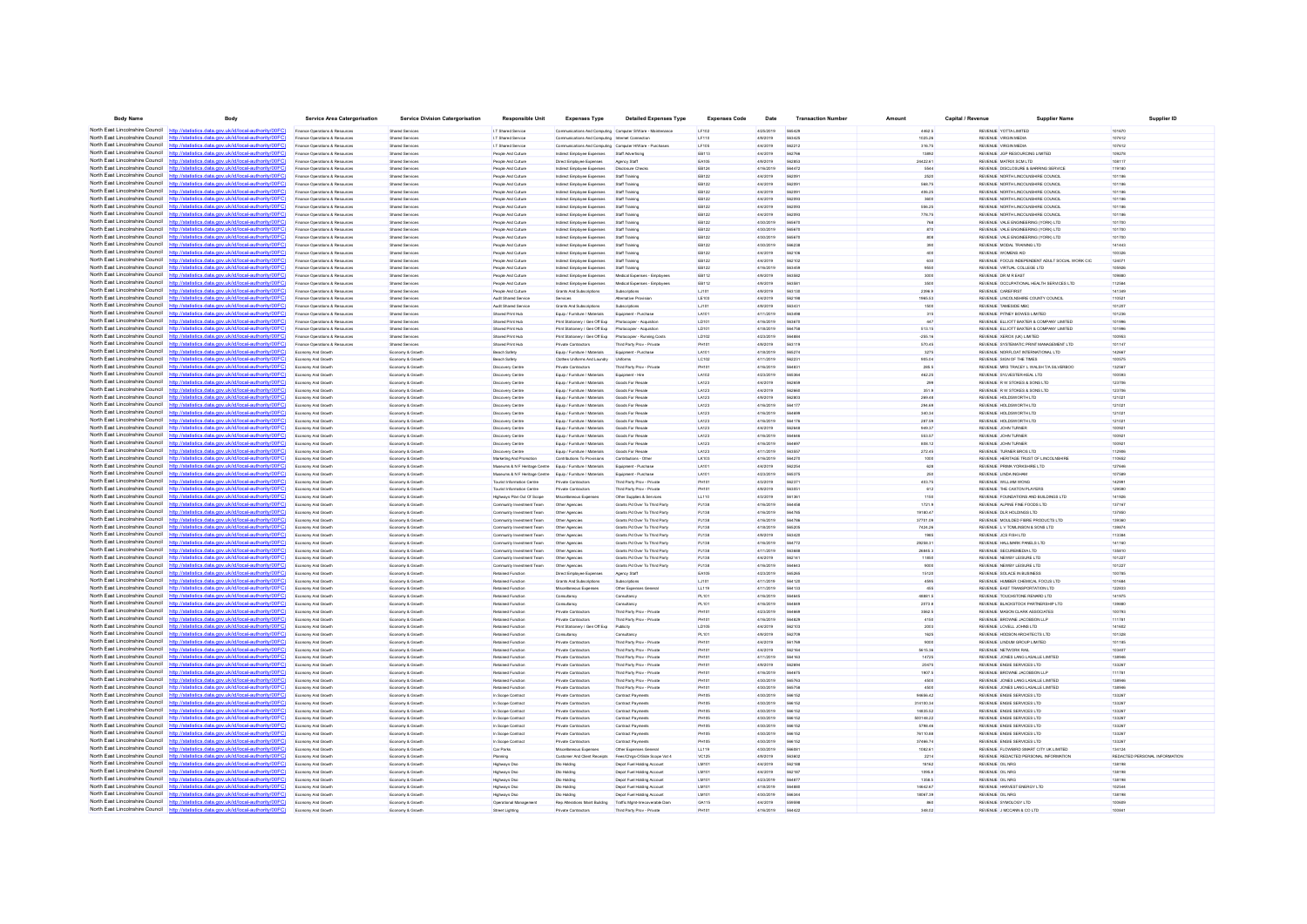| <b>Body Name</b>                                                   | Body                                                                                                                                           | Service Area Catergorisation                           | <b>Service Division Catergorisation</b> | <b>Responsible Unit</b>                             | <b>Expenses Typ</b>                                                                                               | <b>Detailed Expenses Type</b>                            | <b>Expenses Code</b> | Date                   | <b>Transaction Number</b> | Amount             | Capital / Revenue | Supplier Nam                                                             | <b>Supplier ID</b> |
|--------------------------------------------------------------------|------------------------------------------------------------------------------------------------------------------------------------------------|--------------------------------------------------------|-----------------------------------------|-----------------------------------------------------|-------------------------------------------------------------------------------------------------------------------|----------------------------------------------------------|----------------------|------------------------|---------------------------|--------------------|-------------------|--------------------------------------------------------------------------|--------------------|
| North East Lincolnshire Council http://statistics.data.org         | uk/id/local-authority/00EC)                                                                                                                    | Economy And Growth                                     | Economy & Growt                         | Street Lighting                                     | Private Contractors                                                                                               | Third Party Prov - Privat                                |                      | 4/11/2019              | 564319                    | 8232.11            |                   | REVENUE J MCCANN & CO LTD                                                | 10084              |
|                                                                    | North East Lincolnshire Council http://etatistics.data.gov.uk/id/local-authority/00EC                                                          | Economy And Growth                                     | Economy & Growth                        | Street Lighting                                     | Rep Alterations Maint Building                                                                                    | Street Lighting - Energy                                 | GA110                | 4/9/2019               | 56353                     | 3030.29            |                   | REVENUE NPOWER LIMITED                                                   | 101414             |
|                                                                    | North East Lincolnshire Council http://statistics.data.gov.uk/id/local-authority/00FC)                                                         | Economy And Growth                                     | Economy & Growth                        | Street Lighting                                     | Rep Alterations Maint Building                                                                                    | Street Lighting - Energy                                 | GA110                | 4/16/2019              | 564743                    | 3354.97            |                   | REVENUE NPOWER LIMITED                                                   | 101414             |
| North East Lincolnshire Council                                    | http://statistics.data.gov.uk/id/local-authority/00FC                                                                                          | Economy And Growth                                     | Economy & Growth                        | Street Lighting                                     | Rep Alterations Maint Building                                                                                    | Street Lighting-General Main                             | GA111                | 4/11/2019              | 564319                    | 1728.4             |                   | REVENUE J MCCANN & CO LTD                                                | 100841             |
| North East Lincolnshire Council                                    | http://statistics.data.gov.uk/id/local-authority/00FC                                                                                          | nomy And Growt                                         | Economy & Grow                          | Street Lighting                                     | Rep Alterations Maint Building                                                                                    | Street Lighting - Energy                                 | GA110                | 4/9/2019               | 563529                    | 471.6              |                   | REVENUE NPOWER LIMITED                                                   | 101414             |
| North East Lincolnshire Council                                    | http://statistics.data.gov.uk/id/local-authority/00FC                                                                                          | Economy And Growth                                     | Economy & Growth                        | Street Lighting                                     | Rep Alterations Maint Building                                                                                    | Street Lighting - Energy                                 | GA110                | 4/9/2019               | 56353                     | 8712.09            |                   | REVENUE NPOWER LIMITED                                                   | 101414             |
| North East Lincolnshire Council                                    | http://statistics.data.gov.uk/id/local-authority/00FC                                                                                          | Economy And Growth                                     | Economy & Growth                        | Street Lighting                                     | Rep Alterations Maint Building                                                                                    | Street Lighting - Energy                                 | GA110                | 4/16/2019              | 564743                    | 9645.52            |                   | REVENUE NPOWER LIMITED                                                   | 101414             |
|                                                                    | North East Lincolnshire Council http://statistics.data.gov.uk/id/local-authority/00FC)                                                         | Economy And Growth                                     | Economy & Growth                        | Street Lighting                                     | Rep Alterations Maint Building                                                                                    | Street Lighting - Energy                                 | GA110                | 4/16/2019              | 564746                    | 522.13             |                   | REVENUE NPOWER LIMITED                                                   | 101414             |
|                                                                    | North East Lincolnshire Council http://statistics.data.gov.uk/id/local-authority/00FC                                                          | Economy And Growth                                     | Economy & Growth                        | Street Lighting                                     | Rep Alterations Maint Building Street Lighting-General Maint                                                      |                                                          | GA111                | 4/11/2019              | 564319                    | 3739.5             |                   | REVENUE J MCCANN & CO LTD                                                | 10084              |
| North East Lincolnshire Council                                    |                                                                                                                                                | Economy And Growth                                     | Economy & Growth                        | Street Lighting                                     | Rep Alterations Maint Building                                                                                    | Traffic Mgmt-Irrecoverable Dan                           | GA115                | 4/11/2019              | 564319                    | 424.18             |                   | REVENUE J MCCANN & CO LTD                                                | 100841             |
|                                                                    | North East Lincolnshire Council http://statistics.data.gov.uk/id/local-authority/00FC                                                          | Economy And Growth                                     | Economy & Growth                        | Street Lighting                                     | Rep Alterations Maint Building                                                                                    | Electrical Testing                                       | GA107                | 4/11/2019              | 564319                    | 587.98             |                   | REVENUE J MCCANN & CO LTD                                                | 100841             |
|                                                                    | North East Lincolnshire Council http://statistics.data.gov.uk/id/local-authority/00FC                                                          | Economy And Growth                                     | Economy & Growt                         | Street Lighting                                     | Rep Alterations Maint Building                                                                                    | Street Lighting - Energy                                 | GA110                | 4/16/2019              | 564742                    | 1590.22            |                   | REVENUE NPOWER LIMITED                                                   | 101414             |
| North East Lincolnshire Council                                    | http://statistics.data.gov.uk/id/local-authority/00FC                                                                                          | Economy And Growth                                     | Economy & Growt                         | Street Lighting                                     | Rep Alterations Maint Building                                                                                    | Street Lighting - Energy                                 | GA110                | 4/9/2019               | 563534                    | 26136.28           |                   | REVENUE NPOWER LIMITED                                                   | 101414             |
| North East Lincolnshire Council<br>North East Lincolnshire Council | http://statistics.data.gov.uk/id/local-authority/00FC                                                                                          | Economy And Growth                                     | Economy & Growth                        | Street Lighting                                     | Rep Alterations Maint Building                                                                                    | Street Lighting - Energy                                 | GA110                | 4/16/2019              | 564743                    | 28936.59           |                   | REVENUE NPOWER LIMITED                                                   | 101414             |
| North East Lincolnshire Council                                    | http://statistics.data.gov.uk/id/local-authority/00FC<br>http://statistics.data.gov.uk/id/local-authority/00FC                                 | Economy And Growth                                     | Economy & Growth                        | Street Lighting                                     | Rep Alterations Maint Building<br>Rep Alterations Maint Building                                                  | Street Lighting - Energy<br>Street Lighting - Energy     | GA110<br>GA110       | 4/16/2019<br>4/9/2019  | 564746<br>563529          | 1566.39<br>1414.8  |                   | REVENUE NPOWER LIMITED<br>REVENUE NPOWER LIMITED                         | 101414<br>101414   |
| North East Lincolnshire Council                                    | http://statistics.data.gov.uk/id/local-authority/00FC)                                                                                         | Economy And Grow                                       | Economy & Grow                          | Street Lighting                                     |                                                                                                                   |                                                          |                      |                        | 563533                    |                    |                   |                                                                          |                    |
| North East Lincolnshire Council                                    | http://statistics.data.gov.uk/id/local-authority/00FC                                                                                          | Economy And Growth<br>Economy And Growth               | Economy & Growth<br>Economy & Growth    | Street Lighting<br>Street Lighting                  | Rep Alterations Maint Building<br>Rep Alterations Maint Building                                                  | Street Lighting - Energy<br>Street Lighting-General Main | GA110<br>GA111       | 4/9/2019<br>4/11/2019  | 564319                    | 1436.33<br>9733.18 |                   | REVENUE NPOWER LIMITED<br>REVENUE J MCCANN & CO LTD                      | 101414<br>100841   |
| North East Lincolnshire Council                                    | http://statistics.data.gov.uk/id/local-authority/00FC                                                                                          | nomy And Growt                                         | Economy & Grow                          | Street Lighting                                     | Rep Alterations Maint Building                                                                                    | Street Lighting-General Main                             | GA111                | 4/16/2019              | 564422                    | 348.02             |                   | REVENUE J MCCANN & CO LTD                                                | 100841             |
| North East Lincolnshire Council                                    | http://statistics.data.gov.uk/id/local-authority/00FC)                                                                                         | Economy And Growth                                     | Economy & Growth                        | Street Lighting                                     | Rep Alterations Maint Building                                                                                    | Street Lighting-General Main                             | GA111                | 4/11/2019              | 564319                    | 548.68             |                   | REVENUE J MCCANN & CO LTD                                                | 10084              |
| North East Lincolnshire Council                                    | http://statistics.data.gov.uk/id/local-authority/00FC                                                                                          | Economy And Growth                                     | Economy & Growth                        | Street Lighting                                     | Rep Alterations Maint Building                                                                                    | Street Light-Irrecoverable Dam                           | GA112                | 4/11/2019              | 564319                    | 793.56             |                   | REVENUE J MCCANN & CO LTD                                                | 100841             |
| North East Lincolnshire Council                                    | http://statistics.data.gov.uk/id/local-authority/00EC                                                                                          | Economy And Growth                                     | Economy & Growth                        | Street Lighting                                     | Rep Alterations Maint Building                                                                                    | Street Light-Irrecoverable Dam                           | GA112                | 4/16/2019              | 564422                    | 696.04             |                   | REVENUE J MCCANN & CO LTD                                                | 100841             |
|                                                                    | North East Lincolnshire Council http://statistics.data.gov.uk/id/local-authority/00FC                                                          | Economy And Growt                                      | Economy & Growt                         | Street Lighting                                     | Rep Alterations Maint Building                                                                                    | Street Light-Irrecoverable Dan                           | GA112                | 4/16/2019              | 564452                    | 554.73             |                   | REVENUE NORTHERN POWERGRID (YORKSHIRE) PLO                               | 108328             |
| North East Lincolnshire Council                                    | http://statistics.data.gov.uk/id/local-authority/00FC                                                                                          | Economy And Growth                                     | Economy & Growt                         | Street Lighting                                     | Rep Alterations Maint Building                                                                                    | Traffic Mgmt-Imecoverable Dan                            | GA115                | 4/11/2019              | 564319                    | 734.6              |                   | REVENUE J MCCANN & CO LTD                                                | 10084              |
|                                                                    | North East Lincolnshire Council http://statistics.data.oov.uk/id/local-authority/00FC                                                          | Economy And Growth                                     | Economy & Growth                        | Street Lighting                                     | Rep Alterations Maint Building                                                                                    | Traffic Signs / Signals                                  | GA113                | 4/11/2019              | 564319                    | 878.72             |                   | REVENUE JIMOCANN & CO LTD.                                               | 100841             |
| North East Lincolnshire Council                                    | http://etgtietics.data.gov.uk/id/local.guthority/00EC                                                                                          | Economy And Growth                                     | Economy & Growt                         | Street Lighting                                     | Private Contractors                                                                                               | Third Party Prov - Privat                                | PH10                 | 4/11/2019              | 564312                    | 484.77             |                   | REVENUE NORTHERN POWERGRID (YORKSHIRE) PLO                               | 108328             |
| North East Lincolnshire Council                                    | stics.data.gov.uk/id/local-authority/00F                                                                                                       | Economy And Growth                                     | Economy & Growt                         | Street Lighting                                     | Private Contractors                                                                                               | Third Party Prov - Private                               | PH101                | 4/11/2019              | 564319                    | 1851.79            |                   | REVENUE J MCCANN & CO LTD                                                | 10084              |
| North East Lincolnshire Council                                    | http://statistics.data.gov.uk/id/local-authority/00FC                                                                                          | Economy And Growth                                     | Economy & Growth                        | Street Lighting                                     | Private Contractors                                                                                               | Third Party Prov - Private                               | PH101                | 4/16/2019              | 564422                    | 696.04             |                   | REVENUE J MCCANN & CO LTD                                                | 100841             |
| North East Lincolnshire Council                                    | http://statistics.data.gov.uk/id/local-authority/00FC                                                                                          | Economy And Growth                                     | Economy & Growth                        | Street Lighting                                     | Private Contractors                                                                                               | Third Party Proy - Private                               | PH101                | 4/23/2019              | 565211                    | 2238.99            |                   | REVENUE NORTHERN POWERGRID (YORKSHIRE) PLC                               | 108328             |
| North East Lincolnshire Council                                    | http://statistics.data.gov.uk/id/local-authority/00FC                                                                                          | Economy And Growt                                      | Economy & Growt                         | Traffic Manageme                                    | Private Contractors                                                                                               | Third Party Prov - Privat                                | PH101                | 4/9/2019               | 562638                    | 271.32             |                   | REVENUE REACH PUBLISHING SERVICES LIMITED                                | 141974             |
| North East Lincolnshire Council                                    | http://statistics.data.gov.uk/id/local-authority/00FC                                                                                          | Economy And Growth                                     | Economy & Growt                         | Traffic Managemen                                   | Private Contractors                                                                                               | Third Party Prov - Private                               | PH101                | 4/18/2019              | 564739                    | 835.17             |                   | REVENUE EAST RIDING OF YORKSHIRE COUNCIL                                 | 100377             |
| North East Lincolnshire Council                                    | http://statistics.data.gov.uk/id/local-authority/00FC                                                                                          | Economy And Growth                                     | Economy & Growth                        | Traffic Managemen                                   | Private Contractors                                                                                               | Third Party Prov - Private                               | PH101                | 4/11/2019              | 563723                    | 651.84             |                   | REVENUE J MCCANN & CO LTD                                                | 100841             |
| North East Lincolnshire Council<br>North East Lincolnshire Council | http://statistics.data.gov.uk/id/local-authority/00EC                                                                                          | Economy And Growt                                      | Economy & Growt                         | <b>Transport Policy</b>                             | Private Contractors                                                                                               | Concessionary Fares                                      | PH104                | 4/11/2019              | 564115                    | 815                |                   | REVENUE ESP SYSTEX LTD                                                   | 102062             |
| North East Lincolnshire Council                                    | http://statistics.data.gov.uk/id/local-authority/00FC                                                                                          | Economy And Growth                                     | Economy & Growth                        | <b>Transport Policy</b>                             | Private Contractors                                                                                               | Contract Payments                                        | PH105                | 4/16/2019              | 564476                    | 21086.56           |                   | REVENUE GO PLANT FLEET SERVICES                                          | 101159             |
| North East Lincolnshire Council                                    | http://statistics.data.gov.uk/id/local-authority/00FC<br>http://statistics.data.gov.uk/id/local-authority/00FC                                 | Economy And Growth<br>Economy And Growth               | Economy & Growth<br>Economy & Growth    | <b>Transport Policy</b><br><b>Transport Policy</b>  | Private Contractors<br>Consultancy                                                                                | Contract Payments<br>Consultancy                         | PH105<br>PL101       | 4/16/2019<br>4/4/2019  | 564677<br>562192          | 23423.62<br>2550   |                   | REVENUE GO PLANT FLEET SERVICES<br>REVENUE TRAPEZE GROUP UK LTD          | 101159<br>101970   |
| North East Lincolnshire Council                                    | http://statistics.data.gov.uk/id/local-authority/00FC                                                                                          | Economy And Growth                                     | Economy & Growt                         | Transport Policy                                    | Voluntary Association                                                                                             | Third Pp - Third Secto                                   | PF101                | 4/30/2019              | 561730                    | 645                |                   | REVENUE ENGIE SERVICES LTD                                               | 133267             |
| North East Lincolnshire Council                                    | http://statistics.data.gov.uk/id/local-authority/00FC                                                                                          | Economy And Growth                                     | Economy & Growt                         | <b>Transport Policy</b>                             | Voluntary Association                                                                                             | Third Pp - Third Secto                                   | PF101                | 4/25/2019              | 565376                    | 4725               |                   | REVENUE GRIMSBY CYCLE HUB                                                | 119476             |
| North East Lincolnshire Council                                    | http://statistics.data.gov.uk/id/local-authority/00FC                                                                                          | Economy And Growth                                     | Economy & Growth                        | <b>Transport Policy</b>                             | Voluntary Associations                                                                                            | Third Pp - Third Sector                                  | PF101                | 4/16/2019              | 564263                    | 16883              |                   | REVENUE HUMBER AND WOLDS RURAL COMMUNITY COUNCIL                         | 134026             |
| North East Lincolnshire Council                                    | http://statistics.data.gov.uk/id/local-authority/00EC                                                                                          | Economy And Growth                                     | Economy & Growth                        | <b>Transport Policy</b>                             | Private Contractors                                                                                               | Contract Payments                                        | <b>PH105</b>         | 4/30/2019              | 563482                    | 12000              |                   | REVENUE LINCS INSPIRE LIMITED                                            | 129063             |
| North East Lincolnshire Council                                    | statistics.data.gov.uk/id/local-authority/00FC                                                                                                 | Economy And Growth                                     | Economy & Growth                        | <b>Transport Policy</b>                             | Private Contractors                                                                                               | Contract Payments                                        | <b>PH105</b>         | 4/9/2019               | 563053                    | 4000               |                   | REVENUE TOTAL DEVELOPMENT COACHING                                       | 140552             |
| North East Lincolnshire Council                                    | ics.data.gov.uk/id/local-authority/00FC                                                                                                        | Economy And Growth                                     | Economy & Growth                        | <b>Transport Policy</b>                             | Private Contractors                                                                                               | Contract Payments                                        | PH105                | 4/30/2019              | 563483                    | 5000               |                   | REVENUE LINCS INSPIRE LIMITED                                            | 129063             |
| North East Lincolnshire Council                                    | http://statistics.data.gov.uk/id/local-authority/00FC                                                                                          | Economy And Growth                                     | Economy & Growth                        | <b>Transport Policy</b>                             | Private Contractors                                                                                               | Contract Payment                                         | <b>PH105</b>         | 4/30/2019              | 563484                    | 4500               |                   | REVENUE LINCS INSPIRE LIMITED.                                           | 129063             |
| North East Lincolnshire Council                                    | http://statistics.data.gov.uk/id/local-authority/00FC                                                                                          | Economy And Growt                                      | Economy & Growt                         | <b>Transport Polic</b>                              |                                                                                                                   | Consultanc                                               | PL101                | 4/16/2019              | 564748                    | 492.95             |                   | REVENUE ENGIE SERVICES LTD                                               | 133267             |
| North East Lincolnshire Council                                    | http://statistics.data.gov.uk/id/local-authority/00FC                                                                                          | Economy And Growth                                     | Economy & Growth                        | Transport Policy                                    | Consultancy                                                                                                       | Consultancy                                              | PL101                | 4/25/2019              | 56537                     | 787.5              |                   | REVENUE GRIMSBY CYCLE HUB                                                | 119476             |
| North East Lincolnshire Council                                    | http://statistics.data.gov.uk/id/local-authority/00FC                                                                                          | Economy And Growth                                     | Economy & Growth                        | <b>Transport Policy</b>                             | Consultancy                                                                                                       | Consultancy                                              | PL101                | 4/9/2019               | 563072                    | 2526               |                   | REVENUE REACH PLC (GRIMSBY TELEGRAPH)                                    | 141452             |
| North East Lincolnshire Council                                    | http://statistics.data.gov.uk/id/local-authority/00FC)                                                                                         | Economy And Growth                                     | Economy & Growth                        | <b>Transport Policy</b>                             | Consultancy                                                                                                       | Consultancy                                              | PL101                | 4/9/2019               | 563072                    | 505.2              |                   | REVENUE REACH PLC (GRIMSBY TELEGRAPH)                                    | 141452             |
| North East Lincolnshire Council                                    | http://statistics.data.gov.uk/id/local-authority/00FC                                                                                          | Economy And Growth                                     | Economy & Growt                         | <b>Transport Polic</b>                              | Consultancy                                                                                                       | Consultancy                                              | PL101                | 4/9/2019               | 563073                    | 500                |                   | REVENUE REACH PLC (GRIMSBY TELEGRAPH                                     | 141452             |
| North East Lincolnshire Council                                    |                                                                                                                                                | Economy And Growth                                     | Economy & Growth                        | Energy Project                                      | Car Allowances                                                                                                    | Travel - Employee:                                       | JF101                | 4/9/2019               | 563135                    | 308                |                   | REVENUE CLICK TRAVEL                                                     | 127476             |
| North East Lincolnshire Council                                    | http://statistics.data.gov.uk/id/local-authority/00FC<br>North East Lincolnshire Council http://statistics.data.gov.uk/id/local-authority/00FC | Economy And Growth                                     | Economy & Growth                        | Energy Project                                      | Car Allowances                                                                                                    | Travel - Employees                                       | JF101                | 4/9/2019               | 563135                    | 263.7              |                   | REVENUE CLICK TRAVEL                                                     | 127476             |
| North East Lincolnshire Council                                    | http://statistics.data.gov.uk/id/local-authority/00FC                                                                                          | Economy And Growth                                     | Economy & Growt                         | Energy Projec                                       | Car Allowances                                                                                                    | Travel - Employe                                         | JF10<br>LD105        | 4/9/2019<br>4/16/2019  | 563135                    | 263.7<br>2105.94   |                   | REVENUE CLICK TRAVEL<br>REVENUE PACE COMMUNICATIONS LIMITED              | 127476<br>140495   |
| North East Lincolnshire Council                                    | http://statistics.data.gov.uk/id/local-authority/00FC                                                                                          | Economy And Growth<br>Economy And Growth               | Economy & Growth<br>Economy & Growth    | Energy Project<br>Energy Project                    | Print Stationery / Gen Off Exp<br>Print Stationery / Gen Off Exp Publicity                                        | Publicity                                                | LD105                | 4/16/2019              | 56480<br>564802           | 2786.3             |                   | REVENUE PACE COMMUNICATIONS LIMITED                                      | 140495             |
| North East Lincolnshire Council                                    | http://statistics.data.gov.uk/id/local-authority/00EC                                                                                          | Economy And Growth                                     | Economy & Growth                        | Energy Project                                      | Print Stationery / Gen Off Exp Publicity                                                                          |                                                          | LD105                | 4/23/2019              | 565223                    | 1961.51            |                   | REVENUE PACE COMMUNICATIONS LIMITED                                      | 140495             |
| North East Lincolnshire Council                                    | http://statistics.data.gov.uk/id/local-authority/00FC                                                                                          | Economy And Growt                                      | Economy & Grow                          | Energy Projec                                       | Print Stationery / Gen Off Exp                                                                                    | Publicit                                                 | LD105                | 4/11/2019              | 563446                    | 350                |                   | REVENUE WALTONS PUBLICATIONS LTD                                         | 128186             |
|                                                                    | North East Lincolnshire Council http://statistics.data.gov.uk/id/local-authority/00FC)                                                         | Economy And Growth                                     | Economy & Growth                        | Energy Project                                      | Communications And Computing Computer HWare - Purchases                                                           |                                                          | LF105                | 4/16/2019              | 56375                     | 683.64             |                   | REVENUE XMA LIMITED                                                      | 100695             |
|                                                                    | North East Lincolnshire Council http://statistics.data.gov.uk/id/local-authority/00FC                                                          | Economy And Growth                                     | Economy & Growth                        | Energy Project                                      | Communications And Computing Computer HWare - Purchases                                                           |                                                          | <b>LF105</b>         | 4/30/2019              | 566320                    | 683.64             |                   | REVENUE XMA LIMITED                                                      | 100699             |
| North East Lincolnshire Council                                    | datistics data ony uk/d/local-authority/00FC<br>http:/                                                                                         | nomy And Growt                                         | Economy & Grow                          | Energy Projec                                       | Miscellaneous Expenses                                                                                            | Other Supplies & Service                                 | LL110                | 4/30/2019              | 566178                    | 1400               |                   | REVENUE CREDITSAFE BUSINESS SOLUTIONS LTD                                | 135409             |
| North East Lincolnshire Council                                    | http://statistics.data.gov.uk/id/local-authority/00FC)                                                                                         | Economy And Growth                                     | Economy & Growt                         | Energy Project                                      | Private Contractors                                                                                               | Contract Payments                                        | PH105                | 4/18/2019              | 56350                     | 3611.9             |                   | REVENUE FADING FOOTPRINTS LTD                                            | 141476             |
| North East Lincolnshire Council                                    | http://statistics.data.gov.uk/id/local-authority/00FC                                                                                          | Public Health And Leisure                              | Public Health                           | Drug / Alcohol Action Service                       | Government Departments                                                                                            | Third Party Prov - Govt Depts                            | PE101                | 4/30/2019              | 565848                    | 30283.68           |                   | REVENUE NHSBSA (NHS BUSINESS SERVICES AUTHORITY)                         | 127751             |
| North East Lincolnshire Council                                    | http://statistics.data.gov.uk/id/local-authority/00FC)                                                                                         | Public Health And Leisure                              | Public Health                           | Drug / Alcohol Action Service                       | Private Contractors                                                                                               | Contract Payments                                        | <b>PH105</b>         | 4/9/2019               | 563487                    | 145643.58          |                   | REVENUE ADDACTION                                                        | 119878             |
|                                                                    | North East Lincolnshire Council http://statistics.data.gov.uk/id/local-authority/00FC                                                          | Public Health And Leisur                               | Public Health                           | Drug / Alcohol Action Service                       | Private Contractors                                                                                               | Third Party Prov - Privar                                | PH10                 | 4/9/2019               | 56348                     | 24166.63           |                   | REVENUE ADDACTION                                                        | 119878             |
| North East Lincolnshire Council                                    | http://statistics.data.gov.uk/id/local-authority/00FC                                                                                          | Public Health And Leisure                              | Public Health                           | <b>Welbeing Service</b>                             | Private Contractors                                                                                               | Third Party Prov - Private                               | PH101                | 4/30/2019              | 566165                    | 1276.94            |                   | REVENUE PELHAM MEDICAL GROUP                                             | 104350             |
| North East Lincolnshire Council                                    | http://statistics.data.gov.uk/id/local-authority/00FC)                                                                                         | Public Health And Leisure                              | Public Health                           | <b>Welbeing Service</b>                             | Private Contractors                                                                                               | Third Party Prov - Private                               | PH101                | 4/30/2019              | 566166                    | 1688.68            |                   | REVENUE PELHAM MEDICAL GROUP                                             | 104350             |
| North East Lincolnshire Council                                    | North East Lincolnshire Council http://statistics.data.gov.uk/id/local-authority/00FC)<br>atistics data nov uk/id/local-authority/00FC         | Public Health And Leisu                                | Public Health                           | <b>Welbeing Servic</b>                              |                                                                                                                   |                                                          | GC101                | 4/25/2019              | 56567                     | 1000               |                   | REVENUE THE GRIMSBY INSTITUTE OF FURTHER                                 | 102742             |
| North East Lincolnshire Council                                    |                                                                                                                                                | Public Health And Leisure                              | Public Health                           | <b>Welbeing Service</b>                             | Communications And Computing Computer S/Ware - Licences                                                           |                                                          | LF103                | 4/30/2019              | 56603                     | 8002.5             |                   | REVENUE NHS CENTRAL MIDLANDS CSU                                         | 119910             |
| North East Lincolnshire Council                                    | http://statistics.data.gov.uk/id/local-authority/00FC)<br>http://statistics.data.gov.uk/id/local-authority/00FC                                | Public Health And Leisure<br>Public Health And Leisure | Public Health<br>Public Health          | <b>Welbeing Service</b><br><b>Wellbeing Service</b> | Communications And Computing Computer S/Ware - Licences<br>Communications And Computing Computer S/Ware - Licence |                                                          | LF103<br>LF103       | 4/9/2019<br>4/30/2019  | 563476<br>565430          | 6230<br>525        |                   | REVENUE BIONICAL SOLUTIONS LIMITED<br>REVENUE BIONICAL SOLUTIONS LIMITED | 102609<br>102609   |
| North East Lincolnshire Council                                    | http://statistics.data.gov.uk/id/local-authority/00FC                                                                                          | Public Health And Leisu                                | Public Health                           | Sexual Health                                       | Private Contractor                                                                                                | Contract Payment                                         | PH105                | 4/23/2019              | 565239                    | 59270.98           |                   | REVENUE VIRGIN CARE SERVICES LTD                                         | 120538             |
| North East Lincolnshire Council                                    | http://statistics.data.gov.uk/id/local-authority/00FC                                                                                          | Public Health And Leisure                              | Public Health                           | Sexual Health                                       | Private Contractors                                                                                               | Third Party Prov - Private                               | PH10                 | 4/23/2019              | 56529                     | 358.55             |                   | REVENUE ASDA PHARMACY                                                    | 10401              |
| North East Lincolnshire Council                                    | http://statistics.data.gov.uk/id/local-authority/00FC                                                                                          | Public Health And Leisure                              | Public Health                           | Sexual Health                                       | Private Contractors                                                                                               | Third Party Prov - Private                               | PH101                | 4/23/2019              | 565297                    | 480                |                   | REVENUE ASDA PHARMACY                                                    | 104011             |
| North East Lincolnshire Council                                    | http://statistics.data.gov.uk/id/local-authority/00FC)                                                                                         | Public Health And Leisure                              | Public Health                           | Sexual Health                                       | Other Agencies                                                                                                    | Health Charge                                            | PJ131                | 4/4/2019               | 562100                    | 280.37             |                   | REVENUE CHELSEA AND WESTMINSTER HOSPITAL                                 | 124276             |
|                                                                    | North East Lincolnshire Council http://statistics.data.gov.uk/id/local-authority/00FC)                                                         | Public Health And Leisure                              | Public Health                           | Sexual Health                                       | Other Agencies                                                                                                    | Health Charges                                           | PJ131                | 4/4/2019               | 562210                    | 262                |                   | REVENUE CITY HEALTH CARE PARTNERSHIP CIC                                 | 110889             |
| North East Lincolnshire Council                                    | cs.data.gov.uk/id/local-authori                                                                                                                | Public Health And Leisure                              | Public Health                           | Sexual Health                                       | Other Agencies                                                                                                    | <b>Health Charges</b>                                    | PJ131                | 4/23/2019              | 565225                    | 439.45             |                   | REVENUE IMPERIAL COLLEGE HEALTHCARE NHS TRUST                            | 126785             |
| North East Lincolnshire Council                                    | http://statistics.data.gov.uk/id/local-authority/00FC                                                                                          | Public Health And Leisure                              | Public Health                           | Sexual Health                                       | Other Agencies                                                                                                    | Health Charge                                            | PJ131                | 4/23/2019              | 565309                    | 396                |                   | REVENUE LINCS COMMUNITY HEALTH SERVICES NHST                             | 124099             |
| North East Lincolnshire Council                                    | http://statistics.data.gov.uk/id/local-authority/00FC                                                                                          | Public Health And Leisur                               | Public Health                           | Sexual Health                                       | Other Agencies                                                                                                    |                                                          | PJ121                | 4/23/2019              | 565233                    |                    |                   | REVENUE LITTLEFIELDS HEALTH CENTRE                                       | 111683             |
| North East Lincolnshire Council                                    | http://statistics.data.gov.uk/id/local-authority/00FC                                                                                          | Public Health And Leisur                               | Public Health                           | Sexual Health                                       | Other Agencies                                                                                                    | Other                                                    | PJ121                | 4/23/2019              | 565236                    | 800                |                   | REVENUE SCARTHO MEDICAL CENTRE                                           | 107570             |
| North East Lincolnshire Council                                    | http://statistics.data.gov.uk/id/local-authority/00FC                                                                                          | Public Health And Leisure                              | Public Health                           | Sexual Health                                       | Other Agencies                                                                                                    | Other                                                    | PJ121                | 4/23/2019              | 565238                    | 360                |                   | REVENUE FIELD HOUSE MEDICAL GROUP                                        | 103900             |
| North East Lincolnshire Council                                    | http://statistics.data.gov.uk/id/local-authority/00EC                                                                                          | Public Health And Leisure                              | Public Health                           | Sexual Health                                       | Other Agencies                                                                                                    | Other                                                    | PJ121                | 4/23/2019              | 565237                    | 880                |                   | REVENUE FIELD HOUSE MEDICAL GROUP                                        | 103900             |
| North East Lincolnshire Council                                    | http://statistics.data.gov.uk/id/local-authority/00FC                                                                                          | Public Health And Leisu                                | Public Health                           | Sexual Health                                       | Other Agencies                                                                                                    | Othe                                                     | PJ121                | 4/23/2019              | 56524                     | 5320               |                   | REVENUE RAJ MEDICAL CENTRI                                               | 121130             |
| North East Lincolnshire Council                                    | ics.data.gov.uk/id/local-authority/00FC<br>http:                                                                                               | Public Health And Leisure                              | Public Health                           | Sexual Health                                       | Other Agencies                                                                                                    | Othe                                                     | PJ121                | 4/23/2019              | 565228                    | 560                |                   | REVENUE DR R K MATTHEWS                                                  | 111090             |
| North East Lincolnshire Council                                    | http://statistics.data.gov.uk/id/local-authority/00FC                                                                                          | Public Health And Leisure                              | Public Health                           | Sexual Health                                       | Other Agencies                                                                                                    |                                                          | PJ121                | 4/23/2019              | 565230                    | 520                |                   | REVENUE PELHAM MEDICAL GROUP                                             | 104350             |
| North East Lincolnshire Council                                    | http://statistics.data.gov.uk/id/local-authority/00FC                                                                                          | Public Health And Leisu                                | Leisure                                 | Culture And Leisur                                  | Rep Alterations Maint Building                                                                                    | Buildings - Repairs And Main                             | GA102                | 4/9/2019               | 558306                    | 1880.9             |                   | REVENUE ENGIE SERVICES LTD                                               | 133267             |
| North East Lincolnshire Council<br>North East Lincolnshire Council | http://statistics.data.gov.uk/id/local-authority/00FC                                                                                          | Public Health And Leisure                              | Leisure                                 | Culture And Leisure                                 | Rep Alterations Maint Building Buildings - Repairs And Main                                                       |                                                          | GA102                | 4/9/2019               | 558306                    | 18809.03           |                   | REVENUE ENGIE SERVICES LTD                                               | 133267             |
| North East Lincolnshire Council                                    | http://statistics.data.gov.uk/id/local-authority/00FC<br>http://statistics.data.gov.uk/id/local-authority/00EC                                 | Public Health And Leisure<br>Public Health And Leisur  | Leisure<br>Leisure                      | Culture And Leisure<br>Culture And Leisure          | Private Contractors<br>Private Contractors                                                                        | Contract Payments<br>Third Party Proy - Private          | PH105<br>PH101       | 4/11/2019<br>4/11/2019 | 564123<br>564123          | 584950<br>159750   |                   | REVENUE LINCS INSPIRE LTD<br>REVENUE LINCS INSPIRE LTD                   | 120610<br>120610   |
| North East Lincolnshire Council                                    | http://statistics.data.gov.uk/id/local-authority/00FC                                                                                          | Public Health And Leisu                                | Leisure                                 | Culture And Leisure                                 | Energy Costs                                                                                                      | Electricity                                              | GB102                | 4/4/2019               | 562430                    | 330                |                   | REVENUE NPOWER                                                           | 101361             |
| North East Lincolnshire Council                                    | http://statistics.data.gov.uk/id/local-authority/00FC                                                                                          |                                                        | <b>Adult Service</b>                    | Adult Social Care                                   | Private Contractors                                                                                               | Third Party Prov - Private                               | PH101                | 4/9/2019               | 563075                    | 500000             |                   | REVENUE NHS NORTH EAST LINCOLNSHIRE CCG                                  | 121549             |
|                                                                    | North East Lincolnshire Council http://statistics.data.gov.uk/id/local-authority/00FC)                                                         | Adult Services                                         | <b>Adult Services</b>                   | Adult Social Care                                   | Equip / Furniture / Materials                                                                                     | Health & Safety Supplies                                 | LA116                | 4/18/2019              | 550313                    |                    |                   | REVENUE LISCLARE LTD                                                     | 101785             |
| North East Lincolnshire Council                                    |                                                                                                                                                |                                                        | Adult Service                           | Adult Social Care                                   |                                                                                                                   | Health & Safety Supp                                     |                      | 4/18/2019              |                           |                    |                   | REVENUE LISCLARE LTI                                                     |                    |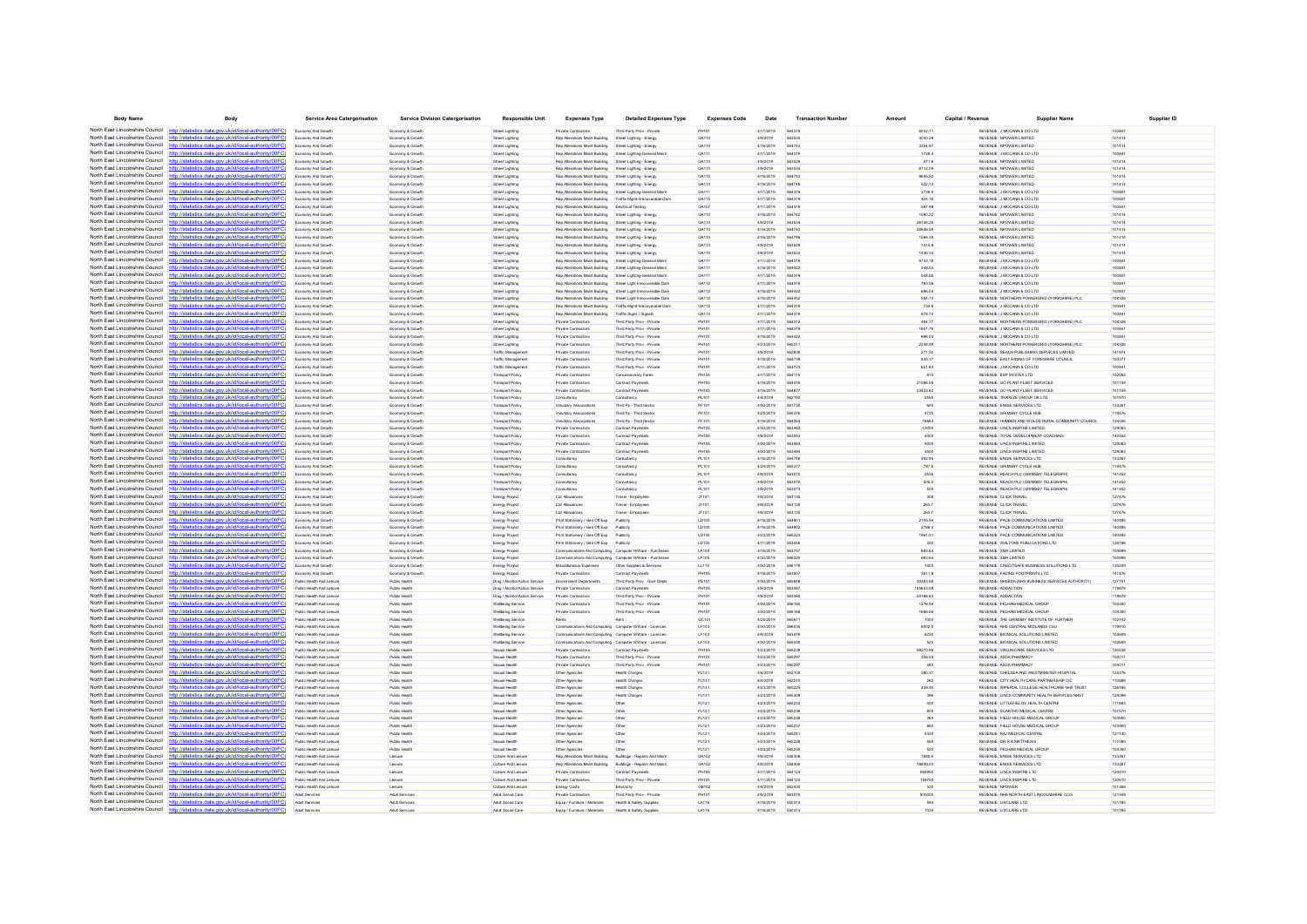| <b>Body Name</b>                                                   | Body                                                                                                                                                                            | <b>Service Area Catergorisation</b>     | <b>Service Division Catergorisation</b>         | <b>Responsible Unit</b>                                                                              | <b>Expenses Type</b>                                           | <b>Detailed Expenses Type</b>                          | <b>Expenses Code</b> | Date                   | <b>Transaction Number</b> | Amoun              | Capital / Revenue | Supplier Nam                                                                      |                  | Supplier ID |
|--------------------------------------------------------------------|---------------------------------------------------------------------------------------------------------------------------------------------------------------------------------|-----------------------------------------|-------------------------------------------------|------------------------------------------------------------------------------------------------------|----------------------------------------------------------------|--------------------------------------------------------|----------------------|------------------------|---------------------------|--------------------|-------------------|-----------------------------------------------------------------------------------|------------------|-------------|
|                                                                    | North East Lincolnshire Council http://statistics.data.gov.uk/id/local-authority/00FC)                                                                                          | Adult Services                          | Adult Services                                  | Adult Social Care                                                                                    | Equip / Furniture / Materials                                  | Health & Safety Supplies                               | LA116                | 4/16/2019              | 550365                    | 570.98             |                   | REVENUE JOERNS HEALTHCARE LTD                                                     | 126914           |             |
|                                                                    | North East Lincolnshire Council http://statistics.data.gov.uk/id/local-authority/00FC                                                                                           | Adult Services                          | Adult Services                                  | Adult Social Care                                                                                    | Equip / Furniture / Materials                                  | Health & Safety Supplies                               | LA116                | 4/16/2019              | 563532                    | 452.57             |                   | REVENUE NORTHGATE VEHICLE HIRE LTD                                                | 109432           |             |
|                                                                    | North East Lincolnshire Council http://statistics.data.gov.uk/id/local-authority/00FC)                                                                                          | Adult Services                          | Adult Services                                  | Adult Social Care                                                                                    | Equip / Furniture / Materials                                  | Health & Safety Supplies                               | LA116                | 4/11/2019              | 563530                    | 441.8              |                   | REVENUE NORTHGATE VEHICLE HIRE LTD                                                | 109432           |             |
|                                                                    | North East Lincolnshire Council http://statistics.data.gov.uk/id/local-authority/00FC                                                                                           | Adult Service                           | Adult Services                                  | Adult Social Care                                                                                    | Equip / Furniture / Materials                                  | Health & Safety Supplie                                | LA116                | 4/11/2019              | 56353                     | 410.47             |                   | REVENUE NORTHGATE VEHICLE HIRE LTD                                                | 109432           |             |
| North East Lincolnshire Council                                    | http://statistics.data.gov.uk/id/local-authority/00FC)                                                                                                                          | <b>Adult Service</b>                    | Adult Services                                  | Adult Social Care                                                                                    | Equip / Furniture / Material                                   | Health & Safety Supplie                                | LA116                | 4/4/2019               | 56260                     | 6000               |                   | REVENUE HILL-ROM LTD                                                              | 103521           |             |
|                                                                    | North East Lincolnshire Council http://statistics.data.gov.uk/id/local-authority/00FC)<br>North East Lincolnshire Council http://statistics.data.gov.uk/id/local-authority/00FC | Adult Services                          | Adult Services                                  | Adult Social Care                                                                                    | Equip / Furniture / Materials                                  | Health & Safety Supplies                               | LA116                | 4/11/2019              | 563518                    | 2149               |                   | REVENUE SEATING MATTERS LTD                                                       | 123517           |             |
| North East Lincolnshire Council                                    | http://statistics.data.gov.uk/id/local-authority/00FC)                                                                                                                          | Adult Services<br>Adult Service         | Adult Services<br>Adult Services                | Adult Social Care<br>Adult Social Car                                                                | Equip / Furniture / Materials<br>Equip / Furniture / Material  | Health & Safety Supplies<br>Health & Safety Supple     | LA116<br>LA116       | 4/11/2019<br>4/11/2019 | 563516<br>563513          | 3116<br>2159       |                   | REVENUE SEATING MATTERS LTD<br>REVENUE SEATING MATTERS LTD                        | 123517<br>123517 |             |
| North East Lincolnshire Council http:/                             | tatistics.data.gov.uk/id/local-authority/00FC                                                                                                                                   | Adult Services                          | Adult Services                                  | Adult Social Care                                                                                    | Equip / Furniture / Materials                                  | Health & Safety Supplies                               | LA116                | 4/11/2019              | 563514                    | 250                |                   | REVENUE SEATING MATTERS LTD                                                       | 123517           |             |
| North East Lincolnshire Council                                    | http://statistics.data.gov.uk/id/local-authority/00FC]                                                                                                                          | Adult Services                          | Adult Services                                  | Adult Social Care                                                                                    | Equip / Furniture / Materials                                  | Health & Safety Supplies                               | LA116                | 4/30/2019              | 543661                    | 901.76             |                   | REVENUE ULTIMATE CARE GROUP LTD                                                   | 103469           |             |
| North East Lincolnshire Council                                    | http://statistics.data.gov.uk/id/local-authority/00FC)                                                                                                                          | Adult Service                           | <b>Adult Services</b>                           | Adult Social Care                                                                                    | Equip / Furniture / Materials                                  | Health & Safety Supple                                 | LA116                | 4/30/2019              | 54388                     | 266.19             |                   | REVENUE ULTIMATE CARE GROUP LTD                                                   | 103469           |             |
| North East Lincolnshire Council                                    | http://statistics.data.gov.uk/id/local-authority/00FC)                                                                                                                          | <b>Adult Services</b>                   | Adult Services                                  | Adult Social Care                                                                                    | Equip / Furniture / Materials                                  | Health & Safety Supplie                                | LA116                | 4/4/2019               | 55542                     | 690                |                   | REVENUE PERFORMANCE HEALTH                                                        | 104008           |             |
| North East Lincolnshire Council                                    | http://statistics.data.gov.uk/id/local-authority/00FC)                                                                                                                          | Adult Services                          | Adult Services                                  | Adult Social Care                                                                                    | Equip / Furniture / Materials                                  | Health & Safety Supplies                               | LA116                | 4/4/2019               | 562615                    | 472.5              |                   | REVENUE DRIVE DEVILBISS HEALTHCARE LTD                                            | 101627           |             |
|                                                                    | North East Lincolnshire Council http://statistics.data.gov.uk/id/local-authority/00FC                                                                                           | Adult Services                          | Adult Services                                  | Adult Social Care                                                                                    | Equip / Furniture / Materials                                  | Health & Safety Supplies                               | LA116                | 4/4/2019               | 562615                    | 1022.5             |                   | REVENUE DRIVE DEVILBISS HEALTHCARE LTD                                            | 101627           |             |
|                                                                    | North East Lincolnshire Council http://statistics.data.gov.uk/id/local-authority/00FC                                                                                           | Adult Service                           | Adult Services                                  | Adult Social Care                                                                                    | Equip / Furniture / Materials                                  | Health & Safety Supple                                 | LA116                | 4/4/2019               | <b>SADA15</b>             | 418                |                   | REVENUE DRIVE DEVILBISS HEALTHCARE LTD                                            | 101627           |             |
| North East Lincolnshire Council                                    | http://statistics.data.gov.uk/id/local-authority/00FC)                                                                                                                          | Adult Service                           | Adult Services                                  | Adult Social Care                                                                                    | Equip / Furniture / Materials                                  | Health & Safety Supplie                                | LA116                | 4/4/2019               | 562615                    | 1779.05            |                   | REVENUE DRIVE DEVILBISS HEALTHCARE LTD                                            | 101627           |             |
| North East Lincolnshire Council                                    | http://statistics.data.gov.uk/id/local-authority/00FC]<br>North East Lincolnshire Council http://statistics.data.gov.uk/id/local-authority/00FC                                 | Adult Services                          | Adult Services                                  | Adult Social Care                                                                                    | Equip / Furniture / Materials                                  | Health & Safety Supplies                               | LA116                | 4/4/2019               | 562616<br><b>SADA18</b>   | 4760               |                   | REVENUE DRIVE DEVILBISS HEALTHCARE LTD                                            | 101627           |             |
| North East Lincolnshire Council                                    | tatistics.data.gov.uk/id/local-authority/00FC                                                                                                                                   | Adult Service<br>Adult Service          | Adult Services<br>Adult Services                | Adult Social Care<br>Adult Social Care                                                               | Equip / Furniture / Materials<br>Equip / Furniture / Materials | Health & Safety Supplie<br>Health & Safety Supplie     | LA116<br>LA116       | 4/4/2019<br>4/4/2019   | 55494                     | 4380<br>291        |                   | REVENUE DRIVE DEVILBISS HEALTHCARE LTD<br>REVENUE R82 UK LTD                      | 101627<br>101710 |             |
| North East Lincolnshire Council                                    | http://statistics.data.gov.uk/id/local-authority/00FC)                                                                                                                          | Adult Services                          | Adult Services                                  | Adult Social Care                                                                                    | Equip / Furniture / Materials                                  | Health & Safety Supplies                               | LA116                | 4/18/2019              | 554253                    | 400                |                   | REVENUE JENX LTD                                                                  | 100833           |             |
| North East Lincolnshire Council                                    | http://statistics.data.gov.uk/id/local-authority/00FC]                                                                                                                          | Adult Services                          | Adult Services                                  | Adult Social Care                                                                                    | Equip / Furniture / Materials                                  | Health & Safety Supplies                               | LA116                | 4/23/2019              | 565358                    | 5800               |                   | REVENUE SUMED INTERNATIONAL UK LTD                                                | 139289           |             |
| North East Lincolnshire Council                                    | http://statistics.data.gov.uk/id/local-authority/00FC)                                                                                                                          | Arkit Service                           | <b>Artist Services</b>                          | Artist Social Care                                                                                   | Equip / Furniture / Materials                                  | Health & Safety Sunnie                                 | LA116                | 4/30/2019              | 555426                    | 925                |                   | REVEN IF PERFORMANCE HEALTH                                                       | 104008           |             |
| North East Lincolnshire Council                                    | http://statistics.data.gov.uk/id/local-authority/00FC                                                                                                                           | Adult Service                           | Adult Services                                  | Adult Social Care                                                                                    | Equip / Furniture / Materials                                  | Health & Safety Supplie                                | LA116                | 4/4/2019               |                           | 1155               |                   | REVENUE PERFORMANCE HEALTH                                                        | 104008           |             |
| North East Lincolnshire Council                                    | http://statistics.data.gov.uk/id/local-authority/00FC)                                                                                                                          | Adult Services                          | Adult Services                                  | Adult Social Care                                                                                    | Equip / Furniture / Materials                                  | Health & Safety Supplies                               | LA116                | 4/18/2019              | 554178                    | 5553.6             |                   | REVENUE DIRECT HEALTHCARE                                                         | 102678           |             |
| North East Lincolnshire Council http:/                             | statistics data nov uk/id/local-authority/00FC!                                                                                                                                 | Arkit Service                           | <b>Adult Services</b>                           | Adult Social Care                                                                                    | Equip / Furniture / Materials                                  | Health & Safety Supple                                 | LA116                | 4/23/2019              | <b>SARAR</b>              | 1003.38            |                   | REVENUE NOTTINGHAM REHAB LIMITED                                                  | 101715           |             |
| North East Lincolnshire Council                                    | http://statistics.data.gov.uk/id/local-authority/00FC                                                                                                                           | <b>Adult Services</b>                   | Adult Services                                  | Adult Social Care                                                                                    | Equip / Furniture / Materials                                  | Health & Safety Supplies                               | LA116                | 4/11/2019              |                           | 950                |                   | REVENUE VIKING HARDWARE LTD                                                       | 101792           |             |
| North East Lincolnshire Council<br>North East Lincolnshire Council | http://statistics.data.gov.uk/id/local-authority/00FC                                                                                                                           | Adult Services                          | Adult Services                                  | Adult Social Care                                                                                    | Equip / Furniture / Materials                                  | Health & Safety Supplies                               | LA116                | 4/11/2019              | 563629                    | 325                |                   | REVENUE VIKING HARDWARE LTD                                                       | 101792           |             |
|                                                                    | http://statistics.data.gov.uk/id/local-authority/00FC]<br>North East Lincolnshire Council http://statistics.data.gov.uk/id/local-authority/00FC                                 | Adult Services<br>Arkit Service         | <b>Adult Services</b><br>Adult Services         | Adult Social Care<br>Adult Social Care                                                               | Equip / Furniture / Materials<br>Equip / Furniture / Materials | Health & Safety Supplies<br>Health & Safety Supple     | LA116<br>LA116       | 4/11/2019<br>4/11/2019 | 563625<br><b>SARADI</b>   | 300<br>550         |                   | REVENUE VIKING HARDWARE LTD<br>REVENUE VIKING HARDWARE LTD                        | 101792<br>101792 |             |
| North East Lincolnshire Council                                    | /statistics.data.gov.uk/id/local-authority/00FC)                                                                                                                                | Adult Service                           | Adult Services                                  | Adult Social Care                                                                                    | Equip / Furniture / Material                                   | Health & Safety Suppl                                  | LA116                | 4/11/2019              | 56362                     | 521.7              |                   | REVENUE VIKING HARDWARE LTI                                                       | 101792           |             |
| North East Lincolnshire Council                                    | http://statistics.data.gov.uk/id/local-authority/00FC)                                                                                                                          | Adult Services                          | Adult Services                                  | Adult Social Care                                                                                    | Equip / Furniture / Materials                                  | Health & Safety Supplies                               | LA116                | 4/11/2019              | 563629                    | 933                |                   | REVENUE VIKING HARDWARE LTD                                                       | 101792           |             |
| North East Lincolnshire Council                                    | http://statistics.data.gov.uk/id/local-authority/00FC]                                                                                                                          | Adult Services                          | Adult Services                                  | Adult Social Care                                                                                    | Equip / Furniture / Materials                                  | Health & Safety Supplies                               | LA116                | 4/11/2019              | 563629                    | 358                |                   | REVENUE VIKING HARDWARE LTD                                                       | 101792           |             |
| North East Lincolnshire Council                                    | http://statistics.data.gov.uk/id/local-authority/00FC                                                                                                                           |                                         | Adult Services                                  | Adult Social Care                                                                                    | Equip / Furniture / Materials                                  | Health & Safety Supple                                 | LA116                | 4/11/2019              |                           | 354                |                   | REVENUE VIKING HARDWARE LTD                                                       | 101792           |             |
| North East Lincolnshire Council                                    | atistics.data.gov.uk/id/local-authority/00FC<br>http:                                                                                                                           | Adult Services                          | Adult Services                                  | Adult Social Care                                                                                    | Equip / Furniture / Materials                                  | Health & Safety Supplies                               | LA116                | 4/11/2019              | 563629                    | 1183               |                   | REVENUE VIKING HARDWARE LTD                                                       | 101792           |             |
| North East Lincolnshire Council                                    | http://statistics.data.gov.uk/id/local-authority/00FC]                                                                                                                          | Adult Services                          | Adult Services                                  | Adult Social Care                                                                                    | Equip / Furniture / Materials                                  | Health & Safety Supplies                               | LA116                | 4/11/2019              | 563625                    | 436                |                   | REVENUE VIKING HARDWARE LTD                                                       | 101792           |             |
|                                                                    | North East Lincolnshire Council http://statistics.data.gov.uk/id/local-authority/00FC                                                                                           | Arkit Services                          | <b>Artist Services</b>                          | Adult Social Care                                                                                    | Equip / Furniture / Materials                                  | Health & Safety Sunnier                                | LA116                | 4/11/2019              | <b>SARADE</b>             | 390                |                   | REVENUE MKING HARDWARE LTD                                                        | 101792           |             |
|                                                                    | North East Lincolnshire Council http://statistics.data.gov.uk/id/local-authority/00FC                                                                                           |                                         | Adult Services                                  | Adult Social Care                                                                                    | Equip / Furniture / Materials                                  | Health & Safety Supplie                                | LA116                | 4/25/2019              |                           | 690                |                   | REVENUE PERFORMANCE HEALTH                                                        | 104008           |             |
| North East Lincolnshire Council                                    | http://statistics.data.gov.uk/id/local-authority/00FC<br>North East Lincolnshire Council http://statistics.data.gov.uk/id/local-authority/00FC)                                 | Adult Services                          | Adult Services                                  | Adult Social Care                                                                                    | Equip / Furniture / Materials                                  | Health & Safety Supplies                               | LA116                | 4/16/2019              | 563427                    | 1185               |                   | REVENUE NOTTINGHAM REHAB LIMITED                                                  | 101715           |             |
|                                                                    | North East Lincolnshire Council http://statistics.data.gov.uk/id/local-authority/00FC                                                                                           | Adult Services<br>Arkit Services        | Adult Services<br>Adult Services                | Adult Social Care<br>Adult Social Care                                                               | Equip / Furniture / Materials<br>Equip / Furniture / Materials | Health & Safety Supplies<br>Health & Safety Supple     | LA116<br>LA116       | 4/4/2019<br>4/4/2019   | 562617<br><b>SA2617</b>   | 14256<br>11235.6   |                   | REVENUE INVACARE (UK) LTD<br>REVENUE INVACARE (UK) LTD                            | 101008<br>101008 |             |
| North East Lincolnshire Council                                    |                                                                                                                                                                                 | Adult Services                          | Adult Services                                  | Adult Social Care                                                                                    | Equip / Furniture / Materials                                  | Health & Safety Supplies                               | LA116                | 4/4/2019               | 562617                    | 14256              |                   | REVENUE INVACARE (UK) LTD                                                         | 101008           |             |
| North East Lincolnshire Council http:/                             | atistics.data.gov.uk/id/local-authority/00FC                                                                                                                                    | Adult Services                          | Adult Services                                  | Adult Social Care                                                                                    | Equip / Furniture / Materials                                  | Health & Safety Supplies                               | LA116                | 4/11/2019              | 564225                    | 393.8              |                   | REVENUE LANGHAM PRODUCTS                                                          | 103037           |             |
|                                                                    | North East Lincolnshire Council http://statistics.data.gov.uk/id/local-authority/00FC                                                                                           | Arkit Services                          | Adult Services                                  | Adult Social Care                                                                                    | Equip / Furniture / Materials                                  | Health & Safety Supple                                 | LA116                | 4/11/2019              | <b>564221</b>             | 459.4              |                   | REVENUE LANGHAM PRODUCTS                                                          | 103037           |             |
|                                                                    | North East Lincolnshire Council http://statistics.data.gov.uk/id/local-authority/00FC)                                                                                          |                                         | Adult Services                                  | Adult Social Care                                                                                    | Equip / Furniture / Materials                                  | Health & Safety Supplie                                | LA116                | 4/11/2019              | 56422                     | 509                |                   | REVENUE LANGHAM PRODUCTI                                                          | 103037           |             |
|                                                                    | North East Lincolnshire Council http://statistics.data.gov.uk/id/local-authority/00FC)                                                                                          | Adult Services                          | <b>Adult Services</b>                           | Adult Social Care                                                                                    | Equip / Furniture / Materials                                  | Health & Safety Supplies                               | LA116                | 4/11/2019              | 564225                    | 512.8              |                   | REVENUE LANGHAM PRODUCTS                                                          | 103037           |             |
|                                                                    | North East Lincolnshire Council http://statistics.data.gov.uk/id/local-authority/00FC)                                                                                          | Adult Services                          | Adult Services                                  | Adult Social Care                                                                                    | Equip / Furniture / Materials                                  | Health & Safety Supplies                               | LA116                | 4/25/2019              | 565662                    | 862.5              |                   | REVENUE PERFORMANCE HEALTH                                                        | 104008           |             |
|                                                                    | North East Lincolnshire Council http://statistics.data.gov.uk/id/local-authority/00FC                                                                                           | Arkit Service                           | <b>Artist Services</b>                          | Artist Social Care                                                                                   | Equip / Furniture / Materials                                  | Health & Safety Sunnie                                 | LA116                | 4/11/2019              | 563437                    | 1925               |                   | REVENUE PERFORMANCE HEALTH                                                        | 104008           |             |
|                                                                    | North East Lincolnshire Council http://statistics.data.gov.uk/id/local-authority/00FC)                                                                                          |                                         | Adult Services                                  | Adult Social Care                                                                                    | Equip / Furniture / Materials                                  | Health & Safety Supplie                                | LATH                 | 4/16/2019              |                           | 3564               |                   | REVENUE INVACARE (UK) LTD                                                         | 101008           |             |
| North East Lincolnshire Council http://stati                       | stics.data.gov.uk/id/local-authority/00FC1<br>North East Lincolnshire Council http://statistics.data.gov.uk/id/local-authority/00FC                                             | Adult Services                          | <b>Adult Services</b><br><b>Artist Services</b> | Adult Social Care                                                                                    | Equip / Furniture / Materials                                  | Health & Safety Supplies                               | LA116                | 4/11/2019<br>4/18/2019 | <b>FARAAN</b>             | 1101.15            |                   | REVENUE PICKERINGS EUROPE LIMITED                                                 | 100897<br>100897 |             |
|                                                                    | North East Lincolnshire Council http://statistics.data.gov.uk/id/local-authority/00FC                                                                                           | Arkit Service                           | Adult Services                                  | Adult Social Care<br>Adult Social Care                                                               | Equip / Furniture / Materials<br>Equip / Furniture / Materials | Health & Safety Sunnier<br>Health & Safety Supple      | LA116<br>LATH        | 4/18/2019              | <b>SA4770</b>             | 391.5<br>328.86    |                   | REVENUE PICKERINGS EUROPE LIMITED<br>REVENUE PICKERINGS EUROPE LIMITED            | 10089            |             |
| North East Lincolnshire Council                                    | http://statistics.data.gov.uk/id/local-authority/00FC                                                                                                                           | <b>Adult Services</b>                   | Adult Services                                  | Adult Social Care                                                                                    | Equip / Furniture / Materials                                  | Health & Safety Supplies                               | LA116                | 4/30/2019              | 566104                    | 762.01             |                   | REVENUE PICKERINGS EUROPE LIMITED                                                 | 100897           |             |
|                                                                    | North East Lincolnshire Council http://statistics.data.gov.uk/id/local-authority/00FC)                                                                                          | Arkit Services                          | Adult Services                                  | Adult Social Care                                                                                    | Equip / Furniture / Materials                                  | Health & Safety Supplies                               | LA116                | 4/30/2019              | 566105                    | 488.25             |                   | REVENUE PICKERINGS EUROPE LIMITED                                                 | 100897           |             |
|                                                                    | North East Lincolnshire Council http://statistics.data.gov.uk/id/local-authority/00FC                                                                                           | Arkit Service                           | Adult Services                                  |                                                                                                      |                                                                | Third Po - Block Gross                                 | P.HO                 | 4/30/2019              | <b>SAR217</b>             | 25675              |                   | REVENUE DOORSTEP                                                                  | 100310           |             |
|                                                                    | North East Lincolnshire Council http://statistics.data.gov.uk/id/local-authority/00FC)                                                                                          |                                         | Adult Services                                  | Home Options & Hous Rel Supp                                                                         | Other Agencies                                                 | Third Pp - Block Gross                                 | PJ103                | 4/30/2019              | 566216                    | 8190               |                   | REVENUE DOORSTER                                                                  | 100310           |             |
|                                                                    | North East Lincolnshire Council http://statistics.data.gov.uk/id/local-authority/00FC)                                                                                          | Adult Services                          | <b>Adult Services</b>                           |                                                                                                      |                                                                | Third Pp - Block Gross                                 | PJ103                | 4/30/2019              | 56622                     | 6149               |                   | REVENUE LONGHURST AND HAVELOK HOMES LTD                                           | 100342           |             |
|                                                                    | North East Lincolnshire Council http://statistics.data.gov.uk/id/local-authority/00FC                                                                                           | Arkit Service                           | Adult Services                                  |                                                                                                      |                                                                | Third Po - Block Gross                                 | PJ103                | 4/30/2019              | <b>SAR223</b>             | 19956.3            |                   | REVENUE LONGHURST AND HAVELOK HOMES LTD                                           | 100342           |             |
|                                                                    | North East Lincolnshire Council http://etatistics.data.gov.uk/id/local-authority/00EC1                                                                                          |                                         | Adult Services                                  | Home Options & Hous Rel Supp                                                                         | Other Agencies                                                 | Third Pp - Block Gross                                 | PJ103                | 4/30/2019              | 566222                    | 5031               |                   | REVENUE LONGHURST AND HAVELOK HOMES LTD                                           | 100342           |             |
| North East Lincolnshire Council                                    | North East Lincolnshire Council http://statistics.data.gov.uk/id/local-authority/00FC)                                                                                          | <b>Adult Services</b>                   | <b>Adult Services</b>                           |                                                                                                      |                                                                | Third Pp - Block Gross                                 | PJ103                | 4/30/2019              | 566219                    | 36550              |                   | REVENUE LONGHURST AND HAVELOK HOMES LTD                                           | 100342           |             |
|                                                                    | http://statistics.data.gov.uk/id/local-authority/00FC]<br>North East Lincolnshire Council http://statistics.data.gov.uk/id/local-authority/00FC                                 | Adult Services<br>Arkit Service         | <b>Adult Services</b><br><b>Artist Services</b> | Home Octions & Hous Rel Supp   Other Agencies<br>Home Octions & Hous Rel Supp    Qther Agencie       |                                                                | Third Po - Block Gross<br>Third Po - Block Gross       | PJ103<br>P.1103      | 4/30/2019<br>4/30/2019 | 566220<br><b>S66215</b>   | 41086.5<br>11375   |                   | REVENUE LONGHURST AND HAVELOK HOMES LTD<br>REVENUE THE SALVATION ARM              | 100342<br>100309 |             |
|                                                                    | North East Lincolnshire Council http://statistics.data.gov.uk/id/local-authority/00FC)                                                                                          | Adult Services                          | Adult Services                                  |                                                                                                      |                                                                | Third Pp - Block Gross                                 | PJ103                | 4/30/2019              | 56621                     | 15838.33           |                   | REVENUE WOMENS AID                                                                | 0032             |             |
| North East Lincolnshire Council                                    | http://statistics.data.gov.uk/id/local-authority/00FC                                                                                                                           | <b>Adult Services</b>                   | <b>Adult Services</b>                           |                                                                                                      |                                                                | Third Pp - Block Gross                                 | PJ103                | 4/30/2019              | 566329                    | 4391               |                   | REVENUE NHS NORTH EAST LINCOLNSHIRE CCG                                           | 121549           |             |
|                                                                    | North East Lincolnshire Council http://statistics.data.gov.uk/id/local-authority/00FC)                                                                                          | Arkit Services                          | Adult Services                                  | Home Octions & Hous Rel Supp   Other Agencies                                                        |                                                                | Third Po - Block Gross                                 | PJ103                | 4/30/2019              | 566214                    | 23588.72           |                   | REVENUE GRIMSBY CLEETHORPES & HUMBER REGION YMCA                                  | 100305           |             |
|                                                                    | North East Lincolnshire Council http://statistics.data.gov.uk/id/local-authority/00FC                                                                                           |                                         | Adult Services                                  | Home Options & Hous Rel Supp Contributions To Provision                                              |                                                                | Contributions - Othe                                   | LK10                 | 4/30/2019              |                           |                    |                   | REVENUE JACKSON GREEN & PRESTO                                                    | 11045            |             |
| North East Lincolnshire Council                                    |                                                                                                                                                                                 | Adult Services                          | <b>Adult Services</b>                           | Home Options & Hous Rel Supp Private Contractors                                                     |                                                                | Third Party Prov - Privat                              | <b>PH101</b>         | 4/4/2019               | 555318                    | 12264.44           |                   | REVENUE CIVICA UK LIMITED                                                         | 103029           |             |
|                                                                    | North East Lincolnshire Council http://statistics.data.gov.uk/id/local-authority/00FC)                                                                                          | Adult Services                          | <b>Adult Services</b>                           | Home Octions & Hous Rel Supp Private Contractors                                                     |                                                                | Third Party Proy - Private                             | <b>PH101</b>         | 4/4/2019               | 562286                    | 500                |                   | REVENUE LETSMOVE LETTINGS                                                         | 142565           |             |
|                                                                    | North East Lincolnshire Council http://statistics.data.gov.uk/id/local-authority/00FC                                                                                           | Arkit Services                          | <b>Artist Services</b>                          | Home Options & Hous Rel Supp Private Contractors                                                     |                                                                | Third Party Prov - Privat                              | PH101                | 4/18/2019              | <b>GRA7RS</b>             | 736.68             |                   | REVENUE SC LETTING                                                                | 131716           |             |
| North East Lincolnshire Council                                    | http://statistics.data.gov.uk/id/local-authority/00FC)                                                                                                                          | Adult Service                           | Adult Service                                   | Home Options & Hous Rel Supp                                                                         | Private Contractor                                             | Third Party Prov - Privat                              | <b>PH10</b>          | 4/18/2019              | 562802                    | 280                |                   | REVENUE CARERS SUPPORT SERVICE                                                    | 135343           |             |
| North East Lincolnshire Council<br>North East Lincolnshire Council | http://statistics.data.gov.uk/id/local-authority/00FC)<br>http://statistics.data.gov.uk/id/local-authority/00FC                                                                 | <b>Adult Services</b><br>Adult Services | Adult Services<br><b>Adult Services</b>         | Home Options & Hous Rel Supp Private Contractors<br>Home Octions & Hous Rel Supp Private Contractors |                                                                | Third Party Prov - Privat<br>Third Party Prov - Privat | PH10<br>PH101        | 4/18/2019<br>4/30/2019 | 563059<br>564236          | 4331<br>425        |                   | REVENUE SC LETTING<br>REVENUE MAYFAIR ESTATE AGENTS LTD                           | 131716<br>110664 |             |
|                                                                    | North East Lincolnshire Council http://statistics.data.gov.uk/id/local-authority/00FC                                                                                           | Arkit Service                           | <b>Artist Services</b>                          | Home Ontions & Hous Rel Sunn Rents                                                                   |                                                                | Service Charg                                          | GC102                | 4/18/2019              | 565312                    | 755.44             |                   | REVEN IF ANGLIAN WATER                                                            | 100508           |             |
|                                                                    | North East Lincolnshire Council http://statistics.data.gov.uk/id/local-authority/00FC)                                                                                          | Adult Services                          | <b>Adult Services</b>                           | Home Options & Hous Rel Supp Rents                                                                   |                                                                | Service Charge                                         | GC102                | 4/9/2019               | 563083                    | 491                |                   | REVENUE TMS PROPERTY MAINTENANCE SERVICES                                         | 131931           |             |
| North East Lincolnshire Council                                    | s data nov uk/id/local-authority/00FC<br>http                                                                                                                                   | Adult Services                          | Adult Services                                  | Home Octions & Hous Rel Supp Rents                                                                   |                                                                | Service Charge                                         | GC102                | 4/16/2019              | <b>SRAAAS</b>             | 470.57             |                   | REVENUE GOODWINS OF LINCOLNSHIRE                                                  | 102744           |             |
| North East Lincolnshire Council                                    | http://statistics.data.gov.uk/id/local-authority/00FC                                                                                                                           | Arkit Services                          | <b>Artist Services</b>                          | Home Ontions & Hous Rel Sunn                                                                         | Rents                                                          | Service Charge                                         | GC102                | 4/25/2019              | <b>SASA91</b>             | 1226 68            |                   | REVENUE NORTH EAST LINCOLNSHIRE COUNCIL                                           | 100894           |             |
|                                                                    | North East Lincolnshire Council http://statistics.data.gov.uk/id/local-authority/00FC)                                                                                          | Adult Service                           | Adult Services                                  | Home Options & Hous Rel Supp                                                                         |                                                                | Service Charge                                         | GC102                | 4/25/2019              | 68583                     | 1226.68            |                   | REVENUE NORTH EAST LINCOLNSHIRE COUNCI                                            | 0089             |             |
| North East Lincolnshire Council                                    | http://statistics.data.gov.uk/id/local-authority/00FC                                                                                                                           | Adult Service                           | Adult Services                                  | Home Options & Hous Rel Supp                                                                         | Rents                                                          | Service Charge                                         | GC102                | 4/25/2019              | 56569                     | 1226.68            |                   | REVENUE NORTH EAST LINCOLNSHIRE COUNCIL                                           | 100894           |             |
| North East Lincolnshire Council                                    | http://statistics.data.gov.uk/id/local-authority/00FC                                                                                                                           | Arkit Services                          | Adult Services                                  | Home Octions & Hous Rel Supp Rents                                                                   |                                                                | Service Charge                                         | GC102                | 4/25/2019              | <b>SASAN</b>              | 1226.68            |                   | REVENUE NORTH EAST LINCOLNSHIRE COUNCIL                                           | 100894           |             |
|                                                                    | North East Lincolnshire Council http://statistics.data.gov.uk/id/local-authority/00FC                                                                                           | Arkit Services                          | <b>Artist Services</b>                          | Home Options & Hous Rel Supp Rent                                                                    |                                                                | Service Charge                                         | GC102                | 4/25/2019              | 565705                    | 1227.41            |                   | REVENUE NORTH EAST LINCOLNSHIRE COUNCIL                                           | 100894           |             |
| North East Lincolnshire Council                                    | http://statistics.data.gov.uk/id/local-authority/00FC)                                                                                                                          | Adult Service                           | Adult Service                                   | Home Options & Hous Rel Supp                                                                         | Rent                                                           | Service Charge                                         | GC102                | 4/25/2019              | cacoos                    | 1226.68            |                   | REVENUE NORTH EAST LINCOLNSHIRE COUNCI                                            | 100894           |             |
| North East Lincolnshire Council http:/                             | tics.data.gov.uk/id/local-authority/00FC                                                                                                                                        | Arkit Services                          | <b>Adult Services</b>                           | Home Octions & Hous Rel Supp Rents                                                                   |                                                                | Service Charge                                         | GC102                | 4/25/2019              | 565710                    | 1226.68            |                   | REVENUE NORTH EAST LINCOLNSHIRE COUNCIL                                           | 100894           |             |
| North East Lincolnshire Council                                    | http://statistics.data.gov.uk/id/local-authority/00EC<br>North East Lincolnshire Council http://statistics.data.gov.uk/id/local-authority/00FC                                  | Arkit Services<br>Adult Service         | <b>Artist Services</b><br>Adult Services        | Home Octions & Hous Rel Supp Rents<br>Home Options & Hous Rel Supp                                   | Rent                                                           | Service Charge                                         | GC102<br>GC102       | 4/25/2019<br>4/25/2019 | 565708<br><b>665701</b>   | 1227.41            |                   | REVENUE NORTH FAST LINCOLNSHIRE COUNCIL                                           | 100894<br>100894 |             |
| North East Lincolnshire Council                                    | http://statistics.data.gov.uk/id/local-authority/00FC                                                                                                                           | Adult Services                          | Adult Services                                  | Home Options & Hous Rel Supp Rent                                                                    |                                                                | Service Charge<br>Service Charge                       | GC102                | 4/25/2019              | 56568                     | 1226.68<br>1226.68 |                   | REVENUE NORTH EAST LINCOLNSHIRE COUNCI<br>REVENUE NORTH EAST LINCOLNSHIRE COUNCIL | 100894           |             |
| North East Lincolnshire Council                                    | http://statistics.data.gov.uk/id/local-authority/00FC)                                                                                                                          | Arkit Services                          | Adult Services                                  | Home Octions & Hous Rel Supp Rents                                                                   |                                                                | Service Charge                                         | GC102                | 4/25/2019              | 565700                    | 1226.68            |                   | REVENUE NORTH EAST LINCOLNSHIRE COUNCIL                                           | 100894           |             |
| North East Lincolnshire Council                                    | http://statistics.data.gov.uk/id/local-authority/00EC                                                                                                                           | Arkit Services                          | <b>Artist Services</b>                          | Home Ontions & Hous Rel Sunn Rents                                                                   |                                                                | Service Charn                                          | GC102                | 4/25/2019              | 565707                    | 1226 68            |                   | REVENUE NORTH FAST LINCOLNSHIRE COUNCIL                                           | 100894           |             |
|                                                                    | North East Lincolnshire Council http://statistics.data.gov.uk/id/local-authority/00FC)                                                                                          | Arkit Service                           | Adult Service                                   | Home Options & Hous Rel Supp                                                                         |                                                                | Service Charge                                         | GC102                | 4/25/2019              |                           | 1226.68            |                   | REVENUE NORTH EAST LINCOLNSHIRE COUNCI                                            | 0089             |             |
| North East Lincolnshire Council                                    | http://statistics.data.gov.uk/id/local-authority/00FC                                                                                                                           |                                         | Adult Services                                  | Home Options & Hous Rel Supp                                                                         |                                                                | Service Charge                                         | GC102                | 4/25/2019              |                           | 1226.68            |                   | REVENUE NORTH EAST LINCOLNSHIRE COUNCIL                                           | 100894           |             |
|                                                                    | North East Lincolnshire Council http://statistics.data.gov.uk/id/local-authority/00FC                                                                                           | Arkit Services                          | Adult Services                                  | Home Octions & Hous Rel Supp Rents                                                                   |                                                                | Service Charge                                         | GC102                | 4/25/2019              | 565702                    | 1226.68            |                   | REVENUE NORTH EAST LINCOLNSHIRE COUNCIL                                           | 100894           |             |
| North East Lincolnshire Council                                    |                                                                                                                                                                                 |                                         | Adult Serv                                      | ome Options & Hous Rel Supp                                                                          |                                                                |                                                        |                      | 4/30/2019              |                           | 568.16             |                   | REVENUE ANGLIAN WATER                                                             |                  |             |